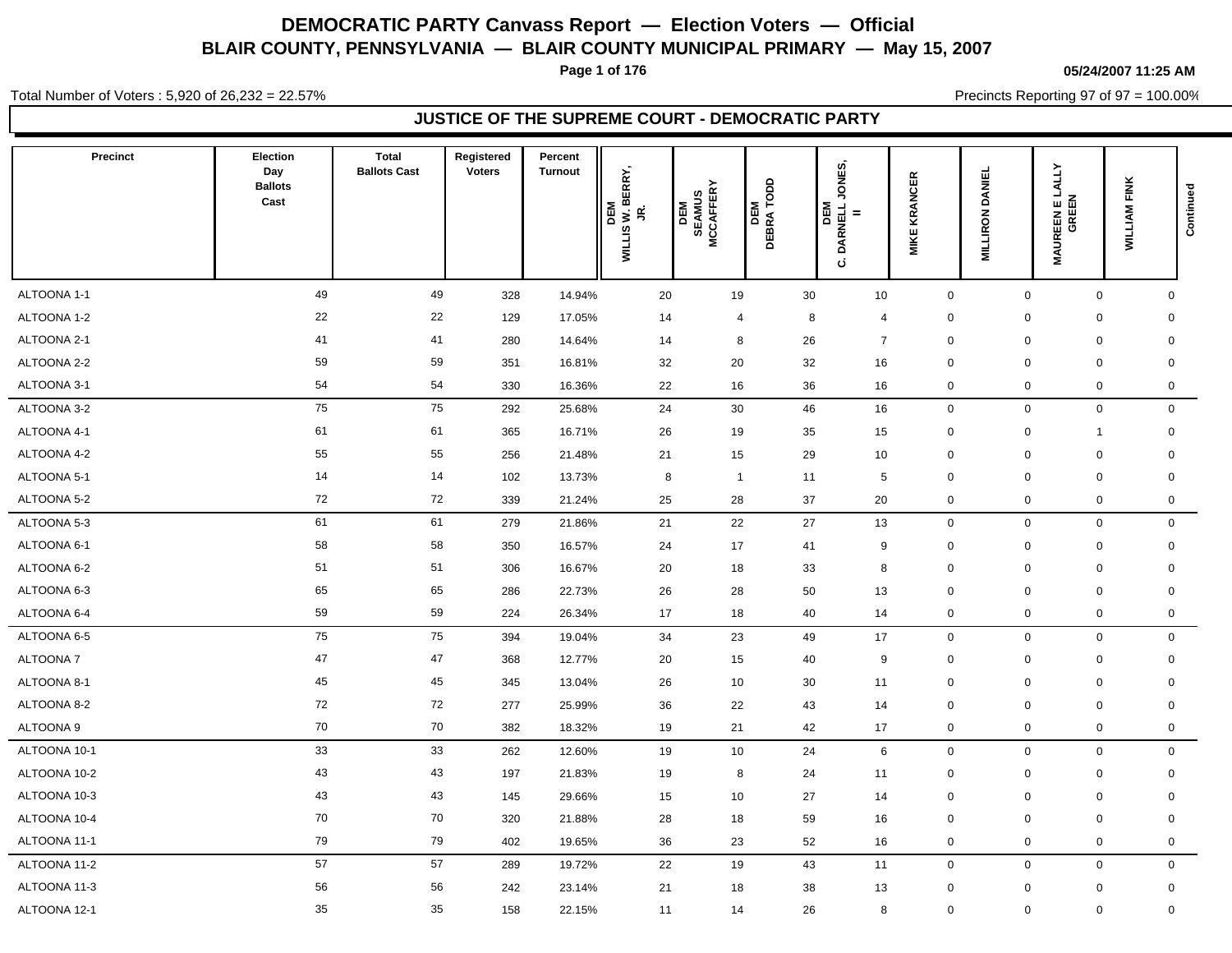**Page 2 of 176**

#### **05/24/2007 11:25 AM**

Total Number of Voters : 5,920 of 26,232 = 22.57%

Precincts Reporting 97 of 97 = 100.00%

| <b>Precinct</b>        | Election<br>Day<br><b>Ballots</b><br>Cast | <b>Total</b><br><b>Ballots Cast</b> | Registered<br><b>Voters</b> | Percent<br><b>Turnout</b> | BERRY,<br>DEM<br>WILLIS W. I<br>JR. | <b>SEAMUS<br/>MCCAFFERY</b><br><b>ABL</b> | DEM<br>DEBRA TODD | ONES,<br>DEM<br>DARNELL.<br>ن | <b>KRANCER</b><br><b>MIKE</b> | <b>DANIEL</b><br><b>MILLIRON</b> | <b>LALLY</b><br><b>MAUREEN E L.<br/>GREEN</b> | <b>WILLIAM FINK</b> | Continued   |
|------------------------|-------------------------------------------|-------------------------------------|-----------------------------|---------------------------|-------------------------------------|-------------------------------------------|-------------------|-------------------------------|-------------------------------|----------------------------------|-----------------------------------------------|---------------------|-------------|
| ALTOONA 12-2           | 47                                        | 47                                  | 219                         | 21.46%                    | 21                                  | 17                                        | 30                | 14                            | $\mathsf{O}$                  | $\mathbf 0$                      | $\mathbf 0$                                   |                     | $\mathbf 0$ |
| ALTOONA 12-3           | 50                                        | 50                                  | 162                         | 30.86%                    | 23                                  | 15                                        | 26                | 14                            | 0                             | $\mathbf{1}$                     | $\mathsf 0$                                   |                     | $\mathbf 0$ |
| ALTOONA 12-4           | 81                                        | 81                                  | 236                         | 34.32%                    | 23                                  | 25                                        | 59                | 20                            | $\mathsf{O}$                  | $\mathbf 0$                      | $\mathsf{O}\xspace$                           |                     | $\mathbf 0$ |
| ALTOONA 12-5           | 28                                        | 28                                  | 153                         | 18.30%                    | 13                                  | 12                                        | 21                | 5                             | 0                             | $\mathbf 0$                      | $\mathbf 0$                                   |                     | $\mathbf 0$ |
| ALTOONA 13-1           | 87                                        | 87                                  | 443                         | 19.64%                    | 30                                  | 31                                        | 64                | 22                            | $\mathbf 0$                   | $\mathbf 0$                      | $\mathbf 0$                                   |                     | $\mathbf 0$ |
| ALTOONA 13-2           | 70                                        | 70                                  | 354                         | 19.77%                    | 27                                  | 31                                        | 40                | 18                            | $\mathbf 0$                   | $\mathbf 0$                      | $\mathbf 0$                                   |                     | 0           |
| ALTOONA 13-3           | 55                                        | 55                                  | 269                         | 20.45%                    | 23                                  | 18                                        | 40                | 9                             | 0                             | $\mathbf 0$                      | $\mathbf 0$                                   |                     | $\mathbf 0$ |
| ALTOONA 13-4           | 34                                        | 34                                  | 231                         | 14.72%                    | 12                                  | 9                                         | 26                | 9                             | $\mathbf 0$                   | $\mathbf 0$                      | $\mathsf{O}\xspace$                           |                     | $\mathbf 0$ |
| ALTOONA 14-1           | 38                                        | 38                                  | 165                         | 23.03%                    | 13                                  | 11                                        | 24                | 9                             | $\pmb{0}$                     | $\mathbf 0$                      | $\mathbf 0$                                   |                     | $\mathbf 0$ |
| ALTOONA 14-2           | 87                                        | 87                                  | 363                         | 23.97%                    | 26                                  | 33                                        | 66                | 13                            | $\mathbf{1}$                  | $\mathbf 0$                      | $\mathbf 0$                                   |                     | $\mathbf 0$ |
| ALTOONA 14-3           | 59                                        | 59                                  | 262                         | 22.52%                    | 24                                  | 17                                        | 47                | 15                            | $\mathbf 0$                   | 0                                | $\mathbf 0$                                   |                     | 0           |
| ALTOONA 14-4           | 116                                       | 116                                 | 404                         | 28.71%                    | 41                                  | 31                                        | 72                | 24                            | 0                             | $\mathbf 0$                      | $\mathbf 0$                                   |                     | $\mathbf 0$ |
| ALLEGHENY 1            | 140                                       | 140                                 | 566                         | 24.73%                    | 51                                  | 46                                        | 92                | 31                            | 0                             | $\mathbf 0$                      | $\mathbf 0$                                   |                     | $\mathbf 0$ |
| ALLEGHENY 2            | 118                                       | 118                                 | 501                         | 23.55%                    | 42                                  | 38                                        | 86                | 25                            | 0                             | $\mathbf 0$                      | $\mathbf 0$                                   |                     | $\mathbf 0$ |
| ALLEGHENY 3            | 37                                        | 37                                  | 155                         | 23.87%                    | 15                                  | 14                                        | 26                | 5                             | $\mathbf 0$                   | $\mathbf 0$                      | $\mathbf 0$                                   |                     | $\mathbf 0$ |
| <b>ANTIS TWP 1</b>     | 91                                        | 91                                  | 489                         | 18.61%                    | 31                                  | 28                                        | 61                | 21                            | $\mathbf 0$                   | $\mathbf 0$                      | $\mathbf 0$                                   |                     | $\mathbf 0$ |
| <b>ANTIS TWP 2</b>     | 63                                        | 63                                  | 291                         | 21.65%                    | 22                                  | 23                                        | 46                | 10                            | 0                             | $\mathbf 0$                      | $\mathbf 0$                                   |                     | $\mathbf 0$ |
| ANTIS TWP 3            | 108                                       | 108                                 | 427                         | 25.29%                    | 41                                  | 43                                        | 77                | 22                            | $\mathsf{O}$                  | $\mathbf 0$                      | $\mathsf 0$                                   |                     | $\mathbf 0$ |
| BELLWOOD BORO          | 61                                        | 61                                  | 347                         | 17.58%                    | 22                                  | 19                                        | 39                | 13                            | $\pmb{0}$                     | $\mathbf 0$                      | $\mathbf 0$                                   |                     | $\mathbf 0$ |
| <b>BLAIR - CATFISH</b> | 68                                        | 68                                  | 301                         | 22.59%                    | 31                                  | 22                                        | 47                | 9                             | $\mathbf 0$                   | $\mathbf 0$                      | $\mathbf 0$                                   |                     | $\mathbf 0$ |
| <b>BLAIR - E HOLBG</b> | 135                                       | 135                                 | 571                         | 23.64%                    | 48                                  | 56                                        | 78                | 28                            | $\mathbf 0$                   | $\mathbf 0$                      | 0                                             |                     | $\mathbf 0$ |
| <b>CATHARINE TWP</b>   | 26                                        | 26                                  | 114                         | 22.81%                    | 10                                  | 10                                        | 18                | $\mathbf{3}$                  | 0                             | $\mathbf 0$                      | $\mathsf{O}\xspace$                           |                     | 0           |
| <b>DUNCANSVILLE</b>    | 75                                        | 75                                  | 277                         | 27.08%                    | 31                                  | 32                                        | 48                | 13                            | $\mathbf 0$                   | $\mathbf 0$                      | $\mathbf 0$                                   |                     | $\mathbf 0$ |
| FRANKSTOWN TWP1        | 24                                        | 24                                  | 94                          | 25.53%                    | 10                                  | $\overline{4}$                            | 19                | 5                             | 0                             | $\mathbf 0$                      | $\mathbf 0$                                   |                     | $\mathbf 0$ |
| FRANKSTOWN TWP2        | 146                                       | 146                                 | 692                         | 21.10%                    | 43                                  | 46                                        | 100               | 39                            | $\mathbf 0$                   | $\mathbf 0$                      | $\mathbf 0$                                   |                     | $\mathbf 0$ |
| FRANKSTOWN TWP3        | 138                                       | 138                                 | 670                         | 20.60%                    | 57                                  | 53                                        | 99                | 32                            | $\Omega$                      | 0                                | $\mathbf 0$                                   |                     | $\mathbf 0$ |
| FREEDOM TWP 1          | 50                                        | 50                                  | 192                         | 26.04%                    | 17                                  | 16                                        | 36                | 11                            | $\mathbf 0$                   | $\mathbf 0$                      | $\mathbf 0$                                   |                     | $\mathbf 0$ |
| FREEDOM TWP 2          | 97                                        | 97                                  | 342                         | 28.36%                    | 49                                  | 27                                        | 59                | 22                            | $\mathbf{0}$                  | $\mathbf 0$                      | $\mathsf{O}\xspace$                           |                     | $\mathbf 0$ |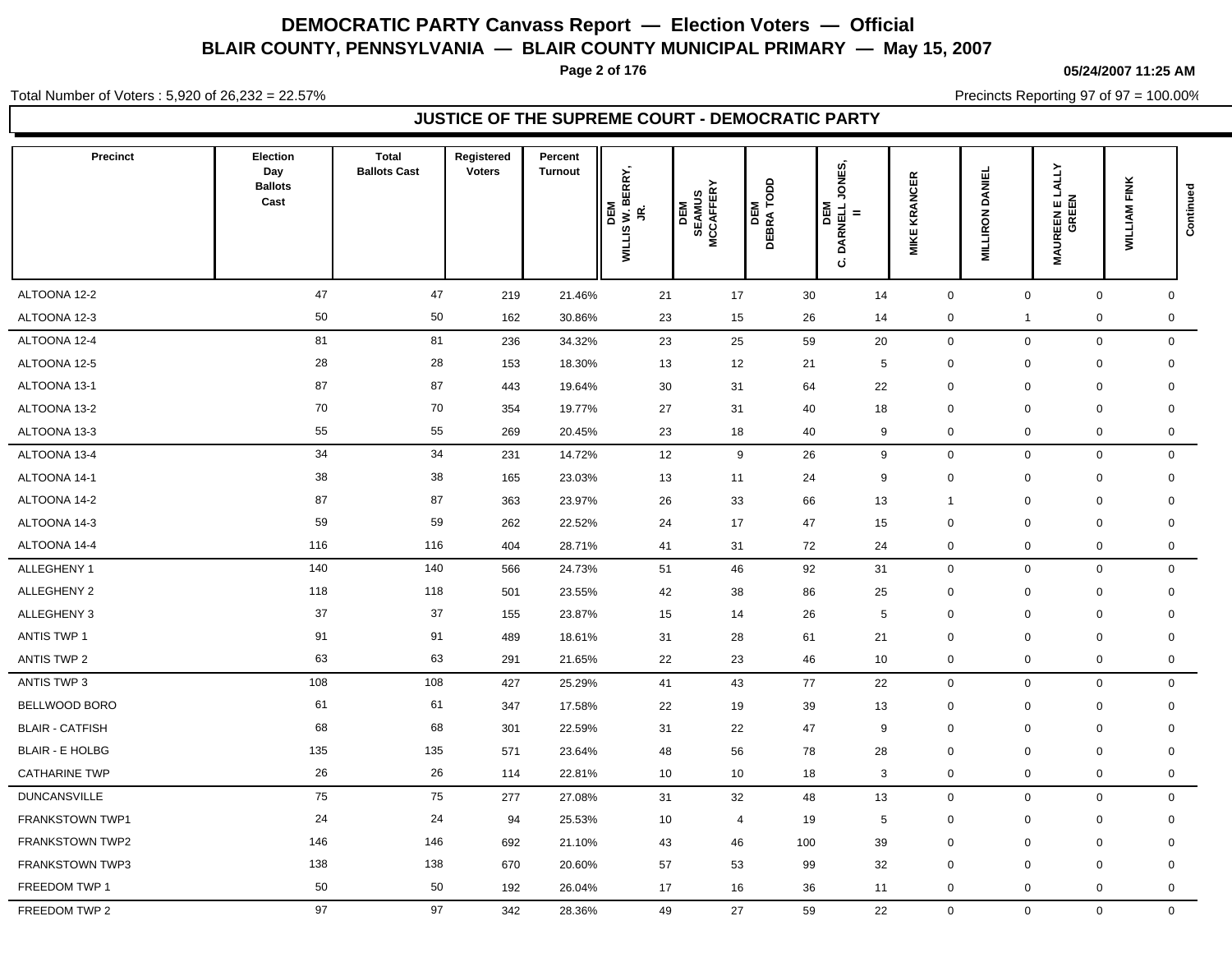**Page 3 of 176**

#### **05/24/2007 11:25 AM**

Total Number of Voters : 5,920 of 26,232 = 22.57%

Precincts Reporting 97 of 97 = 100.00%

| <b>Precinct</b>        | Election<br>Day<br><b>Ballots</b><br>Cast | <b>Total</b><br><b>Ballots Cast</b> | Registered<br><b>Voters</b> | Percent<br><b>Turnout</b> | JR.<br>WILLIS W. BERRY,<br>DEM | <b>SEAMUS<br/>MCCAFFERY</b><br>DEM | <b>DEM</b><br>DEBRA TODD | ONES,<br>DEM<br>DARNELL<br>ن | <b>KRANCER</b><br><b>MIKE</b> | <b>DANIEL</b><br><b>MILLIRON</b> | LALLY<br>GREEN<br><b>MAUREENE</b> | <b>WILLIAM FINK</b> | Continued    |
|------------------------|-------------------------------------------|-------------------------------------|-----------------------------|---------------------------|--------------------------------|------------------------------------|--------------------------|------------------------------|-------------------------------|----------------------------------|-----------------------------------|---------------------|--------------|
| <b>GREENFIELD TWP1</b> | 57                                        | 57                                  | 296                         | 19.26%                    | 21                             | 20                                 | 36                       | 12                           | 0                             | $\mathbf 0$                      | $\mathbf 0$                       |                     | $\mathbf 0$  |
| <b>GREENFIELD TWP2</b> | 9                                         | 9                                   | 42                          | 21.43%                    | $\mathbf 0$                    | $\overline{2}$                     | 6                        | $\overline{4}$               | 0                             | $\mathbf 0$                      | $\mathbf 0$                       |                     | $\mathbf 0$  |
| <b>GREENFIELD TWP3</b> | 78                                        | 78                                  | 383                         | 20.37%                    | 28                             | 28                                 | 51                       | 20                           | 0                             | $\mathbf 0$                      | $\mathbf 0$                       |                     | $\mathbf 0$  |
| <b>HOLLIDAYSBURG 1</b> | 26                                        | 26                                  | 144                         | 18.06%                    | 12                             | 14                                 | 15                       | $\overline{4}$               | $\mathbf 0$                   | $\mathbf 0$                      | $\mathbf 0$                       |                     | 0            |
| <b>HOLLIDAYSBURG 2</b> | 51                                        | 51                                  | 167                         | 30.54%                    | 18                             | 14                                 | 36                       | 10                           | $\mathbf 0$                   | $\mathbf 0$                      | $\mathbf 0$                       |                     | $\mathbf 0$  |
| <b>HOLLIDAYSBURG 3</b> | 21                                        | 21                                  | 131                         | 16.03%                    | 10                             | 6                                  | 13                       | $\overline{c}$               | $\Omega$                      | $\mathbf 0$                      | $\mathbf 0$                       |                     | $\mathbf 0$  |
| <b>HOLLIDAYSBURG 4</b> | 34                                        | 34                                  | 162                         | 20.99%                    | 14                             | 13                                 | 28                       | $\overline{7}$               | 0                             | $\mathbf 0$                      | $\mathbf 0$                       |                     | $\mathbf 0$  |
| <b>HOLLIDAYSBURG 5</b> | 60                                        | 60                                  | 160                         | 37.50%                    | 30                             | 14                                 | 43                       | 13                           | 0                             | $\mathbf 0$                      | $\mathbf 0$                       |                     | $\mathbf 0$  |
| HOLLIDAYSBURG 6        | 64                                        | 64                                  | 221                         | 28.96%                    | 24                             | 25                                 | 45                       | 16                           | 0                             | $\mathbf 0$                      | $\mathbf 0$                       |                     | $\mathbf 0$  |
| <b>HOLLIDAYSBURG 7</b> | 32                                        | 32                                  | 129                         | 24.81%                    | 8                              | 6                                  | 21                       | 6                            | 0                             | $\mathbf 0$                      | $\mathbf 0$                       |                     | $\mathbf 0$  |
| <b>HUSTON TWP</b>      | 35                                        | 35                                  | 125                         | 28.00%                    | 8                              | 13                                 | 24                       | 10                           | $\mathbf 0$                   | 0                                | $\mathbf 0$                       |                     | $\mathbf 0$  |
| <b>JUNIATA TWP</b>     | 37                                        | 37                                  | 178                         | 20.79%                    | 11                             | 10                                 | 27                       | 10                           | 0                             | $\mathbf 0$                      | 2                                 |                     | $\mathbf 0$  |
| LOGAN TWP 1            | 99                                        | 99                                  | 359                         | 27.58%                    | 45                             | 25                                 | 65                       | 27                           | 0                             | $\mathbf 0$                      | $\mathbf 0$                       |                     | $\mathbf 0$  |
| LOGAN TWP 2            | 107                                       | 107                                 | 480                         | 22.29%                    | 45                             | 32                                 | 74                       | 22                           | 0                             | $\mathbf 0$                      | $\mathbf 0$                       |                     | $\mathbf 0$  |
| LOGAN TWP 3            | 73                                        | 73                                  | 248                         | 29.44%                    | 34                             | 20                                 | 45                       | 14                           | $\mathsf 0$                   | $\mathbf 0$                      | $\mathsf{O}\xspace$               |                     | $\mathbf 0$  |
| <b>LOGAN TWP 4</b>     | 86                                        | 86                                  | 435                         | 19.77%                    | 39                             | 22                                 | 53                       | 22                           | 0                             | $\mathbf 0$                      | $\mathbf 0$                       |                     | 0            |
| <b>LOGAN TWP 5</b>     | 122                                       | 122                                 | 437                         | 27.92%                    | 59                             | 32                                 | 82                       | 20                           | $\mathbf 0$                   | $\mathbf 0$                      | $\mathbf 0$                       |                     | $\mathbf 0$  |
| LOGAN TWP 6            | 123                                       | 123                                 | 641                         | 19.19%                    | 53                             | 38                                 | 85                       | 26                           | 0                             | $\mathbf 0$                      | $\mathbf 0$                       |                     | $\mathbf 0$  |
| LOGAN TWP 7            | 70                                        | 70                                  | 237                         | 29.54%                    | 22                             | 20                                 | 44                       | 20                           | 0                             | $\mathbf 0$                      | $\mathbf 0$                       |                     | $\mathsf{O}$ |
| <b>MARTINSBURG 1</b>   | 50                                        | 50                                  | 132                         | 37.88%                    | 24                             | 19                                 | 31                       | 9                            | $\mathbf 0$                   | $\mathbf 0$                      | $\mathbf 0$                       |                     | $\mathsf{O}$ |
| <b>MARTINSBURG 2</b>   | 53                                        | 53                                  | 147                         | 36.05%                    | 19                             | 14                                 | 35                       | 10                           | $\mathbf 0$                   | $\mathbf 0$                      | $\mathbf 0$                       |                     | $\mathbf 0$  |
| NEWRY BORO             | 27                                        | 27                                  | 66                          | 40.91%                    | 11                             | 10                                 | 15                       | $\overline{7}$               | $\mathbf 0$                   | 0                                | $\pmb{0}$                         |                     | $\mathbf 0$  |
| NORTH WOODBURY         | 95                                        | 95                                  | 277                         | 34.30%                    | 49                             | 31                                 | 60                       | 18                           | $\mathbf 0$                   | $\mathbf 0$                      | $\mathbf 0$                       |                     | $\mathbf 0$  |
| <b>ROARING SPG 1</b>   | 18                                        | 18                                  | 102                         | 17.65%                    | 3                              | 3                                  | 13                       | $\overline{4}$               | 0                             | $\mathbf 0$                      | $\mathbf 0$                       |                     | $\mathbf 0$  |
| ROARING SPG 2          | 68                                        | 68                                  | 169                         | 40.24%                    | 33                             | 23                                 | 51                       | 13                           | $\mathbf 0$                   | $\mathbf 0$                      | $\mathbf 0$                       |                     | $\mathbf 0$  |
| <b>ROARING SPG 3</b>   | 42                                        | 42                                  | 121                         | 34.71%                    | 18                             | 12                                 | 27                       | 9                            | 0                             | $\mathbf 0$                      | $\mathbf 0$                       |                     | $\mathbf 0$  |
| SNYDER TWP 1           | 50                                        | 50                                  | 292                         | 17.12%                    | 19                             | 14                                 | 36                       | 9                            | $\mathbf 0$                   | 0                                | $\mathbf 0$                       |                     | $\mathbf 0$  |
| SNYDER TWP 2           | 76                                        | 76                                  | 355                         | 21.41%                    | 31                             | 21                                 | 50                       | 18                           | $\mathbf 0$                   | $\mathbf 0$                      | $\mathbf 0$                       |                     | $\mathbf 0$  |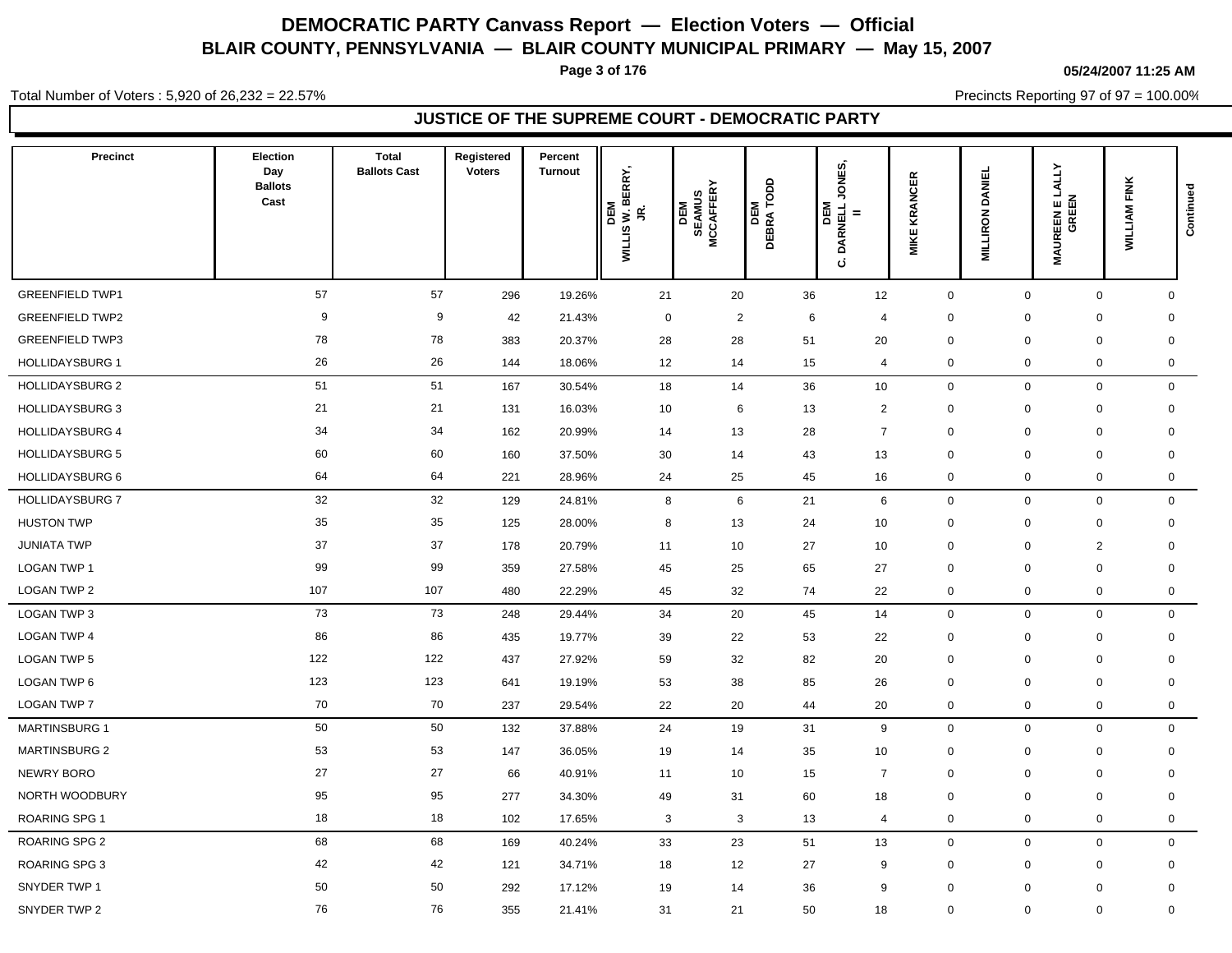**Page 4 of 176**

#### **05/24/2007 11:25 AM**

Total Number of Voters : 5,920 of 26,232 = 22.57%

Precincts Reporting 97 of 97 = 100.00%

| Precinct            | Election<br>Day<br><b>Ballots</b><br>Cast | Total<br><b>Ballots Cast</b> | Registered<br><b>Voters</b> | Percent<br><b>Turnout</b> | BERRY,<br>DEM<br>$\overline{\mathbf{s}}$ is<br><b>WILLIS</b> | <b>SEAMUS<br/>MCCAFFERY</b><br>DEM | ado<br>DEM<br>DEBRA TO | ທົ<br>i<br>Bö<br>⇒<br>ARNELL.<br>$\equiv$<br>ó<br>ن | $\alpha$<br>ш<br>$\overline{O}$<br>⋖<br>ΚŊ<br>ш<br>MIKI | <b>DANIEL</b><br>LLIRON<br>Ξ | Ě<br>⋖<br><b>MAUREEN E L<br/>GREEN</b> | FINK<br><b>WILLIAM</b> | Continued   |
|---------------------|-------------------------------------------|------------------------------|-----------------------------|---------------------------|--------------------------------------------------------------|------------------------------------|------------------------|-----------------------------------------------------|---------------------------------------------------------|------------------------------|----------------------------------------|------------------------|-------------|
| <b>TAYLOR TWP</b>   | 120                                       | 120                          | 368                         | 32.61%                    | 60                                                           | 38                                 | 72                     | 33                                                  | $\mathbf 0$                                             | $\Omega$                     | 0                                      |                        | 0           |
| <b>TYRONE TWP 1</b> | 29                                        | 29                           | 121                         | 23.97%                    | 13                                                           | 5                                  | 20                     | 10                                                  | 0                                                       | $\Omega$                     | $\mathbf 0$                            |                        | 0           |
| TYRONE TWP 2        | 70                                        | 70                           | 185                         | 37.84%                    | 23                                                           | 20                                 | 48                     | 19                                                  | $\mathbf 0$                                             | $\mathbf 0$                  | 0                                      |                        | $\mathbf 0$ |
| TYRONE BORO 1       | 36                                        | 36                           | 161                         | 22.36%                    | 19                                                           | 6                                  | 24                     | $\overline{7}$                                      | $\mathbf 0$                                             | $\mathbf 0$                  | 0                                      |                        |             |
| TYRONE BORO 2       | 33                                        | 33                           | 140                         | 23.57%                    | 9                                                            | 12                                 | 22                     | 3                                                   | $\mathbf 0$                                             | $\mathbf 0$                  | 0                                      |                        | 0           |
| TYRONE BORO 3       | 23                                        | 23                           | 148                         | 15.54%                    | 12                                                           | 3                                  | 12                     | 8                                                   | $\mathbf 0$                                             | $\mathbf 0$                  | 0                                      |                        | 0           |
| TYRONE BORO 4       | 21                                        | 21                           | 110                         | 19.09%                    | 11                                                           | $\overline{7}$                     | 9                      | $\overline{4}$                                      | $\mathbf 0$                                             | $\Omega$                     |                                        | 0                      | $\mathbf 0$ |
| TYRONE BORO 5       | 20                                        | 20                           | 100                         | 20.00%                    | $\overline{4}$                                               | 8                                  | 12                     | 5                                                   | 0                                                       | $\mathbf 0$                  | 0                                      |                        | 0           |
| TYRONE BORO 6       | 46                                        | 46                           | 168                         | 27.38%                    | 18                                                           | 13                                 | 32                     | 9                                                   | $\mathbf 0$                                             | 0                            | $\mathbf 0$                            |                        | 0           |
| TYRONE BORO 7       | 44                                        | 44                           | 165                         | 26.67%                    | 18                                                           | 9                                  | 25                     | 9                                                   | $\mathbf 0$                                             | $\mathbf 0$                  | 0                                      |                        | 0           |
| WILLIAMSBURG        | 62                                        | 62                           | 210                         | 29.52%                    | 34                                                           | 17                                 | 44                     | $\overline{7}$                                      | $\mathbf 0$                                             | $\mathbf 0$                  | $\mathbf 0$                            |                        | 0           |
| WOODBURY TWP        | 30                                        | 30                           | 172                         | 17.44%                    | 12                                                           | 15                                 | 23                     | 5                                                   | $\mathbf 0$                                             | $\mathbf 0$                  | $\mathbf 0$                            |                        | $\mathbf 0$ |
| ALLEGHENY 4         | 73                                        | 73                           | 260                         | 28.08%                    | 36                                                           | 24                                 | 45                     | 20                                                  | $\pmb{0}$                                               | $\mathbf 0$                  | $\mathbf 0$                            |                        | 0           |
| Totals:             | 5,920                                     | 5,920                        | 26,232                      |                           | 2,373                                                        | 1,879                              | 3,923                  | 1,301                                               | $\overline{1}$                                          | <b>F</b>                     | $\mathbf{3}$                           | $\mathbf{1}$           |             |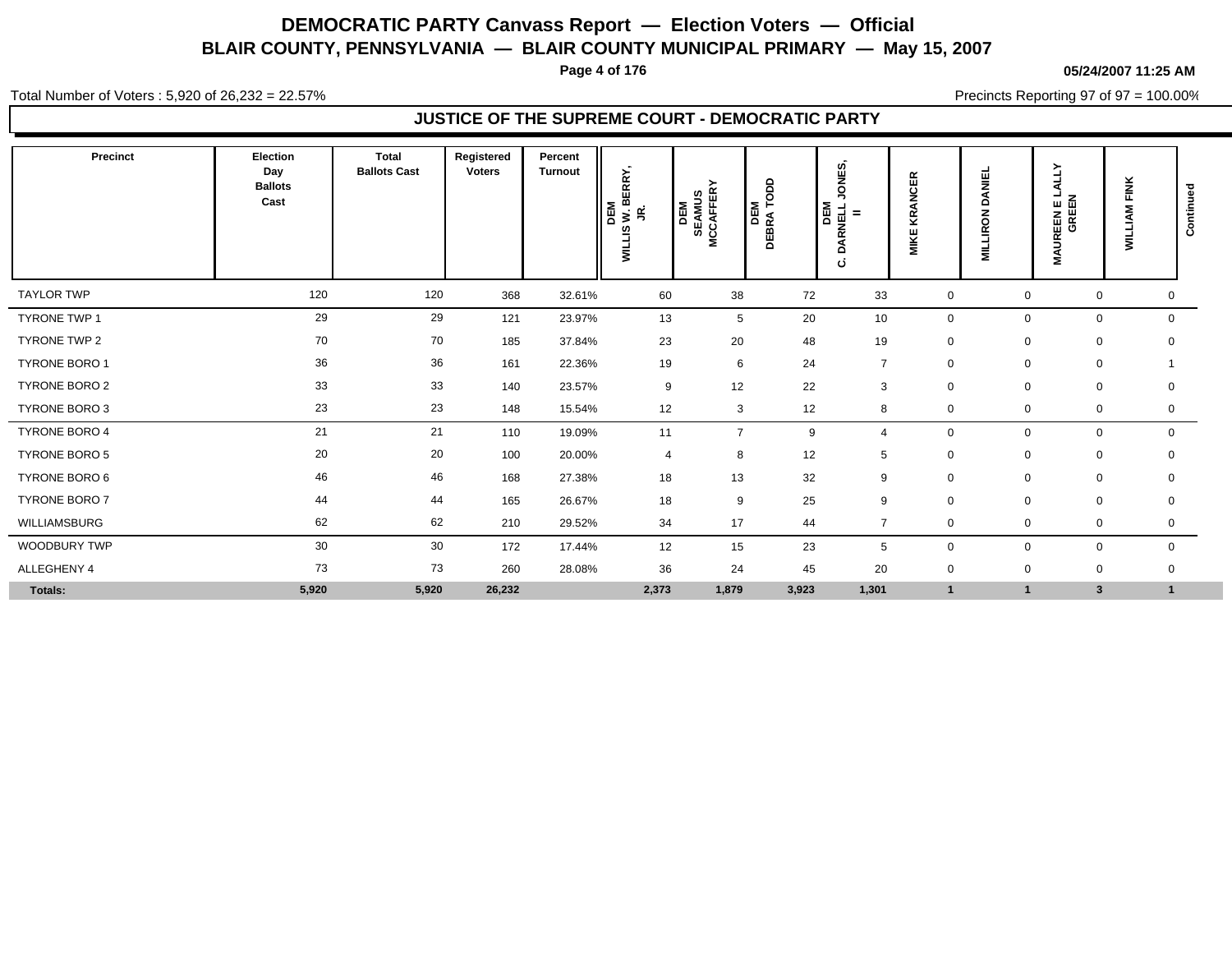**Page 5 of 176**

#### **05/24/2007 11:25 AM**

Precincts Reporting 97 of 97 = 100.00%

Total Number of Voters : 5,920 of 26,232 = 22.57%

### **JUSTICE OF THE SUPREME COURT**

| Continued       |                                           |                                     |                             |                           |                  |              |                  |                             |        |  |  |  |  |
|-----------------|-------------------------------------------|-------------------------------------|-----------------------------|---------------------------|------------------|--------------|------------------|-----------------------------|--------|--|--|--|--|
| <b>Precinct</b> | Election<br>Day<br><b>Ballots</b><br>Cast | <b>Total</b><br><b>Ballots Cast</b> | Registered<br><b>Voters</b> | Percent<br><b>Turnout</b> | STEVE HUGHES     | ANNE LAZARUS | KIMBERLY PERRY   | <b>Unresolved Write-Ins</b> | Totals |  |  |  |  |
| ALTOONA 1-1     | 49                                        | 49                                  | 328                         | 14.94%                    | $\mathbf 0$      | $\mathbf 0$  | $\mathbf 0$      | $\mathbf 0$                 | 79     |  |  |  |  |
| ALTOONA 1-2     | 22                                        | 22                                  | 129                         | 17.05%                    | $\mathbf 0$      | $\mathbf 0$  | $\mathbf 0$      | $\mathbf 0$                 | 30     |  |  |  |  |
| ALTOONA 2-1     | 41                                        | 41                                  | 280                         | 14.64%                    | $\mathbf 0$      | $\mathbf 0$  | $\mathbf 0$      | $\mathbf 0$                 | 55     |  |  |  |  |
| ALTOONA 2-2     | 59                                        | 59                                  | 351                         | 16.81%                    | $\mathbf 0$      | $\mathbf 0$  | $\mathbf 0$      | $\mathsf{O}\xspace$         | 100    |  |  |  |  |
| ALTOONA 3-1     | 54                                        | 54                                  | 330                         | 16.36%                    | $\mathbf 0$      | $\mathbf 0$  | $\mathbf 0$      | $\mathbf 0$                 | 90     |  |  |  |  |
| ALTOONA 3-2     | 75                                        | 75                                  | 292                         | 25.68%                    | $\mathbf 0$      | $\mathbf 0$  | $\mathbf 0$      | $\mathbf 0$                 | 116    |  |  |  |  |
| ALTOONA 4-1     | 61                                        | 61                                  | 365                         | 16.71%                    | $\mathbf 0$      | $\mathbf 0$  | $\mathbf 0$      | $\mathbf 0$                 | 96     |  |  |  |  |
| ALTOONA 4-2     | 55                                        | 55                                  | 256                         | 21.48%                    | $\mathbf 0$      | $\mathbf 0$  | $\mathbf 0$      | 0                           | 75     |  |  |  |  |
| ALTOONA 5-1     | 14                                        | 14                                  | 102                         | 13.73%                    | $\mathbf 0$      | $\mathbf 0$  | $\mathbf 0$      | $\mathbf 0$                 | 25     |  |  |  |  |
| ALTOONA 5-2     | 72                                        | 72                                  | 339                         | 21.24%                    | $\boldsymbol{0}$ | $\mathbf 0$  | 0                | $\mathbf 0$                 | 110    |  |  |  |  |
| ALTOONA 5-3     | 61                                        | 61                                  | 279                         | 21.86%                    | $\mathbf 0$      | $\mathbf 0$  | $\mathbf 0$      | $\mathbf 0$                 | 83     |  |  |  |  |
| ALTOONA 6-1     | 58                                        | 58                                  | 350                         | 16.57%                    | $\mathbf 0$      | $\mathbf 0$  | $\mathbf 0$      | $\mathbf 0$                 | 91     |  |  |  |  |
| ALTOONA 6-2     | 51                                        | 51                                  | 306                         | 16.67%                    | $\mathbf 0$      | $\mathbf 0$  | $\mathbf 0$      | $\mathbf 0$                 | 79     |  |  |  |  |
| ALTOONA 6-3     | 65                                        | 65                                  | 286                         | 22.73%                    | $\mathbf 0$      | $\mathbf 0$  | $\mathbf 0$      | $\mathsf{O}\xspace$         | 117    |  |  |  |  |
| ALTOONA 6-4     | 59                                        | 59                                  | 224                         | 26.34%                    | $\mathbf 0$      | $\mathbf 0$  | 0                | 0                           | 89     |  |  |  |  |
| ALTOONA 6-5     | 75                                        | 75                                  | 394                         | 19.04%                    | $\mathbf 0$      | $\mathbf 0$  | $\mathbf 0$      | $\mathbf 0$                 | 123    |  |  |  |  |
| ALTOONA 7       | 47                                        | 47                                  | 368                         | 12.77%                    | $\mathbf 0$      | $\mathbf 0$  | $\mathbf 0$      | $\mathbf 0$                 | 84     |  |  |  |  |
| ALTOONA 8-1     | 45                                        | 45                                  | 345                         | 13.04%                    | $\mathbf 0$      | $\mathbf 0$  | $\mathbf 0$      | 0                           | 77     |  |  |  |  |
| ALTOONA 8-2     | 72                                        | 72                                  | 277                         | 25.99%                    | $\mathbf 0$      | $\mathbf 0$  | $\mathbf 0$      | 0                           | 115    |  |  |  |  |
| ALTOONA 9       | 70                                        | ${\bf 70}$                          | 382                         | 18.32%                    | $\mathbf 0$      | 0            | 0                | 0                           | 99     |  |  |  |  |
| ALTOONA 10-1    | 33                                        | 33                                  | 262                         | 12.60%                    | $\mathbf 0$      | $\mathbf 0$  | $\mathbf 0$      | $\mathbf 0$                 | 59     |  |  |  |  |
| ALTOONA 10-2    | 43                                        | 43                                  | 197                         | 21.83%                    | $\boldsymbol{0}$ | $\mathbf 0$  | $\mathbf 0$      | $\mathbf 0$                 | 62     |  |  |  |  |
| ALTOONA 10-3    | 43                                        | 43                                  | 145                         | 29.66%                    | $\boldsymbol{0}$ | $\mathbf 0$  | $\mathbf 0$      | $\mathbf 0$                 | 66     |  |  |  |  |
| ALTOONA 10-4    | 70                                        | $70\,$                              | 320                         | 21.88%                    | $\mathbf 0$      | $\mathbf 0$  | $\mathbf 0$      | $\mathbf 0$                 | 121    |  |  |  |  |
| ALTOONA 11-1    | 79                                        | 79                                  | 402                         | 19.65%                    | $\mathbf 0$      | $\mathbf 0$  | 0                | 0                           | 127    |  |  |  |  |
| ALTOONA 11-2    | 57                                        | 57                                  | 289                         | 19.72%                    | $\mathbf 0$      | $\mathbf{0}$ | $\mathbf 0$      | $\mathbf 0$                 | 95     |  |  |  |  |
| ALTOONA 11-3    | 56                                        | 56                                  | 242                         | 23.14%                    | $\boldsymbol{0}$ | $\mathbf 0$  | $\mathbf 0$      | 0                           | 90     |  |  |  |  |
| ALTOONA 12-1    | 35                                        | 35                                  | 158                         | 22.15%                    | $\mathbf 0$      | $\mathbf 0$  | $\mathbf 0$      | 0                           | 59     |  |  |  |  |
| ALTOONA 12-2    | 47                                        | 47                                  | 219                         | 21.46%                    | $\boldsymbol{0}$ | $\mathbf 0$  | $\mathbf 0$      | $\mathbf 0$                 | 82     |  |  |  |  |
| ALTOONA 12-3    | 50                                        | 50                                  | 162                         | 30.86%                    | $\mathbf 0$      | $\mathbf 0$  | $\mathbf 0$      | $\mathsf{O}\xspace$         | 79     |  |  |  |  |
| ALTOONA 12-4    | 81                                        | 81                                  | 236                         | 34.32%                    | $\boldsymbol{0}$ | $\mathbf 0$  | $\mathbf 0$      | $\mathbf 0$                 | 127    |  |  |  |  |
| ALTOONA 12-5    | 28                                        | 28                                  | 153                         | 18.30%                    | $\mathbf 0$      | $\mathbf 0$  | $\mathbf 0$      | $\mathbf 0$                 | 51     |  |  |  |  |
| ALTOONA 13-1    | 87                                        | 87                                  | 443                         | 19.64%                    | $\mathbf 0$      | $\mathbf 0$  | $\mathbf 0$      | $\mathbf 0$                 | 147    |  |  |  |  |
| ALTOONA 13-2    | 70                                        | 70                                  | 354                         | 19.77%                    | $\mathbf 0$      | $\mathbf 0$  | $\boldsymbol{0}$ | 0                           | 116    |  |  |  |  |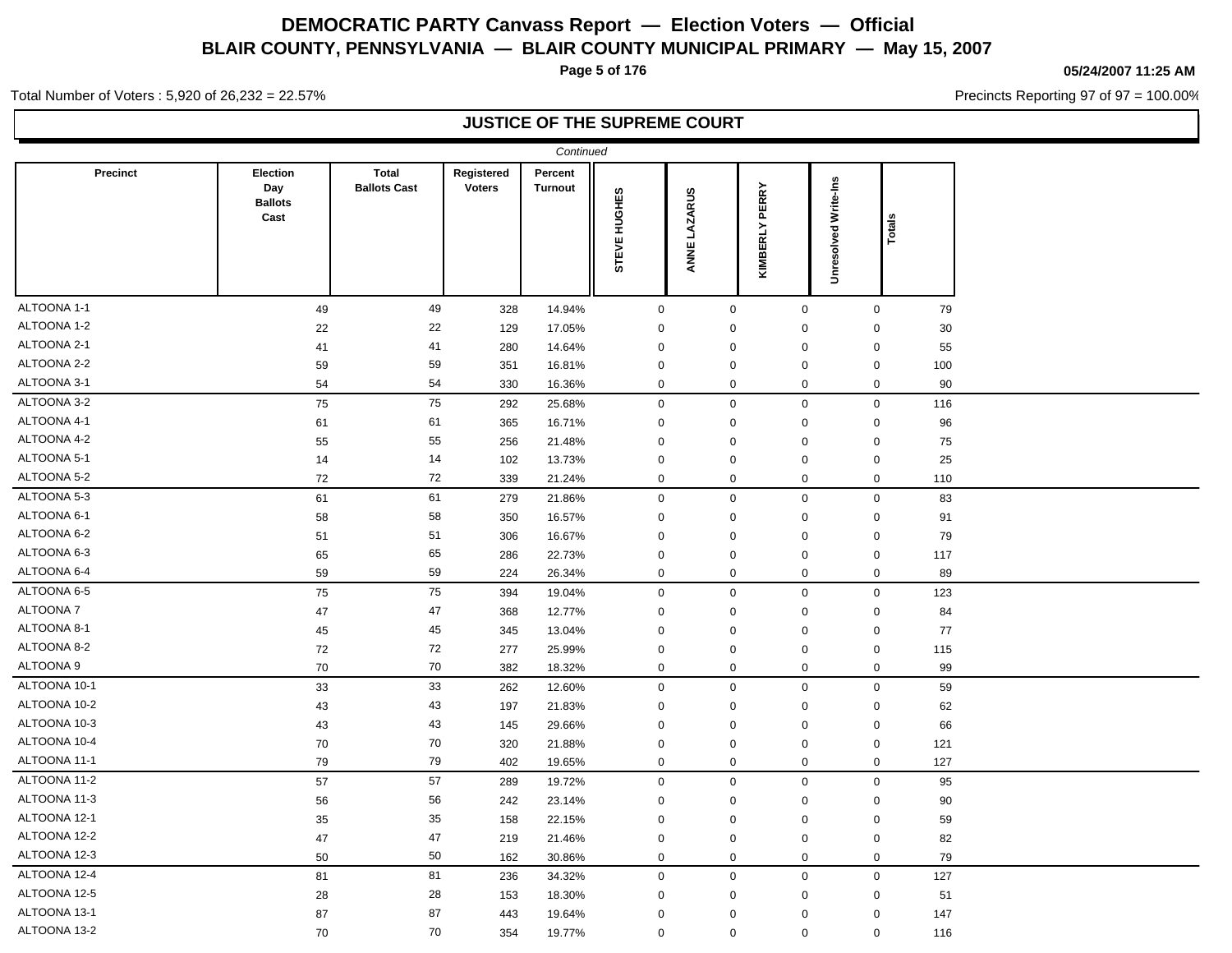**Page 6 of 176**

**05/24/2007 11:25 AM**

Precincts Reporting 97 of 97 = 100.00%

Total Number of Voters : 5,920 of 26,232 = 22.57%

### **JUSTICE OF THE SUPREME COURT**

|                        |                                           |                                     |                             | Continued                 |                     |                        |                   |                             |       |  |
|------------------------|-------------------------------------------|-------------------------------------|-----------------------------|---------------------------|---------------------|------------------------|-------------------|-----------------------------|-------|--|
| <b>Precinct</b>        | Election<br>Day<br><b>Ballots</b><br>Cast | <b>Total</b><br><b>Ballots Cast</b> | Registered<br><b>Voters</b> | Percent<br><b>Turnout</b> | STEVE HUGHES        | <b>LAZARUS</b><br>ANNE | PERRY<br>KIMBERLY | <b>Unresolved Write-Ins</b> | Total |  |
| ALTOONA 13-3           | 55                                        | 55                                  | 269                         | 20.45%                    | $\mathbf 0$         | $\mathbf 0$            | $\mathbf 0$       | $\mathbf 0$                 | 90    |  |
| ALTOONA 13-4           | 34                                        | 34                                  | 231                         | 14.72%                    | $\mathbf{0}$        | $\mathbf 0$            | $\mathbf 0$       | $\mathbf 0$                 | 56    |  |
| ALTOONA 14-1           | 38                                        | 38                                  | 165                         | 23.03%                    | $\mathbf 0$         | 0                      | 0                 | 0                           | 57    |  |
| ALTOONA 14-2           | 87                                        | 87                                  | 363                         | 23.97%                    | $\mathbf 0$         | 0                      | 0                 | 0                           | 139   |  |
| ALTOONA 14-3           | 59                                        | 59                                  | 262                         | 22.52%                    | $\mathbf 0$         | $\mathbf 0$            | 0                 | 0                           | 103   |  |
| ALTOONA 14-4           | 116                                       | 116                                 | 404                         | 28.71%                    | $\mathbf 0$         | 0                      | 0                 | 0                           | 168   |  |
| ALLEGHENY 1            | 140                                       | 140                                 | 566                         | 24.73%                    | $\mathsf{O}\xspace$ | $\mathsf 0$            | $\mathbf 0$       | 0                           | 220   |  |
| ALLEGHENY 2            | 118                                       | 118                                 | 501                         | 23.55%                    | $\mathbf 0$         | 0                      | 0                 | 0                           | 191   |  |
| ALLEGHENY 3            | 37                                        | 37                                  | 155                         | 23.87%                    | $\mathbf 0$         | 0                      | 0                 | 0                           | 60    |  |
| <b>ANTIS TWP 1</b>     | 91                                        | 91                                  | 489                         | 18.61%                    | $\mathbf 0$         | 0                      | 0                 | 0                           | 141   |  |
| <b>ANTIS TWP 2</b>     | 63                                        | 63                                  | 291                         | 21.65%                    | $\mathbf 0$         | 0                      | 0                 | 0                           | 101   |  |
| ANTIS TWP 3            | 108                                       | 108                                 | 427                         | 25.29%                    | $\mathbf 0$         | $\mathbf 0$            | 0                 | 0                           | 183   |  |
| BELLWOOD BORO          | 61                                        | 61                                  | 347                         | 17.58%                    | $\mathbf 0$         | $\mathbf 0$            | 0                 | 0                           | 93    |  |
| <b>BLAIR - CATFISH</b> | 68                                        | 68                                  | 301                         | 22.59%                    | $\mathbf 0$         | 0                      | $\mathbf 0$       | 0                           | 109   |  |
| <b>BLAIR - E HOLBG</b> | 135                                       | 135                                 | 571                         | 23.64%                    | $\mathbf 0$         | 0                      | 0                 | 0                           | 210   |  |
| <b>CATHARINE TWP</b>   | 26                                        | 26                                  | 114                         | 22.81%                    | $\mathbf 0$         | 0                      | 0                 | 0                           | 41    |  |
| <b>DUNCANSVILLE</b>    | 75                                        | 75                                  | 277                         | 27.08%                    | $\mathbf 0$         | $\mathbf 0$            | $\mathbf 0$       | 0                           | 124   |  |
| FRANKSTOWN TWP1        | 24                                        | 24                                  | 94                          | 25.53%                    | $\mathbf 0$         | $\mathbf 0$            | 0                 | 0                           | 38    |  |
| FRANKSTOWN TWP2        | 146                                       | 146                                 | 692                         | 21.10%                    | $\mathbf 0$         | 0                      | 0                 | 0                           | 228   |  |
| FRANKSTOWN TWP3        | 138                                       | 138                                 | 670                         | 20.60%                    | $\mathbf 0$         | $\mathsf 0$            | 0                 | 0                           | 241   |  |
| FREEDOM TWP 1          | 50                                        | 50                                  | 192                         | 26.04%                    | $\mathbf 0$         | 0                      | 0                 | 0                           | 80    |  |
| FREEDOM TWP 2          | 97                                        | 97                                  | 342                         | 28.36%                    | $\mathbf 0$         | $\mathbf 0$            | 0                 | 0                           | 157   |  |
| <b>GREENFIELD TWP1</b> | 57                                        | 57                                  | 296                         | 19.26%                    | $\mathbf 0$         | 0                      | 0                 | 0                           | 89    |  |
| <b>GREENFIELD TWP2</b> | 9                                         | 9                                   | 42                          | 21.43%                    | $\mathbf 0$         | 0                      | 0                 | 0                           | 12    |  |
| <b>GREENFIELD TWP3</b> | 78                                        | 78                                  | 383                         | 20.37%                    | $\mathbf 0$         | $\mathbf 0$            | $\mathbf 0$       | 0                           | 127   |  |
| <b>HOLLIDAYSBURG 1</b> | 26                                        | 26                                  | 144                         | 18.06%                    | $\mathbf 0$         | 0                      | $\mathbf 0$       | 0                           | 45    |  |
| <b>HOLLIDAYSBURG 2</b> | 51                                        | 51                                  | 167                         | 30.54%                    | $\mathbf 0$         | $\mathbf 0$            | 0                 | $\mathsf{O}$                | 78    |  |
| <b>HOLLIDAYSBURG 3</b> | 21                                        | 21                                  | 131                         | 16.03%                    | $\mathbf 0$         | 0                      | 0                 | 0                           | 31    |  |
| <b>HOLLIDAYSBURG 4</b> | 34                                        | 34                                  | 162                         | 20.99%                    | $\mathbf 0$         | $\mathbf 0$            | $\mathbf 0$       | 0                           | 62    |  |
| <b>HOLLIDAYSBURG 5</b> | 60                                        | 60                                  | 160                         | 37.50%                    | $\mathbf 0$         | 0                      | 0                 | 0                           | 100   |  |
| <b>HOLLIDAYSBURG 6</b> | 64                                        | 64                                  | 221                         | 28.96%                    | $\mathbf 0$         | $\mathbf 0$            | $\mathbf 0$       | 0                           | 110   |  |
| <b>HOLLIDAYSBURG 7</b> | 32                                        | 32                                  | 129                         | 24.81%                    | $\mathbf 0$         | $\mathbf 0$            | $\mathbf 0$       | $\mathsf{O}$                | 41    |  |
| <b>HUSTON TWP</b>      | 35                                        | 35                                  | 125                         | 28.00%                    | $\mathbf 0$         | 0                      | $\Omega$          | 0                           | 55    |  |
| <b>JUNIATA TWP</b>     | 37                                        | 37                                  | 178                         | 20.79%                    | $\mathbf 0$         | $\Omega$               | $\Omega$          | 0                           | 60    |  |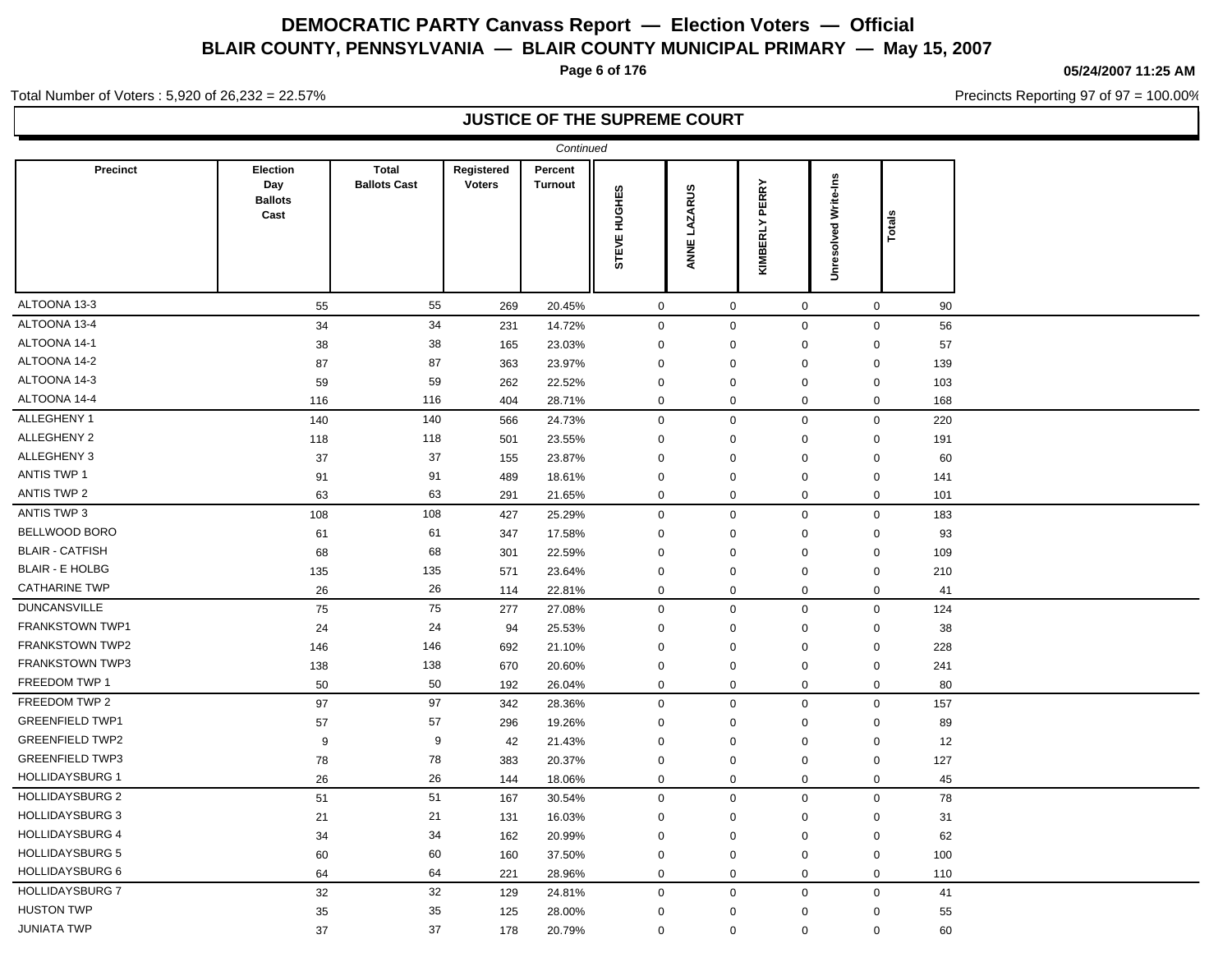**Page 7 of 176**

**05/24/2007 11:25 AM**

Precincts Reporting 97 of 97 = 100.00%

Total Number of Voters : 5,920 of 26,232 = 22.57%

### **JUSTICE OF THE SUPREME COURT**

|                      |                                                  |                                     |                             | Continued                 |                        |                        |                          |                             |        |  |
|----------------------|--------------------------------------------------|-------------------------------------|-----------------------------|---------------------------|------------------------|------------------------|--------------------------|-----------------------------|--------|--|
| <b>Precinct</b>      | <b>Election</b><br>Day<br><b>Ballots</b><br>Cast | <b>Total</b><br><b>Ballots Cast</b> | Registered<br><b>Voters</b> | Percent<br><b>Turnout</b> | HUGHES<br><b>STEVE</b> | <b>LAZARUS</b><br>ANNE | <b>PERRY</b><br>KIMBERLY | <b>Unresolved Write-Ins</b> | Totals |  |
| <b>LOGAN TWP 1</b>   | 99                                               | 99                                  | 359                         | 27.58%                    | $\mathsf 0$            | $\mathsf{O}\xspace$    | $\mathsf{O}\xspace$      | $\mathsf{O}\xspace$         | 162    |  |
| <b>LOGAN TWP 2</b>   | 107                                              | 107                                 | 480                         | 22.29%                    | $\boldsymbol{0}$       | $\mathbf 0$            | $\mathbf 0$              | $\mathsf 0$                 | 173    |  |
| <b>LOGAN TWP 3</b>   | 73                                               | 73                                  | 248                         | 29.44%                    | $\mathsf 0$            | $\mathbf 0$            | $\mathbf 0$              | $\mathsf{O}\xspace$         | 113    |  |
| <b>LOGAN TWP 4</b>   | 86                                               | 86                                  | 435                         | 19.77%                    | 0                      | $\mathbf 0$            | $\overline{1}$           | $\mathbf 0$                 | 137    |  |
| <b>LOGAN TWP 5</b>   | 122                                              | 122                                 | 437                         | 27.92%                    | $\mathbf 0$            | $\mathbf 0$            | $\mathbf 0$              | $\mathbf 0$                 | 193    |  |
| <b>LOGAN TWP 6</b>   | 123                                              | 123                                 | 641                         | 19.19%                    | $\mathbf 0$            | $\mathbf 0$            | 0                        | $\mathbf 0$                 | 202    |  |
| <b>LOGAN TWP 7</b>   | 70                                               | 70                                  | 237                         | 29.54%                    | 0                      | $\mathbf 0$            | $\mathbf 0$              | $\mathbf 0$                 | 106    |  |
| <b>MARTINSBURG 1</b> | 50                                               | 50                                  | 132                         | 37.88%                    | $\mathbf 0$            | $\mathbf 0$            | $\mathbf 0$              | $\mathbf 0$                 | 83     |  |
| <b>MARTINSBURG 2</b> | 53                                               | 53                                  | 147                         | 36.05%                    | 0                      | $\mathbf 0$            | 0                        | 0                           | 78     |  |
| <b>NEWRY BORO</b>    | 27                                               | 27                                  | 66                          | 40.91%                    | $\mathbf 0$            | $\mathbf 0$            | $\mathbf 0$              | 0                           | 43     |  |
| NORTH WOODBURY       | 95                                               | 95                                  | 277                         | 34.30%                    | $\mathbf 0$            | $\mathbf 0$            | $\mathbf 0$              | $\mathbf 0$                 | 158    |  |
| <b>ROARING SPG 1</b> | 18                                               | 18                                  | 102                         | 17.65%                    | $\mathbf 0$            | $\mathbf 0$            | $\mathbf 0$              | $\mathbf 0$                 | 23     |  |
| <b>ROARING SPG 2</b> | 68                                               | 68                                  | 169                         | 40.24%                    | $\mathbf 0$            | $\mathbf 0$            | $\mathbf 0$              | $\mathsf 0$                 | 120    |  |
| <b>ROARING SPG 3</b> | 42                                               | 42                                  | 121                         | 34.71%                    | $\mathbf 0$            | $\mathbf 0$            | $\mathbf 0$              | $\mathbf 0$                 | 66     |  |
| SNYDER TWP 1         | 50                                               | 50                                  | 292                         | 17.12%                    | $\mathbf 0$            | $\mathbf 0$            | $\mathbf 0$              | $\mathbf 0$                 | 78     |  |
| SNYDER TWP 2         | 76                                               | 76                                  | 355                         | 21.41%                    | 0                      | $\mathbf 0$            | $\mathbf 0$              | $\mathbf 0$                 | 120    |  |
| <b>TAYLOR TWP</b>    | 120                                              | 120                                 | 368                         | 32.61%                    | 0                      | $\mathbf 0$            | $\mathbf 0$              | $\mathbf 0$                 | 203    |  |
| <b>TYRONE TWP 1</b>  | 29                                               | 29                                  | 121                         | 23.97%                    | $\mathbf 0$            | $\mathbf 0$            | $\mathbf 0$              | $\mathbf 0$                 | 48     |  |
| TYRONE TWP 2         | 70                                               | 70                                  | 185                         | 37.84%                    | $\mathbf 0$            | $\mathbf 0$            | $\mathbf 0$              | $\mathbf 0$                 | 110    |  |
| <b>TYRONE BORO 1</b> | 36                                               | 36                                  | 161                         | 22.36%                    | $\mathbf 0$            | $\mathbf 0$            | $\mathbf 0$              | $\mathbf 0$                 | 57     |  |
| <b>TYRONE BORO 2</b> | 33                                               | 33                                  | 140                         | 23.57%                    | 0                      | 0                      | 0                        | 0                           | 46     |  |
| <b>TYRONE BORO 3</b> | 23                                               | 23                                  | 148                         | 15.54%                    | 0                      | 0                      | 0                        | 0                           | 35     |  |
| <b>TYRONE BORO 4</b> | 21                                               | 21                                  | 110                         | 19.09%                    | $\mathbf 0$            | $\mathbf 0$            | $\mathbf 0$              | $\mathbf 0$                 | 31     |  |
| <b>TYRONE BORO 5</b> | 20                                               | 20                                  | 100                         | 20.00%                    | 0                      | $\mathbf 0$            | 0                        | $\mathbf 0$                 | 29     |  |
| <b>TYRONE BORO 6</b> | 46                                               | 46                                  | 168                         | 27.38%                    | 0                      | $\mathbf 0$            | $\mathbf 0$              | 0                           | 72     |  |
| <b>TYRONE BORO 7</b> | 44                                               | 44                                  | 165                         | 26.67%                    | $\mathbf 0$            | $\mathbf 0$            | $\mathbf 0$              | $\mathbf 0$                 | 61     |  |
| <b>WILLIAMSBURG</b>  | 62                                               | 62                                  | 210                         | 29.52%                    | $\overline{1}$         | $\mathbf 0$            | $\mathbf 0$              | $\mathbf 0$                 | 103    |  |
| WOODBURY TWP         | $30\,$                                           | 30                                  | 172                         | 17.44%                    | $\mathbf 0$            | $\mathbf 0$            | $\mathbf 0$              | $\mathsf{O}\xspace$         | 55     |  |
| ALLEGHENY 4          | 73                                               | 73                                  | 260                         | 28.08%                    | $\mathbf 0$            | $\mathbf{1}$           | $\mathbf 0$              | $\mathbf 0$                 | 126    |  |
| Totals:              | 5,920                                            | 5,920                               | 26,232                      |                           | $\overline{1}$         | $\mathbf{1}$           | $\overline{1}$           | $\mathbf{0}$                | 9,485  |  |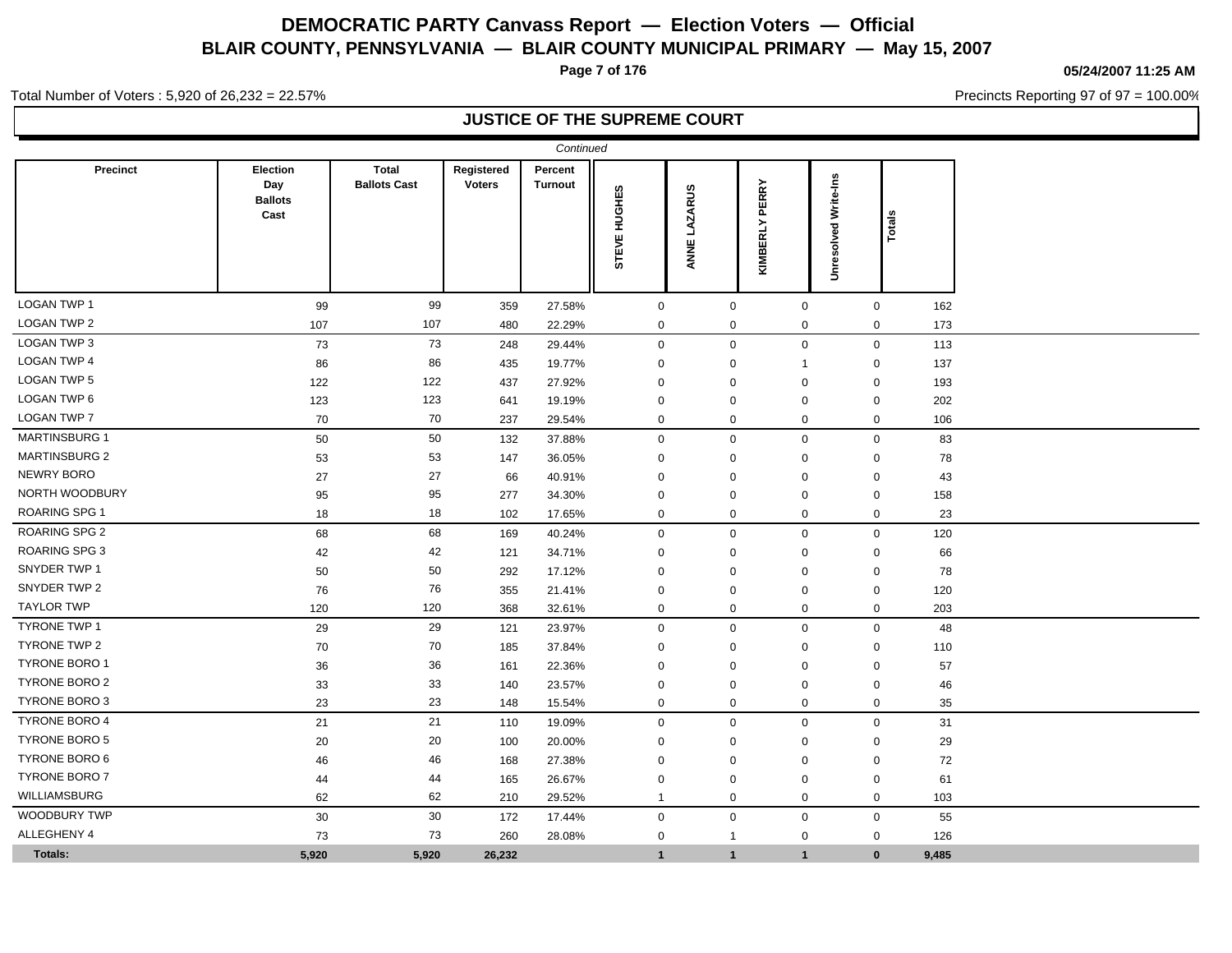**Page 8 of 176**

**05/24/2007 11:25 AM**

Total Number of Voters : 5,920 of 26,232 = 22.57%

Precincts Reporting 97 of 97 = 100.00% **JUDGE OF THE SUPERIOR COURT - DEMOCRATIC PARTY**

| Precinct        | Election<br>Day<br><b>Ballots</b><br>Cast | <b>Total</b><br><b>Ballots Cast</b> | Registered<br><b>Voters</b> | Percent<br><b>Turnout</b> | TIMOTHY J.<br>MCCORMICK<br>DEM<br>I | DEM<br>RON FOLINO | <b>LAZARUS</b><br>DEM<br>$\dot{\mathbf{u}}$<br>ANNE | DEM<br>JIMNY LYNN |                 | CHRISTINE<br>DONOHUE<br>DEM | JOHN MILTON<br>YOUNGE<br>DEM | ELEON<br>DEM<br>M. DE<br>JAMES | SHAWN COHEN    | Continued           |
|-----------------|-------------------------------------------|-------------------------------------|-----------------------------|---------------------------|-------------------------------------|-------------------|-----------------------------------------------------|-------------------|-----------------|-----------------------------|------------------------------|--------------------------------|----------------|---------------------|
| ALTOONA 1-1     | 49                                        | 49                                  | 328                         | 14.94%                    | 15                                  |                   | 13                                                  | 11                | $6\phantom{.}6$ | 19                          |                              | $\,6\,$                        | $\mathbf{3}$   | $\mathbf{0}$        |
| ALTOONA 1-2     | 22                                        | 22                                  | 129                         | 17.05%                    | $\overline{7}$                      |                   | $5\phantom{.0}$                                     | $\overline{4}$    | 0               | 8                           |                              | $\overline{2}$                 | 3              | $\mathbf 0$         |
| ALTOONA 2-1     | 41                                        | 41                                  | 280                         | 14.64%                    | 11                                  |                   | 14                                                  | $\overline{7}$    | $\overline{4}$  | 18                          |                              | $\mathbf 0$                    | $\overline{2}$ | $\mathbf 0$         |
| ALTOONA 2-2     | 59                                        | 59                                  | 351                         | 16.81%                    | 24                                  |                   | 24                                                  | 11                | 3               | 25                          |                              | $\overline{2}$                 | -1             | $\mathbf 0$         |
| ALTOONA 3-1     | 54                                        | 54                                  | 330                         | 16.36%                    | 26                                  |                   | 14                                                  | 14                | $\overline{4}$  | 23                          |                              | $\mathbf{1}$                   | $\overline{4}$ | $\mathsf{O}\xspace$ |
| ALTOONA 3-2     | 75                                        | 75                                  | 292                         | 25.68%                    | 30                                  |                   | 27                                                  | 11                | 9               | 33                          |                              | $\,$ 5 $\,$                    | $\mathbf{1}$   | $\mathsf{O}\xspace$ |
| ALTOONA 4-1     | 61                                        | 61                                  | 365                         | 16.71%                    | 22                                  |                   | 20                                                  | 12                | $\overline{2}$  | 25                          |                              | 3                              | $\overline{4}$ | $\mathbf 0$         |
| ALTOONA 4-2     | 55                                        | 55                                  | 256                         | 21.48%                    | 17                                  |                   | 20                                                  | 6                 | 5               | 20                          |                              | 3                              | -1             | $\mathbf 0$         |
| ALTOONA 5-1     | 14                                        | 14                                  | 102                         | 13.73%                    | $\overline{4}$                      |                   | 3                                                   | $\overline{4}$    | 3               | $\overline{7}$              |                              | $\overline{1}$                 | $\mathbf 0$    | $\mathbf 0$         |
| ALTOONA 5-2     | 72                                        | 72                                  | 339                         | 21.24%                    | 30                                  |                   | 21                                                  | 16                | 9               | 35                          |                              | 10                             | 4              | $\mathsf{O}\xspace$ |
| ALTOONA 5-3     | 61                                        | 61                                  | 279                         | 21.86%                    | 16                                  |                   | 17                                                  | 10                | $5\phantom{.0}$ | 27                          |                              | $\mathbf{3}$                   | $\overline{2}$ | $\mathbf 0$         |
| ALTOONA 6-1     | 58                                        | 58                                  | 350                         | 16.57%                    | 21                                  |                   | 21                                                  | $\overline{7}$    | $\overline{4}$  | 26                          |                              | 6                              | 3              | $\mathbf 0$         |
| ALTOONA 6-2     | 51                                        | 51                                  | 306                         | 16.67%                    | 14                                  |                   | 20                                                  | 6                 | 3               | 20                          |                              | $\overline{7}$                 | 5              | 1                   |
| ALTOONA 6-3     | 65                                        | 65                                  | 286                         | 22.73%                    | 24                                  |                   | 31                                                  | 16                | 8               | 31                          |                              | 6                              | 5              | $\mathbf 0$         |
| ALTOONA 6-4     | 59                                        | 59                                  | 224                         | 26.34%                    | 18                                  |                   | 23                                                  | 13                | $\overline{1}$  | 23                          |                              | 4                              | 5              | $\mathbf 0$         |
| ALTOONA 6-5     | 75                                        | 75                                  | 394                         | 19.04%                    | 30                                  |                   | 24                                                  | 15                | 8               | 38                          |                              | 8                              | $\overline{2}$ | $\mathbf 0$         |
| <b>ALTOONA7</b> | 47                                        | 47                                  | 368                         | 12.77%                    | 19                                  |                   | 21                                                  | 13                | 3               | 25                          |                              | 3                              | $\overline{c}$ | $\mathbf 0$         |
| ALTOONA 8-1     | 45                                        | 45                                  | 345                         | 13.04%                    | 17                                  |                   | 22                                                  | 9                 | $\overline{4}$  | 19                          |                              | $\overline{4}$                 | $\mathbf{1}$   | $\mathbf 0$         |
| ALTOONA 8-2     | 72                                        | 72                                  | 277                         | 25.99%                    | 27                                  |                   | 21                                                  | 13                | $\overline{7}$  | 36                          |                              | 9                              | 3              | $\mathbf 0$         |
| ALTOONA 9       | 70                                        | 70                                  | 382                         | 18.32%                    | 20                                  |                   | 22                                                  | 17                | 6               | 33                          |                              | $\overline{1}$                 | $\overline{c}$ | 0                   |
| ALTOONA 10-1    | 33                                        | 33                                  | 262                         | 12.60%                    | 19                                  |                   | 8                                                   | $\overline{7}$    | $\overline{2}$  | 15                          |                              | $\overline{1}$                 | $\mathbf{1}$   | $\mathbf 0$         |
| ALTOONA 10-2    | 43                                        | 43                                  | 197                         | 21.83%                    | 11                                  |                   | 15                                                  | 6                 | 8               | 19                          |                              | $\overline{2}$                 | $\mathbf{1}$   | $\mathbf 0$         |
| ALTOONA 10-3    | 43                                        | 43                                  | 145                         | 29.66%                    | 17                                  |                   | 17                                                  | 8                 | 3               | 19                          |                              | -1                             | 3              | $\mathbf 0$         |
| ALTOONA 10-4    | 70                                        | 70                                  | 320                         | 21.88%                    | 23                                  |                   | 27                                                  | 11                | 6               | 33                          |                              | 3                              | $\overline{4}$ | $\mathbf 0$         |
| ALTOONA 11-1    | 79                                        | 79                                  | 402                         | 19.65%                    | 23                                  |                   | 33                                                  | 17                | $\overline{4}$  | 44                          |                              | 6                              | $\overline{7}$ | $\mathsf{O}\xspace$ |
| ALTOONA 11-2    | 57                                        | 57                                  | 289                         | 19.72%                    | 25                                  |                   | 26                                                  | 11                | $5\phantom{.0}$ | 29                          |                              | $\mathbf{3}$                   | $\overline{c}$ | $\mathsf{O}\xspace$ |
| ALTOONA 11-3    | 56                                        | 56                                  | 242                         | 23.14%                    | 16                                  |                   | 18                                                  | 18                | $\overline{4}$  | 29                          |                              | $\overline{2}$                 | $\mathbf{1}$   | $\mathbf 0$         |
| ALTOONA 12-1    | 35                                        | 35                                  | 158                         | 22.15%                    | 15                                  |                   | 10                                                  | 10                | 2               | 12                          |                              | 3                              | $\overline{4}$ | $\mathbf 0$         |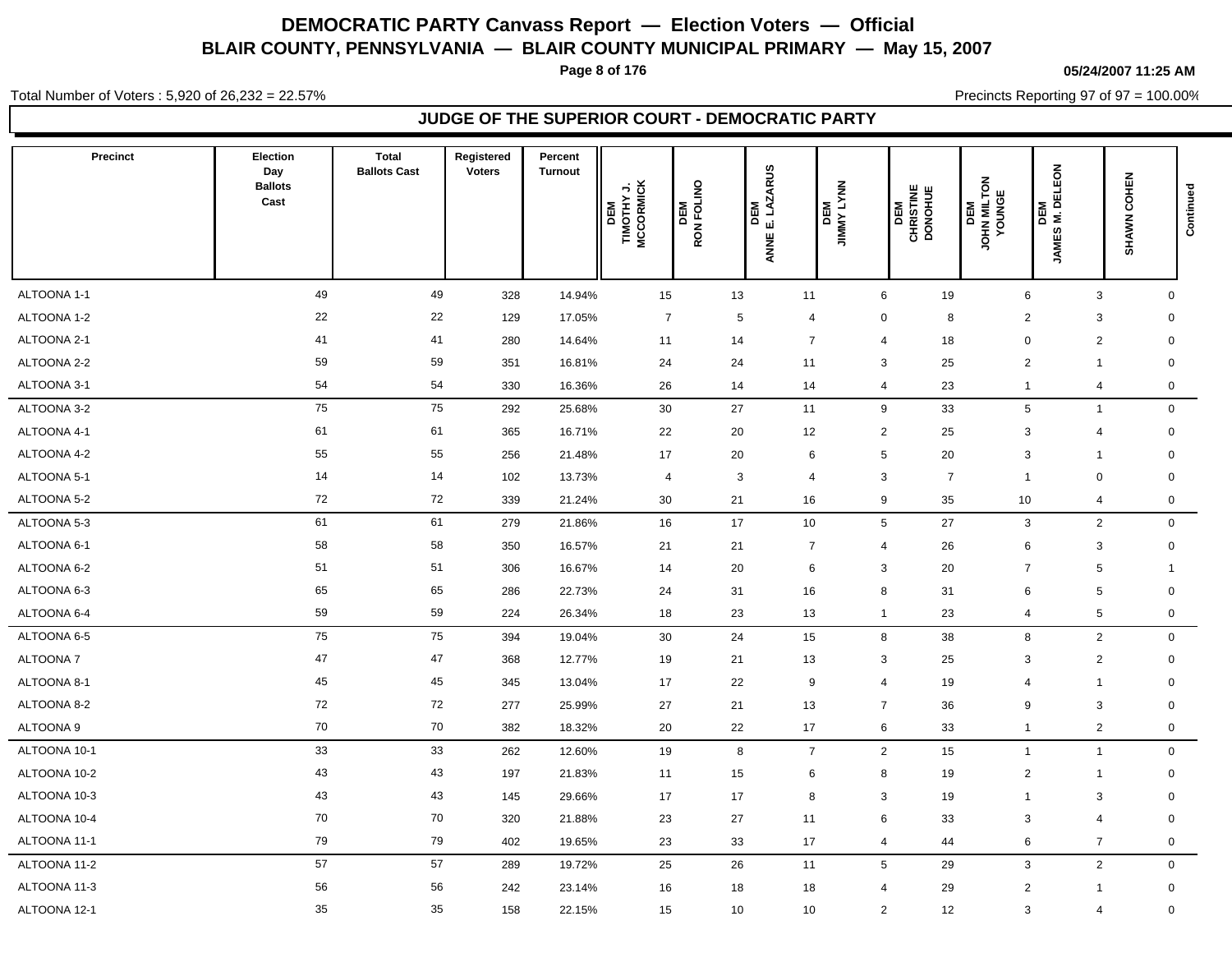**Page 9 of 176**

**05/24/2007 11:25 AM**

Precincts Reporting 97 of 97 = 100.00%

Total Number of Voters : 5,920 of 26,232 = 22.57%

### **JUDGE OF THE SUPERIOR COURT - DEMOCRATIC PARTY**

| Precinct               | Election<br>Day<br><b>Ballots</b><br>Cast | <b>Total</b><br><b>Ballots Cast</b> | Registered<br><b>Voters</b> | Percent<br><b>Turnout</b> | TIMOTHY J.<br>MCCORMICK<br>DEM | <b>DEM</b><br>RON FOLINO | <b>LAZARUS</b><br>및<br>$\circ$<br>цj<br>ANNE | NNAJ AWWIC<br>WBO | DEM<br>CHRISTINE<br>DONOHUE | JOHN MILTON<br>YOUNGE<br>DEM | DEM<br>M. DELEON<br><b>JAMES</b> | COHEN<br>SHAWN | Continued   |
|------------------------|-------------------------------------------|-------------------------------------|-----------------------------|---------------------------|--------------------------------|--------------------------|----------------------------------------------|-------------------|-----------------------------|------------------------------|----------------------------------|----------------|-------------|
| ALTOONA 12-2           | 47                                        | 47                                  | 219                         | 21.46%                    | 19                             | 19                       | 11                                           |                   | $\overline{2}$<br>27        |                              | 3                                | $\overline{1}$ | $\mathbf 0$ |
| ALTOONA 12-3           | 50                                        | 50                                  | 162                         | 30.86%                    | 16                             | 19                       |                                              | 6                 | 9<br>18                     |                              | $\overline{2}$                   | $\overline{4}$ | $\mathbf 0$ |
| ALTOONA 12-4           | 81                                        | 81                                  | 236                         | 34.32%                    | 32                             | 30                       | 10                                           |                   | 8<br>31                     |                              | 8                                | $\mathbf{2}$   | $\mathbf 0$ |
| ALTOONA 12-5           | 28                                        | 28                                  | 153                         | 18.30%                    | 10                             | 12                       | $\overline{4}$                               |                   | 3<br>12                     |                              | $\overline{2}$                   | $\overline{2}$ | 0           |
| ALTOONA 13-1           | 87                                        | 87                                  | 443                         | 19.64%                    | 39                             | 23                       | 17                                           |                   | 46<br>$\overline{1}$        |                              | $\overline{2}$                   | 5              | $\mathbf 0$ |
| ALTOONA 13-2           | 70                                        | 70                                  | 354                         | 19.77%                    | 24                             | 29                       | 12                                           |                   | 5<br>33                     |                              | $\mathbf{1}$                     | $\overline{1}$ | $\mathbf 0$ |
| ALTOONA 13-3           | 55                                        | 55                                  | 269                         | 20.45%                    | 19                             | 20                       | 12                                           |                   | 5<br>25                     |                              | 5                                | $\overline{c}$ | 0           |
| ALTOONA 13-4           | 34                                        | 34                                  | 231                         | 14.72%                    | 12                             |                          | 8                                            | 8                 | $\mathbf{3}$<br>23          |                              | $\overline{2}$                   | $\mathbf 0$    | $\mathbf 0$ |
| ALTOONA 14-1           | 38                                        | 38                                  | 165                         | 23.03%                    | 13                             | 13                       | 9                                            |                   | 3<br>16                     |                              | 3                                | $\overline{2}$ | $\mathbf 0$ |
| ALTOONA 14-2           | 87                                        | 87                                  | 363                         | 23.97%                    | 27                             | 35                       | 13                                           |                   | 5<br>35                     |                              | 5                                | 5              | $\mathbf 0$ |
| ALTOONA 14-3           | 59                                        | 59                                  | 262                         | 22.52%                    | 22                             | 28                       | 14                                           |                   | $\overline{2}$<br>29        |                              | -1                               | 4              | 0           |
| ALTOONA 14-4           | 116                                       | 116                                 | 404                         | 28.71%                    | 44                             | 32                       | 17                                           |                   | $\overline{7}$<br>53        |                              | 6                                | 3              | $\mathbf 0$ |
| ALLEGHENY 1            | 140                                       | 140                                 | 566                         | 24.73%                    | 53                             | 44                       | 24                                           |                   | 73<br>15                    |                              | 6                                | $\overline{7}$ | $\mathbf 0$ |
| ALLEGHENY 2            | 118                                       | 118                                 | 501                         | 23.55%                    | 38                             | 32                       | 27                                           |                   | 53<br>13                    |                              | $\overline{7}$                   | 8              | $\mathbf 0$ |
| ALLEGHENY 3            | 37                                        | 37                                  | 155                         | 23.87%                    | 13                             | 10                       | 11                                           |                   | $\overline{2}$<br>22        |                              | $\Omega$                         | 5              | $\mathbf 0$ |
| <b>ANTIS TWP 1</b>     | 91                                        | 91                                  | 489                         | 18.61%                    | 32                             | 27                       | 19                                           |                   | 12<br>46                    |                              | $\overline{4}$                   | $\mathbf{1}$   | $\mathbf 0$ |
| <b>ANTIS TWP 2</b>     | 63                                        | 63                                  | 291                         | 21.65%                    | 23                             | 25                       | 12                                           |                   | $\overline{7}$<br>35        |                              | 3                                | $\mathbf 0$    | $\mathbf 0$ |
| ANTIS TWP 3            | 108                                       | 108                                 | 427                         | 25.29%                    | 50                             | 36                       | 31                                           |                   | 9<br>47                     |                              | 6                                | $\overline{7}$ | $\mathbf 0$ |
| BELLWOOD BORO          | 61                                        | 61                                  | 347                         | 17.58%                    | 30                             | 18                       | 9                                            |                   | $\overline{7}$<br>23        |                              | 4                                | 4              | $\mathbf 0$ |
| <b>BLAIR - CATFISH</b> | 68                                        | 68                                  | 301                         | 22.59%                    | 26                             | 23                       | 11                                           |                   | 33<br>$\overline{4}$        |                              | 5                                | $\overline{4}$ | $\mathbf 0$ |
| <b>BLAIR - E HOLBG</b> | 135                                       | 135                                 | 571                         | 23.64%                    | 50                             | 42                       | 33                                           |                   | $6\phantom{1}6$<br>57       |                              | 6                                | 5              | $\mathbf 0$ |
| <b>CATHARINE TWP</b>   | 26                                        | 26                                  | 114                         | 22.81%                    | 11                             |                          | 6                                            | $5\phantom{.0}$   | 5<br>11                     |                              | $\mathbf{1}$                     | $\overline{c}$ | $\mathbf 0$ |
| <b>DUNCANSVILLE</b>    | 75                                        | 75                                  | 277                         | 27.08%                    | 31                             | 23                       | 18                                           |                   | 6<br>37                     |                              | 3                                | $\overline{2}$ | $\mathbf 0$ |
| <b>FRANKSTOWN TWP1</b> | 24                                        | 24                                  | 94                          | 25.53%                    | $\overline{7}$                 |                          | $5\phantom{.0}$                              | $\overline{7}$    | $\overline{1}$<br>14        |                              | $\mathbf 0$                      | $\mathbf 0$    | $\mathbf 0$ |
| FRANKSTOWN TWP2        | 146                                       | 146                                 | 692                         | 21.10%                    | 53                             | 51                       | 27                                           |                   | 16<br>58                    |                              | 5                                | 6              | $\mathbf 0$ |
| FRANKSTOWN TWP3        | 138                                       | 138                                 | 670                         | 20.60%                    | 58                             | 48                       | 31                                           |                   | 9<br>70                     |                              | 8                                | 5              | 0           |
| FREEDOM TWP 1          | 50                                        | 50                                  | 192                         | 26.04%                    | 16                             | 10                       | 16                                           |                   | 21<br>11                    |                              | -1                               | $\overline{2}$ | $\mathbf 0$ |
| FREEDOM TWP 2          | 97                                        | 97                                  | 342                         | 28.36%                    | 27                             | 35                       | 24                                           |                   | 8<br>42                     |                              | 9                                | 2              | $\mathbf 0$ |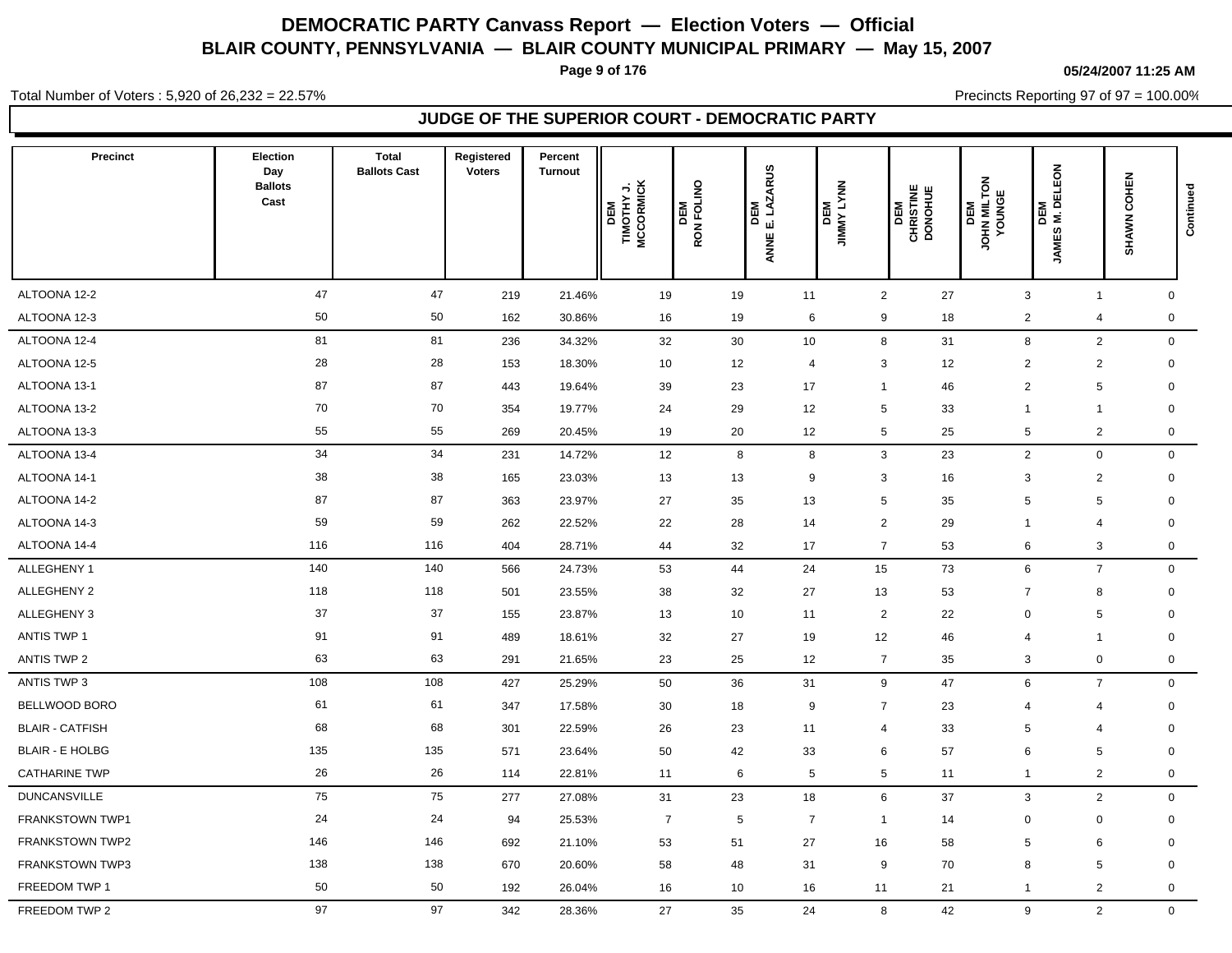**Page 10 of 176**

#### **05/24/2007 11:25 AM**

Precincts Reporting 97 of 97 = 100.00%

Total Number of Voters : 5,920 of 26,232 = 22.57%

### **JUDGE OF THE SUPERIOR COURT - DEMOCRATIC PARTY**

| Precinct               | Election<br>Day<br><b>Ballots</b><br>Cast | <b>Total</b><br><b>Ballots Cast</b> | Registered<br><b>Voters</b> | Percent<br><b>Turnout</b> | DEM<br>TIMOTHY J.<br>MCCORMICK | RON FOLINO<br>DEM | DEM<br>E. LAZARUS<br>ANNE E. | <b>DEM</b><br>JIMMY LYNN | CHRISTINE<br>DONOHUE<br>DEM | JOHN MILTON<br>YOUNGE<br>DEM | ELEON<br>DEM<br>M. DE<br><b>JAMES</b> | <b>COHEN</b><br><b>SHAWN</b>           | Continued    |
|------------------------|-------------------------------------------|-------------------------------------|-----------------------------|---------------------------|--------------------------------|-------------------|------------------------------|--------------------------|-----------------------------|------------------------------|---------------------------------------|----------------------------------------|--------------|
| <b>GREENFIELD TWP1</b> | 57                                        | 57                                  | 296                         | 19.26%                    | 24                             | 18                | 10                           | $\overline{2}$           | 32                          |                              | $\mathbf 0$                           | $\mathbf{2}$                           | $\mathbf 0$  |
| <b>GREENFIELD TWP2</b> | 9                                         | 9                                   | 42                          | 21.43%                    | 3                              | $\overline{4}$    | $\overline{2}$               | $\overline{1}$           | $\overline{2}$              | -1                           | 1                                     | $\mathbf 0$                            |              |
| <b>GREENFIELD TWP3</b> | 78                                        | 78                                  | 383                         | 20.37%                    | 26                             | 26                | 11                           | 6                        | 35                          | $\overline{7}$               | 3                                     | $\mathbf 0$                            |              |
| <b>HOLLIDAYSBURG 1</b> | 26                                        | 26                                  | 144                         | 18.06%                    | 13                             | $\overline{7}$    | 6                            | $\overline{4}$           | 12                          |                              | $\mathbf 0$<br>$\mathbf{1}$           |                                        | $\mathbf 0$  |
| <b>HOLLIDAYSBURG 2</b> | 51                                        | 51                                  | 167                         | 30.54%                    | 15                             | 11                | 11                           | $\overline{4}$           | 32                          |                              | $\overline{2}$<br>$\overline{1}$      |                                        | $\mathbf 0$  |
| <b>HOLLIDAYSBURG 3</b> | 21                                        | 21                                  | 131                         | 16.03%                    | 10                             | 3                 | 5                            | $\mathbf 0$              | 10                          |                              | 3                                     | $\overline{\mathbf{c}}$<br>$\mathsf 0$ |              |
| <b>HOLLIDAYSBURG 4</b> | 34                                        | 34                                  | 162                         | 20.99%                    | 14                             | 13                | $\overline{7}$               | 3                        | 14                          |                              | 3                                     | $\overline{2}$<br>$\mathbf 0$          |              |
| <b>HOLLIDAYSBURG 5</b> | 60                                        | 60                                  | 160                         | 37.50%                    | 25                             | 25                | 14                           | 5                        | 30                          | -1                           | 3                                     | $\mathbf 0$                            |              |
| <b>HOLLIDAYSBURG 6</b> | 64                                        | 64                                  | 221                         | 28.96%                    | 20                             | 24                | 20                           | 6                        | 26                          |                              | $\sqrt{5}$                            | $\overline{2}$                         | $\mathbf 0$  |
| <b>HOLLIDAYSBURG 7</b> | 32                                        | 32                                  | 129                         | 24.81%                    | $\overline{7}$                 | 9                 | 10                           | $\overline{1}$           | 16                          |                              | $\mathbf 0$                           | $\mathbf 0$                            | $\mathbf 0$  |
| <b>HUSTON TWP</b>      | 35                                        | 35                                  | 125                         | 28.00%                    | 18                             | 8                 | $\overline{7}$               | $\overline{4}$           | 16                          |                              | $\mathbf 0$<br>$\mathbf{1}$           |                                        | $\mathbf 0$  |
| <b>JUNIATA TWP</b>     | 37                                        | 37                                  | 178                         | 20.79%                    | 9                              | 12                | $5\phantom{.0}$              | $\overline{2}$           | 24                          |                              | $\overline{2}$<br>$\mathbf{1}$        | $\mathbf 0$                            |              |
| <b>LOGAN TWP 1</b>     | 99                                        | 99                                  | 359                         | 27.58%                    | 33                             | 36                | 17                           | $\overline{2}$           | 58                          |                              | 6<br>$\overline{4}$                   | $\mathbf 0$                            |              |
| <b>LOGAN TWP 2</b>     | 107                                       | 107                                 | 480                         | 22.29%                    | 33                             | 37                | 21                           | 9                        | 42                          |                              | $\overline{7}$<br>4                   |                                        | 0            |
| <b>LOGAN TWP 3</b>     | 73                                        | 73                                  | 248                         | 29.44%                    | 25                             | 22                | 11                           | 8                        | 36                          |                              | 5                                     | 3                                      | $\mathbf{0}$ |
| LOGAN TWP 4            | 86                                        | 86                                  | 435                         | 19.77%                    | 31                             | 26                | 14                           | $\overline{4}$           | 40                          |                              | 9<br>$\overline{4}$                   |                                        | $\mathbf 0$  |
| <b>LOGAN TWP 5</b>     | 122                                       | 122                                 | 437                         | 27.92%                    | 42                             | 38                | 22                           | 11                       | 58                          |                              | $\overline{7}$<br>4                   | $\mathbf 0$                            |              |
| LOGAN TWP 6            | 123                                       | 123                                 | 641                         | 19.19%                    | 44                             | 41                | 27                           | 8                        | 61                          | 10                           | $\overline{7}$                        | $\mathbf 0$                            |              |
| <b>LOGAN TWP 7</b>     | 70                                        | 70                                  | 237                         | 29.54%                    | 26                             | 23                | 12                           | 6                        | 31                          |                              | 3                                     | $\ensuremath{\mathsf{3}}$              | $\mathbf 0$  |
| <b>MARTINSBURG 1</b>   | 50                                        | 50                                  | 132                         | 37.88%                    | 25                             | 13                | $5\phantom{.0}$              | 6                        | 23                          |                              | $\overline{2}$                        | $\overline{2}$                         | $\mathbf 0$  |
| <b>MARTINSBURG 2</b>   | 53                                        | 53                                  | 147                         | 36.05%                    | 16                             | 12                | 10                           | $\overline{4}$           | 28                          |                              | 6<br>4                                |                                        | $\mathbf 0$  |
| <b>NEWRY BORO</b>      | 27                                        | 27                                  | 66                          | 40.91%                    | $\overline{7}$                 | $\overline{7}$    | $\mathbf{3}$                 | $\overline{2}$           | 13                          |                              | $\overline{2}$                        | $\overline{2}$<br>$\mathbf 0$          |              |
| NORTH WOODBURY         | 95                                        | 95                                  | 277                         | 34.30%                    | 37                             | 25                | 24                           | $\overline{7}$           | 45                          | 10                           | 3                                     | $\mathbf 0$                            |              |
| <b>ROARING SPG 1</b>   | 18                                        | 18                                  | 102                         | 17.65%                    | 9                              | $\overline{2}$    | 8                            | $\overline{1}$           | 9                           |                              | 0<br>$\mathbf{1}$                     |                                        | $\mathbf 0$  |
| ROARING SPG 2          | 68                                        | 68                                  | 169                         | 40.24%                    | 33                             | 15                | 17                           | 8                        | 24                          |                              | 5                                     | 5                                      | $\mathbf 0$  |
| <b>ROARING SPG 3</b>   | 42                                        | 42                                  | 121                         | 34.71%                    | 15                             | 13                | 9                            | 5                        | 17                          |                              | 3                                     | $\overline{\mathbf{c}}$                | $\mathbf 0$  |
| SNYDER TWP 1           | 50                                        | 50                                  | 292                         | 17.12%                    | 13                             | 15                | 14                           | 6                        | 24                          |                              | $\overline{2}$<br>$\mathbf 0$         | $\mathbf 0$                            |              |
| SNYDER TWP 2           | 76                                        | 76                                  | 355                         | 21.41%                    | 26                             | 22                | 18                           | $\overline{7}$           | 32                          |                              | 5                                     | 3<br>$\mathbf 0$                       |              |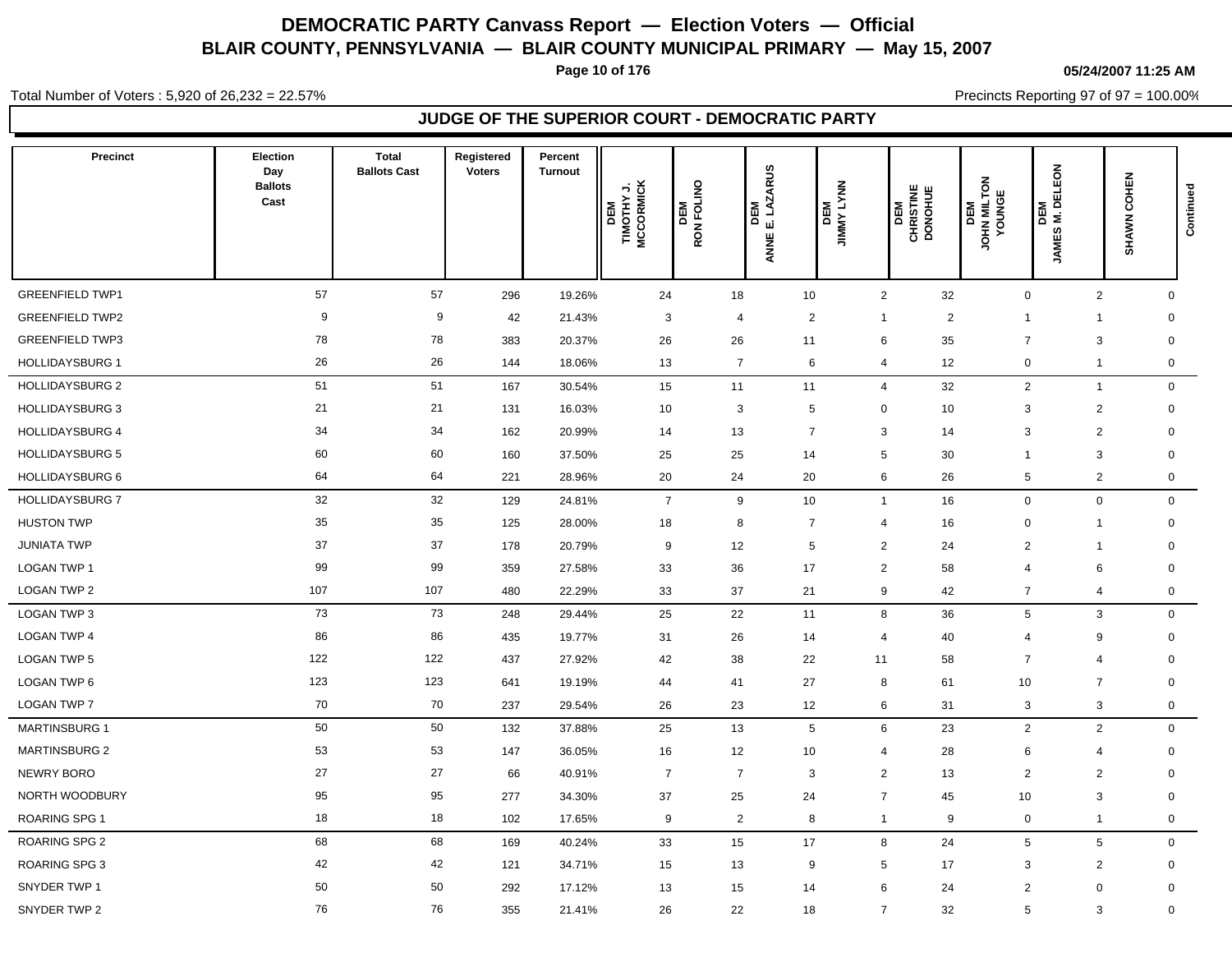**Page 11 of 176**

#### **05/24/2007 11:25 AM**

Total Number of Voters : 5,920 of 26,232 = 22.57%

Precincts Reporting 97 of 97 = 100.00%

### **JUDGE OF THE SUPERIOR COURT - DEMOCRATIC PARTY**

| Precinct             | <b>Election</b><br>Day<br><b>Ballots</b><br>Cast | <b>Total</b><br><b>Ballots Cast</b> | Registered<br><b>Voters</b> | Percent<br><b>Turnout</b> | DEM<br>TIMOTHY J.<br>MCCORMICK | <b>DEM</b><br>RON FOLINO | ARUS<br>DEM<br>: LAZ,<br>шi<br>y<br>E<br>⋖ | $\frac{2}{5}$<br><b>DEM</b><br>JIMMY LYI | <b>CHRISTINE</b><br>DONOHUE<br>DEM | š<br><b>JOHN MILTO</b><br>YOUNGE<br>DEM | ELEON<br>DEM<br>M. DI<br><b>JAMES</b> | COHEN<br><b>SHAWN</b> | ಾ<br>Continue |
|----------------------|--------------------------------------------------|-------------------------------------|-----------------------------|---------------------------|--------------------------------|--------------------------|--------------------------------------------|------------------------------------------|------------------------------------|-----------------------------------------|---------------------------------------|-----------------------|---------------|
| <b>TAYLOR TWP</b>    | 120                                              | 120                                 | 368                         | 32.61%                    | 55                             | 33                       | 18                                         | 20                                       | 49                                 | 5                                       | $\overline{\phantom{a}}$              | 0                     |               |
| <b>TYRONE TWP 1</b>  | 29                                               | 29                                  | 121                         | 23.97%                    | 13                             | 13                       | 6                                          | 5                                        | 8                                  | 2                                       |                                       | $\mathbf 0$           |               |
| TYRONE TWP 2         | 70                                               | 70                                  | 185                         | 37.84%                    | 27                             | 17                       | 14                                         | 6                                        | 34                                 | 3                                       |                                       | $\mathbf 0$           |               |
| TYRONE BORO 1        | 36                                               | 36                                  | 161                         | 22.36%                    | 12                             | 9                        | 8                                          | $\overline{2}$                           | 11                                 | 5                                       | 3                                     | 0                     |               |
| <b>TYRONE BORO 2</b> | 33                                               | 33                                  | 140                         | 23.57%                    | 9                              | $\overline{7}$           | 8                                          | 3                                        | 13                                 | 2                                       | $\overline{2}$                        | 0                     |               |
| TYRONE BORO 3        | 23                                               | 23                                  | 148                         | 15.54%                    | 12                             |                          | 6                                          | $\overline{2}$                           | 12                                 | $\mathbf 0$                             |                                       | 0                     |               |
| TYRONE BORO 4        | 21                                               | 21                                  | 110                         | 19.09%                    | 6                              | $\overline{7}$           | 5                                          |                                          | $\overline{7}$                     | $\mathbf 0$                             | 2                                     | $\mathbf 0$           |               |
| <b>TYRONE BORO 5</b> | 20                                               | 20                                  | 100                         | 20.00%                    | 10                             | 8                        | $\overline{2}$                             | $\mathbf 0$                              | 6                                  |                                         |                                       | 0                     |               |
| TYRONE BORO 6        | 46                                               | 46                                  | 168                         | 27.38%                    | 15                             | 16                       | 8                                          | 5                                        | 17                                 | 2                                       | 3                                     | $\mathbf 0$           |               |
| TYRONE BORO 7        | 44                                               | 44                                  | 165                         | 26.67%                    | 12                             | 17                       | 2                                          | 5                                        | 12                                 |                                         | 5                                     | $\mathbf 0$           |               |
| WILLIAMSBURG         | 62                                               | 62                                  | 210                         | 29.52%                    | 27                             | 10                       | 16                                         | 6                                        | 29                                 | 6                                       | $\overline{2}$                        | 0                     |               |
| WOODBURY TWP         | 30                                               | 30                                  | 172                         | 17.44%                    | 13                             | 16                       | $\overline{7}$                             | $\overline{2}$                           | 13                                 | 0                                       | $\overline{2}$                        | $\mathbf 0$           |               |
| ALLEGHENY 4          | 73                                               | 73                                  | 260                         | 28.08%                    | 22                             | 31                       | 14                                         | 9                                        | 39                                 | 3                                       | 3                                     | 0                     |               |
| Totals:              | 5,920                                            | 5,920                               | 26,232                      |                           | 2,168                          | 1,932                    | 1,195                                      | 510                                      | 2,721                              | 342                                     | 277                                   | $\mathbf{1}$          |               |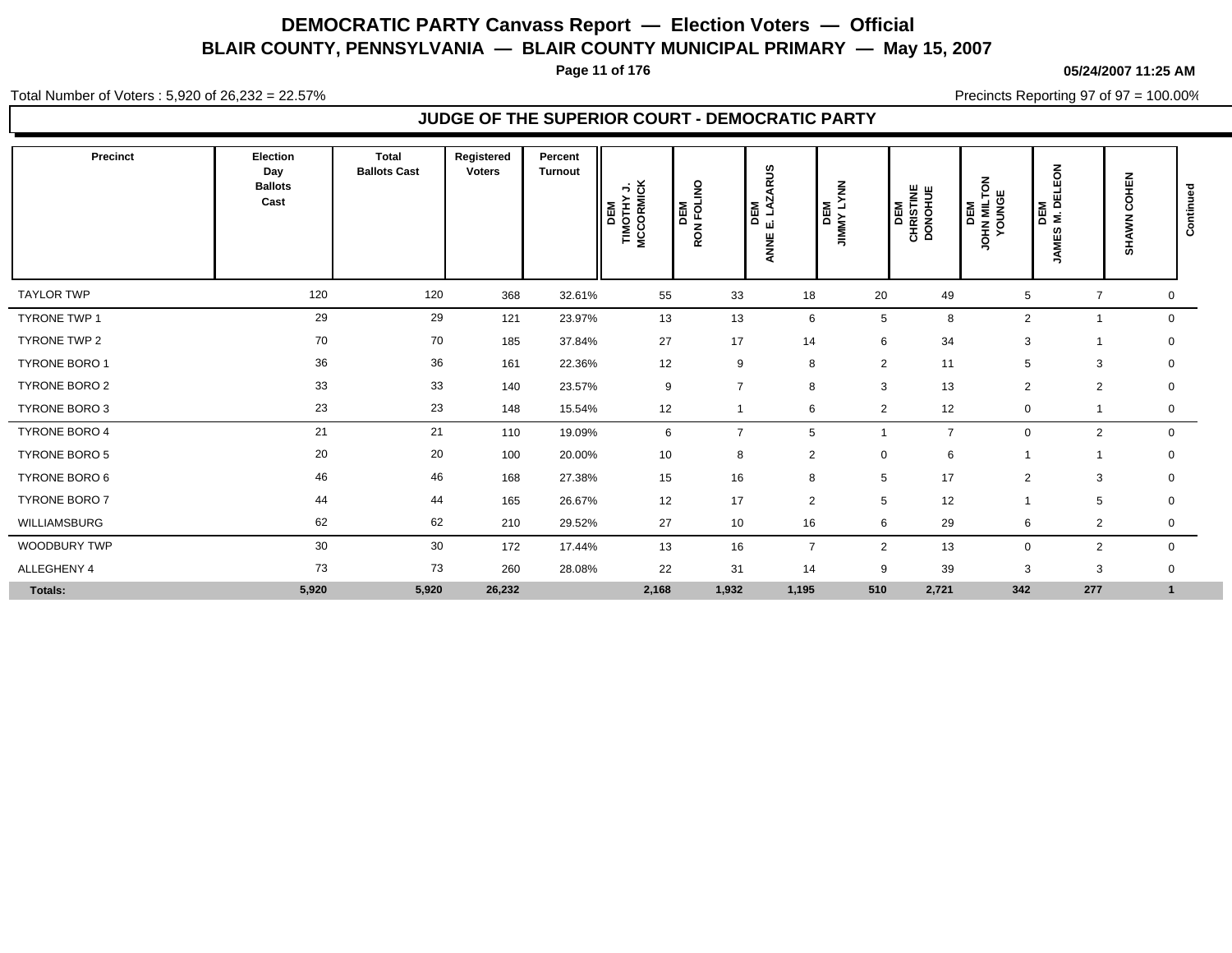**Page 12 of 176**

#### **05/24/2007 11:25 AM**

Precincts Reporting 97 of 97 = 100.00%

Total Number of Voters : 5,920 of 26,232 = 22.57%

### **JUDGE OF THE SUPERIOR COURT**

|              |                                           |                                     |                             | Continued                 |               |                     |                             |        |  |
|--------------|-------------------------------------------|-------------------------------------|-----------------------------|---------------------------|---------------|---------------------|-----------------------------|--------|--|
| Precinct     | Election<br>Day<br><b>Ballots</b><br>Cast | <b>Total</b><br><b>Ballots Cast</b> | Registered<br><b>Voters</b> | Percent<br><b>Turnout</b> | STEVE JACKSON | THOMAS MORGAN       | <b>Unresolved Write-Ins</b> | Totals |  |
| ALTOONA 1-1  | 49                                        | 49                                  | 328                         | 14.94%                    | $\mathsf 0$   | $\mathbf 0$         | $\mathbf 0$                 | 73     |  |
| ALTOONA 1-2  | 22                                        | 22                                  | 129                         | 17.05%                    | $\mathbf 0$   | $\mathbf 0$         | $\mathbf 0$                 | 29     |  |
| ALTOONA 2-1  | 41                                        | 41                                  | 280                         | 14.64%                    | $\mathbf 0$   | $\mathbf 0$         | $\mathbf 0$                 | 56     |  |
| ALTOONA 2-2  | 59                                        | 59                                  | 351                         | 16.81%                    | $\mathbf 0$   | $\mathbf 0$         | $\pmb{0}$                   | 90     |  |
| ALTOONA 3-1  | 54                                        | 54                                  | 330                         | 16.36%                    | $\mathbf 0$   | $\mathsf 0$         | $\mathbf 0$                 | 86     |  |
| ALTOONA 3-2  | 75                                        | 75                                  | 292                         | 25.68%                    | $\mathbf 0$   | $\mathsf 0$         | $\mathbf 0$                 | 116    |  |
| ALTOONA 4-1  | 61                                        | 61                                  | 365                         | 16.71%                    | $\mathbf 0$   | $\mathbf 0$         | $\mathbf 0$                 | 88     |  |
| ALTOONA 4-2  | 55                                        | 55                                  | 256                         | 21.48%                    | $\mathbf 0$   | $\mathbf 0$         | $\pmb{0}$                   | 72     |  |
| ALTOONA 5-1  | 14                                        | 14                                  | 102                         | 13.73%                    | $\mathbf 0$   | $\mathbf 0$         | $\mathbf 0$                 | 22     |  |
| ALTOONA 5-2  | 72                                        | 72                                  | 339                         | 21.24%                    | $\mathbf 0$   | $\mathbf 0$         | $\mathbf 0$                 | 125    |  |
| ALTOONA 5-3  | 61                                        | 61                                  | 279                         | 21.86%                    | $\mathsf 0$   | $\mathsf{O}\xspace$ | $\mathbf 0$                 | 80     |  |
| ALTOONA 6-1  | 58                                        | 58                                  | 350                         | 16.57%                    | $\mathbf 0$   | $\pmb{0}$           | $\mathbf 0$                 | 88     |  |
| ALTOONA 6-2  | 51                                        | 51                                  | 306                         | 16.67%                    | $\mathbf 0$   | $\pmb{0}$           | $\mathbf 0$                 | 76     |  |
| ALTOONA 6-3  | 65                                        | 65                                  | 286                         | 22.73%                    | $\mathbf 0$   | $\pmb{0}$           | $\mathbf 0$                 | 121    |  |
| ALTOONA 6-4  | 59                                        | 59                                  | 224                         | 26.34%                    | $\mathbf 0$   | $\mathbf 0$         | $\mathbf 0$                 | 87     |  |
| ALTOONA 6-5  | 75                                        | 75                                  | 394                         | 19.04%                    | $\mathbf 0$   | $\mathsf{O}\xspace$ | $\mathbf 0$                 | 125    |  |
| ALTOONA 7    | 47                                        | 47                                  | 368                         | 12.77%                    | $\mathbf 0$   | $\mathbf 0$         | $\mathbf 0$                 | 86     |  |
| ALTOONA 8-1  | 45                                        | 45                                  | 345                         | 13.04%                    | $\mathbf 0$   | $\mathbf 0$         | $\mathbf 0$                 | 76     |  |
| ALTOONA 8-2  | 72                                        | 72                                  | 277                         | 25.99%                    | 0             | 0                   | $\mathbf 0$                 | 116    |  |
| ALTOONA 9    | 70                                        | $70\,$                              | 382                         | 18.32%                    | $\mathbf 0$   | $\mathbf 0$         | $\boldsymbol{0}$            | 101    |  |
| ALTOONA 10-1 | 33                                        | 33                                  | 262                         | 12.60%                    | $\mathbf 0$   | $\mathbf 0$         | $\mathbf 0$                 | 53     |  |
| ALTOONA 10-2 | 43                                        | 43                                  | 197                         | 21.83%                    | $\mathbf 0$   | $\mathbf 0$         | $\mathbf 0$                 | 62     |  |
| ALTOONA 10-3 | 43                                        | 43                                  | 145                         | 29.66%                    | $\mathbf 0$   | $\mathbf 0$         | $\mathbf 0$                 | 68     |  |
| ALTOONA 10-4 | 70                                        | 70                                  | 320                         | 21.88%                    | $\mathbf 0$   | $\mathbf 0$         | $\mathbf 0$                 | 107    |  |
| ALTOONA 11-1 | 79                                        | 79                                  | 402                         | 19.65%                    | $\mathbf 0$   | $\mathbf 0$         | $\mathbf 0$                 | 134    |  |
| ALTOONA 11-2 | 57                                        | 57                                  | 289                         | 19.72%                    | $\mathbf 0$   | $\mathbf 0$         | $\mathbf 0$                 | 101    |  |
| ALTOONA 11-3 | 56                                        | 56                                  | 242                         | 23.14%                    | $\mathbf 0$   | $\pmb{0}$           | $\mathbf 0$                 | 88     |  |
| ALTOONA 12-1 | 35                                        | 35                                  | 158                         | 22.15%                    | $\mathbf 0$   | $\mathbf 0$         | $\mathbf 0$                 | 56     |  |
| ALTOONA 12-2 | 47                                        | 47                                  | 219                         | 21.46%                    | $\mathbf 0$   | $\pmb{0}$           | $\mathbf 0$                 | 82     |  |
| ALTOONA 12-3 | 50                                        | 50                                  | 162                         | 30.86%                    | $\mathbf 0$   | $\mathsf 0$         | $\mathbf 0$                 | 74     |  |
| ALTOONA 12-4 | 81                                        | 81                                  | 236                         | 34.32%                    | $\mathbf 0$   | $\mathbf 0$         | $\mathbf 0$                 | 121    |  |
| ALTOONA 12-5 | 28                                        | ${\bf 28}$                          | 153                         | 18.30%                    | $\mathbf 0$   | $\mathbf 0$         | $\mathbf 0$                 | 45     |  |
| ALTOONA 13-1 | 87                                        | 87                                  | 443                         | 19.64%                    | -1            | $\pmb{0}$           | $\Omega$                    | 134    |  |
| ALTOONA 13-2 | 70                                        | 70                                  | 354                         | 19.77%                    | $\mathbf 0$   | $\mathbf 0$         | 0                           | 105    |  |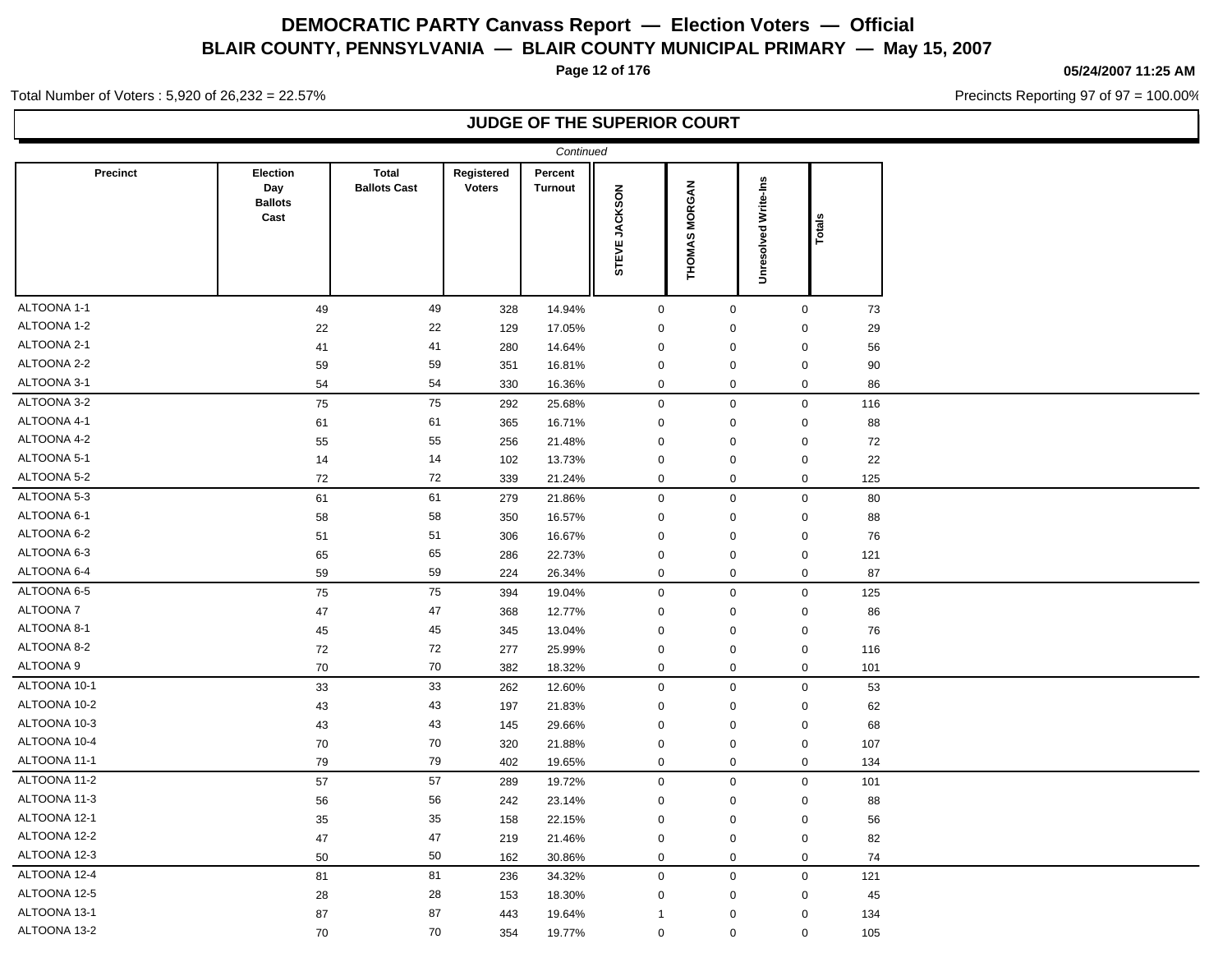**Page 13 of 176**

**05/24/2007 11:25 AM**

Precincts Reporting 97 of 97 = 100.00%

Total Number of Voters : 5,920 of 26,232 = 22.57%

### **JUDGE OF THE SUPERIOR COURT**

|                        |                                           |                                     |                             | Continued          |                  |               |                             |                    |  |
|------------------------|-------------------------------------------|-------------------------------------|-----------------------------|--------------------|------------------|---------------|-----------------------------|--------------------|--|
| <b>Precinct</b>        | Election<br>Day<br><b>Ballots</b><br>Cast | <b>Total</b><br><b>Ballots Cast</b> | Registered<br><b>Voters</b> | Percent<br>Turnout | STEVE JACKSON    | THOMAS MORGAN | <b>Unresolved Write-Ins</b> | Totals             |  |
| ALTOONA 13-3           | 55                                        | 55                                  | 269                         | 20.45%             | $\mathbf 0$      | $\mathbf 0$   |                             | $\mathbf{0}$<br>88 |  |
| ALTOONA 13-4           | 34                                        | 34                                  | 231                         | 14.72%             | $\mathsf 0$      | $\mathbf 0$   |                             | 0<br>56            |  |
| ALTOONA 14-1           | 38                                        | 38                                  | 165                         | 23.03%             | $\mathbf 0$      | 0             |                             | 0<br>59            |  |
| ALTOONA 14-2           | 87                                        | 87                                  | 363                         | 23.97%             | $\mathbf 0$      | 0             |                             | 0<br>125           |  |
| ALTOONA 14-3           | 59                                        | 59                                  | 262                         | 22.52%             | $\mathbf 0$      | 0             |                             | 0<br>100           |  |
| ALTOONA 14-4           | 116                                       | 116                                 | 404                         | 28.71%             | $\mathbf 0$      | 0             |                             | 0<br>162           |  |
| ALLEGHENY 1            | 140                                       | 140                                 | 566                         | 24.73%             | $\mathsf 0$      | $\mathbf 0$   |                             | 0<br>222           |  |
| ALLEGHENY 2            | 118                                       | 118                                 | 501                         | 23.55%             | $\mathbf 0$      | $\mathsf 0$   |                             | 0<br>178           |  |
| ALLEGHENY 3            | 37                                        | 37                                  | 155                         | 23.87%             | $\mathbf 0$      | 0             |                             | 0<br>63            |  |
| <b>ANTIS TWP 1</b>     | 91                                        | 91                                  | 489                         | 18.61%             | $\mathbf 0$      | $\mathbf{1}$  |                             | 0<br>142           |  |
| ANTIS TWP 2            | 63                                        | 63                                  | 291                         | 21.65%             | $\mathbf 0$      | 0             |                             | $\mathbf 0$<br>105 |  |
| ANTIS TWP 3            | 108                                       | 108                                 | 427                         | 25.29%             | $\mathsf 0$      | $\mathbf 0$   |                             | 0<br>186           |  |
| <b>BELLWOOD BORO</b>   | 61                                        | 61                                  | 347                         | 17.58%             | $\mathbf 0$      | $\mathbf 0$   |                             | 95<br>0            |  |
| <b>BLAIR - CATFISH</b> | 68                                        | 68                                  | 301                         | 22.59%             | $\mathbf 0$      | 0             |                             | 0<br>106           |  |
| <b>BLAIR - E HOLBG</b> | 135                                       | 135                                 | 571                         | 23.64%             | $\mathbf 0$      | $\mathbf 0$   |                             | 0<br>199           |  |
| <b>CATHARINE TWP</b>   | 26                                        | 26                                  | 114                         | 22.81%             | $\mathbf 0$      | 0             |                             | 0<br>41            |  |
| <b>DUNCANSVILLE</b>    | 75                                        | 75                                  | 277                         | 27.08%             | $\mathsf 0$      | $\mathbf 0$   |                             | 0<br>120           |  |
| <b>FRANKSTOWN TWP1</b> | 24                                        | 24                                  | 94                          | 25.53%             | $\mathbf 0$      | 0             |                             | 0<br>34            |  |
| FRANKSTOWN TWP2        | 146                                       | 146                                 | 692                         | 21.10%             | $\mathbf 0$      | 0             |                             | 0<br>216           |  |
| FRANKSTOWN TWP3        | 138                                       | 138                                 | 670                         | 20.60%             | $\mathbf 0$      | $\mathsf 0$   |                             | 0<br>229           |  |
| FREEDOM TWP 1          | 50                                        | 50                                  | 192                         | 26.04%             | $\boldsymbol{0}$ | 0             |                             | 0<br>77            |  |
| FREEDOM TWP 2          | 97                                        | 97                                  | 342                         | 28.36%             | $\mathbf 0$      | $\mathbf 0$   |                             | 147<br>0           |  |
| <b>GREENFIELD TWP1</b> | 57                                        | 57                                  | 296                         | 19.26%             | $\mathbf 0$      | 0             |                             | 88<br>0            |  |
| <b>GREENFIELD TWP2</b> | 9                                         | 9                                   | 42                          | 21.43%             | $\mathbf 0$      | 0             |                             | 0<br>14            |  |
| <b>GREENFIELD TWP3</b> | 78                                        | 78                                  | 383                         | 20.37%             | $\boldsymbol{0}$ | $\mathsf 0$   |                             | 0<br>114           |  |
| <b>HOLLIDAYSBURG 1</b> | 26                                        | 26                                  | 144                         | 18.06%             | $\mathbf 0$      | 0             |                             | 0<br>43            |  |
| <b>HOLLIDAYSBURG 2</b> | 51                                        | 51                                  | 167                         | 30.54%             | $\mathbf 0$      | $\mathbf 0$   |                             | $\mathbf 0$<br>76  |  |
| <b>HOLLIDAYSBURG 3</b> | 21                                        | 21                                  | 131                         | 16.03%             | $\mathbf 0$      | $\mathbf 0$   |                             | 33<br>0            |  |
| <b>HOLLIDAYSBURG 4</b> | 34                                        | 34                                  | 162                         | 20.99%             | $\mathbf 0$      | $\mathbf 0$   |                             | $\mathbf 0$<br>56  |  |
| HOLLIDAYSBURG 5        | 60                                        | 60                                  | 160                         | 37.50%             | $\mathbf 0$      | $\pmb{0}$     |                             | 0<br>103           |  |
| <b>HOLLIDAYSBURG 6</b> | 64                                        | 64                                  | 221                         | 28.96%             | $\mathbf 0$      | $\mathbf 0$   |                             | $\mathbf 0$<br>103 |  |
| <b>HOLLIDAYSBURG 7</b> | 32                                        | 32                                  | 129                         | 24.81%             | $\mathbf 0$      | $\mathbf 0$   |                             | 0<br>43            |  |
| <b>HUSTON TWP</b>      | 35                                        | 35                                  | 125                         | 28.00%             | $\mathbf 0$      | 0             |                             | 0<br>54            |  |
| <b>JUNIATA TWP</b>     | 37                                        | 37                                  | 178                         | 20.79%             | $\mathbf 0$      | $\mathsf 0$   |                             | 0<br>55            |  |
|                        |                                           |                                     |                             |                    |                  |               |                             |                    |  |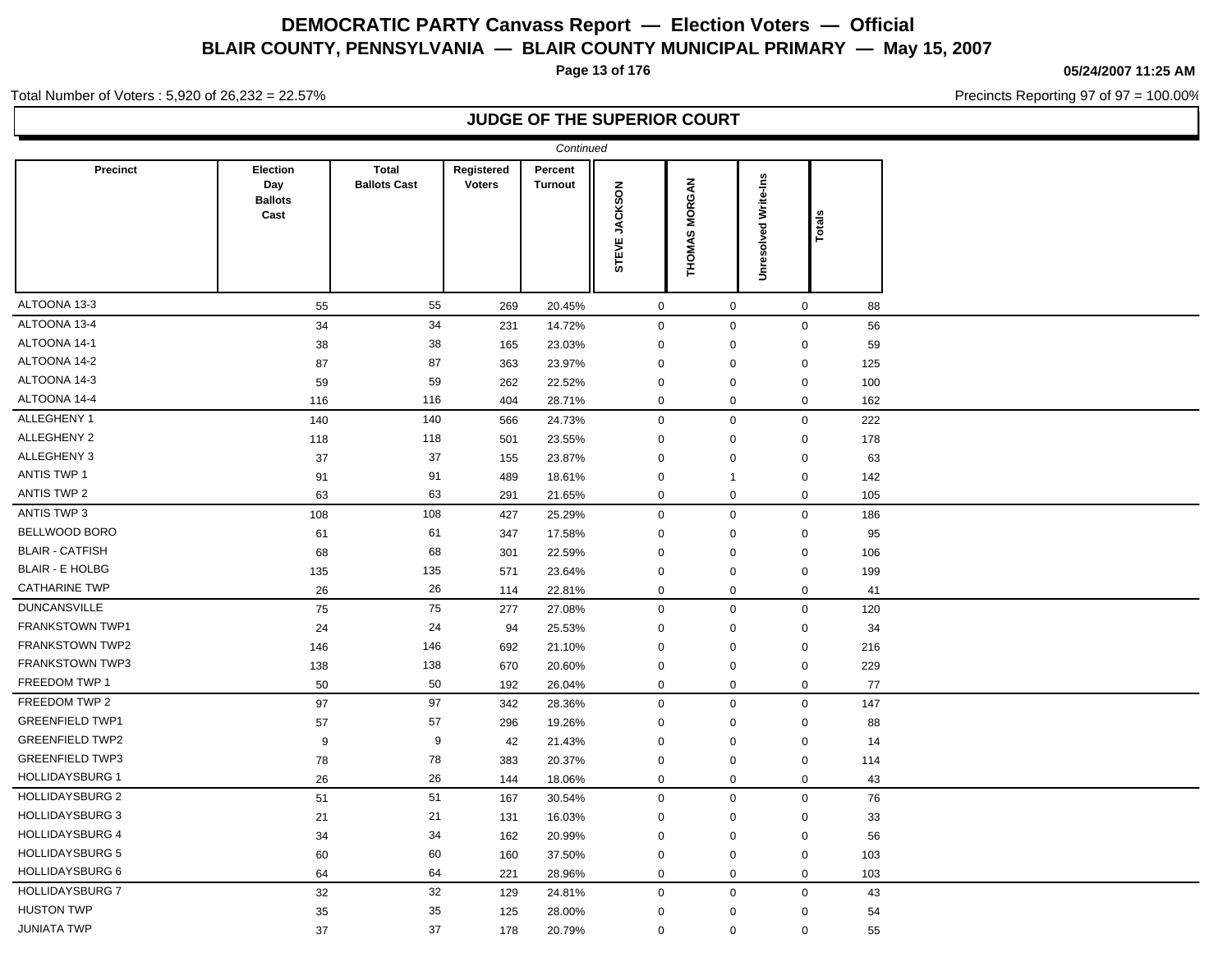**Page 14 of 176**

**05/24/2007 11:25 AM**

Precincts Reporting 97 of 97 = 100.00%

Total Number of Voters : 5,920 of 26,232 = 22.57%

### **JUDGE OF THE SUPERIOR COURT**

|                      |                                                  |                                     |                             | Continued                 |               |                     |                         |        |  |
|----------------------|--------------------------------------------------|-------------------------------------|-----------------------------|---------------------------|---------------|---------------------|-------------------------|--------|--|
| <b>Precinct</b>      | <b>Election</b><br>Day<br><b>Ballots</b><br>Cast | <b>Total</b><br><b>Ballots Cast</b> | Registered<br><b>Voters</b> | Percent<br><b>Turnout</b> | STEVE JACKSON | THOMAS MORGAN       | Write-Ins<br>Unresolved | Totals |  |
| <b>LOGAN TWP 1</b>   | 99                                               | 99                                  | 359                         | 27.58%                    | $\mathsf 0$   | $\mathsf{O}\xspace$ | $\mathsf 0$             | 156    |  |
| LOGAN TWP 2          | 107                                              | 107                                 | 480                         | 22.29%                    | $\mathbf 0$   | $\mathbf 0$         | 0                       | 153    |  |
| LOGAN TWP 3          | 73                                               | 73                                  | 248                         | 29.44%                    | $\mathsf 0$   | $\mathsf{O}\xspace$ | $\mathsf{O}\xspace$     | 110    |  |
| <b>LOGAN TWP 4</b>   | 86                                               | 86                                  | 435                         | 19.77%                    | $\mathbf 0$   | $\mathbf 0$         | $\mathbf 0$             | 128    |  |
| <b>LOGAN TWP 5</b>   | 122                                              | 122                                 | 437                         | 27.92%                    | $\mathbf 0$   | $\mathbf 0$         | $\mathbf 0$             | 182    |  |
| LOGAN TWP 6          | 123                                              | 123                                 | 641                         | 19.19%                    | 0             | 0                   | $\mathbf 0$             | 198    |  |
| <b>LOGAN TWP 7</b>   | 70                                               | 70                                  | 237                         | 29.54%                    | $\mathbf 0$   | $\mathbf 0$         | $\mathbf 0$             | 104    |  |
| <b>MARTINSBURG 1</b> | 50                                               | 50                                  | 132                         | 37.88%                    | $\mathbf 0$   | $\mathbf 0$         | $\mathbf 0$             | 76     |  |
| <b>MARTINSBURG 2</b> | 53                                               | 53                                  | 147                         | 36.05%                    | 0             | $\mathbf 0$         | 0                       | 80     |  |
| <b>NEWRY BORO</b>    | 27                                               | 27                                  | 66                          | 40.91%                    | 0             | $\mathbf 0$         | $\boldsymbol{0}$        | 36     |  |
| NORTH WOODBURY       | 95                                               | 95                                  | 277                         | 34.30%                    | $\mathbf 0$   | $\mathbf 0$         | $\mathbf 0$             | 151    |  |
| <b>ROARING SPG 1</b> | 18                                               | 18                                  | 102                         | 17.65%                    | $\mathbf 0$   | $\mathbf 0$         | $\mathbf 0$             | 30     |  |
| <b>ROARING SPG 2</b> | 68                                               | 68                                  | 169                         | 40.24%                    | $\mathbf 0$   | $\mathbf 0$         | $\mathbf 0$             | 107    |  |
| <b>ROARING SPG 3</b> | 42                                               | 42                                  | 121                         | 34.71%                    | $\mathbf 0$   | $\mathbf 0$         | $\mathbf 0$             | 64     |  |
| SNYDER TWP 1         | 50                                               | 50                                  | 292                         | 17.12%                    | $\mathbf 0$   | 0                   | 0                       | 74     |  |
| SNYDER TWP 2         | 76                                               | 76                                  | 355                         | 21.41%                    | $\mathbf 0$   | $\Omega$            | $\mathbf 0$             | 113    |  |
| <b>TAYLOR TWP</b>    | 120                                              | 120                                 | 368                         | 32.61%                    | $\mathbf 0$   | $\mathbf 0$         | $\mathbf 0$             | 187    |  |
| <b>TYRONE TWP 1</b>  | 29                                               | 29                                  | 121                         | 23.97%                    | $\mathbf 0$   | $\mathbf 0$         | $\mathbf 0$             | 48     |  |
| TYRONE TWP 2         | 70                                               | 70                                  | 185                         | 37.84%                    | $\mathbf 0$   | 0                   | $\mathbf 0$             | 102    |  |
| <b>TYRONE BORO 1</b> | 36                                               | 36                                  | 161                         | 22.36%                    | $\mathbf 0$   | $\mathbf 0$         | $\mathbf 0$             | 50     |  |
| TYRONE BORO 2        | 33                                               | 33                                  | 140                         | 23.57%                    | 0             | 0                   | 0                       | 44     |  |
| TYRONE BORO 3        | 23                                               | 23                                  | 148                         | 15.54%                    | $\mathbf 0$   | 0                   | 0                       | 34     |  |
| <b>TYRONE BORO 4</b> | 21                                               | 21                                  | 110                         | 19.09%                    | $\mathbf 0$   | $\mathbf 0$         | $\mathbf 0$             | 28     |  |
| <b>TYRONE BORO 5</b> | 20                                               | 20                                  | 100                         | 20.00%                    | $\mathbf 0$   | $\mathbf 0$         | $\mathbf 0$             | 28     |  |
| TYRONE BORO 6        | 46                                               | 46                                  | 168                         | 27.38%                    | $\mathbf 0$   | $\mathbf 0$         | 0                       | 66     |  |
| TYRONE BORO 7        | 44                                               | 44                                  | 165                         | 26.67%                    | $\mathbf 0$   | $\mathbf 0$         | 0                       | 54     |  |
| <b>WILLIAMSBURG</b>  | 62                                               | 62                                  | 210                         | 29.52%                    | $\mathbf 0$   | $\mathbf 0$         | 0                       | 96     |  |
| WOODBURY TWP         | $30\,$                                           | 30                                  | 172                         | 17.44%                    | $\mathbf 0$   | $\mathsf{O}\xspace$ | $\mathbf 0$             | 53     |  |
| ALLEGHENY 4          | 73                                               | 73                                  | 260                         | 28.08%                    | $\mathbf 0$   | $\mathbf 0$         | $\mathbf 0$             | 121    |  |
| Totals:              | 5,920                                            | 5,920                               | 26,232                      |                           | $\mathbf{1}$  | $\mathbf{1}$        | $\mathbf{0}$            | 9,148  |  |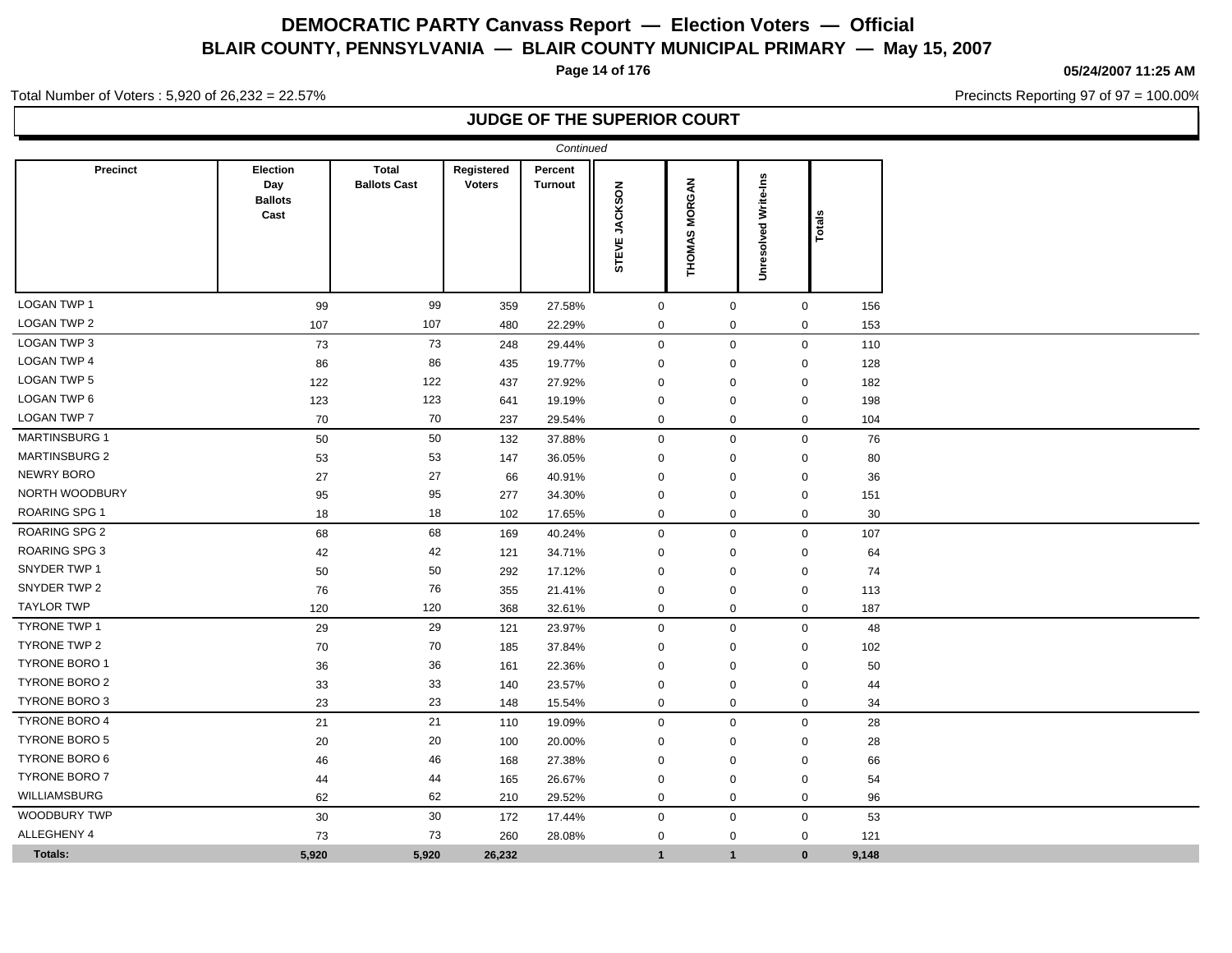**Page 15 of 176**

**05/24/2007 11:25 AM**

Total Number of Voters : 5,920 of 26,232 = 22.57%

Precincts Reporting 97 of 97 = 100.00%

### **COMMISSIONER - DEMOCRATIC PARTY**

| <b>Precinct</b> | Election<br>Day<br><b>Ballots</b><br>Cast | <b>Total</b><br><b>Ballots Cast</b> | Registered<br><b>Voters</b> | Percent<br><b>Turnout</b> | DEM<br>RICH THOMAS | ) ANN NARDELLI<br>DEM<br>S | D. GORITY<br>Σ<br>품<br><b>DONNA</b> | <b>HNER</b><br>ā<br>DEM<br>RODNEY BO | <b>BALDWIN</b><br><b>JAMES</b> | BARRYWRIGHTT | BILLFINK    | <b>BOBBIEYODER</b> | Continued      |
|-----------------|-------------------------------------------|-------------------------------------|-----------------------------|---------------------------|--------------------|----------------------------|-------------------------------------|--------------------------------------|--------------------------------|--------------|-------------|--------------------|----------------|
| ALTOONA 1-1     | 49                                        | 49                                  | 328                         | 14.94%                    | 13                 | 22                         | 21                                  | 17                                   | $\mathbf{1}$                   | $\mathbf 0$  | $\mathbf 0$ |                    | $\mathbf 0$    |
| ALTOONA 1-2     | 22                                        | 22                                  | 129                         | 17.05%                    | 6                  | 12                         |                                     | $\overline{7}$                       | 5<br>$\mathbf 0$               | $\Omega$     | $\mathbf 0$ |                    | 0              |
| ALTOONA 2-1     | 41                                        | 41                                  | 280                         | 14.64%                    | 8                  | 19                         | 16                                  | 20                                   | $\mathbf 0$                    | $\mathbf 0$  | $\mathbf 0$ |                    | $\mathbf 0$    |
| ALTOONA 2-2     | 59                                        | 59                                  | 351                         | 16.81%                    | 17                 | 35                         | 23                                  | 29                                   | $\mathbf 0$                    | $\mathbf 0$  | $\mathbf 0$ |                    | $\overline{2}$ |
| ALTOONA 3-1     | 54                                        | 54                                  | 330                         | 16.36%                    | 18                 | 24                         | 32                                  | 22                                   | 0                              | $\mathbf 0$  | 0           |                    | 0              |
| ALTOONA 3-2     | 75                                        | 75                                  | 292                         | 25.68%                    | 18                 | 29                         | 42                                  | 37                                   | $\mathbf 0$                    | $\mathbf 0$  | $\mathbf 0$ |                    | $\mathbf 0$    |
| ALTOONA 4-1     | 61                                        | 61                                  | 365                         | 16.71%                    | $\overline{7}$     | 33                         | 24                                  | 36                                   | $\overline{1}$                 | $\mathbf 0$  | $\mathbf 0$ |                    | $\mathbf 0$    |
| ALTOONA 4-2     | 55                                        | 55                                  | 256                         | 21.48%                    | 10                 | 33                         | 29                                  | 22                                   | $\mathbf 0$                    | $\mathbf 0$  | $\mathbf 0$ |                    | $\mathbf 0$    |
| ALTOONA 5-1     | 14                                        | 14                                  | 102                         | 13.73%                    | $\overline{2}$     | 10                         |                                     | $\overline{7}$                       | 3<br>$\mathbf 0$               | $\mathbf 0$  | $\mathbf 0$ |                    | $\mathbf 0$    |
| ALTOONA 5-2     | 72                                        | 72                                  | 339                         | 21.24%                    | 22                 | 33                         | 35                                  | 35                                   | 0                              | $\mathbf 0$  |             | $\mathbf 0$        | $\mathbf 0$    |
| ALTOONA 5-3     | 61                                        | 61                                  | 279                         | 21.86%                    | 14                 | 22                         | 35                                  | 25                                   | $\mathsf{O}\xspace$            | $\mathbf 0$  | $\mathbf 0$ |                    | $\mathbf 0$    |
| ALTOONA 6-1     | 58                                        | 58                                  | 350                         | 16.57%                    | 16                 | 32                         | 21                                  | 23                                   | $\pmb{0}$                      | $\mathbf 0$  | $\mathbf 0$ |                    | $\mathbf 0$    |
| ALTOONA 6-2     | 51                                        | 51                                  | 306                         | 16.67%                    | 8                  | 22                         | 22                                  | 22                                   | $\mathbf 0$                    | $\mathbf 0$  | $\mathbf 0$ |                    | $\mathbf 0$    |
| ALTOONA 6-3     | 65                                        | 65                                  | 286                         | 22.73%                    | 15                 | 35                         | 30                                  | 30                                   | $\mathbf 0$                    | $\mathbf 0$  | $\mathbf 0$ |                    | $\mathbf 0$    |
| ALTOONA 6-4     | 59                                        | 59                                  | 224                         | 26.34%                    | $\overline{7}$     | 30                         | 30                                  | 25                                   | 0                              | $\mathbf 0$  |             | $\mathbf 0$        | $\mathbf{1}$   |
| ALTOONA 6-5     | 75                                        | 75                                  | 394                         | 19.04%                    | 18                 | 33                         | 39                                  | 42                                   | $\mathbf 0$                    | $\mathbf 0$  | $\mathbf 0$ |                    | $\mathbf 0$    |
| <b>ALTOONA7</b> | 47                                        | 47                                  | 368                         | 12.77%                    | 13                 | 21                         | 30                                  | 22                                   | $\mathbf 0$                    | $\mathbf 0$  | $\mathbf 0$ |                    | $\mathbf 0$    |
| ALTOONA 8-1     | 45                                        | 45                                  | 345                         | 13.04%                    | 11                 | 23                         | 23                                  | 21                                   | $\pmb{0}$                      | $\mathbf 0$  | $\mathbf 0$ |                    | 0              |
| ALTOONA 8-2     | 72                                        | 72                                  | 277                         | 25.99%                    | 14                 | 33                         | 31                                  | 38                                   | $\mathbf 0$                    | $\mathbf 0$  | $\mathbf 0$ |                    | $\mathbf 0$    |
| ALTOONA 9       | 70                                        | 70                                  | 382                         | 18.32%                    | 8                  | 34                         | 41                                  | 24                                   | 0                              | $\mathbf 0$  | $\mathbf 0$ |                    | 0              |
| ALTOONA 10-1    | 33                                        | 33                                  | 262                         | 12.60%                    | 6                  | 18                         | 15                                  | 12                                   | $\mathbf 0$                    | $\mathbf 0$  | $\mathbf 0$ |                    | $\mathbf 0$    |
| ALTOONA 10-2    | 43                                        | 43                                  | 197                         | 21.83%                    | $\overline{2}$     | 24                         | 15                                  | 22                                   | $\mathbf 0$                    | $\mathbf 0$  | $\mathbf 0$ |                    | $\mathbf 0$    |
| ALTOONA 10-3    | 43                                        | 43                                  | 145                         | 29.66%                    | 13                 | 26                         | 18                                  | 16                                   | $\mathbf 0$                    | $\mathbf 0$  | $\mathbf 0$ |                    | $\mathbf 0$    |
| ALTOONA 10-4    | 70                                        | 70                                  | 320                         | 21.88%                    | 14                 | 43                         | 21                                  | 35                                   | $\mathbf 0$                    | $\mathbf 0$  | $\mathbf 0$ | $\mathbf{1}$       |                |
| ALTOONA 11-1    | 79                                        | 79                                  | 402                         | 19.65%                    | 19                 | 42                         | 39                                  | 41                                   | 0                              | $\mathbf 1$  | 0           |                    | 0              |
| ALTOONA 11-2    | 57                                        | 57                                  | 289                         | 19.72%                    | 13                 | 29                         | 25                                  | 34                                   | $\mathbf 0$                    | $\mathbf 0$  | $\mathbf 0$ |                    | $\mathbf 0$    |
| ALTOONA 11-3    | 56                                        | 56                                  | 242                         | 23.14%                    | $\sqrt{5}$         | 20                         | 27                                  | 38                                   | $\pmb{0}$                      | $\mathbf 0$  | $\mathbf 0$ |                    | $\mathbf 0$    |
| ALTOONA 12-1    | 35                                        | 35                                  | 158                         | 22.15%                    | 9                  | 14                         | 20                                  | 19                                   | 0                              | $\mathbf 0$  | $\mathbf 0$ |                    | $\mathbf 0$    |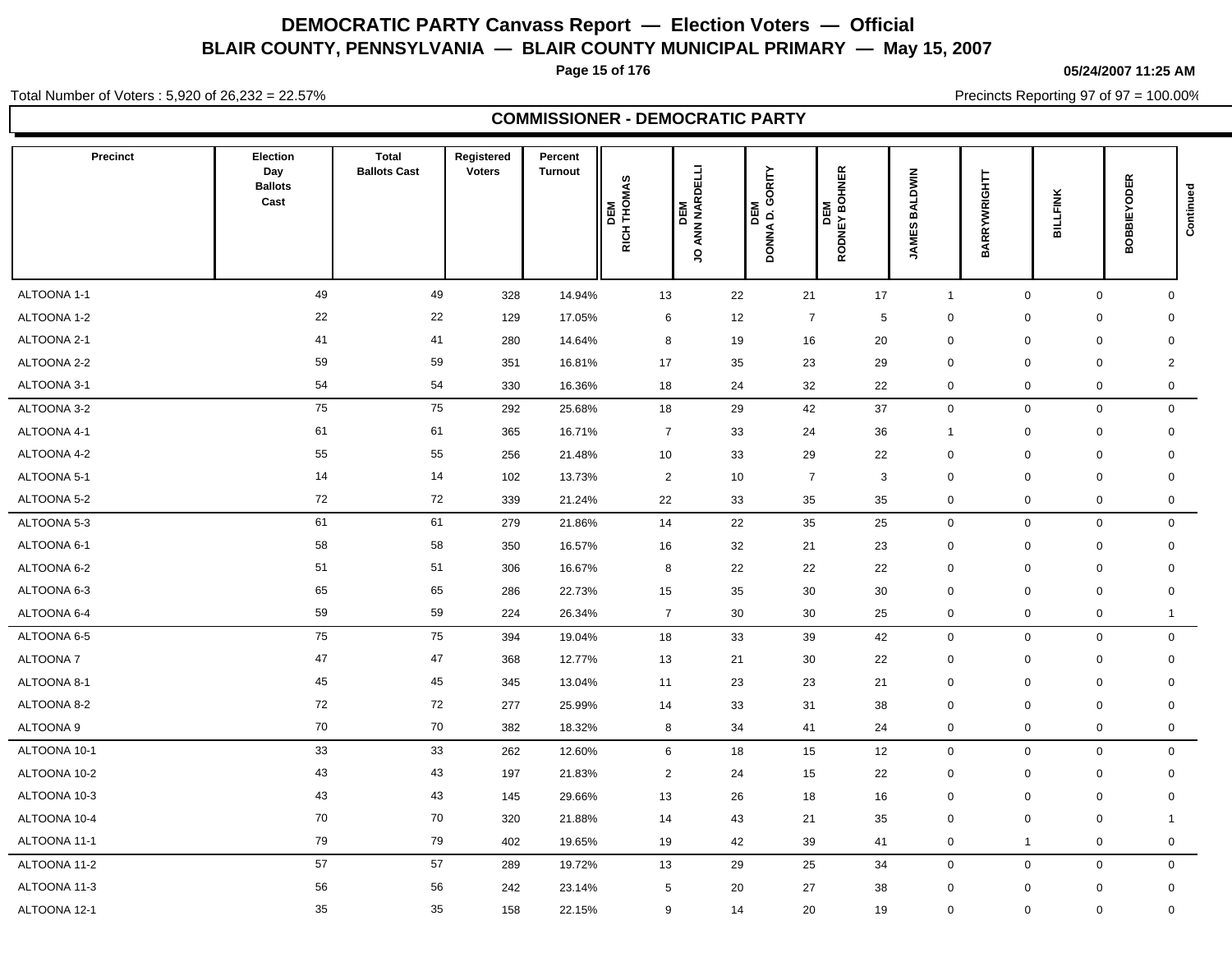**Page 16 of 176**

**05/24/2007 11:25 AM**

Precincts Reporting 97 of 97 = 100.00%

Total Number of Voters : 5,920 of 26,232 = 22.57%

**COMMISSIONER - DEMOCRATIC PARTY**

| <b>Precinct</b>        | Election<br>Day<br><b>Ballots</b><br>Cast | <b>Total</b><br><b>Ballots Cast</b> | Registered<br><b>Voters</b> | Percent<br>Turnout | RICH THOMAS<br>DEM | ANN NARDELLI<br><b>NEM</b><br>$\breve{\mathsf{S}}$ | GORITY<br>$\mathbf{c}$<br>IЖ<br><b>DONNA</b> | <b>BOHNER</b><br>DEM<br>RODNEY BO | <b>BALDWIN</b><br><b>JAMES</b> |              | BARRYWRIGHTT     | BILLFINK     | <b>BOBBIEYODER</b> | Continued           |
|------------------------|-------------------------------------------|-------------------------------------|-----------------------------|--------------------|--------------------|----------------------------------------------------|----------------------------------------------|-----------------------------------|--------------------------------|--------------|------------------|--------------|--------------------|---------------------|
| ALTOONA 12-2           | 47                                        | 47                                  | 219                         | 21.46%             | 8                  |                                                    | 19                                           | 32                                | 17                             | $\mathbf 0$  |                  | $\mathbf 0$  | $\mathbf 0$        | $\mathbf 0$         |
| ALTOONA 12-3           | 50                                        | 50                                  | 162                         | 30.86%             | 16                 |                                                    | 21                                           | 22                                | 20                             | 0            | $\boldsymbol{0}$ |              | 0                  | 0                   |
| ALTOONA 12-4           | 81                                        | 81                                  | 236                         | 34.32%             | 17                 |                                                    | 34                                           | 47                                | 45                             | $\mathbf 0$  | $\mathbf 0$      |              | $\mathbf 0$        | $\mathbf 0$         |
| ALTOONA 12-5           | 28                                        | 28                                  | 153                         | 18.30%             | 9                  |                                                    | 15                                           | 13                                | 11                             | $\mathbf 0$  | $\mathbf 0$      | $\pmb{0}$    |                    | $\mathbf 0$         |
| ALTOONA 13-1           | 87                                        | 87                                  | 443                         | 19.64%             | 22                 |                                                    | 48                                           | 37                                | 40                             | $\mathbf 0$  | $\mathbf 0$      | $\mathbf 0$  | $\mathbf{1}$       |                     |
| ALTOONA 13-2           | 70                                        | 70                                  | 354                         | 19.77%             | 18                 |                                                    | 30                                           | 29                                | 35                             | $\mathbf 0$  |                  | $\mathbf 0$  | $\mathbf 0$        |                     |
| ALTOONA 13-3           | 55                                        | 55                                  | 269                         | 20.45%             | 15                 |                                                    | 30                                           | 24                                | 20                             | $\mathbf 0$  | $\mathbf 0$      |              | 0                  | $\mathbf{1}$        |
| ALTOONA 13-4           | 34                                        | 34                                  | 231                         | 14.72%             | $\overline{4}$     |                                                    | 19                                           | 22                                | 16                             | $\mathbf 0$  | $\mathbf 0$      |              | 0                  | $\mathbf 0$         |
| ALTOONA 14-1           | 38                                        | 38                                  | 165                         | 23.03%             | 10                 |                                                    | 14                                           | 20                                | 17                             | $\mathbf 0$  | $\mathbf 0$      | $\mathbf 0$  |                    | $\mathbf 0$         |
| ALTOONA 14-2           | 87                                        | 87                                  | 363                         | 23.97%             | 15                 |                                                    | 43<br>41                                     |                                   | 39                             | $\mathbf{1}$ | $\mathbf 0$      | $\mathbf 0$  | $\mathbf 0$        |                     |
| ALTOONA 14-3           | 59                                        | 59                                  | 262                         | 22.52%             | 16                 |                                                    | 34                                           | 32                                | 26                             | $\mathbf 0$  | $\mathbf 0$      | $\mathbf 0$  |                    | $\mathbf 0$         |
| ALTOONA 14-4           | 116                                       | 116                                 | 404                         | 28.71%             | 22                 |                                                    | 60<br>51                                     |                                   | 51                             | $\mathbf 0$  | $\overline{1}$   |              | 0                  | $\mathbf 0$         |
| ALLEGHENY 1            | 140                                       | 140                                 | 566                         | 24.73%             | 48                 |                                                    | 78<br>61                                     |                                   | 45                             | $\mathbf 0$  | $\mathbf 0$      |              | 0                  | $\mathsf{O}\xspace$ |
| ALLEGHENY 2            | 118                                       | 118                                 | 501                         | 23.55%             | 44                 |                                                    | 54                                           | 57                                | 30                             | $\mathbf 0$  | $\mathbf 0$      |              | 0                  | 3                   |
| ALLEGHENY 3            | 37                                        | 37                                  | 155                         | 23.87%             | 8                  |                                                    | 18<br>21                                     |                                   | 16                             | $\mathbf 0$  | $\mathbf 0$      | $\mathbf 0$  | $\mathbf 0$        |                     |
| <b>ANTIS TWP 1</b>     | 91                                        | 91                                  | 489                         | 18.61%             | 22                 |                                                    | 44                                           | 47                                | 32                             | $\mathbf 0$  | $\mathbf 0$      | $\mathbf 0$  | $\mathbf 0$        |                     |
| <b>ANTIS TWP 2</b>     | 63                                        | 63                                  | 291                         | 21.65%             | 19                 |                                                    | 27                                           | 38                                | 17                             | $\mathbf 0$  | $\mathbf 0$      |              | 0                  | $\mathbf 0$         |
| ANTIS TWP 3            | 108                                       | 108                                 | 427                         | 25.29%             | 24                 |                                                    | 59                                           | 51                                | 45                             | $\mathbf 0$  | $\mathbf 0$      |              | 0                  | $\mathbf 0$         |
| BELLWOOD BORO          | 61                                        | 61                                  | 347                         | 17.58%             | 25                 |                                                    | 19                                           | 28                                | 27                             | $\mathbf 0$  | $\mathbf 0$      | $\mathbf 0$  |                    | $\mathbf 0$         |
| <b>BLAIR - CATFISH</b> | 68                                        | 68                                  | 301                         | 22.59%             | 27                 |                                                    | 29                                           | 33                                | 22                             | $\mathbf 0$  | $\mathbf 0$      | $\mathbf 0$  | $\mathbf 0$        |                     |
| <b>BLAIR - E HOLBG</b> | 135                                       | 135                                 | 571                         | 23.64%             | 41                 |                                                    | 59                                           | 78                                | 39                             | $\mathbf 0$  | $\mathbf 0$      | $\mathbf 0$  | $\mathbf{1}$       |                     |
| <b>CATHARINE TWP</b>   | 26                                        | 26                                  | 114                         | 22.81%             | 8                  |                                                    | 19                                           | 15                                | 5                              | $\mathbf 0$  | $\mathbf 0$      |              | 0                  | $\mathbf 0$         |
| <b>DUNCANSVILLE</b>    | 75                                        | 75                                  | 277                         | 27.08%             | 22                 |                                                    | 43                                           | 37                                | 25                             | $\mathbf 0$  | $\mathbf 0$      |              | 0                  | $\mathbf 0$         |
| <b>FRANKSTOWN TWP1</b> | 24                                        | 24                                  | 94                          | 25.53%             | 6                  |                                                    | 8                                            | 16                                | 8                              | $\mathbf 0$  | $\mathbf 0$      | $\mathbf{1}$ |                    | $\mathbf 0$         |
| <b>FRANKSTOWN TWP2</b> | 146                                       | 146                                 | 692                         | 21.10%             | 32                 |                                                    | 72                                           | 70                                | 56                             | $\mathbf 0$  | $\mathbf 0$      | $\mathbf 0$  | $\mathbf{1}$       |                     |
| FRANKSTOWN TWP3        | 138                                       | 138                                 | 670                         | 20.60%             | 38                 |                                                    | 68                                           | 73                                | 50                             | $\mathbf 0$  | -1               | $\mathbf 0$  | $\mathbf 0$        |                     |
| FREEDOM TWP 1          | 50                                        | 50                                  | 192                         | 26.04%             | 16                 |                                                    | 31                                           | 20                                | 17                             | $\mathbf 0$  | $\mathbf 0$      |              | 0                  | $\mathbf 0$         |
| FREEDOM TWP 2          | 97                                        | 97                                  | 342                         | 28.36%             | 35                 |                                                    | 51                                           | 41                                | 27                             | $\mathbf{0}$ |                  | $\mathbf 0$  | $\overline{0}$     | $\mathbf{0}$        |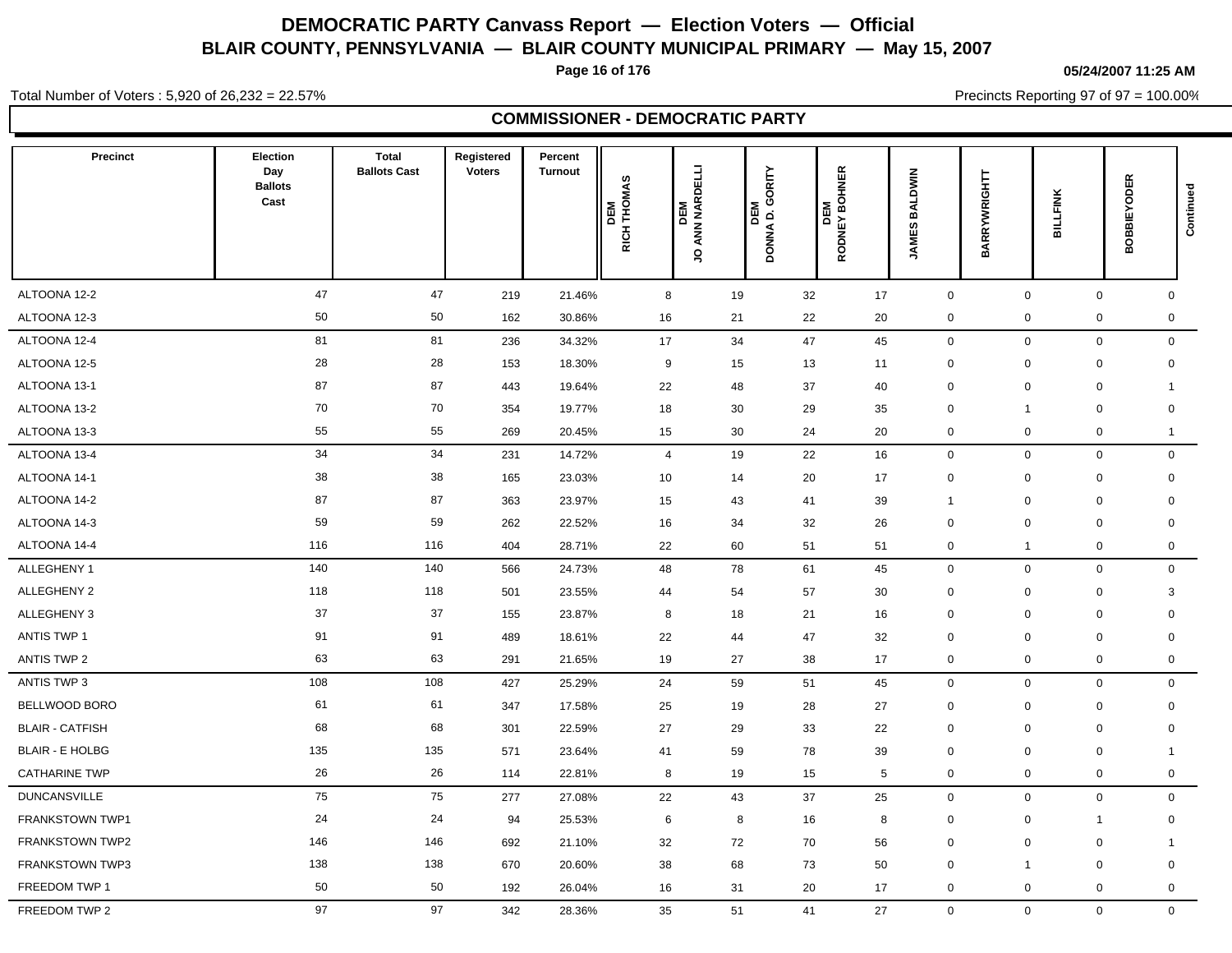**Page 17 of 176**

**05/24/2007 11:25 AM**

Precincts Reporting 97 of 97 = 100.00%

Total Number of Voters : 5,920 of 26,232 = 22.57%

**COMMISSIONER - DEMOCRATIC PARTY**

| Precinct               | Election<br>Day<br><b>Ballots</b><br>Cast | <b>Total</b><br><b>Ballots Cast</b> | Registered<br><b>Voters</b> | Percent<br><b>Turnout</b> | DEM<br>RICH THOMAS | ANN NARDELLI<br><b>DEM</b><br>$\overline{S}$ | GORITY<br>DONNA D.<br>间 | <b>IOHNER</b><br>Σ<br>ŏ.<br><b>DEN</b><br>RODNEY B | <b>BALDWIN</b><br><b>留</b><br>Ī | BARRYWRIGHTT   | BILLFINK            | <b>BOBBIEYODER</b> | Continued           |
|------------------------|-------------------------------------------|-------------------------------------|-----------------------------|---------------------------|--------------------|----------------------------------------------|-------------------------|----------------------------------------------------|---------------------------------|----------------|---------------------|--------------------|---------------------|
| <b>GREENFIELD TWP1</b> | 57                                        | 57                                  | 296                         | 19.26%                    | 20                 | 17                                           | 32                      | 20                                                 | $\mathbf 0$                     | $\mathbf 0$    | $\mathsf{O}\xspace$ | $\overline{4}$     |                     |
| <b>GREENFIELD TWP2</b> | 9                                         | 9                                   | 42                          | 21.43%                    | 3                  |                                              | 3<br>6                  | $\mathbf{3}$                                       | 0                               | $\mathbf 0$    | 0                   | $\mathbf 0$        |                     |
| <b>GREENFIELD TWP3</b> | 78                                        | 78                                  | 383                         | 20.37%                    | 32                 | 23                                           | 38                      | 19                                                 | 0                               | $\mathbf 0$    | $\mathbf 0$         | $\mathbf 0$        |                     |
| <b>HOLLIDAYSBURG 1</b> | 26                                        | 26                                  | 144                         | 18.06%                    | $5\phantom{.0}$    | 18                                           | 18                      | 3                                                  | 0                               | $\overline{1}$ | $\mathbf 0$         |                    | $\mathbf 0$         |
| <b>HOLLIDAYSBURG 2</b> | 51                                        | 51                                  | 167                         | 30.54%                    | 10                 | 18                                           | 37                      | 13                                                 | 0                               | $\mathbf 0$    | $\mathbf 0$         |                    | $\mathbf{1}$        |
| <b>HOLLIDAYSBURG 3</b> | 21                                        | 21                                  | 131                         | 16.03%                    | 6                  |                                              | 8<br>9                  | $\overline{7}$                                     | 0                               | $\mathbf 0$    | $\mathbf 0$         | 1                  |                     |
| <b>HOLLIDAYSBURG 4</b> | 34                                        | 34                                  | 162                         | 20.99%                    | 14                 | 22                                           | 19                      | $\overline{7}$                                     | 0                               | $\mathbf 0$    | $\mathbf 0$         | $\mathbf 0$        |                     |
| <b>HOLLIDAYSBURG 5</b> | 60                                        | 60                                  | 160                         | 37.50%                    | 23                 | 35                                           | 25                      | 19                                                 | 0                               | $\mathbf 0$    | $\mathbf 0$         | 0                  |                     |
| <b>HOLLIDAYSBURG 6</b> | 64                                        | 64                                  | 221                         | 28.96%                    | 14                 | 33                                           | 46                      | 17                                                 | 0                               | $\mathbf 0$    | 0                   |                    | $\mathbf{1}$        |
| <b>HOLLIDAYSBURG 7</b> | 32                                        | 32                                  | 129                         | 24.81%                    | 3                  | 14                                           | 19                      | $\overline{7}$                                     | 0                               | $\mathbf 0$    | $\mathbf 0$         |                    | $\mathbf 0$         |
| <b>HUSTON TWP</b>      | 35                                        | 35                                  | 125                         | 28.00%                    | 10                 | 21                                           | 23                      | 8                                                  | 0                               | $\mathbf 0$    | $\mathbf 0$         |                    | $\mathbf 0$         |
| <b>JUNIATA TWP</b>     | 37                                        | 37                                  | 178                         | 20.79%                    | 14                 | 22                                           | 12                      | 10                                                 | 0                               | $\mathbf 0$    | $\mathbf 0$         |                    | 2                   |
| <b>LOGAN TWP 1</b>     | 99                                        | 99                                  | 359                         | 27.58%                    | 24                 | 52                                           | 40                      | 47                                                 | $\mathbf 0$                     | $\mathbf 0$    | $\mathbf 0$         | 0                  |                     |
| <b>LOGAN TWP 2</b>     | 107                                       | 107                                 | 480                         | 22.29%                    | 29                 | 48                                           | 57                      | 40                                                 | 0                               | $\mathbf 0$    | $\mathbf 0$         |                    | $\mathsf{O}\xspace$ |
| LOGAN TWP 3            | 73                                        | 73                                  | 248                         | 29.44%                    | 22                 | 29                                           | 43                      | 23                                                 | $\mathbf 0$                     | $\mathbf 0$    | $\mathbf 0$         |                    | $\mathbf{0}$        |
| <b>LOGAN TWP 4</b>     | 86                                        | 86                                  | 435                         | 19.77%                    | 13                 | 45                                           | 46                      | 40                                                 | $\overline{2}$                  | -1             | $\mathbf 0$         |                    | $\mathbf 0$         |
| <b>LOGAN TWP 5</b>     | 122                                       | 122                                 | 437                         | 27.92%                    | 29                 | 49                                           | 63                      | 48                                                 | 0                               | 0              | $\mathbf 0$         | 0                  |                     |
| LOGAN TWP 6            | 123                                       | 123                                 | 641                         | 19.19%                    | 24                 | 63                                           | 50                      | 64                                                 | $\mathbf{1}$                    | 0              | 0                   | $\mathbf 0$        |                     |
| <b>LOGAN TWP 7</b>     | 70                                        | 70                                  | 237                         | 29.54%                    | 14                 | 27                                           | 34                      | 34                                                 | 0                               | $\overline{1}$ | $\mathbf 0$         |                    | $\mathbf 0$         |
| <b>MARTINSBURG 1</b>   | 50                                        | 50                                  | 132                         | 37.88%                    | 27                 | 15                                           | 30                      | 9                                                  | $\mathbf 0$                     | $\mathbf 0$    | $\mathbf 0$         |                    | $\mathbf{1}$        |
| <b>MARTINSBURG 2</b>   | 53                                        | 53                                  | 147                         | 36.05%                    | 26                 | 22                                           | 27                      | 10                                                 | 0                               | $\mathbf 0$    | $\mathbf 0$         | $\mathbf{1}$       |                     |
| <b>NEWRY BORO</b>      | 27                                        | 27                                  | 66                          | 40.91%                    | 6                  | 20                                           | 9                       | 5                                                  | 0                               | $\mathbf 0$    | $\mathbf 0$         | 0                  |                     |
| NORTH WOODBURY         | 95                                        | 95                                  | 277                         | 34.30%                    | 41                 | 42                                           | 54                      | 25                                                 | $\mathbf 0$                     | $\mathbf 0$    | $\mathbf 0$         | $\mathbf 0$        |                     |
| <b>ROARING SPG1</b>    | 18                                        | 18                                  | 102                         | 17.65%                    | 8                  |                                              | 9<br>$\overline{7}$     | 3                                                  | 0                               | $\mathbf 0$    | $\mathbf 0$         |                    | $\mathbf 0$         |
| <b>ROARING SPG 2</b>   | 68                                        | 68                                  | 169                         | 40.24%                    | 36                 | 22                                           | 32                      | 22                                                 | 0                               | $\mathbf 0$    | $\mathbf 0$         |                    | $\mathbf 0$         |
| <b>ROARING SPG 3</b>   | 42                                        | 42                                  | 121                         | 34.71%                    | 25                 | 13                                           | 21                      | 14                                                 | $\mathbf 0$                     | $\mathbf 0$    | 0                   | $\mathbf 0$        |                     |
| SNYDER TWP 1           | 50                                        | 50                                  | 292                         | 17.12%                    | 12                 | 26                                           | 27                      | 18                                                 | 0                               | $\mathbf 0$    | $\mathbf 0$         | $\mathbf 0$        |                     |
| SNYDER TWP 2           | 76                                        | 76                                  | 355                         | 21.41%                    | 19                 | 31                                           | 42                      | 23                                                 | $\mathbf 0$                     | $\mathbf 0$    | $\mathbf 1$         | $\mathbf 0$        |                     |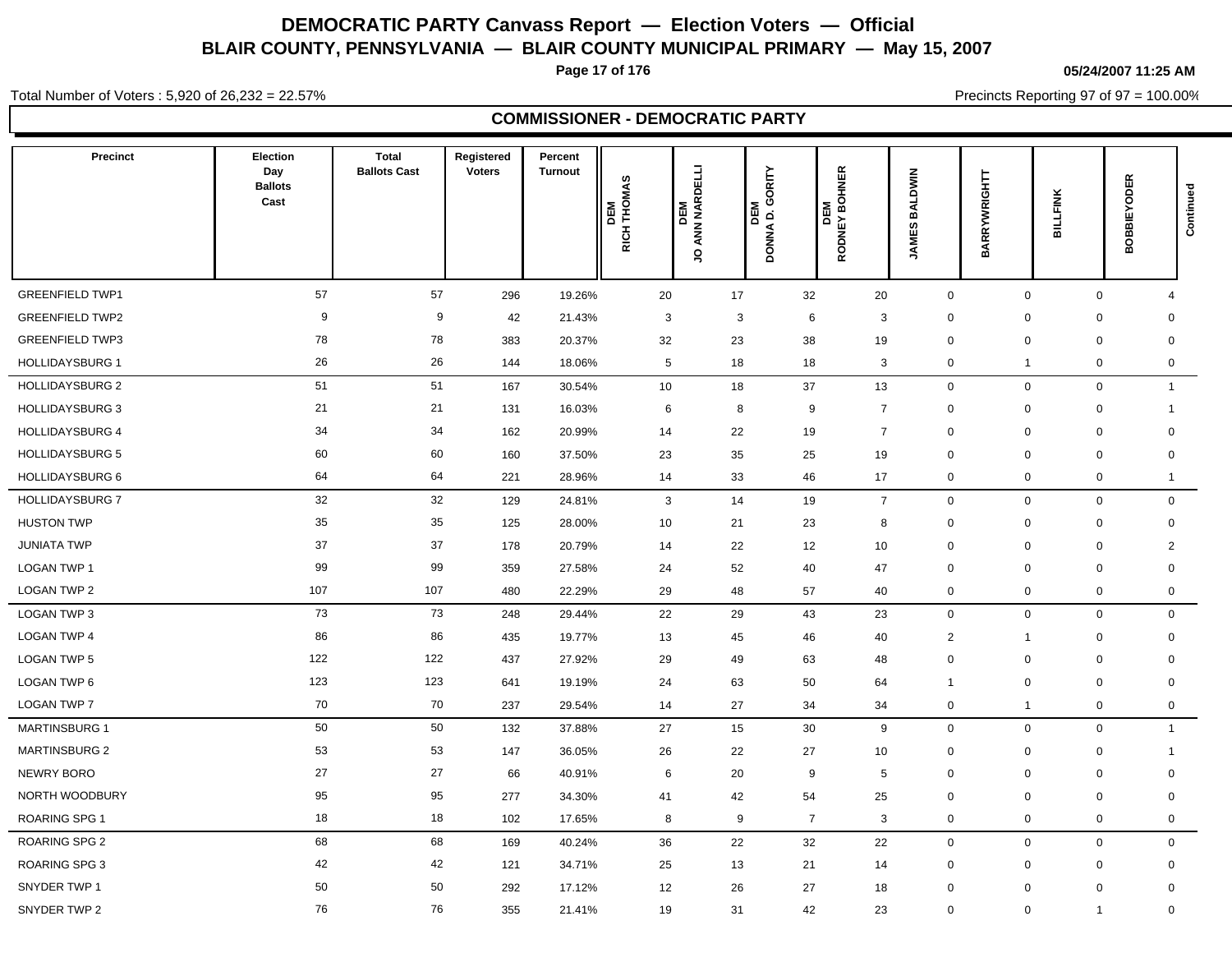**Page 18 of 176**

**05/24/2007 11:25 AM**

Total Number of Voters : 5,920 of 26,232 = 22.57%

**COMMISSIONER - DEMOCRATIC PARTY**

| Precinct             | Election<br>Day<br><b>Ballots</b><br>Cast | <b>Total</b><br><b>Ballots Cast</b> | Registered<br><b>Voters</b> | Percent<br><b>Turnout</b> | 4S<br>DEM<br> THOM/<br>RICH <sup>-</sup> | ANN NARDELLI<br>DEM<br>S | DEM<br>D. GORITY<br><b>DONNA</b> | <b>OHNER</b><br>na 49<br>이 제의<br>다<br><b>NdO</b><br>$\alpha$ | $\epsilon$<br>Ð<br>m<br>$\Omega$<br>ш<br>Ş | <b>WRIGHTT</b><br><b>BARRY</b> | <b>BILLFINK</b> | <b>BOBBIEYODER</b> | ಾ<br>Continue |
|----------------------|-------------------------------------------|-------------------------------------|-----------------------------|---------------------------|------------------------------------------|--------------------------|----------------------------------|--------------------------------------------------------------|--------------------------------------------|--------------------------------|-----------------|--------------------|---------------|
| <b>TAYLOR TWP</b>    | 120                                       | 120                                 | 368                         | 32.61%                    | 73                                       | 44                       | 63                               | 24                                                           | $\mathbf 0$                                | $\mathbf 0$                    | 0               | 0                  |               |
| <b>TYRONE TWP 1</b>  | 29                                        | 29                                  | 121                         | 23.97%                    | 8                                        | 14                       | 18                               | 8                                                            | 0                                          | $\mathbf 0$                    | $\mathbf 0$     | $\mathbf 0$        |               |
| TYRONE TWP 2         | 70                                        | 70                                  | 185                         | 37.84%                    | 17                                       | 31                       | 27                               | 36                                                           | $\mathbf 0$                                | $\mathbf 0$                    | 0               |                    |               |
| TYRONE BORO 1        | 36                                        | 36                                  | 161                         | 22.36%                    | 11                                       | 17                       | 18                               | 11                                                           | $\mathbf 0$                                | $\mathbf 0$                    |                 | $\mathbf 0$        |               |
| <b>TYRONE BORO 2</b> | 33                                        | 33                                  | 140                         | 23.57%                    | 9                                        | 13                       | 15                               | 8                                                            | $\mathbf 0$                                | $\mathbf 0$                    |                 | 0                  |               |
| TYRONE BORO 3        | 23                                        | 23                                  | 148                         | 15.54%                    | 8                                        | 10                       | 11                               | $\overline{7}$                                               | 0                                          | 0                              | 0               | 0                  |               |
| TYRONE BORO 4        | 21                                        | 21                                  | 110                         | 19.09%                    | 10 <sup>°</sup>                          | 5                        | 15                               | 3                                                            | $\mathbf 0$                                | $\mathbf 0$                    | $\mathbf 0$     | $\mathbf 0$        |               |
| TYRONE BORO 5        | 20                                        | 20                                  | 100                         | 20.00%                    | $\overline{4}$                           | 8                        | 12                               | 6                                                            | $\mathbf 0$                                | $\mathbf 0$                    | $\mathbf 0$     | $\mathbf 0$        |               |
| TYRONE BORO 6        | 46                                        | 46                                  | 168                         | 27.38%                    | 12                                       | 21                       | 30                               | $\overline{7}$                                               | 1                                          | $\mathbf 0$                    | $\overline{2}$  | 0                  |               |
| TYRONE BORO 7        | 44                                        | 44                                  | 165                         | 26.67%                    | 12                                       | 17                       | 15                               | 16                                                           | $\mathbf 0$                                | $\mathbf 0$                    | 6               | $\mathbf 0$        |               |
| WILLIAMSBURG         | 62                                        | 62                                  | 210                         | 29.52%                    | 21                                       | 35                       | 28                               | 18                                                           | 0                                          | $\mathbf 0$                    | 0               | 0                  |               |
| <b>WOODBURY TWP</b>  | 30                                        | 30                                  | 172                         | 17.44%                    | 14                                       | 16                       | 12                               | 12                                                           | $\mathbf 0$                                | $\mathbf 0$                    | 0               | 0                  |               |
| ALLEGHENY 4          | 73                                        | 73                                  | 260                         | 28.08%                    | 22                                       | 39                       | 31                               | 27                                                           | $\mathbf 0$                                | $\mathbf 0$                    | $\mathbf 0$     |                    |               |
| Totals:              | 5,920                                     | 5,920                               | 26,232                      |                           | 1,643                                    | 2,814                    | 2,935                            | 2,254                                                        | $\overline{7}$                             | $\overline{7}$                 | 12              | 24                 |               |

Precincts Reporting 97 of 97 = 100.00%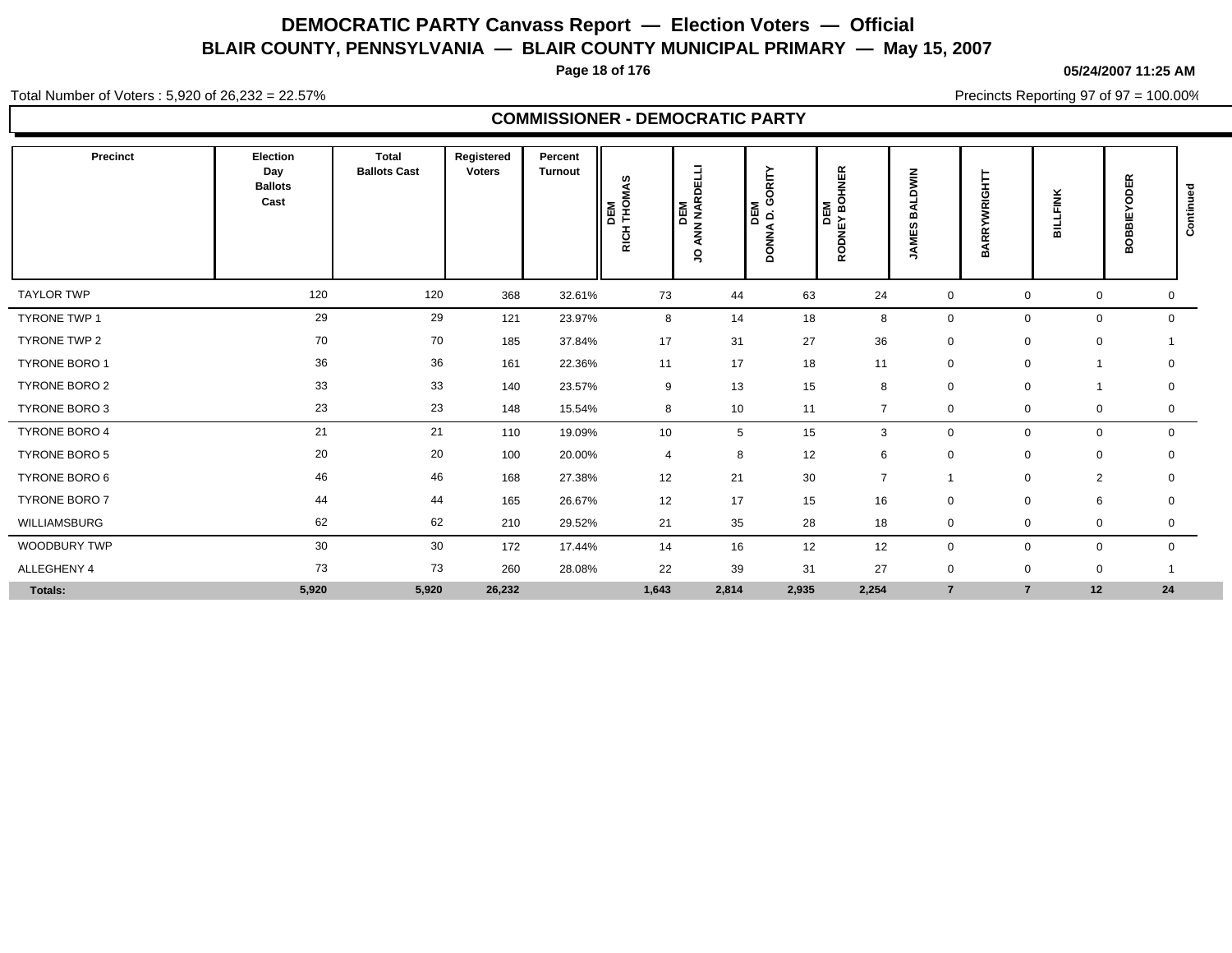**Page 19 of 176**

### **05/24/2007 11:25 AM**

Precincts Reporting 97 of 97 = 100.00%

#### Total Number of Voters : 5,920 of 26,232 = 22.57%

|                 |                                           |                                     |                             | Continued          |                  |               |                                |                              |                       |             |                         |                                                |           |
|-----------------|-------------------------------------------|-------------------------------------|-----------------------------|--------------------|------------------|---------------|--------------------------------|------------------------------|-----------------------|-------------|-------------------------|------------------------------------------------|-----------|
| <b>Precinct</b> | Election<br>Day<br><b>Ballots</b><br>Cast | <b>Total</b><br><b>Ballots Cast</b> | Registered<br><b>Voters</b> | Percent<br>Turnout | <b>TOM BONAR</b> | CAGLE<br>ERIK | <b>CLAPPER</b><br><b>DIANE</b> | <b>ROMEO<br/>DEBARTOLOME</b> | HIPPO<br><b>WAYNE</b> | LYNCH<br>⋚  | MEHLING<br>DIANE        | <b>ODER</b><br>⋝<br><b>BARA</b><br><b>BARI</b> | Continued |
| ALTOONA 1-1     | 49                                        | 49                                  | 328                         | 14.94%             | $\mathbf 0$      | $\mathbf 0$   | $\mathbf 0$                    | $\mathsf{O}$                 | $\mathbf 0$           | $\mathbf 0$ | $\overline{1}$          | $\mathbf 0$                                    |           |
| ALTOONA 1-2     | 22                                        | 22                                  | 129                         | 17.05%             | $\mathbf 0$      | $\mathbf 0$   | $\mathbf 0$                    | $\mathbf 0$                  | $\mathbf 0$           | $\mathbf 0$ | $\mathbf 0$             | $\mathbf 0$                                    |           |
| ALTOONA 2-1     | 41                                        | 41                                  | 280                         | 14.64%             | $\mathbf 0$      | $\mathbf 0$   | $\mathbf 0$                    | $\mathbf 0$                  | $\mathbf 0$           | $\mathbf 0$ | $\mathbf 0$             | $\mathbf 0$                                    |           |
| ALTOONA 2-2     | 59                                        | 59                                  | 351                         | 16.81%             | $\mathbf 0$      | $\mathbf 0$   | $\mathbf 0$                    | $\mathbf 0$                  | $\mathbf 0$           | $\mathbf 0$ | $\mathbf 0$             | $\mathbf 0$                                    |           |
| ALTOONA 3-1     | 54                                        | 54                                  | 330                         | 16.36%             | $\mathbf 0$      | $\mathbf 0$   | $\mathbf 0$                    | $\mathbf 0$                  | $\mathbf 0$           | $\mathbf 0$ | $\mathbf 0$             | $\mathbf{0}$                                   |           |
| ALTOONA 3-2     | 75                                        | 75                                  | 292                         | 25.68%             | $\mathbf 0$      | $\mathbf 0$   | $\mathbf 0$                    | $\mathbf 0$                  | $\mathbf 0$           | $\mathbf 0$ | $\mathbf 0$             | $\mathbf 0$                                    |           |
| ALTOONA 4-1     | 61                                        | 61                                  | 365                         | 16.71%             | $\mathbf 0$      | $\mathbf 0$   | $\mathbf 0$                    | 0                            | 0                     | 0           | $\mathbf 0$             | 0                                              |           |
| ALTOONA 4-2     | 55                                        | 55                                  | 256                         | 21.48%             | $\mathbf 0$      | $\mathbf 0$   | $\mathbf 0$                    | 0                            | 0                     | $\mathbf 0$ | $\mathbf 0$             | 0                                              |           |
| ALTOONA 5-1     | 14                                        | 14                                  | 102                         | 13.73%             | $\mathbf 0$      | $\mathbf 0$   | $\mathbf 0$                    | $\mathbf 0$                  | $\mathbf 0$           | $\mathbf 0$ | $\mathbf 0$             | 0                                              |           |
| ALTOONA 5-2     | 72                                        | 72                                  | 339                         | 21.24%             | $\mathbf 0$      | $\mathbf 0$   | $\mathbf 0$                    | $\mathbf 0$                  | $\mathbf 0$           | $\mathbf 0$ | $\mathbf 0$             | $\mathbf 0$                                    |           |
| ALTOONA 5-3     | 61                                        | 61                                  | 279                         | 21.86%             | $\mathbf 0$      | $\mathbf 0$   | $\mathbf 0$                    | $\mathbf 0$                  | $\mathbf 0$           | $\mathbf 0$ | $\mathbf 0$             | $\mathbf 0$                                    |           |
| ALTOONA 6-1     | 58                                        | 58                                  | 350                         | 16.57%             | $\Omega$         | $\mathbf 0$   | $\mathbf 0$                    | $\mathbf 0$                  | $\mathbf 0$           | $\Omega$    | $\mathbf 0$             | $\mathbf 0$                                    |           |
| ALTOONA 6-2     | 51                                        | 51                                  | 306                         | 16.67%             | $\mathbf 0$      | $\mathsf 0$   | $\mathbf 0$                    | $\Omega$                     | $\mathbf 0$           | $\mathbf 0$ | $\mathbf 0$             | $\Omega$                                       |           |
| ALTOONA 6-3     | 65                                        | 65                                  | 286                         | 22.73%             | $\Omega$         | $\mathbf 0$   | $\mathbf 0$                    | $\Omega$                     | $\mathbf 0$           | $\Omega$    | $\mathbf 0$             | $\Omega$                                       |           |
| ALTOONA 6-4     | 59                                        | 59                                  | 224                         | 26.34%             | $\mathbf 0$      | $\mathbf 0$   | $\mathbf 0$                    | $\mathbf 0$                  | $\mathbf 0$           | $\mathbf 0$ | $\mathbf 0$             | $\mathbf 0$                                    |           |
| ALTOONA 6-5     | 75                                        | 75                                  | 394                         | 19.04%             | $\mathbf 0$      | $\mathbf 0$   | $\mathbf 0$                    | $\mathbf 0$                  | $\mathbf 0$           | $\mathbf 0$ | $\mathbf 0$             | $\mathbf 0$                                    |           |
| ALTOONA 7       | 47                                        | 47                                  | 368                         | 12.77%             | $\mathbf 0$      | $\mathbf 0$   | $\mathbf 0$                    | $\mathbf 0$                  | $\mathbf 0$           | $\mathbf 0$ | $\mathbf 0$             | $\mathbf 0$                                    |           |
| ALTOONA 8-1     | 45                                        | 45                                  | 345                         | 13.04%             | $\mathbf 0$      | $\mathbf 0$   | $\mathbf 0$                    | $\mathbf 0$                  | $\mathbf 0$           | $\mathbf 0$ | $\mathbf 0$             | $\mathbf 0$                                    |           |
| ALTOONA 8-2     | 72                                        | 72                                  | 277                         | 25.99%             | $\mathbf 0$      | $\mathbf 0$   | $\mathbf 0$                    | $\mathbf 0$                  | $\mathbf 0$           | $\mathbf 0$ | $\mathbf 0$             | $\mathbf 0$                                    |           |
| ALTOONA 9       | 70                                        | 70                                  | 382                         | 18.32%             | $\mathbf 0$      | $\mathbf 0$   | $\mathbf 0$                    | $\Omega$                     | $\mathbf 0$           | $\Omega$    | $\mathbf 0$             | $\Omega$                                       |           |
| ALTOONA 10-1    | 33                                        | 33                                  | 262                         | 12.60%             | $\mathbf 0$      | $\mathbf 0$   | $\mathbf 0$                    | $\Omega$                     | $\Omega$              | $\Omega$    | $\mathbf 0$             | $\mathbf 0$                                    |           |
| ALTOONA 10-2    | 43                                        | 43                                  | 197                         | 21.83%             | $\mathbf 0$      | $\mathbf 0$   | $\mathbf 0$                    | $\Omega$                     | 0                     | $\mathbf 0$ | $\mathbf 0$             | $\Omega$                                       |           |
| ALTOONA 10-3    | 43                                        | 43                                  | 145                         | 29.66%             | $\mathbf 0$      | $\mathbf 0$   | $\mathbf 0$                    | 0                            | 0                     | $\mathbf 0$ | $\mathbf 0$             | $\mathbf 0$                                    |           |
| ALTOONA 10-4    | 70                                        | 70                                  | 320                         | 21.88%             | 0                | $\mathbf 0$   | $\mathbf 0$                    | 0                            | 0                     | 0           | $\overline{1}$          | 0                                              |           |
| ALTOONA 11-1    | 79                                        | 79                                  | 402                         | 19.65%             | $\mathbf 0$      | $\mathbf{1}$  | $\mathbf 0$                    | $\mathbf 0$                  | $\mathbf 0$           | $\mathbf 0$ | $\overline{\mathbf{1}}$ | $\mathbf 0$                                    |           |
| ALTOONA 11-2    | 57                                        | 57                                  | 289                         | 19.72%             | $\mathbf 0$      | $\mathbf 0$   | $\mathbf 0$                    | $\Omega$                     | $\mathbf 0$           | $\mathbf 0$ | $\mathbf 0$             | $\mathbf 0$                                    |           |
| ALTOONA 11-3    | 56                                        | 56                                  | 242                         | 23.14%             | 0                | $\mathbf 0$   | $\mathbf 0$                    | $\mathbf 0$                  | $\mathbf 0$           | $\mathbf 0$ | $\mathbf 0$             | $\mathbf 0$                                    |           |
| ALTOONA 12-1    | 35                                        | 35                                  | 158                         | 22.15%             | $\mathbf 0$      | $\mathbf 0$   | $\mathbf 0$                    | $\mathbf 0$                  | $\mathbf 0$           | $\mathbf 0$ | $\mathbf 0$             | $\mathbf 0$                                    |           |
| ALTOONA 12-2    | 47                                        | 47                                  | 219                         | 21.46%             | $\mathbf 0$      | $\mathbf 0$   | $\mathbf 0$                    | $\mathbf 0$                  | $\mathbf 0$           | $\Omega$    | $\mathbf 0$             | $\Omega$                                       |           |
| ALTOONA 12-3    | 50                                        | 50                                  | 162                         | 30.86%             | $\mathbf 0$      | $\mathbf 0$   | $\mathbf 0$                    | $\mathbf 0$                  | $\mathbf 0$           | $\mathbf 0$ | $\mathbf 0$             | $\mathbf 0$                                    |           |
| ALTOONA 12-4    | 81                                        | 81                                  | 236                         | 34.32%             | $\mathbf 0$      | $\mathbf 0$   | $\mathbf 0$                    | $\mathbf 0$                  | $\mathbf 0$           | $\mathbf 0$ | $\mathbf 0$             | $\mathbf 0$                                    |           |
| ALTOONA 12-5    | 28                                        | 28                                  | 153                         | 18.30%             | $\mathbf 0$      | $\mathbf 0$   | $\mathbf 0$                    | $\mathbf 0$                  | 0                     | $\mathbf 0$ | $\mathbf 0$             | $\mathbf 0$                                    |           |
| ALTOONA 13-1    | 87                                        | 87                                  | 443                         | 19.64%             | $\mathbf 0$      | $\mathbf 0$   | $\mathbf 0$                    | 0                            | 0                     | $\mathbf 0$ | $\mathbf 0$             | $\mathbf 0$                                    |           |
| ALTOONA 13-2    | 70                                        | 70                                  | 354                         | 19.77%             | $\mathbf 0$      | $\mathbf 0$   | $\mathbf 0$                    | $\mathbf 0$                  | $\mathbf 0$           | $\mathbf 0$ | $\mathbf 0$             | $\mathbf 0$                                    |           |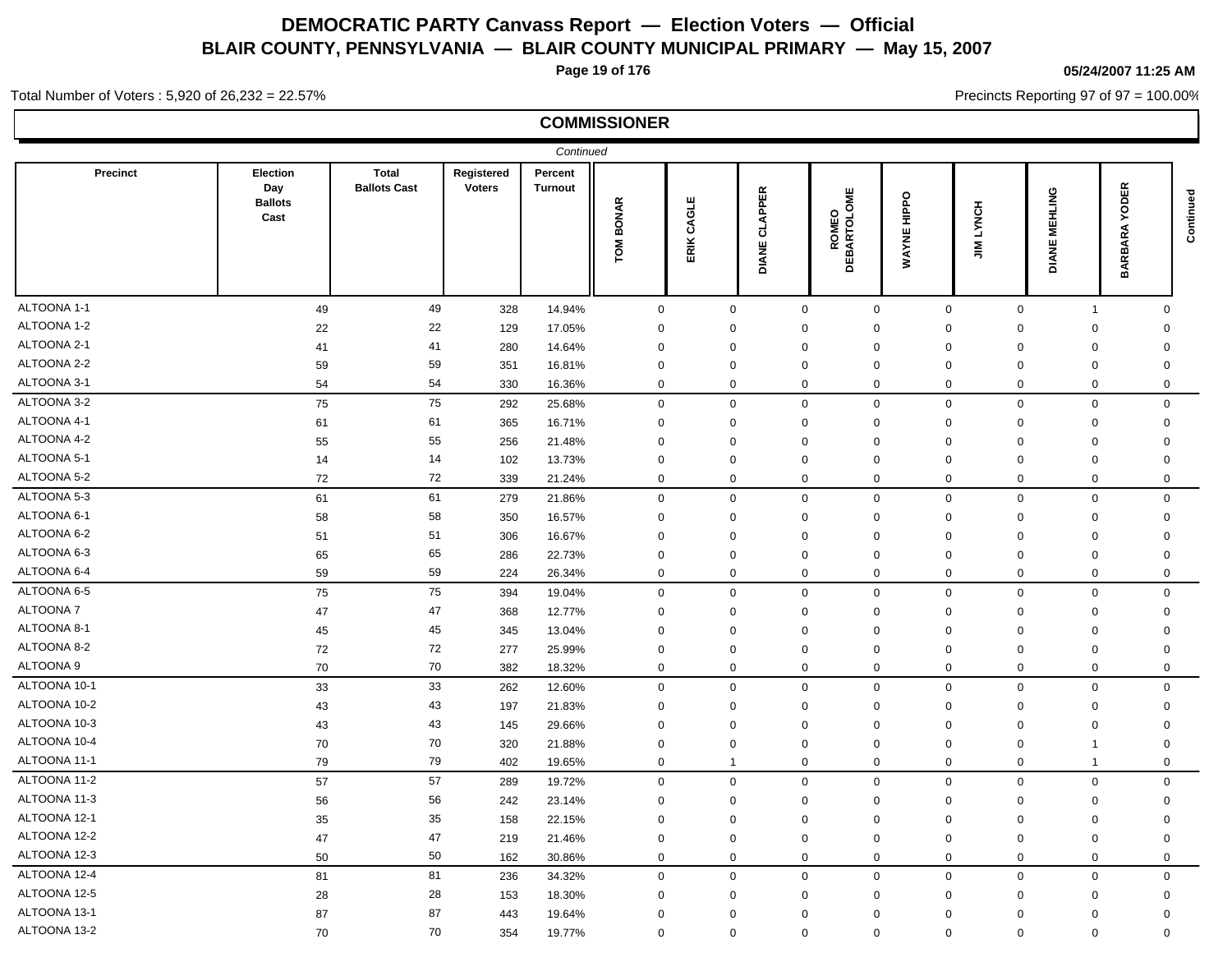**Page 20 of 176**

#### **05/24/2007 11:25 AM**

Precincts Reporting 97 of 97 = 100.00%

#### Total Number of Voters : 5,920 of 26,232 = 22.57%

|                        |                                           |                                     |                             | Continued                 |                     |                |                         |                              |                                          |                      |                         |                                               |           |
|------------------------|-------------------------------------------|-------------------------------------|-----------------------------|---------------------------|---------------------|----------------|-------------------------|------------------------------|------------------------------------------|----------------------|-------------------------|-----------------------------------------------|-----------|
| Precinct               | Election<br>Day<br><b>Ballots</b><br>Cast | <b>Total</b><br><b>Ballots Cast</b> | Registered<br><b>Voters</b> | Percent<br><b>Turnout</b> | <b>BONAR</b><br>ГOМ | CAGLE<br>ERIK. | <b>CLAPPER</b><br>DIANE | <b>ROMEO<br/>DEBARTOLOME</b> | $\circ$<br>$rac{p}{\pm}$<br><b>WAYNE</b> | LYNCH<br>$\tilde{=}$ | MEHLING<br>DIANE        | <b>ODER</b><br>≻<br><b>BARA</b><br><b>BAR</b> | Continued |
| ALTOONA 13-3           | 55                                        | 55                                  | 269                         | 20.45%                    | $\mathbf 0$         | $\mathbf 0$    | $\mathbf 0$             | $\mathbf 0$                  | $\mathbf 0$                              | $\mathbf 0$          | $\mathbf 0$             | $\mathbf 0$                                   |           |
| ALTOONA 13-4           | 34                                        | 34                                  | 231                         | 14.72%                    | $\mathbf 0$         | $\mathbf 0$    | $\mathbf 0$             | $\mathbf 0$                  | $\mathbf 0$                              | $\mathbf 0$          | $\mathbf 0$             | $\mathbf 0$                                   |           |
| ALTOONA 14-1           | 38                                        | 38                                  | 165                         | 23.03%                    | 0                   | $\mathbf 0$    | $\mathbf 0$             | $\mathbf 0$                  | 0                                        | 0                    | $\mathbf 0$             | $\mathbf 0$                                   |           |
| ALTOONA 14-2           | 87                                        | 87                                  | 363                         | 23.97%                    | $\mathbf 0$         | $\mathbf 0$    | $\mathbf 0$             | $\mathbf 0$                  | $\mathbf 0$                              | $\Omega$             | $\overline{1}$          | $\mathbf 0$                                   |           |
| ALTOONA 14-3           | 59                                        | 59                                  | 262                         | 22.52%                    | 0                   | $\mathbf 0$    | $\mathbf 0$             | $\Omega$                     | 0                                        | 0                    | $\overline{1}$          | $\mathbf 0$                                   |           |
| ALTOONA 14-4           | 116                                       | 116                                 | 404                         | 28.71%                    | 0                   | $\mathbf 0$    | $\mathbf 0$             | $\mathbf 0$                  | $\mathbf 0$                              | $\mathbf 0$          | $\mathbf 0$             | $\mathbf 0$                                   |           |
| ALLEGHENY 1            | 140                                       | 140                                 | 566                         | 24.73%                    | $\mathbf 0$         | $\mathbf 0$    | $\mathbf 0$             | $\mathbf 0$                  | $\mathbf 0$                              | $\pmb{0}$            | $\mathbf 0$             | $\mathbf 0$                                   |           |
| ALLEGHENY 2            | 118                                       | 118                                 | 501                         | 23.55%                    | $\mathbf 0$         | $\mathbf 0$    | $\mathbf 0$             | $\mathbf 0$                  | $\mathbf 0$                              | $\mathbf 0$          | 3                       | $\mathbf 0$                                   |           |
| ALLEGHENY 3            | 37                                        | 37                                  | 155                         | 23.87%                    | $\mathbf 0$         | $\mathbf 0$    | $\mathbf 0$             | $\mathbf 0$                  | 0                                        | $\mathbf 0$          | $\mathbf 0$             | $\mathbf 0$                                   |           |
| ANTIS TWP 1            | 91                                        | 91                                  | 489                         | 18.61%                    | $\mathbf 0$         | $\mathbf 0$    | $\mathbf 0$             | $\mathbf 0$                  | $\mathbf 0$                              | $\mathbf 0$          | $\mathbf 0$             | $\mathbf 0$                                   |           |
| ANTIS TWP 2            | 63                                        | 63                                  | 291                         | 21.65%                    | 0                   | $\mathbf 0$    | $\mathbf 0$             | $\mathbf 0$                  | $\mathbf 0$                              | $\mathbf 0$          | $\mathbf 0$             | $\mathbf 0$                                   |           |
| ANTIS TWP 3            | 108                                       | 108                                 | 427                         | 25.29%                    | 0                   | $\mathbf 0$    | $\mathbf 0$             | $\mathbf{0}$                 | $\mathbf 0$                              | $\mathbf 0$          | $\overline{2}$          | $\Omega$                                      |           |
| BELLWOOD BORO          | 61                                        | 61                                  | 347                         | 17.58%                    | $\mathbf 0$         | $\mathbf 0$    | $\mathbf 0$             | $\mathbf 0$                  | $\mathbf 0$                              | $\Omega$             | $\mathbf 0$             | $\mathbf 0$                                   |           |
| <b>BLAIR - CATFISH</b> | 68                                        | 68                                  | 301                         | 22.59%                    | $\mathbf 0$         | $\mathbf 0$    | $\mathbf 0$             | $\Omega$                     | $\mathbf 0$                              | $\mathbf 0$          | $\mathbf 0$             | $\mathbf 0$                                   |           |
| <b>BLAIR - E HOLBG</b> | 135                                       | 135                                 | 571                         | 23.64%                    | $\mathbf 0$         | $\mathbf 0$    | $\mathbf 0$             | $\mathbf 0$                  | $\mathbf 0$                              | $\Omega$             | $\overline{\mathbf{1}}$ | $\mathbf 0$                                   |           |
| <b>CATHARINE TWP</b>   | 26                                        | 26                                  | 114                         | 22.81%                    | 0                   | $\mathbf 0$    | $\mathbf 0$             | $\mathbf 0$                  | $\mathbf 0$                              | $\mathbf 0$          | $\mathbf 0$             | $\mathbf 0$                                   |           |
| <b>DUNCANSVILLE</b>    | 75                                        | 75                                  | 277                         | 27.08%                    | $\mathbf 0$         | $\mathbf 0$    | $\mathbf 0$             | $\mathbf 0$                  | $\overline{1}$                           | $\mathbf 0$          | $\mathbf 0$             | $\mathbf 0$                                   |           |
| FRANKSTOWN TWP1        | 24                                        | 24                                  | 94                          | 25.53%                    | $\mathbf 0$         | $\mathbf 0$    | $\mathbf 0$             | $\mathbf 0$                  | $\mathbf 0$                              | $\mathbf 0$          | $\overline{2}$          | $\mathbf 0$                                   |           |
| <b>FRANKSTOWN TWP2</b> | 146                                       | 146                                 | 692                         | 21.10%                    | $\mathbf 0$         | $\mathbf 0$    | $\mathbf 0$             | $\mathbf 0$                  | $\mathbf 0$                              | $\mathbf 0$          | $\mathbf 0$             | $\mathbf 0$                                   |           |
| FRANKSTOWN TWP3        | 138                                       | 138                                 | 670                         | 20.60%                    | $\mathbf 0$         | $\mathbf 0$    | $\mathbf 0$             | $\mathbf 0$                  | 0                                        | $\mathbf 0$          | $\overline{2}$          | $\mathbf 0$                                   |           |
| FREEDOM TWP 1          | 50                                        | 50                                  | 192                         | 26.04%                    | 0                   | $\mathbf 0$    | $\mathbf 0$             | $\mathbf 0$                  | 0                                        | $\mathbf 0$          | $\mathbf 0$             | $\mathbf 0$                                   |           |
| FREEDOM TWP 2          | 97                                        | 97                                  | 342                         | 28.36%                    | 0                   | $\mathbf 0$    | $\mathbf 0$             | $\mathbf 0$                  | $\mathbf{0}$                             | $\mathbf 0$          | $\mathbf 0$             | $\mathbf 0$                                   |           |
| <b>GREENFIELD TWP1</b> | 57                                        | 57                                  | 296                         | 19.26%                    | 0                   | $\mathbf 0$    | $\mathbf 0$             | $\Omega$                     | $\mathbf 0$                              | $\mathbf 0$          | $\mathbf 0$             | $\mathbf 0$                                   |           |
| <b>GREENFIELD TWP2</b> | 9                                         | 9                                   | 42                          | 21.43%                    | $\mathbf 0$         | $\mathbf 0$    | $\mathbf 0$             | $\Omega$                     | $\mathbf 0$                              | $\Omega$             | $\mathbf 0$             | $\mathbf 0$                                   |           |
| <b>GREENFIELD TWP3</b> | 78                                        | 78                                  | 383                         | 20.37%                    | 0                   | $\mathbf 0$    | $\mathbf 0$             | $\mathbf 0$                  | 0                                        | 0                    | $\mathbf 0$             | $\mathbf 0$                                   |           |
| <b>HOLLIDAYSBURG 1</b> | 26                                        | 26                                  | 144                         | 18.06%                    | 0                   | $\mathbf 0$    | $\mathbf 0$             | $\mathbf 0$                  | $\mathbf 0$                              | $\mathbf 0$          | $\mathbf 0$             | $\mathbf 0$                                   |           |
| <b>HOLLIDAYSBURG 2</b> | 51                                        | 51                                  | 167                         | 30.54%                    | 0                   | $\mathbf 0$    | $\mathbf 0$             | $\mathbf 0$                  | $\mathbf 0$                              | $\mathbf 0$          | $\overline{2}$          | $\mathbf 0$                                   |           |
| <b>HOLLIDAYSBURG 3</b> | 21                                        | 21                                  | 131                         | 16.03%                    | $\mathbf 0$         | $\mathbf 0$    | $\mathbf 0$             | $\mathbf 0$                  | $\mathbf 0$                              | $\mathbf 0$          | $\overline{1}$          | $\mathbf 0$                                   |           |
| <b>HOLLIDAYSBURG 4</b> | 34                                        | 34                                  | 162                         | 20.99%                    | $\mathbf 0$         | $\mathbf 0$    | $\mathbf 0$             | $\mathbf 0$                  | 0                                        | $\mathbf 0$          | $\overline{2}$          | $\mathbf 0$                                   |           |
| <b>HOLLIDAYSBURG 5</b> | 60                                        | 60                                  | 160                         | 37.50%                    | $\mathbf 0$         | $\mathbf 0$    | $\mathbf 0$             | $\mathbf 0$                  | $\mathbf 0$                              | $\mathbf 0$          | $\mathbf 0$             | $\mathbf 0$                                   |           |
| HOLLIDAYSBURG 6        | 64                                        | 64                                  | 221                         | 28.96%                    | 0                   | $\mathbf 0$    | $\mathbf 0$             | $\mathbf 0$                  | $\mathbf 0$                              | $\mathbf 0$          | $\mathbf 0$             | $\mathbf 0$                                   |           |
| <b>HOLLIDAYSBURG 7</b> | 32                                        | 32                                  | 129                         | 24.81%                    | 0                   | $\mathbf 0$    | $\mathbf 0$             | $\mathbf 0$                  | $\mathbf 0$                              | $\mathbf 0$          | $\overline{2}$          | $\mathbf 0$                                   |           |
| <b>HUSTON TWP</b>      | 35                                        | 35                                  | 125                         | 28.00%                    | $\mathbf 0$         | $\mathbf 0$    | $\mathbf 0$             | $\Omega$                     | $\mathbf 0$                              | $\Omega$             | $\mathbf 0$             | $\mathbf 0$                                   |           |
| <b>JUNIATA TWP</b>     | 37                                        | 37                                  | 178                         | 20.79%                    | $\mathbf{0}$        | $\mathbf 0$    | $\mathbf 0$             | $\Omega$                     | $\mathbf 0$                              | $\Omega$             | $\mathbf{0}$            | $\Omega$                                      |           |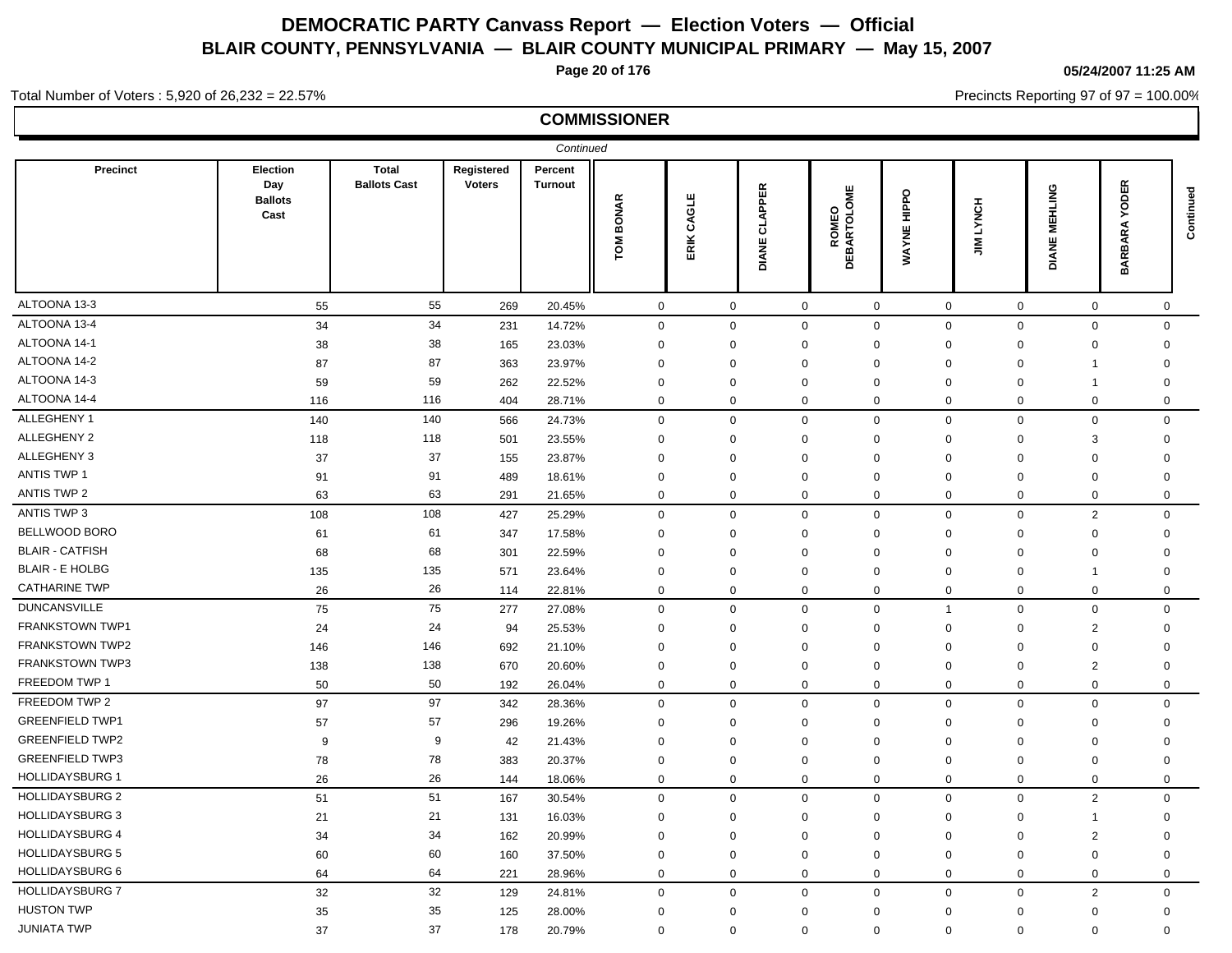**Page 21 of 176**

**05/24/2007 11:25 AM**

Precincts Reporting 97 of 97 = 100.00%

#### Total Number of Voters : 5,920 of 26,232 = 22.57%

|                      |                                                  |                                     |                             | Continued                 |                     |                                      |                                |                                                         |                                   |                |                            |                                                           |             |
|----------------------|--------------------------------------------------|-------------------------------------|-----------------------------|---------------------------|---------------------|--------------------------------------|--------------------------------|---------------------------------------------------------|-----------------------------------|----------------|----------------------------|-----------------------------------------------------------|-------------|
| Precinct             | <b>Election</b><br>Day<br><b>Ballots</b><br>Cast | <b>Total</b><br><b>Ballots Cast</b> | Registered<br><b>Voters</b> | Percent<br><b>Turnout</b> | <b>BONAR</b><br>TOM | ш<br>ਛ<br>$\tilde{3}$<br><b>ERIK</b> | <b>CLAPPER</b><br><b>DIANE</b> | <b>ROMEO<br/>DEBARTOLOME</b><br>$\overline{\mathbf{a}}$ | $\circ$<br>$rac{p}{\pm}$<br>WAYNE | LYNCH<br>$\Xi$ | <b>MEHLING</b><br>ANE<br>ā | $\propto$<br>w.<br>ā<br>O<br>≻<br>⋖<br><b>BAR</b><br>BARI | Continued   |
| <b>LOGAN TWP 1</b>   | 99                                               | 99                                  | 359                         | 27.58%                    | $\mathbf 0$         | $\mathbf 0$                          |                                | $\mathbf 0$<br>$\overline{1}$                           |                                   | $\mathbf 0$    | $\mathbf 0$                | $\mathbf 0$                                               | -1          |
| <b>LOGAN TWP 2</b>   | 107                                              | 107                                 | 480                         | 22.29%                    | 0                   | 0                                    |                                | 0<br>0                                                  |                                   | 0              | -1                         | 0                                                         | 0           |
| LOGAN TWP 3          | 73                                               | 73                                  | 248                         | 29.44%                    | $\mathbf 0$         | $\mathbf 0$                          |                                | $\mathbf 0$<br>$\mathbf{1}$                             |                                   | $\mathbf 0$    | $\pmb{0}$                  | $\overline{4}$                                            | $\mathbf 0$ |
| <b>LOGAN TWP 4</b>   | 86                                               | 86                                  | 435                         | 19.77%                    | $\mathbf 0$         | $\mathbf 0$                          | $\Omega$                       | $\mathbf 0$                                             |                                   | $\Omega$       | $\mathbf 0$                | 0                                                         | $\mathbf 0$ |
| <b>LOGAN TWP 5</b>   | 122                                              | 122                                 | 437                         | 27.92%                    | $\mathbf 0$         | $\mathbf 0$                          | $\Omega$                       | 0                                                       |                                   | $\Omega$       | $\mathbf 0$                | $\mathbf 0$                                               | $\mathbf 0$ |
| LOGAN TWP 6          | 123                                              | 123                                 | 641                         | 19.19%                    | $\mathbf 0$         | $\mathbf 0$                          | $\Omega$                       | $\mathbf 0$                                             |                                   | $\mathbf 0$    | $\mathbf 0$                | $\mathbf 0$                                               | $\mathbf 0$ |
| <b>LOGAN TWP 7</b>   | 70                                               | 70                                  | 237                         | 29.54%                    | $\mathbf 1$         | $\mathbf 0$                          |                                | $\mathbf 0$<br>$\mathbf 0$                              |                                   | $\mathbf 0$    | $\mathbf 0$                | $\mathbf 0$                                               | $\mathbf 0$ |
| <b>MARTINSBURG 1</b> | 50                                               | 50                                  | 132                         | 37.88%                    | $\mathbf 0$         | $\mathbf 0$                          |                                | $\mathbf 0$<br>$\mathbf 0$                              |                                   | $\mathbf 0$    | $\mathbf 0$                | $\mathbf 0$                                               | $\mathbf 0$ |
| <b>MARTINSBURG 2</b> | 53                                               | 53                                  | 147                         | 36.05%                    | $\mathbf 0$         | $\mathbf 0$                          |                                | $\mathbf 0$<br>$\mathbf 0$                              |                                   | $\Omega$       | $\mathbf 0$                | $\mathbf 0$                                               | $\mathbf 0$ |
| <b>NEWRY BORO</b>    | 27                                               | 27                                  | 66                          | 40.91%                    | $\Omega$            | $\Omega$                             | $\Omega$                       | $\mathbf 0$                                             |                                   | $\Omega$       | $\mathbf 0$                | $\mathbf 0$                                               | $\mathbf 0$ |
| NORTH WOODBURY       | 95                                               | 95                                  | 277                         | 34.30%                    | $\Omega$            | $\mathbf 0$                          | $\Omega$                       | $\Omega$                                                |                                   | $\mathbf 0$    | $\Omega$                   | $\overline{\mathbf{1}}$                                   | $\Omega$    |
| <b>ROARING SPG 1</b> | 18                                               | 18                                  | 102                         | 17.65%                    | $\mathbf 0$         | $\mathbf 0$                          |                                | $\Omega$<br>$\Omega$                                    |                                   | $\mathbf 0$    | $\mathbf 0$                | $\mathbf 0$                                               | $\Omega$    |
| <b>ROARING SPG 2</b> | 68                                               | 68                                  | 169                         | 40.24%                    | $\mathbf{0}$        | $\mathbf 0$                          |                                | $\Omega$<br>$\mathbf 0$                                 |                                   | $\Omega$       | $\mathbf 0$                | $\mathbf 0$                                               | $\mathbf 0$ |
| <b>ROARING SPG 3</b> | 42                                               | 42                                  | 121                         | 34.71%                    | $\Omega$            | $\mathbf 0$                          | $\Omega$                       | $\Omega$                                                |                                   | $\mathbf 0$    | $\Omega$                   | $\mathbf{0}$                                              | $\Omega$    |
| SNYDER TWP 1         | 50                                               | 50                                  | 292                         | 17.12%                    | $\Omega$            | $\mathbf 0$                          | $\Omega$                       | $\Omega$                                                |                                   | $\Omega$       | $\Omega$                   | $\mathbf{0}$                                              | $\Omega$    |
| SNYDER TWP 2         | 76                                               | 76                                  | 355                         | 21.41%                    | $\mathbf 0$         | 0                                    | $\Omega$                       | $\mathbf 0$                                             |                                   | $\mathbf 0$    | $\mathbf 0$                | 0                                                         | $\Omega$    |
| <b>TAYLOR TWP</b>    | 120                                              | 120                                 | 368                         | 32.61%                    | $\mathbf 0$         | $\mathbf 0$                          |                                | $\mathbf 0$<br>$\mathbf 0$                              |                                   | $\mathbf 0$    | $\mathbf 0$                | $\mathbf 0$                                               | 0           |
| <b>TYRONE TWP 1</b>  | 29                                               | 29                                  | 121                         | 23.97%                    | $\mathbf 0$         | $\mathbf 0$                          |                                | $\Omega$<br>$\Omega$                                    |                                   | $\mathbf 0$    | $\mathbf 0$                | $\mathbf 0$                                               | $\mathbf 0$ |
| <b>TYRONE TWP 2</b>  | 70                                               | 70                                  | 185                         | 37.84%                    | $\mathbf 0$         | 0                                    | $\Omega$                       | $\mathbf 0$                                             |                                   | $\Omega$       | $\mathbf 0$                | $\mathbf 0$                                               | $\Omega$    |
| TYRONE BORO 1        | 36                                               | 36                                  | 161                         | 22.36%                    | $\Omega$            | $\mathbf 0$                          |                                | $\Omega$<br>$\Omega$                                    |                                   | $\mathbf 0$    | $\mathbf 0$                | $\mathbf 0$                                               | $\Omega$    |
| <b>TYRONE BORO 2</b> | 33                                               | 33                                  | 140                         | 23.57%                    | $\mathbf 0$         | $\mathbf 0$                          |                                | $\mathbf 0$<br>$\mathbf 0$                              |                                   | $\mathbf 0$    | $\mathbf 0$                | $\mathbf 0$                                               | $\mathbf 0$ |
| TYRONE BORO 3        | 23                                               | 23                                  | 148                         | 15.54%                    | $\mathbf 0$         | $\mathbf 0$                          |                                | $\mathbf 0$<br>$\mathbf 0$                              |                                   | $\mathbf 0$    | $\mathbf 0$                | $\mathbf 0$                                               | $\mathbf 0$ |
| <b>TYRONE BORO 4</b> | 21                                               | 21                                  | 110                         | 19.09%                    | $\mathbf 0$         | $\mathbf 0$                          |                                | $\mathbf 0$<br>$\mathbf 0$                              |                                   | $\mathbf 0$    | $\mathbf 0$                | $\mathbf 0$                                               | $\mathbf 0$ |
| TYRONE BORO 5        | 20                                               | 20                                  | 100                         | 20.00%                    | $\Omega$            | $\mathbf 0$                          |                                | $\mathbf 0$<br>$\mathbf 0$                              |                                   | $\mathbf 0$    | $\mathbf 0$                | $\mathbf 0$                                               | $\mathbf 0$ |
| TYRONE BORO 6        | 46                                               | 46                                  | 168                         | 27.38%                    | $\Omega$            | $\mathbf 0$                          | $\Omega$                       | $\mathbf 0$                                             |                                   | $\mathbf 0$    | $\mathbf 0$                | $\mathbf 0$                                               | $\mathbf 0$ |
| <b>TYRONE BORO 7</b> | 44                                               | 44                                  | 165                         | 26.67%                    | $\mathbf 0$         | $\mathbf 0$                          | $\Omega$                       | $\mathbf 0$                                             |                                   | $\mathbf 0$    | $\mathbf 0$                | $\mathbf 0$                                               | $\mathbf 0$ |
| WILLIAMSBURG         | 62                                               | 62                                  | 210                         | 29.52%                    | $\mathbf 0$         | $\mathbf 0$                          |                                | $\mathbf 0$<br>$\mathbf 0$                              |                                   | $\mathbf 0$    | $\mathbf 0$                | $\overline{1}$                                            | $\mathbf 0$ |
| <b>WOODBURY TWP</b>  | 30                                               | 30                                  | 172                         | 17.44%                    | $\mathbf 0$         | $\mathbf 0$                          |                                | $\mathbf 0$<br>$\mathbf 0$                              |                                   | $\mathbf 0$    | $\pmb{0}$                  | $\mathbf 0$                                               | $\mathbf 0$ |
| ALLEGHENY 4          | 73                                               | 73                                  | 260                         | 28.08%                    | $\Omega$            | $\mathbf 0$                          |                                | $\mathbf 0$<br>$\Omega$                                 |                                   | $\mathbf 0$    | $\mathbf{0}$               | $\overline{1}$                                            | $\Omega$    |
| Totals:              | 5.920                                            | 5.920                               | 26,232                      |                           | 1                   | $\mathbf{1}$                         |                                | $\mathbf{1}$<br>$\mathbf{1}$                            |                                   | $\mathbf 1$    | $\overline{1}$             | 29                                                        | 1           |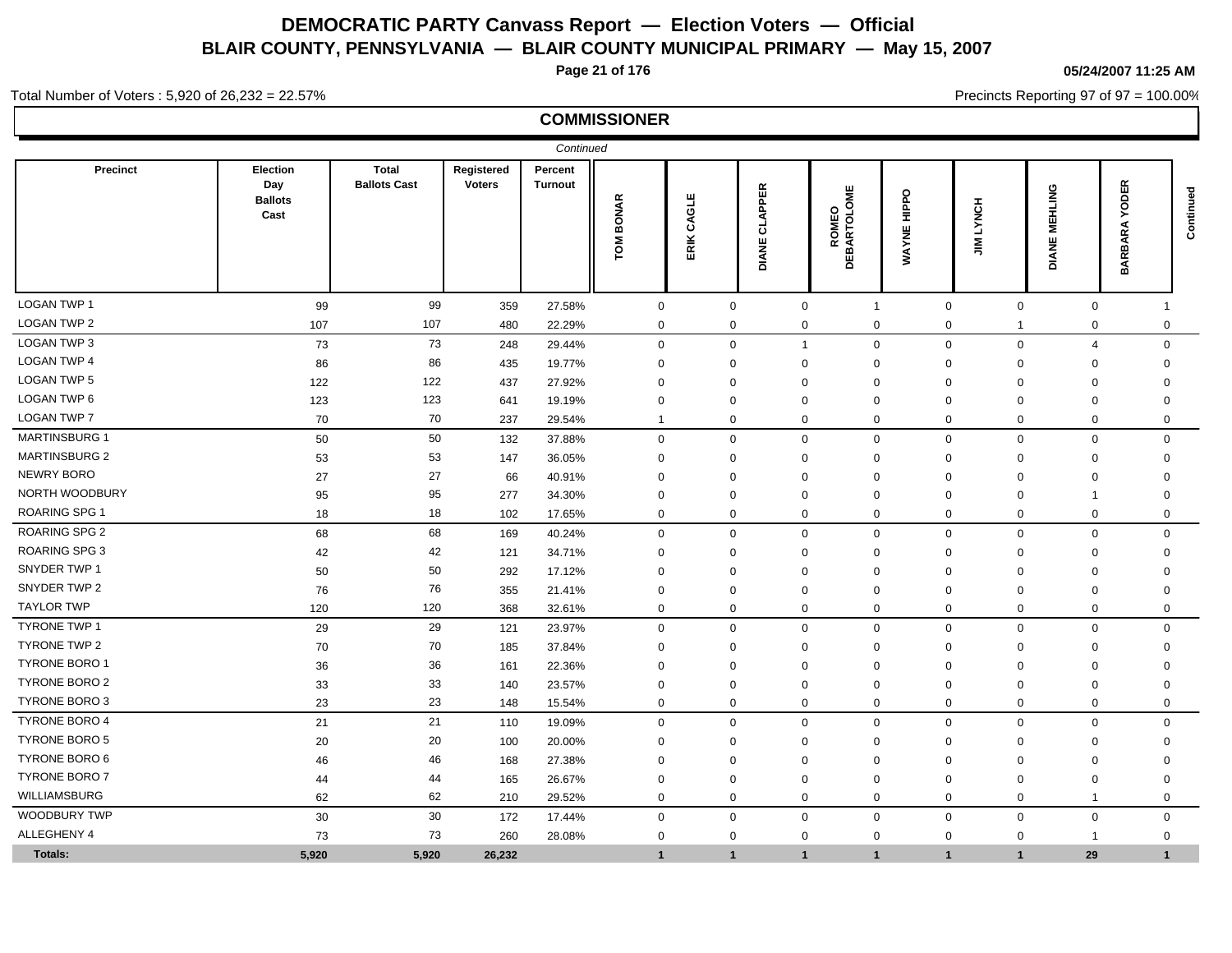**Page 22 of 176**

#### **05/24/2007 11:25 AM**

Precincts Reporting 97 of 97 = 100.00%

Total Number of Voters : 5,920 of 26,232 = 22.57%

|              |                                           |                                     |                      | Continued          |                               |                                 |                                   |                                    |                      |                            |  |
|--------------|-------------------------------------------|-------------------------------------|----------------------|--------------------|-------------------------------|---------------------------------|-----------------------------------|------------------------------------|----------------------|----------------------------|--|
| Precinct     | Election<br>Day<br><b>Ballots</b><br>Cast | <b>Total</b><br><b>Ballots Cast</b> | Registered<br>Voters | Percent<br>Turnout | <b>YODER</b><br><b>CHERYL</b> | <b>IMORGAN</b><br><b>THOMAS</b> | <b>SETT</b><br><b>STERRYTOMAS</b> | STEVENSON<br><b>MIKE</b>           | Unresolved Write-Ins | tals<br>ö                  |  |
| ALTOONA 1-1  | 49                                        | 49                                  | 328                  | 14.94%             | $\mathbf 0$                   | $\mathbf 0$                     |                                   | $\mathbf 0$<br>$\mathbf 0$         |                      | $\mathbf 0$<br>75          |  |
| ALTOONA 1-2  | 22                                        | 22                                  | 129                  | 17.05%             | $\mathbf 0$                   | $\mathbf 0$                     |                                   | $\mathbf 0$<br>$\mathbf 0$         |                      | $\mathbf 0$<br>30          |  |
| ALTOONA 2-1  | 41                                        | 41                                  | 280                  | 14.64%             | $\mathbf 0$                   | $\mathbf 0$                     |                                   | $\mathbf 0$<br>$\mathbf 0$         |                      | 0<br>63                    |  |
| ALTOONA 2-2  | 59                                        | 59                                  | 351                  | 16.81%             | $\mathbf 0$                   | 0                               |                                   | 0<br>$\mathbf 0$                   |                      | $\mathbf 0$<br>106         |  |
| ALTOONA 3-1  | 54                                        | 54                                  | 330                  | 16.36%             | $\mathbf 0$                   | $\mathbf{0}$                    | $\mathbf 1$                       | $\mathbf 0$                        |                      | $\mathbf{0}$<br>97         |  |
| ALTOONA 3-2  | 75                                        | 75                                  | 292                  | 25.68%             | $\mathbf 0$                   | $\mathbf 0$                     |                                   | $\mathbf 0$<br>$\mathbf 0$         |                      | $\mathbf 0$<br>126         |  |
| ALTOONA 4-1  | 61                                        | 61                                  | 365                  | 16.71%             | $\mathbf 0$                   | $\mathbf 0$                     |                                   | $\mathbf 0$<br>$\mathbf 0$         |                      | $\mathbf 0$<br>101         |  |
| ALTOONA 4-2  | 55                                        | 55                                  | 256                  | 21.48%             | $\mathbf 0$                   | 0                               |                                   | 0<br>$\mathbf 0$                   |                      | $\mathbf 0$<br>94          |  |
| ALTOONA 5-1  | 14                                        | 14                                  | 102                  | 13.73%             | $\mathbf 0$                   | 0                               |                                   | $\mathbf 0$<br>$\mathbf 0$         |                      | $\mathbf 0$<br>22          |  |
| ALTOONA 5-2  | $72\,$                                    | 72                                  | 339                  | 21.24%             | $\mathbf 0$                   | $\mathbf 0$                     |                                   | $\mathbf 0$<br>$\mathbf 0$         |                      | $\mathbf 0$<br>125         |  |
| ALTOONA 5-3  | 61                                        | 61                                  | 279                  | 21.86%             | $\mathbf 0$                   | $\mathbf 0$                     | $\mathbf 0$                       | $\mathbf 0$                        |                      | $\mathsf{O}\xspace$<br>96  |  |
| ALTOONA 6-1  | 58                                        | 58                                  | 350                  | 16.57%             | $\mathbf 0$                   | $\mathbf 0$                     |                                   | $\mathbf 0$<br>$\mathbf 0$         |                      | $\mathbf 0$<br>92          |  |
| ALTOONA 6-2  | 51                                        | 51                                  | 306                  | 16.67%             | $\mathbf 0$                   | $\mathbf 0$                     |                                   | $\mathbf 0$<br>$\mathbf 0$         |                      | $\mathbf 0$<br>74          |  |
| ALTOONA 6-3  | 65                                        | 65                                  | 286                  | 22.73%             | $\mathbf 0$                   | $\mathbf 0$                     |                                   | $\mathbf 0$<br>$\mathbf 0$         |                      | $\mathsf{O}\xspace$<br>110 |  |
| ALTOONA 6-4  | 59                                        | 59                                  | 224                  | 26.34%             | $\mathsf 0$                   | $\mathbf 0$                     | $\mathbf{1}$                      | $\mathbf 0$                        |                      | $\mathbf{0}$<br>94         |  |
| ALTOONA 6-5  | 75                                        | 75                                  | 394                  | 19.04%             | $\mathbf 0$                   | $\mathbf 0$                     |                                   | $\mathbf{1}$<br>$\mathbf 0$        |                      | $\mathbf 0$<br>133         |  |
| ALTOONA 7    | 47                                        | 47                                  | 368                  | 12.77%             | $\mathbf 0$                   | $\mathbf 0$                     |                                   | $\overline{2}$<br>$\mathbf 0$      |                      | $\mathbf 0$<br>88          |  |
| ALTOONA 8-1  | 45                                        | 45                                  | 345                  | 13.04%             | $\mathbf 0$                   | 0                               | $\mathbf{1}$                      | $\mathbf 0$                        |                      | $\mathbf 0$<br>79          |  |
| ALTOONA 8-2  | 72                                        | 72                                  | 277                  | 25.99%             | $\mathbf 0$                   | $\mathbf 0$                     |                                   | $\mathbf 0$<br>$\mathsf{O}\xspace$ |                      | $\mathbf 0$<br>116         |  |
| ALTOONA 9    | 70                                        | 70                                  | 382                  | 18.32%             | $\mathbf 0$                   | $\mathbf 0$                     |                                   | $\overline{2}$<br>$\mathbf 0$      |                      | $\mathbf 0$<br>109         |  |
| ALTOONA 10-1 | 33                                        | 33                                  | 262                  | 12.60%             | $\mathbf 0$                   | $\mathbf 0$                     |                                   | $\mathbf 0$<br>$\mathbf 0$         |                      | $\mathbf 0$<br>51          |  |
| ALTOONA 10-2 | 43                                        | 43                                  | 197                  | 21.83%             | $\mathbf 0$                   | $\mathbf 0$                     |                                   | $\mathbf 0$<br>$\mathbf 0$         |                      | $\mathbf 0$<br>63          |  |
| ALTOONA 10-3 | 43                                        | 43                                  | 145                  | 29.66%             | $\mathbf 0$                   | $\mathbf 0$                     |                                   | $\mathbf 0$<br>$\mathbf 0$         |                      | $\mathbf 0$<br>73          |  |
| ALTOONA 10-4 | 70                                        | 70                                  | 320                  | 21.88%             | $\mathbf 0$                   | $\mathbf 0$                     | -1                                | $\mathbf 0$                        |                      | $\mathbf 0$<br>116         |  |
| ALTOONA 11-1 | 79                                        | 79                                  | 402                  | 19.65%             | $\mathbf 0$                   | $\mathbf 0$                     | $\mathbf{1}$                      | $\mathbf 0$                        |                      | $\mathbf 0$<br>145         |  |
| ALTOONA 11-2 | 57                                        | 57                                  | 289                  | 19.72%             | $\mathbf 0$                   | $\mathbf 0$                     |                                   | $\mathbf 0$<br>$\mathbf 0$         |                      | $\mathbf 0$<br>101         |  |
| ALTOONA 11-3 | 56                                        | 56                                  | 242                  | 23.14%             | $\mathbf 0$                   | $\mathbf 0$                     | $\mathbf{1}$                      | $\mathbf 0$                        |                      | $\mathbf 0$<br>91          |  |
| ALTOONA 12-1 | 35                                        | 35                                  | 158                  | 22.15%             | $\mathbf 0$                   | $\mathbf 0$                     |                                   | $\mathbf 0$<br>$\mathbf 0$         |                      | $\mathbf 0$<br>62          |  |
| ALTOONA 12-2 | 47                                        | 47                                  | 219                  | 21.46%             | $\mathbf 0$                   | $\mathbf 0$                     |                                   | $\mathbf 0$<br>$\mathbf 0$         |                      | $\mathbf 0$<br>76          |  |
| ALTOONA 12-3 | 50                                        | 50                                  | 162                  | 30.86%             | $\mathbf 0$                   | $\mathbf 0$                     |                                   | $\overline{2}$<br>$\mathbf 0$      |                      | $\mathbf 0$<br>81          |  |
| ALTOONA 12-4 | 81                                        | 81                                  | 236                  | 34.32%             | $\mathbf 0$                   | $\mathbf 0$                     | $\mathbf 0$                       | $\mathbf 0$                        |                      | $\mathbf 0$<br>143         |  |
| ALTOONA 12-5 | 28                                        | 28                                  | 153                  | 18.30%             | $\mathbf 0$                   | $\mathbf 0$                     |                                   | $\mathbf 0$<br>$\mathbf 0$         |                      | $\mathbf 0$<br>48          |  |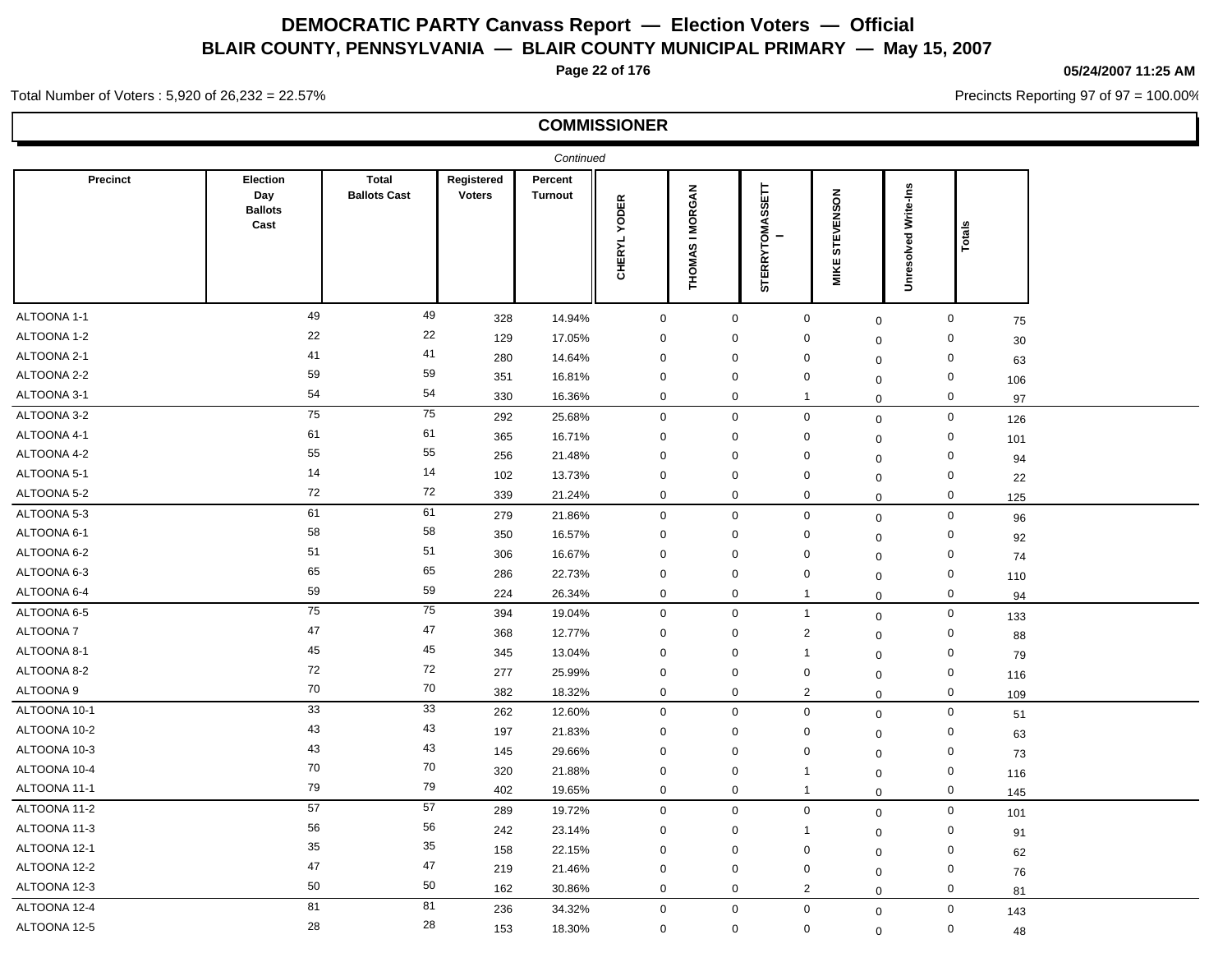**Page 23 of 176**

**05/24/2007 11:25 AM**

Precincts Reporting 97 of 97 = 100.00%

#### Total Number of Voters : 5,920 of 26,232 = 22.57%

|                        |                                           |                                     |                             | Continued                 |                               |                                                            |                          |                      |                      |                           |    |
|------------------------|-------------------------------------------|-------------------------------------|-----------------------------|---------------------------|-------------------------------|------------------------------------------------------------|--------------------------|----------------------|----------------------|---------------------------|----|
| Precinct               | Election<br>Day<br><b>Ballots</b><br>Cast | <b>Total</b><br><b>Ballots Cast</b> | Registered<br><b>Voters</b> | Percent<br><b>Turnout</b> | <b>YODER</b><br><b>CHERYL</b> | <b>MORGAN</b><br>$\overline{\phantom{0}}$<br><b>THOMAS</b> | 팂<br><b>STERRYTOMASS</b> | STEVENSON<br>ш<br>ΜK | Unresolved Write-Ins | ಸ<br>ಕ                    |    |
| ALTOONA 13-1           | 87                                        | 87                                  | 443                         | 19.64%                    | $\mathbf 0$                   | $\mathbf 0$                                                |                          | $\mathbf 1$          | $\mathbf 0$          | $\mathbf 0$<br>149        |    |
| ALTOONA 13-2           | 70                                        | 70                                  | 354                         | 19.77%                    | $\mathbf 0$                   | $\mathbf 0$                                                |                          | -1                   | $\mathbf 0$          | $\mathbf 0$<br>114        |    |
| ALTOONA 13-3           | 55                                        | 55                                  | 269                         | 20.45%                    | $\mathbf 0$                   | $\mathbf 0$                                                |                          | $\mathbf 0$          | $\Omega$             | $\mathbf 0$               | 90 |
| ALTOONA 13-4           | 34                                        | 34                                  | 231                         | 14.72%                    | $\mathbf 0$                   | $\mathbf 0$                                                |                          | $\overline{1}$       | 0                    | $\mathsf{O}\xspace$<br>62 |    |
| ALTOONA 14-1           | 38                                        | 38                                  | 165                         | 23.03%                    | $\mathbf 0$                   | $\mathbf 0$                                                |                          | $\mathbf 0$          | $\Omega$             | $\mathbf 0$<br>61         |    |
| ALTOONA 14-2           | 87                                        | 87                                  | 363                         | 23.97%                    | $\mathbf 0$                   | $\mathbf 0$                                                |                          | $\mathbf 0$          | $\mathbf 0$          | $\mathbf 0$<br>140        |    |
| ALTOONA 14-3           | 59                                        | 59                                  | 262                         | 22.52%                    | $\mathbf 0$                   | $\Omega$                                                   |                          | 0                    | $\mathbf 0$          | $\mathbf 0$<br>109        |    |
| ALTOONA 14-4           | 116                                       | 116                                 | 404                         | 28.71%                    | $\mathbf 0$                   | 0                                                          |                          | $\mathbf 0$          | $\mathbf 0$          | $\mathbf 0$<br>185        |    |
| ALLEGHENY 1            | 140                                       | $140$                               | 566                         | 24.73%                    | $\mathbf 0$                   | $\mathbf{0}$                                               |                          | $\mathbf 0$          | $\mathbf 0$          | $\mathbf 0$<br>232        |    |
| ALLEGHENY 2            | 118                                       | 118                                 | 501                         | 23.55%                    | $\mathbf 0$                   | 0                                                          |                          | -1                   | $\mathbf 0$          | $\mathbf 0$<br>192        |    |
| ALLEGHENY 3            | 37                                        | 37                                  | 155                         | 23.87%                    | $\mathbf 0$                   | $\mathbf{0}$                                               |                          | $\mathbf 0$          | $\mathbf 0$          | $\mathbf 0$<br>63         |    |
| <b>ANTIS TWP 1</b>     | 91                                        | 91                                  | 489                         | 18.61%                    | $\overline{1}$                | $\mathbf 0$                                                |                          | -1                   | $\Omega$             | $\mathbf 0$<br>147        |    |
| ANTIS TWP 2            | 63                                        | 63                                  | 291                         | 21.65%                    | $\mathbf 0$                   | $\mathbf 0$                                                |                          | $\mathbf 0$          | $\Omega$             | $\mathbf 0$<br>101        |    |
| ANTIS TWP 3            | 108                                       | $108$                               | 427                         | 25.29%                    | $\mathbf 0$                   | $\mathbf 0$                                                |                          | $\overline{2}$       | $\mathbf 0$          | $\mathbf 0$<br>183        |    |
| BELLWOOD BORO          | 61                                        | 61                                  | 347                         | 17.58%                    | $\mathbf 0$                   | 0                                                          |                          | $\mathbf 0$          | $\Omega$             | $\mathbf 0$<br>99         |    |
| <b>BLAIR - CATFISH</b> | 68                                        | 68                                  | 301                         | 22.59%                    | $\mathbf 0$                   | 0                                                          |                          | 0                    | $\mathbf 0$          | $\mathbf 0$<br>111        |    |
| <b>BLAIR - E HOLBG</b> | 135                                       | 135                                 | 571                         | 23.64%                    | $\mathbf 0$                   | 0                                                          |                          | -1                   | $\mathbf 0$          | $\mathbf 0$<br>220        |    |
| <b>CATHARINE TWP</b>   | 26                                        | 26                                  | 114                         | 22.81%                    | $\mathbf 0$                   | $\mathbf 0$                                                |                          | 0                    | $\Omega$             | $\mathbf 0$<br>47         |    |
| <b>DUNCANSVILLE</b>    | 75                                        | 75                                  | 277                         | 27.08%                    | $\mathbf 0$                   | $\mathbf 0$                                                |                          | $\mathsf 0$          | 0                    | $\mathbf 0$<br>128        |    |
| FRANKSTOWN TWP1        | 24                                        | 24                                  | 94                          | 25.53%                    | $\mathbf 0$                   | $\mathbf{0}$                                               |                          | $\mathbf 0$          | $\mathbf 0$          | $\mathbf 0$<br>41         |    |
| <b>FRANKSTOWN TWP2</b> | 146                                       | 146                                 | 692                         | 21.10%                    | $\mathbf 0$                   | $\mathbf 0$                                                |                          | 3                    | $\mathbf 0$          | $\mathbf 0$<br>234        |    |
| <b>FRANKSTOWN TWP3</b> | 138                                       | 138                                 | 670                         | 20.60%                    | $\mathbf 0$                   | $\mathbf 0$                                                |                          | -1                   | $\Omega$             | $\mathbf 0$<br>233        |    |
| FREEDOM TWP 1          | 50                                        | 50                                  | 192                         | 26.04%                    | $\mathbf 0$                   | $\mathbf 0$                                                |                          | $\mathbf 0$          | $\Omega$             | $\mathbf 0$<br>84         |    |
| FREEDOM TWP 2          | 97                                        | 97                                  | 342                         | 28.36%                    | $\mathbf 0$                   | $\mathbf 0$                                                |                          | $\mathbf 0$          | $\Omega$             | $\mathbf 0$<br>154        |    |
| <b>GREENFIELD TWP1</b> | 57                                        | 57                                  | 296                         | 19.26%                    | $\mathbf 0$                   | 0                                                          |                          | $\mathbf 0$          | $\mathbf 0$          | $\mathbf 0$<br>93         |    |
| <b>GREENFIELD TWP2</b> | 9                                         | 9                                   | 42                          | 21.43%                    | $\mathbf 0$                   | $\Omega$                                                   |                          | $\mathbf 0$          | $\mathbf 0$          | $\mathbf 0$<br>15         |    |
| <b>GREENFIELD TWP3</b> | 78                                        | 78                                  | 383                         | 20.37%                    | $\mathbf 0$                   | $\mathbf 0$                                                |                          | 0                    | $\mathbf 0$          | $\mathbf 0$<br>112        |    |
| <b>HOLLIDAYSBURG 1</b> | 26                                        | 26                                  | 144                         | 18.06%                    | $\mathbf 0$                   | $\mathbf 0$                                                |                          | $\mathbf 0$          | $\mathbf 0$          | $\mathbf 0$               | 45 |
| <b>HOLLIDAYSBURG 2</b> | 51                                        | 51                                  | 167                         | 30.54%                    | $\mathbf 0$                   | $\mathbf 0$                                                |                          | $\mathbf 0$          | 0                    | $\mathbf 0$<br>81         |    |
| <b>HOLLIDAYSBURG 3</b> | 21                                        | 21                                  | 131                         | 16.03%                    | $\mathbf 0$                   | $\Omega$                                                   |                          | $\mathbf 0$          | $\Omega$             | $\mathbf 0$               | 32 |
| <b>HOLLIDAYSBURG 4</b> | 34                                        | 34                                  | 162                         | 20.99%                    | $\mathbf 0$                   | $\Omega$                                                   |                          | $\mathbf 0$          | $\Omega$             | $\mathbf 0$<br>64         |    |
| <b>HOLLIDAYSBURG 5</b> | 60                                        | 60                                  | 160                         | 37.50%                    | $\mathbf 0$                   | $\mathbf 0$                                                |                          | $\overline{1}$       | $\Omega$             | $\mathbf 0$<br>103        |    |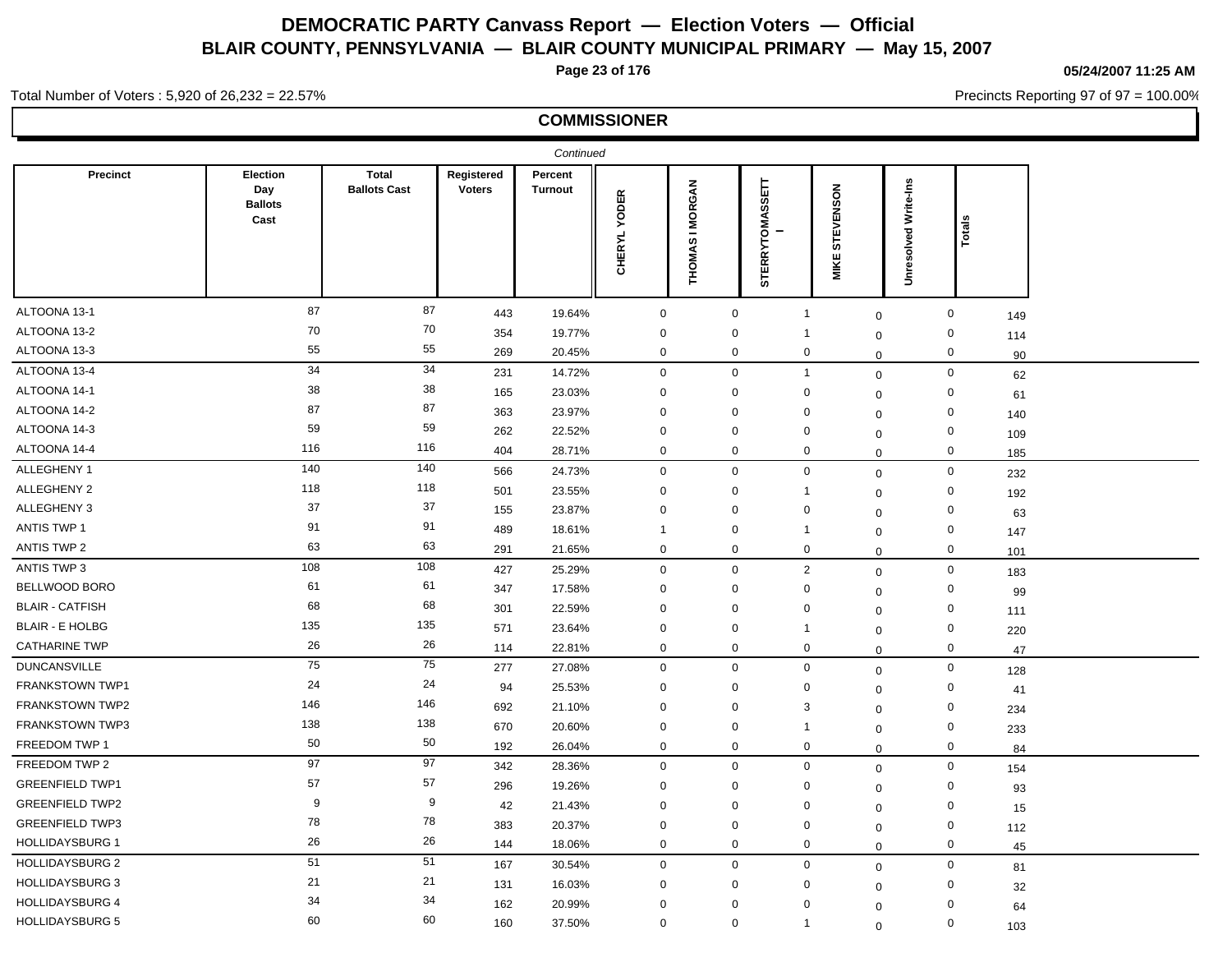**Page 24 of 176**

**05/24/2007 11:25 AM**

Precincts Reporting 97 of 97 = 100.00%

#### Total Number of Voters : 5,920 of 26,232 = 22.57%

|                        |                                           |                                     |                             | Continued                 |                          |                                  |                          |                          |                         |                    |  |
|------------------------|-------------------------------------------|-------------------------------------|-----------------------------|---------------------------|--------------------------|----------------------------------|--------------------------|--------------------------|-------------------------|--------------------|--|
| Precinct               | Election<br>Day<br><b>Ballots</b><br>Cast | <b>Total</b><br><b>Ballots Cast</b> | Registered<br><b>Voters</b> | Percent<br><b>Turnout</b> | . YODER<br><b>CHERYL</b> | <b>I MORGAN</b><br><b>THOMAS</b> | RYTOMASSETT<br>TER<br>່ທ | STEVENSON<br><b>MIKE</b> | Write-Ins<br>Unresolved | otal               |  |
| HOLLIDAYSBURG 6        | 64                                        | 64                                  | 221                         | 28.96%                    | $\pmb{0}$                | $\mathbf 0$                      | $\overline{1}$           |                          | $\mathbf 0$             | $\mathbf 0$<br>112 |  |
| <b>HOLLIDAYSBURG 7</b> | 32                                        | 32                                  | 129                         | 24.81%                    | $\mathbf 0$              | $\mathbf 0$                      |                          | $\mathbf 0$              | $\mathsf 0$             | $\mathbf 0$<br>45  |  |
| <b>HUSTON TWP</b>      | 35                                        | 35                                  | 125                         | 28.00%                    | $\mathbf 0$              | 0                                | $\mathbf 0$              |                          | 0                       | $\mathbf 0$<br>62  |  |
| <b>JUNIATA TWP</b>     | 37                                        | 37                                  | 178                         | 20.79%                    | $\mathbf 0$              | 0                                | $\mathbf 0$              |                          | $\mathbf 0$             | $\mathbf 0$<br>60  |  |
| LOGAN TWP 1            | 99                                        | 99                                  | 359                         | 27.58%                    | $\mathbf 0$              | $\mathbf{0}$                     | $\overline{2}$           |                          | $\mathbf 0$             | $\mathbf 0$<br>167 |  |
| <b>LOGAN TWP 2</b>     | 107                                       | 107                                 | 480                         | 22.29%                    | $\mathbf 0$              | 0                                | $\overline{1}$           | $\mathbf{1}$             |                         | $\mathbf 0$<br>177 |  |
| LOGAN TWP 3            | 73                                        | 73                                  | 248                         | 29.44%                    | $\mathbf 0$              | $\mathbf 0$                      | $\mathbf 0$              |                          | $\mathbf 0$             | $\mathbf 0$<br>122 |  |
| <b>LOGAN TWP 4</b>     | 86                                        | 86                                  | 435                         | 19.77%                    | $\mathbf 0$              | $\mathbf 0$                      | 3                        |                          | $\Omega$                | $\mathbf 0$<br>150 |  |
| <b>LOGAN TWP 5</b>     | 122                                       | 122                                 | 437                         | 27.92%                    | $\mathbf 0$              | $\mathbf 0$                      | 3                        |                          | $\Omega$                | $\mathbf 0$<br>192 |  |
| <b>LOGAN TWP 6</b>     | 123                                       | 123                                 | 641                         | 19.19%                    | $\mathbf 0$              | $\mathbf{1}$                     | $\overline{2}$           |                          | 0                       | $\mathbf 0$<br>205 |  |
| <b>LOGAN TWP 7</b>     | 70                                        | 70                                  | 237                         | 29.54%                    | $\mathbf 0$              | 0                                | $\overline{2}$           |                          | $\Omega$                | $\mathbf 0$<br>113 |  |
| <b>MARTINSBURG 1</b>   | 50                                        | 50                                  | 132                         | 37.88%                    | $\mathbf 0$              | $\mathbf{0}$                     | $\mathbf 0$              |                          | $\mathbf 0$             | $\mathbf 0$<br>82  |  |
| <b>MARTINSBURG 2</b>   | 53                                        | 53                                  | 147                         | 36.05%                    | $\mathbf 0$              | $\mathbf{0}$                     | $\mathbf 0$              |                          | $\mathbf 0$             | $\mathbf 0$<br>86  |  |
| NEWRY BORO             | 27                                        | 27                                  | 66                          | 40.91%                    | $\mathbf 0$              | $\mathbf 0$                      | $\mathbf 0$              |                          | 0                       | $\mathbf 0$<br>40  |  |
| NORTH WOODBURY         | 95                                        | 95                                  | 277                         | 34.30%                    | $\mathbf 0$              | $\mathbf 0$                      | $\overline{2}$           |                          | $\mathbf 0$             | $\mathbf 0$<br>165 |  |
| <b>ROARING SPG1</b>    | 18                                        | 18                                  | 102                         | 17.65%                    | $\mathbf 0$              | 0                                | $\mathbf 0$              |                          | $\mathbf 0$             | $\mathbf 0$<br>27  |  |
| <b>ROARING SPG 2</b>   | 68                                        | 68                                  | 169                         | 40.24%                    | $\mathbf 0$              | $\mathbf 0$                      |                          | $\mathbf 0$              | $\mathbf 0$             | $\mathbf 0$<br>112 |  |
| <b>ROARING SPG 3</b>   | 42                                        | 42                                  | 121                         | 34.71%                    | $\mathbf 0$              | 0                                | 0                        |                          | $\mathbf 0$             | $\mathbf 0$<br>73  |  |
| SNYDER TWP 1           | 50                                        | 50                                  | 292                         | 17.12%                    | $\mathbf 0$              | $\mathbf 0$                      | $\mathbf 0$              |                          | $\mathbf 0$             | $\mathbf 0$<br>83  |  |
| SNYDER TWP 2           | 76                                        | 76                                  | 355                         | 21.41%                    | $\mathbf 0$              | $\mathbf 0$                      | $\mathbf 0$              | $\mathbf 0$              |                         | $\mathbf 0$<br>116 |  |
| <b>TAYLOR TWP</b>      | 120                                       | 120                                 | 368                         | 32.61%                    | $\mathbf 0$              | $\mathbf 0$                      | $\mathbf 0$              |                          | 0                       | $\mathbf 0$<br>204 |  |
| <b>TYRONE TWP 1</b>    | 29                                        | 29                                  | 121                         | 23.97%                    | $\mathbf 0$              | $\mathbf 0$                      | $\mathbf 0$              |                          | $\mathbf 0$             | $\mathbf 0$<br>48  |  |
| TYRONE TWP 2           | 70                                        | 70                                  | 185                         | 37.84%                    | $\mathbf 0$              | $\mathbf 0$                      | $\mathbf 0$              |                          | $\mathbf 0$             | $\mathbf 0$<br>112 |  |
| <b>TYRONE BORO 1</b>   | 36                                        | 36                                  | 161                         | 22.36%                    | $\mathbf 0$              | $\mathbf 0$                      | 0                        |                          | $\Omega$                | $\mathbf 0$<br>58  |  |
| <b>TYRONE BORO 2</b>   | 33                                        | 33                                  | 140                         | 23.57%                    | $\mathbf 0$              | 0                                | $\mathbf 0$              |                          | 0                       | $\mathbf 0$<br>46  |  |
| <b>TYRONE BORO 3</b>   | 23                                        | 23                                  | 148                         | 15.54%                    | $\mathbf 0$              | $\mathbf 0$                      | $\mathbf 0$              |                          | $\Omega$                | $\mathbf 0$<br>36  |  |
| <b>TYRONE BORO 4</b>   | 21                                        | 21                                  | 110                         | 19.09%                    | $\mathbf 0$              | $\mathbf{0}$                     | $\mathbf 0$              |                          | $\mathbf 0$             | $\mathbf 0$<br>33  |  |
| <b>TYRONE BORO 5</b>   | 20                                        | 20                                  | 100                         | 20.00%                    | $\mathbf 0$              | $\mathbf 0$                      | $\mathbf 0$              |                          | $\mathbf 0$             | 0<br>30            |  |
| TYRONE BORO 6          | 46                                        | 46                                  | 168                         | 27.38%                    | $\mathbf 0$              | $\overline{1}$                   | $\mathbf 0$              |                          | $\Omega$                | $\mathbf 0$<br>74  |  |
| <b>TYRONE BORO 7</b>   | 44                                        | 44                                  | 165                         | 26.67%                    | $\mathbf 0$              | $\mathbf 0$                      | $\mathbf 1$              |                          | $\mathbf 0$             | $\mathbf 0$<br>67  |  |
| WILLIAMSBURG           | 62                                        | 62                                  | 210                         | 29.52%                    | $\mathbf 0$              | 0                                | 0                        |                          | $\Omega$                | 0<br>103           |  |
| WOODBURY TWP           | 30                                        | 30                                  | 172                         | 17.44%                    | $\mathbf 0$              | $\mathbf{0}$                     |                          | $\mathbf 0$              | $\mathbf{0}$            | $\mathbf 0$<br>54  |  |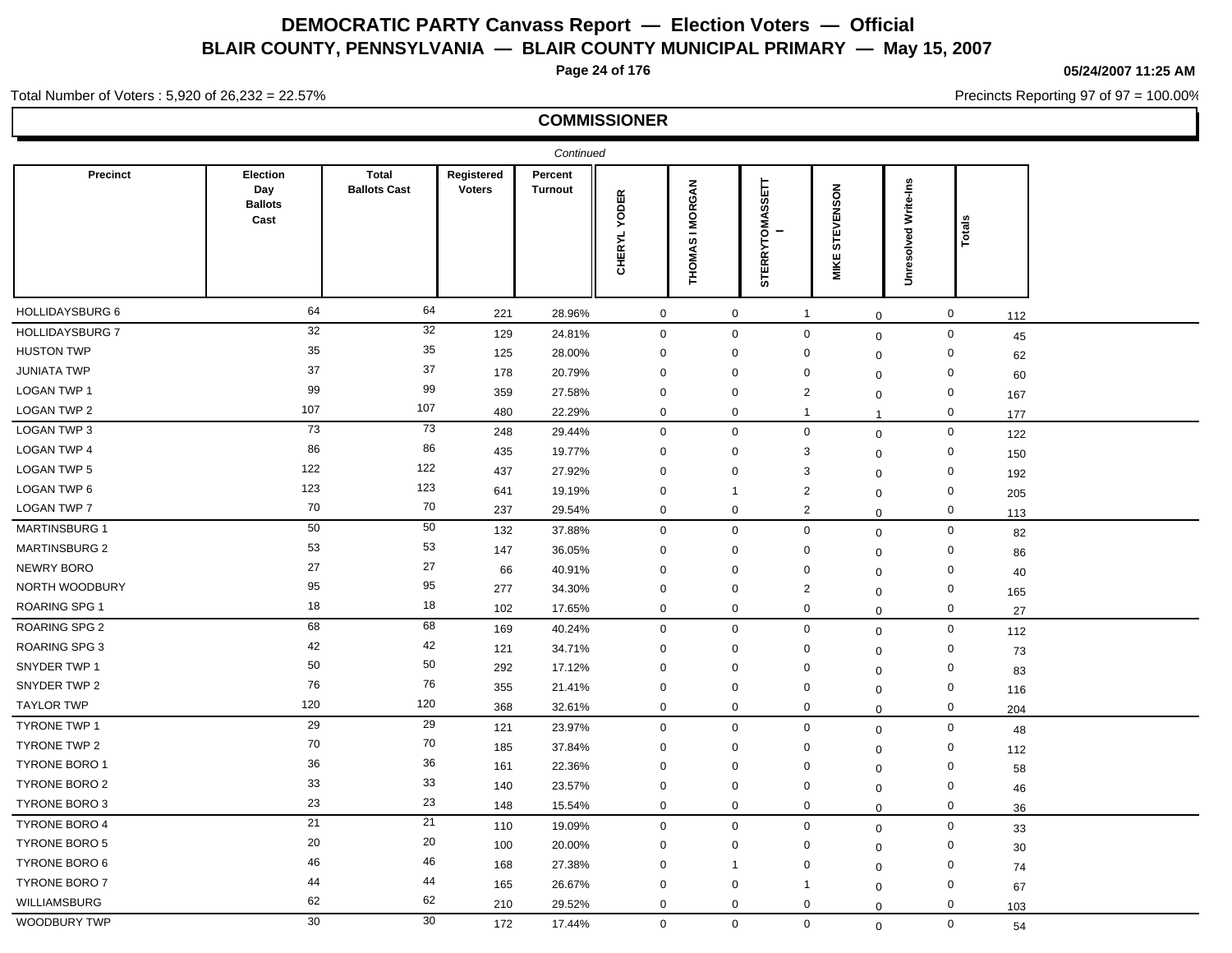**Page 25 of 176**

#### **05/24/2007 11:25 AM**

Precincts Reporting 97 of 97 = 100.00%

Total Number of Voters : 5,920 of 26,232 = 22.57%

|                 |                                           |                              |                             | Continued                 |                                    |                          |                                                         |                         |            |       |  |
|-----------------|-------------------------------------------|------------------------------|-----------------------------|---------------------------|------------------------------------|--------------------------|---------------------------------------------------------|-------------------------|------------|-------|--|
| <b>Precinct</b> | Election<br>Day<br><b>Ballots</b><br>Cast | Total<br><b>Ballots Cast</b> | Registered<br><b>Voters</b> | Percent<br><b>Turnout</b> | 岛<br>$\alpha$<br>ш<br>=<br>$\circ$ | -<br>c                   | --<br>$\overline{\phantom{0}}$<br>O<br>- -<br><b>in</b> | ທ<br>ш<br>$\sim$ $\sim$ | ြိန်<br>∣ë |       |  |
| ALLEGHENY 4     | 73                                        | 73                           | 260                         | 28.08%                    |                                    | $\mathbf{0}$<br>$\Omega$ | ◠                                                       |                         |            | 123   |  |
| Totals:         | 5,920                                     | 5,920                        | 26,232                      |                           |                                    | $\bullet$                | 45                                                      |                         | $\Omega$   | 9,781 |  |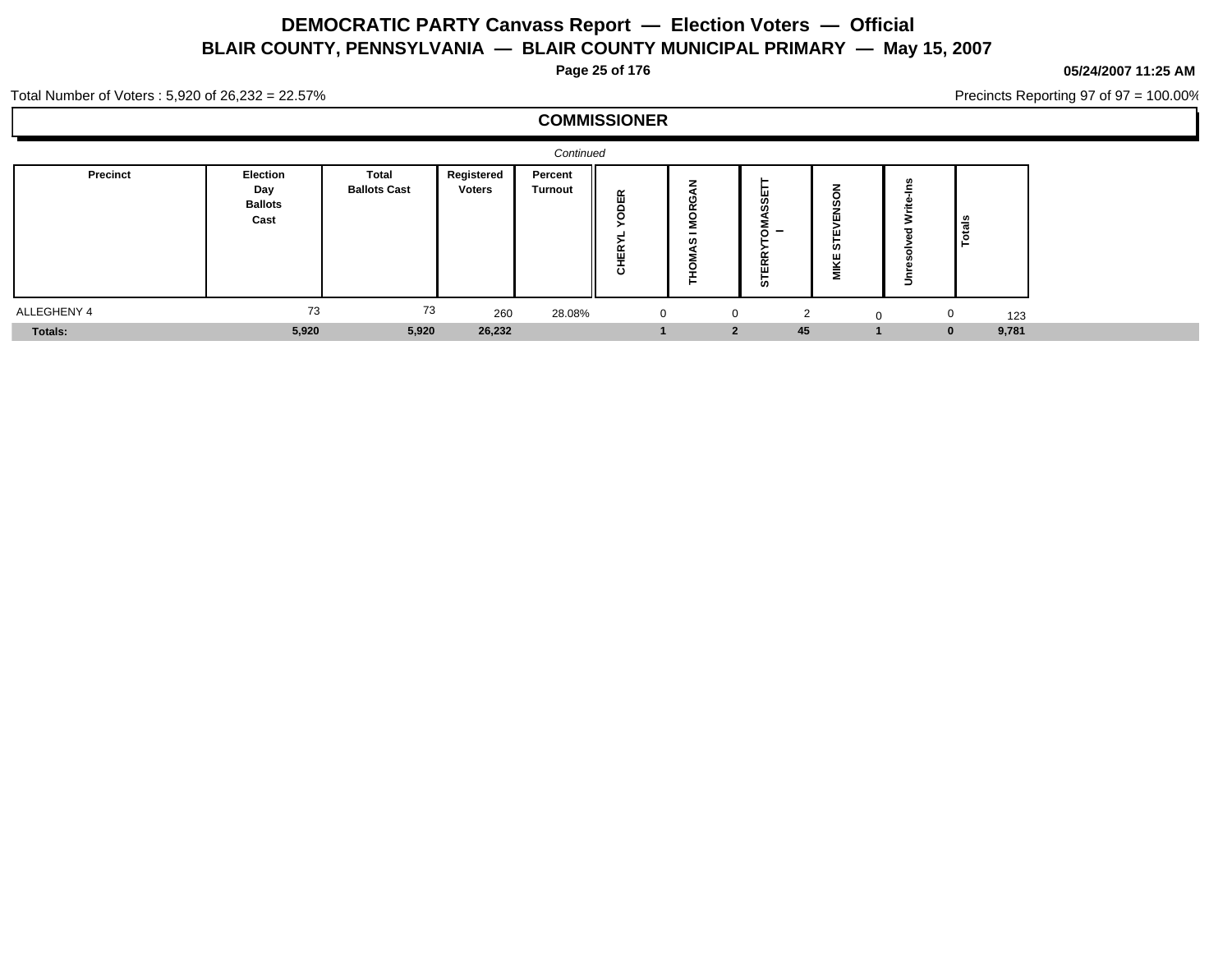**Page 26 of 176**

**05/24/2007 11:25 AM**

Total Number of Voters : 5,920 of 26,232 = 22.57%

Precincts Reporting 97 of 97 = 100.00%

### **CONTROLLER - DEMOCRATIC PARTY**

| <b>Precinct</b> | <b>Election</b><br>Day<br><b>Ballots</b><br>Cast | <b>Total</b><br><b>Ballots Cast</b> | Registered<br><b>Voters</b> | Percent<br><b>Turnout</b> | <b>DEM<br/>EUGENE J. DUNCAN</b> | ANDREWS RICHARD | <b>LYNN</b><br>80B | PISANICK<br>GEORGE | Columbo<br>$\tilde{z}$ | <b>ARTHURS</b><br>KEN | <b>BRAVIN</b><br><b>WILLIAM</b> | <b>EMYERS</b><br><b>STEVEN</b> | Continued    |
|-----------------|--------------------------------------------------|-------------------------------------|-----------------------------|---------------------------|---------------------------------|-----------------|--------------------|--------------------|------------------------|-----------------------|---------------------------------|--------------------------------|--------------|
| ALTOONA 1-1     | 49                                               | 49                                  | 328                         | 14.94%                    | 35                              | $\mathbf 0$     | $\mathsf 0$        | $\mathbf 0$        | $\mathbf 0$            |                       | $\mathbf 0$                     | $\mathbf 0$                    | $\mathbf 0$  |
| ALTOONA 1-2     | 22                                               | 22                                  | 129                         | 17.05%                    | 17                              | 0               | $\mathbf 0$        | $\mathbf 0$        | $\mathbf 0$            |                       | $\mathbf 0$<br>0                |                                | $\mathbf 0$  |
| ALTOONA 2-1     | 41                                               | 41                                  | 280                         | 14.64%                    | 29                              | $\mathbf 0$     | $\mathbf 0$        | $\mathbf 0$        | $\mathbf 0$            |                       | $\mathbf 0$                     | $\mathbf 0$                    | $\mathbf 0$  |
| ALTOONA 2-2     | 59                                               | 59                                  | 351                         | 16.81%                    | 46                              | $\mathbf 0$     | $\mathbf 0$        | $\mathbf 0$        | $\mathbf 0$            |                       | $\mathbf 0$                     | $\mathbf 0$                    | $\mathbf 0$  |
| ALTOONA 3-1     | 54                                               | 54                                  | 330                         | 16.36%                    | 46                              | 0               | $\mathbf 0$        | $\mathbf 0$        | 0                      |                       | $\mathbf 0$                     | $\mathbf 0$                    | 0            |
| ALTOONA 3-2     | 75                                               | 75                                  | 292                         | 25.68%                    | 54                              | $\mathbf 0$     | $\mathbf 0$        | $\mathbf 0$        | $\mathbf 0$            |                       | $\mathbf 0$                     | $\mathbf 0$                    | $\mathbf 0$  |
| ALTOONA 4-1     | 61                                               | 61                                  | 365                         | 16.71%                    | 48                              | 0               | $\mathbf 0$        | $\mathbf 0$        | $\mathbf 0$            |                       | $\mathbf 0$                     | $\mathbf 0$                    | $\mathbf 0$  |
| ALTOONA 4-2     | 55                                               | 55                                  | 256                         | 21.48%                    | 41                              | 0               | $\mathbf 0$        | $\mathbf 0$        | $\mathbf 0$            |                       | $\mathbf 0$<br>$\mathbf 0$      |                                | $\mathbf 0$  |
| ALTOONA 5-1     | 14                                               | 14                                  | 102                         | 13.73%                    | 8                               | $\mathbf 0$     | $\mathbf 0$        | $\mathbf 0$        | $\mathbf 0$            |                       | $\mathbf 0$                     | $\mathbf 0$                    | $\mathbf 0$  |
| ALTOONA 5-2     | 72                                               | 72                                  | 339                         | 21.24%                    | 58                              | 0               | $\mathsf 0$        | $\mathbf 0$        | 0                      |                       | $\mathbf 0$<br>$\overline{1}$   |                                | $\mathbf 0$  |
| ALTOONA 5-3     | 61                                               | 61                                  | 279                         | 21.86%                    | 48                              | $\mathbf 0$     | $\mathbf 0$        | $\mathbf 0$        | $\mathbf 0$            |                       | $\mathbf 0$                     | $\mathbf 0$                    | $\mathbf 0$  |
| ALTOONA 6-1     | 58                                               | 58                                  | 350                         | 16.57%                    | 41                              | $\mathbf 0$     | $\mathbf 0$        | $\mathbf 0$        | $\mathbf 0$            |                       | $\mathbf 0$                     | $\mathbf 0$                    | $\mathbf 0$  |
| ALTOONA 6-2     | 51                                               | 51                                  | 306                         | 16.67%                    | 39                              | $\mathbf 0$     | $\mathbf 0$        | $\mathbf 0$        | $\mathbf 0$            |                       | $\mathbf 0$<br>0                |                                | $\mathbf 0$  |
| ALTOONA 6-3     | 65                                               | 65                                  | 286                         | 22.73%                    | 52                              | $\mathbf 0$     | $\mathbf 0$        | $\mathbf 0$        | $\mathbf 0$            | -1                    |                                 | $\mathbf 0$                    | $\mathbf 0$  |
| ALTOONA 6-4     | 59                                               | 59                                  | 224                         | 26.34%                    | 42                              | 0               | $\mathsf 0$        | $\boldsymbol{0}$   | 0                      |                       | $\mathbf 0$                     | $\mathbf 0$                    | $\mathbf 0$  |
| ALTOONA 6-5     | 75                                               | 75                                  | 394                         | 19.04%                    | 58                              | $\mathbf 0$     | $\mathbf 0$        | $\mathbf 0$        | 0                      |                       | $\mathbf 0$                     | $\mathbf 0$                    | $\mathbf 0$  |
| <b>ALTOONA7</b> | 47                                               | 47                                  | 368                         | 12.77%                    | 41                              | $\mathbf 0$     | $\mathbf 0$        | $\mathbf 0$        | $\mathbf 0$            |                       | $\mathbf 0$<br>$\mathbf 0$      |                                | $\mathbf 0$  |
| ALTOONA 8-1     | 45                                               | 45                                  | 345                         | 13.04%                    | 40                              | 0               | $\mathbf 0$        | $\mathbf 0$        | $\mathbf 0$            |                       | $\mathbf 0$                     | $\mathbf 0$                    | $\mathbf 0$  |
| ALTOONA 8-2     | 72                                               | 72                                  | 277                         | 25.99%                    | 60                              | $\mathbf 0$     | $\mathbf 0$        | $\mathbf 0$        | $\mathbf 0$            |                       | $\mathbf 0$<br>$\mathbf 0$      |                                | $\mathbf 0$  |
| ALTOONA 9       | 70                                               | 70                                  | 382                         | 18.32%                    | 48                              | $\pmb{0}$       | $\mathsf 0$        | $\boldsymbol{0}$   | $\pmb{0}$              |                       | $\mathbf 0$                     | $\mathbf 0$                    | 0            |
| ALTOONA 10-1    | 33                                               | 33                                  | 262                         | 12.60%                    | 25                              | $\mathbf 0$     | $\mathbf 0$        | $\mathbf 0$        | $\mathbf 0$            |                       | $\mathbf 0$                     | $\mathbf 0$                    | $\mathbf 0$  |
| ALTOONA 10-2    | 43                                               | 43                                  | 197                         | 21.83%                    | 28                              | 0               | $\mathbf 0$        | $\mathbf 0$        | $\mathbf 0$            |                       | $\mathbf 0$                     | $\mathbf 0$                    | $\mathbf 0$  |
| ALTOONA 10-3    | 43                                               | 43                                  | 145                         | 29.66%                    | 36                              | $\mathbf 0$     | $\mathbf 0$        | $\mathbf 0$        | $\mathbf 0$            |                       | $\mathbf 0$                     | $\mathbf 0$                    | $\mathbf 0$  |
| ALTOONA 10-4    | 70                                               | 70                                  | 320                         | 21.88%                    | 57                              | $\mathbf 0$     | $\mathbf 0$        | $\mathbf 0$        | $\mathbf 0$            |                       | $\mathbf 0$<br>0                |                                | $\mathbf 0$  |
| ALTOONA 11-1    | 79                                               | 79                                  | 402                         | 19.65%                    | 64                              | 0               | $\mathbf 0$        | $\mathbf 0$        | 0                      |                       | $\mathbf 0$                     | $\mathbf 0$                    | 0            |
| ALTOONA 11-2    | 57                                               | 57                                  | 289                         | 19.72%                    | 51                              | $\mathbf 0$     | $\mathbf 0$        | $\mathbf 0$        | $\mathbf 0$            |                       | $\mathbf 0$                     | $\mathbf 0$                    | $\mathsf{O}$ |
| ALTOONA 11-3    | 56                                               | 56                                  | 242                         | 23.14%                    | 39                              | 0               | 0                  | $\mathbf 0$        | 0                      |                       | 0                               | $\mathbf 0$                    | 0            |
| ALTOONA 12-1    | 35                                               | 35                                  | 158                         | 22.15%                    | 30                              | 0               | $\mathbf 0$        | $\mathbf 0$        | $\mathbf 0$            |                       | $\mathbf 0$                     | $\mathbf 0$                    | $\mathbf 0$  |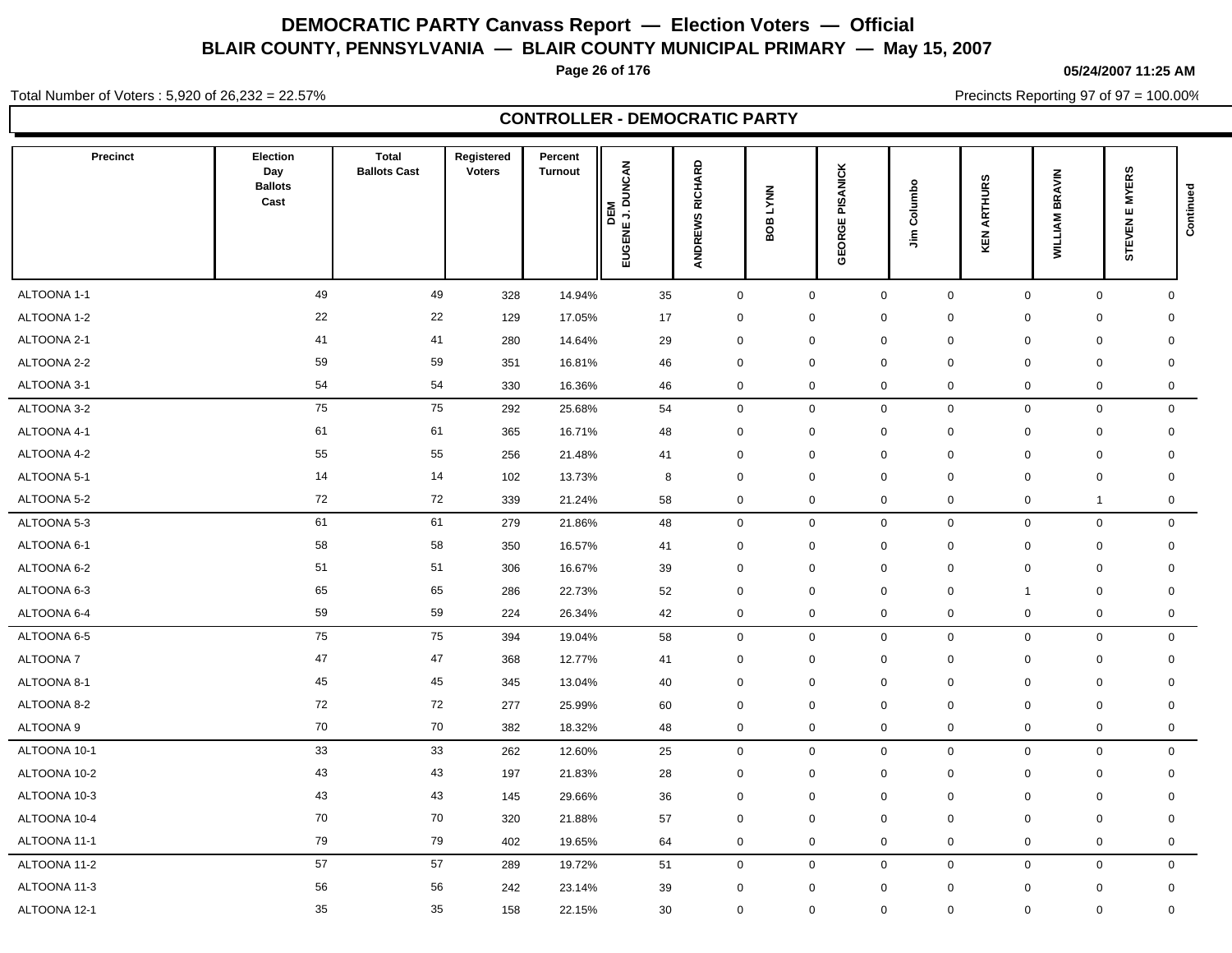**Page 27 of 176**

**05/24/2007 11:25 AM**

Total Number of Voters : 5,920 of 26,232 = 22.57%

Precincts Reporting 97 of 97 = 100.00%

|                        |                                           |                                     |                             | <b>CONTROLLER - DEMOCRATIC PARTY</b> |                                |                 |                       |                    |                              |                        |                       |                                 |              |
|------------------------|-------------------------------------------|-------------------------------------|-----------------------------|--------------------------------------|--------------------------------|-----------------|-----------------------|--------------------|------------------------------|------------------------|-----------------------|---------------------------------|--------------|
| Precinct               | Election<br>Day<br><b>Ballots</b><br>Cast | <b>Total</b><br><b>Ballots Cast</b> | Registered<br><b>Voters</b> | Percent<br><b>Turnout</b>            | <b>DEM</b><br>EUGENE J. DUNCAN | ANDREWS RICHARD | <b>LYNN</b><br>g<br>≃ | PISANICK<br>GEORGE | Columbo<br>$\tilde{\bar{z}}$ | <b>ARTHURS</b><br>KEN. | <b>WILLIAM BRAVIN</b> | <b>EMYERS</b><br><b>STEVEN1</b> | Continued    |
| ALTOONA 12-2           | 47                                        | 47                                  | 219                         | 21.46%                               | 40                             | $\mathbf{1}$    | $\mathsf 0$           | $\mathsf 0$        | $\mathsf 0$                  |                        | $\mathsf{O}\xspace$   | $\mathbf 0$                     | $\mathsf 0$  |
| ALTOONA 12-3           | 50                                        | 50                                  | 162                         | 30.86%                               | 34                             | $\mathbf 0$     | $\mathbf 0$           | $\mathbf 0$        | $\mathsf 0$                  |                        | $\mathsf 0$           | 0                               | $\mathsf 0$  |
| ALTOONA 12-4           | 81                                        | 81                                  | 236                         | 34.32%                               | 62                             | $\mathbf 0$     | $\,0\,$               | $\mathsf 0$        | $\mathbf 0$                  |                        | $\mathbf 0$           | $\mathbf 0$                     | $\mathbf 0$  |
| ALTOONA 12-5           | 28                                        | 28                                  | 153                         | 18.30%                               | 22                             | $\mathbf 0$     | $\mathbf 0$           | $\mathbf 0$        | $\mathbf 0$                  |                        | $\mathbf 0$           | 0                               | $\mathbf 0$  |
| ALTOONA 13-1           | 87                                        | 87                                  | 443                         | 19.64%                               | 66                             | $\mathbf 0$     | $\mathbf 0$           | $\mathbf 0$        | $\mathbf 0$                  |                        | $\mathbf 0$           | 0                               | $\mathbf 0$  |
| ALTOONA 13-2           | 70                                        | 70                                  | 354                         | 19.77%                               | 52                             | $\mathbf 0$     | $\mathbf 0$           | $\mathbf 0$        | $\mathbf 0$                  |                        | $\mathbf 0$           | 0                               | $\mathbf 0$  |
| ALTOONA 13-3           | 55                                        | 55                                  | 269                         | 20.45%                               | 42                             | $\mathbf 0$     | $\mathbf 0$           | $\mathbf 0$        | $\mathbf 0$                  |                        | $\pmb{0}$             | 0                               | 0            |
| ALTOONA 13-4           | 34                                        | 34                                  | 231                         | 14.72%                               | 31                             | $\mathbf 0$     | $\mathsf 0$           | $\mathbf 0$        | $\mathsf 0$                  |                        | $\mathbf 0$           | $\mathbf 0$                     | $\mathbf 0$  |
| ALTOONA 14-1           | 38                                        | 38                                  | 165                         | 23.03%                               | 27                             | $\mathbf 0$     | $\mathbf 0$           | $\mathbf 0$        | $\mathbf 0$                  |                        | $\mathbf 0$           | 0                               | $\mathbf 0$  |
| ALTOONA 14-2           | 87                                        | 87                                  | 363                         | 23.97%                               | 62                             | $\mathbf 0$     | $\mathbf 0$           | $\mathbf 0$        | $\mathbf 0$                  |                        | $\mathbf 0$           | 0                               | $\mathbf 0$  |
| ALTOONA 14-3           | 59                                        | 59                                  | 262                         | 22.52%                               | 49                             | $\mathbf 0$     | $\mathbf 0$           | $\mathbf 0$        | $\mathbf 0$                  |                        | $\mathbf 0$           | $\mathbf 0$                     | $\mathbf 0$  |
| ALTOONA 14-4           | 116                                       | 116                                 | 404                         | 28.71%                               | 79                             | $\mathbf 0$     | $\boldsymbol{0}$      | $\boldsymbol{0}$   | $\mathbf 0$                  |                        | $\mathbf 0$           | $\mathbf 0$                     | $\mathbf 0$  |
| ALLEGHENY 1            | 140                                       | 140                                 | 566                         | 24.73%                               | 114                            | $\mathbf 0$     | $\mathbf 0$           | $\mathbf 0$        | $\mathbf 0$                  |                        | $\mathbf 0$           | $\mathbf 0$                     | $\mathbf 0$  |
| ALLEGHENY 2            | 118                                       | 118                                 | 501                         | 23.55%                               | 90                             | $\mathbf 0$     | $\mathbf 0$           | $\mathbf 0$        | $\mathbf 0$                  |                        | $\Omega$              | 0                               | $\mathbf 0$  |
| ALLEGHENY 3            | 37                                        | 37                                  | 155                         | 23.87%                               | 26                             | $\mathbf 0$     | $\mathbf 0$           | $\mathbf 0$        | $\mathbf 0$                  |                        | $\mathbf 0$           | $\mathbf 0$                     | $\mathbf 0$  |
| <b>ANTIS TWP 1</b>     | 91                                        | 91                                  | 489                         | 18.61%                               | 75                             | $\mathbf 0$     | $\mathbf 0$           | $\mathbf 0$        | $\mathbf 0$                  |                        | $\mathbf 0$           | 0                               | $\mathbf 0$  |
| <b>ANTIS TWP 2</b>     | 63                                        | 63                                  | 291                         | 21.65%                               | 49                             | $\mathbf 0$     | $\overline{1}$        | $\mathbf 0$        | $\mathbf 0$                  |                        | $\mathbf 0$           | 0                               | $\mathsf 0$  |
| ANTIS TWP 3            | 108                                       | 108                                 | 427                         | 25.29%                               | 82                             | $\mathbf 0$     | $\mathbf 0$           | $\mathbf 0$        | $\mathbf 0$                  |                        | $\mathbf 0$           | 0                               | $\mathbf 0$  |
| BELLWOOD BORO          | 61                                        | 61                                  | 347                         | 17.58%                               | 43                             | $\mathbf 0$     | $\mathbf 0$           | $\mathbf 0$        | $\mathsf 0$                  |                        | $\mathbf 0$           | $\mathbf 0$                     | $\mathbf 0$  |
| <b>BLAIR - CATFISH</b> | 68                                        | 68                                  | 301                         | 22.59%                               | 58                             | $\mathbf 0$     | $\mathbf 0$           | $\mathbf 0$        | $\mathsf 0$                  |                        | $\mathbf 0$           | 0                               | $\mathbf 0$  |
| <b>BLAIR - E HOLBG</b> | 135                                       | 135                                 | 571                         | 23.64%                               | 103                            | $\mathbf 0$     | $\mathbf 0$           | $\mathbf 0$        | $\mathbf 0$                  |                        | $\mathbf 0$           | 0                               | $\mathbf 0$  |
| <b>CATHARINE TWP</b>   | 26                                        | 26                                  | 114                         | 22.81%                               | 21                             | $\mathbf 0$     | $\boldsymbol{0}$      | $\mathbf 0$        | $\mathbf 0$                  |                        | $\mathsf 0$           | 0                               | $\mathbf 0$  |
| <b>DUNCANSVILLE</b>    | 75                                        | 75                                  | 277                         | 27.08%                               | 64                             | $\mathbf 0$     | $\mathbf 0$           | $\mathbf 0$        | $\mathbf 0$                  |                        | $\mathbf 0$           | $\mathbf 0$                     | $\mathbf 0$  |
| FRANKSTOWN TWP1        | 24                                        | 24                                  | 94                          | 25.53%                               | 18                             | $\mathbf 0$     | $\mathbf 0$           | $\mathbf 0$        | $\mathbf 0$                  |                        | $\mathbf 0$           | 0                               | $\mathbf 0$  |
| FRANKSTOWN TWP2        | 146                                       | 146                                 | 692                         | 21.10%                               | 110                            | $\mathbf 0$     | $\mathbf 0$           | $\mathbf 0$        | $\mathbf 0$                  |                        | $\mathbf 0$           | $\mathbf 0$                     | $\mathbf 0$  |
| FRANKSTOWN TWP3        | 138                                       | 138                                 | 670                         | 20.60%                               | 107                            | $\mathbf 0$     | $\mathbf 0$           | $\overline{1}$     | $\mathbf 0$                  |                        | $\mathbf 0$           | 0                               | $\mathbf 0$  |
| FREEDOM TWP 1          | 50                                        | 50                                  | 192                         | 26.04%                               | 42                             | $\mathbf 0$     | $\mathbf 0$           | $\mathbf 0$        | $\mathbf 0$                  |                        | $\Omega$              | $\mathbf 0$                     | $\mathbf{0}$ |

FREEDOM TWP 2 97 97 342 28.36% 81 0 0 0 0 0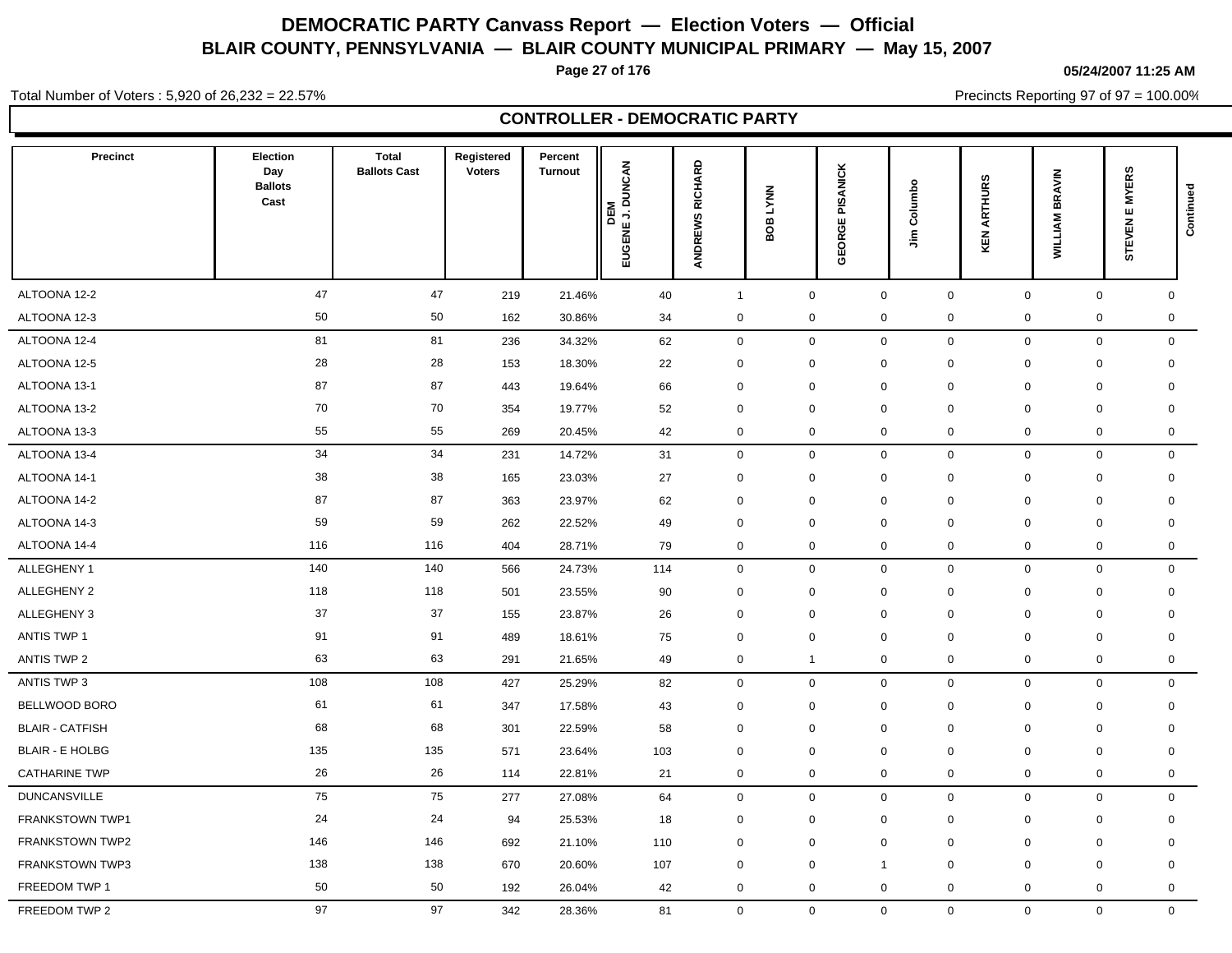**Page 28 of 176**

**05/24/2007 11:25 AM**

Total Number of Voters : 5,920 of 26,232 = 22.57%

Precincts Reporting 97 of 97 = 100.00%

| <b>Precinct</b>        | Election<br>Day<br><b>Ballots</b><br>Cast | <b>Total</b><br><b>Ballots Cast</b> | Registered<br><b>Voters</b> | Percent<br><b>Turnout</b> | <b>UNCAN</b><br>DEM<br>BENE J. DI<br>Eng | RICHARD<br>ANDREWS  | <b>LYNN</b><br>$\rm g$<br>⋒ | PISANICK<br>ORGE<br>Ψ | Columbo<br>릌               | <b>ARTHURS</b><br>KEN | <b>BRAVIN</b><br><b>WILLIAM</b> | <b>EMYERS</b><br><b>STEVEN</b> | Continued           |
|------------------------|-------------------------------------------|-------------------------------------|-----------------------------|---------------------------|------------------------------------------|---------------------|-----------------------------|-----------------------|----------------------------|-----------------------|---------------------------------|--------------------------------|---------------------|
| <b>GREENFIELD TWP1</b> | 57                                        | $57\,$                              | 296                         | 19.26%                    | 49                                       | $\mathsf 0$         |                             | $\pmb{0}$             | $\mathsf{O}\xspace$        | $\mathsf{O}\xspace$   | $\mathsf{O}\xspace$             | $\mathsf{O}$                   | $\mathbf{0}$        |
| <b>GREENFIELD TWP2</b> | 9                                         | $9\,$                               | 42                          | 21.43%                    | $\overline{7}$                           | $\mathbf 0$         |                             | $\mathbf 0$           | $\mathbf 0$<br>$\mathbf 0$ |                       | $\mathbf 0$                     | $\mathbf 0$                    | $\mathbf 0$         |
| <b>GREENFIELD TWP3</b> | 78                                        | 78                                  | 383                         | 20.37%                    | 52                                       | $\mathbf 0$         |                             | $\mathbf 0$           | $\mathbf 0$<br>$\mathbf 0$ |                       | $\Omega$                        | $\mathbf 0$                    | $\mathbf 0$         |
| <b>HOLLIDAYSBURG 1</b> | 26                                        | 26                                  | 144                         | 18.06%                    | 19                                       | $\mathbf 0$         |                             | $\mathbf 0$           | $\mathbf 0$<br>$\mathsf 0$ |                       | $\pmb{0}$                       | 0                              | $\mathbf 0$         |
| <b>HOLLIDAYSBURG 2</b> | 51                                        | 51                                  | 167                         | 30.54%                    | 37                                       | $\mathbf 0$         |                             | $\pmb{0}$             | $\mathbf 0$                | $\mathbf 0$           | $\mathbf 0$                     | $\mathbf 0$                    | $\mathbf 0$         |
| <b>HOLLIDAYSBURG 3</b> | 21                                        | 21                                  | 131                         | 16.03%                    | 19                                       | $\mathbf 0$         |                             | $\mathbf 0$           | $\mathbf 0$<br>$\mathbf 0$ |                       | $\mathbf 0$                     | $\mathbf 0$                    | $\mathbf 0$         |
| <b>HOLLIDAYSBURG 4</b> | 34                                        | 34                                  | 162                         | 20.99%                    | 32                                       | $\mathbf 0$         |                             | $\mathbf 0$           | $\mathbf 0$<br>0           |                       | $\mathbf 0$                     | 0                              | 0                   |
| <b>HOLLIDAYSBURG 5</b> | 60                                        | 60                                  | 160                         | 37.50%                    | 52                                       | $\mathbf 0$         |                             | $\mathbf 0$           | $\mathbf 0$<br>$\mathbf 0$ |                       | $\mathbf 0$                     | $\mathbf 0$                    | $\mathbf 0$         |
| <b>HOLLIDAYSBURG 6</b> | 64                                        | 64                                  | 221                         | 28.96%                    | 52                                       | $\mathbf 0$         |                             | $\mathbf 0$           | $\mathbf 0$<br>0           |                       | $\mathbf 0$                     | 0                              | $\mathbf 0$         |
| <b>HOLLIDAYSBURG 7</b> | 32                                        | 32                                  | 129                         | 24.81%                    | 22                                       | $\mathbf 0$         |                             | $\mathbf 0$           | $\mathbf 0$                | $\mathbf 0$           | $\mathbf 0$                     | $\mathbf 0$                    | $\mathsf{O}\xspace$ |
| <b>HUSTON TWP</b>      | 35                                        | 35                                  | 125                         | 28.00%                    | 29                                       | $\mathbf 0$         |                             | $\mathbf 0$           | $\mathbf 0$<br>$\mathbf 0$ |                       | $\mathbf 0$                     | $\mathbf 0$                    | $\mathbf 1$         |
| <b>JUNIATA TWP</b>     | 37                                        | 37                                  | 178                         | 20.79%                    | 28                                       | $\mathbf 0$         |                             | $\mathbf 0$           | $\mathbf 0$<br>$\mathbf 0$ |                       | $\mathbf 0$                     | $\mathbf 0$                    | $\mathbf 0$         |
| <b>LOGAN TWP 1</b>     | 99                                        | 99                                  | 359                         | 27.58%                    | 75                                       | $\mathbf 0$         |                             | $\mathbf 0$           | $\mathbf 0$<br>0           |                       | $\mathbf 0$                     | $\mathbf 0$                    | 0                   |
| <b>LOGAN TWP 2</b>     | 107                                       | 107                                 | 480                         | 22.29%                    | 82                                       | $\mathbf 0$         |                             | $\mathbf 0$           | 0                          | $\mathbf 0$           | $\mathbf 0$                     | 0                              | $\mathbf 0$         |
| <b>LOGAN TWP 3</b>     | 73                                        | 73                                  | 248                         | 29.44%                    | 55                                       | $\mathsf{O}\xspace$ |                             | $\pmb{0}$             | $\mathbf 0$                | $\mathsf 0$           | $\mathsf{O}\xspace$             | $\mathbf 0$                    | $\mathsf{O}\xspace$ |
| <b>LOGAN TWP 4</b>     | 86                                        | 86                                  | 435                         | 19.77%                    | 67                                       | $\mathbf 0$         |                             | $\mathbf 0$           | $\mathbf 0$<br>$\mathbf 0$ |                       | $\mathbf 0$                     | $\mathbf 0$                    | $\mathbf 0$         |
| <b>LOGAN TWP 5</b>     | 122                                       | 122                                 | 437                         | 27.92%                    | 97                                       | $\mathbf 0$         |                             | $\mathbf 0$           | $\mathbf 0$<br>$\mathbf 0$ |                       | $\mathbf 0$                     | $\mathbf 0$                    | $\mathbf 0$         |
| LOGAN TWP 6            | 123                                       | 123                                 | 641                         | 19.19%                    | 89                                       | $\mathbf 0$         |                             | $\mathbf 0$           | $\mathbf 0$<br>0           |                       | $\Omega$                        | $\Omega$                       | $\mathbf 0$         |
| <b>LOGAN TWP 7</b>     | 70                                        | 70                                  | 237                         | 29.54%                    | 56                                       | $\mathbf 0$         |                             | $\mathbf 0$           | $\mathsf 0$<br>$\mathbf 0$ |                       | $\mathbf 0$                     | 0                              | $\mathbf 0$         |
| <b>MARTINSBURG 1</b>   | 50                                        | 50                                  | 132                         | 37.88%                    | 37                                       | $\mathbf 0$         |                             | $\mathbf 0$           | $\mathbf 0$                | $\mathbf 0$           | $\mathbf 0$                     | $\mathbf 0$                    | $\mathbf 0$         |
| <b>MARTINSBURG 2</b>   | 53                                        | 53                                  | 147                         | 36.05%                    | 39                                       | $\mathbf 0$         |                             | $\mathbf 0$           | $\mathbf 0$<br>$\mathbf 0$ |                       | $\mathbf 0$                     | 0                              | $\mathbf 0$         |
| <b>NEWRY BORO</b>      | 27                                        | 27                                  | 66                          | 40.91%                    | 19                                       | $\mathbf 0$         |                             | $\mathbf 0$           | $\mathbf 0$<br>$\mathbf 0$ |                       | $\mathbf 0$                     | $\mathbf 0$                    | $\mathbf 0$         |
| NORTH WOODBURY         | 95                                        | 95                                  | 277                         | 34.30%                    | 78                                       | $\mathbf 0$         |                             | $\mathbf 0$           | $\mathbf 0$<br>$\mathbf 0$ |                       | $\Omega$                        | $\Omega$                       | $\mathbf 0$         |
| <b>ROARING SPG 1</b>   | 18                                        | 18                                  | 102                         | 17.65%                    | 15                                       | $\mathbf 0$         |                             | $\mathbf 0$           | $\mathbf 0$<br>0           |                       | $\mathbf 0$                     | 0                              | 0                   |
| <b>ROARING SPG 2</b>   | 68                                        | 68                                  | 169                         | 40.24%                    | 56                                       | $\mathbf 0$         |                             | $\mathbf 0$           | $\mathbf 0$                | $\mathbf 0$           | $\mathbf 0$                     | 0                              | $\mathbf 0$         |
| <b>ROARING SPG 3</b>   | 42                                        | 42                                  | 121                         | 34.71%                    | 28                                       | $\mathbf 0$         |                             | $\mathbf 0$           | $\mathbf 0$<br>$\mathbf 0$ |                       | $\mathbf 0$                     | $\mathbf 0$                    | $\mathbf 0$         |

SNYDER TWP 1 50 50 292 17.12% 42 0 0 0 0 0 0 0

SNYDER TWP 2 76 76 355 21.41% 58 0 0 0 0 0 0 0

### **CONTROLLER - DEMOCRATIC PARTY**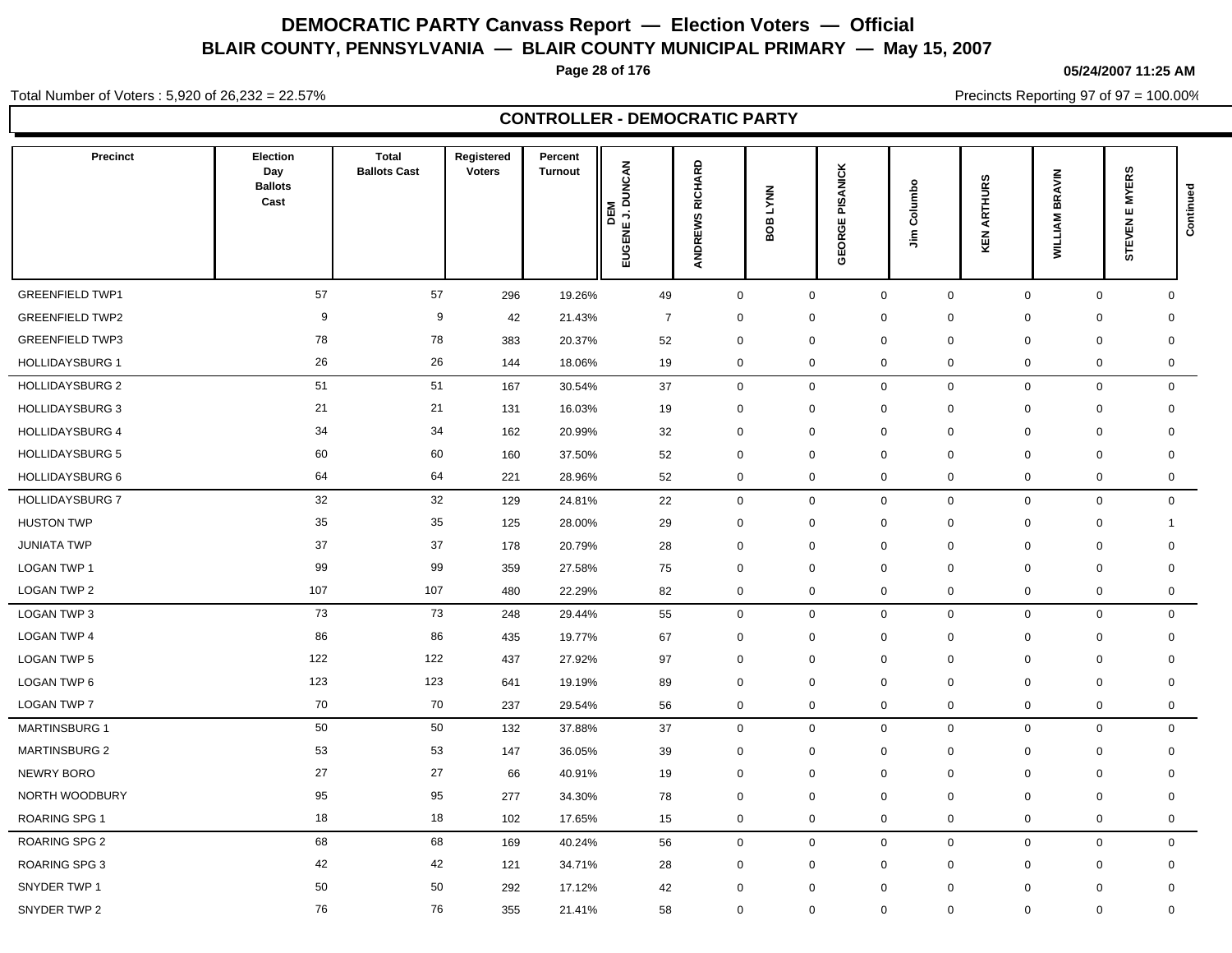**Page 29 of 176**

**05/24/2007 11:25 AM**

Total Number of Voters : 5,920 of 26,232 = 22.57%

Precincts Reporting 97 of 97 = 100.00%

|                      | <b>CONTROLLER - DEMOCRATIC PARTY</b>             |                                     |                             |                           |                                                                         |                                                   |                |                                                      |                          |                       |                                      |                                    |              |  |
|----------------------|--------------------------------------------------|-------------------------------------|-----------------------------|---------------------------|-------------------------------------------------------------------------|---------------------------------------------------|----------------|------------------------------------------------------|--------------------------|-----------------------|--------------------------------------|------------------------------------|--------------|--|
| Precinct             | <b>Election</b><br>Day<br><b>Ballots</b><br>Cast | <b>Total</b><br><b>Ballots Cast</b> | Registered<br><b>Voters</b> | Percent<br><b>Turnout</b> | CAN<br>š<br>$\Omega$<br>Σ<br>$\rightarrow$<br>画<br>$\Omega$<br>볾<br>Eng | 윤<br>๔<br>र्ड<br>ᇎ<br>ഗ<br>≳<br>īп<br><b>ANDR</b> | š<br>∞<br>ខ្លួ | <b>ANICK</b><br>n<br>õ<br>ш<br><b>ORGI</b><br>ш<br>ō | ۰<br>Columb<br>$\bar{z}$ | <b>ARTHURS</b><br>KEN | <b>BRAVIN</b><br>ξÑ<br><b>AILTIN</b> | <b>MYERS</b><br>ш<br><b>STEVEN</b> | Continued    |  |
| <b>TAYLOR TWP</b>    | 120                                              | 120                                 | 368                         | 32.61%                    | 93                                                                      | $\mathbf 0$                                       | $\mathbf 0$    | $\mathbf 0$                                          | $\mathbf 0$              |                       | 0                                    | 0                                  | $\mathbf 0$  |  |
| <b>TYRONE TWP 1</b>  | 29                                               | 29                                  | 121                         | 23.97%                    | 23                                                                      | $\mathbf 0$                                       | $\mathsf{O}$   | $\mathbf 0$                                          | $\mathbf 0$              |                       | $\mathbf 0$                          | $\mathbf 0$                        | $\mathbf 0$  |  |
| TYRONE TWP 2         | 70                                               | 70                                  | 185                         | 37.84%                    | 49                                                                      | $\mathbf 0$                                       | 0              | $\mathbf 0$                                          | $\mathbf 0$              |                       | 0                                    | $\mathbf 0$                        | $\Omega$     |  |
| TYRONE BORO 1        | 36                                               | 36                                  | 161                         | 22.36%                    | 24                                                                      | $\mathbf 0$                                       | 0              | $\mathbf 0$                                          | $\mathbf 0$              |                       | 0                                    | 0                                  | $\mathbf{0}$ |  |
| <b>TYRONE BORO 2</b> | 33                                               | 33                                  | 140                         | 23.57%                    | 22                                                                      | $\mathbf 0$                                       | $\mathbf 0$    | $\mathbf 0$                                          | $\mathbf 0$              |                       | 0                                    | 0                                  | $\mathbf 0$  |  |
| TYRONE BORO 3        | 23                                               | 23                                  | 148                         | 15.54%                    | 20                                                                      | $\mathbf 0$                                       | $\mathsf{O}$   | $\mathbf 0$                                          | $\mathbf 0$              |                       | $\mathbf 0$                          | $\mathbf 0$                        | $\mathbf 0$  |  |
| <b>TYRONE BORO 4</b> | 21                                               | 21                                  | 110                         | 19.09%                    | 13                                                                      | $\mathbf 0$                                       | $\mathbf 0$    | $\mathbf 0$                                          | $\mathbf 0$              |                       | $\mathbf 0$                          | $\mathbf 0$                        | $\mathbf{0}$ |  |
| TYRONE BORO 5        | 20                                               | 20                                  | 100                         | 20.00%                    | 13                                                                      | $\mathbf 0$                                       | 0              | $\mathbf 0$                                          | $\mathbf 0$              |                       | 0                                    | $\mathbf 0$                        | $\mathbf 0$  |  |
| TYRONE BORO 6        | 46                                               | 46                                  | 168                         | 27.38%                    | 37                                                                      | $\mathbf 0$                                       | $\mathbf 0$    | $\mathbf 0$                                          | $\mathbf 0$              |                       | $\mathbf 0$                          | $\mathbf 0$                        | $\mathbf 0$  |  |
| <b>TYRONE BORO 7</b> | 44                                               | 44                                  | 165                         | 26.67%                    | 31                                                                      | $\mathbf 0$                                       | $\mathbf 0$    | $\mathbf 0$                                          | $\mathbf 0$              |                       | $\mathbf 0$                          | $\mathbf 0$                        | $\mathbf 0$  |  |
| WILLIAMSBURG         | 62                                               | 62                                  | 210                         | 29.52%                    | 45                                                                      | $\mathbf 0$                                       | $\mathbf 0$    | $\mathbf 0$                                          | 0                        |                       | 0                                    | 0                                  | 0            |  |
| WOODBURY TWP         | 30                                               | 30                                  | 172                         | 17.44%                    | 28                                                                      | $\mathbf 0$                                       | 0              | $\mathbf 0$                                          | $\mathbf 0$              |                       | $\mathbf 0$                          | $\mathbf 0$                        | $\mathbf{0}$ |  |
| ALLEGHENY 4          | 73                                               | 73                                  | 260                         | 28.08%                    | 59                                                                      | $\mathbf 0$                                       | $\mathbf 0$    | $\mathbf 0$                                          | $\mathbf 0$              |                       | $\mathbf 0$                          | $\mathbf 0$                        | $\mathbf 0$  |  |
| Totals:              | 5,920                                            | 5,920                               | 26,232                      |                           | 4,578                                                                   | $\overline{1}$                                    | $\overline{1}$ |                                                      | $\bf{0}$                 |                       | 1                                    | $\mathbf{1}$                       | -1           |  |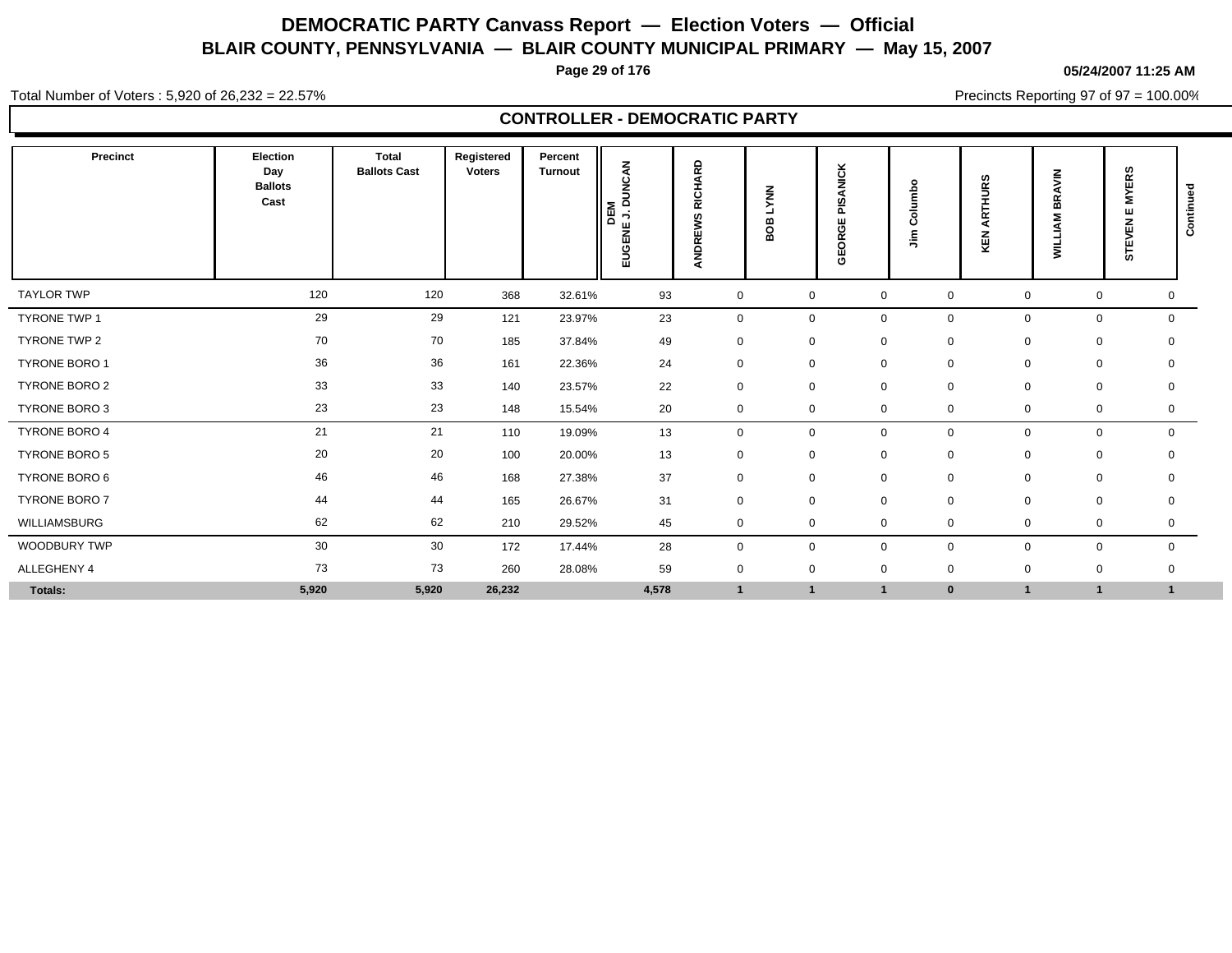**Page 30 of 176**

### **05/24/2007 11:25 AM**

Precincts Reporting 97 of 97 = 100.00%

#### Total Number of Voters : 5,920 of 26,232 = 22.57%

### **CONTROLLER**

|                 |                                           |                                     |                             | Continued          |             |              |                             |        |  |
|-----------------|-------------------------------------------|-------------------------------------|-----------------------------|--------------------|-------------|--------------|-----------------------------|--------|--|
| Precinct        | Election<br>Day<br><b>Ballots</b><br>Cast | <b>Total</b><br><b>Ballots Cast</b> | Registered<br><b>Voters</b> | Percent<br>Turnout | RICK KARP   | RICHARDPEOR  | <b>Unresolved Write-Ins</b> | Totals |  |
| ALTOONA 1-1     | 49                                        | 49                                  | 328                         | 14.94%             | $\mathsf 0$ | $\mathbf 0$  | $\mathbf 0$                 | 35     |  |
| ALTOONA 1-2     | 22                                        | 22                                  | 129                         | 17.05%             | $\mathbf 0$ | $\mathbf 0$  | $\mathbf 0$                 | 17     |  |
| ALTOONA 2-1     | 41                                        | 41                                  | 280                         | 14.64%             | $\mathbf 0$ | $\mathbf 0$  | $\mathbf 0$                 | 29     |  |
| ALTOONA 2-2     | 59                                        | 59                                  | 351                         | 16.81%             | $\mathbf 0$ | $\mathbf 0$  | $\mathbf 0$                 | 46     |  |
| ALTOONA 3-1     | 54                                        | 54                                  | 330                         | 16.36%             | $\mathbf 0$ | $\mathbf 0$  | $\mathbf 0$                 | 46     |  |
| ALTOONA 3-2     | 75                                        | 75                                  | 292                         | 25.68%             | $\mathsf 0$ | $\mathbf 0$  | $\mathbf 0$                 | 54     |  |
| ALTOONA 4-1     | 61                                        | 61                                  | 365                         | 16.71%             | $\mathbf 0$ | $\mathbf{1}$ | $\mathbf 0$                 | 49     |  |
| ALTOONA 4-2     | 55                                        | 55                                  | 256                         | 21.48%             | $\mathbf 0$ | $\mathbf 0$  | $\mathbf 0$                 | 41     |  |
| ALTOONA 5-1     | 14                                        | 14                                  | 102                         | 13.73%             | $\mathbf 0$ | $\mathbf 0$  | $\mathbf 0$                 | 8      |  |
| ALTOONA 5-2     | 72                                        | 72                                  | 339                         | 21.24%             | $\mathbf 0$ | $\mathbf{1}$ | $\mathbf 0$                 | 60     |  |
| ALTOONA 5-3     | 61                                        | 61                                  | 279                         | 21.86%             | $\mathsf 0$ | $\mathbf 0$  | $\mathbf 0$                 | 48     |  |
| ALTOONA 6-1     | 58                                        | 58                                  | 350                         | 16.57%             | $\mathbf 0$ | $\mathbf 0$  | $\mathbf 0$                 | 41     |  |
| ALTOONA 6-2     | 51                                        | 51                                  | 306                         | 16.67%             | $\mathbf 0$ | $\mathbf 0$  | $\mathbf 0$                 | 39     |  |
| ALTOONA 6-3     | 65                                        | 65                                  | 286                         | 22.73%             | $\mathbf 0$ | $\mathbf 0$  | $\mathbf 0$                 | 53     |  |
| ALTOONA 6-4     | 59                                        | 59                                  | 224                         | 26.34%             | $\mathbf 0$ | $\mathbf 0$  | $\mathbf 0$                 | 42     |  |
| ALTOONA 6-5     | 75                                        | 75                                  | 394                         | 19.04%             | $\mathbf 0$ | $\mathbf 0$  | $\mathbf 0$                 | 58     |  |
| <b>ALTOONA7</b> | 47                                        | 47                                  | 368                         | 12.77%             | $\mathbf 0$ | $\mathbf 0$  | $\mathbf 0$                 | 41     |  |
| ALTOONA 8-1     | 45                                        | 45                                  | 345                         | 13.04%             | $\mathbf 0$ | $\mathbf 0$  | $\mathbf 0$                 | 40     |  |
| ALTOONA 8-2     | 72                                        | 72                                  | 277                         | 25.99%             | $\mathbf 0$ | $\pmb{0}$    | $\mathbf 0$                 | 60     |  |
| ALTOONA 9       | 70                                        | $70\,$                              | 382                         | 18.32%             | $\mathbf 0$ | $\mathbf 0$  | $\mathbf 0$                 | 48     |  |
| ALTOONA 10-1    | 33                                        | 33                                  | 262                         | 12.60%             | $\mathbf 0$ | $\mathbf 0$  | $\mathbf 0$                 | 25     |  |
| ALTOONA 10-2    | 43                                        | 43                                  | 197                         | 21.83%             | $\mathbf 0$ | $\mathbf 0$  | $\mathbf 0$                 | 28     |  |
| ALTOONA 10-3    | 43                                        | 43                                  | 145                         | 29.66%             | $\mathbf 0$ | $\mathbf 0$  | $\mathbf 0$                 | 36     |  |
| ALTOONA 10-4    | 70                                        | 70                                  | 320                         | 21.88%             | $\mathbf 0$ | $\mathbf 0$  | $\mathbf 0$                 | 57     |  |
| ALTOONA 11-1    | 79                                        | 79                                  | 402                         | 19.65%             | $\mathbf 0$ | $\mathbf 0$  | $\mathbf 0$                 | 64     |  |
| ALTOONA 11-2    | 57                                        | 57                                  | 289                         | 19.72%             | $\mathsf 0$ | $\mathbf 0$  | $\mathbf 0$                 | 51     |  |
| ALTOONA 11-3    | 56                                        | 56                                  | 242                         | 23.14%             | $\mathbf 0$ | $\mathbf 0$  | $\mathbf 0$                 | 39     |  |
| ALTOONA 12-1    | 35                                        | 35                                  | 158                         | 22.15%             | $\mathbf 0$ | $\pmb{0}$    | $\mathbf 0$                 | 30     |  |
| ALTOONA 12-2    | 47                                        | 47                                  | 219                         | 21.46%             | $\mathbf 0$ | $\mathbf 0$  | $\mathbf 0$                 | 41     |  |
| ALTOONA 12-3    | 50                                        | 50                                  | 162                         | 30.86%             | $\mathbf 0$ | $\mathbf 0$  | $\mathbf 0$                 | 34     |  |
| ALTOONA 12-4    | 81                                        | 81                                  | 236                         | 34.32%             | $\mathbf 0$ | $\mathbf{1}$ | $\mathbf 0$                 | 63     |  |
| ALTOONA 12-5    | 28                                        | 28                                  | 153                         | 18.30%             | $\mathbf 0$ | $\mathbf 0$  | $\mathbf 0$                 | 22     |  |
| ALTOONA 13-1    | 87                                        | 87                                  | 443                         | 19.64%             | $\mathbf 0$ | $\mathbf 0$  | $\mathbf 0$                 | 66     |  |
| ALTOONA 13-2    | 70                                        | 70                                  | 354                         | 19.77%             | $\mathbf 0$ | $\mathbf{1}$ | $\mathbf 0$                 | 53     |  |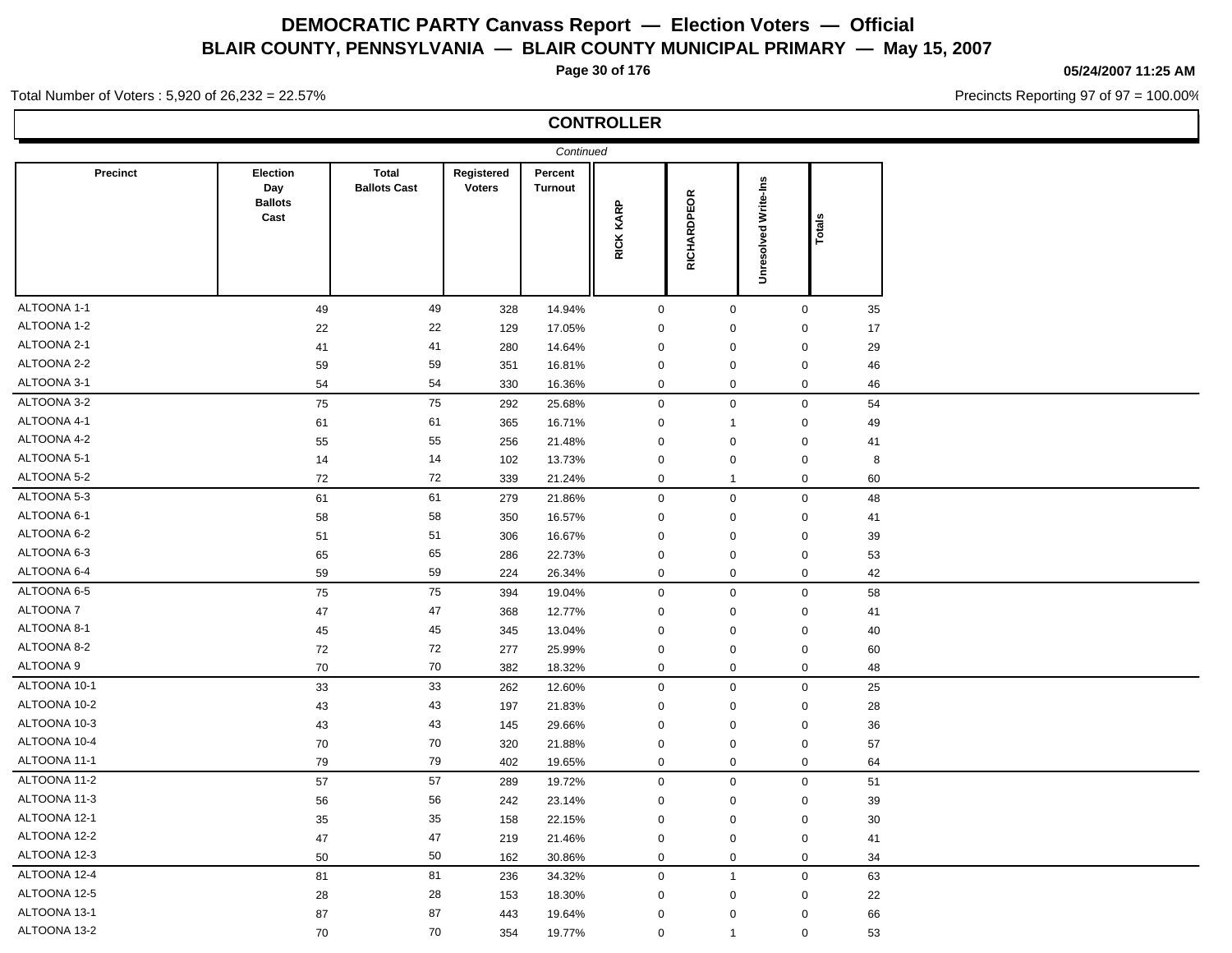**Page 31 of 176**

**05/24/2007 11:25 AM**

Precincts Reporting 97 of 97 = 100.00%

#### Total Number of Voters : 5,920 of 26,232 = 22.57%

### **CONTROLLER**

|                        |                                           |                                     |                             | Continued          |                  |              |                             |                           |  |
|------------------------|-------------------------------------------|-------------------------------------|-----------------------------|--------------------|------------------|--------------|-----------------------------|---------------------------|--|
| <b>Precinct</b>        | Election<br>Day<br><b>Ballots</b><br>Cast | <b>Total</b><br><b>Ballots Cast</b> | Registered<br><b>Voters</b> | Percent<br>Turnout | RICK KARP        | RICHARDPEOR  | <b>Unresolved Write-Ins</b> | Totals                    |  |
| ALTOONA 13-3           | 55                                        | 55                                  | 269                         | 20.45%             | $\mathsf 0$      | $\mathbf{1}$ |                             | $\mathsf{O}\xspace$<br>43 |  |
| ALTOONA 13-4           | 34                                        | 34                                  | 231                         | 14.72%             | $\boldsymbol{0}$ | $\mathbf 0$  |                             | $\mathbf 0$<br>31         |  |
| ALTOONA 14-1           | 38                                        | 38                                  | 165                         | 23.03%             | $\mathbf 0$      | $\mathbf 0$  | 0                           | 27                        |  |
| ALTOONA 14-2           | 87                                        | 87                                  | 363                         | 23.97%             | $\pmb{0}$        | 0            |                             | 62<br>$\mathbf 0$         |  |
| ALTOONA 14-3           | 59                                        | 59                                  | 262                         | 22.52%             | $\mathbf 0$      | 0            |                             | 49<br>$\mathbf 0$         |  |
| ALTOONA 14-4           | 116                                       | 116                                 | 404                         | 28.71%             | $\mathbf 0$      | $\mathbf 0$  |                             | 0<br>79                   |  |
| ALLEGHENY 1            | 140                                       | 140                                 | 566                         | 24.73%             | $\mathbf 0$      | $\mathbf 0$  |                             | $\mathbf 0$<br>114        |  |
| ALLEGHENY 2            | 118                                       | 118                                 | 501                         | 23.55%             | $\mathbf 0$      | 0            | $\Omega$                    | $90\,$                    |  |
| ALLEGHENY 3            | 37                                        | 37                                  | 155                         | 23.87%             | $\mathbf 0$      | $\mathbf 0$  |                             | $\mathbf 0$<br>26         |  |
| <b>ANTIS TWP 1</b>     | 91                                        | 91                                  | 489                         | 18.61%             | $\mathbf 0$      | 0            | $\mathbf 0$                 | ${\bf 75}$                |  |
| <b>ANTIS TWP 2</b>     | 63                                        | 63                                  | 291                         | 21.65%             | $\mathbf 0$      | 0            |                             | 50<br>0                   |  |
| ANTIS TWP 3            | 108                                       | 108                                 | 427                         | 25.29%             | $\mathbf 0$      | $\mathbf 0$  |                             | 82<br>$\mathbf 0$         |  |
| BELLWOOD BORO          | 61                                        | 61                                  | 347                         | 17.58%             | $\mathbf 0$      | 0            |                             | 43<br>0                   |  |
| <b>BLAIR - CATFISH</b> | 68                                        | 68                                  | 301                         | 22.59%             | $\mathbf 0$      | 0            | $\mathbf 0$                 | 58                        |  |
| <b>BLAIR - E HOLBG</b> | 135                                       | 135                                 | 571                         | 23.64%             | $\mathbf 0$      | $\mathbf{1}$ |                             | 0<br>104                  |  |
| <b>CATHARINE TWP</b>   | 26                                        | 26                                  | 114                         | 22.81%             | $\mathbf 0$      | $\mathbf 0$  |                             | $\mathbf 0$<br>21         |  |
| <b>DUNCANSVILLE</b>    | 75                                        | 75                                  | 277                         | 27.08%             | $\mathbf 0$      | $\mathbf 0$  |                             | $\mathbf 0$<br>64         |  |
| FRANKSTOWN TWP1        | 24                                        | 24                                  | 94                          | 25.53%             | $\mathbf 0$      | $\mathbf 0$  |                             | $\mathbf 0$<br>18         |  |
| <b>FRANKSTOWN TWP2</b> | 146                                       | 146                                 | 692                         | 21.10%             | $\mathbf{1}$     | 0            | $\boldsymbol{0}$            | 111                       |  |
| FRANKSTOWN TWP3        | 138                                       | 138                                 | 670                         | 20.60%             | $\mathbf 0$      | 0            | $\boldsymbol{0}$            | 108                       |  |
| FREEDOM TWP 1          | 50                                        | 50                                  | 192                         | 26.04%             | $\mathsf 0$      | $\mathbf 0$  |                             | 42<br>0                   |  |
| FREEDOM TWP 2          | 97                                        | 97                                  | 342                         | 28.36%             | $\mathbf 0$      | $\mathbf{1}$ |                             | $\mathbf 0$<br>82         |  |
| <b>GREENFIELD TWP1</b> | 57                                        | 57                                  | 296                         | 19.26%             | $\mathbf 0$      | $\mathbf 0$  | $\mathbf 0$                 | 49                        |  |
| <b>GREENFIELD TWP2</b> | 9                                         | 9                                   | 42                          | 21.43%             | $\mathbf 0$      | 0            | $\mathbf 0$                 | $\overline{7}$            |  |
| <b>GREENFIELD TWP3</b> | 78                                        | 78                                  | 383                         | 20.37%             | $\mathbf 0$      | 0            | $\mathbf 0$                 | 52                        |  |
| <b>HOLLIDAYSBURG 1</b> | 26                                        | 26                                  | 144                         | 18.06%             | $\mathbf 0$      | 0            |                             | 19<br>$\mathbf 0$         |  |
| <b>HOLLIDAYSBURG 2</b> | 51                                        | 51                                  | 167                         | 30.54%             | $\mathbf 0$      | $\mathbf{0}$ |                             | $\mathbf 0$<br>37         |  |
| <b>HOLLIDAYSBURG 3</b> | 21                                        | 21                                  | 131                         | 16.03%             | $\pmb{0}$        | 0            | 0                           | 19                        |  |
| <b>HOLLIDAYSBURG 4</b> | 34                                        | 34                                  | 162                         | 20.99%             | $\mathbf 0$      | $\mathbf 0$  | $\mathbf 0$                 | 32                        |  |
| <b>HOLLIDAYSBURG 5</b> | 60                                        | 60                                  | 160                         | 37.50%             | $\mathbf 0$      | 0            |                             | $\mathbf 0$<br>52         |  |
| <b>HOLLIDAYSBURG 6</b> | 64                                        | 64                                  | 221                         | 28.96%             | $\mathbf 0$      | $\mathbf 0$  |                             | 0<br>52                   |  |
| <b>HOLLIDAYSBURG 7</b> | 32                                        | 32                                  | 129                         | 24.81%             | $\boldsymbol{0}$ | $\mathbf{1}$ |                             | 23<br>$\mathbf 0$         |  |
| <b>HUSTON TWP</b>      | 35                                        | 35                                  | 125                         | 28.00%             | $\mathbf 0$      | 0            | 0                           | 30                        |  |
| <b>JUNIATA TWP</b>     | 37                                        | 37                                  | 178                         | 20.79%             | $\mathbf 0$      | 0            |                             | 0<br>28                   |  |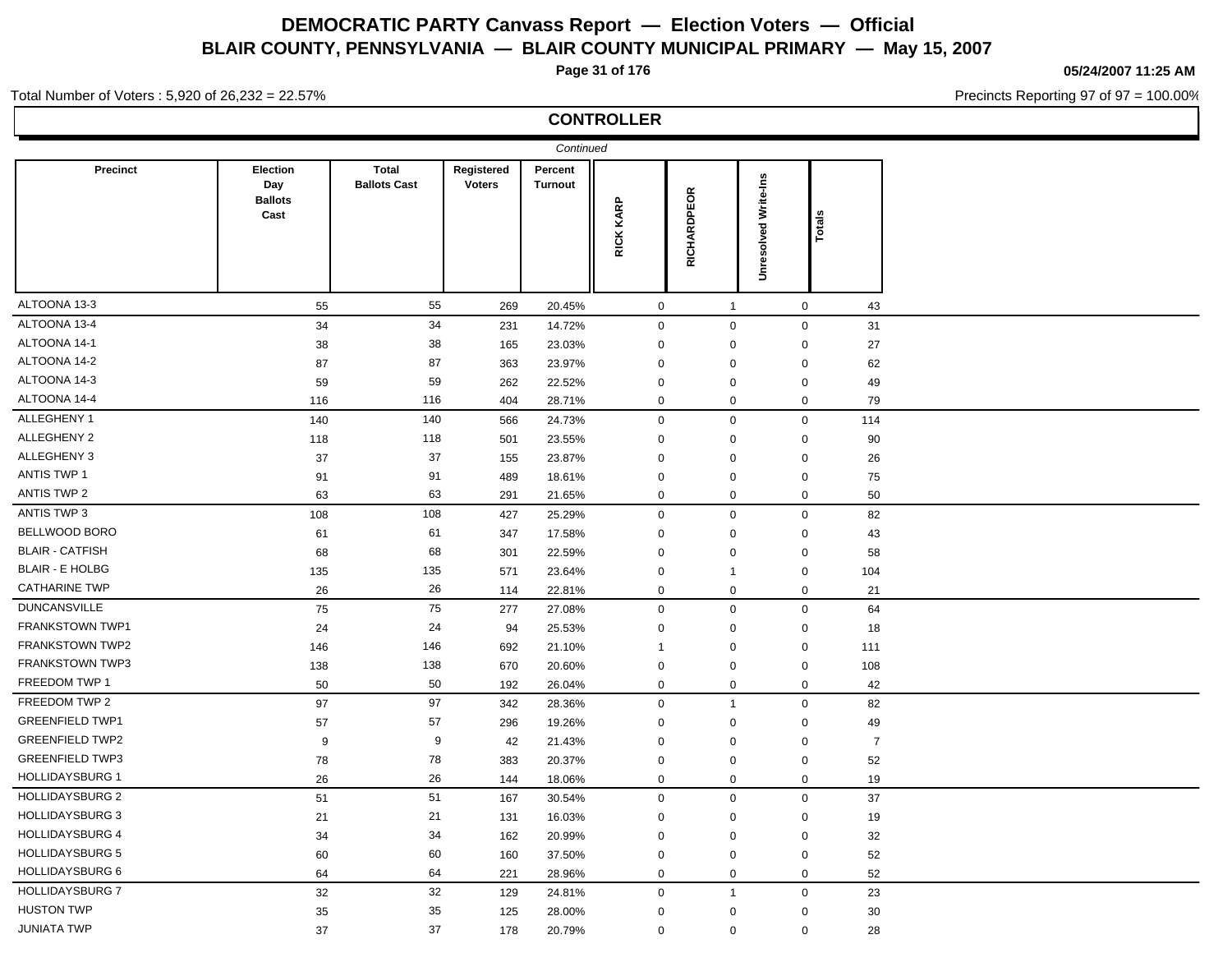**Page 32 of 176**

**05/24/2007 11:25 AM**

Precincts Reporting 97 of 97 = 100.00%

#### Total Number of Voters : 5,920 of 26,232 = 22.57%

### **CONTROLLER**

| <b>Precinct</b>      | <b>Election</b><br>Day<br><b>Ballots</b><br>Cast | <b>Total</b><br><b>Ballots Cast</b> | Registered<br><b>Voters</b> | Continued<br>Percent<br><b>Turnout</b> | RICK KARP    | RICHARDPEOR         | Write-Ins<br>Unresolved | Totals |  |
|----------------------|--------------------------------------------------|-------------------------------------|-----------------------------|----------------------------------------|--------------|---------------------|-------------------------|--------|--|
| <b>LOGAN TWP 1</b>   | 99                                               | 99                                  | 359                         | 27.58%                                 | $\mathbf 0$  | $\overline{2}$      | $\mathbf 0$             | 77     |  |
| <b>LOGAN TWP 2</b>   | 107                                              | 107                                 | 480                         | 22.29%                                 | $\mathbf 0$  | 0                   | 0                       | 82     |  |
| <b>LOGAN TWP 3</b>   | 73                                               | 73                                  | 248                         | 29.44%                                 | $\mathbf 0$  | $\mathbf 0$         | $\mathbf 0$             | 55     |  |
| <b>LOGAN TWP 4</b>   | 86                                               | 86                                  | 435                         | 19.77%                                 | $\mathbf 0$  | 0                   | $\mathbf 0$             | 67     |  |
| <b>LOGAN TWP 5</b>   | 122                                              | 122                                 | 437                         | 27.92%                                 | $\mathbf 0$  | 0                   | $\mathbf 0$             | 97     |  |
| LOGAN TWP 6          | 123                                              | 123                                 | 641                         | 19.19%                                 | $\mathbf 0$  | -1                  | $\mathbf 0$             | 90     |  |
| <b>LOGAN TWP 7</b>   | 70                                               | 70                                  | 237                         | 29.54%                                 | $\mathbf 0$  | $\mathbf 0$         | $\mathbf 0$             | 56     |  |
| <b>MARTINSBURG 1</b> | 50                                               | 50                                  | 132                         | 37.88%                                 | $\mathbf 0$  | $\mathbf 0$         | $\mathbf 0$             | 37     |  |
| <b>MARTINSBURG 2</b> | 53                                               | 53                                  | 147                         | 36.05%                                 | $\mathbf 0$  | 0                   | 0                       | 39     |  |
| <b>NEWRY BORO</b>    | 27                                               | 27                                  | 66                          | 40.91%                                 | $\mathbf 0$  | 0                   | 0                       | 19     |  |
| NORTH WOODBURY       | 95                                               | 95                                  | 277                         | 34.30%                                 | $\mathbf 0$  | 0                   | $\mathbf 0$             | 78     |  |
| <b>ROARING SPG 1</b> | 18                                               | 18                                  | 102                         | 17.65%                                 | $\mathbf 0$  | $\mathbf 0$         | $\mathbf 0$             | 15     |  |
| <b>ROARING SPG 2</b> | 68                                               | 68                                  | 169                         | 40.24%                                 | $\mathbf 0$  | $\mathbf 0$         | $\mathbf 0$             | 56     |  |
| <b>ROARING SPG 3</b> | 42                                               | 42                                  | 121                         | 34.71%                                 | $\mathbf 0$  | $\mathbf 0$         | $\mathbf 0$             | 28     |  |
| SNYDER TWP 1         | 50                                               | 50                                  | 292                         | 17.12%                                 | $\mathbf 0$  | 0                   | $\mathbf 0$             | 42     |  |
| SNYDER TWP 2         | 76                                               | 76                                  | 355                         | 21.41%                                 | $\mathbf 0$  | $\mathbf 0$         | $\mathbf 0$             | 58     |  |
| <b>TAYLOR TWP</b>    | 120                                              | 120                                 | 368                         | 32.61%                                 | $\mathbf 0$  | 0                   | $\mathbf 0$             | 93     |  |
| <b>TYRONE TWP 1</b>  | 29                                               | 29                                  | 121                         | 23.97%                                 | $\mathbf 0$  | $\mathsf 0$         | $\mathbf 0$             | 23     |  |
| <b>TYRONE TWP 2</b>  | 70                                               | 70                                  | 185                         | 37.84%                                 | $\mathbf 0$  | 0                   | 0                       | 49     |  |
| <b>TYRONE BORO 1</b> | 36                                               | 36                                  | 161                         | 22.36%                                 | $\mathbf 0$  | 0                   | $\mathbf 0$             | 24     |  |
| <b>TYRONE BORO 2</b> | 33                                               | 33                                  | 140                         | 23.57%                                 | $\mathbf 0$  | 0                   | $\mathbf 0$             | 22     |  |
| <b>TYRONE BORO 3</b> | 23                                               | 23                                  | 148                         | 15.54%                                 | $\mathbf 0$  | 0                   | 0                       | 20     |  |
| <b>TYRONE BORO 4</b> | 21                                               | 21                                  | 110                         | 19.09%                                 | $\mathbf 0$  | $\mathbf 0$         | $\mathbf 0$             | 13     |  |
| <b>TYRONE BORO 5</b> | 20                                               | 20                                  | 100                         | 20.00%                                 | 0            | 0                   | 0                       | 13     |  |
| <b>TYRONE BORO 6</b> | 46                                               | 46                                  | 168                         | 27.38%                                 | $\mathbf 0$  | 0                   | 0                       | 37     |  |
| <b>TYRONE BORO 7</b> | 44                                               | 44                                  | 165                         | 26.67%                                 | $\mathbf 0$  | $\mathbf 0$         | 0                       | 31     |  |
| WILLIAMSBURG         | 62                                               | 62                                  | 210                         | 29.52%                                 | $\mathbf 0$  | 0                   | 0                       | 45     |  |
| <b>WOODBURY TWP</b>  | $30\,$                                           | $30\,$                              | 172                         | 17.44%                                 | $\mathbf 0$  | $\mathsf{O}\xspace$ | $\mathbf 0$             | 28     |  |
| ALLEGHENY 4          | 73                                               | 73                                  | 260                         | 28.08%                                 | $\mathbf 0$  | $\mathbf 0$         | $\mathbf 0$             | 59     |  |
| Totals:              | 5,920                                            | 5,920                               | 26,232                      |                                        | $\mathbf{1}$ | 11                  | $\mathbf{0}$            | 4,596  |  |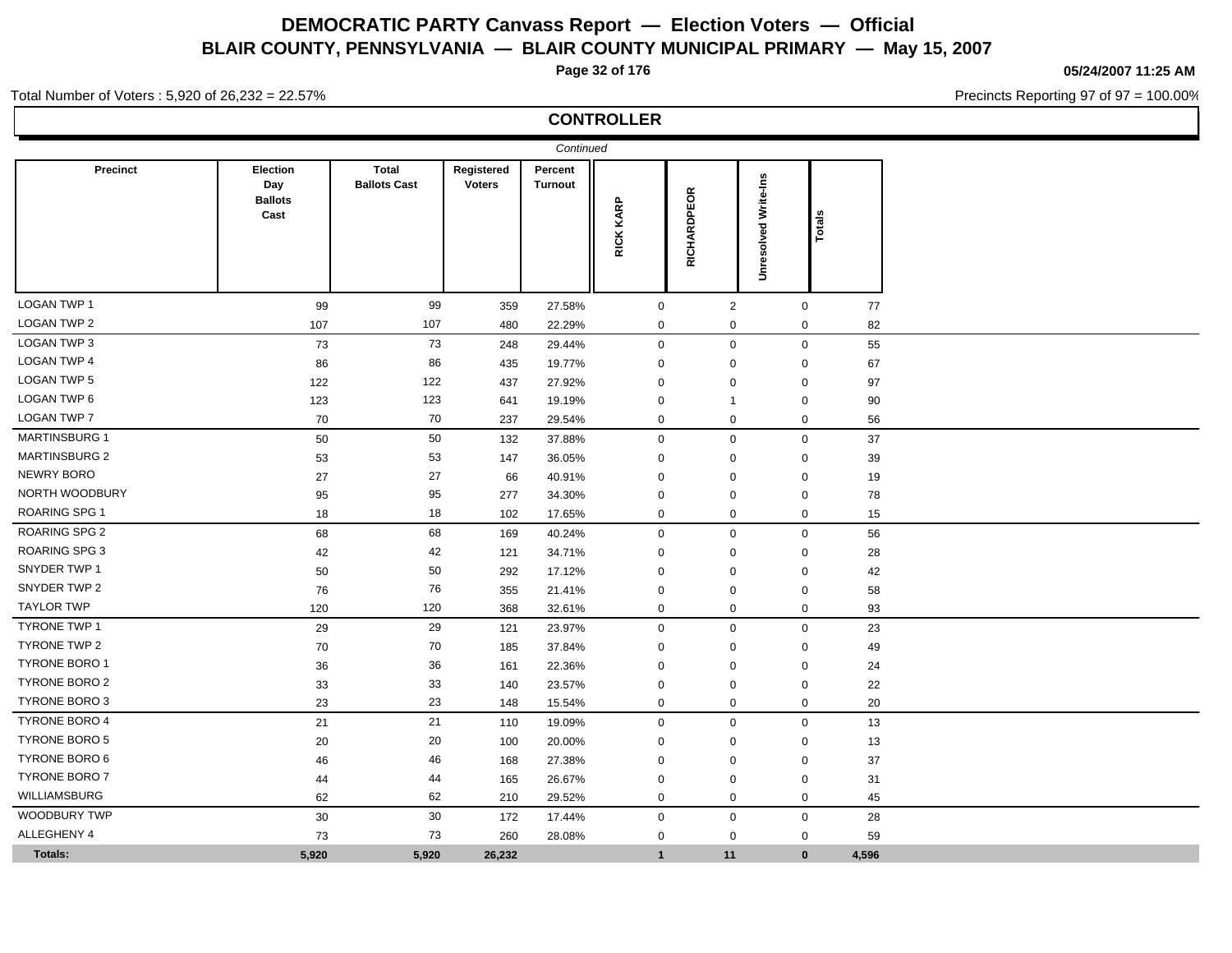**Page 33 of 176**

**05/24/2007 11:25 AM**

Total Number of Voters : 5,920 of 26,232 = 22.57%

Precincts Reporting 97 of 97 = 100.00%

|                 |                                           |                                     |                             | <b>CORONER - DEMOCRATIC PARTY</b> |                                          |                        |                            |                    |                             |                     |                     |                          |                     |
|-----------------|-------------------------------------------|-------------------------------------|-----------------------------|-----------------------------------|------------------------------------------|------------------------|----------------------------|--------------------|-----------------------------|---------------------|---------------------|--------------------------|---------------------|
| <b>Precinct</b> | Election<br>Day<br><b>Ballots</b><br>Cast | <b>Total</b><br><b>Ballots Cast</b> | Registered<br><b>Voters</b> | Percent<br><b>Turnout</b>         | Filed<br>Candidate<br>$\hat{\mathbf{z}}$ | <b>TOMMASU</b><br>BEAM | HIGGS<br>$\mathbf{g}$<br>⋒ | HOFFMAN<br>8O<br>≃ | ဖာ<br>ROS:<br><b>BPATTY</b> | <b>CHUCK MURRAY</b> | <b>DEBRA ROSS</b>   | HANKWWILLIAMSTH<br>EQRDI | Continued           |
| ALTOONA 1-1     | 49                                        | 49                                  | 328                         | 14.94%                            | $\mathbf 0$                              | $\mathbf 0$            |                            | $\mathbf 0$        | $\mathbf 0$                 | $\mathbf 0$         | $\mathbf 0$         | $\mathbf{1}$             | $\mathbf 0$         |
| ALTOONA 1-2     | 22                                        | 22                                  | 129                         | 17.05%                            | 0                                        | $\mathbf 0$            |                            | $\mathbf 0$        | $\mathbf 0$                 | $\mathbf 0$         | $\mathbf 0$         | $\mathbf 0$              | $\mathbf 0$         |
| ALTOONA 2-1     | 41                                        | 41                                  | 280                         | 14.64%                            | 0                                        | $\mathbf 0$            |                            | $\mathbf 0$        | $\mathbf 0$                 | $\mathbf 0$         | $\mathbf 0$         | $\mathbf 0$              | $\mathbf 0$         |
| ALTOONA 2-2     | 59                                        | 59                                  | 351                         | 16.81%                            | $\mathbf 0$                              | $\mathbf 0$            |                            | $\mathbf 0$        | 0                           | $\mathbf 0$         | $\mathbf 0$         | $\mathbf 0$              | $\mathbf 0$         |
| ALTOONA 3-1     | 54                                        | 54                                  | 330                         | 16.36%                            | 0                                        | $\mathbf 0$            |                            | $\mathbf 0$        | 0                           | $\mathbf 0$         | $\mathbf 0$         | 0                        | $\mathbf 0$         |
| ALTOONA 3-2     | 75                                        | 75                                  | 292                         | 25.68%                            | $\mathsf{O}\xspace$                      | $\mathsf{O}\xspace$    |                            | $\mathbf 0$        | 0                           | $\mathsf{O}\xspace$ | $\mathsf{O}\xspace$ | $\mathsf{O}$             | $\mathsf{O}\xspace$ |
| ALTOONA 4-1     | 61                                        | 61                                  | 365                         | 16.71%                            | 0                                        | $\mathbf 0$            |                            | $\mathbf 0$        | 0                           | $\mathbf 0$         | $\mathbf 0$         | $\mathbf 0$              | $\mathbf 0$         |
| ALTOONA 4-2     | 55                                        | 55                                  | 256                         | 21.48%                            | 0                                        | $\mathsf{O}\xspace$    |                            | $\mathbf 0$        | $\mathbf 0$                 | $\mathsf{O}\xspace$ | $\mathbf 0$         | $\mathbf 0$              | $\mathbf 0$         |
| ALTOONA 5-1     | 14                                        | 14                                  | 102                         | 13.73%                            | 0                                        | $\mathbf 0$            |                            | $\mathbf 0$        | $\mathbf 0$                 | $\mathbf 0$         | $\mathbf 0$         | $\mathbf 0$              | $\mathbf 0$         |
| ALTOONA 5-2     | 72                                        | 72                                  | 339                         | 21.24%                            | 0                                        | $\mathbf 0$            |                            | $\mathbf 0$        | $\mathbf 0$                 | $\mathbf 0$         | $\mathbf 0$         | 0                        | $\mathbf 0$         |
| ALTOONA 5-3     | 61                                        | 61                                  | 279                         | 21.86%                            | $\mathsf{O}\xspace$                      | $\mathsf{O}\xspace$    |                            | $\mathbf 0$        | $\mathbf 0$                 | $\mathsf{O}$        | $\mathsf{O}\xspace$ | $\mathbf 0$              | $\mathbf 0$         |
| ALTOONA 6-1     | 58                                        | 58                                  | 350                         | 16.57%                            | 0                                        | $\mathbf 0$            |                            | $\mathbf 0$        | 0                           | $\mathbf 0$         | 0                   | $\mathbf 0$              | $\mathbf 0$         |
| ALTOONA 6-2     | 51                                        | 51                                  | 306                         | 16.67%                            | $\mathbf 0$                              | $\mathbf 0$            |                            | $\mathbf 0$        | $\mathbf 0$                 | $\mathbf 0$         | $\mathbf 0$         | $\mathbf 0$              | $\mathbf 0$         |
| ALTOONA 6-3     | 65                                        | 65                                  | 286                         | 22.73%                            | 0                                        | $\mathbf 0$            |                            | $\mathbf 0$        | $\mathbf{1}$                | $\mathbf 0$         | $\mathbf 0$         | $\mathbf 0$              | $\mathbf 0$         |
| ALTOONA 6-4     | 59                                        | 59                                  | 224                         | 26.34%                            | 0                                        | $\mathbf 0$            |                            | $\mathbf 0$        | $\mathbf 0$                 | $\mathbf 0$         | $\mathbf 0$         | 0                        | 0                   |
| ALTOONA 6-5     | 75                                        | 75                                  | 394                         | 19.04%                            | $\mathsf{O}\xspace$                      | $\mathsf{O}\xspace$    |                            | $\mathbf 0$        | 0                           | $\mathsf{O}\xspace$ | $\mathsf{O}\xspace$ | $\mathsf{O}$             | $\mathbf{1}$        |
| <b>ALTOONA7</b> | 47                                        | 47                                  | 368                         | 12.77%                            | 0                                        | $\mathbf 0$            |                            | $\mathbf 0$        | $\mathbf 0$                 | $\mathbf 0$         | $\mathbf 0$         | $\mathbf 0$              | $\mathbf 0$         |
| ALTOONA 8-1     | 45                                        | $\bf 45$                            | 345                         | 13.04%                            | 0                                        | $\boldsymbol{0}$       |                            | $\mathbf 0$        | $\mathbf 0$                 | 0                   | 0                   | 0                        | 0                   |
| ALTOONA 8-2     | 72                                        | 72                                  | 277                         | 25.99%                            | 0                                        | $\mathbf 0$            |                            | $\mathbf 0$        | $\mathbf 0$                 | $\mathbf 0$         | $\mathbf 0$         | $\mathbf 0$              | $\mathbf 0$         |
| ALTOONA 9       | 70                                        | 70                                  | 382                         | 18.32%                            | 0                                        | $\mathbf 0$            |                            | $\mathbf 0$        | 0                           | $\mathbf 0$         | $\mathbf 0$         | 0                        | $\mathbf 0$         |
| ALTOONA 10-1    | 33                                        | 33                                  | 262                         | 12.60%                            | 0                                        | $\mathbf 0$            |                            | $\mathbf 0$        | 0                           | $\mathbf 0$         | $\mathsf{O}\xspace$ | 0                        | $\mathbf 0$         |
| ALTOONA 10-2    | 43                                        | 43                                  | 197                         | 21.83%                            | 0                                        | $\mathbf 0$            |                            | $\mathbf 0$        | 0                           | $\mathbf 0$         | $\mathbf 0$         | $\mathbf 0$              | $\mathbf 0$         |
| ALTOONA 10-3    | 43                                        | 43                                  | 145                         | 29.66%                            | 0                                        | $\mathbf 0$            |                            | $\mathbf 0$        | $\mathbf 0$                 | $\mathbf 0$         | $\mathbf 0$         | $\mathbf 0$              | $\mathbf 0$         |
| ALTOONA 10-4    | 70                                        | 70                                  | 320                         | 21.88%                            | $\mathbf 0$                              | $\mathbf 0$            |                            | $\mathbf 0$        | $\mathbf 0$                 | $\mathsf 0$         | 0                   | $\mathbf 0$              | 0                   |
| ALTOONA 11-1    | 79                                        | 79                                  | 402                         | 19.65%                            | 0                                        | $\mathbf 0$            |                            | $\mathbf 0$        | $\mathbf 0$                 | $\mathbf 0$         | $\mathbf 0$         | 0                        | $\mathbf 0$         |
| ALTOONA 11-2    | 57                                        | 57                                  | 289                         | 19.72%                            | 0                                        | $\mathbf 0$            |                            | $\mathbf 0$        | $\mathbf 0$                 | $\mathbf 0$         | $\mathbf 0$         | $\mathbf 0$              | $\mathbf 0$         |
| ALTOONA 11-3    | 56                                        | 56                                  | 242                         | 23.14%                            | 0                                        | $\mathbf 0$            |                            | $\mathbf 0$        | $\mathbf 0$                 | $\mathbf 0$         | $\mathbf 0$         | 0                        | $\mathbf 0$         |
|                 |                                           |                                     |                             |                                   |                                          |                        |                            |                    |                             |                     |                     |                          |                     |

ALTOONA 12-1 35 35 158 22.15% 0 0 0 0 0 0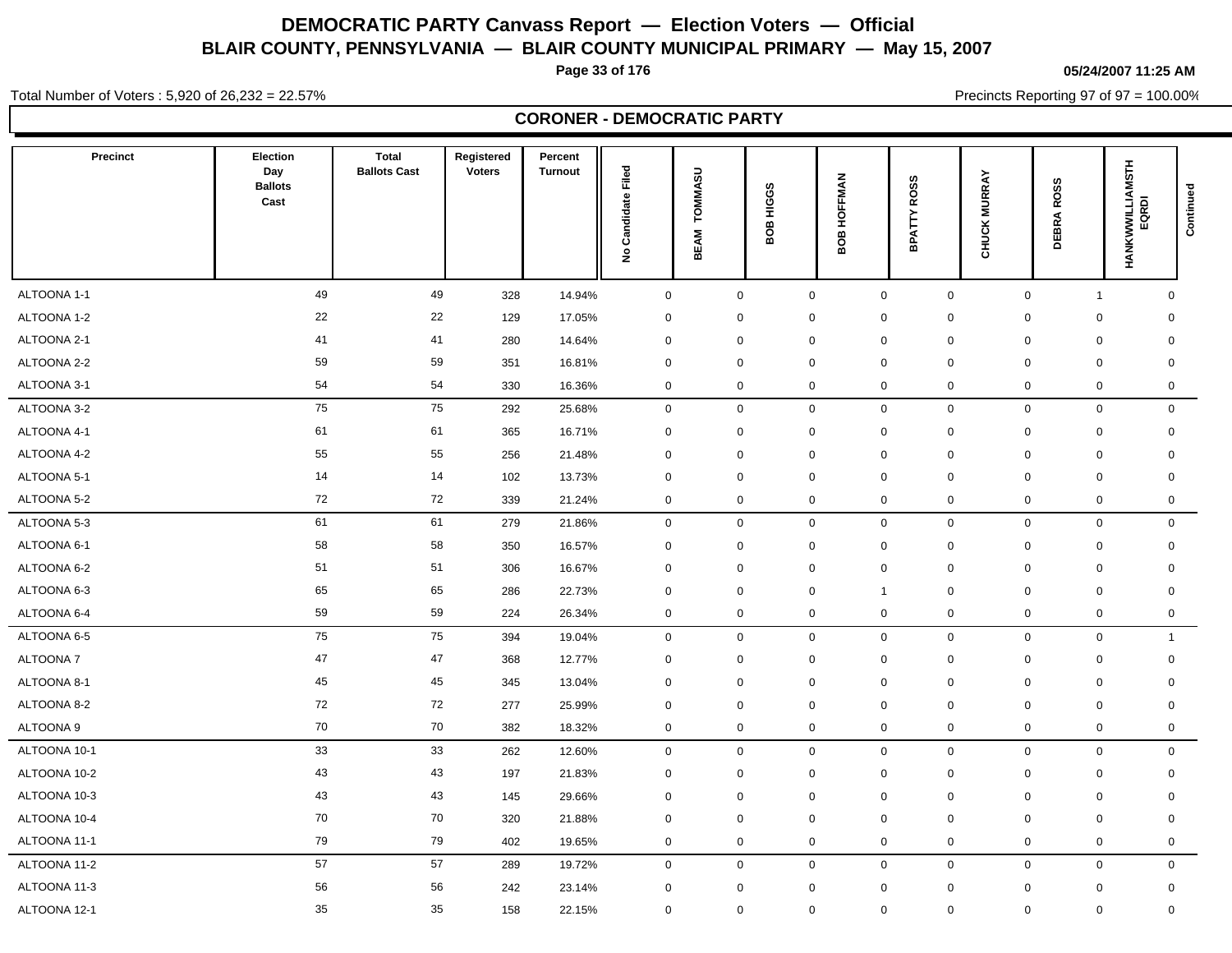**Page 34 of 176**

**05/24/2007 11:25 AM**

Total Number of Voters : 5,920 of 26,232 = 22.57%

Precincts Reporting 97 of 97 = 100.00%

| <b>CORONER - DEMOCRATIC PARTY</b> |                                                  |                                     |                             |                           |                                          |                               |                  |                            |                                    |                                |                      |                          |             |
|-----------------------------------|--------------------------------------------------|-------------------------------------|-----------------------------|---------------------------|------------------------------------------|-------------------------------|------------------|----------------------------|------------------------------------|--------------------------------|----------------------|--------------------------|-------------|
| <b>Precinct</b>                   | <b>Election</b><br>Day<br><b>Ballots</b><br>Cast | <b>Total</b><br><b>Ballots Cast</b> | Registered<br><b>Voters</b> | Percent<br><b>Turnout</b> | Filed<br>Candidate<br>$\hat{\mathbf{z}}$ | <b>TOMMASU</b><br><b>BEAM</b> | HIGGS<br>80<br>m | HOFFMAN<br>808             | ဖ<br>ROS:<br>BPATTY                | <b>MURRAY</b><br><b>CHUCKI</b> | <b>ROSS</b><br>DEBRA | HANKWWILLIAMSTH<br>EQRDI | Continued   |
| ALTOONA 12-2                      | 47                                               | 47                                  | 219                         | 21.46%                    | $\mathbf 0$                              | $\mathsf{O}\xspace$           |                  | $\mathbf 0$                | $\mathsf 0$<br>$\mathbf 0$         |                                | $\mathsf{O}\xspace$  | $\mathsf{O}$             | $\mathbf 0$ |
| ALTOONA 12-3                      | 50                                               | 50                                  | 162                         | 30.86%                    | 0                                        | $\mathbf 0$                   |                  | $\mathbf 0$                | $\mathbf 0$<br>$\mathbf 0$         |                                | $\mathbf 0$          | 0                        | $\mathbf 0$ |
| ALTOONA 12-4                      | 81                                               | 81                                  | 236                         | 34.32%                    | $\mathbf 0$                              | $\mathbf 0$                   |                  | $\mathbf 0$                | 0<br>$\mathbf 0$                   |                                | $\mathbf 0$          | 0                        | $\mathbf 0$ |
| ALTOONA 12-5                      | 28                                               | 28                                  | 153                         | 18.30%                    | $\mathbf 0$                              | $\mathbf 0$                   |                  | $\mathbf 0$<br>0           | $\mathbf 0$                        |                                | $\mathbf 0$          | $\mathbf 0$              | $\mathbf 0$ |
| ALTOONA 13-1                      | 87                                               | 87                                  | 443                         | 19.64%                    | 0                                        | $\mathbf 0$                   |                  | $\mathbf 0$                | $\mathbf 0$<br>$\mathbf 0$         |                                | $\mathbf 0$          | $\mathbf 0$              | $\mathbf 0$ |
| ALTOONA 13-2                      | 70                                               | 70                                  | 354                         | 19.77%                    | $\pmb{0}$                                | $\mathbf 0$                   |                  | $\mathbf 0$<br>$\mathbf 0$ | $\mathbf 0$                        |                                | $\mathbf 0$          | $\mathbf 0$              | $\mathbf 0$ |
| ALTOONA 13-3                      | 55                                               | 55                                  | 269                         | 20.45%                    | 0                                        | $\mathbf 0$                   |                  | $\mathbf 0$                | $\mathbf 0$<br>$\mathbf 0$         |                                | $\mathbf 0$          | 0                        | $\mathbf 0$ |
| ALTOONA 13-4                      | 34                                               | 34                                  | 231                         | 14.72%                    | $\mathbf 0$                              | $\mathsf{O}\xspace$           |                  | $\mathbf 0$                | $\mathsf{O}\xspace$<br>$\mathbf 0$ |                                | $\mathsf{O}\xspace$  | $\mathbf 0$              | $\mathbf 0$ |
| ALTOONA 14-1                      | 38                                               | 38                                  | 165                         | 23.03%                    | 0                                        | $\mathbf 0$                   |                  | $\mathbf 0$                | $\mathbf 0$<br>$\mathbf 0$         |                                | $\mathbf 0$          | $\mathbf 0$              | $\mathbf 0$ |
| ALTOONA 14-2                      | 87                                               | 87                                  | 363                         | 23.97%                    | $\Omega$                                 | $\mathbf 0$                   |                  | $\mathbf 0$<br>$\mathbf 0$ | $\mathbf 0$                        |                                | $\overline{1}$       | $\mathbf 0$              | 0           |
| ALTOONA 14-3                      | 59                                               | 59                                  | 262                         | 22.52%                    | 0                                        | $\mathbf 0$                   |                  | $\mathbf 0$                | $\Omega$<br>$\mathbf 0$            |                                | $\mathbf 0$          | $\mathbf 0$              | $\mathbf 0$ |
| ALTOONA 14-4                      | 116                                              | 116                                 | 404                         | 28.71%                    | 0                                        | $\mathbf 0$                   |                  | $\mathbf 0$                | $\mathbf 0$<br>$\mathbf 0$         |                                | $\mathbf 0$          | 0                        | 0           |
| ALLEGHENY 1                       | 140                                              | 140                                 | 566                         | 24.73%                    | 0                                        | $\mathbf 0$                   |                  | $\mathbf 0$                | $\mathsf{O}\xspace$<br>$\mathbf 0$ |                                | $\mathbf 0$          | $\mathbf 0$              | $\mathbf 0$ |
| ALLEGHENY 2                       | 118                                              | 118                                 | 501                         | 23.55%                    | 0                                        | $\mathbf 0$                   |                  | $\mathbf 0$                | $\mathbf 0$<br>$\mathbf 0$         |                                | $\mathbf 0$          | $\mathbf 0$              | $\mathbf 0$ |
| ALLEGHENY 3                       | 37                                               | 37                                  | 155                         | 23.87%                    | 0                                        | $\mathbf 0$                   |                  | $\mathbf 0$                | $\mathbf 0$<br>$\mathbf 0$         |                                | $\mathbf 0$          | $\mathbf 0$              | $\mathbf 0$ |
| <b>ANTIS TWP 1</b>                | 91                                               | 91                                  | 489                         | 18.61%                    | $\mathbf 0$                              | $\mathbf 0$                   |                  | $\mathbf 0$                | $\mathbf 0$<br>$\mathbf 0$         |                                | $\mathbf 0$          | $\mathbf 0$              | $\mathbf 0$ |
| <b>ANTIS TWP 2</b>                | 63                                               | 63                                  | 291                         | 21.65%                    | 0                                        | $\mathbf 0$                   |                  | $\pmb{0}$                  | $\pmb{0}$<br>0                     |                                | $\mathbf 0$          | $\pmb{0}$                | 0           |
| ANTIS TWP 3                       | 108                                              | 108                                 | 427                         | 25.29%                    | $\mathbf 0$                              | $\mathbf 0$                   |                  | $\mathbf 0$                | $\mathbf 0$<br>$\mathbf 0$         |                                | $\mathbf 0$          | $\mathbf 0$              | $\mathbf 0$ |
| BELLWOOD BORO                     | 61                                               | 61                                  | 347                         | 17.58%                    | 0                                        | $\mathbf 0$                   |                  | $\mathbf 0$                | $\mathbf 0$<br>$\mathbf 0$         |                                | $\mathbf 0$          | 0                        | $\mathbf 0$ |
| <b>BLAIR - CATFISH</b>            | 68                                               | 68                                  | 301                         | 22.59%                    | 0                                        | $\mathbf 0$                   |                  | $\mathbf 0$                | $\mathbf 0$<br>0                   |                                | $\mathbf 0$          | $\mathbf 0$              | $\mathbf 0$ |
| <b>BLAIR - E HOLBG</b>            | 135                                              | 135                                 | 571                         | 23.64%                    | 0                                        | $\mathbf 0$                   |                  | $\mathbf 0$                | $\mathbf 0$<br>$\mathbf 0$         |                                | $\mathbf 0$          | $\mathbf 0$              | $\mathbf 0$ |
| <b>CATHARINE TWP</b>              | 26                                               | 26                                  | 114                         | 22.81%                    | 0                                        | $\mathbf 0$                   |                  | $\mathbf 0$                | 0<br>$\mathbf 0$                   |                                | $\mathbf 0$          | 0                        | $\mathbf 0$ |
| <b>DUNCANSVILLE</b>               | 75                                               | 75                                  | 277                         | 27.08%                    | 0                                        | $\mathbf 0$                   |                  | $\mathbf 0$                | 0<br>$\mathbf 0$                   |                                | $\mathbf 0$          | 0                        | $\mathbf 0$ |
| <b>FRANKSTOWN TWP1</b>            | 24                                               | 24                                  | 94                          | 25.53%                    | 0                                        | $\mathbf 0$                   |                  | $\mathbf 0$<br>$\mathbf 0$ | $\mathbf 0$                        |                                | $\mathbf 0$          | $\mathbf 0$              | $\mathsf 0$ |
| FRANKSTOWN TWP2                   | 146                                              | 146                                 | 692                         | 21.10%                    | 0                                        | $\mathbf 0$                   |                  | $\mathbf 0$                | $\mathbf 0$<br>$\mathbf 0$         |                                | $\mathbf 0$          | $\mathbf 0$              | $\mathbf 0$ |
| <b>FRANKSTOWN TWP3</b>            | 138                                              | 138                                 | 670                         | 20.60%                    | $\mathbf 0$                              | $\mathbf 0$                   |                  | $\mathbf 0$<br>$\mathbf 0$ | $\mathbf 0$                        |                                | $\mathbf 0$          | $\mathbf 0$              | 0           |
| FREEDOM TWP 1                     | 50                                               | 50                                  | 192                         | 26.04%                    | $\mathbf 0$                              | $\mathbf 0$                   |                  | $\mathbf 0$                | $\mathbf 0$<br>$\mathbf 0$         |                                | $\mathbf 0$          | $\mathbf 0$              | $\mathbf 0$ |

FREEDOM TWP 2 97 97 342 28.36% 0 0 0 0 0 0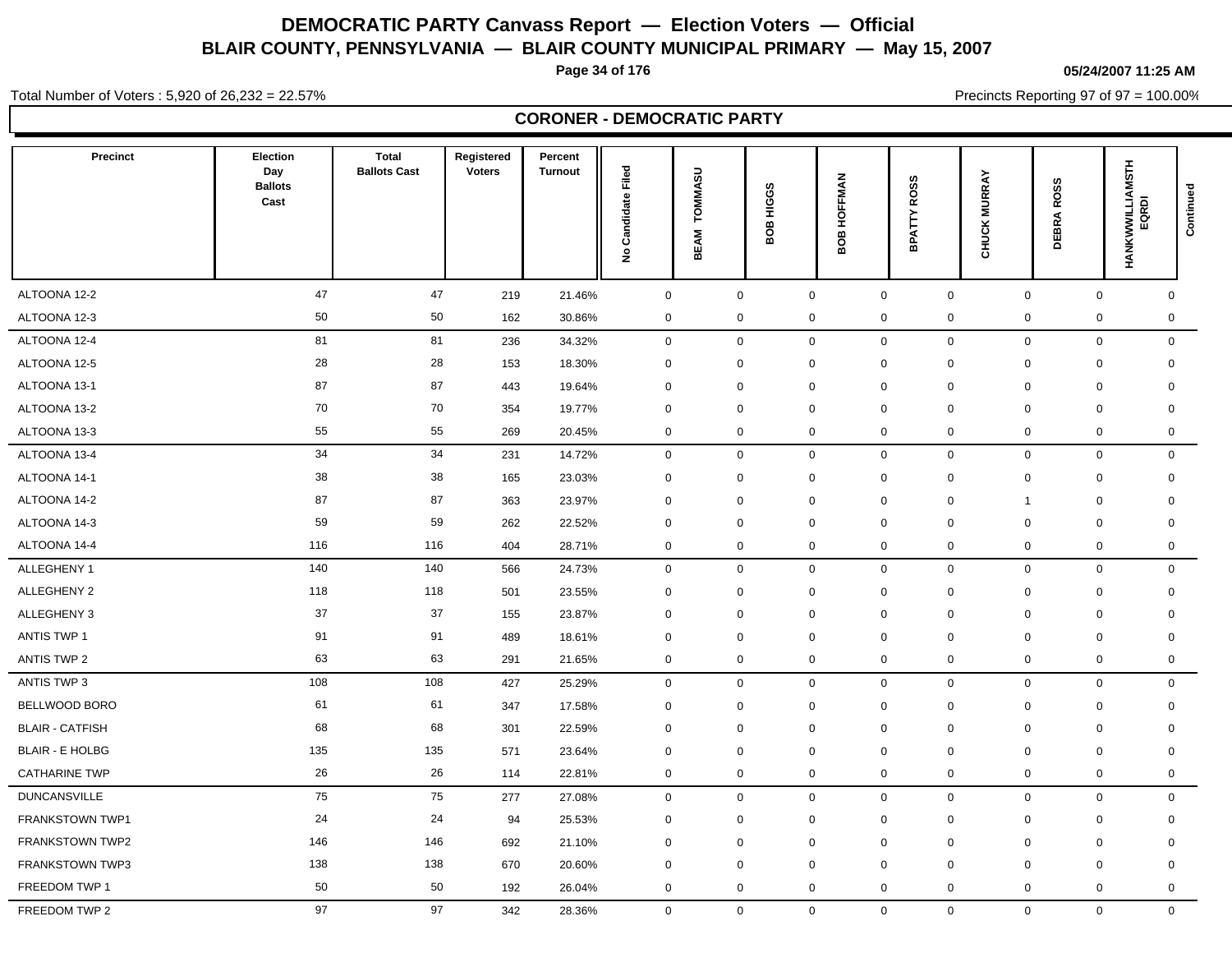**Page 35 of 176**

**05/24/2007 11:25 AM**

Total Number of Voters : 5,920 of 26,232 = 22.57%

Precincts Reporting 97 of 97 = 100.00%

### **CORONER - DEMOCRATIC PARTY**

| <b>Precinct</b>        | <b>Election</b><br>Day<br><b>Ballots</b><br>Cast | <b>Total</b><br><b>Ballots Cast</b> | Registered<br><b>Voters</b> | Percent<br><b>Turnout</b> | <b>Candidate Filed</b><br>$\tilde{\mathbf{z}}$ | TOMMASU<br><b>BEAM</b>  | <b>HIGGS</b><br>BOB | HOFFMAN<br>g<br>≃ | <b>ROSS</b><br><b>BPATTY</b>  | <b>CHUCK MURRAY</b> | <b>ROSS</b><br>DEBRA       | HANKWWILLIAMSTH<br>EQRDI | Continued |
|------------------------|--------------------------------------------------|-------------------------------------|-----------------------------|---------------------------|------------------------------------------------|-------------------------|---------------------|-------------------|-------------------------------|---------------------|----------------------------|--------------------------|-----------|
| <b>GREENFIELD TWP1</b> | 57                                               | 57                                  | 296                         | 19.26%                    | $\mathbf 0$                                    | $\mathbf 0$             | $\mathbf 0$         |                   | $\mathbf 0$<br>$\mathbf 0$    |                     | $\mathbf 0$<br>$\mathbf 0$ | $\mathbf 0$              |           |
| <b>GREENFIELD TWP2</b> | 9                                                | 9                                   | 42                          | 21.43%                    | $\mathbf 0$                                    | $\mathbf 0$             | 0                   |                   | $\mathbf 0$<br>0              | $\mathbf 0$         | $\mathbf 0$                | 0                        |           |
| <b>GREENFIELD TWP3</b> | 78                                               | 78                                  | 383                         | 20.37%                    | $\mathbf 0$                                    | $\mathbf 0$             | $\mathbf 0$         |                   | $\mathbf 0$<br>$\Omega$       | $\mathbf 0$         | $\mathbf 0$                | $\mathbf 0$              |           |
| <b>HOLLIDAYSBURG 1</b> | 26                                               | 26                                  | 144                         | 18.06%                    | $\mathbf 0$                                    | $\mathbf 0$             | $\mathbf 0$         |                   | $\mathbf 0$<br>0              | $\mathbf 0$         | $\mathbf 0$                | $\mathbf 0$              |           |
| <b>HOLLIDAYSBURG 2</b> | 51                                               | 51                                  | 167                         | 30.54%                    | $\mathsf 0$                                    | $\mathbf 0$             | $\mathsf 0$         |                   | $\mathbf 0$<br>$\mathbf 0$    | $\mathbf 0$         | $\mathbf 0$                | $\mathbf 0$              |           |
| <b>HOLLIDAYSBURG 3</b> | 21                                               | 21                                  | 131                         | 16.03%                    | $\mathsf 0$                                    | $\mathbf 0$             | $\mathbf 0$         |                   | $\mathbf 0$<br>$\mathbf 0$    | $\mathbf 0$         | $\mathbf 0$                | $\mathbf 0$              |           |
| <b>HOLLIDAYSBURG 4</b> | 34                                               | 34                                  | 162                         | 20.99%                    | $\mathbf 0$                                    | 0                       | $\mathbf 0$         |                   | $\mathbf 0$<br>$\mathbf 0$    | $\mathbf 0$         | $\mathbf 0$                | $\mathbf 0$              |           |
| <b>HOLLIDAYSBURG 5</b> | 60                                               | 60                                  | 160                         | 37.50%                    | $\mathbf 0$                                    | $\mathbf 0$             | $\mathbf 0$         |                   | $\mathbf 0$<br>$\mathbf 0$    | $\mathbf 0$         | $\mathbf 0$                | $\mathbf 0$              |           |
| HOLLIDAYSBURG 6        | 64                                               | 64                                  | 221                         | 28.96%                    | $\mathbf 0$                                    | $\mathbf 0$             | $\mathbf 0$         |                   | $\boldsymbol{0}$<br>0         | $\mathsf 0$         | $\mathbf 0$                | $\mathbf 0$              |           |
| <b>HOLLIDAYSBURG 7</b> | 32                                               | 32                                  | 129                         | 24.81%                    | $\mathsf 0$                                    | $\mathbf 0$             | $\mathsf 0$         |                   | $\mathbf 0$<br>0              |                     | $\mathbf 0$<br>$\mathbf 0$ | $\mathbf 0$              |           |
| <b>HUSTON TWP</b>      | 35                                               | 35                                  | 125                         | 28.00%                    | $\mathbf 0$                                    | 0                       | $\mathbf 0$         |                   | $\mathbf 0$<br>$\mathbf 0$    | $\mathbf 0$         | 0                          | $\mathbf 0$              |           |
| <b>JUNIATA TWP</b>     | 37                                               | 37                                  | 178                         | 20.79%                    | $\mathbf 0$                                    | 0                       | $\mathbf 0$         |                   | $\mathbf 0$<br>$\mathbf 0$    | $\mathbf 0$         | $\mathbf 0$                | $\mathbf 0$              |           |
| LOGAN TWP 1            | 99                                               | 99                                  | 359                         | 27.58%                    | $\mathbf 0$                                    | $\mathbf 0$             | $\mathbf 0$         |                   | $\mathbf 0$<br>$\Omega$       | $\mathbf 0$         | $\Omega$                   | $\mathbf 0$              |           |
| <b>LOGAN TWP 2</b>     | 107                                              | 107                                 | 480                         | 22.29%                    | $\mathbf 0$                                    | $\overline{\mathbf{1}}$ | $\mathbf 0$         |                   | $\mathbf 0$<br>0              | $\mathbf 0$         | $\mathbf 0$                | $\mathbf 0$              |           |
| LOGAN TWP 3            | 73                                               | 73                                  | 248                         | 29.44%                    | $\mathbf 0$                                    | $\mathbf 0$             | $\mathbf 0$         |                   | $\mathbf 0$<br>$\mathbf{1}$   | $\mathbf 0$         | $\mathbf 0$                | $\mathbf 0$              |           |
| <b>LOGAN TWP 4</b>     | 86                                               | 86                                  | 435                         | 19.77%                    | $\mathbf 0$                                    | $\mathbf 0$             | $\mathbf 0$         |                   | $\mathbf 0$<br>$\mathbf 0$    | $\mathbf 0$         | $\mathbf 0$                | $\mathbf 0$              |           |
| <b>LOGAN TWP 5</b>     | 122                                              | 122                                 | 437                         | 27.92%                    | 0                                              | 0                       | 0                   |                   | $\mathbf 0$<br>0              | 0                   | 0                          | 0                        |           |
| LOGAN TWP 6            | 123                                              | 123                                 | 641                         | 19.19%                    | $\mathbf 0$                                    | $\mathbf 0$             | $\mathbf 0$         |                   | $\mathbf 0$<br>0              | $\mathbf 0$         | $\mathbf 0$                | $\mathbf 0$              |           |
| <b>LOGAN TWP 7</b>     | 70                                               | 70                                  | 237                         | 29.54%                    | $\mathbf 0$                                    | $\mathbf 0$             | $\mathbf 0$         |                   | $\mathbf 0$<br>0              | $\mathbf 0$         | $\mathbf 0$                | $\mathbf 0$              |           |
| <b>MARTINSBURG 1</b>   | 50                                               | 50                                  | 132                         | 37.88%                    | $\mathsf 0$                                    | $\mathbf 0$             | $\mathbf 0$         |                   | $\mathbf 0$<br>0              |                     | $\mathbf 0$<br>$\mathbf 0$ | $\mathsf{O}$             |           |
| <b>MARTINSBURG 2</b>   | 53                                               | 53                                  | 147                         | 36.05%                    | $\mathsf 0$                                    | 0                       | $\mathbf 0$         |                   | $\mathbf 0$<br>$\mathbf 0$    | $\mathbf 0$         | $\mathbf 0$                | $\mathbf 0$              |           |
| NEWRY BORO             | 27                                               | 27                                  | 66                          | 40.91%                    | $\mathbf 0$                                    | $\mathbf 0$             | $\mathbf 0$         |                   | $\mathbf 0$<br>$\mathbf 0$    | 0                   | $\mathbf 0$                | $\mathbf 0$              |           |
| NORTH WOODBURY         | 95                                               | 95                                  | 277                         | 34.30%                    | $\mathbf 0$                                    | $\mathbf 0$             | $\mathbf 0$         |                   | $\mathbf 0$<br>0              | $\mathbf 0$         | $\mathbf 0$                | $\mathbf 0$              |           |
| <b>ROARING SPG 1</b>   | 18                                               | 18                                  | 102                         | 17.65%                    | $\mathbf 0$                                    | 0                       | $\mathbf 0$         |                   | $\mathbf 0$<br>0              | $\mathbf 0$         | $\mathbf 0$                | $\mathbf 0$              |           |
| ROARING SPG 2          | 68                                               | 68                                  | 169                         | 40.24%                    | $\mathbf 0$                                    | $\mathbf 0$             | $\mathbf 0$         |                   | $\mathbf 0$<br>0              | $\mathbf 0$         | $\mathbf 0$                | $\mathbf 0$              |           |
| <b>ROARING SPG 3</b>   | 42                                               | 42                                  | 121                         | 34.71%                    | $\mathbf 0$                                    | 0                       | $\mathbf 0$         |                   | $\mathbf 0$<br>$\mathbf 0$    | $\mathbf 0$         | $\mathbf 0$                | $\mathbf 0$              |           |
| SNYDER TWP 1           | 50                                               | 50                                  | 292                         | 17.12%                    | $\mathbf 0$                                    | $\mathbf 0$             | $\mathbf 0$         |                   | $\mathbf 0$<br>0              | $\mathbf 0$         | $\mathbf 0$                | $\mathbf 0$              |           |
| SNYDER TWP 2           | 76                                               | 76                                  | 355                         | 21.41%                    | $\mathbf 0$                                    | $\mathbf 0$             | $\mathbf 0$         |                   | $\overline{0}$<br>$\mathbf 0$ | $\mathbf 0$         | $\mathbf{0}$               | $\mathbf 0$              |           |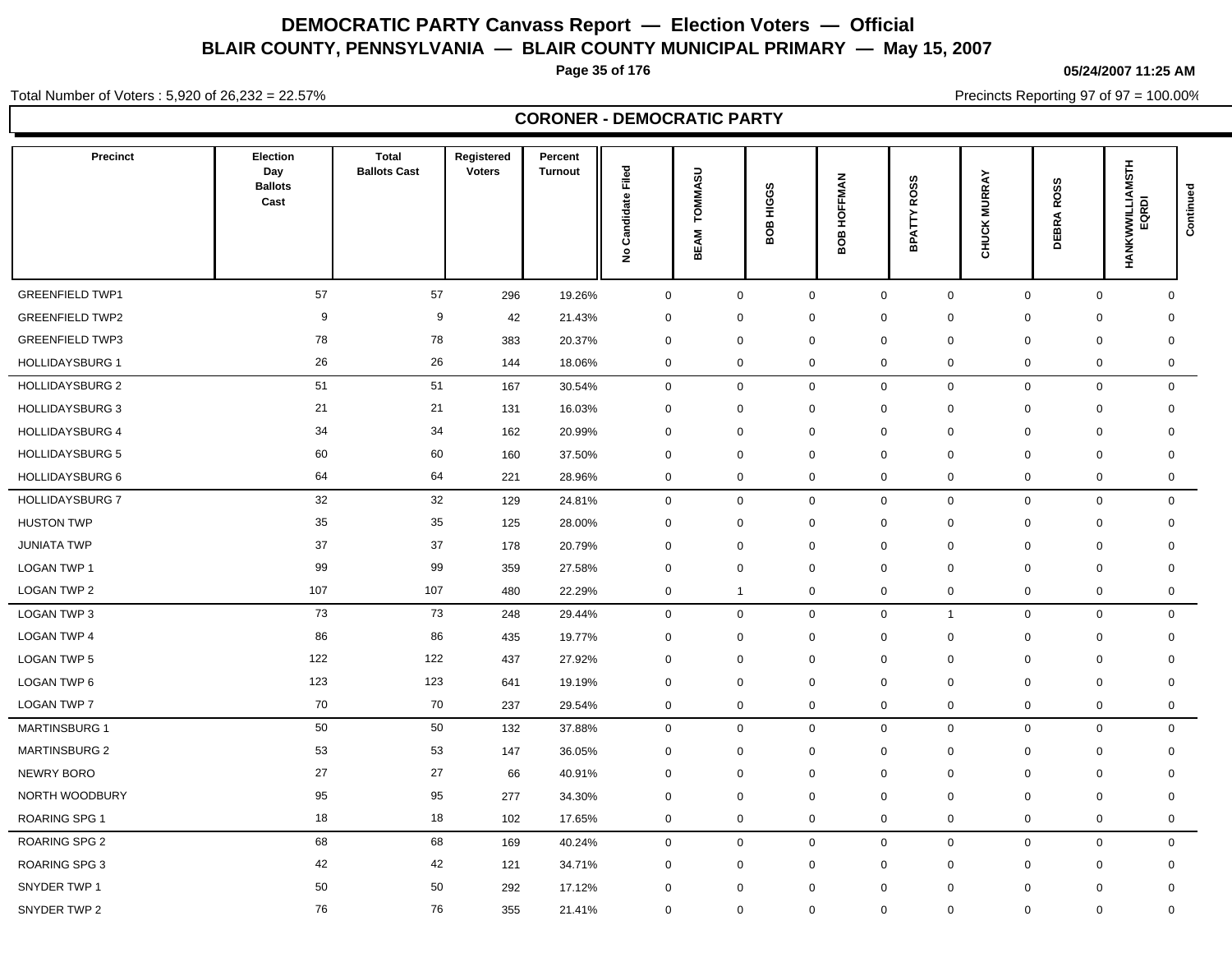**Page 36 of 176**

**05/24/2007 11:25 AM**

Total Number of Voters : 5,920 of 26,232 = 22.57%

Precincts Reporting 97 of 97 = 100.00%

|                      |                                           |                                     |                      | <b>CORONER - DEMOCRATIC PARTY</b> |                    |                    |                 |                |                              |                     |             |                                 |                          |           |
|----------------------|-------------------------------------------|-------------------------------------|----------------------|-----------------------------------|--------------------|--------------------|-----------------|----------------|------------------------------|---------------------|-------------|---------------------------------|--------------------------|-----------|
| Precinct             | Election<br>Day<br><b>Ballots</b><br>Cast | <b>Total</b><br><b>Ballots Cast</b> | Registered<br>Voters | Percent<br><b>Turnout</b>         | ته<br>Ti<br>o<br>ž | వె<br>റ<br>шì<br>m | HIGGS<br>g<br>ō | HOFFMAN<br>80B | <b>ROSS</b><br><b>BPATTY</b> | <b>CHUCK MURRAY</b> |             | <b>ROSS</b><br>₫<br><b>DEBR</b> | HANKWWILLIAMSTH<br>EQRDI | Continued |
| <b>TAYLOR TWP</b>    | 120                                       | 120                                 | 368                  | 32.61%                            | $\mathbf 0$        |                    | $\mathbf 0$     | -1             | $\mathbf 0$                  | $\mathbf 0$         | $\mathbf 0$ | 0                               | 0                        |           |
| TYRONE TWP 1         | 29                                        | 29                                  | 121                  | 23.97%                            | $\mathbf 0$        |                    | 0               | $\mathbf 0$    | $\mathbf 0$                  | $\mathbf 0$         | $\mathbf 0$ | $\mathbf 0$                     | $\mathbf 0$              |           |
| TYRONE TWP 2         | 70                                        | 70                                  | 185                  | 37.84%                            | $\mathbf 0$        |                    | $\mathbf 0$     | $\mathbf 0$    | 0                            | $\mathbf 0$         | $\mathbf 0$ | $\mathbf 0$                     |                          |           |
| TYRONE BORO 1        | 36                                        | 36                                  | 161                  | 22.36%                            | $\mathbf 0$        |                    | 0               | 0              | $\mathbf 0$                  | $\mathbf 0$         | $\mathbf 0$ | $\mathbf 0$                     |                          |           |
| TYRONE BORO 2        | 33                                        | 33                                  | 140                  | 23.57%                            | $\mathbf 0$        |                    | 0               | $\mathbf 0$    | $\mathbf 0$                  | $\mathbf 0$         | 0           | 0                               | $\mathbf 0$              |           |
| TYRONE BORO 3        | 23                                        | 23                                  | 148                  | 15.54%                            | $\mathbf 0$        |                    | 0               | 0              | $\mathbf 0$                  | $\mathbf 0$         | $\mathbf 0$ | 0                               | 0                        |           |
| <b>TYRONE BORO 4</b> | 21                                        | 21                                  | 110                  | 19.09%                            | $\mathbf 0$        |                    | 0               | $\mathbf 0$    | $\mathbf 0$                  | $\mathbf 0$         | $\mathbf 0$ | $\mathbf 0$                     | $\mathbf{0}$             |           |
| TYRONE BORO 5        | 20                                        | 20                                  | 100                  | 20.00%                            | $\mathbf 0$        |                    | $\mathbf 0$     | $\mathbf 0$    | 0                            | $\mathbf 0$         | $\mathbf 0$ | 0                               |                          |           |
| TYRONE BORO 6        | 46                                        | 46                                  | 168                  | 27.38%                            | $\mathbf 0$        |                    | $\mathbf 0$     | $\mathbf 0$    | $\mathbf 0$                  | $\mathbf 0$         | $\mathbf 0$ | $\mathbf 0$                     | $\Omega$                 |           |
| TYRONE BORO 7        | 44                                        | 44                                  | 165                  | 26.67%                            | $\mathbf 0$        |                    | 0               | 0              | 0                            | 0                   | 0           | $\mathbf 0$                     | $\Omega$                 |           |
| WILLIAMSBURG         | 62                                        | 62                                  | 210                  | 29.52%                            | $\mathbf 0$        |                    | $\mathbf 0$     | $\mathbf 0$    | $\mathbf 0$                  | $\mathbf 0$         | 0           | $\mathbf 0$                     | 0                        |           |
| WOODBURY TWP         | 30                                        | 30                                  | 172                  | 17.44%                            | $\mathbf 0$        |                    | 0               | $\mathbf 0$    | $\mathbf 0$                  | $\mathbf 0$         | 0           | $\mathbf 0$                     | $\mathbf 0$              |           |
| ALLEGHENY 4          | 73                                        | 73                                  | 260                  | 28.08%                            | $\mathbf 0$        |                    | $\mathbf 0$     | $\mathbf 0$    | $\mathbf 0$                  | $\mathbf 0$         | 0           | $\mathbf 0$                     | $\Omega$                 |           |
| Totals:              | 5,920                                     | 5,920                               | 26,232               |                                   | $\bf{0}$           |                    | $\mathbf{1}$    |                |                              | $\mathbf{1}$        |             | $\mathbf{1}$                    |                          |           |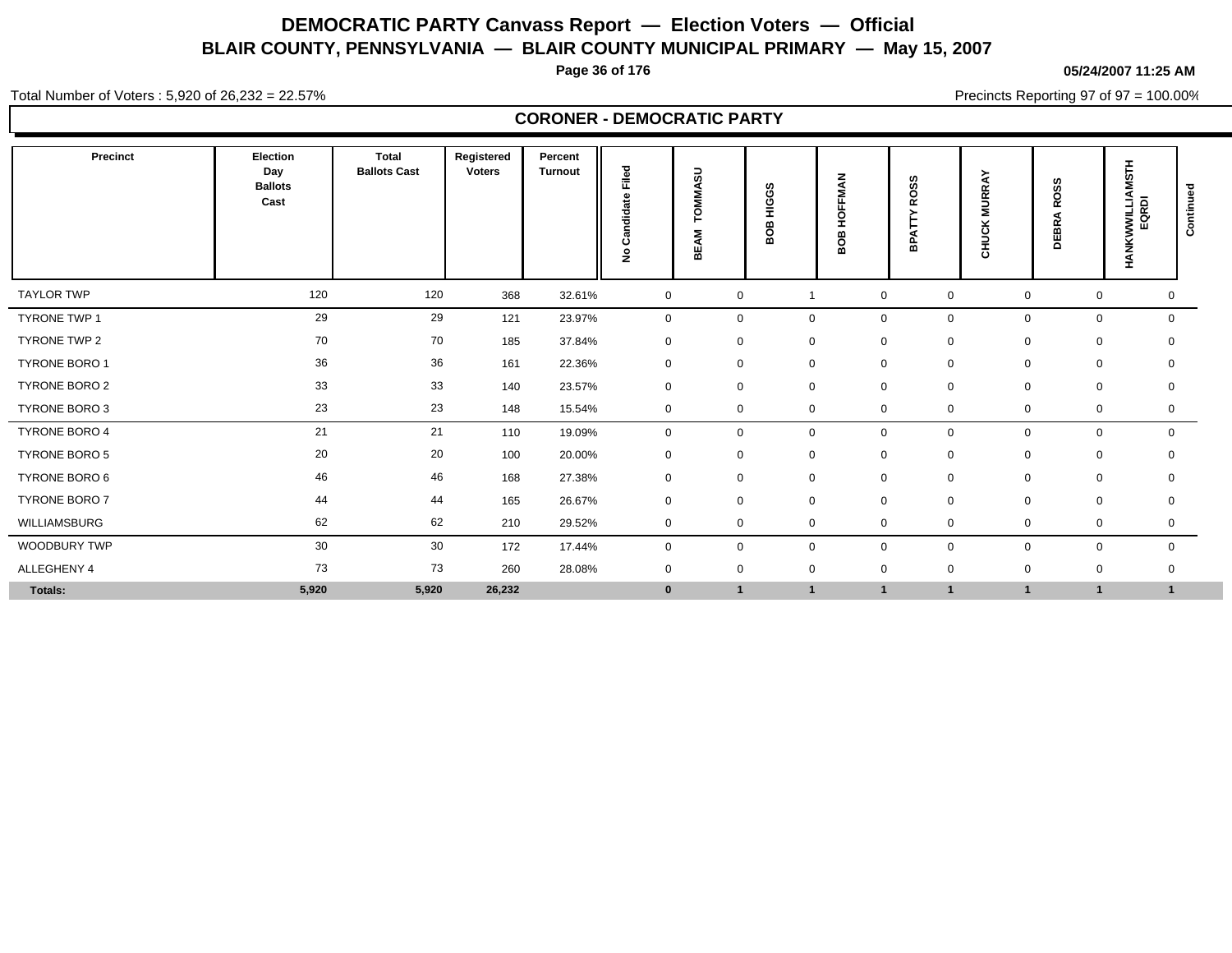**Page 37 of 176**

**CORONER**

### **05/24/2007 11:25 AM**

Precincts Reporting 97 of 97 = 100.00%

### Total Number of Voters : 5,920 of 26,232 = 22.57%

| Continued       |                                                  |                                     |                             |                           |                         |              |                      |                   |                               |                                    |                                |                         |           |
|-----------------|--------------------------------------------------|-------------------------------------|-----------------------------|---------------------------|-------------------------|--------------|----------------------|-------------------|-------------------------------|------------------------------------|--------------------------------|-------------------------|-----------|
| <b>Precinct</b> | <b>Election</b><br>Day<br><b>Ballots</b><br>Cast | <b>Total</b><br><b>Ballots Cast</b> | Registered<br><b>Voters</b> | Percent<br><b>Turnout</b> | HAINSEY<br><b>JASON</b> | GYER<br>斷    | <b>JEFFERY FRANK</b> | <b>JOHNMILLER</b> | FIELD<br><b>LARRY</b>         | HESS<br>JANE<br><b>MARY</b>        | <b>BAKER</b><br><b>MICHAEL</b> | <b>MCLELLAN</b><br>MIKE | Continued |
| ALTOONA 1-1     | 49                                               | 49                                  | 328                         | 14.94%                    | $\mathsf 0$             | $\mathbf 0$  |                      | $\mathbf 0$       | $\mathbf 0$                   | $\mathbf 0$<br>$\pmb{0}$           | $\mathbf 0$                    | $\mathbf 0$             |           |
| ALTOONA 1-2     | 22                                               | 22                                  | 129                         | 17.05%                    | $\mathbf 0$             | $\mathbf 0$  | $\mathbf 0$          |                   | $\mathbf 0$                   | $\mathbf 0$<br>0                   | $\mathbf 0$                    | $\mathbf 0$             |           |
| ALTOONA 2-1     | 41                                               | 41                                  | 280                         | 14.64%                    | $\mathbf 0$             | $\mathbf{0}$ | $\Omega$             |                   | $\mathbf 0$                   | $\mathbf 0$<br>$\mathbf 0$         | $\mathbf 0$                    | $\mathbf 0$             |           |
| ALTOONA 2-2     | 59                                               | 59                                  | 351                         | 16.81%                    | 0                       | 0            | $\mathbf 0$          |                   | 0                             | 0<br>0                             | 0                              | $\mathbf 0$             |           |
| ALTOONA 3-1     | 54                                               | 54                                  | 330                         | 16.36%                    | 0                       | $\mathbf{0}$ | $\Omega$             |                   | $\mathbf 0$                   | $\mathbf 0$<br>$\mathbf 0$         | $\mathbf 0$                    | 1                       |           |
| ALTOONA 3-2     | 75                                               | 75                                  | 292                         | 25.68%                    | $\pmb{0}$               | $\mathbf 0$  |                      | 0                 | $\mathbf 0$                   | $\mathbf 0$<br>$\mathbf 0$         | $\mathbf 0$                    | $\mathbf 0$             |           |
| ALTOONA 4-1     | 61                                               | 61                                  | 365                         | 16.71%                    | $\mathbf 0$             | $\mathbf{0}$ | $\Omega$             |                   | $\mathbf 0$                   | $\mathbf 0$<br>$\Omega$            | $\Omega$                       | $\mathbf 0$             |           |
| ALTOONA 4-2     | 55                                               | 55                                  | 256                         | 21.48%                    | 0                       | 0            | $\mathbf 0$          |                   | 0                             | 0<br>0                             | 0                              | $\mathbf 0$             |           |
| ALTOONA 5-1     | 14                                               | 14                                  | 102                         | 13.73%                    | $\mathbf 0$             | $\mathbf{0}$ | $\Omega$             |                   | $\mathbf 0$                   | $\mathbf 0$<br>$\mathbf 0$         | $\mathbf 0$                    | $\mathbf 0$             |           |
| ALTOONA 5-2     | 72                                               | 72                                  | 339                         | 21.24%                    | 0                       | 0            |                      | 0                 | $\mathbf 0$                   | 0<br>0                             | 0                              | $\mathbf 0$             |           |
| ALTOONA 5-3     | 61                                               | 61                                  | 279                         | 21.86%                    | $\boldsymbol{0}$        | $\mathbf 0$  | $\Omega$             |                   | $\mathbf 0$                   | $\mathsf{O}\xspace$<br>$\mathbf 0$ | $\mathsf 0$                    | $\mathsf 0$             |           |
| ALTOONA 6-1     | 58                                               | 58                                  | 350                         | 16.57%                    | 0                       | 0            | $\mathbf 0$          |                   | 0                             | 0<br>0                             | 0                              | $\mathbf 0$             |           |
| ALTOONA 6-2     | 51                                               | 51                                  | 306                         | 16.67%                    | $\mathbf 0$             | $\mathbf 0$  | $\Omega$             |                   | $\Omega$                      | $\mathbf 0$<br>$\mathbf 0$         | $\mathbf{0}$                   | $\mathbf 0$             |           |
| ALTOONA 6-3     | 65                                               | 65                                  | 286                         | 22.73%                    | 0                       | 0            | $\mathbf 0$          |                   | $\mathbf 0$<br>$\overline{0}$ | 0                                  | $\mathbf 0$                    | $\mathbf 0$             |           |
| ALTOONA 6-4     | 59                                               | 59                                  | 224                         | 26.34%                    | 0                       | $\mathbf 0$  | $\Omega$             |                   | $\mathbf 0$                   | $\mathbf 0$<br>$\mathbf 0$         | $\mathbf 0$                    | $\mathbf 0$             |           |
| ALTOONA 6-5     | 75                                               | 75                                  | 394                         | 19.04%                    | $\mathbf 0$             | $\mathbf 0$  | $\mathbf 0$          |                   | $\mathbf 0$                   | $\mathbf 0$<br>$\mathbf 0$         | $\mathbf 0$                    | $\mathbf 0$             |           |
| ALTOONA 7       | 47                                               | 47                                  | 368                         | 12.77%                    | $\mathbf 0$             |              | $\Omega$             |                   | $\mathbf 0$                   | $\mathbf 0$<br>$\mathbf 0$         | $\mathbf 0$                    | $\mathbf 0$             |           |
| ALTOONA 8-1     | 45                                               | 45                                  | 345                         | 13.04%                    | 0                       | 0            | $\mathbf 0$          |                   | $\Omega$                      | $\mathbf 0$<br>0                   | 0                              | $\mathbf 0$             |           |
| ALTOONA 8-2     | 72                                               | 72                                  | 277                         | 25.99%                    | $\mathbf 0$             | $\mathbf 0$  | $\Omega$             |                   | $\Omega$                      | $\mathbf 0$<br>$\mathbf 0$         | $\mathbf{0}$                   | $\mathbf 0$             |           |
| ALTOONA 9       | 70                                               | 70                                  | 382                         | 18.32%                    | 0                       | 0            | $\mathbf{1}$         |                   | $\mathbf 0$                   | $\mathbf 0$<br>0                   | $\mathbf 0$                    | $\mathbf 0$             |           |
| ALTOONA 10-1    | 33                                               | 33                                  | 262                         | 12.60%                    | $\mathbf 0$             | $\mathbf 0$  | $\Omega$             |                   | $\Omega$                      | $\Omega$<br>$\mathbf 0$            | $\mathbf 0$                    | $\mathbf 0$             |           |
| ALTOONA 10-2    | 43                                               | 43                                  | 197                         | 21.83%                    | $\mathbf 0$             | 0            | $\mathbf 0$          |                   | $\Omega$                      | $\mathbf 0$<br>0                   | $\mathbf 0$                    | $\mathbf 0$             |           |
| ALTOONA 10-3    | 43                                               | 43                                  | 145                         | 29.66%                    | $\Omega$                | $\mathbf{0}$ | $\Omega$             |                   | $\Omega$                      | $\Omega$<br>$\mathbf 0$            | $\mathbf{0}$                   | $\mathbf 0$             |           |
| ALTOONA 10-4    | 70                                               | 70                                  | 320                         | 21.88%                    | 0                       | $\mathbf 0$  | $\mathbf 0$          |                   | 0                             | $\mathbf 0$<br>0                   | -1                             | $\mathbf 0$             |           |
| ALTOONA 11-1    | 79                                               | 79                                  | 402                         | 19.65%                    | $\mathbf 0$             | $\mathbf 0$  | $\Omega$             |                   | $\mathbf 0$                   | $\mathbf 0$<br>-1                  | $\mathbf 0$                    | $\mathsf 0$             |           |
| ALTOONA 11-2    | 57                                               | 57                                  | 289                         | 19.72%                    | $\mathbf 0$             | $\mathbf{0}$ |                      | $\mathbf 0$       | $\mathbf 0$                   | $\mathbf 0$<br>$\mathbf 0$         | $\mathbf 0$                    | $\mathbf 0$             |           |
| ALTOONA 11-3    | 56                                               | 56                                  | 242                         | 23.14%                    | $\mathbf 0$             | $\mathbf 0$  | $\Omega$             |                   | $\Omega$                      | $\mathbf 0$<br>0                   | $\mathbf 0$                    | $\mathbf 0$             |           |
| ALTOONA 12-1    | 35                                               | 35                                  | 158                         | 22.15%                    | $\mathbf 0$             | $\mathbf 0$  | $\mathbf 0$          |                   | $\Omega$                      | $\mathbf 0$<br>0                   | $\mathbf 0$                    | $\mathbf 0$             |           |
| ALTOONA 12-2    | 47                                               | 47                                  | 219                         | 21.46%                    | $\mathbf 0$             | $\mathbf 0$  | $\mathbf 0$          |                   | $\mathbf 0$                   | $\mathbf 0$<br>$\mathbf 0$         | $\mathbf 0$                    | $\mathbf 0$             |           |
| ALTOONA 12-3    | 50                                               | 50                                  | 162                         | 30.86%                    | $\mathbf 0$             | $\mathbf 0$  |                      | 0                 | $\mathbf 0$                   | $\mathbf 0$<br>$\mathbf 0$         | $\mathbf 0$                    | $\mathbf 0$             |           |
| ALTOONA 12-4    | 81                                               | 81                                  | 236                         | 34.32%                    | $\boldsymbol{0}$        | $\mathbf 0$  | $\Omega$             |                   | $\mathbf 0$                   | $\Omega$<br>$\mathbf 0$            | $\mathbf 0$                    | $\mathbf 0$             |           |
| ALTOONA 12-5    | 28                                               | 28                                  | 153                         | 18.30%                    | $\mathbf 0$             | $\Omega$     | $\mathbf 0$          |                   | $\Omega$                      | $\mathbf 0$<br>0                   | $\mathbf 0$                    | $\mathbf 0$             |           |
| ALTOONA 13-1    | 87                                               | 87                                  | 443                         | 19.64%                    | $\mathbf 0$             | $\mathbf 0$  | $\Omega$             |                   | $\Omega$                      | $\Omega$<br>0                      | $\mathbf 0$                    | $\mathbf 0$             |           |
| ALTOONA 13-2    | 70                                               | 70                                  | 354                         | 19.77%                    | 0                       | $\mathbf 0$  | $\mathbf 0$          |                   | $\mathbf 0$                   | $\mathbf 0$<br>$\mathbf 0$         | $\mathbf 0$                    | $\mathbf 0$             |           |
|                 |                                                  |                                     |                             |                           |                         |              |                      |                   |                               |                                    |                                |                         |           |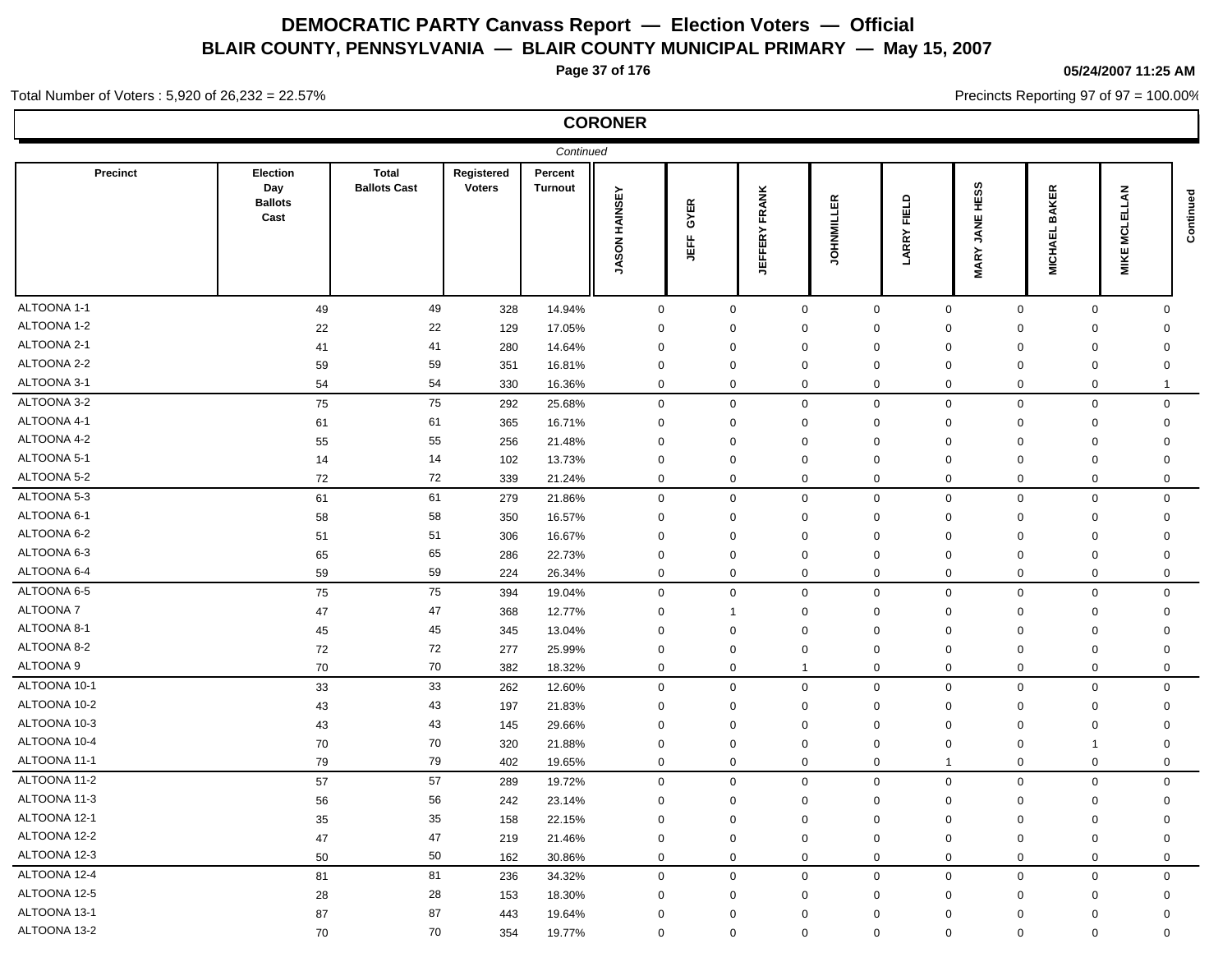**Page 38 of 176**

#### **05/24/2007 11:25 AM**

Precincts Reporting 97 of 97 = 100.00%

#### Total Number of Voters : 5,920 of 26,232 = 22.57%

| Continued              |                                           |                                     |                             |                           |                      |             |                         |             |                       |                                    |                                    |                     |             |
|------------------------|-------------------------------------------|-------------------------------------|-----------------------------|---------------------------|----------------------|-------------|-------------------------|-------------|-----------------------|------------------------------------|------------------------------------|---------------------|-------------|
| <b>Precinct</b>        | Election<br>Day<br><b>Ballots</b><br>Cast | <b>Total</b><br><b>Ballots Cast</b> | Registered<br><b>Voters</b> | Percent<br><b>Turnout</b> | <b>JASON HAINSEY</b> | GYER<br>JEF | FRANK<br><b>JEFFERY</b> | OHNMILLER   | FIELD<br><b>LARRY</b> | HESS<br><b>JANE</b><br><b>MARY</b> | <b>KER</b><br>ΒĀ<br><b>MICHAEL</b> | ξ<br>冚<br>Š<br>MIKE | Continued   |
| ALTOONA 13-3           | 55                                        | 55                                  | 269                         | 20.45%                    | $\overline{0}$       | $\mathbf 0$ |                         | $\mathbf 0$ | $\overline{0}$        | $\mathbf 0$                        | $\mathbf 0$                        | $\mathbf 0$         | $\mathbf 0$ |
| ALTOONA 13-4           | 34                                        | 34                                  | 231                         | 14.72%                    | 0                    | $\mathbf 0$ |                         | $\mathbf 0$ | $\mathbf 0$           | $\mathbf 0$                        | $\mathbf 0$<br>$\mathbf 0$         |                     | $\mathbf 0$ |
| ALTOONA 14-1           | 38                                        | 38                                  | 165                         | 23.03%                    | 0                    | $\mathbf 0$ |                         | $\mathbf 0$ | $\mathbf 0$           | 0                                  | $\mathbf 0$<br>0                   | $\mathbf 0$         |             |
| ALTOONA 14-2           | 87                                        | 87                                  | 363                         | 23.97%                    | $\Omega$             | $\mathbf 0$ |                         | $\mathbf 0$ | $\mathbf 0$           | $\Omega$                           | $\Omega$<br>$\mathbf 0$            | $\mathbf 0$         |             |
| ALTOONA 14-3           | 59                                        | 59                                  | 262                         | 22.52%                    | 0                    | $\mathbf 0$ |                         | $\mathbf 0$ | $\mathbf 0$           | $\mathbf 0$                        | 0<br>$\mathbf 0$                   | $\mathbf 0$         |             |
| ALTOONA 14-4           | 116                                       | 116                                 | 404                         | 28.71%                    | 0                    | $\mathbf 0$ |                         | $\mathbf 0$ | 0                     | 0                                  | $\mathbf 0$<br>$\mathbf 0$         |                     | $\mathbf 0$ |
| ALLEGHENY 1            | 140                                       | 140                                 | 566                         | 24.73%                    | 0                    | $\mathbf 0$ |                         | $\mathbf 0$ | $\mathbf 0$           | $\mathbf 0$                        | $\boldsymbol{0}$<br>$\mathbf 0$    |                     | $\mathbf 0$ |
| ALLEGHENY 2            | 118                                       | 118                                 | 501                         | 23.55%                    | $\mathbf 0$          | $\mathbf 0$ |                         | $\mathbf 0$ | $\mathbf 0$           | 0                                  | $\mathbf 0$<br>$\mathbf 0$         |                     | $\mathbf 0$ |
| ALLEGHENY 3            | 37                                        | 37                                  | 155                         | 23.87%                    | $\mathbf 0$          | $\mathbf 0$ |                         | $\mathbf 0$ | $\mathbf 0$           | $\mathbf 0$                        | $\mathbf 0$<br>$\mathbf 0$         | $\mathbf 0$         |             |
| <b>ANTIS TWP 1</b>     | 91                                        | 91                                  | 489                         | 18.61%                    | 0                    | $\mathbf 0$ |                         | $\mathbf 0$ | $\mathbf 0$           | $\mathbf 0$                        | $\mathbf 0$<br>$\mathbf 0$         |                     | $\mathbf 0$ |
| <b>ANTIS TWP 2</b>     | 63                                        | 63                                  | 291                         | 21.65%                    | 0                    | $\mathbf 0$ |                         | $\mathbf 0$ | $\mathbf 0$           | 0                                  | $\mathbf 0$<br>$\mathbf 0$         |                     | $\mathbf 0$ |
| <b>ANTIS TWP 3</b>     | 108                                       | 108                                 | 427                         | 25.29%                    | 0                    | $\mathbf 0$ |                         | $\mathbf 0$ | $\mathbf 0$           | $\mathbf 0$                        | $\mathbf 0$<br>$\mathbf 0$         |                     | $\mathbf 0$ |
| BELLWOOD BORO          | 61                                        | 61                                  | 347                         | 17.58%                    | $\Omega$             | $\mathbf 0$ |                         | $\mathbf 0$ | $\mathbf 0$           | $\Omega$                           | 0<br>$\mathbf 0$                   | $\mathbf 0$         |             |
| <b>BLAIR - CATFISH</b> | 68                                        | 68                                  | 301                         | 22.59%                    | $\mathbf 0$          | $\mathbf 0$ |                         | $\mathbf 0$ | $\Omega$              | $\Omega$                           | $\mathbf 0$<br>$\mathbf 0$         | $\mathbf 0$         |             |
| <b>BLAIR - E HOLBG</b> | 135                                       | 135                                 | 571                         | 23.64%                    | $\mathbf 0$          | $\mathbf 0$ |                         | $\mathbf 0$ | $\mathbf 0$           | 0                                  | $\mathbf 0$<br>0                   | $\mathbf 0$         |             |
| <b>CATHARINE TWP</b>   | 26                                        | 26                                  | 114                         | 22.81%                    | 0                    | $\mathbf 0$ |                         | $\mathbf 0$ | 0                     | 0                                  | $\mathbf 0$<br>$\mathbf 0$         |                     | $\mathbf 0$ |
| <b>DUNCANSVILLE</b>    | 75                                        | 75                                  | 277                         | 27.08%                    | 0                    | $\mathbf 0$ |                         | $\mathbf 0$ | $\mathbf 0$           | $\mathbf 0$                        | $\mathbf 0$<br>$\mathbf 0$         |                     | $\mathbf 0$ |
| FRANKSTOWN TWP1        | 24                                        | 24                                  | 94                          | 25.53%                    | 0                    | $\mathbf 0$ |                         | $\mathbf 0$ | $\mathbf 0$           | $\mathbf 0$                        | $\mathbf 0$<br>$\mathbf 0$         | $\mathbf 0$         |             |
| FRANKSTOWN TWP2        | 146                                       | 146                                 | 692                         | 21.10%                    | $\mathbf 0$          | $\mathbf 0$ |                         | $\mathbf 0$ | $\mathbf 0$           | $\mathbf 0$                        | $\mathbf 0$<br>$\mathbf 0$         |                     | $\mathbf 0$ |
| <b>FRANKSTOWN TWP3</b> | 138                                       | 138                                 | 670                         | 20.60%                    | $\mathbf 0$          | $\mathbf 0$ |                         | $\mathbf 0$ | $\mathbf 0$           | 0                                  | 0<br>$\mathbf 0$                   | $\mathbf 0$         |             |
| FREEDOM TWP 1          | 50                                        | 50                                  | 192                         | 26.04%                    | 0                    | $\mathbf 0$ |                         | $\mathbf 0$ | $\mathbf 0$           | 0                                  | $\mathbf 0$<br>$\mathbf 0$         |                     | 0           |
| FREEDOM TWP 2          | 97                                        | 97                                  | 342                         | 28.36%                    | 0                    | $\mathbf 0$ |                         | $\mathbf 0$ | $\mathbf 0$           | $\mathbf 0$                        | $\mathbf 0$<br>$\mathbf 0$         |                     | $\mathbf 0$ |
| <b>GREENFIELD TWP1</b> | 57                                        | 57                                  | 296                         | 19.26%                    | 0                    | $\mathbf 0$ |                         | $\mathbf 0$ | $\Omega$              | $\Omega$                           | $\mathbf 0$<br>$\mathbf 0$         | $\mathbf 0$         |             |
| <b>GREENFIELD TWP2</b> | 9                                         | 9                                   | 42                          | 21.43%                    | $\Omega$             | $\mathbf 0$ |                         | $\mathbf 0$ | $\mathbf 0$           | $\Omega$                           | 0<br>$\mathbf 0$                   | $\mathbf 0$         |             |
| <b>GREENFIELD TWP3</b> | 78                                        | 78                                  | 383                         | 20.37%                    | $\mathbf 0$          | $\mathbf 0$ |                         | $\mathbf 0$ | $\mathbf 0$           | 0                                  | $\mathbf 0$<br>0                   | 0                   |             |
| <b>HOLLIDAYSBURG 1</b> | 26                                        | 26                                  | 144                         | 18.06%                    | 0                    | $\mathbf 0$ |                         | $\mathbf 0$ | $\mathbf 0$           | $\mathbf 0$                        | $\mathbf 0$<br>$\mathbf 0$         |                     | $\mathbf 0$ |
| <b>HOLLIDAYSBURG 2</b> | 51                                        | 51                                  | 167                         | 30.54%                    | 0                    | $\mathbf 0$ |                         | $\mathbf 0$ | $\Omega$              | $\mathbf{0}$                       | $\mathbf 0$<br>$\mathbf 0$         |                     | $\mathbf 0$ |
| <b>HOLLIDAYSBURG 3</b> | 21                                        | 21                                  | 131                         | 16.03%                    | 0                    | $\mathbf 0$ |                         | $\mathbf 0$ | $\mathbf 0$           | 0                                  | $\mathbf 0$<br>$\mathbf{1}$        |                     | $\mathbf 0$ |
| <b>HOLLIDAYSBURG 4</b> | 34                                        | 34                                  | 162                         | 20.99%                    | $\mathbf 0$          | $\mathbf 0$ |                         | $\mathbf 0$ | $\mathbf 0$           | $\mathbf 0$                        | 0<br>$\mathbf 0$                   | $\mathbf 0$         |             |
| <b>HOLLIDAYSBURG 5</b> | 60                                        | 60                                  | 160                         | 37.50%                    | $\mathbf 0$          | $\mathbf 0$ |                         | $\mathbf 0$ | $\mathbf 0$           | 0                                  | 0<br>$\mathbf 0$                   |                     | $\mathbf 0$ |
| <b>HOLLIDAYSBURG 6</b> | 64                                        | 64                                  | 221                         | 28.96%                    | 0                    | $\mathbf 0$ |                         | $\mathbf 0$ | $\mathbf 0$           | $\mathbf 0$                        | $\mathbf 0$<br>$\mathbf 0$         |                     | $\mathbf 0$ |
| <b>HOLLIDAYSBURG 7</b> | 32                                        | 32                                  | 129                         | 24.81%                    | $\mathbf{1}$         | $\mathbf 0$ |                         | $\mathbf 0$ | $\mathbf 0$           | $\mathbf 0$                        | $\mathbf 0$<br>$\mathbf 0$         |                     | $\mathbf 0$ |
| <b>HUSTON TWP</b>      | 35                                        | 35                                  | 125                         | 28.00%                    | $\Omega$             | $\mathbf 0$ |                         | $\mathbf 0$ | $\mathbf 0$           | 0                                  | 0<br>$\mathbf 0$                   | $\mathbf 0$         |             |
| <b>JUNIATA TWP</b>     | 37                                        | 37                                  | 178                         | 20.79%                    | $\mathbf 0$          | $\mathbf 0$ |                         | $\mathbf 0$ | $\mathbf{0}$          | $\mathbf 0$                        | $\Omega$<br>$\mathbf{0}$           |                     | $\Omega$    |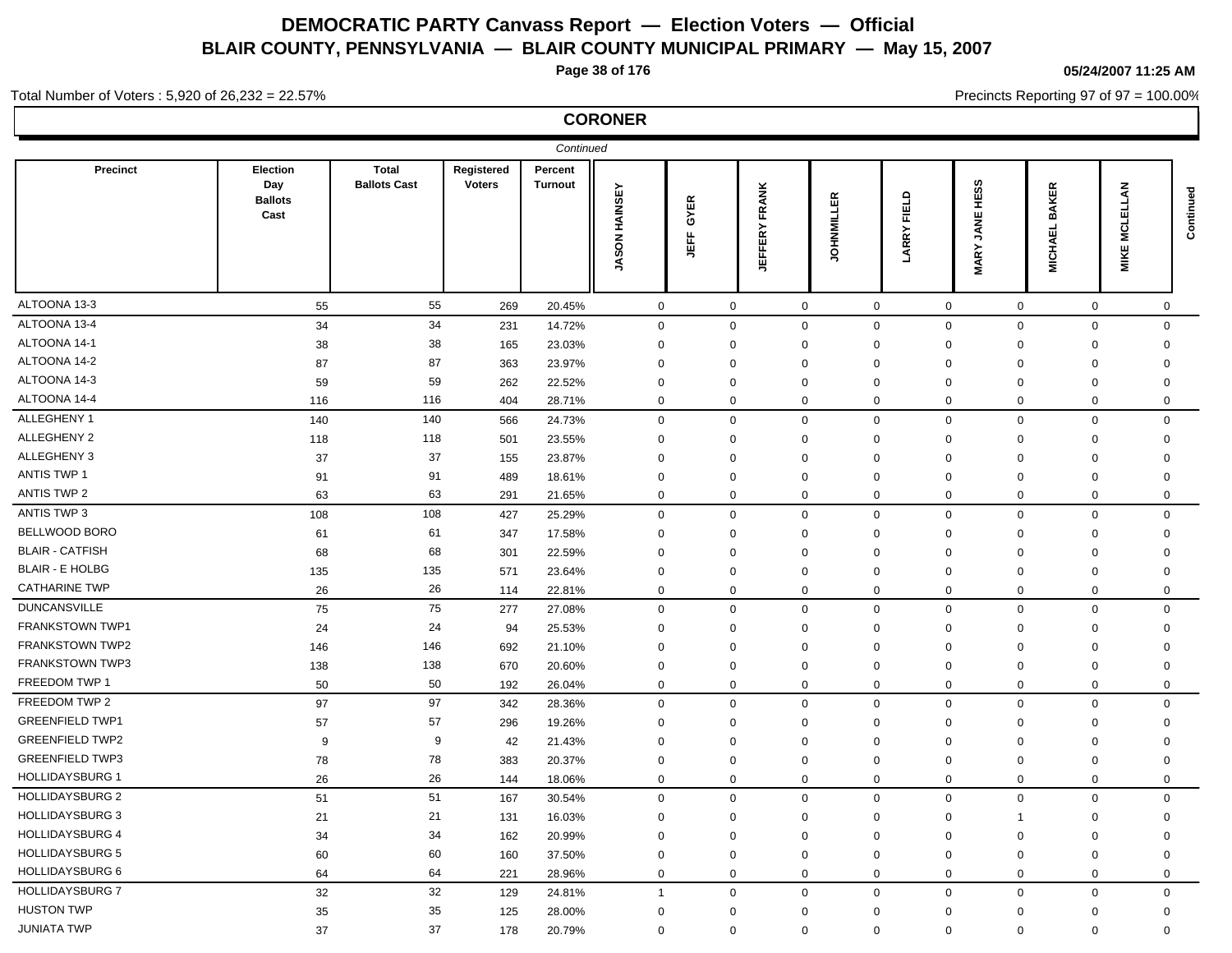**Page 39 of 176**

**05/24/2007 11:25 AM**

Precincts Reporting 97 of 97 = 100.00%

Total Number of Voters : 5,920 of 26,232 = 22.57%

| Continued            |                                           |                                     |                             |                           |                      |                  |                         |                   |               |                                    |                                    |                         |              |
|----------------------|-------------------------------------------|-------------------------------------|-----------------------------|---------------------------|----------------------|------------------|-------------------------|-------------------|---------------|------------------------------------|------------------------------------|-------------------------|--------------|
| Precinct             | Election<br>Day<br><b>Ballots</b><br>Cast | <b>Total</b><br><b>Ballots Cast</b> | Registered<br><b>Voters</b> | Percent<br><b>Turnout</b> | <b>JASON HAINSEY</b> | GYER<br>LEF<br>5 | FRANK<br><b>JEFFERY</b> | ER<br>OHNMIL<br>∍ | FIELD<br>ARRY | HESS<br><b>JANE</b><br><b>MARY</b> | <b>KER</b><br>ВÁ<br><b>MICHAEL</b> | Ę<br>ပ<br>Ξ<br>MIKE     | Continued    |
| <b>LOGAN TWP 1</b>   | 99                                        | 99                                  | 359                         | 27.58%                    | $\mathbf 0$          | $\mathbf 0$      |                         | $\mathbf 0$       | $\mathbf 0$   | $\mathbf 0$                        | $\mathbf 0$                        | $\mathbf 0$             | $\mathbf{0}$ |
| <b>LOGAN TWP 2</b>   | 107                                       | 107                                 | 480                         | 22.29%                    | $\mathbf 0$          | $\mathbf 0$      |                         | $\mathbf 0$       | 0             | 0                                  | $\mathbf 0$                        | $\mathbf 0$             | $\mathbf 0$  |
| LOGAN TWP 3          | 73                                        | 73                                  | 248                         | 29.44%                    | $\mathbf 0$          | $\mathbf 0$      |                         | $\Omega$          | $\mathbf 0$   | $\mathbf 0$                        | $\mathbf 0$                        | $\mathbf 0$             | $\Omega$     |
| <b>LOGAN TWP 4</b>   | 86                                        | 86                                  | 435                         | 19.77%                    | $\mathbf 0$          | $\mathbf 0$      |                         | $\mathbf 0$       | 1             | $\Omega$                           | $\mathbf 0$                        | $\mathbf 0$             | $\mathbf 0$  |
| <b>LOGAN TWP 5</b>   | 122                                       | 122                                 | 437                         | 27.92%                    | $\mathbf 0$          | $\mathbf 0$      |                         | $\Omega$          | $\Omega$      | $\Omega$                           | $\mathbf 0$                        | $\mathbf 0$             | $\mathbf 0$  |
| LOGAN TWP 6          | 123                                       | 123                                 | 641                         | 19.19%                    | $\mathbf 0$          | $\mathbf 0$      |                         | $\Omega$          | $\mathbf 0$   | $\mathbf 0$                        | $\mathbf 0$                        | $\mathbf 0$             | $\mathbf 0$  |
| <b>LOGAN TWP 7</b>   | 70                                        | 70                                  | 237                         | 29.54%                    | $\mathbf 0$          | $\mathbf 0$      |                         | 0                 | 0             | 0                                  | $\mathbf 0$                        | $\mathbf 0$             | $\mathbf 0$  |
| <b>MARTINSBURG 1</b> | 50                                        | 50                                  | 132                         | 37.88%                    | $\mathbf 0$          | $\mathbf 0$      |                         | $\mathbf 0$       | $\mathbf 0$   | $\mathbf 0$                        | $\mathbf 0$                        | $\mathbf 0$             | $\mathbf 0$  |
| <b>MARTINSBURG 2</b> | 53                                        | 53                                  | 147                         | 36.05%                    | $\mathbf 0$          | $\mathbf 0$      |                         | $\Omega$          | $\mathbf 0$   | $\Omega$                           | $\mathbf 0$                        | 0                       | $\mathbf 0$  |
| <b>NEWRY BORO</b>    | 27                                        | 27                                  | 66                          | 40.91%                    | $\mathbf 0$          | $\mathbf 0$      |                         | $\Omega$          | $\mathbf 0$   | $\Omega$                           | $\mathbf 0$                        | $\mathbf 0$             | $\Omega$     |
| NORTH WOODBURY       | 95                                        | 95                                  | 277                         | 34.30%                    | $\mathbf 0$          | 0                |                         | $\mathbf{0}$      | $\mathbf 0$   | $\mathbf 0$                        | $\mathbf 0$                        | 0                       | $\mathbf 0$  |
| <b>ROARING SPG 1</b> | 18                                        | 18                                  | 102                         | 17.65%                    | $\mathbf 0$          | $\mathbf 0$      |                         | 0                 | 0             | 0                                  | $\mathbf 0$                        | $\mathbf 0$             | $\mathbf 0$  |
| <b>ROARING SPG 2</b> | 68                                        | 68                                  | 169                         | 40.24%                    | $\mathbf 0$          | $\mathbf 0$      |                         | $\mathbf 0$       | $\mathbf 0$   | $\mathbf 0$                        | $\mathbf 0$                        | $\mathbf 0$             | $\mathbf 0$  |
| <b>ROARING SPG 3</b> | 42                                        | 42                                  | 121                         | 34.71%                    | $\Omega$             | $\mathbf 0$      |                         | $\Omega$          | $\mathbf 0$   | $\mathbf 0$                        | $\Omega$                           | $\mathbf 0$             | $\mathbf 0$  |
| SNYDER TWP 1         | 50                                        | 50                                  | 292                         | 17.12%                    | $\Omega$             | $\mathbf 0$      |                         | $\Omega$          | $\Omega$      | $\Omega$                           | $\Omega$                           | $\mathbf 0$             | $\Omega$     |
| SNYDER TWP 2         | 76                                        | 76                                  | 355                         | 21.41%                    | $\Omega$             | $\mathbf 0$      |                         | $\Omega$          | $\Omega$      | $\mathbf 0$                        | $\mathbf 0$                        | $\mathbf{0}$            | $\Omega$     |
| <b>TAYLOR TWP</b>    | 120                                       | 120                                 | 368                         | 32.61%                    | $\mathbf 0$          | $\mathbf 0$      |                         | $\mathbf 0$       | $\mathbf 0$   | $\mathbf 0$                        | $\mathbf 0$                        | $\mathbf{0}$            | $\Omega$     |
| <b>TYRONE TWP 1</b>  | 29                                        | 29                                  | 121                         | 23.97%                    | $\mathbf 0$          | $\mathbf 0$      |                         | $\mathbf 0$       | $\mathbf 0$   | $\mathbf 0$                        | $\mathbf 0$                        | $\mathbf 0$             | $\mathbf 0$  |
| <b>TYRONE TWP 2</b>  | 70                                        | 70                                  | 185                         | 37.84%                    | $\mathbf 0$          | $\mathbf 0$      |                         | $\mathbf 0$       | $\mathbf 0$   | $\mathbf 0$                        | $\mathbf 0$                        | $\mathbf 0$             | $\mathbf 0$  |
| TYRONE BORO 1        | 36                                        | 36                                  | 161                         | 22.36%                    | $\mathbf 0$          | $\mathbf 0$      |                         | $\Omega$          | $\mathbf 0$   | $\mathbf 0$                        | $\mathbf 0$                        | $\mathbf 0$             | $\mathbf 0$  |
| TYRONE BORO 2        | 33                                        | 33                                  | 140                         | 23.57%                    | $\mathbf 0$          | $\mathbf 0$      |                         | $\mathbf 0$       | $\mathbf 0$   | $\mathbf 0$                        | $\mathbf 0$                        | $\mathbf 0$             | $\Omega$     |
| <b>TYRONE BORO 3</b> | 23                                        | 23                                  | 148                         | 15.54%                    | $\mathbf 0$          | $\mathbf 0$      |                         | $\mathbf 0$       | $\mathbf 0$   | $\mathbf 0$                        | $\mathbf 0$                        | $\mathbf 0$             | $\mathbf 0$  |
| <b>TYRONE BORO 4</b> | 21                                        | 21                                  | 110                         | 19.09%                    | $\mathbf 0$          | $\mathbf 0$      |                         | $\mathbf 0$       | $\mathbf{0}$  | $\mathbf 0$                        | $\mathbf 0$                        | $\mathbf 0$             | $\mathbf 0$  |
| <b>TYRONE BORO 5</b> | 20                                        | 20                                  | 100                         | 20.00%                    | $\mathbf 0$          | $\mathbf 0$      |                         | $\mathbf 0$       | $\Omega$      | $\mathbf 0$                        | $\mathbf 0$                        | $\mathbf 0$             | $\Omega$     |
| <b>TYRONE BORO 6</b> | 46                                        | 46                                  | 168                         | 27.38%                    | $\Omega$             | $\mathbf 0$      |                         | $\Omega$          | $\Omega$      | $\Omega$                           | $\Omega$                           | $\mathbf 0$             | $\Omega$     |
| <b>TYRONE BORO 7</b> | 44                                        | 44                                  | 165                         | 26.67%                    | $\mathbf 0$          | $\mathbf 0$      |                         | $\Omega$          | $\Omega$      | $\mathbf 0$                        | $\Omega$                           | $\mathbf 0$             | 0            |
| WILLIAMSBURG         | 62                                        | 62                                  | 210                         | 29.52%                    | $\mathbf 0$          | $\mathbf 0$      |                         | $\mathbf 0$       | $\mathbf 0$   | $\mathbf 0$                        | $\mathbf 0$                        | $\mathbf{0}$            | $\Omega$     |
| <b>WOODBURY TWP</b>  | 30                                        | 30                                  | 172                         | 17.44%                    | $\mathbf 0$          | $\mathbf 0$      |                         | $\mathbf 0$       | $\mathbf 0$   | $\mathbf 0$                        | $\mathbf 0$                        | $\mathbf 0$             | $\Omega$     |
| ALLEGHENY 4          | 73                                        | 73                                  | 260                         | 28.08%                    | $\Omega$             | $\mathbf 0$      |                         | $\mathbf 0$       | $\Omega$      | $\mathbf 0$                        | $\mathbf 0$                        | $\mathbf{0}$            | $\Omega$     |
| <b>Totals:</b>       | 5.920                                     | 5,920                               | 26,232                      |                           | 1                    | $\mathbf{1}$     |                         | $\mathbf{1}$      | $\mathbf 1$   | $\mathbf 1$                        | $\overline{1}$                     | $\overline{\mathbf{1}}$ | $\mathbf 1$  |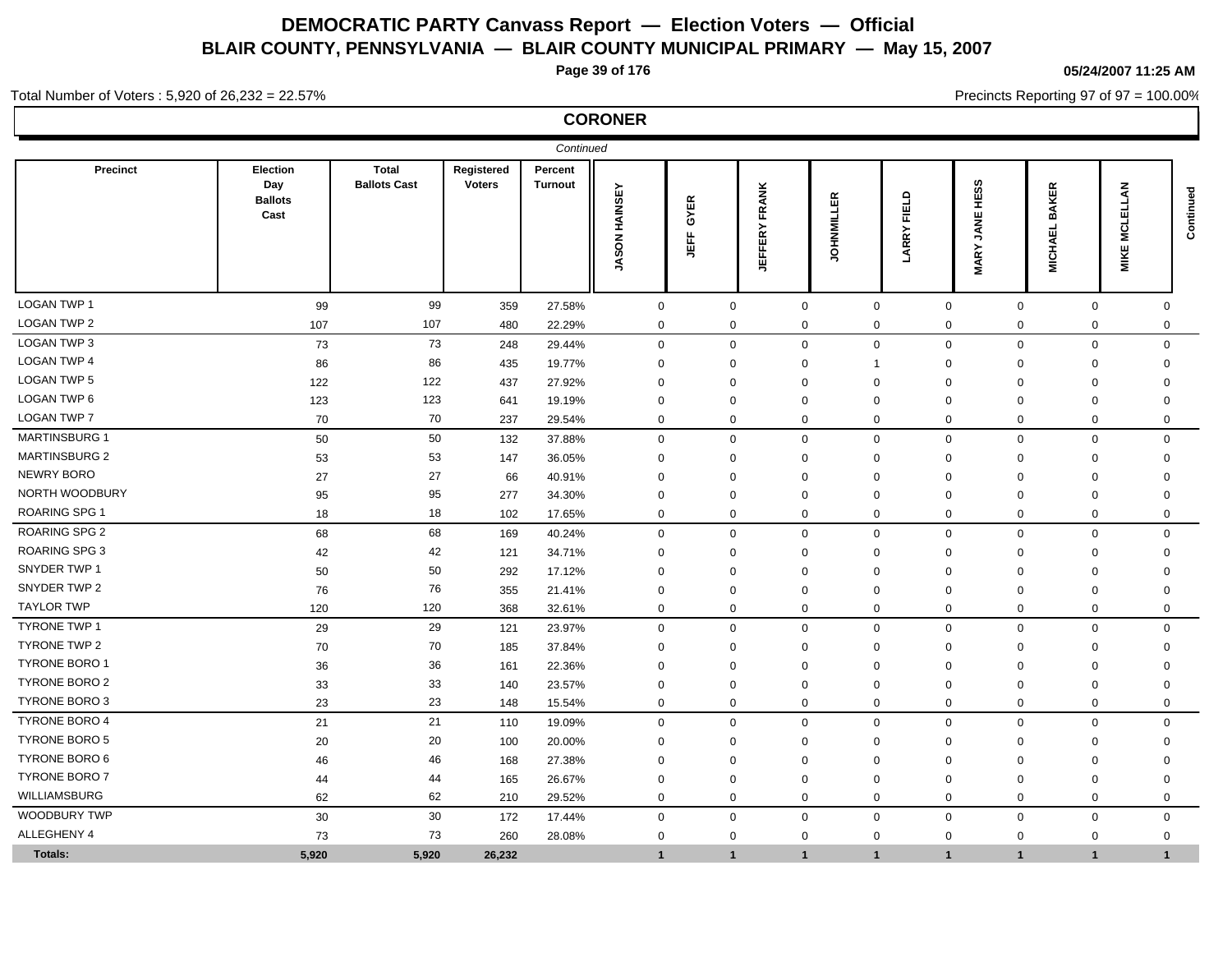**Page 40 of 176**

## **05/24/2007 11:25 AM**

Precincts Reporting 97 of 97 = 100.00%

Total Number of Voters : 5,920 of 26,232 = 22.57%

| Continued    |                                           |                                     |                             |                           |                   |                                        |               |                            |                                                                                    |                |                                 |                       |             |
|--------------|-------------------------------------------|-------------------------------------|-----------------------------|---------------------------|-------------------|----------------------------------------|---------------|----------------------------|------------------------------------------------------------------------------------|----------------|---------------------------------|-----------------------|-------------|
| Precinct     | Election<br>Day<br><b>Ballots</b><br>Cast | <b>Total</b><br><b>Ballots Cast</b> | Registered<br><b>Voters</b> | Percent<br><b>Turnout</b> | WEST<br>NATHANAEL | ဖာ<br>ROS:<br>$\bar{\mathbf{k}}$<br>Δ. | EASLY<br>XRON | TIMOTHY<br>HAZENSTAB       | <b>CROSS</b><br>$\underline{m}$ $\underline{\underline{\kappa}}$<br><b>WILLIAM</b> | PATTYROSE      | POTOPA<br>ဖ<br><b>IOMA</b><br>퐅 | <b>ROSSA</b><br>PATTY | Continued   |
| ALTOONA 1-1  | 49                                        | 49                                  | 328                         | 14.94%                    | $\mathbf 0$       | $\overline{2}$                         |               | $\mathbf 0$<br>$\mathbf 0$ | $\boldsymbol{0}$                                                                   | $\mathbf 0$    | $\mathbf 0$                     |                       | $\mathbf 0$ |
| ALTOONA 1-2  | 22                                        | 22                                  | 129                         | 17.05%                    | $\mathbf 0$       | $\overline{1}$                         |               | $\mathbf 0$<br>$\mathbf 0$ | $\mathbf 0$                                                                        | $\mathbf 0$    | $\mathbf 0$                     |                       | $\mathbf 0$ |
| ALTOONA 2-1  | 41                                        | 41                                  | 280                         | 14.64%                    | $\mathbf 0$       | $\mathbf 0$                            |               | $\mathbf 0$<br>$\mathbf 0$ | $\mathbf 0$                                                                        | $\mathbf 0$    | $\mathbf 0$                     |                       | $\mathbf 0$ |
| ALTOONA 2-2  | 59                                        | 59                                  | 351                         | 16.81%                    | $\mathbf 0$       | $\overline{2}$                         |               | $\mathbf 0$<br>$\mathbf 0$ | $\mathbf 0$                                                                        | $\mathbf 0$    | $\mathbf 0$                     |                       | $\mathbf 0$ |
| ALTOONA 3-1  | 54                                        | 54                                  | 330                         | 16.36%                    | $\mathbf 0$       | $\overline{2}$                         |               | $\mathbf 0$<br>$\Omega$    | $\mathbf 0$                                                                        | $\overline{1}$ | $\mathbf 0$                     |                       | $\mathbf 0$ |
| ALTOONA 3-2  | 75                                        | 75                                  | 292                         | 25.68%                    | $\mathbf 0$       | $\overline{4}$                         |               | $\mathbf 0$<br>$\mathbf 0$ | $\mathbf 0$                                                                        | $\mathbf 0$    |                                 | $\mathbf 0$           | $\mathbf 0$ |
| ALTOONA 4-1  | 61                                        | 61                                  | 365                         | 16.71%                    | $\mathbf 0$       | 3                                      |               | $\mathbf 0$<br>$\Omega$    | $\mathbf 0$                                                                        | $\mathbf 0$    | $\mathbf 0$                     |                       | 0           |
| ALTOONA 4-2  | 55                                        | 55                                  | 256                         | 21.48%                    | $\mathbf 0$       | $\overline{1}$                         |               | $\mathbf 0$<br>$\Omega$    | $\mathbf 0$                                                                        | $\mathbf 0$    | $\mathbf 0$                     |                       | 0           |
| ALTOONA 5-1  | 14                                        | 14                                  | 102                         | 13.73%                    | $\mathbf 0$       | $\mathbf 0$                            |               | $\mathbf 0$<br>$\mathbf 0$ | $\mathbf 0$                                                                        | $\mathbf 0$    | $\mathbf 0$                     |                       | $\mathbf 0$ |
| ALTOONA 5-2  | 72                                        | 72                                  | 339                         | 21.24%                    | $\mathbf 0$       | $\mathbf{1}$                           |               | $\mathbf 0$<br>$\Omega$    | $\mathbf 0$                                                                        | $\Omega$       | $\mathbf 0$                     |                       | $\mathbf 0$ |
| ALTOONA 5-3  | 61                                        | 61                                  | 279                         | 21.86%                    | $\mathbf 0$       | $\mathbf{1}$                           |               | $\mathbf 0$                | $\mathbf 0$<br>0                                                                   | $\mathbf 0$    | $\overline{1}$                  |                       | $\mathbf 0$ |
| ALTOONA 6-1  | 58                                        | 58                                  | 350                         | 16.57%                    | $\mathbf 0$       | $\overline{2}$                         |               | $\mathbf 0$<br>$\Omega$    | $\mathbf 0$                                                                        | $\mathbf 0$    | $\mathbf 0$                     |                       | 0           |
| ALTOONA 6-2  | 51                                        | 51                                  | 306                         | 16.67%                    | $\mathbf 0$       | $\overline{1}$                         |               | $\mathbf 0$<br>$\mathbf 0$ | $\mathbf 0$                                                                        | $\mathbf 0$    | $\mathbf 0$                     |                       | $\mathbf 0$ |
| ALTOONA 6-3  | 65                                        | 65                                  | 286                         | 22.73%                    | $\mathbf 0$       | 3                                      |               | $\mathbf 0$<br>$\Omega$    | $\mathbf 0$                                                                        | $\mathbf 0$    | $\mathbf 0$                     |                       | 0           |
| ALTOONA 6-4  | 59                                        | 59                                  | 224                         | 26.34%                    | $\mathbf 0$       | $\mathbf 0$                            |               | $\mathbf 0$<br>$\Omega$    | $\mathbf 0$                                                                        | $\mathbf 0$    |                                 | $\mathbf 0$           | $\mathbf 0$ |
| ALTOONA 6-5  | 75                                        | 75                                  | 394                         | 19.04%                    | $\mathbf 0$       | 3                                      |               | $\mathbf 0$                | $\mathbf 0$<br>$\mathbf{0}$                                                        | $\mathbf 0$    | $\mathbf 0$                     |                       | $\mathbf 0$ |
| ALTOONA 7    | 47                                        | 47                                  | 368                         | 12.77%                    | $\mathbf 0$       | $\mathbf{1}$                           |               | $\mathbf 0$<br>$\mathbf 0$ | $\mathbf 0$                                                                        | $\mathbf 0$    | $\mathbf 0$                     |                       | $\mathbf 0$ |
| ALTOONA 8-1  | 45                                        | 45                                  | 345                         | 13.04%                    | $\mathbf 0$       | $\overline{2}$                         |               | $\mathbf 0$<br>$\mathbf 0$ | $\mathbf 0$                                                                        | $\mathbf 0$    | $\mathbf 0$                     |                       | $\mathbf 0$ |
| ALTOONA 8-2  | 72                                        | 72                                  | 277                         | 25.99%                    | $\mathbf 0$       | $\mathbf 0$                            |               | 0<br>$\Omega$              | $\mathbf 0$                                                                        | $\mathbf 0$    | 0                               |                       | 0           |
| ALTOONA 9    | 70                                        | 70                                  | 382                         | 18.32%                    | $\mathbf 0$       | $\overline{2}$                         |               | $\mathbf 0$<br>$\mathbf 0$ | $\mathbf 0$                                                                        | $\mathbf 0$    |                                 | $\mathbf 0$           | $\mathbf 0$ |
| ALTOONA 10-1 | 33                                        | 33                                  | 262                         | 12.60%                    | $\mathbf 0$       | $\overline{1}$                         |               | $\mathbf 0$<br>$\mathbf 0$ | $\overline{1}$                                                                     | $\mathbf 0$    |                                 | $\mathbf 0$           | $\mathbf 0$ |
| ALTOONA 10-2 | 43                                        | 43                                  | 197                         | 21.83%                    | $\mathbf 0$       | $\overline{2}$                         |               | $\mathbf 0$<br>$\mathbf 0$ | $\mathbf 0$                                                                        | $\mathbf 0$    | 0                               |                       | 0           |
| ALTOONA 10-3 | 43                                        | 43                                  | 145                         | 29.66%                    | $\mathbf 0$       | $\overline{1}$                         |               | $\mathbf 0$<br>$\Omega$    | $\mathbf 0$                                                                        | $\mathbf 0$    | $\Omega$                        |                       | $\mathbf 0$ |
| ALTOONA 10-4 | 70                                        | 70                                  | 320                         | 21.88%                    | $\mathbf 0$       | $\mathbf{1}$                           |               | $\mathbf 0$<br>$\mathbf 0$ | $\mathbf 0$                                                                        | $\mathbf 0$    | $\mathbf 0$                     |                       | $\Omega$    |
| ALTOONA 11-1 | 79                                        | 79                                  | 402                         | 19.65%                    | $\mathbf 0$       | $\mathbf{1}$                           |               | $\mathbf 0$<br>$\Omega$    | $\mathbf 0$                                                                        | $\mathbf 0$    |                                 | $\mathbf 0$           | $\mathbf 0$ |
| ALTOONA 11-2 | 57                                        | 57                                  | 289                         | 19.72%                    | $\mathbf 0$       | $\overline{2}$                         |               | $\mathbf 0$<br>$\mathbf 0$ | $\mathbf 0$                                                                        | $\mathbf 0$    |                                 | 0                     | $\mathbf 0$ |
| ALTOONA 11-3 | 56                                        | 56                                  | 242                         | 23.14%                    | $\mathbf 0$       | $\mathbf{1}$                           |               | $\mathbf 0$<br>$\mathbf 0$ | $\mathbf 0$                                                                        | $\mathbf 0$    |                                 | 0                     | $\mathbf 0$ |
| ALTOONA 12-1 | 35                                        | 35                                  | 158                         | 22.15%                    | $\Omega$          | $\mathbf 0$                            |               | $\mathbf 0$<br>$\Omega$    | $\mathbf 0$                                                                        | $\mathbf 0$    |                                 | 0                     | $\mathbf 0$ |
| ALTOONA 12-2 | 47                                        | 47                                  | 219                         | 21.46%                    | $\mathbf 0$       | $\mathbf{1}$                           |               | 0<br>$\mathbf 0$           | $\mathbf 0$                                                                        | $\mathbf 0$    | $\mathbf 0$                     |                       | $\mathbf 0$ |
| ALTOONA 12-3 | 50                                        | 50                                  | 162                         | 30.86%                    | $\mathbf 0$       | $\mathbf 0$                            |               | $\mathbf 0$<br>$\mathbf 0$ | $\mathbf 0$                                                                        | $\mathbf 0$    |                                 | $\mathbf{0}$          | $\mathbf 0$ |
| ALTOONA 12-4 | 81                                        | 81                                  | 236                         | 34.32%                    | $\mathbf 0$       | $\overline{2}$                         |               | $\mathbf 0$                | $\mathbf 0$<br>0                                                                   | $\mathbf 0$    |                                 | $\mathbf 0$           | $\mathbf 0$ |
| ALTOONA 12-5 | 28                                        | 28                                  | 153                         | 18.30%                    | $\mathbf 0$       | $\mathbf 0$                            |               | $\mathbf 0$                | $\mathbf 0$<br>$\mathbf{0}$                                                        | $\mathbf 0$    |                                 | $\mathbf 0$           | $\mathbf 0$ |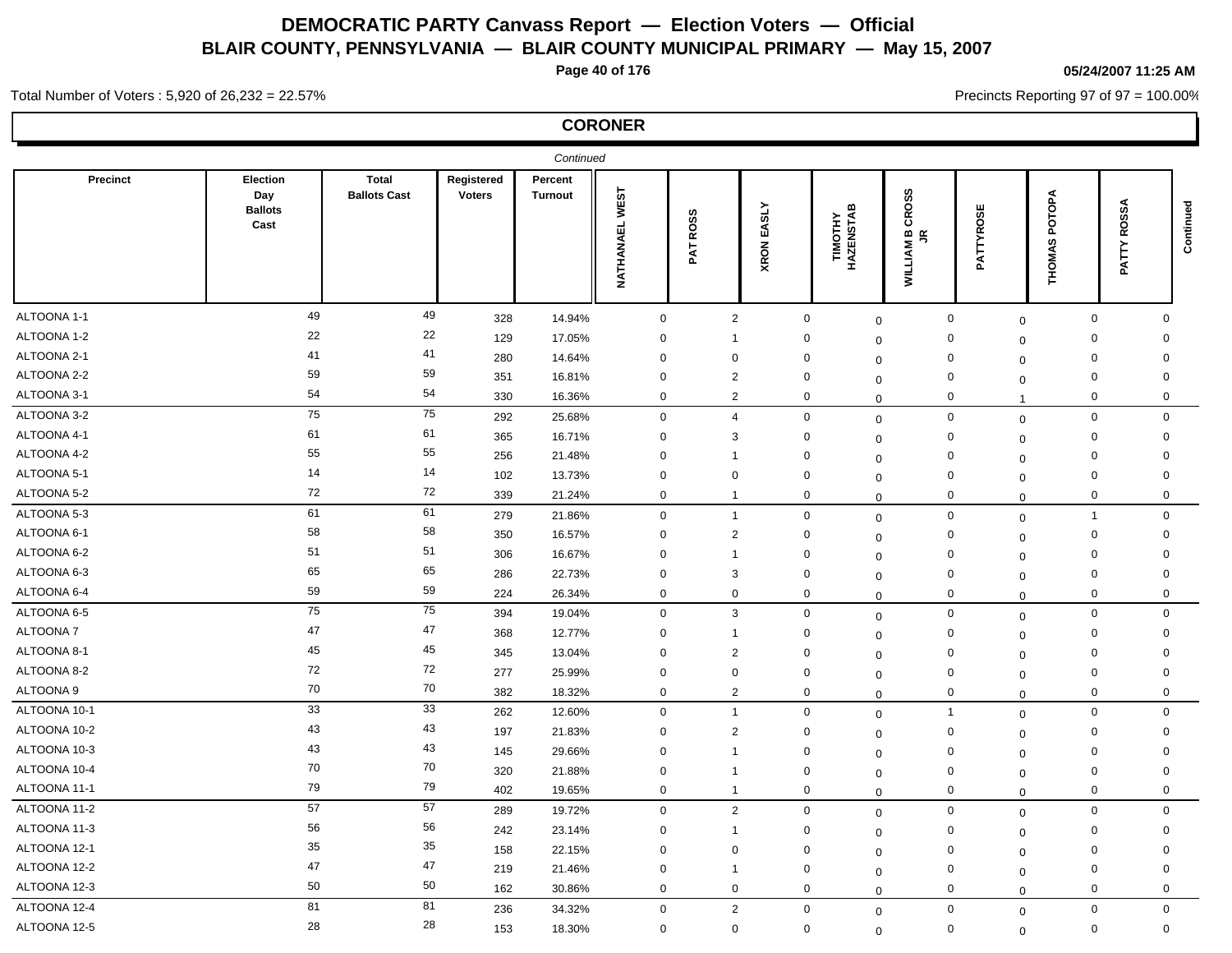**Page 41 of 176**

**05/24/2007 11:25 AM**

Precincts Reporting 97 of 97 = 100.00%

## Total Number of Voters : 5,920 of 26,232 = 22.57%

| Continued              |                                           |                                     |                             |                           |                          |                         |                      |                            |                                                    |                     |                        |                       |             |
|------------------------|-------------------------------------------|-------------------------------------|-----------------------------|---------------------------|--------------------------|-------------------------|----------------------|----------------------------|----------------------------------------------------|---------------------|------------------------|-----------------------|-------------|
| Precinct               | Election<br>Day<br><b>Ballots</b><br>Cast | <b>Total</b><br><b>Ballots Cast</b> | Registered<br><b>Voters</b> | Percent<br><b>Turnout</b> | <b>WEST</b><br>NATHANAEL | <b>ROSS</b><br>PAT      | EASLY<br><b>XRON</b> | TIMOTHY<br>HAZENSTAB       | <b>CROSS</b><br>$\mathbf{e} \in$<br><b>WILLIAM</b> | ATTYROSE<br>௨       | POTOPA<br>ဖာ<br>THOMA! | <b>ROSSA</b><br>PATTY | Continued   |
| ALTOONA 13-1           | 87                                        | 87                                  | 443                         | 19.64%                    | $\mathbf 0$              | $\overline{4}$          |                      | $\mathbf 0$                | $\mathbf 0$                                        | $\mathbf 0$         | $\mathbf 0$            | $\mathbf 0$           | $\mathbf 0$ |
| ALTOONA 13-2           | 70                                        | 70                                  | 354                         | 19.77%                    | $\mathbf 0$              | -1                      |                      | 0                          | $\Omega$                                           | 0                   | $\mathbf 0$            | $\Omega$              | $\Omega$    |
| ALTOONA 13-3           | 55                                        | 55                                  | 269                         | 20.45%                    | $\mathbf 0$              | 3                       |                      | 0                          | $\Omega$                                           | $\mathbf 0$         | $\mathbf 0$            | 0                     | 0           |
| ALTOONA 13-4           | 34                                        | 34                                  | 231                         | 14.72%                    | $\mathbf 0$              | $\mathbf{0}$            |                      | $\mathbf 0$                | $\mathbf 0$                                        | $\mathbf 0$         | $\mathbf 0$            | $\mathbf 0$           | $\mathbf 0$ |
| ALTOONA 14-1           | 38                                        | 38                                  | 165                         | 23.03%                    | $\mathbf 0$              | 0                       |                      | 0                          | $\mathbf 0$                                        | $\mathbf 0$         | $\mathbf 0$            | 0                     | $\mathbf 0$ |
| ALTOONA 14-2           | 87                                        | 87                                  | 363                         | 23.97%                    | $\mathbf 0$              | $\overline{2}$          |                      | $\mathbf 0$<br>$\mathbf 0$ |                                                    | $\mathbf 0$         | $\mathbf 0$            | $\mathbf 0$           | 0           |
| ALTOONA 14-3           | 59                                        | 59                                  | 262                         | 22.52%                    | $\mathbf 0$              | $\overline{2}$          |                      | $\mathbf 0$                | $\mathbf 0$                                        | $\mathbf 0$         | $\mathbf 0$            | $\mathbf 0$           | $\mathbf 0$ |
| ALTOONA 14-4           | 116                                       | 116                                 | 404                         | 28.71%                    | $\mathbf 0$              | $\mathbf 0$             |                      | $\mathbf 0$                | $\Omega$                                           | $\mathbf 0$         | $\mathbf 0$            | 0                     | $\mathbf 0$ |
| ALLEGHENY 1            | 140                                       | 140                                 | 566                         | 24.73%                    | $\mathbf 0$              | $\mathbf 0$             |                      | $\mathbf 0$                | $\Omega$                                           | $\mathbf 0$         | $\mathbf 0$            | $\mathbf 0$           | $\mathbf 0$ |
| ALLEGHENY 2            | 118                                       | 118                                 | 501                         | 23.55%                    | $\mathbf 0$              | $\mathbf{1}$            |                      | 0                          | $\mathbf 0$                                        | $\mathbf 0$         | $\mathbf 0$            | $\mathbf 0$           | $\mathbf 0$ |
| ALLEGHENY 3            | 37                                        | 37                                  | 155                         | 23.87%                    | $\mathbf 0$              | $\mathbf 0$             |                      | 0                          | $\Omega$                                           | $\mathbf 0$         | $\mathbf 0$            | $\mathbf 0$           | $\mathbf 0$ |
| <b>ANTIS TWP 1</b>     | 91                                        | 91                                  | 489                         | 18.61%                    | $\mathbf 0$              | 5                       |                      | $\mathbf 0$                | $\mathbf 0$                                        | $\mathbf 0$         | $\mathbf 0$            | $\mathbf 0$           | $\mathbf 0$ |
| <b>ANTIS TWP 2</b>     | 63                                        | 63                                  | 291                         | 21.65%                    | $\mathbf 0$              | $\mathbf{0}$            |                      | $\mathbf 0$                | $\Omega$                                           | $\mathbf 0$         | $\mathbf 0$            | $\mathbf{0}$          | 0           |
| ANTIS TWP 3            | 108                                       | 108                                 | 427                         | 25.29%                    | $\mathbf 0$              | $\mathbf 0$             |                      | $\mathbf 0$                | 0                                                  | $\mathsf{O}\xspace$ | $\mathbf 0$            | $\mathbf 0$           | $\mathbf 0$ |
| BELLWOOD BORO          | 61                                        | 61                                  | 347                         | 17.58%                    | $\mathbf 0$              | $\overline{1}$          |                      | 0                          | $\mathbf 0$                                        | $\mathbf 0$         | $\mathbf 0$            | 0                     | $\mathbf 0$ |
| <b>BLAIR - CATFISH</b> | 68                                        | 68                                  | 301                         | 22.59%                    | $\mathbf 0$              | $\overline{1}$          |                      | $\mathbf 0$                | $\mathbf 0$                                        | $\mathbf 0$         | $\mathbf 0$            | $\mathbf 0$           | $\mathbf 0$ |
| <b>BLAIR - E HOLBG</b> | 135                                       | 135                                 | 571                         | 23.64%                    | $\mathbf 0$              | 3                       |                      | $\mathbf 0$                | $\Omega$                                           | $\mathbf 0$         | $\mathbf 0$            | $\mathbf 0$           | $\Omega$    |
| <b>CATHARINE TWP</b>   | 26                                        | 26                                  | 114                         | 22.81%                    | $\mathbf 0$              | $\mathbf 0$             |                      | $\mathbf 0$                | $\mathbf{0}$                                       | $\mathbf 0$         | $\mathbf 0$            | $\mathbf 0$           | $\mathbf 0$ |
| <b>DUNCANSVILLE</b>    | 75                                        | 75                                  | 277                         | 27.08%                    | $\mathbf 0$              | $\overline{1}$          |                      | $\mathsf 0$                | $\mathbf{0}$                                       | $\mathbf 0$         | $\mathbf 0$            | $\mathbf 0$           | $\mathbf 0$ |
| FRANKSTOWN TWP1        | 24                                        | 24                                  | 94                          | 25.53%                    | $\mathbf 0$              | $\mathbf 0$             |                      | $\mathbf 0$                | $\Omega$                                           | $\mathbf 0$         | $\mathbf 0$            | $\mathbf 0$           | 0           |
| <b>FRANKSTOWN TWP2</b> | 146                                       | 146                                 | 692                         | 21.10%                    | $\mathbf 0$              | 3                       |                      | $\mathbf 0$<br>$\mathbf 0$ |                                                    | $\mathbf 0$         | $\mathbf 0$            | $\mathbf 0$           | $\mathbf 0$ |
| FRANKSTOWN TWP3        | 138                                       | 138                                 | 670                         | 20.60%                    | $\mathbf 0$              | 0                       |                      | 0                          | $\mathbf 0$                                        | $\mathbf 0$         | $\mathbf 0$            | $\Omega$              | 0           |
| FREEDOM TWP 1          | 50                                        | 50                                  | 192                         | 26.04%                    | $\mathbf 0$              | $\mathbf{1}$            |                      | $\mathbf 0$                | $\mathbf 0$                                        | $\mathbf 0$         | $\mathbf 0$            | 0                     | -1          |
| FREEDOM TWP 2          | 97                                        | 97                                  | 342                         | 28.36%                    | $\mathbf 0$              | $\mathbf{0}$            |                      | $\mathbf 0$<br>1           |                                                    | $\mathbf 0$         | $\mathbf 0$            | 0                     | $\mathbf 0$ |
| <b>GREENFIELD TWP1</b> | 57                                        | 57                                  | 296                         | 19.26%                    | $\mathbf 0$              | $\overline{2}$          |                      | $\mathbf 0$                | $\mathbf 0$                                        | $\mathbf 0$         | $\mathbf 0$            | $\mathbf 0$           | $\mathbf 0$ |
| <b>GREENFIELD TWP2</b> | 9                                         | 9                                   | 42                          | 21.43%                    | $\mathbf 0$              | $\overline{1}$          |                      | $\mathbf 0$                | $\Omega$                                           | $\mathbf 0$         | $\mathbf 0$            | $\Omega$              | $\mathbf 0$ |
| <b>GREENFIELD TWP3</b> | 78                                        | 78                                  | 383                         | 20.37%                    | $\mathbf 0$              | $\overline{2}$          |                      | $\mathbf 0$                | $\Omega$                                           | $\mathbf 0$         | $\mathbf 0$            | $\mathbf 0$           | $\mathbf 0$ |
| <b>HOLLIDAYSBURG 1</b> | 26                                        | 26                                  | 144                         | 18.06%                    | $\mathbf 0$              | $\overline{1}$          |                      | $\mathbf 0$                | $\Omega$                                           | $\mathbf 0$         | $\mathbf 0$            | $\mathbf 0$           | $\mathbf 0$ |
| <b>HOLLIDAYSBURG 2</b> | 51                                        | 51                                  | 167                         | 30.54%                    | $\mathbf 0$              | $\mathbf{1}$            |                      | $\mathbf 0$                | $\Omega$                                           | $\mathbf 0$         | $\mathbf 0$            | $\mathbf 0$           | $\mathbf 0$ |
| <b>HOLLIDAYSBURG 3</b> | 21                                        | 21                                  | 131                         | 16.03%                    | $\mathbf 0$              | $\Omega$                |                      | $\mathbf 0$                | $\Omega$                                           | $\mathbf 0$         | $\mathbf 0$            | $\mathbf 0$           | 0           |
| <b>HOLLIDAYSBURG 4</b> | 34                                        | 34                                  | 162                         | 20.99%                    | $\mathbf 0$              | $\overline{\mathbf{1}}$ |                      | 0<br>$\Omega$              |                                                    | $\mathbf 0$         | $\mathbf 0$            | $\mathbf 0$           | 0           |
| <b>HOLLIDAYSBURG 5</b> | 60                                        | 60                                  | 160                         | 37.50%                    | $\mathbf 0$              | $\overline{1}$          |                      | $\mathbf 0$                | $\Omega$                                           | $\mathbf 0$         | $\Omega$               | $\mathbf 0$           | $\Omega$    |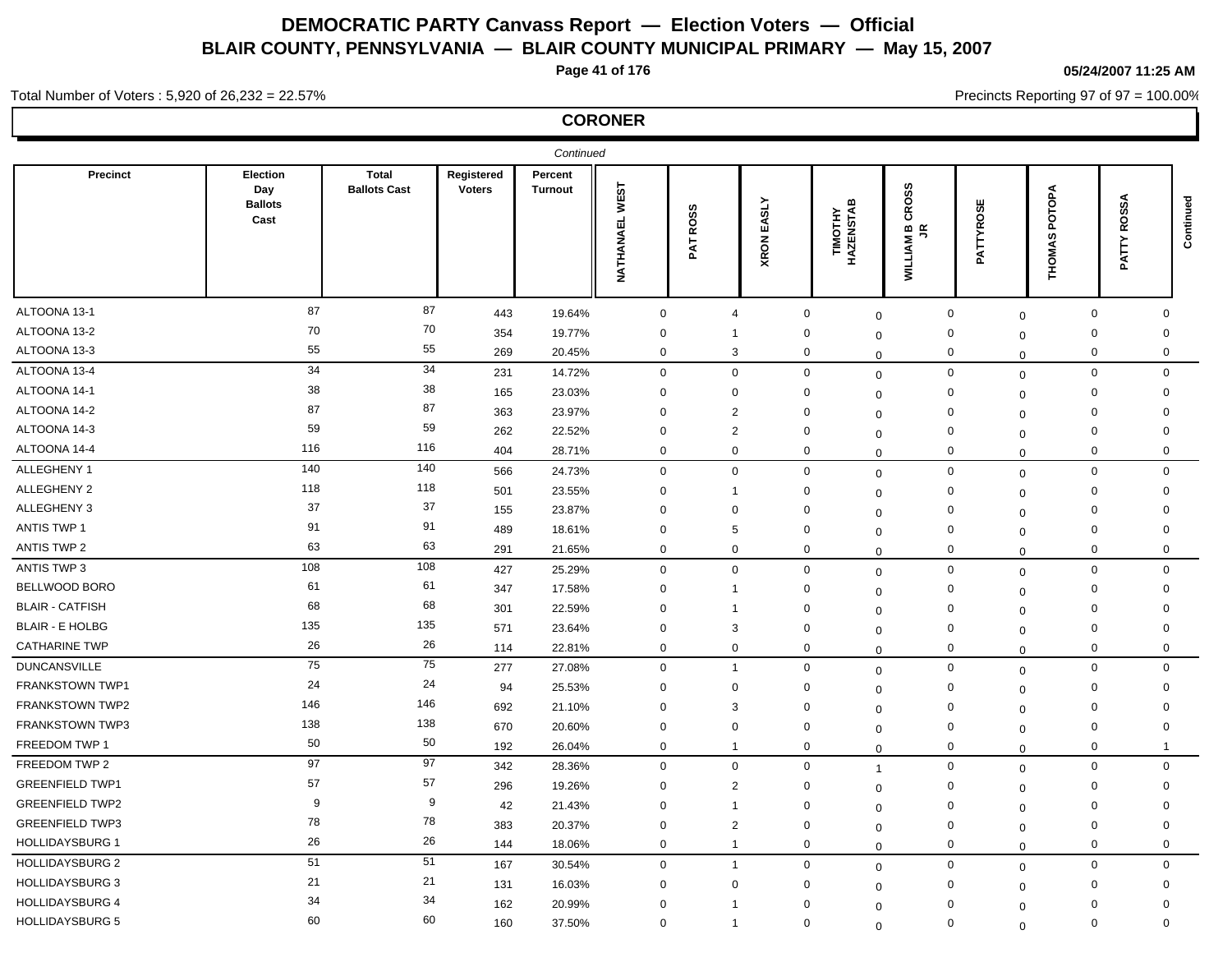**Page 42 of 176**

**05/24/2007 11:25 AM**

Precincts Reporting 97 of 97 = 100.00%

## Total Number of Voters : 5,920 of 26,232 = 22.57%

|                        |                                           |                                     |                             | Continued                 |                                 |                    |                      |                           |                                                                  |                      |                             |                   |           |
|------------------------|-------------------------------------------|-------------------------------------|-----------------------------|---------------------------|---------------------------------|--------------------|----------------------|---------------------------|------------------------------------------------------------------|----------------------|-----------------------------|-------------------|-----------|
| Precinct               | Election<br>Day<br><b>Ballots</b><br>Cast | <b>Total</b><br><b>Ballots Cast</b> | Registered<br><b>Voters</b> | Percent<br><b>Turnout</b> | <b>WEST</b><br><b>NATHANAEL</b> | <b>ROSS</b><br>PAT | EASLY<br><b>XRON</b> | m<br>TIMOTHY<br>HAZENSTAE | <b>CROSS</b><br>$\mathbf{m}$ $\mathbf{\alpha}$<br><b>WILLIAM</b> | <b>ATTYROSE</b><br>Δ | POTOPA<br>w<br><b>THOMA</b> | SSA<br>ğ<br>PATTY | Continued |
| HOLLIDAYSBURG 6        | 64                                        | 64                                  | 221                         | 28.96%                    | $\mathbf 0$                     | $\mathbf 0$        | $\mathbf 0$          | $\mathbf 0$               | $\mathbf 0$                                                      | $\mathbf 0$          | $\mathbf 0$                 | $\mathbf 0$       |           |
| <b>HOLLIDAYSBURG 7</b> | 32                                        | 32                                  | 129                         | 24.81%                    | $\mathsf{O}\xspace$             | $\overline{1}$     | $\mathbf 0$          | $\mathbf 0$               | $\mathbf 0$                                                      | $\mathbf 0$          | $\mathbf 0$                 | $\mathbf 0$       |           |
| <b>HUSTON TWP</b>      | 35                                        | 35                                  | 125                         | 28.00%                    | $\mathbf 0$                     | $\mathbf 0$        | 0                    | $\mathbf 0$               | $\mathbf 0$                                                      | $\mathbf 0$          | $\mathbf 0$                 | $\mathbf 0$       |           |
| <b>JUNIATA TWP</b>     | 37                                        | 37                                  | 178                         | 20.79%                    | $\mathbf 0$                     | 3                  | 0                    | $\mathbf 0$               | $\mathbf 0$                                                      | $\mathbf 0$          | $\mathbf 0$                 | $\mathbf 0$       |           |
| <b>LOGAN TWP 1</b>     | 99                                        | 99                                  | 359                         | 27.58%                    | $\mathbf 0$                     | 3                  | $\mathbf 0$          | $\Omega$                  | $\mathbf 0$                                                      | $\mathbf 0$          | $\mathbf 0$                 | $\mathbf 0$       |           |
| LOGAN TWP 2            | 107                                       | 107                                 | 480                         | 22.29%                    | $\mathbf 0$                     | $\mathbf{1}$       | $\mathbf 0$          | $\mathbf 0$               | $\mathbf 0$                                                      | $\mathbf 0$          | 0                           | $\mathbf 0$       |           |
| LOGAN TWP 3            | 73                                        | $73\,$                              | 248                         | 29.44%                    | $\mathbf 0$                     | $\mathbf{1}$       | $\mathbf 0$          | $\mathbf{0}$              | $\mathsf 0$                                                      | $\mathbf 0$          | $\mathbf 0$                 | $\mathbf 0$       |           |
| <b>LOGAN TWP 4</b>     | 86                                        | 86                                  | 435                         | 19.77%                    | $\mathbf 0$                     | 0                  | 0                    | $\mathbf 0$               | $\mathbf 0$                                                      | $\mathbf 0$          | 0                           | 0                 |           |
| <b>LOGAN TWP 5</b>     | 122                                       | 122                                 | 437                         | 27.92%                    | $\mathbf 0$                     | $\overline{2}$     | 0                    | $\mathbf 0$               | $\mathbf 0$                                                      | $\mathbf 0$          | $\mathbf 0$                 | $\Omega$          |           |
| LOGAN TWP 6            | 123                                       | 123                                 | 641                         | 19.19%                    | $\mathbf 0$                     | $\overline{2}$     | $\mathbf 0$          | 0                         | $\mathbf 0$                                                      | $\mathbf 0$          | $\mathbf 0$                 | $\mathbf 0$       |           |
| LOGAN TWP 7            | 70                                        | 70                                  | 237                         | 29.54%                    | $\mathbf 0$                     | 3                  | $\mathbf 0$          | 0                         | $\mathbf 0$                                                      | $\mathbf 0$          | $\mathbf 0$                 | $\mathbf 0$       |           |
| <b>MARTINSBURG 1</b>   | 50                                        | 50                                  | 132                         | 37.88%                    | $\mathbf 0$                     | $\mathbf{0}$       | $\mathbf 0$          | $\mathbf 0$               | $\mathbf 0$                                                      | $\mathbf 0$          | 0                           | $\mathbf 0$       |           |
| <b>MARTINSBURG 2</b>   | 53                                        | 53                                  | 147                         | 36.05%                    | $\mathbf 0$                     | $\mathbf 0$        | -1                   | $\mathbf 0$               | $\mathbf 0$                                                      | $\mathbf 0$          | $\mathbf 0$                 | $\mathbf 0$       |           |
| <b>NEWRY BORO</b>      | 27                                        | 27                                  | 66                          | 40.91%                    | $\mathbf 0$                     | $\Omega$           | 0                    | $\mathbf 0$               | $\mathbf 0$                                                      | $\mathbf 0$          | 0                           | 0                 |           |
| NORTH WOODBURY         | 95                                        | 95                                  | 277                         | 34.30%                    | $\mathbf 0$                     | $\overline{2}$     | 0                    | $\mathbf 0$               | $\mathbf 0$                                                      | $\mathbf 0$          | $\mathbf 0$                 | $\mathbf 0$       |           |
| <b>ROARING SPG 1</b>   | 18                                        | 18                                  | 102                         | 17.65%                    | $\mathbf 0$                     | $\mathbf{0}$       | $\mathbf 0$          | $\mathbf 0$               | $\mathbf 0$                                                      | $\mathbf 0$          | $\Omega$                    | $\mathbf 0$       |           |
| ROARING SPG 2          | 68                                        | 68                                  | 169                         | 40.24%                    | $\mathbf 0$                     | $\mathbf 0$        | $\mathbf 0$          | $\mathbf 0$               | $\mathbf 0$                                                      | $\mathbf 0$          | $\mathbf 0$                 | $\mathbf 0$       |           |
| ROARING SPG 3          | 42                                        | 42                                  | 121                         | 34.71%                    | $\mathbf 0$                     | 0                  | $\mathbf 0$          | 0                         | $\mathbf 0$                                                      | $\mathbf{0}$         | $\mathbf 0$                 | $\mathbf 0$       |           |
| SNYDER TWP 1           | 50                                        | 50                                  | 292                         | 17.12%                    | $\mathbf 0$                     | $\mathbf 0$        | $\mathbf 0$          | $\mathbf 0$               | $\mathbf 0$                                                      | $\mathbf 0$          | $\mathbf 0$                 | $\mathbf 0$       |           |
| SNYDER TWP 2           | 76                                        | 76                                  | 355                         | 21.41%                    | $\mathbf 0$                     | $\mathbf 0$        | $\mathbf 0$          | $\Omega$                  | $\mathbf 0$                                                      | $\mathbf 0$          | $\Omega$                    | $\Omega$          |           |
| <b>TAYLOR TWP</b>      | 120                                       | 120                                 | 368                         | 32.61%                    | $\mathbf 0$                     | $\overline{1}$     | 0                    | $\mathbf 0$               | $\mathbf 0$                                                      | $\mathbf 0$          | 0                           | $\mathbf 0$       |           |
| <b>TYRONE TWP 1</b>    | 29                                        | 29                                  | 121                         | 23.97%                    | $\mathbf 0$                     | $\mathbf 0$        | $\mathbf 0$          | $\mathbf 0$               | $\mathbf 0$                                                      | $\mathbf 0$          | $\mathbf 0$                 | $\mathbf 0$       |           |
| TYRONE TWP 2           | 70                                        | 70                                  | 185                         | 37.84%                    | $\mathbf 0$                     | $\mathbf 0$        | $\mathbf 0$          | $\Omega$                  | $\mathbf 0$                                                      | $\mathbf 0$          | $\mathbf 0$                 | $\mathbf 0$       |           |
| <b>TYRONE BORO 1</b>   | 36                                        | 36                                  | 161                         | 22.36%                    | $\mathbf 0$                     | $\mathbf 0$        | 0                    | $\Omega$                  | $\mathbf 0$                                                      | $\mathbf 0$          | $\mathbf 0$                 | $\mathbf 0$       |           |
| TYRONE BORO 2          | 33                                        | 33                                  | 140                         | 23.57%                    | $\mathbf 0$                     | $\mathbf 0$        | $\mathbf 0$          | $\mathbf 0$               | $\mathbf 0$                                                      | $\mathbf 0$          | $\mathbf 0$                 | $\mathbf 0$       |           |
| <b>TYRONE BORO 3</b>   | 23                                        | 23                                  | 148                         | 15.54%                    | $\mathbf 0$                     | $\mathbf 0$        | $\mathbf 0$          | $\Omega$                  | $\mathbf 0$                                                      | $\mathbf 0$          | 0                           | $\mathbf 0$       |           |
| <b>TYRONE BORO 4</b>   | 21                                        | 21                                  | 110                         | 19.09%                    | $\mathbf 0$                     | $\mathbf{0}$       | $\mathbf 0$          | $\mathbf 0$               | $\mathbf 0$                                                      | $\mathbf 0$          | $\mathbf 0$                 | $\mathbf 0$       |           |
| <b>TYRONE BORO 5</b>   | 20                                        | 20                                  | 100                         | 20.00%                    | $\mathbf 0$                     | $\mathbf{0}$       | 0                    | $\mathbf 0$               | $\mathbf 0$                                                      | $\mathbf 0$          | $\mathbf 0$                 | $\mathbf 0$       |           |
| <b>TYRONE BORO 6</b>   | 46                                        | 46                                  | 168                         | 27.38%                    | $\mathbf 0$                     | $\Omega$           | $\mathbf 0$          | $\Omega$                  | $\mathbf 0$                                                      | $\mathbf 0$          | $\mathbf 0$                 | $\mathbf 0$       |           |
| <b>TYRONE BORO 7</b>   | 44                                        | 44                                  | 165                         | 26.67%                    | $\mathbf 0$                     | $\mathbf 0$        | $\mathbf 0$          | $\mathbf 0$               | $\mathbf 0$                                                      | $\mathbf 0$          | $\mathbf 0$                 | $\mathbf 0$       |           |
| WILLIAMSBURG           | 62                                        | 62                                  | 210                         | 29.52%                    | $\overline{1}$                  | $\mathbf 1$        | 0                    | $\mathbf 0$               | 0                                                                | $\mathbf 0$          | $\mathbf 0$                 | 0                 |           |
| WOODBURY TWP           | 30                                        | 30                                  | 172                         | 17.44%                    | $\mathbf 0$                     | $\overline{1}$     | $\mathbf 0$          | $\Omega$                  | $\mathbf 0$                                                      | $\mathbf 0$          | $\mathbf 0$                 | $\mathbf 0$       |           |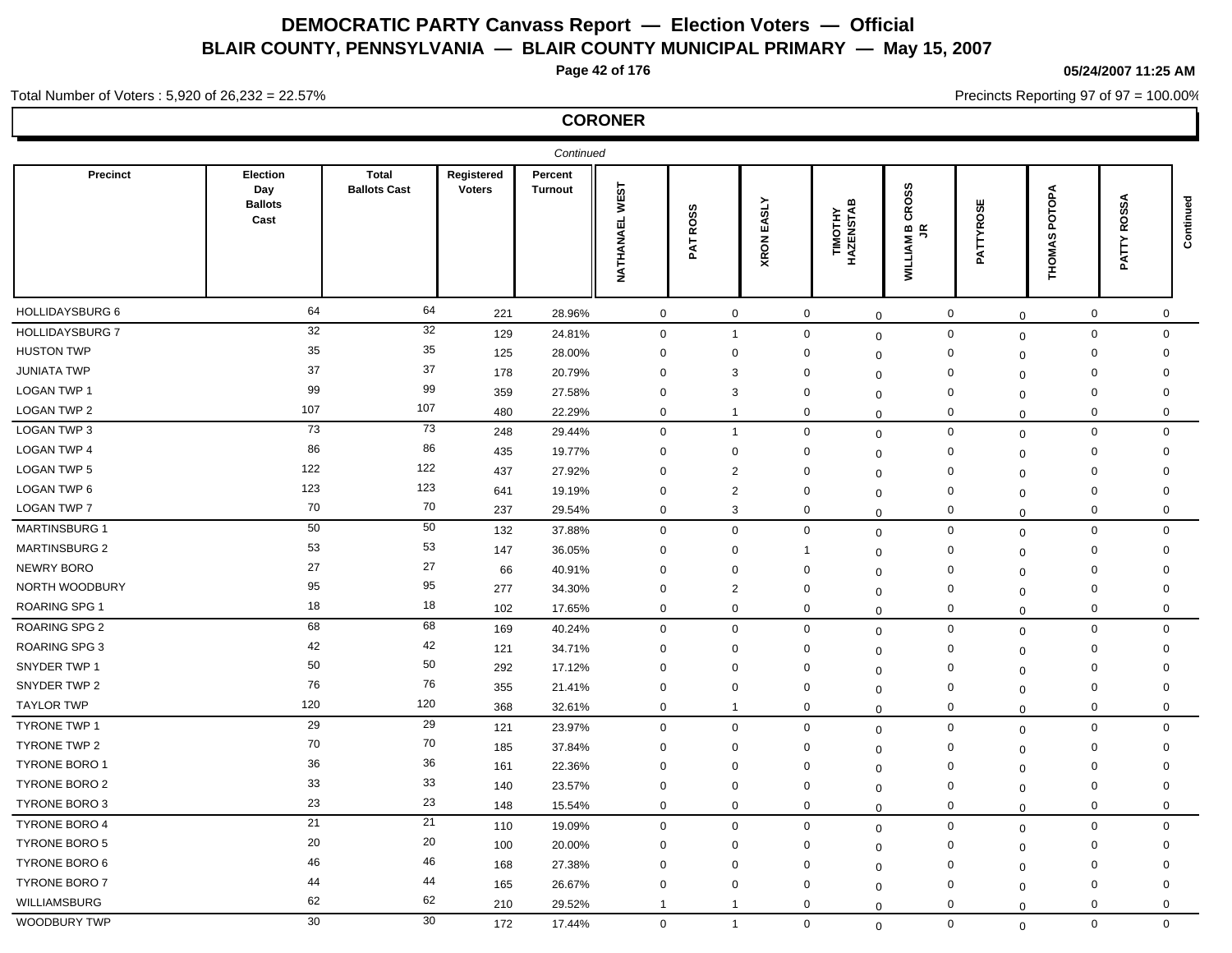**Page 43 of 176**

## **05/24/2007 11:25 AM**

Precincts Reporting 97 of 97 = 100.00%

Total Number of Voters : 5,920 of 26,232 = 22.57%

|             |                                           |                              |                      | Continued                 |                     |               |                                           |                                |                                        |        |          |        |  |
|-------------|-------------------------------------------|------------------------------|----------------------|---------------------------|---------------------|---------------|-------------------------------------------|--------------------------------|----------------------------------------|--------|----------|--------|--|
| Precinct    | Election<br>Day<br><b>Ballots</b><br>Cast | Total<br><b>Ballots Cast</b> | Registered<br>Voters | Percent<br><b>Turnout</b> | <b>in</b><br>-<br>▰ | ဖာ<br>œ<br>o. | $\overline{\phantom{a}}$<br>ш<br>- -<br>₹ | m<br>-<br><b>IMOTH</b><br>ZENS | w<br>ഗ<br>$\sim$<br>ပ<br>≃ മ<br>$\sim$ | ш<br>ഗ | −        | ≃<br>௨ |  |
| ALLEGHENY 4 | 73                                        | 73                           | 260                  | 28.08%                    | $\overline{0}$      |               | υ                                         | $\Omega$                       | $\Omega$                               |        | $\Omega$ |        |  |
| Totals:     | 5,920                                     | 5,920                        | 26,232               |                           |                     | 108           |                                           |                                |                                        |        |          |        |  |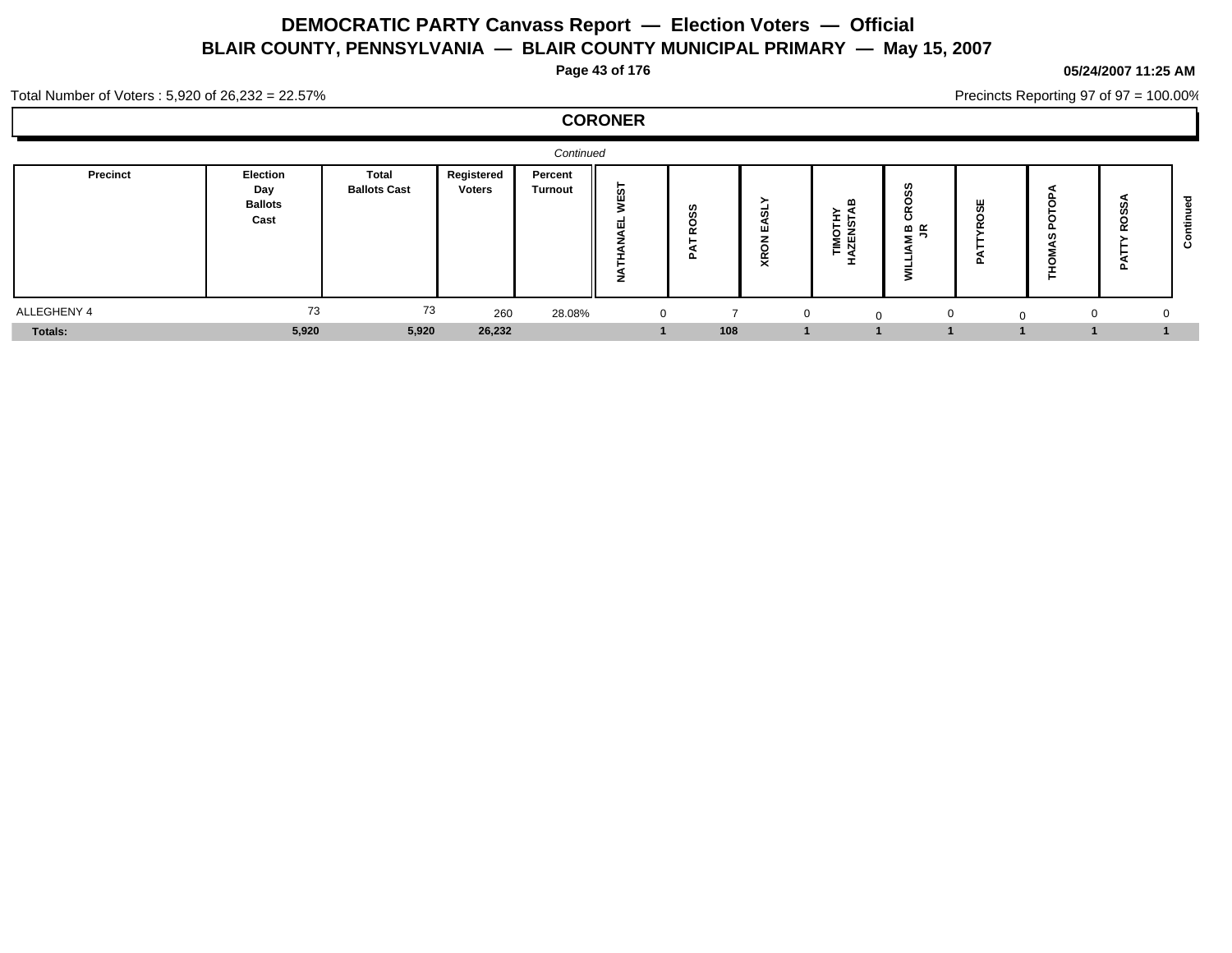**Page 44 of 176**

**05/24/2007 11:25 AM**

Precincts Reporting 97 of 97 = 100.00%

## Total Number of Voters : 5,920 of 26,232 = 22.57%

| <b>CORONER</b> |  |
|----------------|--|
|----------------|--|

|                 |                                           |                                     |                             |                           | Continued           |                     |                             |                               |  |
|-----------------|-------------------------------------------|-------------------------------------|-----------------------------|---------------------------|---------------------|---------------------|-----------------------------|-------------------------------|--|
| Precinct        | Election<br>Day<br><b>Ballots</b><br>Cast | <b>Total</b><br><b>Ballots Cast</b> | Registered<br><b>Voters</b> | Percent<br><b>Turnout</b> | SAMSGORDON          | <b>STEVEKENIGER</b> | <b>Unresolved Write-Ins</b> | Totals                        |  |
| ALTOONA 1-1     | 49                                        | 49                                  | 328                         | 14.94%                    | $\mathbf 0$         | $\mathbf 0$         |                             | $\mathbf 0$<br>3              |  |
| ALTOONA 1-2     | 22                                        | 22                                  | 129                         | 17.05%                    | $\pmb{0}$           | $\pmb{0}$           |                             | 0<br>$\mathbf{1}$             |  |
| ALTOONA 2-1     | 41                                        | 41                                  | 280                         | 14.64%                    | $\mathbf 0$         | $\mathbf 0$         |                             | $\mathbf 0$<br>$\mathbf 0$    |  |
| ALTOONA 2-2     | 59                                        | 59                                  | 351                         | 16.81%                    | $\mathbf 0$         | $\mathbf 0$         |                             | $\overline{2}$<br>$\mathbf 0$ |  |
| ALTOONA 3-1     | 54                                        | 54                                  | 330                         | 16.36%                    | $\mathbf 0$         | $\mathbf 0$         |                             | $\mathbf 0$<br>$\overline{4}$ |  |
| ALTOONA 3-2     | 75                                        | 75                                  | 292                         | 25.68%                    | $\mathbf 0$         | $\mathbf 0$         |                             | $\overline{4}$<br>$\mathbf 0$ |  |
| ALTOONA 4-1     | 61                                        | 61                                  | 365                         | 16.71%                    | $\mathbf 0$         | $\mathbf 0$         |                             | $\mathbf 0$<br>3              |  |
| ALTOONA 4-2     | 55                                        | 55                                  | 256                         | 21.48%                    | $\mathsf{O}\xspace$ | $\mathsf{O}\xspace$ |                             | $\mathbf 0$<br>$\mathbf{1}$   |  |
| ALTOONA 5-1     | 14                                        | 14                                  | 102                         | 13.73%                    | $\mathbf 0$         | $\mathbf 0$         |                             | $\mathbf 0$<br>$\mathbf 0$    |  |
| ALTOONA 5-2     | 72                                        | 72                                  | 339                         | 21.24%                    | $\mathbf 0$         | $\mathbf 0$         |                             | $\mathbf 0$<br>$\mathbf{1}$   |  |
| ALTOONA 5-3     | 61                                        | 61                                  | 279                         | 21.86%                    | $\mathsf{O}\xspace$ | $\mathbf 0$         |                             | $\overline{2}$<br>$\mathbf 0$ |  |
| ALTOONA 6-1     | 58                                        | 58                                  | 350                         | 16.57%                    | $\mathbf 0$         | $\mathbf 0$         |                             | $\overline{2}$<br>$\mathbf 0$ |  |
| ALTOONA 6-2     | 51                                        | 51                                  | 306                         | 16.67%                    | $\mathbf 0$         | $\mathbf 0$         |                             | $\mathbf 0$<br>$\mathbf{1}$   |  |
| ALTOONA 6-3     | 65                                        | 65                                  | 286                         | 22.73%                    | $\mathbf 0$         | $\mathbf 0$         |                             | $\mathbf 0$<br>$\overline{4}$ |  |
| ALTOONA 6-4     | 59                                        | 59                                  | 224                         | 26.34%                    | $\mathbf 0$         | $\mathbf 0$         |                             | $\mathbf 0$<br>$\mathsf 0$    |  |
| ALTOONA 6-5     | 75                                        | $\overline{75}$                     | 394                         | 19.04%                    | $\mathbf 0$         | $\mathbf 0$         |                             | $\overline{4}$<br>$\mathbf 0$ |  |
| <b>ALTOONA7</b> | 47                                        | 47                                  | 368                         | 12.77%                    | $\boldsymbol{0}$    | $\mathbf 0$         |                             | $\sqrt{2}$<br>$\mathbf 0$     |  |
| ALTOONA 8-1     | 45                                        | 45                                  | 345                         | 13.04%                    | $\mathbf 0$         | $\mathbf 0$         |                             | $\overline{2}$<br>$\mathbf 0$ |  |
| ALTOONA 8-2     | 72                                        | 72                                  | 277                         | 25.99%                    | $\mathsf{O}\xspace$ | $\mathsf{O}\xspace$ |                             | $\mathbf 0$<br>$\pmb{0}$      |  |
| ALTOONA 9       | 70                                        | 70                                  | 382                         | 18.32%                    | $\mathbf 0$         | $\mathbf 0$         |                             | $\mathbf 0$<br>$\mathbf{3}$   |  |
| ALTOONA 10-1    | 33                                        | 33                                  | 262                         | 12.60%                    | $\boldsymbol{0}$    | $\mathbf 0$         |                             | $\mathbf 0$<br>$\sqrt{2}$     |  |
| ALTOONA 10-2    | 43                                        | 43                                  | 197                         | 21.83%                    | $\mathbf 0$         | $\mathbf 0$         |                             | $\overline{2}$<br>$\mathbf 0$ |  |
| ALTOONA 10-3    | 43                                        | 43                                  | 145                         | 29.66%                    | $\boldsymbol{0}$    | $\mathbf 0$         |                             | $\mathbf 0$<br>$\mathbf{1}$   |  |
| ALTOONA 10-4    | 70                                        | 70                                  | 320                         | 21.88%                    | $\mathbf 0$         | $\mathbf 0$         |                             | $\mathbf 0$<br>$\overline{2}$ |  |
| ALTOONA 11-1    | 79                                        | 79                                  | 402                         | 19.65%                    | $\mathbf 0$         | $\mathbf 0$         |                             | $\mathbf 0$<br>$\overline{2}$ |  |
| ALTOONA 11-2    | 57                                        | 57                                  | 289                         | 19.72%                    | $\mathbf 0$         | $\mathbf 0$         |                             | $\mathbf 0$<br>2              |  |
| ALTOONA 11-3    | 56                                        | 56                                  | 242                         | 23.14%                    | $\mathbf 0$         | $\mathbf 0$         |                             | $\mathbf 0$<br>$\mathbf{1}$   |  |
| ALTOONA 12-1    | 35                                        | 35                                  | 158                         | 22.15%                    | $\pmb{0}$           | $\mathbf 0$         |                             | $\pmb{0}$<br>$\mathbf 0$      |  |
| ALTOONA 12-2    | 47                                        | 47                                  | 219                         | 21.46%                    | $\boldsymbol{0}$    | $\mathbf 0$         |                             | $\mathbf 0$<br>$\mathbf{1}$   |  |
| ALTOONA 12-3    | 50                                        | 50                                  | 162                         | 30.86%                    | $\mathbf 0$         | $\mathbf 0$         |                             | $\mathbf 0$<br>$\mathbf 0$    |  |
| ALTOONA 12-4    | 81                                        | 81                                  | 236                         | 34.32%                    | $\mathsf{O}\xspace$ | $\mathbf 0$         |                             | $\overline{2}$<br>0           |  |
| ALTOONA 12-5    | 28                                        | 28                                  | 153                         | 18.30%                    | $\mathbf 0$         | $\mathbf 0$         |                             | $\mathsf 0$<br>$\mathbf 0$    |  |
| ALTOONA 13-1    | 87                                        | 87                                  | 443                         | 19.64%                    | $\mathbf 0$         | $\mathbf 0$         |                             | $\mathbf 0$<br>$\overline{4}$ |  |
| ALTOONA 13-2    | 70                                        | 70                                  | 354                         | 19.77%                    | $\mathbf 0$         | $\mathbf 0$         |                             | $\mathbf 0$<br>$\mathbf{1}$   |  |
| ALTOONA 13-3    | 55                                        | 55                                  | 269                         | 20.45%                    | $\mathbf 0$         | $\mathbf 0$         |                             | $\mathbf 0$<br>3              |  |
| ALTOONA 13-4    | 34                                        | 34                                  | 231                         | 14.72%                    | $\mathbf 0$         | $\mathbf 0$         |                             | $\mathbf 0$<br>$\mathbf 0$    |  |
| ALTOONA 14-1    | 38                                        | 38                                  | 165                         | 23.03%                    | $\mathbf 0$         | $\mathbf 0$         |                             | $\pmb{0}$<br>$\mathbf 0$      |  |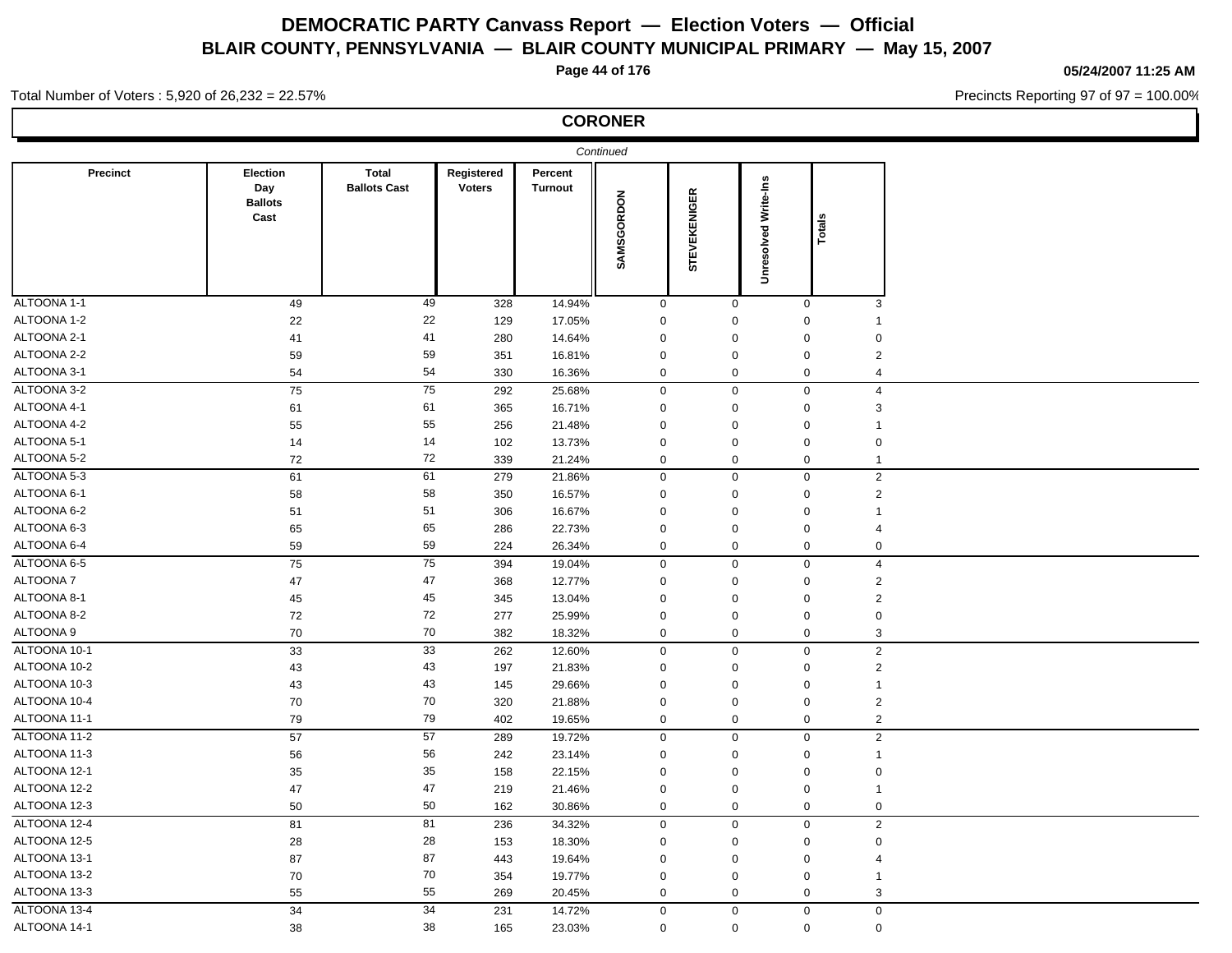**Page 45 of 176**

**CORONER**

**05/24/2007 11:25 AM**

Precincts Reporting 97 of 97 = 100.00%

#### Total Number of Voters : 5,920 of 26,232 = 22.57%

|                        |                                                  |                              |                             |                           | Continued   |                     |                             |              |  |
|------------------------|--------------------------------------------------|------------------------------|-----------------------------|---------------------------|-------------|---------------------|-----------------------------|--------------|--|
| Precinct               | <b>Election</b><br>Day<br><b>Ballots</b><br>Cast | Total<br><b>Ballots Cast</b> | Registered<br><b>Voters</b> | Percent<br><b>Turnout</b> | SAMSGORDON  | <b>STEVEKENIGER</b> | <b>Unresolved Write-Ins</b> | Totals       |  |
| ALTOONA 14-2           | 87                                               | 87                           | 363                         | 23.97%                    | $\Omega$    | $\Omega$            | $\mathbf 0$                 | 3            |  |
| ALTOONA 14-3           | 59                                               | 59                           | 262                         | 22.52%                    | $\Omega$    | $\Omega$            | $\mathbf 0$                 | 2            |  |
| ALTOONA 14-4           | 116                                              | 116                          | 404                         | 28.71%                    | $\mathbf 0$ | $\mathbf 0$         | $\mathbf 0$                 | 0            |  |
| ALLEGHENY 1            | 140                                              | 140                          | 566                         | 24.73%                    | $\mathbf 0$ | $\mathbf 0$         | $\mathbf 0$                 | $\mathbf 0$  |  |
| ALLEGHENY 2            | 118                                              | 118                          | 501                         | 23.55%                    | $\Omega$    | 0                   | $\mathbf 0$                 |              |  |
| ALLEGHENY 3            | 37                                               | 37                           | 155                         | 23.87%                    | $\Omega$    | $\Omega$            | 0                           | 0            |  |
| <b>ANTIS TWP 1</b>     | 91                                               | 91                           | 489                         | 18.61%                    | $\Omega$    | $\Omega$            | $\mathbf 0$                 | 5            |  |
| ANTIS TWP 2            | 63                                               | 63                           | 291                         | 21.65%                    | $\mathbf 0$ | $\mathbf 0$         | $\mathbf 0$                 | 0            |  |
| ANTIS TWP 3            | 108                                              | 108                          | 427                         | 25.29%                    | $\mathbf 0$ | $\mathbf 0$         | $\mathbf 0$                 | 0            |  |
| BELLWOOD BORO          | 61                                               | 61                           | 347                         | 17.58%                    | 0           | 0                   | 0                           |              |  |
| <b>BLAIR - CATFISH</b> | 68                                               | 68                           | 301                         | 22.59%                    | $\Omega$    | $\Omega$            | 0                           |              |  |
| <b>BLAIR - E HOLBG</b> | 135                                              | 135                          | 571                         | 23.64%                    | $\Omega$    | $\Omega$            | $\mathbf 0$                 | 3            |  |
| <b>CATHARINE TWP</b>   | 26                                               | 26                           | 114                         | 22.81%                    | 0           | $\mathbf 0$         | $\mathbf 0$                 | $\mathbf 0$  |  |
| <b>DUNCANSVILLE</b>    | 75                                               | 75                           | 277                         | 27.08%                    | $\mathbf 0$ | $\mathbf 0$         | $\mathbf 0$                 | $\mathbf{1}$ |  |
| <b>FRANKSTOWN TWP1</b> | 24                                               | 24                           | 94                          | 25.53%                    | 0           | 0                   | 0                           | 0            |  |
| <b>FRANKSTOWN TWP2</b> | 146                                              | 146                          | 692                         | 21.10%                    | $\Omega$    | $\Omega$            | 0                           | 3            |  |
| <b>FRANKSTOWN TWP3</b> | 138                                              | 138                          | 670                         | 20.60%                    | 0           | 0                   | $\mathbf 0$                 | 0            |  |
| FREEDOM TWP 1          | 50                                               | 50                           | 192                         | 26.04%                    | $\mathbf 0$ | $\mathbf 0$         | $\mathbf 0$                 | 2            |  |
| FREEDOM TWP 2          | 97                                               | 97                           | 342                         | 28.36%                    | $\mathbf 0$ | $\mathbf 0$         | $\mathbf 0$                 | $\mathbf{1}$ |  |
| <b>GREENFIELD TWP1</b> | 57                                               | 57                           | 296                         | 19.26%                    | 0           | $\Omega$            | $\mathbf 0$                 | 2            |  |
| <b>GREENFIELD TWP2</b> | 9                                                | 9                            | 42                          | 21.43%                    | $\Omega$    | $\Omega$            | 0                           |              |  |
| <b>GREENFIELD TWP3</b> | 78                                               | 78                           | 383                         | 20.37%                    | $\Omega$    | 0                   | $\mathbf 0$                 | 2            |  |
| <b>HOLLIDAYSBURG 1</b> | 26                                               | 26                           | 144                         | 18.06%                    | 0           | $\mathbf 0$         | $\mathbf 0$                 |              |  |
| <b>HOLLIDAYSBURG 2</b> | 51                                               | 51                           | 167                         | 30.54%                    | $\mathbf 0$ | $\mathbf 0$         | $\mathbf 0$                 | $\mathbf{1}$ |  |
| <b>HOLLIDAYSBURG 3</b> | 21                                               | 21                           | 131                         | 16.03%                    | $\Omega$    | $\Omega$            | $\mathbf 0$                 | 1            |  |

HOLLIDAYSBURG 4 34 34 162 20.99% 0 0 0 1 HOLLIDAYSBURG 5 60 60 160 37.50% 0 0 0 1 HOLLIDAYSBURG 6 64 64 221 28.96% 0 0 0 0 HOLLIDAYSBURG 7 32 32 129 24.81% 0 0 0 2 HUSTON TWP 35 35 125 28.00% 0 0 0 JUNIATA TWP 37 37 178 20.79% 0 0 0 3  ${\sf LOGAN\,TWP\,1} \hspace{1.25in} 33$   $\qquad \qquad 99$   $\qquad \qquad 359$   $\qquad \qquad 27.58\%$   $\qquad \qquad 0$   $\qquad \qquad 0$   $\qquad \qquad 3$ LOGAN TWP 2 107 107 480 22.29% 0 0 2 LOGAN TWP 3 73 73 248 29.44% 0 0 0 2  ${\sf LOGAN\,TWP\,4}$  . The contract the contract of the contract of the contract of the contract of the contract of the contract of the contract of the contract of the contract of the contract of the contract of the contract of LOGAN TWP 5 122 122 437 27.92% 0 0 0 2

LOGAN TWP 6 123 123 641 19.19% 0 0 0 2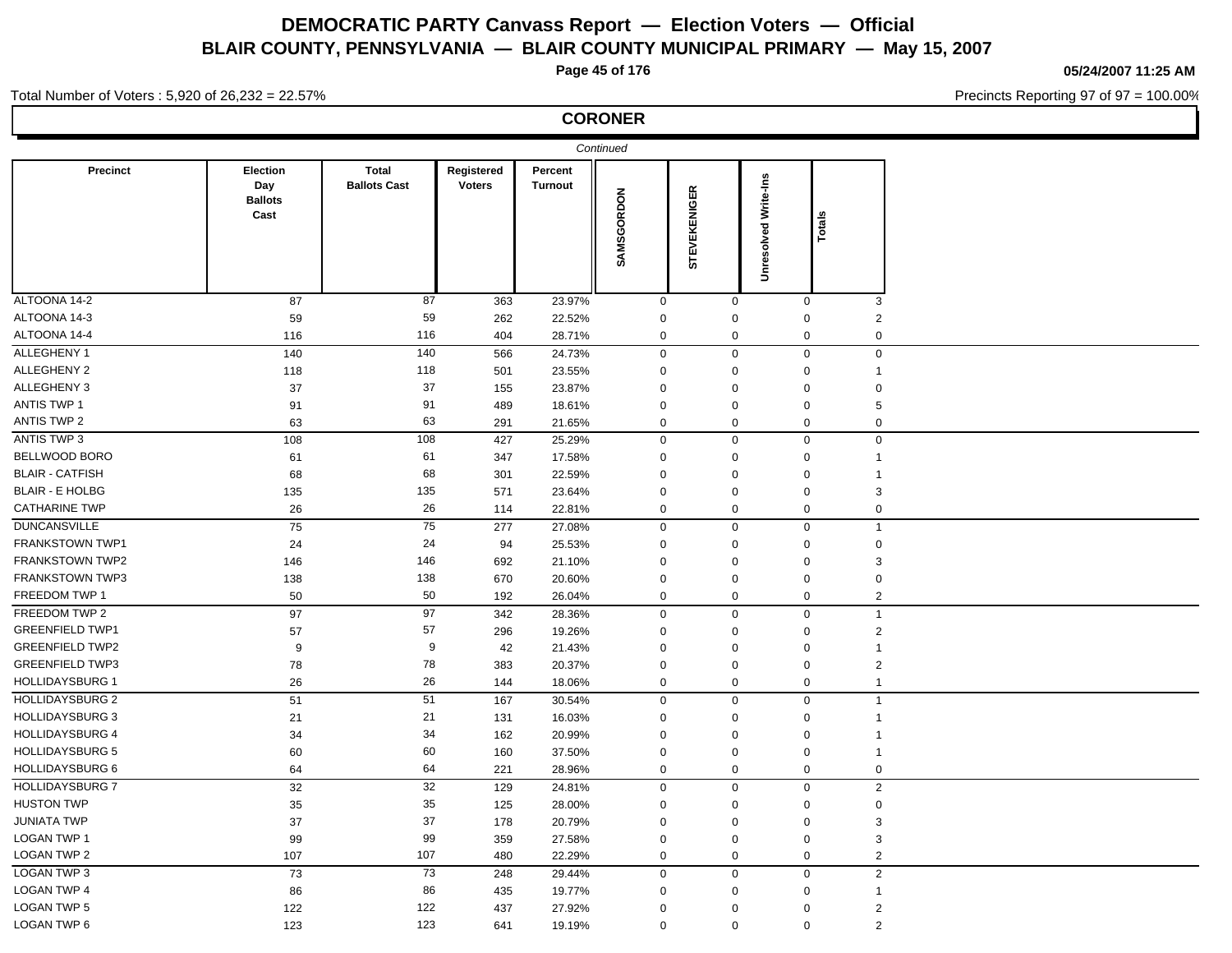**Page 46 of 176**

**CORONER**

**05/24/2007 11:25 AM**

Precincts Reporting 97 of 97 = 100.00%

#### Total Number of Voters : 5,920 of 26,232 = 22.57%

ı

|                      |                                           |                              |                             |                           | Continued    |                 |                         |              |                |
|----------------------|-------------------------------------------|------------------------------|-----------------------------|---------------------------|--------------|-----------------|-------------------------|--------------|----------------|
| Precinct             | Election<br>Day<br><b>Ballots</b><br>Cast | Total<br><b>Ballots Cast</b> | Registered<br><b>Voters</b> | Percent<br><b>Turnout</b> | SAMSGORDON   | EVEKENIGER<br>5 | Write-Ins<br>Unresolved | Totals       |                |
| LOGAN TWP 7          | 70                                        | 70                           | 237                         | 29.54%                    | $\mathbf{0}$ | $\mathbf 0$     |                         | $\mathbf 0$  | 3              |
| <b>MARTINSBURG 1</b> | 50                                        | 50                           | 132                         | 37.88%                    | $\mathbf{0}$ | $\mathbf{0}$    |                         | $\mathbf{0}$ | $\mathbf 0$    |
| <b>MARTINSBURG 2</b> | 53                                        | 53                           | 147                         | 36.05%                    | $\Omega$     | $\Omega$        |                         | $\Omega$     |                |
| <b>NEWRY BORO</b>    | 27                                        | 27                           | 66                          | 40.91%                    | $\Omega$     | $\Omega$        |                         | $\Omega$     | $\Omega$       |
| NORTH WOODBURY       | 95                                        | 95                           | 277                         | 34.30%                    |              |                 |                         | $\Omega$     |                |
| ROARING SPG 1        | 18                                        | 18                           | 102                         | 17.65%                    | 0            | $\mathbf 0$     |                         | $\mathbf 0$  | $\mathbf 0$    |
| ROARING SPG 2        | 68                                        | 68                           | 169                         | 40.24%                    | $\Omega$     | $\mathbf 0$     |                         | $\Omega$     | $\mathbf 0$    |
| <b>ROARING SPG 3</b> | 42                                        | 42                           | 121                         | 34.71%                    | $\Omega$     | $\Omega$        |                         | $\Omega$     | $\Omega$       |
| SNYDER TWP 1         | 50                                        | 50                           | 292                         | 17.12%                    | 0            | $\Omega$        |                         | $\Omega$     | $\Omega$       |
| SNYDER TWP 2         | 76                                        | 76                           | 355                         | 21.41%                    | $\Omega$     | $\Omega$        |                         | $\Omega$     | $\Omega$       |
| <b>TAYLOR TWP</b>    | 120                                       | 120                          | 368                         | 32.61%                    | 0            | $\mathbf 0$     |                         | 0            | 2              |
| <b>TYRONE TWP 1</b>  | 29                                        | $\overline{29}$              | 121                         | 23.97%                    | $\Omega$     | $\mathbf 0$     |                         | $\mathbf 0$  | $\mathbf 0$    |
| <b>TYRONE TWP 2</b>  | 70                                        | 70                           | 185                         | 37.84%                    | 0            | $\Omega$        |                         | $\Omega$     | $\Omega$       |
| TYRONE BORO 1        | 36                                        | 36                           | 161                         | 22.36%                    | 0            | $\Omega$        |                         | 0            | 0              |
| <b>TYRONE BORO 2</b> | 33                                        | 33                           | 140                         | 23.57%                    | $\Omega$     | $\mathbf 0$     |                         | $\mathbf 0$  | 0              |
| TYRONE BORO 3        | 23                                        | 23                           | 148                         | 15.54%                    | 0            | $\mathbf 0$     |                         | $\mathbf 0$  | $\mathbf 0$    |
| <b>TYRONE BORO 4</b> | 21                                        | 21                           | 110                         | 19.09%                    | 0            | $\mathbf 0$     |                         | $\mathbf 0$  | $\mathbf 0$    |
| TYRONE BORO 5        | 20                                        | 20                           | 100                         | 20.00%                    | $\Omega$     | 0               |                         | 0            | $\mathbf 0$    |
| <b>TYRONE BORO 6</b> | 46                                        | 46                           | 168                         | 27.38%                    | $\Omega$     | 0               |                         | $\mathbf 0$  | 0              |
| TYRONE BORO 7        | 44                                        | 44                           | 165                         | 26.67%                    | $\Omega$     | $\Omega$        |                         | $\Omega$     | $\Omega$       |
| WILLIAMSBURG         | 62                                        | 62                           | 210                         | 29.52%                    | 0            | $\mathbf 0$     |                         | $\mathbf 0$  | $\overline{2}$ |
| <b>WOODBURY TWP</b>  | 30                                        | 30                           | 172                         | 17.44%                    | 0            | $\mathbf 0$     |                         | $\mathbf 0$  | $\overline{1}$ |
| ALLEGHENY 4          | 73                                        | 73                           | 260                         | 28.08%                    | $\Omega$     | $\mathbf 0$     |                         | $\mathbf 0$  | $\overline{7}$ |
| Totals:              | 5,920                                     | 5,920                        | 26,232                      |                           |              | $\overline{1}$  |                         | $\bf{0}$     | 132            |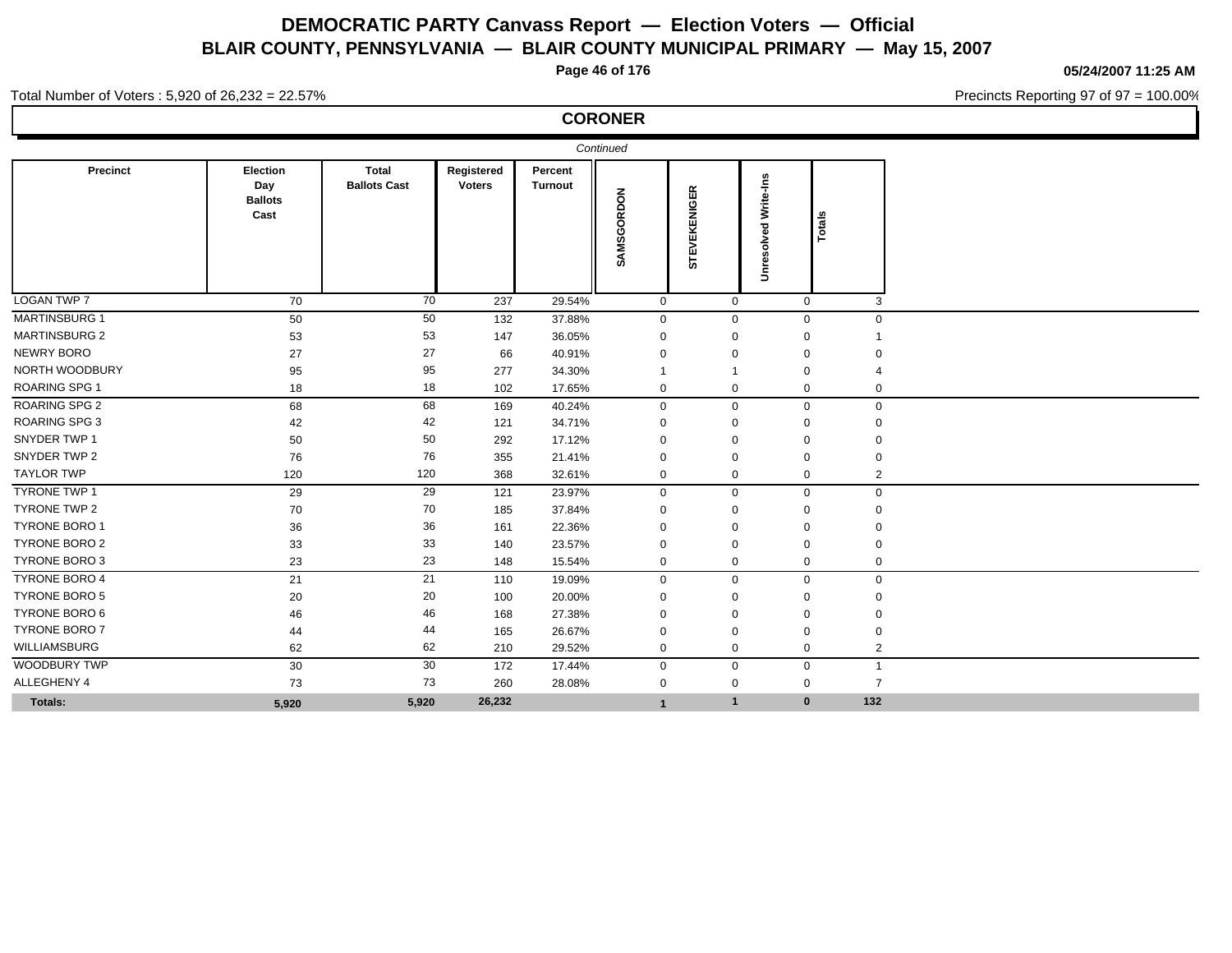**Page 47 of 176**

#### **05/24/2007 11:25 AM**

Total Number of Voters : 5,920 of 26,232 = 22.57%

Precincts Reporting 97 of 97 = 100.00%

| <b>Precinct</b> | <b>Election</b><br>Day<br><b>Ballots</b><br>Cast | Total<br><b>Ballots Cast</b> | Registered<br><b>Voters</b> | Percent<br><b>Turnout</b> | Filed<br>Candidate<br>$\hat{\mathbf{z}}$ | <b>ADELMAN</b><br>RONALD | ANN<br><b>BENNIS MARY</b> | ARTHURS<br>KEN | BENIS<br><b>Z</b><br><b>MARY</b> | Boytim<br>Alvesta | <b>LAURA BURKE</b> | CAROL DULING | Continued   |
|-----------------|--------------------------------------------------|------------------------------|-----------------------------|---------------------------|------------------------------------------|--------------------------|---------------------------|----------------|----------------------------------|-------------------|--------------------|--------------|-------------|
| ALTOONA 1-1     | 49                                               | 49                           | 328                         | 14.94%                    | $\mathsf 0$                              | $\mathbf 0$              |                           | $\mathsf 0$    | $\mathbf 0$                      | $\mathbf 0$       | $\mathbf 0$        | $\mathbf 0$  | $\mathbf 0$ |
| ALTOONA 1-2     | 22                                               | 22                           | 129                         | 17.05%                    | $\mathsf 0$                              | $\mathbf 0$              |                           | $\mathbf 0$    | $\mathbf 0$                      | $\mathbf 0$       | $\mathbf 0$        | $\mathbf 0$  | $\mathbf 0$ |
| ALTOONA 2-1     | 41                                               | 41                           | 280                         | 14.64%                    | $\mathsf 0$                              | $\mathbf 0$              |                           | $\mathbf 0$    | $\mathbf 0$                      | $\mathbf 0$       | $\mathbf 0$        | $\mathbf 0$  | $\mathbf 0$ |
| ALTOONA 2-2     | 59                                               | 59                           | 351                         | 16.81%                    | $\mathbf 0$                              | $\mathbf 0$              |                           | $\mathbf 0$    | $\mathbf 0$                      | 0                 | $\mathbf 0$        | $\mathbf 0$  | $\mathbf 0$ |
| ALTOONA 3-1     | 54                                               | 54                           | 330                         | 16.36%                    | $\mathbf 0$                              | $\mathbf 0$              |                           | $\mathbf 0$    | $\mathbf 0$                      | 0                 | $\mathbf 0$        | $\mathbf 0$  | $\mathbf 0$ |
| ALTOONA 3-2     | 75                                               | 75                           | 292                         | 25.68%                    | $\mathsf 0$                              | $\mathbf 0$              |                           | $\mathsf 0$    | $\mathbf 0$                      | $\mathbf 0$       | $\mathbf 0$        | $\mathbf 0$  | $\mathbf 0$ |
| ALTOONA 4-1     | 61                                               | 61                           | 365                         | 16.71%                    | $\mathbf 0$                              | $\mathbf 0$              |                           | $\mathbf 0$    | $\mathbf 0$                      | $\mathbf{1}$      | $\mathbf 0$        | $\mathbf 0$  | $\mathbf 0$ |
| ALTOONA 4-2     | 55                                               | 55                           | 256                         | 21.48%                    | $\mathsf 0$                              | $\mathbf 0$              |                           | $\mathbf 0$    | $\mathbf 0$                      | 0                 | $\mathbf 0$        | $\mathbf 0$  | $\mathbf 0$ |
| ALTOONA 5-1     | 14                                               | 14                           | 102                         | 13.73%                    | $\mathbf 0$                              | $\mathbf 0$              |                           | $\mathbf 0$    | $\mathbf 0$                      | 0                 | $\mathbf 0$        | $\mathbf 0$  | $\mathbf 0$ |
| ALTOONA 5-2     | 72                                               | 72                           | 339                         | 21.24%                    | $\mathbf 0$                              | 0                        |                           | $\mathbf 0$    | $\mathbf 0$                      | $\mathbf 0$       | $\mathbf 0$        | $\mathbf 0$  | 0           |
| ALTOONA 5-3     | 61                                               | 61                           | 279                         | 21.86%                    | $\mathbf 0$                              | 0                        |                           | $\mathbf 0$    | $\mathbf 0$                      | 0                 | $\mathbf 0$        | $\mathbf 0$  | $\mathbf 0$ |
| ALTOONA 6-1     | 58                                               | 58                           | 350                         | 16.57%                    | $\mathsf 0$                              | $\mathbf 0$              |                           | $\mathbf 0$    | $\mathbf 0$                      | $\mathbf 0$       | $\mathbf 0$        | $\mathbf 0$  | $\mathbf 0$ |
| ALTOONA 6-2     | 51                                               | 51                           | 306                         | 16.67%                    | $\mathsf 0$                              | 0                        |                           | $\mathbf 0$    | $\mathbf 0$                      | 0                 | $\mathbf 0$        | $\mathbf 0$  | $\mathbf 0$ |
| ALTOONA 6-3     | 65                                               | 65                           | 286                         | 22.73%                    | $\mathbf 0$                              | 0                        |                           | $\mathbf 0$    | $\overline{1}$                   | $\mathbf 0$       | $\mathbf 0$        | $\mathbf 0$  | $\mathbf 0$ |
| ALTOONA 6-4     | 59                                               | 59                           | 224                         | 26.34%                    | $\mathbf 0$                              | 0                        |                           | $\mathbf 0$    | $\mathbf 0$                      | $\mathbf 0$       | $\mathbf 0$        | $\mathbf 0$  | 0           |
| ALTOONA 6-5     | 75                                               | 75                           | 394                         | 19.04%                    | $\mathsf 0$                              | $\overline{1}$           |                           | $\mathsf 0$    | $\mathbf 0$                      | 0                 | $\mathbf 0$        | $\mathbf 0$  | $\mathbf 0$ |
| ALTOONA 7       | 47                                               | 47                           | 368                         | 12.77%                    | $\mathsf 0$                              | $\mathbf 0$              |                           | $\mathbf 0$    | $\mathbf 0$                      | 0                 | $\mathbf 0$        | $\mathbf 0$  | $\mathbf 0$ |
| ALTOONA 8-1     | 45                                               | 45                           | 345                         | 13.04%                    | $\mathbf 0$                              | 0                        |                           | $\mathbf 0$    | $\mathbf 0$                      | $\mathbf 0$       | $\mathbf 0$        | $\mathbf 0$  | $\mathbf 0$ |
| ALTOONA 8-2     | 72                                               | 72                           | 277                         | 25.99%                    | $\mathbf 0$                              | 0                        |                           | $\mathbf 0$    | $\mathbf 0$                      | $\mathbf 0$       | $\mathbf 0$        | $\mathbf 0$  | $\mathbf 0$ |
| ALTOONA 9       | 70                                               | 70                           | 382                         | 18.32%                    | $\,0\,$                                  | $\mathbf 0$              |                           | $\mathbf 0$    | $\mathbf 0$                      | 0                 | $\mathsf 0$        | $\mathbf 0$  | $\mathbf 0$ |
| ALTOONA 10-1    | 33                                               | 33                           | 262                         | 12.60%                    | $\mathbf 0$                              | $\mathbf 0$              |                           | $\mathsf 0$    | $\mathbf 0$                      | $\mathbf 0$       | $\mathbf{0}$       | $\mathbf 0$  | $\mathbf 0$ |
| ALTOONA 10-2    | 43                                               | 43                           | 197                         | 21.83%                    | $\mathsf 0$                              | $\mathbf 0$              |                           | $\mathbf 0$    | $\mathbf 0$                      | 0                 | 0                  | $\mathbf 0$  | $\mathbf 0$ |
| ALTOONA 10-3    | 43                                               | 43                           | 145                         | 29.66%                    | $\pmb{0}$                                | $\mathbf 0$              |                           | $\mathbf 0$    | $\mathbf 0$                      | $\mathbf 0$       | $\mathbf 0$        | $\mathbf 0$  | 0           |
| ALTOONA 10-4    | 70                                               | 70                           | 320                         | 21.88%                    | $\mathsf{O}\xspace$                      | $\mathbf 0$              |                           | $\mathbf 0$    | $\mathbf 0$                      | $\mathbf{1}$      | $\mathbf 0$        | $\mathbf 0$  | 1           |
| ALTOONA 11-1    | 79                                               | 79                           | 402                         | 19.65%                    | $\mathsf 0$                              | $\mathbf 0$              |                           | $\mathbf 0$    | $\mathbf 0$                      | 0                 | $\mathbf 0$        | $\mathbf 0$  | $\mathbf 0$ |
| ALTOONA 11-2    | 57                                               | 57                           | 289                         | 19.72%                    | $\mathbf 0$                              | $\mathbf 0$              |                           | $\mathsf 0$    | $\mathbf 0$                      | $\mathbf 0$       | $\mathbf 0$        | $\mathbf 0$  | $\mathbf 0$ |
| ALTOONA 11-3    | 56                                               | 56                           | 242                         | 23.14%                    | 0                                        | 0                        |                           | $\mathbf 0$    | $\mathbf 0$                      | $\mathbf 0$       | 0                  | $\mathbf 0$  | 0           |
| ALTOONA 12-1    | 35                                               | 35                           | 158                         | 22.15%                    | $\mathbf 0$                              | $\mathbf 0$              |                           | $\mathbf 0$    | $\mathbf 0$                      | $\mathbf{1}$      | $\mathbf 0$        | $\mathbf 0$  | $\mathbf 0$ |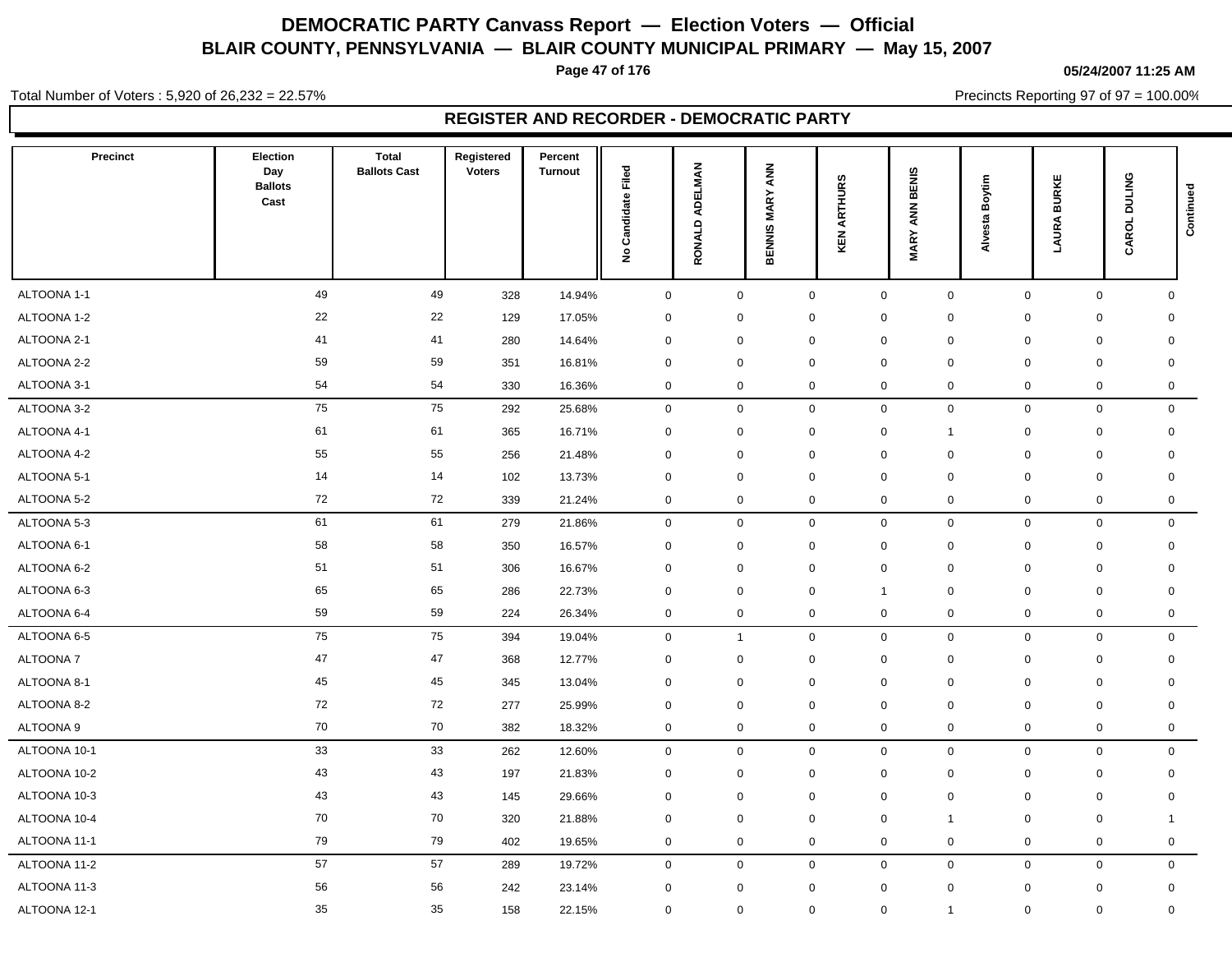**Page 48 of 176**

#### **05/24/2007 11:25 AM**

Total Number of Voters : 5,920 of 26,232 = 22.57%

Precincts Reporting 97 of 97 = 100.00%

| <b>Precinct</b>        | Election<br>Day<br><b>Ballots</b><br>Cast | <b>Total</b><br><b>Ballots Cast</b> | Registered<br><b>Voters</b> | Percent<br><b>Turnout</b> | Filed<br>Candidate<br>$\tilde{\mathbf{z}}$ | ADELMAN<br>RONALD   | <b>ANN</b><br><b>MARY</b><br><b>BENNIS</b> | <b>ARTHURS</b><br>KEN | BENIS<br><b>Z</b><br>$\mathbf{\tilde{r}}$<br>⋚ | Boytim<br>Alvesta | <b>LAURA BURKE</b>  | CAROL DULING        | Continued    |
|------------------------|-------------------------------------------|-------------------------------------|-----------------------------|---------------------------|--------------------------------------------|---------------------|--------------------------------------------|-----------------------|------------------------------------------------|-------------------|---------------------|---------------------|--------------|
| ALTOONA 12-2           | 47                                        | 47                                  | 219                         | 21.46%                    | $\mathbf 0$                                | $\mathsf{O}\xspace$ |                                            | $\mathsf 0$           | $\mathbf 0$                                    | $\mathsf{O}$      | $\mathsf{O}\xspace$ | $\mathbf 0$         | $\mathbf 0$  |
| ALTOONA 12-3           | 50                                        | 50                                  | 162                         | 30.86%                    | $\mathbf 0$                                | 0                   |                                            | $\mathbf 0$           | $\boldsymbol{0}$                               | 0                 | $\mathsf 0$         | $\mathbf 0$         | $\mathbf 0$  |
| ALTOONA 12-4           | 81                                        | 81                                  | 236                         | 34.32%                    | $\mathsf 0$                                | $\mathbf 0$         |                                            | $\mathbf 0$           | $\mathbf 0$                                    | $\mathbf 0$       | $\mathbf 0$         | $\mathbf 0$         | $\mathbf 0$  |
| ALTOONA 12-5           | 28                                        | 28                                  | 153                         | 18.30%                    | $\mathbf 0$                                | $\mathbf 0$         |                                            | $\mathbf 0$           | $\mathbf 0$                                    | 0                 | $\mathbf 0$         | $\mathbf 0$         | $\mathbf 0$  |
| ALTOONA 13-1           | 87                                        | 87                                  | 443                         | 19.64%                    | $\mathsf 0$                                | 0                   |                                            | $\mathbf 0$           | $\mathbf 0$                                    | $\mathbf 0$       | 0                   | $\mathbf 0$         | $\mathbf 0$  |
| ALTOONA 13-2           | 70                                        | 70                                  | 354                         | 19.77%                    | $\mathsf 0$                                | $\mathbf 0$         |                                            | $\mathbf 0$           | $\mathbf 0$                                    | $\mathbf{1}$      | $\mathbf 0$         | $\mathbf 0$         | $\mathbf 0$  |
| ALTOONA 13-3           | 55                                        | 55                                  | 269                         | 20.45%                    | $\mathsf 0$                                | $\mathbf 0$         |                                            | $\mathbf 0$           | $\mathbf 0$                                    | 0                 | $\mathbf 0$         | $\mathbf 0$         | $\mathbf 0$  |
| ALTOONA 13-4           | 34                                        | 34                                  | 231                         | 14.72%                    | $\mathbf 0$                                | $\mathbf 0$         |                                            | $\mathbf 0$           | $\mathbf 0$                                    | $\mathbf 0$       | $\mathbf 0$         | $\mathbf 0$         | $\mathbf 0$  |
| ALTOONA 14-1           | 38                                        | 38                                  | 165                         | 23.03%                    | $\mathbf 0$                                | 0                   |                                            | $\mathbf 0$           | $\mathbf 0$                                    | $\mathbf 0$       | $\mathbf 0$         | $\mathbf 0$         | $\mathbf 0$  |
| ALTOONA 14-2           | 87                                        | 87                                  | 363                         | 23.97%                    | $\mathsf 0$                                | 0                   |                                            | $\overline{1}$        | $\mathbf 0$                                    | $\mathbf{1}$      | $\mathbf 0$         | $\mathbf 0$         | $\mathbf 0$  |
| ALTOONA 14-3           | 59                                        | 59                                  | 262                         | 22.52%                    | $\mathsf 0$                                | $\mathbf 0$         |                                            | $\mathbf 0$           | $\mathbf 0$                                    | 0                 | $\mathbf 0$         | $\mathbf 0$         | $\mathbf 0$  |
| ALTOONA 14-4           | 116                                       | 116                                 | 404                         | 28.71%                    | $\mathbf 0$                                | 0                   |                                            | $\mathbf 0$           | $\mathbf 0$                                    | $\mathbf 0$       | $\mathbf 0$         | $\mathbf 0$         | 0            |
| ALLEGHENY 1            | 140                                       | 140                                 | 566                         | 24.73%                    | $\mathsf 0$                                | $\mathbf 0$         |                                            | $\mathsf 0$           | $\mathbf 0$                                    | $\mathbf 0$       | $\mathbf 0$         | $\mathsf{O}\xspace$ | $\mathbf 0$  |
| ALLEGHENY 2            | 118                                       | 118                                 | 501                         | 23.55%                    | $\mathbf 0$                                | $\mathbf 0$         |                                            | $\mathbf 0$           | $\mathbf 0$                                    | $\mathbf 0$       | 0                   | $\mathbf 0$         | $\mathbf 0$  |
| ALLEGHENY 3            | 37                                        | 37                                  | 155                         | 23.87%                    | $\mathsf 0$                                | $\mathbf 0$         |                                            | $\mathbf 0$           | $\mathbf 0$                                    | 0                 | $\mathbf 0$         | $\mathbf 0$         | $\mathbf 0$  |
| <b>ANTIS TWP 1</b>     | 91                                        | 91                                  | 489                         | 18.61%                    | $\mathbf 0$                                | $\mathbf 0$         |                                            | $\mathbf 0$           | $\mathbf 0$                                    | 0                 | $\mathbf 0$         | $\mathbf 0$         | $\mathbf 0$  |
| ANTIS TWP 2            | 63                                        | 63                                  | 291                         | 21.65%                    | $\mathbf 0$                                | 0                   |                                            | $\mathbf 0$           | $\mathbf 0$                                    | $\mathbf 0$       | $\mathbf 0$         | $\mathbf 0$         | $\mathbf 0$  |
| ANTIS TWP 3            | 108                                       | 108                                 | 427                         | 25.29%                    | $\mathbf 0$                                | $\mathbf 0$         |                                            | $\mathbf 0$           | $\mathbf 0$                                    | $\mathbf 0$       | $\mathbf 0$         | $\mathbf 0$         | $\mathsf{O}$ |
| BELLWOOD BORO          | 61                                        | 61                                  | 347                         | 17.58%                    | $\mathbf 0$                                | $\mathbf 0$         |                                            | $\mathbf 0$           | $\mathbf 0$                                    | $\mathbf 0$       | 0                   | $\mathbf 0$         | $\mathbf 0$  |
| <b>BLAIR - CATFISH</b> | 68                                        | 68                                  | 301                         | 22.59%                    | $\mathsf 0$                                | $\mathbf 0$         |                                            | $\mathbf 0$           | $\mathbf 0$                                    | $\mathbf{1}$      | $\mathbf 0$         | $\mathbf 0$         | $\mathbf 0$  |
| <b>BLAIR - E HOLBG</b> | 135                                       | 135                                 | 571                         | 23.64%                    | $\mathbf 0$                                | 0                   |                                            | $\mathbf 0$           | $\mathbf 0$                                    | $\mathbf{1}$      | $\mathbf 0$         | $\mathbf 0$         | 0            |
| <b>CATHARINE TWP</b>   | 26                                        | 26                                  | 114                         | 22.81%                    | $\mathbf 0$                                | $\mathbf 0$         |                                            | $\mathbf 0$           | $\mathbf 0$                                    | $\mathbf 0$       | $\mathbf 0$         | $\mathbf 0$         | 0            |
| <b>DUNCANSVILLE</b>    | 75                                        | 75                                  | 277                         | 27.08%                    | $\mathsf 0$                                | $\mathbf 0$         |                                            | $\mathsf 0$           | $\mathbf 0$                                    | $\mathbf 0$       | $\mathbf 0$         | $\mathbf 0$         | $\mathbf 0$  |
| FRANKSTOWN TWP1        | 24                                        | 24                                  | 94                          | 25.53%                    | $\mathsf 0$                                | $\mathbf 0$         |                                            | $\mathbf 0$           | $\mathbf 0$                                    | 0                 | $\mathbf 0$         | $\mathbf 0$         | $\mathsf{O}$ |
| FRANKSTOWN TWP2        | 146                                       | 146                                 | 692                         | 21.10%                    | $\mathsf 0$                                | $\mathbf 0$         |                                            | $\mathbf 0$           | $\mathbf 0$                                    | 0                 | $\mathbf 0$         | $\mathbf 0$         | $\mathbf 0$  |
| <b>FRANKSTOWN TWP3</b> | 138                                       | 138                                 | 670                         | 20.60%                    | $\mathbf 0$                                | 0                   |                                            | $\mathbf 0$           | $\mathbf 0$                                    | $\mathbf 0$       | $\mathbf 0$         | $\mathbf 0$         | $\mathbf 0$  |
| FREEDOM TWP 1          | 50                                        | 50                                  | 192                         | 26.04%                    | $\mathsf 0$                                | $\mathbf 0$         |                                            | $\mathbf 0$           | $\mathbf 0$                                    | 0                 | $\mathbf 0$         | $\mathbf 0$         | $\mathsf{O}$ |
| FREEDOM TWP 2          | 97                                        | 97                                  | 342                         | 28.36%                    | $\mathbf 0$                                | $\mathbf 0$         |                                            | $\mathsf 0$           | $\mathbf 0$                                    | $\mathbf 0$       | $\mathbf{0}$        | $\mathbf 0$         | $\mathbf 0$  |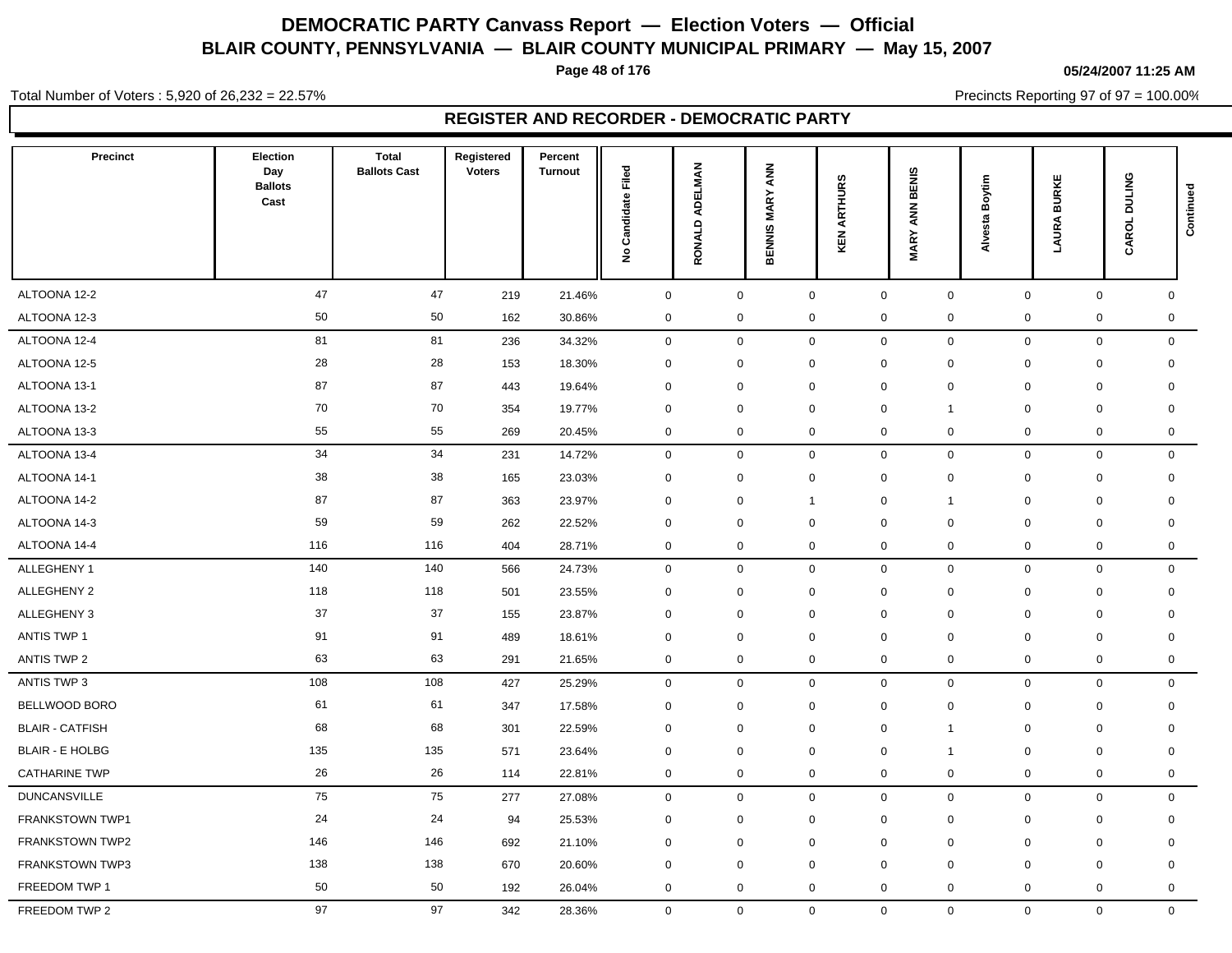**Page 49 of 176**

#### **05/24/2007 11:25 AM**

Total Number of Voters : 5,920 of 26,232 = 22.57%

Precincts Reporting 97 of 97 = 100.00%

| Precinct               | Election<br>Day<br><b>Ballots</b><br>Cast | <b>Total</b><br><b>Ballots Cast</b> | Registered<br><b>Voters</b> | Percent<br><b>Turnout</b> | Filed<br>Candidate<br>$\hat{\mathbf{z}}$ | RONALD ADELMAN | <b>ANN</b><br><b>MARY</b><br><b>BENNIS</b> | <b>ARTHURS</b><br>KEN | BENIS<br><b>ANN</b><br><b>MARY</b> | Boytim<br><b>Alvesta</b> | <b>BURKE</b><br><b>LAURA</b> | CAROL DULING | Continued   |
|------------------------|-------------------------------------------|-------------------------------------|-----------------------------|---------------------------|------------------------------------------|----------------|--------------------------------------------|-----------------------|------------------------------------|--------------------------|------------------------------|--------------|-------------|
| <b>GREENFIELD TWP1</b> | 57                                        | 57                                  | 296                         | 19.26%                    | $\mathsf 0$                              | $\mathbf 0$    | $\mathbf 0$                                |                       | $\mathbf 0$<br>$\mathbf 0$         |                          | $\mathbf 0$<br>$\mathbf 0$   |              | $\mathbf 0$ |
| <b>GREENFIELD TWP2</b> | 9                                         | 9                                   | 42                          | 21.43%                    | $\mathbf 0$                              | $\mathbf 0$    |                                            | $\mathbf 0$           | $\mathbf 0$<br>0                   |                          | $\mathbf 0$<br>$\mathbf 0$   |              | 0           |
| <b>GREENFIELD TWP3</b> | 78                                        | 78                                  | 383                         | 20.37%                    | $\mathbf 0$                              | $\mathbf 0$    |                                            | $\mathbf 0$           | $\mathbf 0$<br>$\mathbf{1}$        |                          | $\mathbf 0$<br>$\mathbf 0$   |              | $\mathbf 0$ |
| <b>HOLLIDAYSBURG 1</b> | 26                                        | 26                                  | 144                         | 18.06%                    | $\mathbf 0$                              | $\mathbf 0$    | $\mathbf 0$                                |                       | $\overline{0}$<br>$\overline{1}$   |                          | $\mathbf 0$                  | $\mathbf 0$  | $\mathbf 0$ |
| <b>HOLLIDAYSBURG 2</b> | 51                                        | 51                                  | 167                         | 30.54%                    | $\mathbf 0$                              | $\mathbf 0$    | $\mathbf 0$                                |                       | $\mathbf 0$<br>$\overline{1}$      |                          | $\mathbf 0$<br>$\mathbf 0$   |              | $\mathbf 0$ |
| <b>HOLLIDAYSBURG 3</b> | 21                                        | 21                                  | 131                         | 16.03%                    | $\mathbf 0$                              | $\mathbf 0$    |                                            | $\mathbf 0$           | 0<br>$\mathbf 0$                   |                          | $\mathbf 0$<br>1             |              | $\mathbf 0$ |
| <b>HOLLIDAYSBURG 4</b> | 34                                        | 34                                  | 162                         | 20.99%                    | $\mathbf 0$                              | $\mathbf 0$    |                                            | $\mathbf 0$           | $\mathbf 0$<br>0                   |                          | $\mathbf 0$<br>$\mathbf 0$   |              | $\mathbf 0$ |
| <b>HOLLIDAYSBURG 5</b> | 60                                        | 60                                  | 160                         | 37.50%                    | $\mathbf 0$                              | 0              |                                            | $\mathbf 0$           | $\mathbf 0$<br>0                   |                          | $\mathbf 0$<br>$\mathbf 0$   |              | $\mathbf 0$ |
| <b>HOLLIDAYSBURG 6</b> | 64                                        | 64                                  | 221                         | 28.96%                    | $\pmb{0}$                                | $\mathbf 0$    | $\mathbf 0$                                |                       | $\overline{0}$<br>0                |                          | $\mathbf 0$                  | $\mathbf 0$  | $\mathbf 0$ |
| <b>HOLLIDAYSBURG 7</b> | 32                                        | 32                                  | 129                         | 24.81%                    | $\mathsf 0$                              | $\mathbf 0$    | $\mathbf 0$                                |                       | $\mathsf 0$<br>$\mathbf{1}$        |                          | $\mathbf 0$<br>$\mathbf 0$   |              | $\mathbf 0$ |
| <b>HUSTON TWP</b>      | 35                                        | 35                                  | 125                         | 28.00%                    | $\mathbf 0$                              | 0              |                                            | $\mathbf 0$           | $\mathbf 0$<br>0                   |                          | $\mathbf 0$<br>0             |              | $\mathbf 0$ |
| <b>JUNIATA TWP</b>     | 37                                        | 37                                  | 178                         | 20.79%                    | $\mathbf 0$                              | $\mathbf 0$    |                                            | $\mathbf 0$           | $\mathbf 0$<br>$\mathbf{1}$        |                          | $\mathbf 0$<br>$\mathbf 0$   |              | $\mathbf 0$ |
| <b>LOGAN TWP 1</b>     | 99                                        | 99                                  | 359                         | 27.58%                    | $\mathbf 0$                              | $\mathbf 0$    |                                            | $\mathbf 0$           | $\overline{0}$<br>0                |                          | $\mathbf 0$<br>$\mathbf 0$   |              | $\mathbf 0$ |
| LOGAN TWP 2            | 107                                       | 107                                 | 480                         | 22.29%                    | $\mathbf 0$                              | $\mathbf 0$    | $\mathbf 0$                                |                       | $\mathbf 0$<br>0                   |                          | $\mathbf 0$                  | $\mathbf 0$  | $\mathbf 0$ |
| LOGAN TWP 3            | 73                                        | 73                                  | 248                         | 29.44%                    | $\mathbf 0$                              | $\mathbf 0$    | $\mathbf{0}$                               |                       | $\mathsf 0$<br>$\mathbf 0$         |                          | $\mathbf 0$<br>$\mathbf 0$   |              | $\mathbf 0$ |
| LOGAN TWP 4            | 86                                        | 86                                  | 435                         | 19.77%                    | $\mathbf 0$                              | $\mathbf 0$    |                                            | $\mathbf 0$           | $\mathbf 0$<br>0                   |                          | $\mathbf 0$<br>$\mathbf 0$   |              | $\mathbf 0$ |
| LOGAN TWP 5            | 122                                       | 122                                 | 437                         | 27.92%                    | $\mathbf 0$                              | $\mathbf 0$    |                                            | $\mathbf 0$           | $\mathbf 0$<br>$\mathbf 0$         |                          | $\mathbf 0$<br>$\mathbf 0$   |              | $\mathbf 0$ |
| LOGAN TWP 6            | 123                                       | 123                                 | 641                         | 19.19%                    | $\mathbf 0$                              | $\mathbf 0$    |                                            | $\mathbf 0$           | $\mathbf 0$<br>0                   |                          | $\mathbf 0$<br>$\mathbf 0$   |              | $\mathbf 0$ |
| <b>LOGAN TWP 7</b>     | 70                                        | 70                                  | 237                         | 29.54%                    | $\mathbf 0$                              | $\mathbf 0$    | $\mathbf 0$                                |                       | $\overline{0}$<br>0                |                          | $\mathbf 0$                  | $\mathbf 0$  | $\mathbf 0$ |
| <b>MARTINSBURG 1</b>   | 50                                        | 50                                  | 132                         | 37.88%                    | $\mathbf 0$                              | $\mathbf 0$    | $\mathbf 0$                                |                       | $\mathbf 0$<br>$\mathbf 0$         |                          | $\mathbf 0$                  | $\mathbf 0$  | $\mathbf 0$ |
| <b>MARTINSBURG 2</b>   | 53                                        | 53                                  | 147                         | 36.05%                    | $\mathbf 0$                              | $\mathbf 0$    |                                            | $\mathbf 0$           | $\mathbf 0$<br>0                   |                          | 0<br>0                       |              | 0           |
| <b>NEWRY BORO</b>      | 27                                        | 27                                  | 66                          | 40.91%                    | $\mathbf 0$                              | $\mathbf 0$    |                                            | $\mathbf 0$           | $\mathbf 0$<br>0                   |                          | $\mathbf 0$<br>$\mathbf 0$   |              | $\mathbf 0$ |
| NORTH WOODBURY         | 95                                        | 95                                  | 277                         | 34.30%                    | $\mathbf 0$                              | $\mathbf 0$    |                                            | $\mathbf 0$           | $\mathbf 0$<br>$\mathbf{1}$        |                          | $\mathbf 0$<br>$\mathbf 0$   |              | $\mathbf 0$ |
| <b>ROARING SPG1</b>    | 18                                        | 18                                  | 102                         | 17.65%                    | $\mathbf 0$                              | $\mathbf 0$    | $\mathbf 0$                                |                       | $\overline{0}$<br>0                |                          | $\mathbf 0$                  | $\mathbf 0$  | $\mathbf 0$ |
| ROARING SPG 2          | 68                                        | 68                                  | 169                         | 40.24%                    | $\mathbf 0$                              | $\mathbf 0$    |                                            | $\mathbf 0$           | $\mathbf 0$<br>0                   |                          | $\mathbf 0$<br>$\mathbf 0$   |              | $\mathbf 0$ |
| <b>ROARING SPG 3</b>   | 42                                        | 42                                  | 121                         | 34.71%                    | $\mathbf 0$                              | $\mathbf 0$    |                                            | $\mathbf 0$           | $\mathbf 0$<br>0                   |                          | $\mathbf 0$<br>0             |              | $\mathbf 0$ |
| SNYDER TWP 1           | 50                                        | 50                                  | 292                         | 17.12%                    | $\mathbf 0$                              | $\mathbf 0$    |                                            | $\mathbf 0$           | $\overline{0}$<br>$\mathbf 0$      |                          | $\mathbf 0$<br>$\mathbf 0$   |              | $\mathbf 0$ |
| SNYDER TWP 2           | 76                                        | 76                                  | 355                         | 21.41%                    | $\mathbf 0$                              | $\mathbf 0$    | $\mathbf 0$                                |                       | $\mathbf 0$<br>0                   |                          | $\mathbf 0$                  | $\mathbf 0$  | $\mathbf 0$ |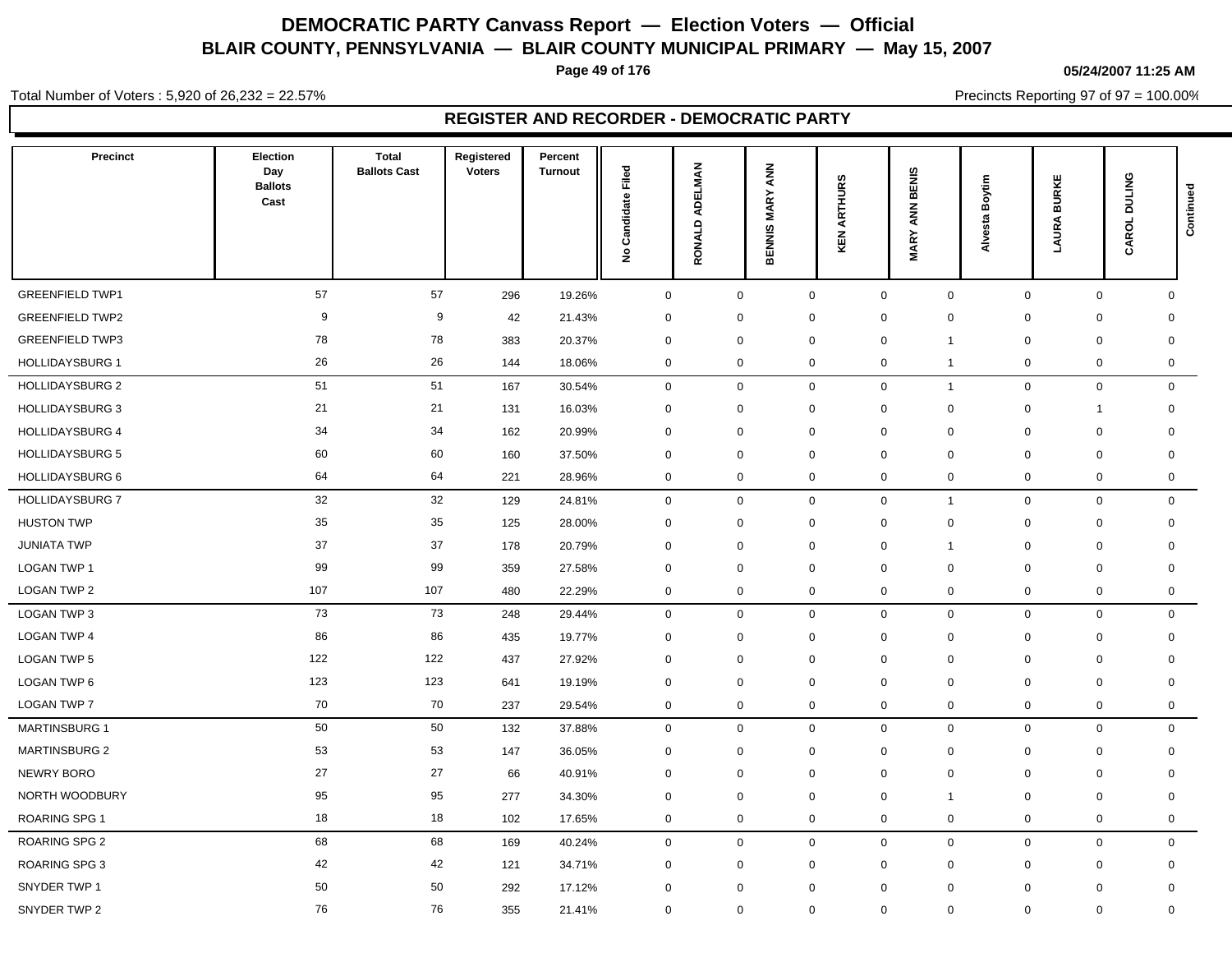**Page 50 of 176**

#### **05/24/2007 11:25 AM**

Total Number of Voters : 5,920 of 26,232 = 22.57%

Precincts Reporting 97 of 97 = 100.00%

| Precinct             | Election<br>Day<br><b>Ballots</b><br>Cast | <b>Total</b><br><b>Ballots Cast</b> | Registered<br><b>Voters</b> | Percent<br><b>Turnout</b> | Filed<br>Candidate<br>£ | ă<br>5<br>画<br>$\Omega$<br>$\Omega$<br>⊐<br><b>RONA</b> | <b>ANN</b><br>ARY<br>Σ<br>SININ<br>뿖 | ഗ<br>≃<br>r<br>◀<br>ш | ENIS<br>≃<br><b>MA</b><br><b>MAR</b> | oytim<br>m<br>sta<br>G)<br>दँ | <b>BURKE</b><br>∢<br><b>LAUR</b> | <b>DULING</b><br>ц<br>CAROI | ᅙ<br>Continue |
|----------------------|-------------------------------------------|-------------------------------------|-----------------------------|---------------------------|-------------------------|---------------------------------------------------------|--------------------------------------|-----------------------|--------------------------------------|-------------------------------|----------------------------------|-----------------------------|---------------|
| <b>TAYLOR TWP</b>    | 120                                       | 120                                 | 368                         | 32.61%                    | $\mathbf 0$             | $\mathbf 0$                                             | $\mathbf 0$                          |                       | $\mathbf 0$                          | 0                             | $\mathbf 0$                      | $\mathbf 0$                 | 0             |
| TYRONE TWP 1         | 29                                        | 29                                  | 121                         | 23.97%                    | $\mathbf 0$             | $\mathbf 0$                                             | $\mathbf 0$                          |                       | $\mathbf 0$                          | 0                             | $\mathbf 0$                      | $\mathbf 0$                 | $\mathbf 0$   |
| TYRONE TWP 2         | 70                                        | 70                                  | 185                         | 37.84%                    | $\mathbf 0$             | $\mathbf 0$                                             | $\mathbf 0$                          |                       | $\mathbf 0$                          | 0                             | 0                                | 0                           | $\mathbf 0$   |
| TYRONE BORO 1        | 36                                        | 36                                  | 161                         | 22.36%                    | $\mathbf 0$             | $\mathbf 0$                                             | $\mathbf 0$                          |                       | $\mathbf 0$                          | 0                             | $\mathbf 0$                      | 0                           | 0             |
| <b>TYRONE BORO 2</b> | 33                                        | 33                                  | 140                         | 23.57%                    | $\mathbf 0$             | $\mathbf 0$                                             | 0                                    |                       | $\mathbf 0$                          | 0                             | 0                                | $\mathbf 0$                 | 0             |
| TYRONE BORO 3        | 23                                        | 23                                  | 148                         | 15.54%                    | $\mathbf 0$             | 0                                                       | $\mathbf 0$                          |                       | $\mathbf 0$                          | 0                             | 0                                | $\mathbf 0$                 | 0             |
| TYRONE BORO 4        | 21                                        | 21                                  | 110                         | 19.09%                    | $\mathbf 0$             | $\mathbf 0$                                             | $\mathbf 0$                          |                       | $\mathbf 0$                          | 0                             | $\mathbf 0$                      | $\mathbf 0$                 | $\mathbf 0$   |
| TYRONE BORO 5        | 20                                        | 20                                  | 100                         | 20.00%                    | $\mathbf 0$             | 0                                                       | $\mathbf 0$                          |                       | 0                                    | 0                             | $\mathbf 0$                      | 0                           | $\mathbf 0$   |
| TYRONE BORO 6        | 46                                        | 46                                  | 168                         | 27.38%                    | $\mathbf 0$             | $\mathbf{0}$                                            | $\mathbf 0$                          |                       | $\mathbf 0$                          | 0                             | $\mathbf 0$                      | 0                           | $\mathbf 0$   |
| TYRONE BORO 7        | 44                                        | 44                                  | 165                         | 26.67%                    | $\mathbf 0$             | $\mathbf 0$                                             | $\mathbf 0$                          |                       | $\mathbf 0$                          | 0                             | $\mathbf 0$                      | 0                           | $\mathbf 0$   |
| WILLIAMSBURG         | 62                                        | 62                                  | 210                         | 29.52%                    | $\mathbf 0$             | $\mathbf 0$                                             | $\mathbf 0$                          |                       | $\mathbf 0$                          | 0                             | $\mathbf 0$                      | 0                           | 0             |
| WOODBURY TWP         | 30                                        | 30                                  | 172                         | 17.44%                    | $\mathbf 0$             | $\mathbf 0$                                             | $\mathbf 0$                          |                       | $\mathbf 0$                          | 0                             | $\mathbf 0$                      | 0                           | $\mathbf 0$   |
| ALLEGHENY 4          | 73                                        | 73                                  | 260                         | 28.08%                    | $\mathbf 0$             | $\mathbf 0$                                             | $\mathbf 0$                          |                       | $\mathbf 0$                          | 0                             | $\mathbf 0$                      | $\mathbf 0$                 | $\mathbf 0$   |
| Totals:              | 5,920                                     | 5,920                               | 26,232                      |                           | $\mathbf{0}$            | $\mathbf{1}$                                            | $\mathbf{1}$                         |                       | $\overline{\mathbf{1}}$              | 13                            | $\bf{0}$                         | 1                           | $\mathbf{1}$  |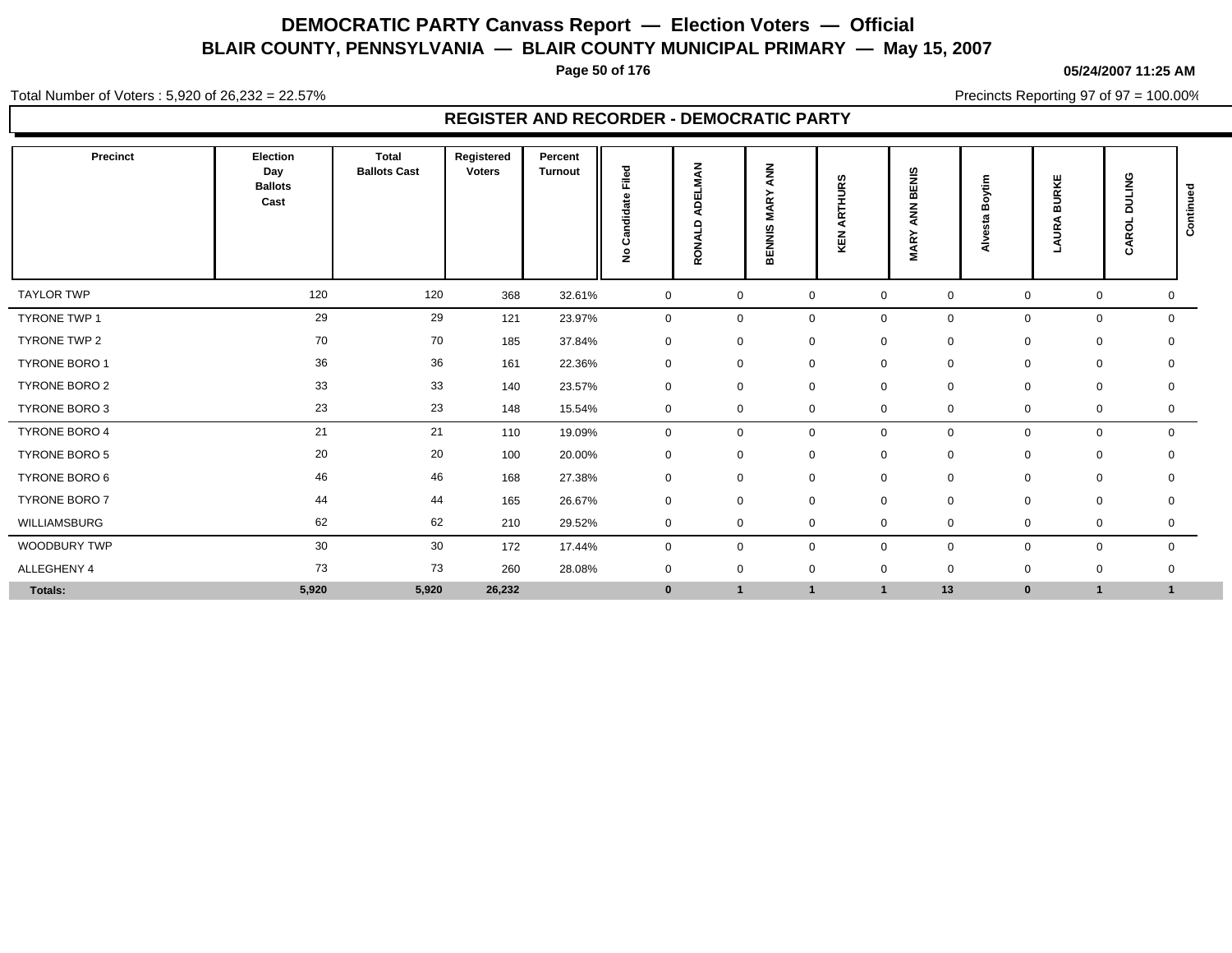**Page 51 of 176**

## **05/24/2007 11:25 AM**

Precincts Reporting 97 of 97 = 100.00%

Total Number of Voters : 5,920 of 26,232 = 22.57%

|                 |                                           |                                     |                             | Continued                 |                     |                     |              |                            |             |                               |                                    |                        |           |
|-----------------|-------------------------------------------|-------------------------------------|-----------------------------|---------------------------|---------------------|---------------------|--------------|----------------------------|-------------|-------------------------------|------------------------------------|------------------------|-----------|
| <b>Precinct</b> | Election<br>Day<br><b>Ballots</b><br>Cast | <b>Total</b><br><b>Ballots Cast</b> | Registered<br><b>Voters</b> | Percent<br><b>Turnout</b> | DONALD<br>HAZENSTAB | <b>LARRY HILYER</b> | ADANA HOOTEN | HUGHES<br><b>STEVE</b>     | OHNBALLL    | <b>KIRK KLING</b>             | <b>MORAN</b><br>ш<br><b>MICHEL</b> | ъф<br>ᅙ<br>모<br>STANLI | Continued |
| ALTOONA 1-1     | 49                                        | 49                                  | 328                         | 14.94%                    | $\mathbf 0$         |                     | $\mathbf 0$  | $\mathbf 0$                | $\mathbf 0$ | $\mathbf 0$<br>$\overline{1}$ | $\mathbf 0$                        | $\mathbf 0$            |           |
| ALTOONA 1-2     | 22                                        | 22                                  | 129                         | 17.05%                    | $\mathbf 0$         | $\Omega$            |              | $\mathbf 0$<br>$\Omega$    |             | $\mathbf 0$<br>$\mathbf 0$    | $\Omega$                           | $\Omega$               |           |
| ALTOONA 2-1     | 41                                        | 41                                  | 280                         | 14.64%                    | 0                   | $\Omega$            |              | $\mathbf 0$<br>$\Omega$    | $\Omega$    | $\Omega$                      | $\mathbf 0$                        | 0                      |           |
| ALTOONA 2-2     | 59                                        | 59                                  | 351                         | 16.81%                    | $\mathbf 0$         | $\mathbf 0$         |              | $\mathbf 0$<br>$\mathbf 0$ | $\mathbf 0$ | $\mathbf 0$                   | $\mathbf 0$                        | $\mathbf 0$            |           |
| ALTOONA 3-1     | 54                                        | 54                                  | 330                         | 16.36%                    | $\mathbf 0$         | $\mathbf{1}$        |              | $\mathbf 0$<br>$\mathbf 0$ |             | $\mathbf 0$<br>$\mathbf 0$    | $\mathbf 0$                        | $\mathbf 0$            |           |
| ALTOONA 3-2     | 75                                        | 75                                  | 292                         | 25.68%                    | $\mathbf 0$         |                     | 0            | $\mathbf 0$                | $\mathbf 0$ | $\mathbf 0$<br>$\mathbf 0$    | $\mathbf 0$                        | $\mathbf 0$            |           |
| ALTOONA 4-1     | 61                                        | 61                                  | 365                         | 16.71%                    | $\mathbf 0$         | $\mathbf 0$         |              | $\mathbf 0$<br>$\mathbf 0$ |             | $\mathbf 0$<br>0              | $\mathbf 0$                        | $\mathbf 0$            |           |
| ALTOONA 4-2     | 55                                        | 55                                  | 256                         | 21.48%                    | $\mathbf 0$         | $\Omega$            |              | $\mathbf 0$<br>$\mathbf 0$ | $\Omega$    | $\Omega$                      | $\mathbf 0$                        | $\mathbf 0$            |           |
| ALTOONA 5-1     | 14                                        | 14                                  | 102                         | 13.73%                    | $\mathbf 0$         | $\Omega$            |              | $\mathbf 0$<br>$\mathbf 0$ | $\Omega$    | $\mathbf 0$                   | $\mathbf 0$                        | $\mathbf 0$            |           |
| ALTOONA 5-2     | 72                                        | 72                                  | 339                         | 21.24%                    | $\mathbf 0$         |                     | 0            | $\mathbf 0$<br>$\mathbf 0$ |             | $\mathbf 0$<br>0              | $\mathbf 0$                        | 0                      |           |
| ALTOONA 5-3     | 61                                        | 61                                  | 279                         | 21.86%                    | $\mathbf 0$         |                     | 0            | $\mathbf 0$<br>$\mathbf 0$ |             | $\mathbf 0$<br>$\mathbf 0$    | $\mathbf 0$                        | $\mathbf{1}$           |           |
| ALTOONA 6-1     | 58                                        | 58                                  | 350                         | 16.57%                    | $\mathbf 0$         | $\mathbf 0$         |              | $\mathbf 0$<br>$\mathbf 0$ | $\mathbf 0$ | $\mathbf 0$                   | $\mathbf 0$                        | $\mathbf 0$            |           |
| ALTOONA 6-2     | 51                                        | 51                                  | 306                         | 16.67%                    | $\mathbf 0$         | $\mathbf 0$         |              | $\mathbf 0$<br>$\mathbf 0$ | $\mathbf 0$ | $\mathbf 0$                   | $\mathbf 0$                        | $\mathbf 0$            |           |
| ALTOONA 6-3     | 65                                        | 65                                  | 286                         | 22.73%                    | $\mathbf 0$         | $\Omega$            |              | $\mathbf 0$<br>$\mathbf 0$ |             | $\mathbf 0$<br>$\mathbf 0$    | $\mathbf 0$                        | $\mathbf 0$            |           |
| ALTOONA 6-4     | 59                                        | 59                                  | 224                         | 26.34%                    | $\mathbf 0$         |                     | $\mathbf 0$  | $\mathbf 0$<br>$\mathbf 0$ |             | $\mathbf 0$<br>$\mathbf 0$    | $\mathbf 0$                        | $\mathbf 0$            |           |
| ALTOONA 6-5     | 75                                        | ${\bf 75}$                          | 394                         | 19.04%                    | $\mathbf 0$         |                     | 0            | $\mathbf 0$<br>$\mathbf 0$ |             | $\mathsf 0$<br>$\mathbf 0$    | $\mathbf 0$                        | $\Omega$               |           |
| ALTOONA 7       | 47                                        | 47                                  | 368                         | 12.77%                    | $\mathbf 0$         | $\Omega$            |              | $\mathbf 0$<br>$\Omega$    | $\Omega$    | $\mathbf 0$                   | $\mathbf 0$                        | $\Omega$               |           |
| ALTOONA 8-1     | 45                                        | 45                                  | 345                         | 13.04%                    | $\mathbf 0$         | $\mathbf 0$         |              | $\mathbf 0$<br>$\mathbf 0$ |             | $\mathbf 0$<br>0              | $\mathbf 0$                        | $\mathbf 0$            |           |
| ALTOONA 8-2     | 72                                        | 72                                  | 277                         | 25.99%                    | $\mathbf 0$         | $\mathbf 0$         |              | $\mathbf 0$<br>$\mathbf 0$ |             | $\mathbf 0$<br>$\mathbf 0$    | $\mathbf 0$                        | $\mathbf 0$            |           |
| ALTOONA 9       | 70                                        | 70                                  | 382                         | 18.32%                    | $\mathbf 0$         |                     | $\mathbf 0$  | $\mathbf 0$<br>$\Omega$    |             | $\mathbf{0}$<br>$\mathbf 0$   | $\mathbf 0$                        | $\Omega$               |           |
| ALTOONA 10-1    | 33                                        | 33                                  | 262                         | 12.60%                    | $\mathbf 0$         |                     | $\mathbf 0$  | $\mathbf 0$                | $\mathbf 0$ | $\mathbf 0$<br>$\mathbf 0$    | $\mathsf 0$                        | $\mathbf 0$            |           |
| ALTOONA 10-2    | 43                                        | 43                                  | 197                         | 21.83%                    | $\mathbf 0$         | $\Omega$            |              | $\mathbf 0$<br>$\mathbf 0$ | $\Omega$    | $\mathbf 0$                   | $\mathbf 0$                        | $\mathbf 0$            |           |
| ALTOONA 10-3    | 43                                        | 43                                  | 145                         | 29.66%                    | $\mathbf 0$         | $\Omega$            |              | $\mathbf 0$<br>$\Omega$    | $\Omega$    | $\mathbf 0$                   | $\mathbf 0$                        | 0                      |           |
| ALTOONA 10-4    | 70                                        | 70                                  | 320                         | 21.88%                    | 0                   | $\Omega$            |              | 0<br>$\mathbf 0$           | $\Omega$    | 0                             | $\mathbf 0$                        | 0                      |           |
| ALTOONA 11-1    | 79                                        | 79                                  | 402                         | 19.65%                    | $\mathbf 0$         |                     | 0            | $\mathbf 0$                | $\mathbf 0$ | $\mathbf 0$<br>$\mathbf 0$    | $\mathbf{1}$                       | 0                      |           |
| ALTOONA 11-2    | 57                                        | 57                                  | 289                         | 19.72%                    | $\mathbf 0$         | $\mathbf 0$         |              | $\mathbf 0$<br>$\mathbf 0$ |             | $\mathbf 0$<br>$\mathbf 0$    | $\mathbf 0$                        | $\mathbf 0$            |           |
| ALTOONA 11-3    | 56                                        | 56                                  | 242                         | 23.14%                    | $\mathbf 0$         | $\mathbf 0$         |              | $\mathbf 0$<br>$\mathbf 0$ |             | $\mathbf 0$<br>$\mathbf 0$    | $\mathbf 0$                        | $\mathbf 0$            |           |
| ALTOONA 12-1    | 35                                        | 35                                  | 158                         | 22.15%                    | $\mathbf 0$         | $\mathbf 0$         |              | $\mathbf 0$<br>$\mathbf 0$ | $\mathbf 0$ | $\mathbf 0$                   | $\mathbf 0$                        | $\mathbf 0$            |           |
| ALTOONA 12-2    | 47                                        | 47                                  | 219                         | 21.46%                    | $\mathbf 0$         | $\Omega$            |              | $\mathbf 0$<br>$\mathbf 0$ |             | $\mathbf 0$<br>$\mathbf 0$    | $\mathbf 0$                        | $\mathbf 0$            |           |
| ALTOONA 12-3    | 50                                        | 50                                  | 162                         | 30.86%                    | $\mathbf 0$         |                     | $\mathbf 0$  | $\mathbf 0$<br>$\pmb{0}$   |             | $\mathbf 0$<br>$\mathbf 0$    | $\mathbf 0$                        | $\mathbf 0$            |           |
| ALTOONA 12-4    | 81                                        | 81                                  | 236                         | 34.32%                    | $\mathbf 0$         |                     | 0            | $\mathbf 0$<br>$\mathbf 0$ |             | $\mathbf 0$<br>$\mathbf 0$    | $\mathbf 0$                        | $\mathbf 0$            |           |
| ALTOONA 12-5    | 28                                        | 28                                  | 153                         | 18.30%                    | $\mathbf 0$         | $\mathbf 0$         |              | $\mathbf 0$<br>$\mathbf 0$ |             | $\mathbf 0$<br>0              | $\mathbf 0$                        | $\mathbf 0$            |           |
| ALTOONA 13-1    | 87                                        | 87                                  | 443                         | 19.64%                    | 0                   | $\mathbf 0$         |              | $\mathbf 0$<br>$\mathbf 0$ | -1          | 0                             | $\mathbf 0$                        | $\mathbf 0$            |           |
| ALTOONA 13-2    | 70                                        | 70                                  | 354                         | 19.77%                    | $\mathbf 0$         |                     | 0            | $\mathbf 0$<br>$\mathbf 0$ |             | $\mathbf 0$<br>$\mathbf 0$    | $\mathbf 0$                        | $\mathbf 0$            |           |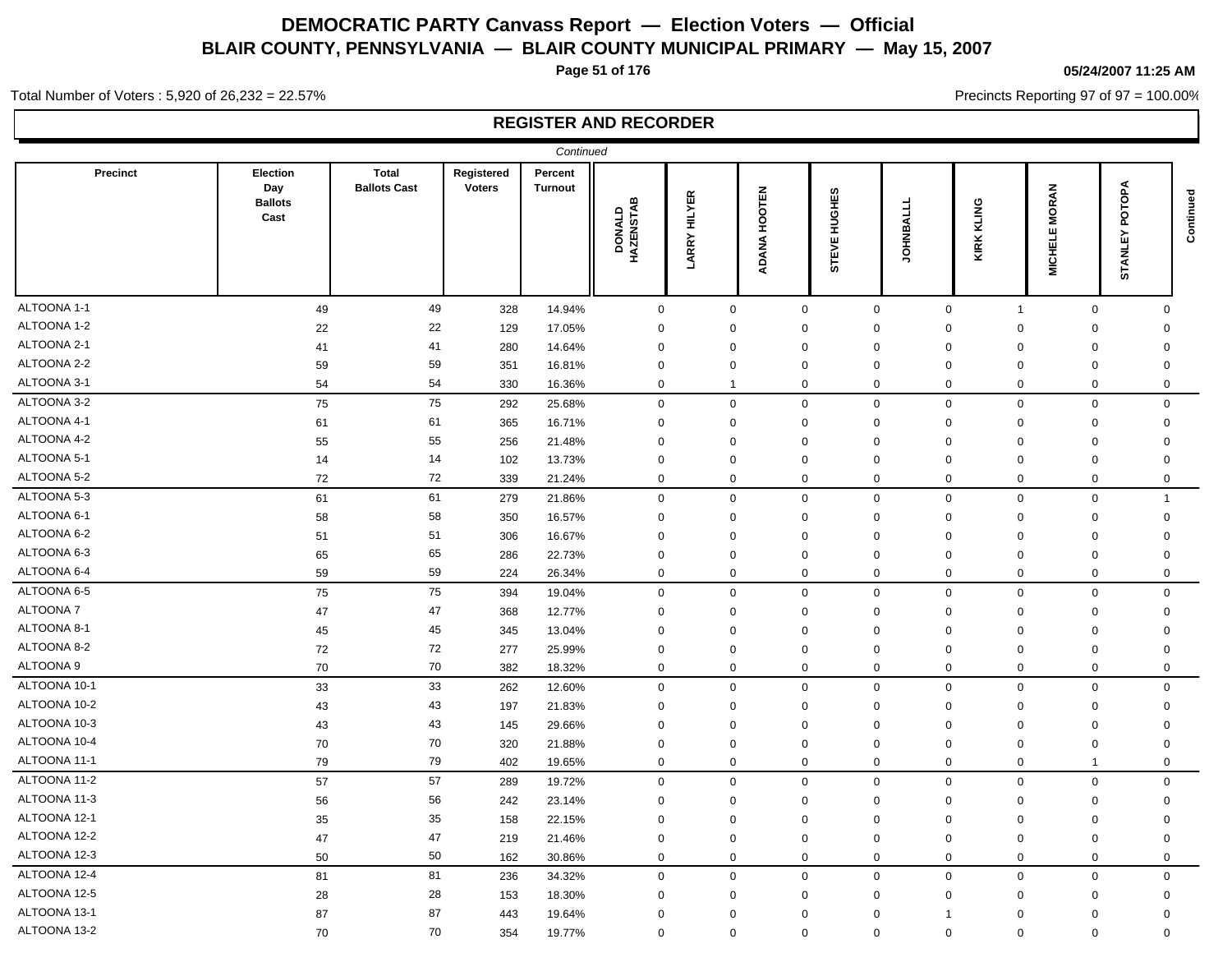**Page 52 of 176**

#### **05/24/2007 11:25 AM**

Precincts Reporting 97 of 97 = 100.00%

Total Number of Voters : 5,920 of 26,232 = 22.57%

|                        |                                           |                                     |                             | Continued                 |                          |                        |                               |                     |                 |                     |                                |                                 |             |
|------------------------|-------------------------------------------|-------------------------------------|-----------------------------|---------------------------|--------------------------|------------------------|-------------------------------|---------------------|-----------------|---------------------|--------------------------------|---------------------------------|-------------|
| <b>Precinct</b>        | Election<br>Day<br><b>Ballots</b><br>Cast | <b>Total</b><br><b>Ballots Cast</b> | Registered<br><b>Voters</b> | Percent<br><b>Turnout</b> | m<br>DONALD<br>HAZENSTAE | <b>HILYER</b><br>LARRY | <b>HOOTEN</b><br><b>ADANA</b> | HUGHES<br>STEVE     | <b>TOHNBALL</b> | KIRK KLING          | <b>MORAN</b><br><b>MICHELE</b> | ÅdO<br>ᅙ<br>민<br><b>NA</b><br>5 | Continued   |
| ALTOONA 13-3           | 55                                        | 55                                  | 269                         | 20.45%                    | $\mathbf 0$              | $\mathbf 0$            |                               | $\mathsf{O}\xspace$ | $\mathsf 0$     | $\mathsf{O}\xspace$ | $\mathbf 0$                    | $\mathsf 0$                     | 0           |
| ALTOONA 13-4           | 34                                        | 34                                  | 231                         | 14.72%                    | $\mathsf 0$              | $\mathbf 0$            |                               | $\mathbf 0$         | $\mathbf 0$     | $\mathbf 0$         | $\mathsf 0$                    | $\mathbf 0$                     | $\Omega$    |
| ALTOONA 14-1           | 38                                        | 38                                  | 165                         | 23.03%                    | $\mathbf 0$              | $\Omega$               |                               | $\Omega$            | $\mathbf 0$     | 0                   | 0                              | $\mathbf 0$                     | 0           |
| ALTOONA 14-2           | 87                                        | 87                                  | 363                         | 23.97%                    | 0                        | $\Omega$               |                               | $\Omega$            | $\mathbf 0$     | $\Omega$            | $\mathbf 0$                    | $\mathbf 0$                     | $\Omega$    |
| ALTOONA 14-3           | 59                                        | 59                                  | 262                         | 22.52%                    | $\mathbf 0$              | $\Omega$               |                               | $\Omega$            | $\Omega$        | $\mathbf 0$         | $\mathbf 0$                    | $\mathbf 0$                     | $\Omega$    |
| ALTOONA 14-4           | 116                                       | 116                                 | 404                         | 28.71%                    | $\mathbf 0$              | $\mathbf 0$            |                               | $\mathbf 0$         | $\mathbf 0$     | $\mathbf 0$         | $\mathbf 0$                    | $\mathbf 0$                     | $\mathbf 0$ |
| ALLEGHENY 1            | 140                                       | 140                                 | 566                         | 24.73%                    | $\mathsf 0$              | $\mathbf 0$            |                               | $\mathbf 0$         | $\mathbf 0$     | $\mathbf 0$         | $\mathsf 0$                    | $\mathbf 0$                     | $\mathbf 0$ |
| ALLEGHENY 2            | 118                                       | 118                                 | 501                         | 23.55%                    | $\mathbf 0$              | $\mathbf 0$            |                               | $\Omega$            | $\mathbf 0$     | $\mathbf 0$         | $\mathbf 0$                    | $\mathbf 0$                     | $\mathbf 0$ |
| ALLEGHENY 3            | 37                                        | 37                                  | 155                         | 23.87%                    | $\mathbf 0$              | $\mathbf 0$            |                               | $\Omega$            | $\mathbf 0$     | $\mathbf 0$         | $\mathbf 0$                    | $\mathbf 0$                     | $\Omega$    |
| ANTIS TWP 1            | 91                                        | 91                                  | 489                         | 18.61%                    | $\mathbf 0$              | $\mathbf 0$            |                               | $\mathbf 0$         | $\mathbf 0$     | $\mathbf 0$         | $\mathbf 0$                    | $\mathbf 0$                     | $\mathbf 0$ |
| ANTIS TWP 2            | 63                                        | 63                                  | 291                         | 21.65%                    | $\mathbf 0$              | $\mathbf 0$            |                               | $\mathbf 0$         | $\mathbf 0$     | $\mathbf 0$         | $\mathbf 0$                    | $\mathbf 0$                     | $\mathbf 0$ |
| ANTIS TWP 3            | 108                                       | 108                                 | 427                         | 25.29%                    | $\mathbf 0$              | $\mathbf 0$            |                               | $\mathbf 0$         | $\mathbf 0$     | $\mathbf 0$         | $\mathbf 0$                    | $\mathbf 0$                     | $\mathbf 0$ |
| <b>BELLWOOD BORO</b>   | 61                                        | 61                                  | 347                         | 17.58%                    | $\mathbf 0$              | $\mathbf 0$            |                               | $\Omega$            | $\mathbf 0$     | $\mathbf 0$         | $\mathbf 0$                    | $\mathbf 0$                     | $\mathbf 0$ |
| <b>BLAIR - CATFISH</b> | 68                                        | 68                                  | 301                         | 22.59%                    | $\mathbf 0$              | $\Omega$               |                               | $\Omega$            | $\mathbf 0$     | $\mathbf 0$         | $\mathbf 0$                    | $\mathbf 0$                     | $\mathbf 0$ |
| <b>BLAIR - E HOLBG</b> | 135                                       | 135                                 | 571                         | 23.64%                    | 0                        | 0                      |                               | 0                   | $\mathbf 0$     | 0                   | 0                              | $\mathbf 0$                     | 0           |
| <b>CATHARINE TWP</b>   | 26                                        | 26                                  | 114                         | 22.81%                    | $\mathbf 0$              | $\mathbf 0$            |                               | 0                   | $\mathbf 0$     | 0                   | $\mathbf 0$                    | $\mathbf 0$                     | 0           |
| <b>DUNCANSVILLE</b>    | 75                                        | 75                                  | 277                         | 27.08%                    | $\mathbf 0$              | $\mathbf 0$            |                               | $\mathbf 0$         | $\mathbf 0$     | $\mathbf 0$         | $\mathbf 0$                    | $\mathbf 0$                     | $\Omega$    |
| <b>FRANKSTOWN TWP1</b> | 24                                        | 24                                  | 94                          | 25.53%                    | $\mathbf 0$              | $\mathbf 0$            |                               | $\Omega$            | $\Omega$        | $\mathbf 0$         | $\mathbf 0$                    | $\mathbf 0$                     | $\Omega$    |
| <b>FRANKSTOWN TWP2</b> | 146                                       | 146                                 | 692                         | 21.10%                    | $\Omega$                 | $\Omega$               |                               | $\Omega$            | $\Omega$        | $\Omega$            | $\Omega$                       | $\mathbf 0$                     | $\Omega$    |
| <b>FRANKSTOWN TWP3</b> | 138                                       | 138                                 | 670                         | 20.60%                    | $\mathbf 0$              | $\mathbf{0}$           |                               | $\Omega$            | $\mathbf 0$     | $\mathbf 0$         | 0                              | $\mathbf 0$                     | $\Omega$    |
| FREEDOM TWP 1          | 50                                        | 50                                  | 192                         | 26.04%                    | $\mathbf 0$              | $\mathbf 0$            |                               | $\mathbf 0$         | $\mathbf 0$     | $\mathbf 0$         | $\mathbf 0$                    | $\mathbf 0$                     | $\Omega$    |
| FREEDOM TWP 2          | 97                                        | 97                                  | 342                         | 28.36%                    | $\mathbf{1}$             | $\mathbf 0$            |                               | $\mathbf 0$         | $\mathbf 0$     | $\mathbf 0$         | $\mathbf 0$                    | $\mathbf 0$                     | $\Omega$    |
| <b>GREENFIELD TWP1</b> | 57                                        | 57                                  | 296                         | 19.26%                    | $\mathbf 0$              | $\mathbf 0$            |                               | $\Omega$            | $\Omega$        | $\mathbf 0$         | $\mathbf 0$                    | $\mathbf 0$                     | $\Omega$    |
| <b>GREENFIELD TWP2</b> | 9                                         | 9                                   | 42                          | 21.43%                    | $\mathbf 0$              | $\mathbf 0$            |                               | $\Omega$            | $\mathbf 0$     | $\mathbf 0$         | $\mathbf 0$                    | $\mathbf 0$                     | $\mathbf 0$ |
| <b>GREENFIELD TWP3</b> | 78                                        | 78                                  | 383                         | 20.37%                    | $\mathbf 0$              | $\mathbf 0$            |                               | $\Omega$            | $\mathbf 0$     | $\mathbf 0$         | $\mathbf 0$                    | $\mathbf 0$                     | $\mathbf 0$ |
| <b>HOLLIDAYSBURG 1</b> | 26                                        | 26                                  | 144                         | 18.06%                    | $\mathbf 0$              | $\mathbf 0$            |                               | $\mathbf 0$         | $\mathbf 0$     | $\mathbf 0$         | $\mathbf 0$                    | $\mathbf 0$                     | $\mathbf 0$ |
| <b>HOLLIDAYSBURG 2</b> | 51                                        | 51                                  | 167                         | 30.54%                    | $\mathbf 0$              | $\mathbf 0$            |                               | $\mathbf 0$         | $\mathbf 0$     | $\mathbf 0$         | $\mathbf 0$                    | $\mathbf 0$                     | $\mathbf 0$ |
| <b>HOLLIDAYSBURG 3</b> | 21                                        | 21                                  | 131                         | 16.03%                    | $\mathbf 0$              | $\Omega$               |                               | $\Omega$            | $\mathbf 0$     | $\mathbf 0$         | $\mathbf 0$                    | $\mathbf 0$                     | 0           |
| <b>HOLLIDAYSBURG 4</b> | 34                                        | 34                                  | 162                         | 20.99%                    | $\mathbf 0$              | $\mathbf 0$            |                               | $\Omega$            | $\mathbf 0$     | $\Omega$            | 0                              | $\mathbf 0$                     | $\Omega$    |
| <b>HOLLIDAYSBURG 5</b> | 60                                        | 60                                  | 160                         | 37.50%                    | $\mathbf 0$              | $\mathbf 0$            |                               | $\mathbf 1$         | $\mathbf 0$     | $\mathbf 0$         | $\mathbf 0$                    | $\mathbf 0$                     | 0           |
| <b>HOLLIDAYSBURG 6</b> | 64                                        | 64                                  | 221                         | 28.96%                    | $\mathbf 0$              | 0                      |                               | $\mathbf 0$         | $\mathbf 0$     | 0                   | 0                              | $\mathbf 0$                     | $\Omega$    |
| <b>HOLLIDAYSBURG 7</b> | 32                                        | 32                                  | 129                         | 24.81%                    | $\mathbf 0$              | $\mathbf 0$            |                               | $\mathbf 0$         | $\mathbf 0$     | $\mathbf 0$         | $\mathbf 0$                    | $\mathbf 0$                     | $\mathbf 0$ |
| <b>HUSTON TWP</b>      | 35                                        | 35                                  | 125                         | 28.00%                    | $\mathbf 0$              | 0                      |                               | $\mathbf 0$         | $\mathbf 0$     | 0                   | 0                              | $\mathbf 0$                     | $\mathbf 0$ |
| <b>JUNIATA TWP</b>     | 37                                        | 37                                  | 178                         | 20.79%                    | $\mathbf 0$              | $\mathbf 0$            |                               | $\mathbf 0$         | $\mathbf 0$     | $\mathbf 0$         | $\mathbf 0$                    | $\mathbf 0$                     | $\Omega$    |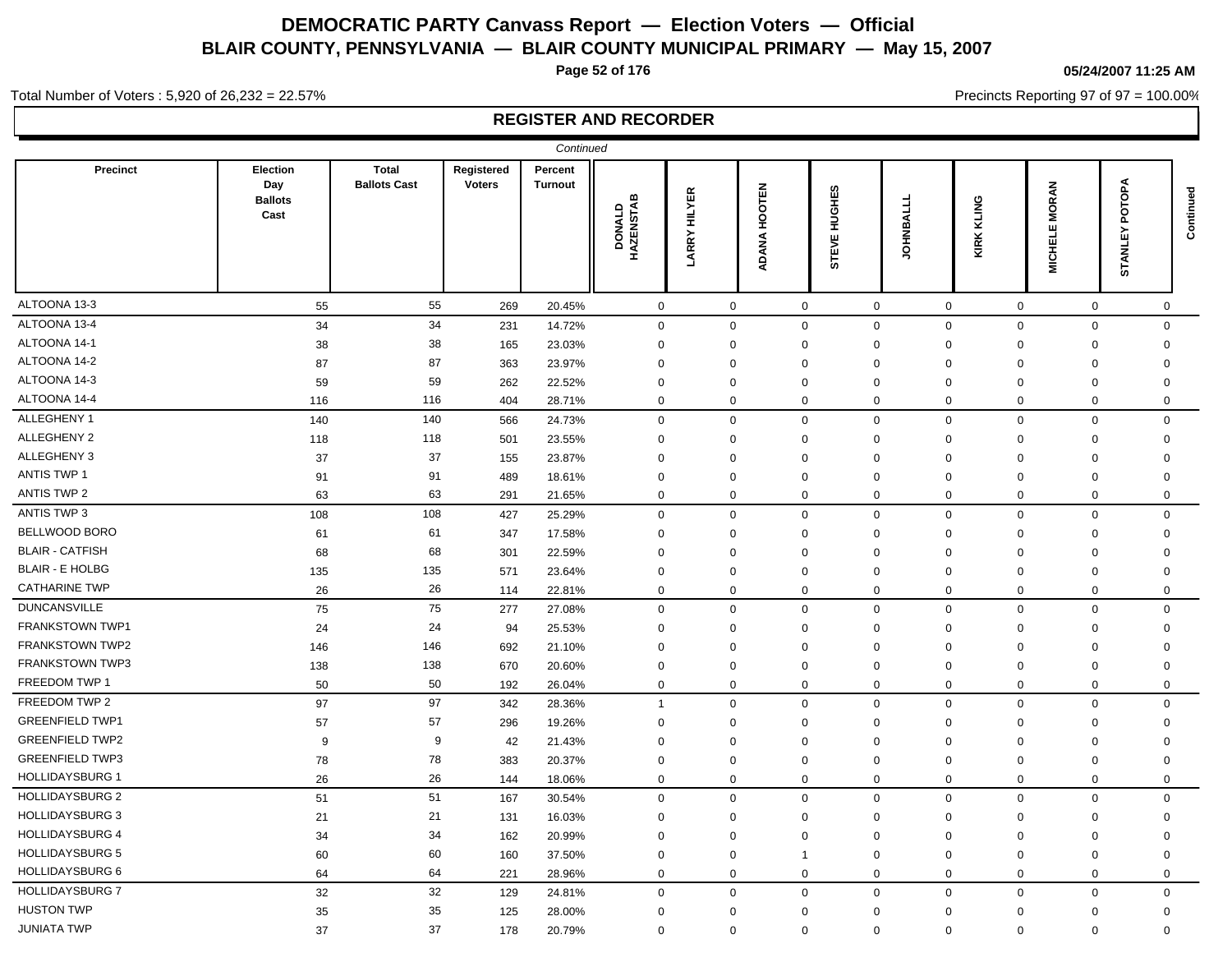**Page 53 of 176**

## **05/24/2007 11:25 AM**

Precincts Reporting 97 of 97 = 100.00%

Total Number of Voters : 5,920 of 26,232 = 22.57%

|                      |                                           |                                     |                             | Continued                 |                          |                        |              |                 |               |                                    |                                    |                                 |           |
|----------------------|-------------------------------------------|-------------------------------------|-----------------------------|---------------------------|--------------------------|------------------------|--------------|-----------------|---------------|------------------------------------|------------------------------------|---------------------------------|-----------|
| <b>Precinct</b>      | Election<br>Day<br><b>Ballots</b><br>Cast | <b>Total</b><br><b>Ballots Cast</b> | Registered<br><b>Voters</b> | Percent<br><b>Turnout</b> | ≃<br>DONALD<br>HAZENSTAE | <b>HILYER</b><br>LARRY | ADANA HOOTEN | HUGHES<br>STEVE | <b>OHNBAI</b> | KLING<br>KIRK                      | <b>MORAN</b><br>ш<br><b>MICHEL</b> | ФqО<br>൨<br>><br>ш<br>INK.<br>5 | Continued |
| <b>LOGAN TWP 1</b>   | 99                                        | 99                                  | 359                         | 27.58%                    | $\mathsf 0$              | 0                      | $\mathbf 0$  | $\mathsf 0$     |               | $\mathsf{O}\xspace$<br>$\mathbf 0$ | $\mathbf 0$                        | $\mathbf 0$                     |           |
| LOGAN TWP 2          | 107                                       | 107                                 | 480                         | 22.29%                    | $\mathbf 0$              | $\mathbf 0$            | $\mathbf 0$  | $\mathbf 0$     | $\mathbf 0$   | $\mathbf 0$                        | $\mathbf 0$                        | 0                               |           |
| LOGAN TWP 3          | 73                                        | 73                                  | 248                         | 29.44%                    | $\mathbf 0$              | $\mathbf 0$            | $\mathbf 0$  | $\mathbf{0}$    | $\mathbf 0$   | $\mathbf 0$                        | $\mathbf 0$                        | $\mathbf 0$                     |           |
| <b>LOGAN TWP 4</b>   | 86                                        | 86                                  | 435                         | 19.77%                    | $\mathbf 0$              | $\Omega$               | $\Omega$     | $\Omega$        | $\Omega$      | $\mathbf 0$                        | $\Omega$                           | $\mathbf 0$                     |           |
| LOGAN TWP 5          | 122                                       | 122                                 | 437                         | 27.92%                    | $\mathbf 0$              | $\Omega$               | $\mathbf{0}$ | $\Omega$        | $\Omega$      | $\Omega$                           | $\Omega$                           | $\mathbf 0$                     |           |
| LOGAN TWP 6          | 123                                       | 123                                 | 641                         | 19.19%                    | $\mathbf 0$              | $\Omega$               | $\mathbf 0$  | $\mathbf 0$     | $\mathbf 0$   | $\mathbf 0$                        | $\Omega$                           | $\mathbf 0$                     |           |
| <b>LOGAN TWP 7</b>   | 70                                        | 70                                  | 237                         | 29.54%                    | $\mathbf 0$              | 0                      | $\mathbf 0$  | $\mathbf 0$     | $\mathbf 0$   | $\mathbf 0$                        | $\mathbf 0$                        | 0                               |           |
| <b>MARTINSBURG 1</b> | 50                                        | 50                                  | 132                         | 37.88%                    | $\mathbf 0$              | $\mathbf 0$            | $\mathbf 0$  | $\mathbf 0$     | $\mathbf{0}$  | $\mathbf 0$                        | $\mathbf 0$                        | $\mathbf{0}$                    |           |
| <b>MARTINSBURG 2</b> | 53                                        | 53                                  | 147                         | 36.05%                    | $\mathbf 0$              | $\Omega$               | $\mathbf 0$  | $\Omega$        | $\Omega$      | $\Omega$                           | $\Omega$                           | 0                               |           |
| <b>NEWRY BORO</b>    | 27                                        | 27                                  | 66                          | 40.91%                    | $\mathbf 0$              | $\Omega$               | 0            | $\Omega$        | $\Omega$      | $\Omega$                           | $\Omega$                           | 0                               |           |
| NORTH WOODBURY       | 95                                        | 95                                  | 277                         | 34.30%                    | 0                        | $\Omega$               | 0            | $\mathbf 0$     | $\Omega$      | $\mathbf 0$                        | $\Omega$                           | 0                               |           |
| ROARING SPG 1        | 18                                        | 18                                  | 102                         | 17.65%                    | $\mathbf 0$              | $\mathbf 0$            | $\mathbf 0$  | $\mathbf 0$     | $\mathbf 0$   | $\mathbf 0$                        | $\mathbf 0$                        | 0                               |           |
| <b>ROARING SPG 2</b> | 68                                        | 68                                  | 169                         | 40.24%                    | $\mathbf 0$              | 0                      | $\mathbf 0$  | $\mathbf 0$     | $\mathbf 0$   | $\mathbf 0$                        | $\mathbf 0$                        | 0                               |           |
| <b>ROARING SPG 3</b> | 42                                        | 42                                  | 121                         | 34.71%                    | $\mathbf 0$              | $\Omega$               | $\mathbf 0$  | $\Omega$        | $\Omega$      | $\mathbf 0$                        | $\mathbf 0$                        | $\Omega$                        |           |
| SNYDER TWP 1         | 50                                        | 50                                  | 292                         | 17.12%                    | $\mathbf 0$              | $\Omega$               | $\mathbf 0$  | $\Omega$        | $\Omega$      | $\mathbf 0$                        | $\mathbf 0$                        | $\Omega$                        |           |
| SNYDER TWP 2         | 76                                        | 76                                  | 355                         | 21.41%                    | $\mathbf 0$              | $\Omega$               | 0            | $\mathbf 0$     | $\mathbf 0$   | $\mathbf 0$                        | $\mathbf 0$                        | 0                               |           |
| <b>TAYLOR TWP</b>    | 120                                       | 120                                 | 368                         | 32.61%                    | $\mathbf 0$              | 0                      | $\mathbf 0$  | $\mathbf 0$     | $\mathbf 0$   | $\mathbf 0$                        | $\mathbf 0$                        | $\mathbf 0$                     |           |
| <b>TYRONE TWP 1</b>  | 29                                        | 29                                  | 121                         | 23.97%                    | $\mathbf 0$              | 0                      | $\mathbf 0$  | $\mathbf 0$     | $\mathbf 0$   | $\mathbf 0$                        | $\mathbf 0$                        | $\mathbf 0$                     |           |
| TYRONE TWP 2         | 70                                        | 70                                  | 185                         | 37.84%                    | $\mathbf 0$              | $\Omega$               | $\mathbf 0$  | $\Omega$        | $\mathbf 0$   | $\mathbf 0$                        | $\mathbf 0$                        | $\Omega$                        |           |
| <b>TYRONE BORO 1</b> | 36                                        | 36                                  | 161                         | 22.36%                    | $\mathbf 0$              | $\Omega$               | $\mathbf 0$  | $\Omega$        | $\Omega$      | $\Omega$                           | $\mathbf 0$                        | $\Omega$                        |           |
| <b>TYRONE BORO 2</b> | 33                                        | 33                                  | 140                         | 23.57%                    | $\mathbf 0$              | $\Omega$               | $\mathbf 0$  | $\Omega$        | $\Omega$      | $\Omega$                           | $\Omega$                           | 0                               |           |
| <b>TYRONE BORO 3</b> | 23                                        | 23                                  | 148                         | 15.54%                    | $\mathbf 0$              | $\mathbf 0$            | $\mathbf 0$  | $\mathbf 0$     | $\mathbf{0}$  | $\mathbf 0$                        | $\mathbf 0$                        | $\mathbf 0$                     |           |
| <b>TYRONE BORO 4</b> | 21                                        | 21                                  | 110                         | 19.09%                    | $\mathbf 0$              | $\Omega$               | $\mathbf 0$  | $\mathbf 0$     | $\mathbf{0}$  | $\mathbf 0$                        | $\mathbf 0$                        | $\mathbf 0$                     |           |
| <b>TYRONE BORO 5</b> | 20                                        | 20                                  | 100                         | 20.00%                    | $\Omega$                 | $\Omega$               | 0            | $\Omega$        | $\Omega$      | 0                                  | $\Omega$                           | $\Omega$                        |           |
| TYRONE BORO 6        | 46                                        | 46                                  | 168                         | 27.38%                    | $\Omega$                 | $\Omega$               | $\mathbf 0$  | $\Omega$        | $\Omega$      | $\Omega$                           | $\Omega$                           | $\Omega$                        |           |
| <b>TYRONE BORO 7</b> | 44                                        | 44                                  | 165                         | 26.67%                    | $\mathbf 0$              | $\Omega$               | $\mathbf 0$  | $\Omega$        | $\Omega$      | $\Omega$                           | $\Omega$                           | 0                               |           |
| <b>WILLIAMSBURG</b>  | 62                                        | 62                                  | 210                         | 29.52%                    | 0                        | $\mathbf{0}$           | 0            | -1              | 0             | 0                                  | $\mathbf 0$                        | $\mathbf 0$                     |           |
| WOODBURY TWP         | 30                                        | 30                                  | 172                         | 17.44%                    | $\mathbf 0$              | 0                      | $\mathbf 0$  | $\mathbf 0$     | $\mathbf 0$   | $\mathbf 0$                        | $\mathbf 0$                        | $\mathbf 0$                     |           |
| ALLEGHENY 4          | 73                                        | 73                                  | 260                         | 28.08%                    | 0                        | $\mathbf 0$            | $\mathbf 0$  | $\mathbf 0$     | 0             | 0                                  | 0                                  | 0                               |           |
| <b>Totals:</b>       | 5,920                                     | 5,920                               | 26,232                      |                           | $\mathbf{1}$             | 1                      | $\mathbf 1$  | $\mathbf{1}$    | $\mathbf{1}$  | $\overline{1}$                     | $\mathbf{1}$                       | 1                               |           |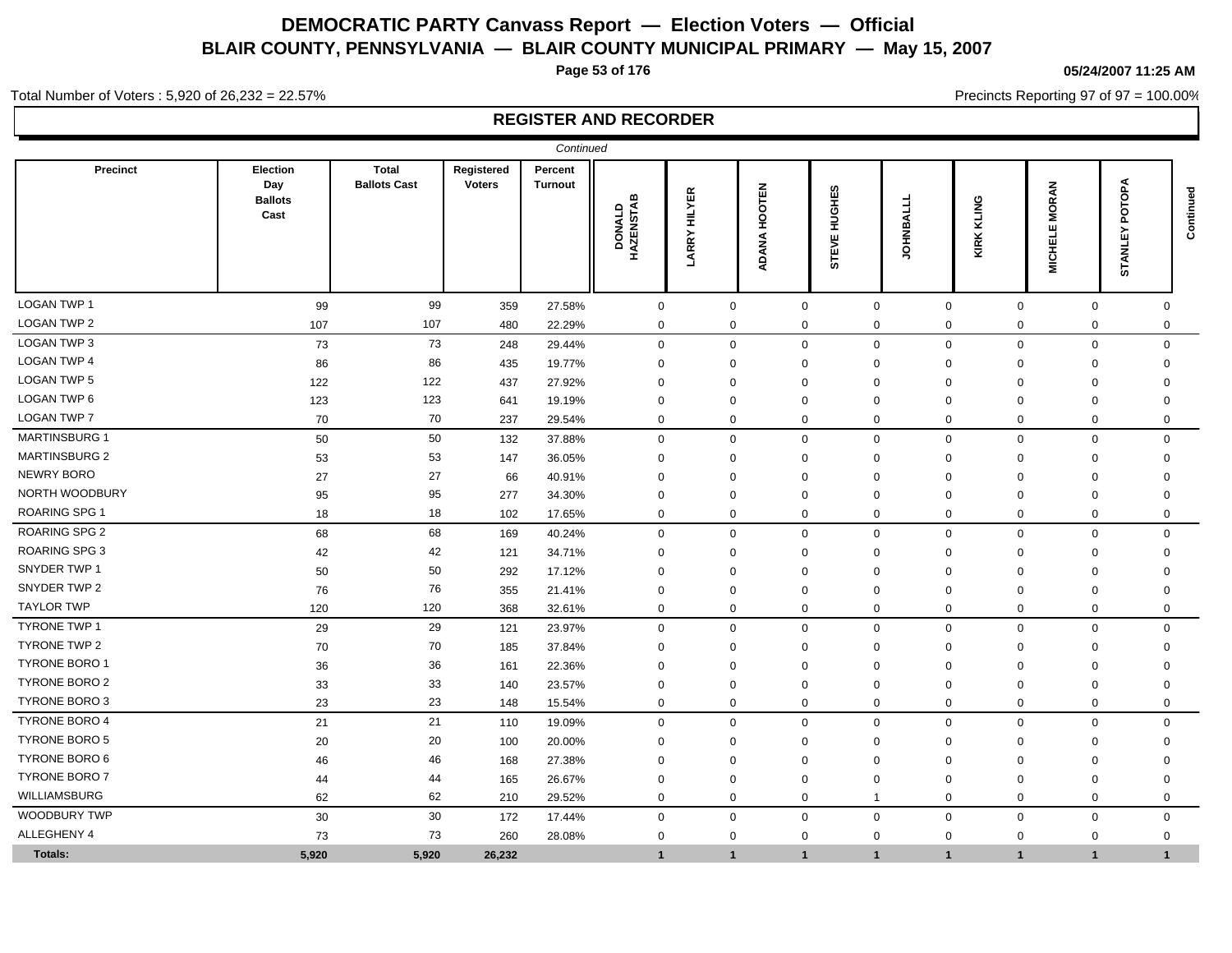**Page 54 of 176**

## **05/24/2007 11:25 AM**

Precincts Reporting 97 of 97 = 100.00%

Total Number of Voters : 5,920 of 26,232 = 22.57%

|                 |                                           |                                     |                             | Continued                 |                                   |                          |                                      |                                                              |                             |                |  |
|-----------------|-------------------------------------------|-------------------------------------|-----------------------------|---------------------------|-----------------------------------|--------------------------|--------------------------------------|--------------------------------------------------------------|-----------------------------|----------------|--|
| <b>Precinct</b> | Election<br>Day<br><b>Ballots</b><br>Cast | <b>Total</b><br><b>Ballots Cast</b> | Registered<br><b>Voters</b> | Percent<br><b>Turnout</b> | $\propto$<br>PRUGA<br><b>ANDY</b> | CHLEICH<br>Ø,<br>ROBERTT | <b>SBOOKHAM</b><br>ER<br>9X<br>THOM. | <b>ZIEGLER</b><br>$\overline{\phantom{a}}$<br><b>JEFFREY</b> | <b>Unresolved Write-Ins</b> | Ë<br>흐         |  |
| ALTOONA 1-1     | 49                                        | 49                                  | 328                         | 14.94%                    | $\mathbf 0$                       | $\mathbf 0$              | $\mathbf 0$                          | $\mathbf 0$                                                  | $\mathbf 0$                 | $\overline{1}$ |  |
| ALTOONA 1-2     | 22                                        | 22                                  | 129                         | 17.05%                    | $\mathbf 0$                       | $\mathbf 0$              | $\mathbf 0$                          | $\mathbf 0$                                                  | $\mathbf 0$                 | 0              |  |
| ALTOONA 2-1     | 41                                        | 41                                  | 280                         | 14.64%                    | $\mathbf 0$                       | $\mathbf 0$              | $\mathbf 0$                          | 0                                                            | $\mathbf 0$                 | $\mathbf 0$    |  |
| ALTOONA 2-2     | 59                                        | 59                                  | 351                         | 16.81%                    | $\mathbf 0$                       | $\mathbf 0$              | $\mathbf 0$                          | $\mathbf 0$                                                  | $\mathbf 0$                 | 0              |  |
| ALTOONA 3-1     | 54                                        | 54                                  | 330                         | 16.36%                    | $\mathbf 0$                       | $\mathbf 0$              | $\mathbf 0$                          | $\mathbf 0$                                                  | $\mathbf 0$                 | $\mathbf{1}$   |  |
| ALTOONA 3-2     | 75                                        | 75                                  | 292                         | 25.68%                    | $\mathbf{0}$                      | $\mathbf 0$              | $\mathbf 0$                          | $\mathbf 0$                                                  | $\mathbf 0$                 | $\mathsf 0$    |  |
| ALTOONA 4-1     | 61                                        | 61                                  | 365                         | 16.71%                    | $\mathbf 0$                       | 0                        | $\mathbf 0$                          | $\mathbf 0$                                                  | $\mathbf 0$                 | $\overline{1}$ |  |
| ALTOONA 4-2     | 55                                        | 55                                  | 256                         | 21.48%                    | $\mathbf 0$                       | $\mathbf 0$              | 0                                    | $\mathbf 0$                                                  | $\mathbf 0$                 | $\mathbf 0$    |  |
| ALTOONA 5-1     | 14                                        | 14                                  | 102                         | 13.73%                    | $\mathbf 0$                       | $\mathbf 0$              | 0                                    | $\mathbf 0$                                                  | 0                           | $\mathbf 0$    |  |
| ALTOONA 5-2     | 72                                        | 72                                  | 339                         | 21.24%                    | $\mathbf 0$                       | 0                        | $\mathbf 0$                          | $\Omega$                                                     | $\mathbf 0$                 | $\mathbf 0$    |  |
| ALTOONA 5-3     | 61                                        | 61                                  | 279                         | 21.86%                    | $\mathbf 0$                       | $\mathbf 0$              | $\mathbf 0$                          | $\mathbf 0$                                                  | $\mathsf{O}\xspace$         | $\overline{1}$ |  |
| ALTOONA 6-1     | 58                                        | 58                                  | 350                         | 16.57%                    | $\mathbf 0$                       | 0                        | $\mathbf 0$                          | $\mathbf 0$                                                  | $\mathbf 0$                 | $\mathbf 0$    |  |
| ALTOONA 6-2     | 51                                        | 51                                  | 306                         | 16.67%                    | $\mathbf 0$                       | $\Omega$                 | 0                                    | $\mathbf 0$                                                  | $\mathbf 0$                 | $\mathbf 0$    |  |
| ALTOONA 6-3     | 65                                        | 65                                  | 286                         | 22.73%                    | $\mathbf 0$                       | 0                        | $\mathbf 0$                          | $\mathbf 0$                                                  | $\mathbf 0$                 | $\overline{1}$ |  |
| ALTOONA 6-4     | 59                                        | 59                                  | 224                         | 26.34%                    | $\mathbf 0$                       | 0                        | 0                                    | $\mathbf 0$                                                  | 0                           | $\mathbf 0$    |  |
| ALTOONA 6-5     | 75                                        | 75                                  | 394                         | 19.04%                    | $\mathbf 0$                       | $\mathbf 0$              | $\mathbf 0$                          | $\mathbf 0$                                                  | 0                           | $\overline{1}$ |  |
| ALTOONA 7       | 47                                        | 47                                  | 368                         | 12.77%                    | $\mathbf 0$                       | 0                        | $\mathbf 0$                          | $\mathbf 0$                                                  | $\mathbf 0$                 | $\mathbf 0$    |  |
| ALTOONA 8-1     | 45                                        | 45                                  | 345                         | 13.04%                    | $\mathbf 0$                       | $\mathbf 0$              | $\mathbf 0$                          | $\mathbf 0$                                                  | $\mathbf 0$                 | $\mathbf 0$    |  |
| ALTOONA 8-2     | 72                                        | 72                                  | 277                         | 25.99%                    | $\mathbf 0$                       | $\mathbf 0$              | $\mathbf 0$                          | $\Omega$                                                     | $\mathbf 0$                 | $\mathbf 0$    |  |
| ALTOONA 9       | 70                                        | 70                                  | 382                         | 18.32%                    | $\mathbf 0$                       | $\mathbf 0$              | $\mathbf 0$                          | $\mathbf 0$                                                  | $\mathbf 0$                 | $\mathbf 0$    |  |
| ALTOONA 10-1    | 33                                        | $\overline{33}$                     | 262                         | 12.60%                    | $\mathbf 0$                       | $\mathbf 0$              | $\mathbf 0$                          | $\Omega$                                                     | $\mathsf 0$                 | $\mathsf 0$    |  |
| ALTOONA 10-2    | 43                                        | 43                                  | 197                         | 21.83%                    | $\mathbf 0$                       | $\mathbf 0$              | $\mathbf 0$                          | $\mathbf 0$                                                  | $\mathbf 0$                 | $\mathbf 0$    |  |
| ALTOONA 10-3    | 43                                        | 43                                  | 145                         | 29.66%                    | $\mathbf 0$                       | $\mathbf 0$              | $\mathbf 0$                          | $\Omega$                                                     | 0                           | $\mathbf 0$    |  |
| ALTOONA 10-4    | 70                                        | 70                                  | 320                         | 21.88%                    | $\mathbf 0$                       | $\mathbf 0$              | $\mathbf 0$                          | $\mathbf 0$                                                  | $\mathsf 0$                 | $\overline{2}$ |  |
| ALTOONA 11-1    | 79                                        | 79                                  | 402                         | 19.65%                    | $\mathbf 0$                       | $\mathbf 0$              | $\mathbf 0$                          | $\Omega$                                                     | $\mathbf 0$                 |                |  |
| ALTOONA 11-2    | 57                                        | 57                                  | 289                         | 19.72%                    | $\mathbf 0$                       | $\mathbf 0$              | $\mathbf 0$                          | $\pmb{0}$                                                    | $\mathbf 0$                 | $\mathbf 0$    |  |
| ALTOONA 11-3    | 56                                        | 56                                  | 242                         | 23.14%                    | $\mathbf 0$                       | $\mathbf 0$              | $\mathbf 0$                          | $\Omega$                                                     | $\mathbf 0$                 | $\mathbf 0$    |  |
| ALTOONA 12-1    | 35                                        | 35                                  | 158                         | 22.15%                    | $\mathbf 0$                       | $\mathbf 0$              | $\mathbf 0$                          | $\mathbf 0$                                                  | $\mathbf 0$                 | $\overline{1}$ |  |
| ALTOONA 12-2    | 47                                        | 47                                  | 219                         | 21.46%                    | $\mathbf 0$                       | $\mathbf 0$              | $\mathbf 0$                          | $\mathbf 0$                                                  | $\mathbf 0$                 | $\mathbf 0$    |  |
| ALTOONA 12-3    | 50                                        | 50                                  | 162                         | 30.86%                    | $\mathbf 0$                       | $\mathbf 0$              | $\mathbf 0$                          | $\mathbf 0$                                                  | $\mathbf 0$                 | $\mathbf 0$    |  |
| ALTOONA 12-4    | 81                                        | 81                                  | 236                         | 34.32%                    | $\mathbf 0$                       | $\mathbf 0$              | $\mathsf 0$                          | $\boldsymbol{0}$                                             | $\mathbf 0$                 | $\mathbf 0$    |  |
| ALTOONA 12-5    | 28                                        | 28                                  | 153                         | 18.30%                    | $\mathbf 0$                       | $\overline{1}$           | $\mathbf 0$                          | $\mathbf 0$                                                  | $\mathbf 0$                 | $\overline{1}$ |  |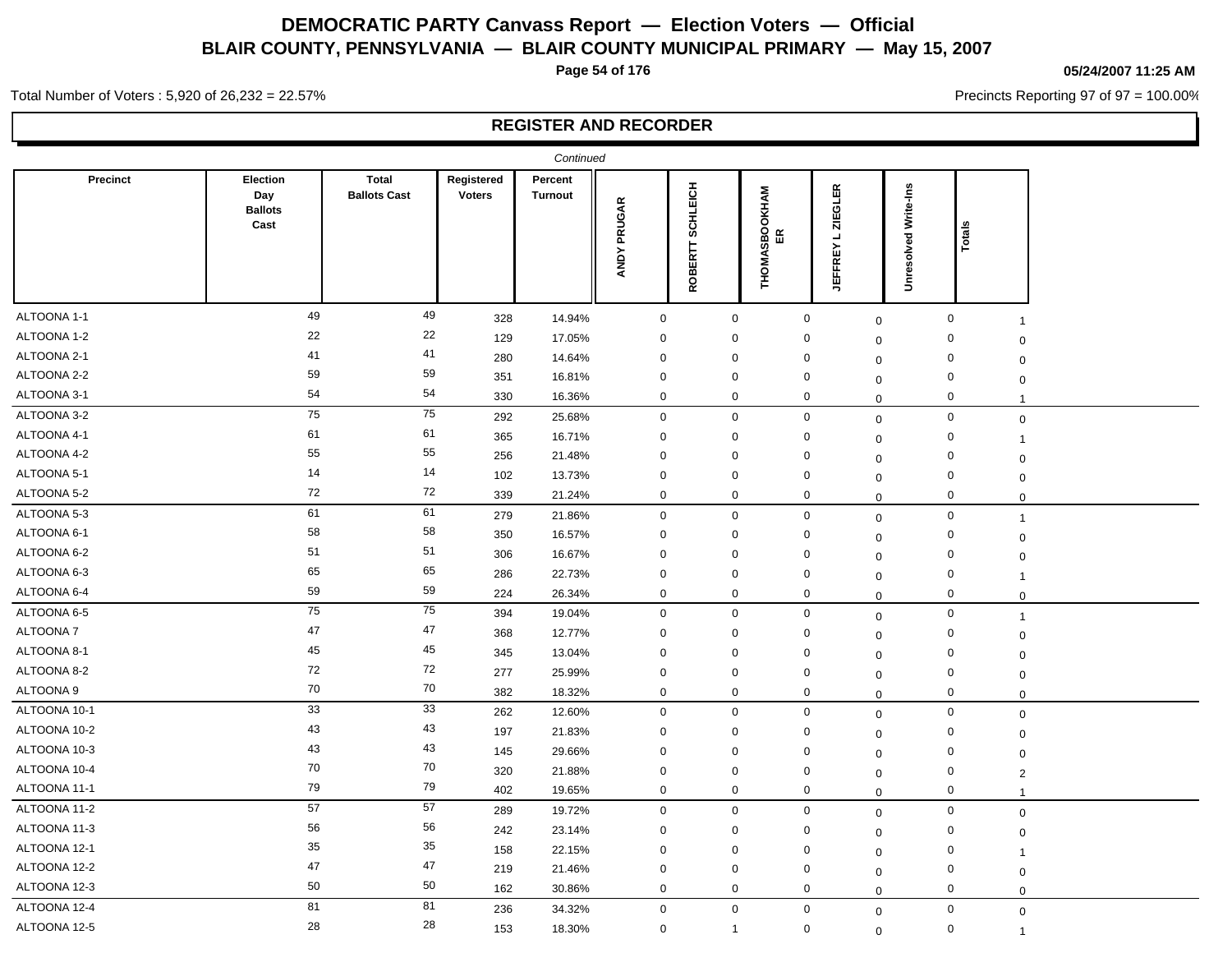**Page 55 of 176**

#### **05/24/2007 11:25 AM**

Precincts Reporting 97 of 97 = 100.00%

Total Number of Voters : 5,920 of 26,232 = 22.57%

|                        |                                           |                                     |                             | Continued                 |                       |                          |                                             |                                                    |                      |                               |  |
|------------------------|-------------------------------------------|-------------------------------------|-----------------------------|---------------------------|-----------------------|--------------------------|---------------------------------------------|----------------------------------------------------|----------------------|-------------------------------|--|
| <b>Precinct</b>        | Election<br>Day<br><b>Ballots</b><br>Cast | <b>Total</b><br><b>Ballots Cast</b> | Registered<br><b>Voters</b> | Percent<br><b>Turnout</b> | PRUGAR<br><b>ANDY</b> | CHLEICH<br>ō,<br>ROBERTT | <b>INHYIN</b><br>ទី<br>មិន<br><b>THOMAS</b> | <b>ZIEGLER</b><br>$\blacksquare$<br><b>JEFFREY</b> | Unresolved Write-Ins | ক<br>್                        |  |
| ALTOONA 13-1           | 87                                        | 87                                  | 443                         | 19.64%                    | $\mathbf 0$           | $\mathbf 0$              |                                             | $\boldsymbol{0}$                                   | $\mathbf 0$          | $\mathsf 0$<br>$\mathbf{1}$   |  |
| ALTOONA 13-2           | 70                                        | 70                                  | 354                         | 19.77%                    | $\mathbf 0$           | 0                        |                                             | $\mathbf 0$<br>$\mathbf 0$                         |                      | $\mathbf 0$<br>-1             |  |
| ALTOONA 13-3           | 55                                        | 55                                  | 269                         | 20.45%                    | $\mathbf 0$           | 0                        |                                             | 0<br>$\mathbf 0$                                   |                      | $\mathbf 0$<br>$\mathbf 0$    |  |
| ALTOONA 13-4           | 34                                        | 34                                  | 231                         | 14.72%                    | $\mathbf 0$           | $\mathbf 0$              |                                             | $\mathbf 0$                                        | $\mathbf 0$          | $\mathsf 0$<br>$\mathbf 0$    |  |
| ALTOONA 14-1           | 38                                        | 38                                  | 165                         | 23.03%                    | $\mathbf 0$           | $\mathbf 0$              |                                             | $\mathbf 0$<br>$\mathbf 0$                         |                      | $\mathbf 0$<br>$\mathbf 0$    |  |
| ALTOONA 14-2           | 87                                        | 87                                  | 363                         | 23.97%                    | $\mathbf 0$           | $\mathbf 0$              |                                             | 0<br>$\mathbf 0$                                   |                      | $\mathbf 0$<br>$\overline{2}$ |  |
| ALTOONA 14-3           | 59                                        | 59                                  | 262                         | 22.52%                    | $\mathbf 0$           | 0                        |                                             | 0<br>$\mathbf 0$                                   |                      | $\mathbf 0$<br>$\mathbf 0$    |  |
| ALTOONA 14-4           | 116                                       | 116                                 | 404                         | 28.71%                    | $\mathbf 0$           | 0                        |                                             | 0                                                  | $\mathbf 0$          | 0<br>$\mathbf 0$              |  |
| ALLEGHENY 1            | 140                                       | 140                                 | 566                         | 24.73%                    | $\mathbf 0$           | $\mathbf 0$              |                                             | $\mathbf 0$                                        | $\mathbf 0$          | $\mathbf 0$<br>$\mathbf 0$    |  |
| ALLEGHENY 2            | 118                                       | 118                                 | 501                         | 23.55%                    | $\mathbf 0$           | 0                        |                                             | 0<br>0                                             |                      | $\mathbf 0$<br>$\mathbf 0$    |  |
| ALLEGHENY 3            | 37                                        | 37                                  | 155                         | 23.87%                    | $\mathbf 0$           | $\Omega$                 |                                             | 0<br>$\mathbf 0$                                   |                      | $\mathbf 0$<br>$\mathbf 0$    |  |
| ANTIS TWP 1            | 91                                        | 91                                  | 489                         | 18.61%                    | $\mathbf 0$           | $\mathbf 0$              |                                             | 0<br>$\mathbf 0$                                   |                      | $\mathbf 0$<br>$\mathbf 0$    |  |
| ANTIS TWP 2            | 63                                        | 63                                  | 291                         | 21.65%                    | $\mathbf 0$           | 0                        |                                             | $\mathbf 0$                                        | $\mathbf 0$          | $\mathbf 0$<br>$\mathbf 0$    |  |
| ANTIS TWP 3            | 108                                       | 108                                 | 427                         | 25.29%                    | $\mathbf 0$           | 0                        |                                             | $\mathbf 0$                                        | $\overline{2}$       | $\mathbf 0$<br>$\sqrt{2}$     |  |
| BELLWOOD BORO          | 61                                        | 61                                  | 347                         | 17.58%                    | $\mathbf 0$           | 0                        |                                             | 0<br>$\mathbf 0$                                   |                      | $\mathbf 0$<br>$\mathbf 0$    |  |
| <b>BLAIR - CATFISH</b> | 68                                        | 68                                  | 301                         | 22.59%                    | $\mathbf 0$           | $\Omega$                 |                                             | $\mathbf{0}$<br>$\mathbf 0$                        |                      | 0                             |  |
| <b>BLAIR - E HOLBG</b> | 135                                       | 135                                 | 571                         | 23.64%                    | $\mathbf 0$           | $\mathbf 0$              |                                             | $\mathbf 0$<br>$\Omega$                            |                      | $\mathbf 0$<br>$\overline{1}$ |  |
| <b>CATHARINE TWP</b>   | 26                                        | 26                                  | 114                         | 22.81%                    | $\mathbf 0$           | $\mathbf 0$              |                                             | $\mathbf 0$<br>$\Omega$                            |                      | $\mathbf 0$<br>$\mathbf 0$    |  |
| <b>DUNCANSVILLE</b>    | 75                                        | 75                                  | 277                         | 27.08%                    | $\mathbf 0$           | $\mathbf 0$              |                                             | $\mathbf 0$                                        | $\mathbf 0$          | $\mathbf 0$<br>$\mathbf 0$    |  |
| <b>FRANKSTOWN TWP1</b> | 24                                        | 24                                  | 94                          | 25.53%                    | $\mathbf 0$           | $\mathbf{0}$             |                                             | 0<br>$\mathbf 0$                                   |                      | $\mathbf 0$<br>$\mathbf 0$    |  |
| FRANKSTOWN TWP2        | 146                                       | 146                                 | 692                         | 21.10%                    | $\mathbf 0$           | 0                        |                                             | 0<br>$\mathbf 0$                                   |                      | $\mathbf 0$<br>$\mathbf 0$    |  |
| <b>FRANKSTOWN TWP3</b> | 138                                       | 138                                 | 670                         | 20.60%                    | $\mathbf 0$           | $\mathbf 0$              |                                             | $\mathbf 0$                                        | $\mathbf 0$          | $\mathbf 0$<br>$\mathbf 0$    |  |
| FREEDOM TWP 1          | 50                                        | 50                                  | 192                         | 26.04%                    | $\mathbf 0$           | 0                        |                                             | $\mathbf 0$<br>$\mathbf 0$                         |                      | $\mathbf 0$<br>$\mathbf 0$    |  |
| FREEDOM TWP 2          | 97                                        | 97                                  | 342                         | 28.36%                    | $\mathbf 0$           | $\mathbf 0$              |                                             | $\mathbf 0$                                        | $\mathbf 0$          | $\mathbf 0$<br>$\overline{1}$ |  |
| <b>GREENFIELD TWP1</b> | 57                                        | 57                                  | 296                         | 19.26%                    | $\mathbf 0$           | 0                        |                                             | 0<br>$\mathbf 0$                                   |                      | $\mathbf 0$<br>$\mathbf 0$    |  |
| <b>GREENFIELD TWP2</b> | 9                                         | 9                                   | 42                          | 21.43%                    | $\mathbf 0$           | $\mathbf 0$              |                                             | $\mathbf 0$<br>$\Omega$                            |                      | $\mathbf 0$<br>$\mathbf 0$    |  |
| <b>GREENFIELD TWP3</b> | 78                                        | 78                                  | 383                         | 20.37%                    | $\mathbf 0$           | $\mathbf 0$              |                                             | $\mathbf 0$<br>$\mathbf 0$                         |                      | $\mathbf 0$<br>$\overline{1}$ |  |
| <b>HOLLIDAYSBURG 1</b> | 26                                        | 26                                  | 144                         | 18.06%                    | $\mathbf 0$           | 0                        |                                             | $\mathbf 0$                                        | $\mathbf 0$          | $\mathbf 0$<br>$\overline{1}$ |  |
| <b>HOLLIDAYSBURG 2</b> | 51                                        | 51                                  | 167                         | 30.54%                    | $\mathbf 0$           | $\mathbf{0}$             |                                             | $\mathbf 0$                                        | $\mathbf 0$          | $\mathbf 0$<br>$\mathbf{1}$   |  |
| <b>HOLLIDAYSBURG 3</b> | 21                                        | 21                                  | 131                         | 16.03%                    | $\mathbf 0$           | $\Omega$                 |                                             | $\mathbf{0}$<br>$\mathbf 0$                        |                      | 0<br>$\mathbf 1$              |  |
| <b>HOLLIDAYSBURG 4</b> | 34                                        | 34                                  | 162                         | 20.99%                    | $\mathbf 0$           | $\mathbf 0$              |                                             | 0<br>$\Omega$                                      |                      | $\mathbf 0$<br>$\Omega$       |  |
| <b>HOLLIDAYSBURG 5</b> | 60                                        | 60                                  | 160                         | 37.50%                    | $\mathbf 0$           | $\mathbf 0$              |                                             | $\mathbf 0$<br>$\Omega$                            |                      | $\mathbf 0$<br>$\overline{1}$ |  |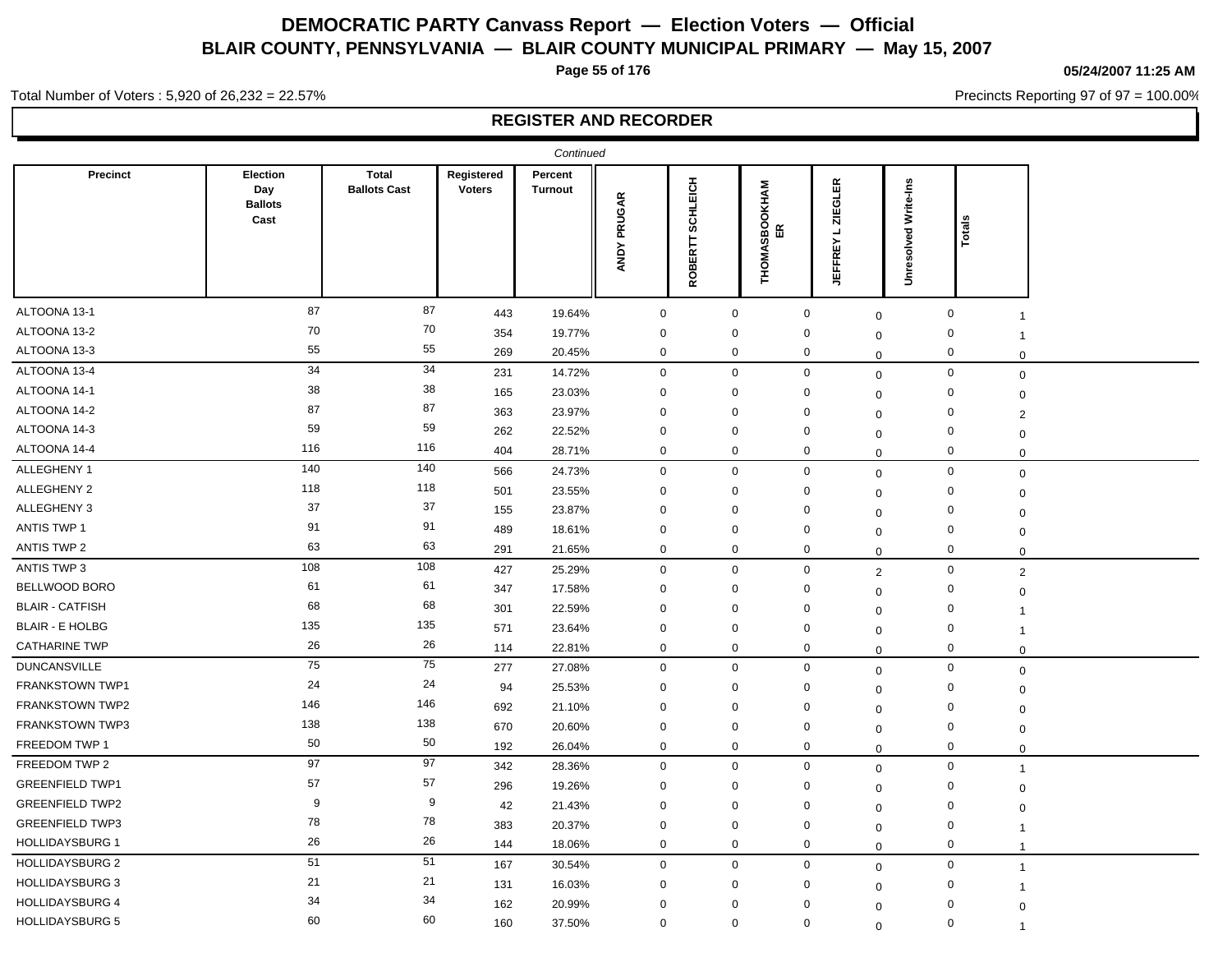**Page 56 of 176**

#### **05/24/2007 11:25 AM**

Precincts Reporting 97 of 97 = 100.00%

Total Number of Voters : 5,920 of 26,232 = 22.57%

|                        |                                           |                                     |                             | Continued                 |                       |                          |                                            |                                       |                         |                               |  |
|------------------------|-------------------------------------------|-------------------------------------|-----------------------------|---------------------------|-----------------------|--------------------------|--------------------------------------------|---------------------------------------|-------------------------|-------------------------------|--|
| Precinct               | Election<br>Day<br><b>Ballots</b><br>Cast | <b>Total</b><br><b>Ballots Cast</b> | Registered<br><b>Voters</b> | Percent<br><b>Turnout</b> | PRUGAR<br><b>ANDY</b> | CHLEICH<br>ဖာ<br>ROBERTT | <b>ISBOOKHAM</b><br>ER<br>∢<br><b>THOM</b> | <b>ZIEGLER</b><br>┙<br><b>JEFFREY</b> | Write-Ins<br>Unresolved | ক<br>್                        |  |
| HOLLIDAYSBURG 6        | 64                                        | 64                                  | 221                         | 28.96%                    | $\mathbf 0$           | $\mathbf 0$              |                                            | $\pmb{0}$                             | $\mathbf 0$             | $\mathsf 0$<br>$\mathbf 0$    |  |
| <b>HOLLIDAYSBURG 7</b> | 32                                        | 32                                  | 129                         | 24.81%                    | $\mathbf{1}$          | $\mathbf 0$              |                                            | $\mathbf 0$                           | $\mathbf 0$             | $\mathsf 0$<br>$\sqrt{2}$     |  |
| <b>HUSTON TWP</b>      | 35                                        | 35                                  | 125                         | 28.00%                    | $\mathbf 0$           | $\Omega$                 |                                            | $\mathbf 0$                           | $\Omega$                | 0<br>$\mathbf 0$              |  |
| <b>JUNIATA TWP</b>     | 37                                        | 37                                  | 178                         | 20.79%                    | $\mathbf 0$           | $\Omega$                 |                                            | $\mathbf{0}$                          | $\mathbf 0$             | $\mathbf 0$<br>$\mathbf{1}$   |  |
| <b>LOGAN TWP 1</b>     | 99                                        | 99                                  | 359                         | 27.58%                    | $\mathbf 0$           | $\mathbf 0$              |                                            | 0                                     | $\Omega$                | $\mathbf 0$<br>0              |  |
| LOGAN TWP 2            | 107                                       | 107                                 | 480                         | 22.29%                    | $\mathbf 0$           | $\mathbf 0$              |                                            | $\mathbf 0$                           | $\Omega$                | $\mathbf 0$<br>$\mathbf 0$    |  |
| LOGAN TWP 3            | 73                                        | 73                                  | 248                         | 29.44%                    | $\mathbf 0$           | $\mathbf 0$              |                                            | $\mathbf{1}$                          | $\mathbf 0$             | $\mathbf 0$<br>$\overline{1}$ |  |
| <b>LOGAN TWP 4</b>     | 86                                        | 86                                  | 435                         | 19.77%                    | $\mathbf 0$           | 0                        |                                            | $\mathbf 0$                           | $\mathbf 0$             | 0<br>$\overline{0}$           |  |
| <b>LOGAN TWP 5</b>     | 122                                       | 122                                 | 437                         | 27.92%                    | $\Omega$              | $\mathbf 0$              |                                            | 0                                     | $\Omega$                | $\mathbf 0$<br>$\mathbf 0$    |  |
| LOGAN TWP 6            | 123                                       | 123                                 | 641                         | 19.19%                    | $\mathbf 0$           | $\mathbf 0$              |                                            | $\mathbf 0$                           | $\Omega$                | $\mathbf 0$<br>$\mathbf 0$    |  |
| LOGAN TWP 7            | 70                                        | 70                                  | 237                         | 29.54%                    | $\mathbf 0$           | $\mathbf 0$              |                                            | $\mathbf 0$                           | $\Omega$                | $\mathbf 0$<br>$\mathbf 0$    |  |
| <b>MARTINSBURG 1</b>   | 50                                        | 50                                  | 132                         | 37.88%                    | $\mathbf 0$           | $\mathbf 0$              |                                            | $\mathbf 0$                           | $\mathbf 0$             | $\mathbf 0$<br>$\mathbf 0$    |  |
| <b>MARTINSBURG 2</b>   | 53                                        | 53                                  | 147                         | 36.05%                    | $\mathbf 0$           | $\mathbf 0$              |                                            | $\mathbf 0$                           | $\Omega$                | $\mathbf 0$<br>$\mathbf 0$    |  |
| <b>NEWRY BORO</b>      | 27                                        | 27                                  | 66                          | 40.91%                    | $\mathbf 0$           | 0                        |                                            | $\mathbf 0$                           | $\Omega$                | $\mathbf 0$<br>$\mathbf 0$    |  |
| NORTH WOODBURY         | 95                                        | 95                                  | 277                         | 34.30%                    | 0                     | $\mathbf 0$              |                                            | $\mathbf 0$                           | $\mathbf 0$             | 0<br>$\overline{1}$           |  |
| <b>ROARING SPG 1</b>   | 18                                        | 18                                  | 102                         | 17.65%                    | $\mathbf 0$           | $\mathbf 0$              |                                            | $\mathbf 0$                           | $\Omega$                | $\mathbf 0$<br>$\mathbf 0$    |  |
| ROARING SPG 2          | 68                                        | 68                                  | 169                         | 40.24%                    | $\mathbf 0$           | $\mathbf 0$              |                                            | $\mathbf 0$                           | $\mathbf 0$             | $\mathbf 0$<br>$\mathbf 0$    |  |
| <b>ROARING SPG 3</b>   | 42                                        | 42                                  | 121                         | 34.71%                    | $\mathbf 0$           | $\mathbf 0$              |                                            | $\mathbf{0}$                          | $\mathbf 0$             | $\mathbf 0$<br>$\mathbf 0$    |  |
| SNYDER TWP 1           | 50                                        | 50                                  | 292                         | 17.12%                    | $\mathbf 0$           | $\mathbf 0$              |                                            | 0                                     | 0                       | 0<br>$\mathbf 0$              |  |
| SNYDER TWP 2           | 76                                        | 76                                  | 355                         | 21.41%                    | $\mathbf 0$           | $\mathbf 0$              |                                            | $\mathbf 0$                           | $\mathbf 0$             | $\mathbf 0$<br>$\Omega$       |  |
| <b>TAYLOR TWP</b>      | 120                                       | 120                                 | 368                         | 32.61%                    | $\mathbf 0$           | 0                        |                                            | 0                                     | $\Omega$                | $\mathbf 0$<br>$\mathbf 0$    |  |
| <b>TYRONE TWP 1</b>    | 29                                        | 29                                  | 121                         | 23.97%                    | $\mathbf 0$           | 0                        |                                            | $\mathbf 0$                           | $\mathbf 0$             | $\mathbf 0$<br>$\mathbf 0$    |  |
| TYRONE TWP 2           | 70                                        | 70                                  | 185                         | 37.84%                    | $\mathbf 0$           | $\mathbf 0$              |                                            | $\mathbf 0$                           | $\Omega$                | $\mathbf 0$<br>$\Omega$       |  |
| <b>TYRONE BORO 1</b>   | 36                                        | 36                                  | 161                         | 22.36%                    | $\mathbf 0$           | $\mathbf 0$              |                                            | $\mathbf 0$                           | $\mathbf 0$             | $\mathbf 0$<br>$\Omega$       |  |
| <b>TYRONE BORO 2</b>   | 33                                        | 33                                  | 140                         | 23.57%                    | $\mathbf 0$           | 0                        |                                            | 0                                     | $\mathbf 0$             | $\mathbf 0$<br>$\overline{0}$ |  |
| <b>TYRONE BORO 3</b>   | 23                                        | 23                                  | 148                         | 15.54%                    | $\mathbf 0$           | 0                        |                                            | $\mathbf 0$                           | $\mathbf 0$             | $\mathbf 0$<br>$\mathbf 0$    |  |
| <b>TYRONE BORO 4</b>   | 21                                        | 21                                  | 110                         | 19.09%                    | $\mathbf 0$           | $\Omega$                 |                                            | $\mathbf 0$                           | $\mathbf 0$             | $\mathbf 0$<br>$\mathbf 0$    |  |
| <b>TYRONE BORO 5</b>   | 20                                        | 20                                  | 100                         | 20.00%                    | $\mathbf 0$           | $\mathbf 0$              |                                            | 0                                     | $\mathbf 0$             | $\mathbf 0$<br>$\Omega$       |  |
| TYRONE BORO 6          | 46                                        | 46                                  | 168                         | 27.38%                    | $\mathbf 0$           | $\Omega$                 |                                            | $\mathbf 0$                           | $\mathbf 0$             | $\mathbf 0$<br>$\mathbf 0$    |  |
| <b>TYRONE BORO 7</b>   | 44                                        | 44                                  | 165                         | 26.67%                    | $\mathbf 0$           | $\mathbf 0$              |                                            | 0                                     | $\mathbf 0$             | 0<br>$\mathbf 0$              |  |
| WILLIAMSBURG           | 62                                        | 62                                  | 210                         | 29.52%                    | $\mathbf 0$           | $\mathbf 0$              |                                            | $\mathbf 0$                           | $\Omega$                | $\mathbf 0$<br>$\overline{1}$ |  |
| WOODBURY TWP           | 30                                        | 30                                  | 172                         | 17.44%                    | $\mathbf 0$           | $\mathbf 0$              |                                            | $\mathbf 0$                           | $\mathbf 0$             | $\mathbf 0$<br>$\mathbf 0$    |  |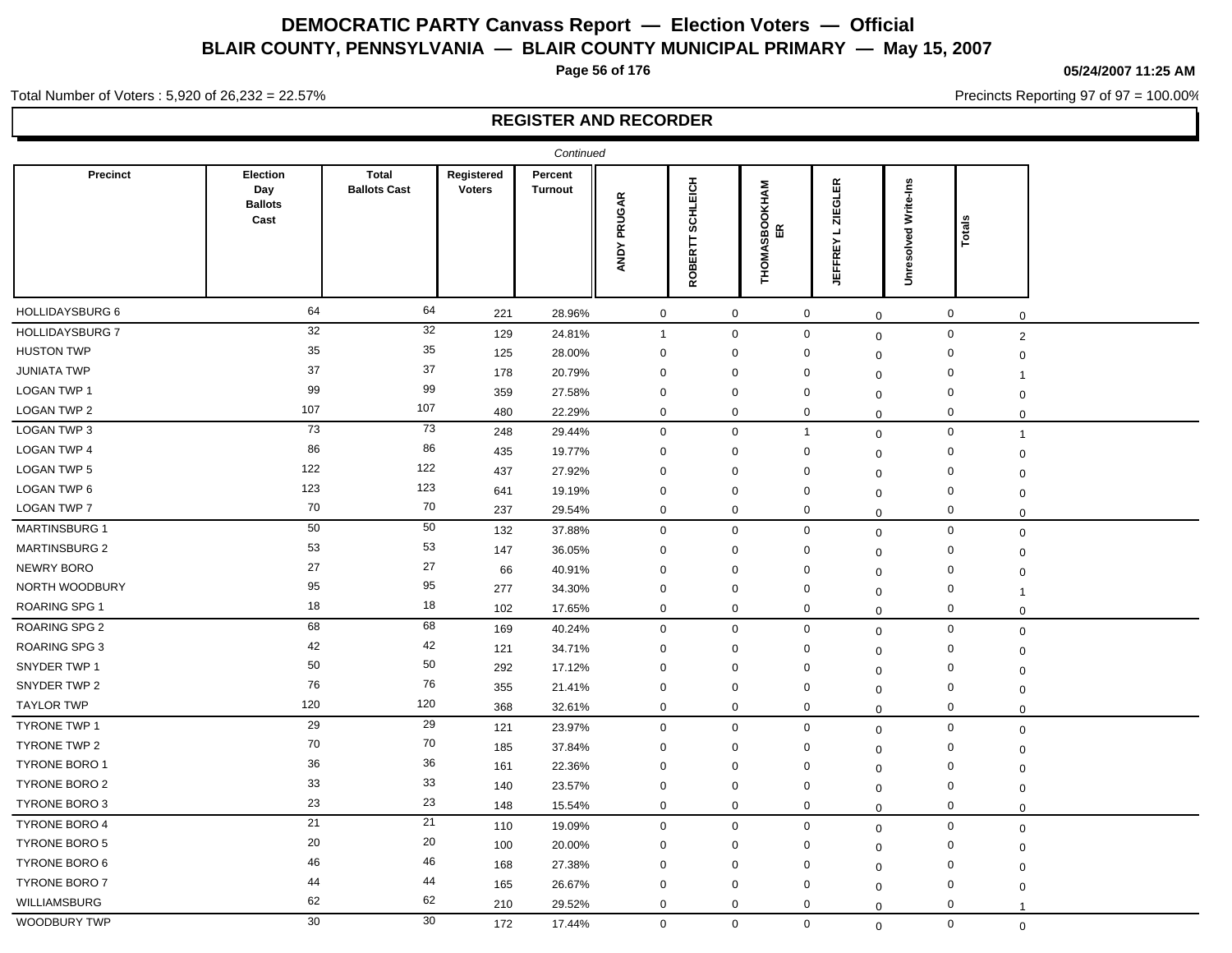**Page 57 of 176**

#### **05/24/2007 11:25 AM**

Precincts Reporting 97 of 97 = 100.00%

Total Number of Voters : 5,920 of 26,232 = 22.57%

|                 |                                                  |                              |                      | Continued          |               |                                                           |   |                                               |   |                       |    |  |
|-----------------|--------------------------------------------------|------------------------------|----------------------|--------------------|---------------|-----------------------------------------------------------|---|-----------------------------------------------|---|-----------------------|----|--|
| <b>Precinct</b> | <b>Election</b><br>Day<br><b>Ballots</b><br>Cast | Total<br><b>Ballots Cast</b> | Registered<br>Voters | Percent<br>Turnout | œ<br>ш.<br>ш. | ပ<br>-<br>ш<br>$\circ$<br>ທ<br>ш<br>$\tilde{\phantom{a}}$ |   | $\alpha$<br>.<br>с<br>$\sim$<br>N<br><b>.</b> | - | <u>) န</u><br>ت<br>∣ò |    |  |
| ALLEGHENY 4     | 73                                               | 73                           | 260                  | 28.08%             | $\mathbf{0}$  | $\Omega$                                                  | 0 | $\Omega$                                      |   | $\Omega$              |    |  |
| Totals:         | 5,920                                            | 5,920                        | 26,232               |                    |               |                                                           |   | $\mathbf{\cdot}$                              |   | $\Omega$              | 31 |  |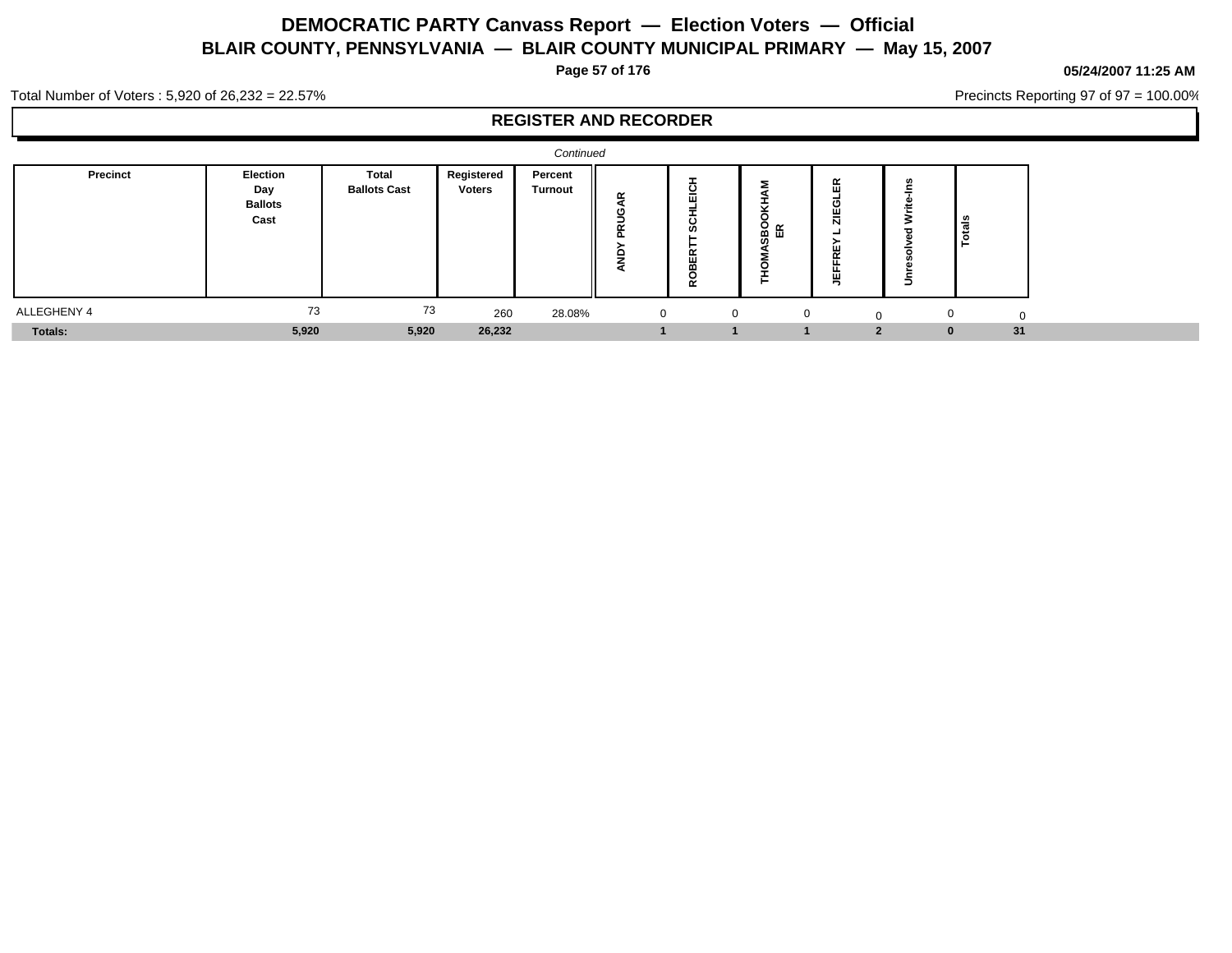**Page 58 of 176**

**05/24/2007 11:25 AM**

Total Number of Voters : 5,920 of 26,232 = 22.57%

Precincts Reporting 97 of 97 = 100.00%

# **TREASURER - DEMOCRATIC PARTY**

| <b>Precinct</b> | Election<br>Day<br><b>Ballots</b><br>Cast | <b>Total</b><br><b>Ballots Cast</b> | Registered<br><b>Voters</b> | Percent<br><b>Turnout</b> | Filed<br>Candidate<br>$\hat{\mathbf{z}}$ | <b>ADELMAN</b><br>RON. | <b>BECK</b><br><b>DAVEI</b> | CAGLE<br>ERIK  | ဖ<br>CAROTHER  | <b>BARBARA<br/>HAZENSTAB</b> | <b>CHRISTOPHER</b><br>JANCULA | DAVID JOHNS  | Continued    |
|-----------------|-------------------------------------------|-------------------------------------|-----------------------------|---------------------------|------------------------------------------|------------------------|-----------------------------|----------------|----------------|------------------------------|-------------------------------|--------------|--------------|
| ALTOONA 1-1     | 49                                        | 49                                  | 328                         | 14.94%                    | $\pmb{0}$                                | 0                      | $\mathbf 0$                 | $\pmb{0}$      | 0              | $\mathbf 0$                  | $\mathsf 0$                   |              | $\mathbf 0$  |
| ALTOONA 1-2     | 22                                        | 22                                  | 129                         | 17.05%                    | $\mathbf 0$                              | $\mathbf 0$            | $\mathbf 0$                 | $\mathbf 0$    | $\mathbf 0$    | $\mathbf 0$                  | $\mathbf 0$                   |              | $\mathbf 0$  |
| ALTOONA 2-1     | 41                                        | 41                                  | 280                         | 14.64%                    | $\mathbf 0$                              | 0                      | $\mathbf 0$                 | $\mathbf 0$    | $\pmb{0}$      | $\mathbf 0$                  | $\mathbf 0$                   |              | $\mathbf 0$  |
| ALTOONA 2-2     | 59                                        | 59                                  | 351                         | 16.81%                    | $\mathbf 0$                              | $\mathbf 0$            | $\mathbf 0$                 | $\mathbf 0$    | $\mathbf 0$    | $\mathbf 0$                  | $\mathbf 0$                   |              | $\mathbf 0$  |
| ALTOONA 3-1     | 54                                        | 54                                  | 330                         | 16.36%                    | $\pmb{0}$                                | 0                      | $\mathbf 0$                 | $\mathbf 0$    | $\mathbf 0$    | $\mathbf 0$                  | $\mathbf 0$                   |              | 0            |
| ALTOONA 3-2     | 75                                        | 75                                  | 292                         | 25.68%                    | $\mathbf 0$                              | $\mathbf 0$            | $\mathbf 0$                 | $\pmb{0}$      | $\overline{1}$ | $\mathbf 0$                  | $\mathsf 0$                   |              | $\mathbf 0$  |
| ALTOONA 4-1     | 61                                        | 61                                  | 365                         | 16.71%                    | $\pmb{0}$                                | 0                      | $\mathbf 0$                 | $\mathbf 0$    | $\mathbf{1}$   | $\mathbf 0$                  | $\mathbf 0$                   |              | $\mathbf 0$  |
| ALTOONA 4-2     | 55                                        | 55                                  | 256                         | 21.48%                    | $\mathbf 0$                              | 0                      | 0                           | $\mathbf 0$    | $\mathbf 0$    | $\mathbf 0$                  | $\mathbf 0$                   |              | $\mathbf 0$  |
| ALTOONA 5-1     | 14                                        | 14                                  | 102                         | 13.73%                    | $\mathbf 0$                              | $\mathbf 0$            | 0                           | $\mathbf 0$    | 0              | 0                            | $\mathbf 0$                   |              | 0            |
| ALTOONA 5-2     | 72                                        | 72                                  | 339                         | 21.24%                    | $\pmb{0}$                                | 0                      | $\mathbf 0$                 | $\mathbf 0$    | 0              | $\mathbf 0$                  | $\mathbf 0$                   |              | $\mathsf{O}$ |
| ALTOONA 5-3     | 61                                        | 61                                  | 279                         | 21.86%                    | $\mathbf 0$                              | $\mathbf 0$            | $\mathbf 0$                 | $\mathbf 0$    | $\mathbf 0$    |                              | $\mathbf{0}$<br>$\mathbf 0$   |              | $\mathbf 0$  |
| ALTOONA 6-1     | 58                                        | 58                                  | 350                         | 16.57%                    | $\mathbf 0$                              | 0                      | $\mathbf 0$                 | $\mathbf 0$    | 0              | $\mathbf 0$                  | $\mathbf 0$                   |              | $\mathbf 0$  |
| ALTOONA 6-2     | 51                                        | 51                                  | 306                         | 16.67%                    | $\pmb{0}$                                | $\mathbf 0$            | $\mathbf 0$                 | $\mathbf 0$    | $\mathbf 0$    | $\mathbf 0$                  | $\mathbf 0$                   |              | $\mathbf 0$  |
| ALTOONA 6-3     | 65                                        | 65                                  | 286                         | 22.73%                    | $\pmb{0}$                                | 0                      | $\mathbf 0$                 | $\mathbf 0$    | $\mathbf 0$    | $\mathbf 0$                  | $\mathbf 0$                   |              | $\mathbf 0$  |
| ALTOONA 6-4     | 59                                        | 59                                  | 224                         | 26.34%                    | $\pmb{0}$                                | 0                      | $\mathbf 0$                 | $\mathbf 0$    | 0              | $\mathbf 0$                  | $\mathbf 0$                   |              | 0            |
| ALTOONA 6-5     | 75                                        | 75                                  | 394                         | 19.04%                    | $\mathbf 0$                              | $\mathbf{1}$           | $\mathbf 0$                 | $\mathbf 0$    | $\mathbf 0$    | $\mathbf 0$                  | $\mathbf 0$                   |              | $\mathbf 0$  |
| ALTOONA 7       | 47                                        | 47                                  | 368                         | 12.77%                    | $\mathbf 0$                              | 0                      | $\mathbf 0$                 | $\mathbf 0$    | $\mathbf 0$    | $\mathbf 0$                  | $\mathbf 0$                   |              | 0            |
| ALTOONA 8-1     | 45                                        | 45                                  | 345                         | 13.04%                    | $\mathbf 0$                              | 0                      | $\mathbf 0$                 | $\mathbf 0$    | $\pmb{0}$      | $\mathbf 0$                  | $\mathbf 0$                   |              | $\mathbf 0$  |
| ALTOONA 8-2     | 72                                        | 72                                  | 277                         | 25.99%                    | $\mathbf 0$                              | 0                      | $\mathbf 0$                 | $\mathbf 0$    | $\pmb{0}$      | $\mathbf 0$                  | $\mathbf 0$                   |              | $\mathbf 0$  |
| ALTOONA 9       | 70                                        | 70                                  | 382                         | 18.32%                    | $\mathbf 0$                              | 0                      | $\mathbf 0$                 | $\mathbf 0$    | 0              | $\mathbf 0$                  | $\mathbf 0$                   |              | 0            |
| ALTOONA 10-1    | 33                                        | 33                                  | 262                         | 12.60%                    | $\pmb{0}$                                | 0                      | $\mathbf 0$                 | $\mathbf 0$    | 0              | $\mathbf 0$                  | $\mathbf 0$                   |              | $\mathbf 0$  |
| ALTOONA 10-2    | 43                                        | 43                                  | 197                         | 21.83%                    | $\pmb{0}$                                | 0                      | $\mathbf 0$                 | $\mathbf 0$    | $\overline{1}$ | $\mathbf 0$                  | $\mathbf 0$                   |              | $\mathbf 0$  |
| ALTOONA 10-3    | 43                                        | 43                                  | 145                         | 29.66%                    | $\mathbf 0$                              | 0                      | $\mathbf 0$                 | $\mathbf 0$    | $\mathbf 0$    | $\mathbf 0$                  | $\mathbf 0$                   |              | $\mathbf 0$  |
| ALTOONA 10-4    | 70                                        | 70                                  | 320                         | 21.88%                    | $\mathbf 0$                              | $\mathbf 0$            | $\mathbf 0$                 | $\mathbf 0$    | $\mathbf 0$    | $\mathbf 0$                  | $\mathbf 0$                   | $\mathbf{1}$ |              |
| ALTOONA 11-1    | 79                                        | 79                                  | 402                         | 19.65%                    | $\pmb{0}$                                | 0                      | $\mathbf 0$                 | $\mathbf 0$    | 0              | $\mathbf 0$                  | $\mathbf 0$                   |              | $\mathbf 0$  |
| ALTOONA 11-2    | 57                                        | 57                                  | 289                         | 19.72%                    | $\mathsf{O}\xspace$                      | 0                      | $\mathbf 0$                 | $\overline{1}$ | $\mathbf 0$    | $\mathbf 0$                  | $\mathbf 0$                   |              | $\mathbf 0$  |
| ALTOONA 11-3    | 56                                        | 56                                  | 242                         | 23.14%                    | $\mathbf 0$                              | 0                      | $\mathbf 0$                 | $\mathbf 0$    | 0              | $\mathbf 0$                  | $\mathbf 0$                   |              | $\mathsf{O}$ |
| ALTOONA 12-1    | 35                                        | 35                                  | 158                         | 22.15%                    | $\mathbf 0$                              | 0                      | $\mathbf 0$                 | $\mathbf 0$    | $\mathbf 0$    | $\mathbf 0$                  | $\mathbf 0$                   |              | $\mathsf{O}$ |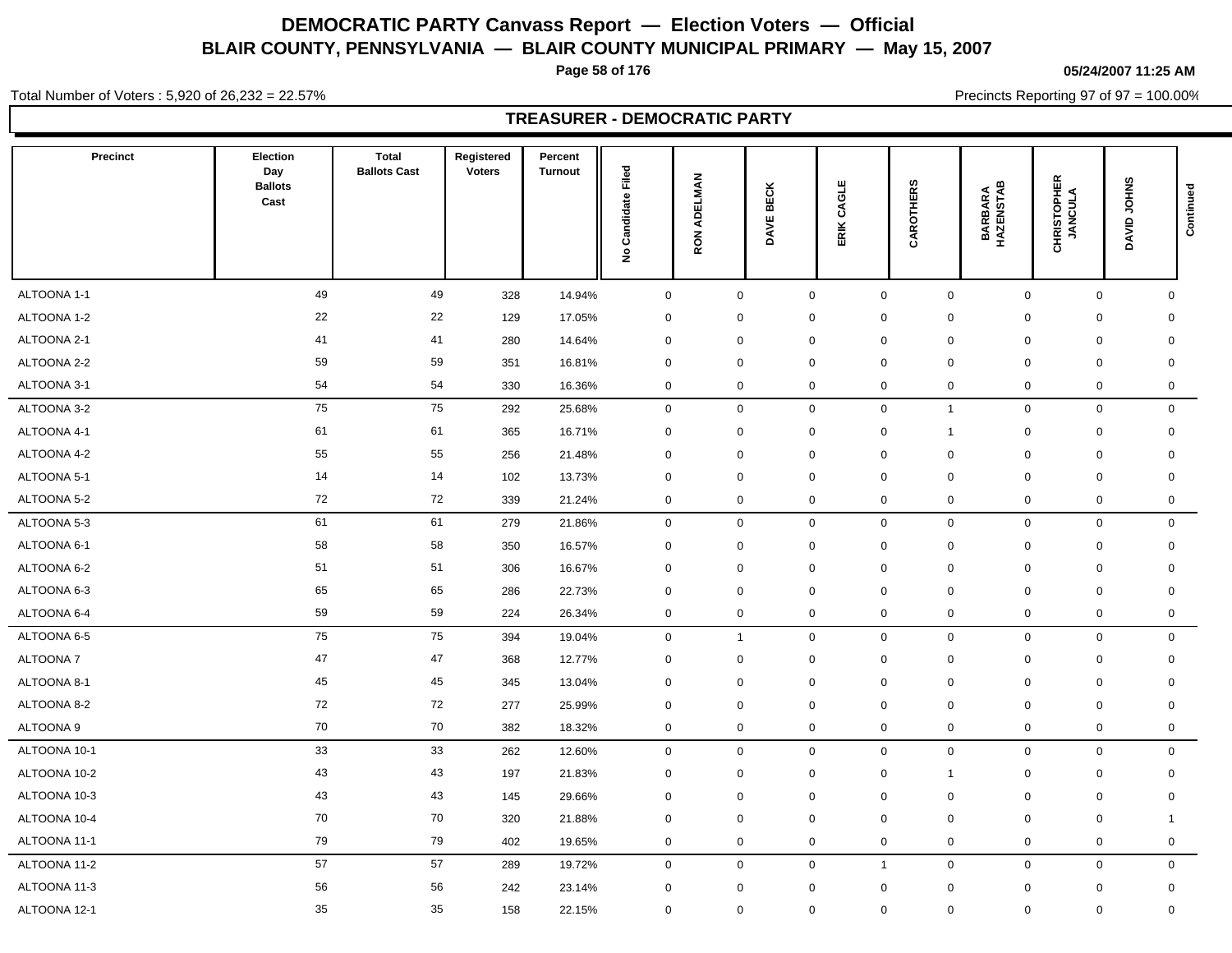**Page 59 of 176**

**05/24/2007 11:25 AM**

Total Number of Voters : 5,920 of 26,232 = 22.57%

Precincts Reporting 97 of 97 = 100.00%

|                        |                                                  |                                     |                             | <b>TREASURER - DEMOCRATIC PARTY</b> |                                          |                        |                             |                            |                             |                      |                               |             |             |
|------------------------|--------------------------------------------------|-------------------------------------|-----------------------------|-------------------------------------|------------------------------------------|------------------------|-----------------------------|----------------------------|-----------------------------|----------------------|-------------------------------|-------------|-------------|
| <b>Precinct</b>        | <b>Election</b><br>Day<br><b>Ballots</b><br>Cast | <b>Total</b><br><b>Ballots Cast</b> | Registered<br><b>Voters</b> | Percent<br><b>Turnout</b>           | Filed<br>Candidate<br>$\hat{\mathbf{z}}$ | <b>ADELMAN</b><br>RON. | <b>BECK</b><br><b>DAVEI</b> | CAGLE<br>ERIK              | <b>CAROTHERS</b>            | BARBARA<br>HAZENSTAB | <b>CHRISTOPHER</b><br>JANCULA | DAVID JOHNS | Continued   |
| ALTOONA 12-2           | 47                                               | 47                                  | 219                         | 21.46%                              | $\mathbf 0$                              | $\mathsf{O}\xspace$    |                             | $\mathbf 0$                | $\mathsf 0$<br>$\mathbf 0$  |                      | $\mathsf{O}\xspace$           | $\mathbf 0$ | $\mathbf 0$ |
| ALTOONA 12-3           | 50                                               | 50                                  | 162                         | 30.86%                              | 0                                        | $\mathbf 0$            |                             | $\mathbf 0$<br>$\mathbf 0$ | $\mathbf 0$                 |                      | $\mathbf 0$                   | 0           | $\mathbf 0$ |
| ALTOONA 12-4           | 81                                               | 81                                  | 236                         | 34.32%                              | $\mathbf 0$                              | $\mathbf 0$            |                             | $\mathbf 0$                | 0<br>$\mathbf 0$            |                      | $\mathbf 0$                   | 0           | $\mathbf 0$ |
| ALTOONA 12-5           | 28                                               | 28                                  | 153                         | 18.30%                              | $\mathbf 0$                              | $\mathbf 0$            |                             | $\mathbf 0$<br>0           | $\mathbf 0$                 |                      | $\mathbf 0$<br>$\mathbf 0$    |             | $\mathbf 0$ |
| ALTOONA 13-1           | 87                                               | 87                                  | 443                         | 19.64%                              | 0                                        | $\mathbf 0$            |                             | $\mathbf 0$<br>$\mathbf 0$ | $\mathbf 0$                 |                      | $\mathbf 0$<br>$\mathbf 0$    |             | $\mathbf 0$ |
| ALTOONA 13-2           | 70                                               | 70                                  | 354                         | 19.77%                              | $\mathbf 0$                              | $\mathbf 0$            |                             | $\mathbf 0$<br>$\mathbf 0$ | $\mathbf 0$                 |                      | $\mathbf 0$<br>$\mathbf 0$    |             | $\mathbf 0$ |
| ALTOONA 13-3           | 55                                               | 55                                  | 269                         | 20.45%                              | 0                                        | $\mathbf 0$            |                             | $\mathbf 0$<br>$\mathbf 0$ | $\mathbf 0$                 |                      | $\mathbf 0$                   | 0           | $\mathbf 0$ |
| ALTOONA 13-4           | 34                                               | 34                                  | 231                         | 14.72%                              | $\mathbf 0$                              | $\mathbf 0$            |                             | $\mathbf 0$                | $\mathsf{O}$<br>$\mathbf 0$ |                      | $\mathsf{O}\xspace$           | $\mathbf 0$ | $\mathbf 0$ |
| ALTOONA 14-1           | 38                                               | 38                                  | 165                         | 23.03%                              | 0                                        | $\mathbf 0$            |                             | $\mathbf 0$<br>$\mathbf 0$ | $\mathbf 0$                 |                      | $\mathbf 0$<br>$\mathbf 0$    |             | $\mathbf 0$ |
| ALTOONA 14-2           | 87                                               | 87                                  | 363                         | 23.97%                              | $\Omega$                                 | $\mathbf 0$            |                             | $\mathbf 0$<br>$\mathbf 0$ | $\mathbf 0$                 |                      | 0<br>$\mathbf 0$              |             | 0           |
| ALTOONA 14-3           | 59                                               | 59                                  | 262                         | 22.52%                              | 0                                        | $\mathbf 0$            |                             | $\mathbf 0$<br>$\Omega$    | $\mathbf 0$                 |                      | $\mathbf 0$<br>$\mathbf 0$    |             | $\mathbf 0$ |
| ALTOONA 14-4           | 116                                              | 116                                 | 404                         | 28.71%                              | 0                                        | $\mathbf 0$            |                             | $\mathbf 0$<br>$\mathbf 0$ | $\mathbf{1}$                |                      | $\mathbf 0$                   | 0           | $\mathbf 0$ |
| ALLEGHENY 1            | 140                                              | 140                                 | 566                         | 24.73%                              | 0                                        | $\mathbf 0$            |                             | $\mathbf 0$                | $\mathsf{O}$<br>$\mathbf 0$ |                      | $\mathbf 0$                   | $\mathbf 0$ | $\mathbf 0$ |
| ALLEGHENY 2            | 118                                              | 118                                 | 501                         | 23.55%                              | 0                                        | $\mathbf 0$            |                             | $\mathbf 0$<br>$\mathbf 0$ | $\mathbf 0$                 |                      | $\mathbf 0$<br>$\mathbf 0$    |             | $\mathbf 0$ |
| ALLEGHENY 3            | 37                                               | 37                                  | 155                         | 23.87%                              | 0                                        | $\mathbf 0$            |                             | $\mathbf 0$<br>$\mathbf 0$ | $\mathbf 0$                 |                      | $\mathbf 0$<br>$\mathbf 0$    |             | $\mathbf 0$ |
| <b>ANTIS TWP 1</b>     | 91                                               | 91                                  | 489                         | 18.61%                              | $\mathbf 0$                              | $\mathbf 0$            |                             | $\mathbf 0$<br>$\mathbf 0$ | $\mathbf 0$                 |                      | $\mathbf 0$<br>$\mathbf 0$    |             | $\mathbf 0$ |
| <b>ANTIS TWP 2</b>     | 63                                               | 63                                  | 291                         | 21.65%                              | 0                                        | $\mathbf 0$            |                             | $\pmb{0}$                  | $\pmb{0}$<br>0              |                      | $\mathbf 0$                   | $\pmb{0}$   | 0           |
| ANTIS TWP 3            | 108                                              | 108                                 | 427                         | 25.29%                              | $\mathbf 0$                              | $\mathbf 0$            |                             | $\mathbf 0$                | $\mathbf 0$<br>$\mathbf 0$  |                      | $\mathbf 0$                   | $\mathbf 0$ | $\mathbf 0$ |
| BELLWOOD BORO          | 61                                               | 61                                  | 347                         | 17.58%                              | 0                                        | $\mathbf 0$            |                             | $\mathbf 0$<br>$\mathbf 0$ | $\mathbf 0$                 |                      | $\mathbf 0$                   | 0           | $\mathbf 0$ |
| <b>BLAIR - CATFISH</b> | 68                                               | 68                                  | 301                         | 22.59%                              | 0                                        | $\mathbf 0$            |                             | $\mathbf 0$<br>0           | $\mathbf 0$                 |                      | $\mathbf 0$<br>$\mathbf 0$    |             | $\mathbf 0$ |
| <b>BLAIR - E HOLBG</b> | 135                                              | 135                                 | 571                         | 23.64%                              | 0                                        | $\mathbf 0$            |                             | $\mathbf 0$<br>$\mathbf 0$ | $\mathbf{1}$                |                      | $\mathbf 0$<br>$\mathbf 0$    |             | $\mathbf 0$ |
| <b>CATHARINE TWP</b>   | 26                                               | 26                                  | 114                         | 22.81%                              | 0                                        | $\mathbf 0$            |                             | $\mathbf 0$                | 0<br>0                      |                      | $\mathbf 0$                   | 0           | $\mathbf 0$ |
| <b>DUNCANSVILLE</b>    | 75                                               | 75                                  | 277                         | 27.08%                              | 0                                        | $\mathbf 0$            |                             | $\mathbf 0$                | 0<br>$\mathbf 0$            |                      | $\mathbf 0$                   | 0           | $\mathbf 0$ |
| <b>FRANKSTOWN TWP1</b> | 24                                               | 24                                  | 94                          | 25.53%                              | 0                                        | $\mathbf 0$            |                             | $\mathbf 0$<br>$\mathbf 0$ | $\mathbf 0$                 |                      | $\mathbf 0$<br>$\mathbf 0$    |             | $\mathsf 0$ |
| FRANKSTOWN TWP2        | 146                                              | 146                                 | 692                         | 21.10%                              | 0                                        | $\mathbf 0$            |                             | $\mathbf 0$<br>$\mathbf 0$ | $\mathbf 0$                 |                      | $\mathbf 0$<br>$\mathbf 0$    |             | $\mathbf 0$ |
| <b>FRANKSTOWN TWP3</b> | 138                                              | 138                                 | 670                         | 20.60%                              | $\mathbf 0$                              | $\mathbf 0$            |                             | $\mathbf 0$<br>$\mathbf 0$ | $\mathbf 0$                 |                      | $\mathbf 0$<br>$\mathbf 0$    |             | 0           |
| FREEDOM TWP 1          | 50                                               | 50                                  | 192                         | 26.04%                              | $\mathbf 0$                              | $\mathbf 0$            |                             | $\mathbf 0$                | $\mathbf 0$<br>$\mathbf 0$  |                      | $\mathbf 0$                   | $\mathbf 0$ | $\mathbf 0$ |

FREEDOM TWP 2 97 97 342 28.36% 0 0 0 0 0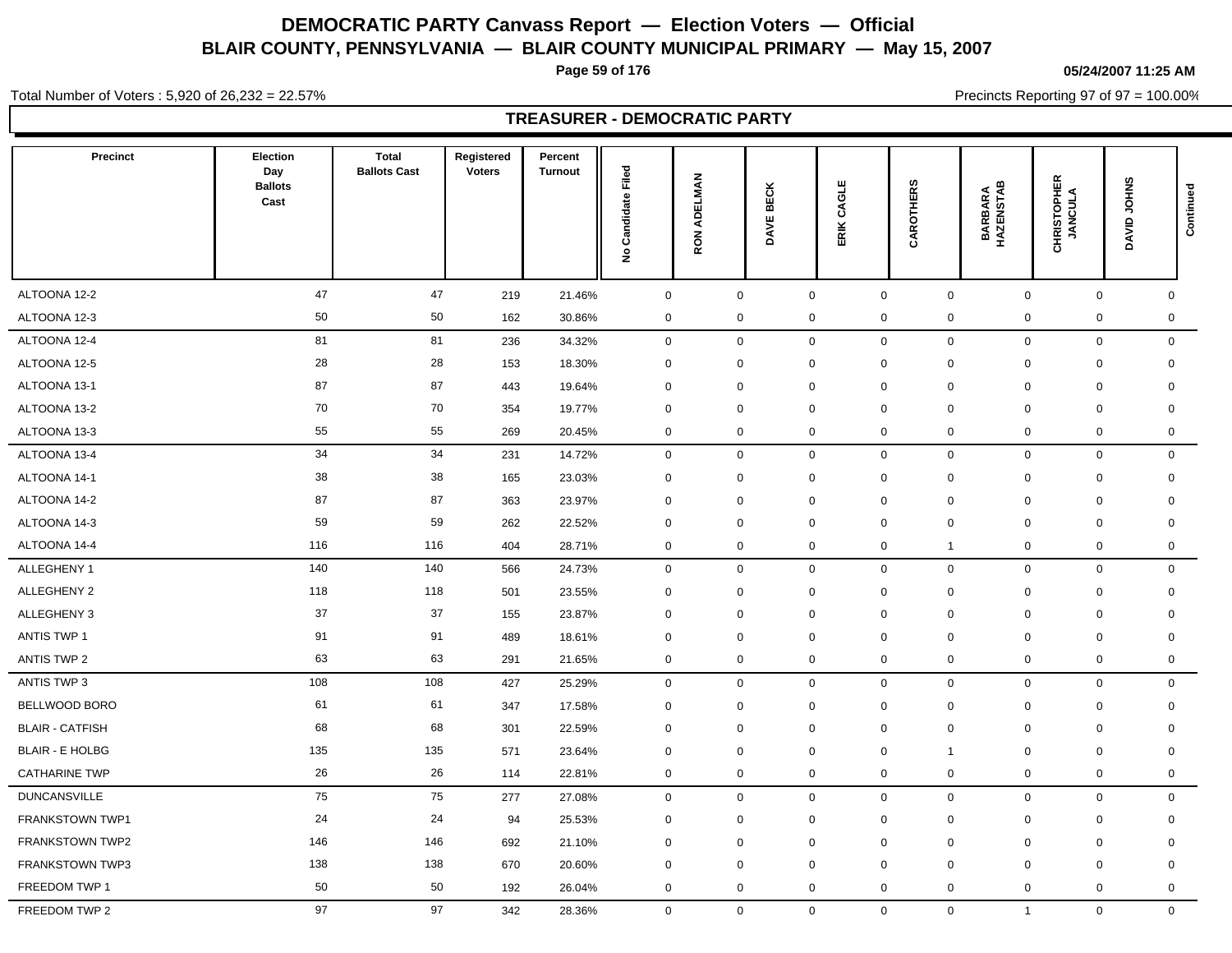**Page 60 of 176**

**05/24/2007 11:25 AM**

Total Number of Voters : 5,920 of 26,232 = 22.57%

Precincts Reporting 97 of 97 = 100.00%

|                        |                                           |                                     |                      | <b>TREASURER - DEMOCRATIC PARTY</b> |                                         |                                          |                       |                |                              |                      |                               |                       |           |
|------------------------|-------------------------------------------|-------------------------------------|----------------------|-------------------------------------|-----------------------------------------|------------------------------------------|-----------------------|----------------|------------------------------|----------------------|-------------------------------|-----------------------|-----------|
| Precinct               | Election<br>Day<br><b>Ballots</b><br>Cast | <b>Total</b><br><b>Ballots Cast</b> | Registered<br>Voters | Percent<br>Turnout                  | Filed<br>ndidate<br>යි<br>$\frac{9}{2}$ | ELMAN<br>ą<br>$\overline{6}$<br>$\alpha$ | ECK<br>⋒<br>ш<br>DAVI | CAGLE<br>ERIK. | CAROTHERS                    | BARBARA<br>HAZENSTAB | <b>CHRISTOPHER</b><br>JANCULA | <b>JOHNS</b><br>DAVID | Continued |
| <b>GREENFIELD TWP1</b> | 57                                        | 57                                  | 296                  | 19.26%                              | $\mathbf 0$                             | $\mathbf 0$                              |                       | $\mathbf 0$    | $\mathbf 0$<br>$\mathbf 0$   | $\mathbf 0$          | $\mathbf 0$                   | 0                     |           |
| GREENFIELD TWP2        | 9                                         | 9                                   | 42                   | 21.43%                              | $\mathbf 0$                             | 0                                        |                       | $\mathbf 0$    | 0<br>$\mathbf 0$             | $\mathbf 0$          | $\mathbf 0$                   | 0                     |           |
| <b>GREENFIELD TWP3</b> | 78                                        | 78                                  | 383                  | 20.37%                              | $\mathbf 0$                             | 0                                        |                       | $\mathbf 0$    | 0<br>$\mathbf 0$             | $\mathbf 0$          | $\mathbf 0$                   | 0                     |           |
| <b>HOLLIDAYSBURG 1</b> | 26                                        | 26                                  | 144                  | 18.06%                              | $\mathbf 0$                             | $\mathbf 0$                              |                       | $\mathbf 0$    | 0<br>$\mathbf{1}$            | $\mathbf 0$          | $\mathbf 0$                   | $\mathbf 0$           |           |
| HOLLIDAYSBURG 2        | 51                                        | 51                                  | 167                  | 30.54%                              | $\mathbf 0$                             | $\mathbf 0$                              |                       | $\mathbf 0$    | $\mathbf 0$<br>$\mathbf 0$   | $\mathbf 0$          | $\mathbf 0$                   | $\mathbf 0$           |           |
| HOLLIDAYSBURG 3        | 21                                        | 21                                  | 131                  | 16.03%                              | $\mathbf 0$                             | 0                                        |                       | $\mathbf 0$    | 0<br>$\mathbf 0$             | $\mathbf 0$          | -1                            | 0                     |           |
| HOLLIDAYSBURG 4        | 34                                        | 34                                  | 162                  | 20.99%                              | $\mathbf 0$                             | $\mathbf 0$                              |                       | $\mathbf 0$    | $\mathbf 0$<br>0             | $\mathbf 0$          | $\mathbf 0$                   | 0                     |           |
| <b>HOLLIDAYSBURG 5</b> | 60                                        | 60                                  | 160                  | 37.50%                              | $\mathbf 0$                             | $\mathbf 0$                              |                       | $\mathbf 0$    | $\Omega$<br>$\mathbf 0$      | $\mathbf 0$          | $\mathbf 0$                   | 0                     |           |
| HOLLIDAYSBURG 6        | 64                                        | 64                                  | 221                  | 28.96%                              | $\mathbf 0$                             | $\mathbf 0$                              | $\overline{1}$        |                | 0<br>$\mathbf 0$             | $\mathbf 0$          | $\mathbf 0$                   | $\mathbf 0$           |           |
| HOLLIDAYSBURG 7        | 32                                        | 32                                  | 129                  | 24.81%                              | $\mathbf 0$                             | $\mathbf{0}$                             |                       | $\mathbf{0}$   | $\mathbf{0}$<br>$\mathbf{1}$ | $\mathbf{0}$         | $\mathbf{0}$                  | $\mathbf{0}$          |           |
| HUSTON TWP             | 35                                        | 35                                  | 125                  | 28.00%                              | $\mathbf 0$                             | $\mathbf{0}$                             |                       | $\mathbf 0$    | $\mathbf 0$<br>$\mathbf 0$   | 0                    | $\mathbf 0$                   | 0                     |           |
| JUNIATA TWP            | 37                                        | 37                                  | 178                  | 20.79%                              | 0                                       | $\mathbf{0}$                             |                       | 0              | 0<br>$\mathbf{1}$            | 0                    | 0                             | 0                     |           |
| LOGAN TWP 1            | 99                                        | 99                                  | 359                  | 27.58%                              | $\mathbf 0$                             | $\mathbf{0}$                             |                       | $\mathbf 0$    | $\mathbf{0}$<br>$\mathbf{1}$ | 0                    | $\mathbf 0$                   | 0                     |           |
| LOGAN TWP 2            | 107                                       | 107                                 | 480                  | 22.29%                              | $\mathbf 0$                             | $\mathbf 0$                              |                       | $\mathbf 0$    | 0<br>$\mathbf 0$             | 0                    | $\mathbf 0$                   | $\mathbf 0$           |           |
| LOGAN TWP 3            | 73                                        | 73                                  | 248                  | 29.44%                              | $\mathbf 0$                             | $\overline{0}$                           |                       | $\mathbf 0$    | $\mathbf 0$<br>$\mathbf 0$   | $\mathbf 0$          | $\mathbf 0$                   | $\mathbf 0$           |           |
| LOGAN TWP 4            | 86                                        | 86                                  | 435                  | 19.77%                              | 0                                       | 0                                        |                       | $\mathbf 0$    | $\mathbf 0$<br>0             | 0                    | 0                             | 0                     |           |
| LOGAN TWP 5            | 122                                       | 122                                 | 437                  | 27.92%                              | $\mathbf 0$                             | 0                                        |                       | $\mathbf 0$    | 0<br>$\mathbf 0$             | $\mathbf 0$          | $\mathbf 0$                   | 0                     |           |
| LOGAN TWP 6            | 123                                       | 123                                 | 641                  | 19.19%                              | $\mathbf 0$                             | 0                                        |                       | $\mathbf 0$    | 0<br>$\mathbf 0$             | $\mathbf 0$          | $\mathbf 0$                   | 0                     |           |
| LOGAN TWP 7            | 70                                        | 70                                  | 237                  | 29.54%                              | $\mathbf 0$                             | $\mathbf 0$                              |                       | $\mathbf 0$    | 0<br>$\mathbf 0$             | $\mathbf 0$          | $\mathbf 0$                   | $\mathbf 0$           |           |
| <b>MARTINSBURG 1</b>   | 50                                        | 50                                  | 132                  | 37.88%                              | $\mathbf 0$                             | $\mathbf{0}$                             |                       | $\mathbf 0$    | $\mathbf 0$<br>$\mathbf 0$   | $\mathbf 0$          | $\mathbf 0$                   | $\mathbf 0$           |           |
| <b>MARTINSBURG 2</b>   | 53                                        | 53                                  | 147                  | 36.05%                              | $\mathbf 0$                             | 0                                        |                       | $\mathbf 0$    | 0<br>$\mathbf 0$             | $\mathbf 0$          | $\mathbf 0$                   | 0                     |           |
| NEWRY BORO             | 27                                        | 27                                  | 66                   | 40.91%                              | $\mathbf 0$                             | 0                                        |                       | $\mathbf 0$    | 0<br>$\mathbf 0$             | $\mathbf 0$          | $\mathbf 0$                   | 0                     |           |
| NORTH WOODBURY         | 95                                        | 95                                  | 277                  | 34.30%                              | $\mathbf 0$                             | $\mathbf 0$                              |                       | $\mathbf 0$    | $\mathbf 0$<br>$\mathbf{1}$  | $\mathbf 0$          | $\mathbf 0$                   | 0                     |           |
| ROARING SPG 1          | 18                                        | 18                                  | 102                  | 17.65%                              | $\mathbf 0$                             | 0                                        |                       | $\mathbf 0$    | $\mathbf 0$<br>$\mathbf 0$   | $\mathbf 0$          | $\mathbf 0$                   | 0                     |           |
| ROARING SPG 2          | 68                                        | 68                                  | 169                  | 40.24%                              | $\mathbf 0$                             | $\mathbf{0}$                             |                       | $\mathbf{0}$   | $\mathbf 0$<br>$\mathbf{0}$  | $\mathbf 0$          | $\Omega$                      | $\Omega$              |           |

ROARING SPG 3 42 42 121 34.71% 0 0 0 0 0 0 0 0 SNYDER TWP 1 50 50 292 17.12% 0 0 0 0 0 0 0 0

SNYDER TWP 2 76 76 355 21.41% 0 0 0 0 0 0 0 0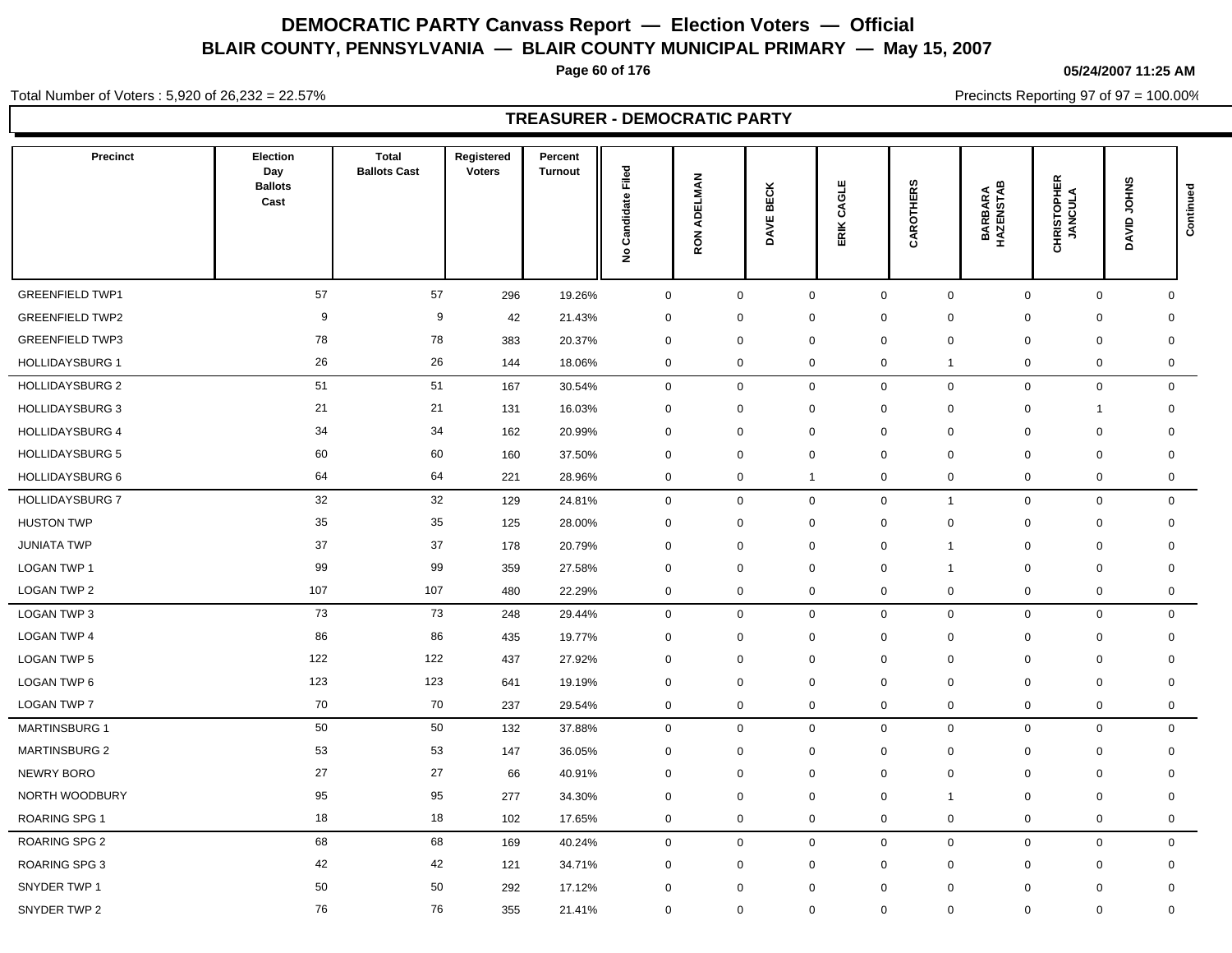**Page 61 of 176**

**05/24/2007 11:25 AM**

Total Number of Voters : 5,920 of 26,232 = 22.57%

Precincts Reporting 97 of 97 = 100.00%

## **TREASURER - DEMOCRATIC PARTY**

| Precinct             | Election<br>Day<br><b>Ballots</b><br>Cast | <b>Total</b><br><b>Ballots Cast</b> | Registered<br><b>Voters</b> | Percent<br><b>Turnout</b> | Filed<br>ω<br>ਛੋ<br>ndid<br>රී<br>$\frac{9}{2}$ | ¥<br>5<br>画<br>$\Omega$<br>ਕ<br>RON | ×<br>BECI<br>빚<br>Š | ш<br>O<br>ن<br>RIK<br>ш | <b>THERS</b><br>ö<br>ě<br>٢i | <b>BARBARA</b><br>HAZENSTAB | <b>CHRISTOPHER</b><br>JANCULA | <b>JOHNS</b><br>DAVID | ᆞ<br>ontinue<br>ن |
|----------------------|-------------------------------------------|-------------------------------------|-----------------------------|---------------------------|-------------------------------------------------|-------------------------------------|---------------------|-------------------------|------------------------------|-----------------------------|-------------------------------|-----------------------|-------------------|
| <b>TAYLOR TWP</b>    | 120                                       | 120                                 | 368                         | 32.61%                    | $\mathbf 0$                                     | $\mathbf 0$                         | $\mathbf 0$         | $\mathbf 0$             | $\mathbf 0$                  | $\mathbf 0$                 | 0                             | 0                     |                   |
| TYRONE TWP 1         | 29                                        | 29                                  | 121                         | 23.97%                    | $\mathbf 0$                                     | $\mathbf 0$                         | $\mathbf 0$         | $\mathbf 0$             | $\mathbf 0$                  | $\mathbf 0$                 | 0                             | $\mathbf 0$           |                   |
| TYRONE TWP 2         | 70                                        | 70                                  | 185                         | 37.84%                    | $\mathbf 0$                                     | 0                                   | $\mathbf 0$         | $\mathbf 0$             | 0                            | $\mathbf 0$                 | 0                             | 0                     |                   |
| TYRONE BORO 1        | 36                                        | 36                                  | 161                         | 22.36%                    | $\mathbf 0$                                     | $\mathbf 0$                         | $\mathbf 0$         | $\mathbf 0$             | 0                            | $\mathbf 0$                 | 0                             | $\mathbf 0$           |                   |
| <b>TYRONE BORO 2</b> | 33                                        | 33                                  | 140                         | 23.57%                    | $\mathbf 0$                                     | $\mathbf 0$                         | $\mathbf 0$         | $\mathbf 0$             | $\mathbf 0$                  | $\mathbf 0$                 | 0                             | 0                     |                   |
| TYRONE BORO 3        | 23                                        | 23                                  | 148                         | 15.54%                    | $\mathbf 0$                                     | $\mathbf 0$                         | 0                   | $\mathbf 0$             | 0                            | 0                           | 0                             | 0                     |                   |
| <b>TYRONE BORO 4</b> | 21                                        | 21                                  | 110                         | 19.09%                    | $\mathbf 0$                                     | $\mathbf 0$                         | $\mathbf 0$         | $\mathbf 0$             | 0                            | $\mathbf 0$                 | 0                             | $\mathbf 0$           |                   |
| TYRONE BORO 5        | 20                                        | 20                                  | 100                         | 20.00%                    | $\mathbf 0$                                     | $\mathbf 0$                         | $\mathbf 0$         | $\mathbf 0$             | 0                            | $\mathbf 0$                 | 0                             | $\mathbf 0$           |                   |
| TYRONE BORO 6        | 46                                        | 46                                  | 168                         | 27.38%                    | $\mathbf 0$                                     | 0                                   | $\mathbf 0$         | 0                       | 0                            | $\mathbf 0$                 | 0                             | $\mathbf 0$           |                   |
| TYRONE BORO 7        | 44                                        | 44                                  | 165                         | 26.67%                    | $\mathbf 0$                                     | $\mathsf 0$                         | $\mathbf 0$         | $\mathbf 0$             | 0                            | $\mathbf 0$                 | 0                             | 0                     |                   |
| WILLIAMSBURG         | 62                                        | 62                                  | 210                         | 29.52%                    | $\mathbf 0$                                     | $\mathbf 0$                         | $\mathbf 0$         | $\mathbf 0$             | $\mathbf 0$                  | $\mathbf 0$                 | 0                             | $\mathbf 0$           |                   |
| <b>WOODBURY TWP</b>  | 30                                        | 30                                  | 172                         | 17.44%                    | $\mathbf 0$                                     | $\mathbf 0$                         | $\mathbf 0$         | $\mathbf 0$             | $\mathbf 0$                  | $\mathbf 0$                 | 0                             | $\mathbf 0$           |                   |
| ALLEGHENY 4          | 73                                        | 73                                  | 260                         | 28.08%                    | $\mathbf 0$                                     | $\mathbf 0$                         | $\mathbf 0$         | $\mathbf 0$             | $\overline{2}$               | $\mathbf 0$                 | 0                             | 0                     |                   |
| Totals:              | 5,920                                     | 5,920                               | 26,232                      |                           | $\bf{0}$                                        | $\mathbf{1}$                        | $\mathbf{1}$        | $\overline{\mathbf{1}}$ | 12                           | $\mathbf{1}$                | 1                             | $\mathbf 1$           |                   |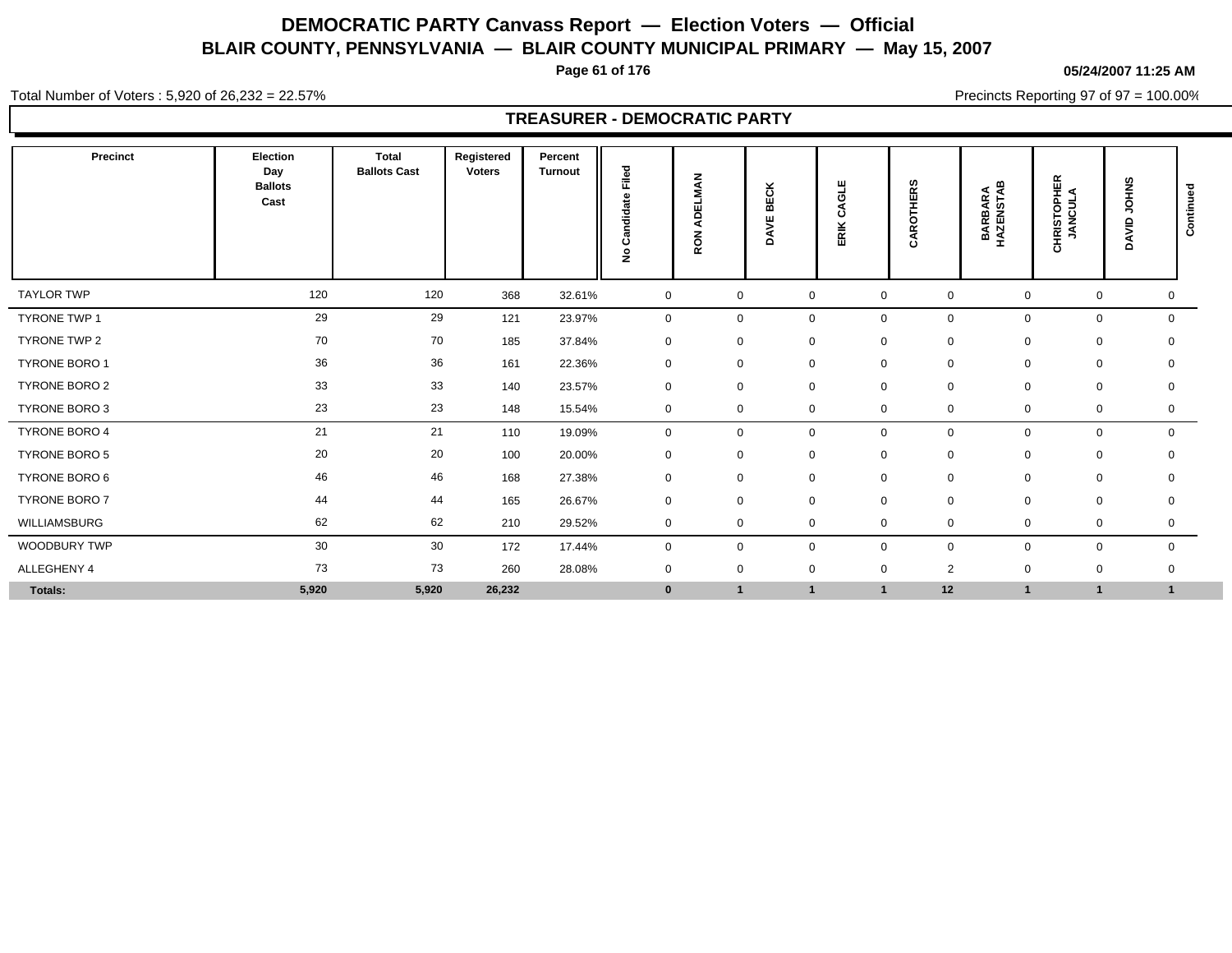**Page 62 of 176**

## **05/24/2007 11:25 AM**

Precincts Reporting 97 of 97 = 100.00%

## Total Number of Voters : 5,920 of 26,232 = 22.57%

|              |                                           |                              |                             | Continued                 |              |                                                                   |                             |                                    |                     |                               |                                                      |                        |           |
|--------------|-------------------------------------------|------------------------------|-----------------------------|---------------------------|--------------|-------------------------------------------------------------------|-----------------------------|------------------------------------|---------------------|-------------------------------|------------------------------------------------------|------------------------|-----------|
| Precinct     | Election<br>Day<br><b>Ballots</b><br>Cast | Total<br><b>Ballots Cast</b> | Registered<br><b>Voters</b> | Percent<br><b>Turnout</b> | DONALD TRUMP | <b>IMLER</b><br>$\mathbf{e}% _{0}\in\mathbf{e}_{\mathbb{E}}$<br>또 | <b>JAMES<br/>RCAROTHERS</b> | <b>PONDER</b><br>₹<br><b>JAMES</b> | <b>HATCH</b><br>KEN | LOCKARD<br><b>LINDA</b>       | <b>LINDAHARSHBARGE</b><br>$\pmb{\underline{\alpha}}$ | GUSON<br>FER<br>NADINE | Continued |
| ALTOONA 1-1  | 49                                        | 49                           | 328                         | 14.94%                    | $\mathsf 0$  | $\mathbf 0$                                                       |                             | $\mathbf 0$                        | $\mathsf{O}$        | $\mathbf 0$<br>$\overline{1}$ | $\mathbf 0$                                          | $\mathbf{0}$           |           |
| ALTOONA 1-2  | 22                                        | 22                           | 129                         | 17.05%                    | $\mathbf 0$  | $\mathbf 0$                                                       |                             | $\mathbf 0$                        | $\mathbf 0$         | $\mathbf 0$<br>$\mathbf 0$    | $\mathbf 0$                                          | $\mathbf 0$            |           |
| ALTOONA 2-1  | 41                                        | 41                           | 280                         | 14.64%                    | $\mathbf 0$  | $\mathbf 0$                                                       |                             | $\mathbf 0$                        | $\mathbf 0$         | $\mathbf 0$<br>$\mathbf 0$    | $\mathbf 0$                                          | $\mathbf 0$            |           |
| ALTOONA 2-2  | 59                                        | 59                           | 351                         | 16.81%                    | $\mathbf 0$  | $\mathbf 0$                                                       |                             | $\mathbf 0$                        | $\mathbf 0$         | $\mathbf 0$<br>$\mathbf 0$    | $\mathbf 0$                                          | $\mathbf 0$            |           |
| ALTOONA 3-1  | 54                                        | 54                           | 330                         | 16.36%                    | $\mathbf 0$  | $\mathbf 0$                                                       |                             | $\mathbf 0$                        | $\mathbf 0$         | $\mathbf 0$<br>$\mathbf 0$    | $\mathbf 0$                                          | $\mathbf 1$            |           |
| ALTOONA 3-2  | 75                                        | 75                           | 292                         | 25.68%                    | $\mathbf 0$  | $\mathbf 0$                                                       |                             | $\mathbf 0$                        | $\mathbf{0}$        | $\mathbf{0}$<br>$\mathbf 0$   | $\mathbf 0$                                          | $\mathbf 0$            |           |
| ALTOONA 4-1  | 61                                        | 61                           | 365                         | 16.71%                    | $\mathbf 0$  | $\mathbf 0$                                                       |                             | $\mathbf 0$                        | $\mathbf 0$         | $\mathbf 0$<br>$\mathbf 0$    | $\mathbf 0$                                          | $\mathbf 0$            |           |
| ALTOONA 4-2  | 55                                        | 55                           | 256                         | 21.48%                    | $\mathbf 0$  | $\mathsf 0$                                                       |                             | $\mathbf 0$                        | 0                   | $\mathbf 0$<br>-1             | $\mathbf 0$                                          | $\mathbf 0$            |           |
| ALTOONA 5-1  | 14                                        | 14                           | 102                         | 13.73%                    | $\mathbf 0$  | $\mathsf 0$                                                       |                             | $\mathbf 0$                        | $\mathbf 0$         | $\mathbf 0$<br>$\mathbf 0$    | $\mathbf 0$                                          | $\mathbf 0$            |           |
| ALTOONA 5-2  | 72                                        | 72                           | 339                         | 21.24%                    | $\mathbf 0$  | $\mathbf 0$                                                       |                             | $\mathbf 0$                        | $\mathbf 0$         | $\mathbf 0$<br>$\mathbf 0$    | $\mathbf 0$                                          | 0                      |           |
| ALTOONA 5-3  | 61                                        | 61                           | 279                         | 21.86%                    | $\mathbf 0$  | $\mathbf 0$                                                       |                             | $\mathbf 0$                        | $\mathbf 0$         | $\mathbf 0$<br>$\mathbf 0$    | $\mathbf 0$                                          | $\mathbf 0$            |           |
| ALTOONA 6-1  | 58                                        | 58                           | 350                         | 16.57%                    | $\mathbf 0$  | $\mathbf 0$                                                       |                             | $\mathbf 0$                        | 0                   | 0<br>0                        | $\mathbf 0$                                          | 0                      |           |
| ALTOONA 6-2  | 51                                        | 51                           | 306                         | 16.67%                    | $\mathbf 0$  | $\mathbf 0$                                                       |                             | $\mathbf 0$<br>$\mathbf 0$         |                     | $\mathbf 0$<br>0              | $\mathbf 0$                                          | $\mathbf 0$            |           |
| ALTOONA 6-3  | 65                                        | 65                           | 286                         | 22.73%                    | $\mathbf 0$  | $\mathbf 0$                                                       |                             | $\mathbf 0$                        | $\mathbf 0$         | $\mathbf 0$<br>$\mathbf 0$    | $\mathbf 0$                                          | 0                      |           |
| ALTOONA 6-4  | 59                                        | 59                           | 224                         | 26.34%                    | $\mathbf 0$  | $\mathbf 0$                                                       |                             | $\mathbf 0$                        | $\mathbf 0$         | $\mathbf 0$<br>$\mathbf 0$    | $\mathbf 0$                                          | $\mathbf 0$            |           |
| ALTOONA 6-5  | 75                                        | 75                           | 394                         | 19.04%                    | $\mathbf 0$  | $\mathbf 0$                                                       |                             | $\mathbf 0$                        | $\mathbf 0$         | $\mathbf 0$<br>$\mathbf 0$    | $\mathbf 0$                                          | $\mathbf 0$            |           |
| ALTOONA 7    | 47                                        | 47                           | 368                         | 12.77%                    | $\mathbf 0$  | $\mathbf 0$                                                       |                             | $\mathbf 0$                        | $\mathbf 0$         | $\mathbf 0$<br>$\mathbf 0$    | $\mathbf 0$                                          | $\mathbf 0$            |           |
| ALTOONA 8-1  | 45                                        | 45                           | 345                         | 13.04%                    | $\mathbf 0$  | $\mathbf 0$                                                       |                             | $\mathbf 0$                        | $\mathbf 0$         | $\mathbf 0$<br>$\mathbf 0$    | $\mathbf 0$                                          | $\mathbf 0$            |           |
| ALTOONA 8-2  | 72                                        | 72                           | 277                         | 25.99%                    | $\mathbf 0$  | $\mathbf 0$                                                       |                             | $\mathbf 0$                        | $\Omega$            | $\mathbf 0$<br>$\Omega$       | $\mathbf 0$                                          | $\mathbf 0$            |           |
| ALTOONA 9    | 70                                        | 70                           | 382                         | 18.32%                    | $\mathbf 0$  | $\mathbf 0$                                                       |                             | $\mathbf 0$                        | $\mathbf 0$         | $\boldsymbol{0}$<br>0         | $\mathbf 0$                                          | $\mathbf 0$            |           |
| ALTOONA 10-1 | 33                                        | 33                           | 262                         | 12.60%                    | $\mathbf 0$  | $\mathbf 0$                                                       |                             | $\mathbf 0$                        | $\mathbf 0$         | $\mathbf 0$<br>$\mathsf 0$    | $\mathbf 0$                                          | $\mathbf 0$            |           |
| ALTOONA 10-2 | 43                                        | 43                           | 197                         | 21.83%                    | $\Omega$     | $\mathbf 0$                                                       |                             | $\mathbf 0$                        | $\Omega$            | $\Omega$<br>0                 | $\mathbf 0$                                          | $\Omega$               |           |
| ALTOONA 10-3 | 43                                        | 43                           | 145                         | 29.66%                    | $\mathbf 0$  | $\mathbf 0$                                                       |                             | $\mathbf 0$                        | $\mathbf 0$         | $\mathbf 0$<br>$\mathbf 0$    | $\mathbf 0$                                          | $\mathbf 0$            |           |
| ALTOONA 10-4 | 70                                        | 70                           | 320                         | 21.88%                    | $\mathbf 0$  | $\mathbf 0$                                                       |                             | $\mathbf 0$                        | $\mathbf 0$         | $\mathbf 0$<br>$\mathbf 0$    | $\mathbf 0$                                          | $\mathbf 0$            |           |
| ALTOONA 11-1 | 79                                        | 79                           | 402                         | 19.65%                    | $\mathbf 0$  | $\mathbf 0$                                                       |                             | $\mathbf 0$                        | $\mathbf 0$         | $\mathbf 0$<br>0              | $\mathbf 0$                                          | $\mathbf 0$            |           |
| ALTOONA 11-2 | 57                                        | 57                           | 289                         | 19.72%                    | $\mathbf 0$  | $\mathbf 0$                                                       |                             | $\mathbf 0$                        | $\mathbf 0$         | $\mathbf 0$<br>$\mathbf 0$    | $\mathbf 0$                                          | $\mathbf 0$            |           |
| ALTOONA 11-3 | 56                                        | 56                           | 242                         | 23.14%                    | $\mathbf 0$  | $\mathbf 0$                                                       |                             | $\mathbf 0$                        | $\mathbf 0$         | $\mathbf 0$<br>$\mathbf 0$    | $\mathbf 0$                                          | $\mathbf 0$            |           |
| ALTOONA 12-1 | 35                                        | 35                           | 158                         | 22.15%                    | $\mathbf 0$  | $\mathbf 0$                                                       |                             | $\mathbf{0}$                       | $\mathbf 0$         | $\mathbf 0$<br>$\Omega$       | $\mathbf 0$                                          | $\Omega$               |           |
| ALTOONA 12-2 | 47                                        | 47                           | 219                         | 21.46%                    | $\mathbf 0$  | $\mathbf 0$                                                       |                             | $\mathbf 0$                        | $\mathbf 0$         | $\mathbf 0$<br>$\mathbf 0$    | $\mathbf 0$                                          | $\mathbf 0$            |           |
| ALTOONA 12-3 | 50                                        | 50                           | 162                         | 30.86%                    | $\mathbf 0$  | $\mathbf 0$                                                       |                             | $\mathbf 0$                        | $\mathbf 0$         | $\mathbf 0$<br>$\mathbf 0$    | $\mathbf 0$                                          | $\mathbf 0$            |           |
| ALTOONA 12-4 | 81                                        | 81                           | 236                         | 34.32%                    | $\mathbf 0$  | $\mathbf 0$                                                       |                             | $\mathbf 0$                        | $\mathbf 0$         | $\mathbf 0$<br>$\mathbf 0$    | $\mathbf 0$                                          | $\mathbf 0$            |           |
| ALTOONA 12-5 | 28                                        | 28                           | 153                         | 18.30%                    | $\mathbf 0$  | $\mathbf 0$                                                       |                             | $\mathbf 0$                        | $\Omega$            | $\mathbf 0$<br>$\mathbf 0$    | $\mathbf 0$                                          | 0                      |           |
| ALTOONA 13-1 | 87                                        | 87                           | 443                         | 19.64%                    | $\Omega$     | $\mathbf 0$                                                       |                             | $\mathbf 0$                        | $\Omega$            | $\mathbf 0$<br>$\mathbf 0$    | $\mathbf 0$                                          | $\mathbf 0$            |           |
| ALTOONA 13-2 | 70                                        | 70                           | 354                         | 19.77%                    | $\mathbf 0$  | $\mathbf 0$                                                       |                             | $\mathbf 0$                        | $\Omega$            | $\mathbf 0$<br>$\Omega$       | $\mathbf 0$                                          | $\Omega$               |           |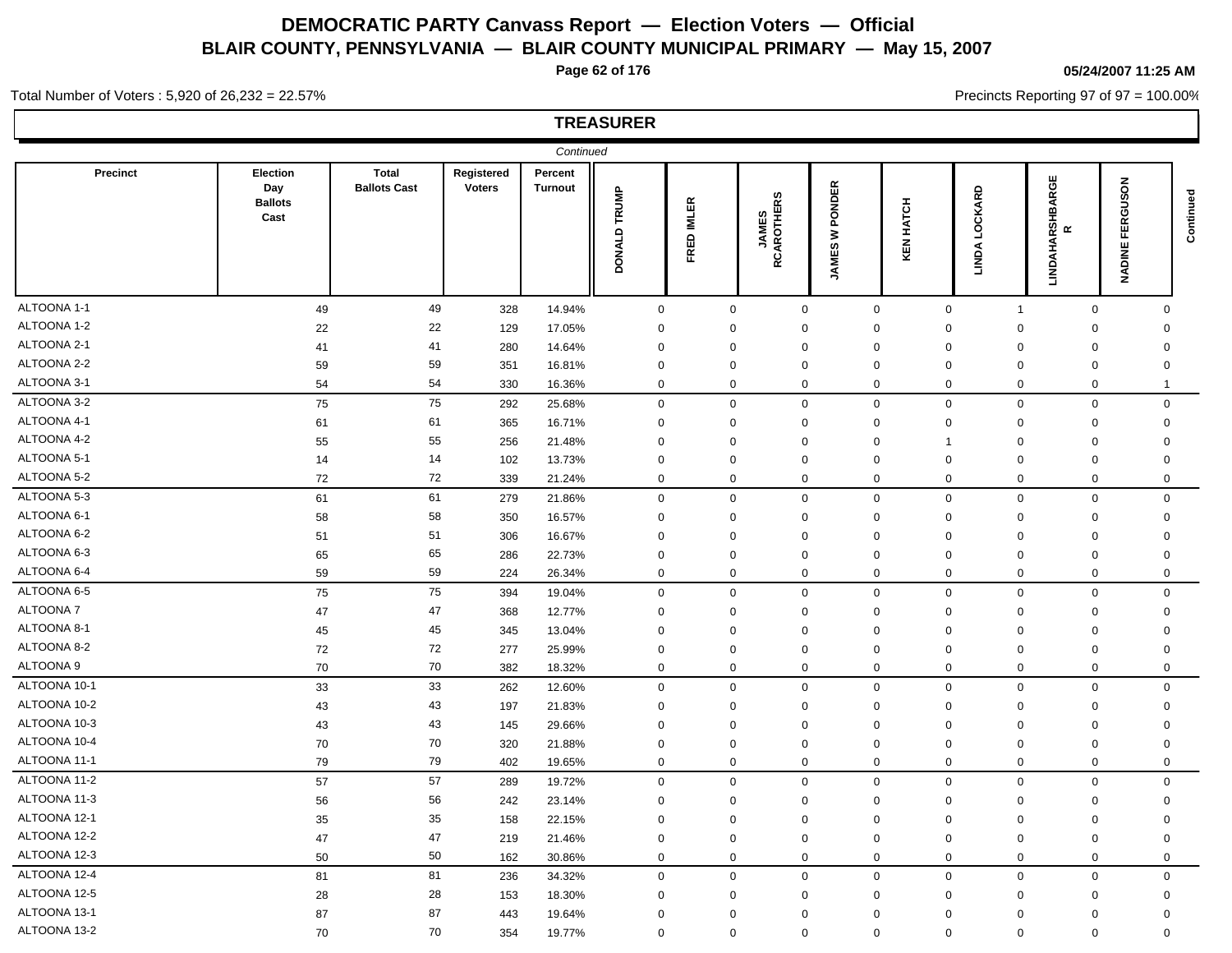**Page 63 of 176**

**05/24/2007 11:25 AM**

Precincts Reporting 97 of 97 = 100.00%

#### Total Number of Voters : 5,920 of 26,232 = 22.57%

|                        |                                           |                                     |                             | Continued                 |              |              |                             |                                 |              |                                 |                                     |                                           |           |
|------------------------|-------------------------------------------|-------------------------------------|-----------------------------|---------------------------|--------------|--------------|-----------------------------|---------------------------------|--------------|---------------------------------|-------------------------------------|-------------------------------------------|-----------|
| <b>Precinct</b>        | Election<br>Day<br><b>Ballots</b><br>Cast | <b>Total</b><br><b>Ballots Cast</b> | Registered<br><b>Voters</b> | Percent<br><b>Turnout</b> | DONALD TRUMP | FRED IMLER   | <b>JAMES<br/>RCAROTHERS</b> | PONDER<br>₹<br>£S<br><b>NAU</b> | HATCH<br>KEN | LOCKARD<br><b>LINDA</b>         | <b>LINDAHARSHBARGE</b><br>$\propto$ | <b>NOSI</b><br>∍<br>ō<br>띥<br>正<br>NADINE | Continued |
| ALTOONA 13-3           | 55                                        | 55                                  | 269                         | 20.45%                    | $\mathbf 0$  | $\mathbf 0$  | $\mathbf 0$                 |                                 | $\mathbf 0$  | $\mathbf 0$                     | $\mathbf 0$<br>$\boldsymbol{0}$     | $\mathbf 0$                               |           |
| ALTOONA 13-4           | 34                                        | 34                                  | 231                         | 14.72%                    | 0            | $\mathbf 0$  | $\mathbf 0$                 |                                 | $\mathbf 0$  | $\mathbf 0$                     | $\mathbf 0$<br>$\mathbf 0$          | $\mathbf{0}$                              |           |
| ALTOONA 14-1           | 38                                        | 38                                  | 165                         | 23.03%                    | $\mathbf 0$  | $\mathbf 0$  | $\mathbf 0$                 |                                 | $\mathbf 0$  | $\mathbf 0$                     | $\mathbf 0$<br>0                    | $\mathbf 0$                               |           |
| ALTOONA 14-2           | 87                                        | 87                                  | 363                         | 23.97%                    | $\mathbf 0$  | $\mathbf 0$  | $\mathbf 0$                 |                                 | $\mathbf 0$  | $\Omega$                        | $\mathbf 0$<br>$\Omega$             | $\mathbf 0$                               |           |
| ALTOONA 14-3           | 59                                        | 59                                  | 262                         | 22.52%                    | $\mathbf 0$  | $\mathbf 0$  | $\mathbf 0$                 |                                 | $\mathbf 0$  | $\Omega$                        | 0<br>$\mathbf 0$                    | $\mathbf 0$                               |           |
| ALTOONA 14-4           | 116                                       | 116                                 | 404                         | 28.71%                    | 0            | $\mathbf 0$  | $\mathbf 0$                 |                                 | $\mathbf 0$  | $\mathbf 0$                     | $\mathbf 0$<br>$\mathbf 0$          | $\mathbf 0$                               |           |
| ALLEGHENY 1            | 140                                       | 140                                 | 566                         | 24.73%                    | 0            | $\mathbf 0$  | $\mathbf 0$                 |                                 | $\mathbf 0$  | $\boldsymbol{0}$<br>$\mathbf 0$ | $\mathbf 0$                         | $\mathbf 0$                               |           |
| ALLEGHENY 2            | 118                                       | 118                                 | 501                         | 23.55%                    | $\mathbf 0$  | $\mathbf 0$  | $\mathbf 0$                 |                                 | $\mathbf 0$  | $\mathbf 0$                     | $\mathbf 0$<br>$\mathbf 0$          | $\mathbf 0$                               |           |
| ALLEGHENY 3            | 37                                        | 37                                  | 155                         | 23.87%                    | $\mathbf 0$  | $\mathbf 0$  | $\mathbf 0$                 |                                 | $\mathbf 0$  | $\mathbf 0$                     | $\mathbf 0$<br>$\mathbf 0$          | $\mathbf 0$                               |           |
| <b>ANTIS TWP 1</b>     | 91                                        | 91                                  | 489                         | 18.61%                    | 0            | $\mathbf 0$  | $\mathbf 0$                 |                                 | $\mathbf 0$  | $\mathbf 0$                     | $\mathbf 0$<br>$\mathbf 0$          | $\mathbf 0$                               |           |
| <b>ANTIS TWP 2</b>     | 63                                        | 63                                  | 291                         | 21.65%                    | 0            | $\mathbf 0$  | $\mathbf 0$                 |                                 | $\mathbf 0$  | 0                               | $\mathbf 0$<br>$\mathbf 0$          | $\mathbf 0$                               |           |
| ANTIS TWP 3            | 108                                       | 108                                 | 427                         | 25.29%                    | 0            | $\mathbf 0$  | $\mathbf 0$                 |                                 | $\mathbf 0$  | $\mathbf 0$<br>$\boldsymbol{0}$ | $\mathbf 0$                         | $\mathbf 0$                               |           |
| BELLWOOD BORO          | 61                                        | 61                                  | 347                         | 17.58%                    | $\mathbf 0$  | $\mathbf 0$  | $\mathbf 0$                 |                                 | $\mathbf 0$  | $\Omega$                        | 0<br>$\mathbf 0$                    | $\mathbf 0$                               |           |
| <b>BLAIR - CATFISH</b> | 68                                        | 68                                  | 301                         | 22.59%                    | $\mathbf 0$  | $\mathbf 0$  | $\mathbf 0$                 |                                 | $\Omega$     | $\Omega$                        | 0<br>$\mathbf 0$                    | $\mathbf 0$                               |           |
| <b>BLAIR - E HOLBG</b> | 135                                       | 135                                 | 571                         | 23.64%                    | $\mathbf 0$  | $\mathbf 0$  | $\mathbf 0$                 |                                 | $\mathbf 0$  | 0                               | 0<br>$\mathbf 0$                    | $\mathbf 0$                               |           |
| <b>CATHARINE TWP</b>   | 26                                        | 26                                  | 114                         | 22.81%                    | 0            | $\mathbf 0$  | $\mathbf 0$                 |                                 | $\mathbf 0$  | 0                               | $\mathbf 0$<br>$\mathbf 0$          | $\mathbf 0$                               |           |
| <b>DUNCANSVILLE</b>    | 75                                        | 75                                  | 277                         | 27.08%                    | 0            | $\mathbf 0$  | $\mathbf 0$                 |                                 | $\mathbf 0$  | $\mathbf 0$<br>$\mathbf 0$      | $\mathbf 0$                         | $\mathbf 0$                               |           |
| FRANKSTOWN TWP1        | 24                                        | 24                                  | 94                          | 25.53%                    | $\mathbf 0$  | $\mathbf{1}$ | $\mathbf 0$                 |                                 | $\mathbf 0$  | $\mathbf 0$                     | $\mathbf 0$<br>$\mathbf 0$          | $\mathbf 0$                               |           |
| FRANKSTOWN TWP2        | 146                                       | 146                                 | 692                         | 21.10%                    | $\mathbf 0$  | $\mathbf 0$  | $\mathbf 0$                 |                                 | $\mathbf 0$  | $\Omega$                        | $\mathbf 0$<br>$\mathbf 0$          | $\mathbf 0$                               |           |
| FRANKSTOWN TWP3        | 138                                       | 138                                 | 670                         | 20.60%                    | $\mathbf 0$  | $\mathbf 0$  | $\mathbf 0$                 |                                 | $\mathbf 0$  | 0                               | $\mathbf 0$<br>$\mathbf 0$          | $\mathbf 0$                               |           |
| FREEDOM TWP 1          | 50                                        | 50                                  | 192                         | 26.04%                    | 0            | $\mathbf 0$  | $\mathbf 0$                 |                                 | $\mathbf 0$  | $\mathbf 0$                     | $\mathbf 0$<br>$\mathbf 0$          | $\mathbf 0$                               |           |
| FREEDOM TWP 2          | 97                                        | 97                                  | 342                         | 28.36%                    | $\mathbf 0$  | $\mathbf 0$  | $\mathbf 0$                 |                                 | $\mathbf 0$  | $\mathbf 0$                     | $\mathbf 0$<br>$\overline{1}$       | $\mathbf 0$                               |           |
| <b>GREENFIELD TWP1</b> | 57                                        | 57                                  | 296                         | 19.26%                    | $\mathbf 0$  | $\mathbf 0$  | $\mathbf 0$                 |                                 | $\mathbf 0$  | $\mathbf 0$                     | $\mathbf 0$<br>$\mathbf 0$          | $\mathbf 0$                               |           |
| <b>GREENFIELD TWP2</b> | 9                                         | 9                                   | 42                          | 21.43%                    | $\mathbf 0$  | $\mathbf 0$  | $\mathbf 0$                 |                                 | $\Omega$     | $\mathbf 0$                     | $\Omega$<br>$\mathbf 0$             | $\mathbf 0$                               |           |
| <b>GREENFIELD TWP3</b> | 78                                        | 78                                  | 383                         | 20.37%                    | 0            | $\mathbf 0$  | $\overline{1}$              |                                 | 0            | 0                               | 0<br>$\mathbf 0$                    | $\mathbf 0$                               |           |
| <b>HOLLIDAYSBURG 1</b> | 26                                        | 26                                  | 144                         | 18.06%                    | 0            | $\mathbf 0$  | $\mathbf 0$                 |                                 | $\mathbf 0$  | $\mathbf 0$                     | $\mathbf 0$<br>$\mathbf 0$          | $\mathbf 0$                               |           |
| <b>HOLLIDAYSBURG 2</b> | 51                                        | 51                                  | 167                         | 30.54%                    | 0            | $\mathbf 0$  | $\mathbf 0$                 |                                 | $\mathbf 0$  | $\mathbf 0$                     | $\mathbf 0$<br>$\mathbf 0$          | $\mathbf 0$                               |           |
| <b>HOLLIDAYSBURG 3</b> | 21                                        | 21                                  | 131                         | 16.03%                    | 0            | $\mathbf 0$  | $\mathbf 0$                 |                                 | $\mathbf 0$  | $\Omega$                        | $\mathbf 0$<br>$\mathbf 0$          | $\mathbf 0$                               |           |
| <b>HOLLIDAYSBURG 4</b> | 34                                        | 34                                  | 162                         | 20.99%                    | $\mathbf 0$  | $\mathbf 0$  | $\mathbf 0$                 |                                 | $\mathbf 0$  | 0                               | $\mathbf 0$<br>0                    | $\mathbf 0$                               |           |
| <b>HOLLIDAYSBURG 5</b> | 60                                        | 60                                  | 160                         | 37.50%                    | $\mathbf 0$  | $\mathbf 0$  | $\mathbf 0$                 |                                 | 0            | $\mathbf 0$                     | $\mathbf 0$<br>$\mathbf 0$          | $\mathbf 0$                               |           |
| <b>HOLLIDAYSBURG 6</b> | 64                                        | 64                                  | 221                         | 28.96%                    | 0            | $\mathbf 0$  | $\mathbf 0$                 |                                 | $\mathbf 0$  | $\mathbf 0$                     | $\mathbf 0$<br>$\mathbf 0$          | $\mathbf 0$                               |           |
| <b>HOLLIDAYSBURG 7</b> | 32                                        | 32                                  | 129                         | 24.81%                    | $\mathbf 0$  | $\mathbf 0$  | $\mathbf 0$                 |                                 | $\mathbf{0}$ | $\mathbf 0$                     | $\mathbf 0$<br>$\mathbf 0$          | $\mathbf 0$                               |           |
| <b>HUSTON TWP</b>      | 35                                        | 35                                  | 125                         | 28.00%                    | $\Omega$     | $\mathbf 0$  | $\mathbf 0$                 |                                 | $\mathbf{0}$ | $\mathbf 0$                     | $\Omega$<br>$\mathbf 0$             | $\mathbf 0$                               |           |
| <b>JUNIATA TWP</b>     | 37                                        | 37                                  | 178                         | 20.79%                    | $\mathbf 0$  | $\mathbf 0$  | $\mathbf 0$                 |                                 | $\mathbf{0}$ | $\mathbf 0$                     | $\Omega$<br>$\Omega$                | $\Omega$                                  |           |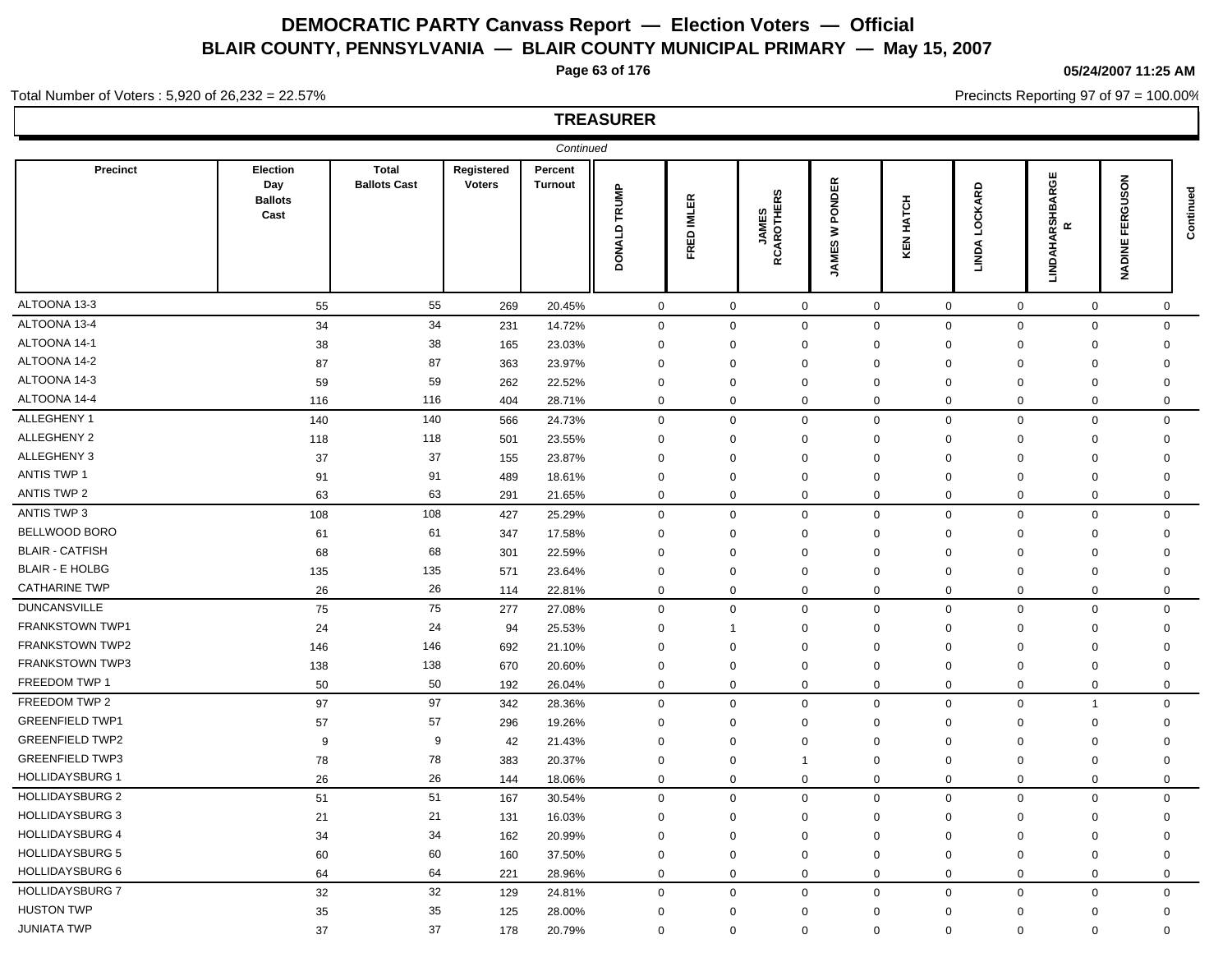**Page 64 of 176**

#### **05/24/2007 11:25 AM**

Precincts Reporting 97 of 97 = 100.00%

#### Total Number of Voters : 5,920 of 26,232 = 22.57%

|                      |                                                  |                              |                             | Continued                 |                        |                             |                             |                                             |              |                         |                                                                    |                                                                   |             |
|----------------------|--------------------------------------------------|------------------------------|-----------------------------|---------------------------|------------------------|-----------------------------|-----------------------------|---------------------------------------------|--------------|-------------------------|--------------------------------------------------------------------|-------------------------------------------------------------------|-------------|
| Precinct             | <b>Election</b><br>Day<br><b>Ballots</b><br>Cast | Total<br><b>Ballots Cast</b> | Registered<br><b>Voters</b> | Percent<br><b>Turnout</b> | TRUMP<br><b>DONALD</b> | <b>IMLER</b><br><b>FRED</b> | <b>JAMES<br/>RCAROTHERS</b> | <b>ONDER</b><br>õ.<br>3<br>69<br><b>NAL</b> | HATCH<br>KEN | LOCKARD<br><b>LINDA</b> | ARGE<br>m<br><b>ARSHI</b><br>$\pmb{\underline{\alpha}}$<br>LINDAH, | <b>NOS</b><br>ω<br>띥<br>╙<br>ш<br>$\frac{z}{\Delta}$<br>$\bar{z}$ | Continued   |
| LOGAN TWP 1          | 99                                               | 99                           | 359                         | 27.58%                    | $\mathsf 0$            | $\mathbf 0$                 | $\mathbf 0$                 | $\mathbf 0$                                 |              | $\mathsf{O}\xspace$     | $\mathsf 0$                                                        | $\mathbf 0$                                                       | $\mathbf 0$ |
| LOGAN TWP 2          | 107                                              | 107                          | 480                         | 22.29%                    | 0                      | $\mathbf 0$                 | $\mathbf 0$                 | $\mathbf 0$                                 |              | $\mathbf 0$             | $\mathbf 0$                                                        | $\mathbf 0$                                                       | $\mathbf 0$ |
| LOGAN TWP 3          | 73                                               | 73                           | 248                         | 29.44%                    | $\mathsf 0$            | $\mathbf 0$                 | $\mathbf 0$                 | $\mathbf 0$                                 |              | $\mathbf 0$             | $\mathsf 0$                                                        | $\mathbf 0$                                                       | $\mathbf 0$ |
| <b>LOGAN TWP 4</b>   | 86                                               | 86                           | 435                         | 19.77%                    | $\mathbf 0$            | $\mathbf 0$                 | 0                           | 0                                           |              | $\mathbf 0$             | 0                                                                  | $\mathbf 0$                                                       | 0           |
| <b>LOGAN TWP 5</b>   | 122                                              | 122                          | 437                         | 27.92%                    | $\Omega$               | $\mathbf 0$                 | $\mathbf 0$                 | $\Omega$                                    |              | $\Omega$                | $\Omega$                                                           | $\mathbf{0}$                                                      | $\Omega$    |
| LOGAN TWP 6          | 123                                              | 123                          | 641                         | 19.19%                    | $\Omega$               | $\mathbf 0$                 | $\mathbf 0$                 | 0                                           |              | $\mathbf 0$             | $\mathbf 0$                                                        | $\mathbf 0$                                                       | $\Omega$    |
| <b>LOGAN TWP 7</b>   | 70                                               | 70                           | 237                         | 29.54%                    | 0                      | $\mathbf 0$                 | $\mathbf 0$                 | $\mathbf 0$                                 |              | 0                       | $\Omega$                                                           | $\mathbf 0$                                                       | $\mathbf 0$ |
| <b>MARTINSBURG 1</b> | 50                                               | 50                           | 132                         | 37.88%                    | $\mathbf 0$            | $\mathbf 0$                 | $\mathbf 0$                 | $\mathbf 0$                                 |              | $\mathbf{0}$            | $\mathbf 0$                                                        | $\mathbf 0$                                                       | $\mathbf 0$ |
| <b>MARTINSBURG 2</b> | 53                                               | 53                           | 147                         | 36.05%                    | $\Omega$               | $\mathbf 0$                 | $\mathbf 0$                 | 0                                           |              | $\mathbf 0$             | $\Omega$                                                           | $\mathbf 0$                                                       | 0           |
| <b>NEWRY BORO</b>    | 27                                               | 27                           | 66                          | 40.91%                    | $\mathbf 0$            | $\mathbf 0$                 | $\Omega$                    | $\mathbf 0$                                 |              | $\Omega$                | $\Omega$                                                           | $\mathbf 0$                                                       | 0           |
| NORTH WOODBURY       | 95                                               | 95                           | 277                         | 34.30%                    | $\mathbf 0$            | $\mathbf 0$                 | $\mathbf 0$                 | 0                                           |              | 0                       | $\mathbf 0$                                                        | $\mathbf 0$                                                       | $\Omega$    |
| <b>ROARING SPG 1</b> | 18                                               | 18                           | 102                         | 17.65%                    | $\mathbf 0$            | $\mathbf 0$                 | $\mathbf 0$                 | $\mathbf 0$                                 |              | $\mathbf 0$             | $\mathbf 0$                                                        | $\mathbf 0$                                                       | $\mathbf 0$ |
| <b>ROARING SPG 2</b> | 68                                               | 68                           | 169                         | 40.24%                    | $\mathbf 0$            | $\mathbf{0}$                | $\mathbf 0$                 | $\mathbf{0}$                                |              | $\mathbf{0}$            | $\mathbf 0$                                                        | $\mathbf 0$                                                       | $\mathbf 0$ |
| <b>ROARING SPG 3</b> | 42                                               | 42                           | 121                         | 34.71%                    | $\mathbf 0$            | $\mathbf 0$                 | $\mathbf 0$                 | $\mathbf 0$                                 |              | $\mathbf 0$             | $\mathbf 0$                                                        | $\mathbf 0$                                                       | $\mathbf 0$ |
| SNYDER TWP 1         | 50                                               | 50                           | 292                         | 17.12%                    | $\mathbf 0$            | $\mathbf 0$                 | $\mathbf 0$                 | $\mathbf 0$                                 |              | $\mathbf 0$             | $\mathbf 0$                                                        | $\mathbf 0$                                                       | $\mathbf 0$ |
| SNYDER TWP 2         | 76                                               | 76                           | 355                         | 21.41%                    | 0                      | $\mathbf 0$                 | $\mathbf 0$                 | $\mathbf 0$                                 |              | 0                       | $\mathbf 0$                                                        | $\mathbf 0$                                                       | 0           |
| <b>TAYLOR TWP</b>    | 120                                              | 120                          | 368                         | 32.61%                    | $\mathbf 0$            | $\mathbf 0$                 | $\mathbf 0$                 | $\overline{1}$                              |              | $\mathbf 0$             | $\mathbf 0$                                                        | $\mathbf 0$                                                       | $\Omega$    |
| <b>TYRONE TWP 1</b>  | 29                                               | 29                           | 121                         | 23.97%                    | $\mathbf 0$            | $\mathbf 0$                 | $\mathbf 0$                 | $\Omega$                                    |              | $\mathbf 0$             | $\mathbf 0$                                                        | $\mathbf 0$                                                       | $\Omega$    |
| TYRONE TWP 2         | 70                                               | 70                           | 185                         | 37.84%                    | $\mathbf 0$            | $\mathbf 0$                 | $\mathbf 0$                 | $\Omega$                                    |              | $\mathbf 0$             | $\mathbf 0$                                                        | $\mathbf 0$                                                       | $\Omega$    |
| <b>TYRONE BORO 1</b> | 36                                               | 36                           | 161                         | 22.36%                    | $\Omega$               | $\mathbf 0$                 | $\mathbf{0}$                | $\Omega$                                    |              | $\mathbf 0$             | $\Omega$                                                           | $\mathbf 0$                                                       | $\Omega$    |
| <b>TYRONE BORO 2</b> | 33                                               | 33                           | 140                         | 23.57%                    | 0                      | $\mathbf 0$                 | $\mathbf{0}$                | $\Omega$                                    |              | $\mathbf 0$             | $\mathbf 0$                                                        | $\mathbf 0$                                                       | $\Omega$    |
| <b>TYRONE BORO 3</b> | 23                                               | 23                           | 148                         | 15.54%                    | $\mathbf 0$            | $\mathbf 0$                 | $\mathbf 0$                 | 0                                           |              | 0                       | $\mathbf 0$                                                        | $\mathbf 0$                                                       | 0           |
| <b>TYRONE BORO 4</b> | 21                                               | 21                           | 110                         | 19.09%                    | $\mathbf 0$            | $\mathbf 0$                 | $\mathbf 0$                 | $\mathbf{0}$                                |              | $\mathbf 0$             | $\mathbf 0$                                                        | $\mathbf 0$                                                       | $\Omega$    |
| <b>TYRONE BORO 5</b> | 20                                               | 20                           | 100                         | 20.00%                    | $\Omega$               | $\mathbf 0$                 | $\mathbf{0}$                | $\Omega$                                    |              | $\mathbf 0$             | $\Omega$                                                           | $\mathbf 0$                                                       | 0           |
| TYRONE BORO 6        | 46                                               | 46                           | 168                         | 27.38%                    | $\mathbf 0$            | $\mathbf 0$                 | $\mathbf{0}$                | $\Omega$                                    |              | $\mathbf 0$             | $\Omega$                                                           | $\mathbf 0$                                                       | $\mathbf 0$ |
| <b>TYRONE BORO 7</b> | 44                                               | 44                           | 165                         | 26.67%                    | $\mathbf 0$            | $\mathbf 0$                 | $\mathbf 0$                 | $\mathbf 0$                                 |              | 0                       | $\mathbf 0$                                                        | $\mathbf 0$                                                       | $\mathbf 0$ |
| WILLIAMSBURG         | 62                                               | 62                           | 210                         | 29.52%                    | 1                      | $\mathbf 0$                 | $\mathbf 0$                 | $\mathbf 0$                                 |              | $\mathbf 0$             | $\mathbf 0$                                                        | $\mathbf 0$                                                       | $\mathbf 0$ |
| WOODBURY TWP         | 30                                               | 30                           | 172                         | 17.44%                    | $\mathbf 0$            | $\mathbf 0$                 | $\mathbf 0$                 | $\mathbf 0$                                 |              | $\mathbf 0$             | $\mathbf 0$                                                        | $\mathbf 0$                                                       | $\mathbf 0$ |
| ALLEGHENY 4          | 73                                               | 73                           | 260                         | 28.08%                    | $\Omega$               | $\mathbf 0$                 | $\mathbf 0$                 | $\Omega$                                    |              | $\mathbf 0$             | $\Omega$                                                           | $\mathbf 0$                                                       | $\Omega$    |
| Totals:              | 5.920                                            | 5,920                        | 26,232                      |                           | 1                      | $\mathbf{1}$                | $\mathbf{1}$                | $\mathbf 1$                                 |              | $\mathbf 1$             | $\mathbf{1}$                                                       | $\overline{\mathbf{1}}$                                           | 1           |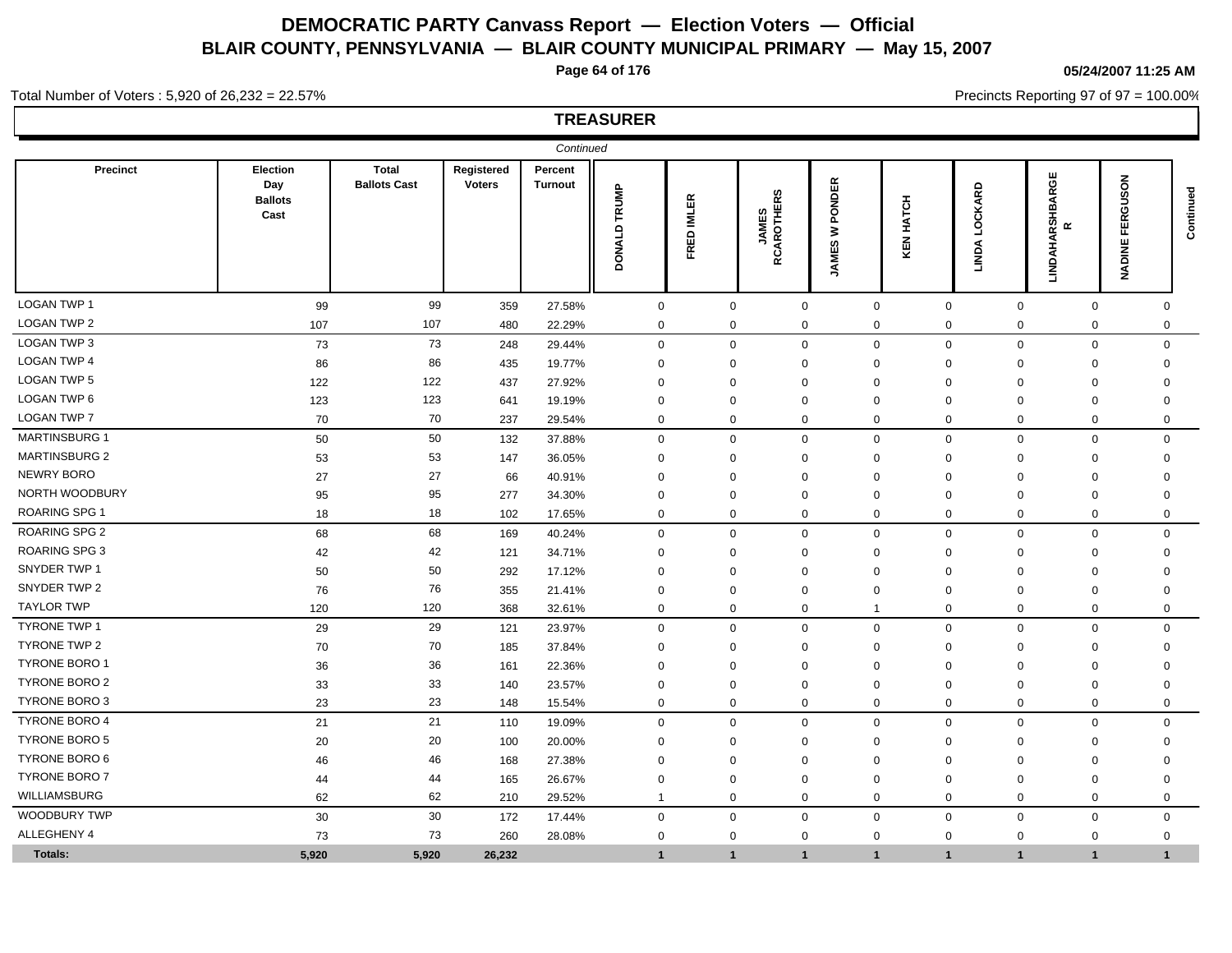**Page 65 of 176**

#### **05/24/2007 11:25 AM**

Precincts Reporting 97 of 97 = 100.00%

Total Number of Voters : 5,920 of 26,232 = 22.57%

|                 |                                           |                                     |                             | Continued                 |              |                |                     |                                    |                                              |                         |                                        |  |
|-----------------|-------------------------------------------|-------------------------------------|-----------------------------|---------------------------|--------------|----------------|---------------------|------------------------------------|----------------------------------------------|-------------------------|----------------------------------------|--|
| <b>Precinct</b> | Election<br>Day<br><b>Ballots</b><br>Cast | <b>Total</b><br><b>Ballots Cast</b> | Registered<br><b>Voters</b> | Percent<br><b>Turnout</b> | PATTYROSST   | PEO<br>RICHARD | KARP<br><b>RICK</b> | Š<br>ROBERT<br>HABERSTROH          | KLOCK<br>$\overline{\phantom{a}}$<br>TIMOTHY | Write-Ins<br>Unresolved | Totals                                 |  |
| ALTOONA 1-1     | 49                                        | 49                                  | 328                         | 14.94%                    | $\mathbf 0$  | $\mathbf 0$    |                     | $\mathbf 0$<br>$\mathsf{O}\xspace$ | $\mathbf 0$                                  | $\mathbf 0$             | -1                                     |  |
| ALTOONA 1-2     | 22                                        | 22                                  | 129                         | 17.05%                    | $\mathbf 0$  | $\mathbf 0$    |                     | 0<br>$\mathbf 0$                   | $\mathbf 0$                                  |                         | 0<br>$\mathbf 0$                       |  |
| ALTOONA 2-1     | 41                                        | 41                                  | 280                         | 14.64%                    | $\mathbf{1}$ | $\mathbf 0$    |                     | $\mathbf 0$<br>$\mathbf 0$         | $\mathsf 0$                                  |                         | -1<br>$\mathbf 0$                      |  |
| ALTOONA 2-2     | 59                                        | 59                                  | 351                         | 16.81%                    | $\mathbf 0$  | 0              |                     | $\mathbf 0$<br>$\Omega$            | $\mathbf 0$                                  |                         | $\mathbf 0$<br>$\mathbf 0$             |  |
| ALTOONA 3-1     | 54                                        | 54                                  | 330                         | 16.36%                    | $\mathbf 0$  | $\mathbf 0$    |                     | $\mathbf 0$<br>$\mathbf 0$         | $\mathbf 0$                                  |                         | $\overline{\mathbf{1}}$<br>$\mathbf 0$ |  |
| ALTOONA 3-2     | 75                                        | ${\bf 75}$                          | 292                         | 25.68%                    | $\mathbf 0$  | $\mathbf 0$    |                     | $\mathbf 0$<br>$\mathbf 0$         | $\mathbf 0$                                  | $\mathbf 0$             | $\overline{1}$                         |  |
| ALTOONA 4-1     | 61                                        | 61                                  | 365                         | 16.71%                    | $\mathbf 0$  | 0              |                     | 0<br>$\mathbf 0$                   | $\mathbf 0$                                  |                         | -1<br>$\mathbf 0$                      |  |
| ALTOONA 4-2     | 55                                        | 55                                  | 256                         | 21.48%                    | $\mathbf 0$  | $\mathbf 0$    |                     | $\mathbf 0$<br>$\mathbf 0$         | $\mathbf 0$                                  |                         | -1<br>$\mathbf 0$                      |  |
| ALTOONA 5-1     | 14                                        | 14                                  | 102                         | 13.73%                    | 0            | $\mathbf 0$    |                     | 0<br>$\mathbf 0$                   | 0                                            |                         | 0<br>$\mathbf 0$                       |  |
| ALTOONA 5-2     | 72                                        | 72                                  | 339                         | 21.24%                    | $\mathbf 0$  | $\mathbf 0$    |                     | $\mathbf 0$<br>$\mathbf 0$         | $\mathbf 0$                                  |                         | 0<br>$\mathbf 0$                       |  |
| ALTOONA 5-3     | 61                                        | 61                                  | 279                         | 21.86%                    | $\mathbf 0$  | $\mathbf{1}$   |                     | $\mathbf 0$<br>$\mathbf 0$         | $\mathbf 0$                                  | $\mathbf 0$             | $\overline{1}$                         |  |
| ALTOONA 6-1     | 58                                        | 58                                  | 350                         | 16.57%                    | $\mathbf 0$  | $\mathbf 0$    |                     | $\mathbf 0$<br>$\mathbf 0$         | $\mathbf 0$                                  |                         | $\mathbf 0$<br>$\mathbf 0$             |  |
| ALTOONA 6-2     | 51                                        | 51                                  | 306                         | 16.67%                    | $\mathbf 0$  | $\mathbf 0$    |                     | $\mathbf 0$<br>$\Omega$            | $\mathbf 0$                                  |                         | $\mathbf 0$<br>$\mathbf 0$             |  |
| ALTOONA 6-3     | 65                                        | 65                                  | 286                         | 22.73%                    | $\mathbf 0$  | $\mathbf 0$    |                     | $\mathbf 0$<br>$\mathbf 0$         | $\mathbf 0$                                  |                         | $\mathbf 0$<br>$\mathbf 0$             |  |
| ALTOONA 6-4     | 59                                        | 59                                  | 224                         | 26.34%                    | $\mathbf 0$  | $\mathbf 0$    |                     | $\mathbf 0$<br>$\mathbf 0$         | $\mathbf 0$                                  |                         | 0<br>$\mathbf 0$                       |  |
| ALTOONA 6-5     | 75                                        | 75                                  | 394                         | 19.04%                    | $\mathbf 0$  | 0              |                     | $\boldsymbol{0}$<br>$\mathbf 0$    | $\mathbf 0$                                  |                         | $\mathbf{1}$<br>$\mathbf 0$            |  |
| ALTOONA 7       | 47                                        | 47                                  | 368                         | 12.77%                    | $\mathbf 0$  | $\mathbf 0$    |                     | 0<br>$\mathbf 0$                   | $\mathbf 0$                                  |                         | $\mathbf 0$<br>$\mathbf 0$             |  |
| ALTOONA 8-1     | 45                                        | 45                                  | 345                         | 13.04%                    | $\mathbf 0$  | 0              |                     | $\mathbf 0$<br>$\mathbf 0$         | $\mathbf 0$                                  |                         | $\mathbf 0$<br>$\mathbf 0$             |  |
| ALTOONA 8-2     | 72                                        | 72                                  | 277                         | 25.99%                    | $\mathbf 0$  | 0              |                     | $\mathbf 0$<br>$\mathbf 0$         | $\mathsf 0$                                  |                         | $\mathbf 0$<br>$\mathbf 0$             |  |
| ALTOONA 9       | 70                                        | 70                                  | 382                         | 18.32%                    | $\mathbf 0$  | 0              |                     | 0<br>$\mathbf 0$                   | $\mathbf 0$                                  |                         | 0<br>$\mathbf 0$                       |  |
| ALTOONA 10-1    | 33                                        | 33                                  | 262                         | 12.60%                    | $\mathbf 0$  | $\mathbf{0}$   |                     | $\mathbf 0$<br>$\mathbf 0$         | $\mathsf{O}\xspace$                          |                         | $\mathsf 0$<br>$\mathbf 0$             |  |
| ALTOONA 10-2    | 43                                        | 43                                  | 197                         | 21.83%                    | $\mathbf 0$  | 0              |                     | 0<br>0                             | $\mathbf 0$                                  |                         | -1<br>$\mathbf 0$                      |  |
| ALTOONA 10-3    | 43                                        | 43                                  | 145                         | 29.66%                    | $\mathbf 0$  | $\mathbf 0$    |                     | $\mathbf 0$<br>$\mathbf 0$         | $\mathbf 0$                                  |                         | $\mathbf 0$<br>$\mathbf 0$             |  |
| ALTOONA 10-4    | 70                                        | 70                                  | 320                         | 21.88%                    | $\mathbf 0$  | $\mathbf 0$    |                     | 0<br>1                             | $\mathsf 0$                                  |                         | $\sqrt{2}$<br>$\mathbf 0$              |  |
| ALTOONA 11-1    | 79                                        | 79                                  | 402                         | 19.65%                    | $\mathbf 0$  | $\mathbf 0$    |                     | $\mathbf 0$<br>0                   | $\overline{1}$                               |                         | $\mathbf 1$<br>$\mathbf 0$             |  |
| ALTOONA 11-2    | 57                                        | 57                                  | 289                         | 19.72%                    | $\mathbf 0$  | $\mathbf{0}$   |                     | $\mathbf 0$<br>$\mathbf 0$         | $\mathsf{O}\xspace$                          | $\mathbf 0$             | $\overline{1}$                         |  |
| ALTOONA 11-3    | 56                                        | 56                                  | 242                         | 23.14%                    | $\mathbf 0$  | $\mathbf 0$    |                     | $\mathbf 0$<br>$\mathbf 0$         | $\mathbf 0$                                  |                         | $\mathbf 0$<br>$\mathbf 0$             |  |
| ALTOONA 12-1    | 35                                        | 35                                  | 158                         | 22.15%                    | $\mathbf 0$  | $\mathbf 0$    |                     | $\mathbf 0$<br>$\mathbf 0$         | $\mathbf 0$                                  |                         | $\mathbf 0$<br>$\mathbf 0$             |  |
| ALTOONA 12-2    | 47                                        | 47                                  | 219                         | 21.46%                    | $\mathbf 0$  | $\mathbf 0$    |                     | $\mathbf 0$<br>$\mathbf 0$         | $\mathbf 0$                                  |                         | $\mathbf 0$<br>$\mathbf 0$             |  |
| ALTOONA 12-3    | 50                                        | 50                                  | 162                         | 30.86%                    | $\mathbf 0$  | 0              |                     | $\mathbf 0$<br>$\mathbf 0$         | $\mathbf 0$                                  |                         | 0<br>$\mathbf 0$                       |  |
| ALTOONA 12-4    | 81                                        | 81                                  | 236                         | 34.32%                    | $\mathbf 0$  | 0              |                     | $\pmb{0}$<br>$\mathbf 0$           | $\mathsf 0$                                  |                         | $\mathbf 0$<br>$\mathbf 0$             |  |
| ALTOONA 12-5    | 28                                        | 28                                  | 153                         | 18.30%                    | $\mathbf 0$  | $\mathbf 0$    |                     | $\mathbf 0$<br>$\mathbf 0$         | $\mathbf 0$                                  |                         | 0<br>$\mathbf 0$                       |  |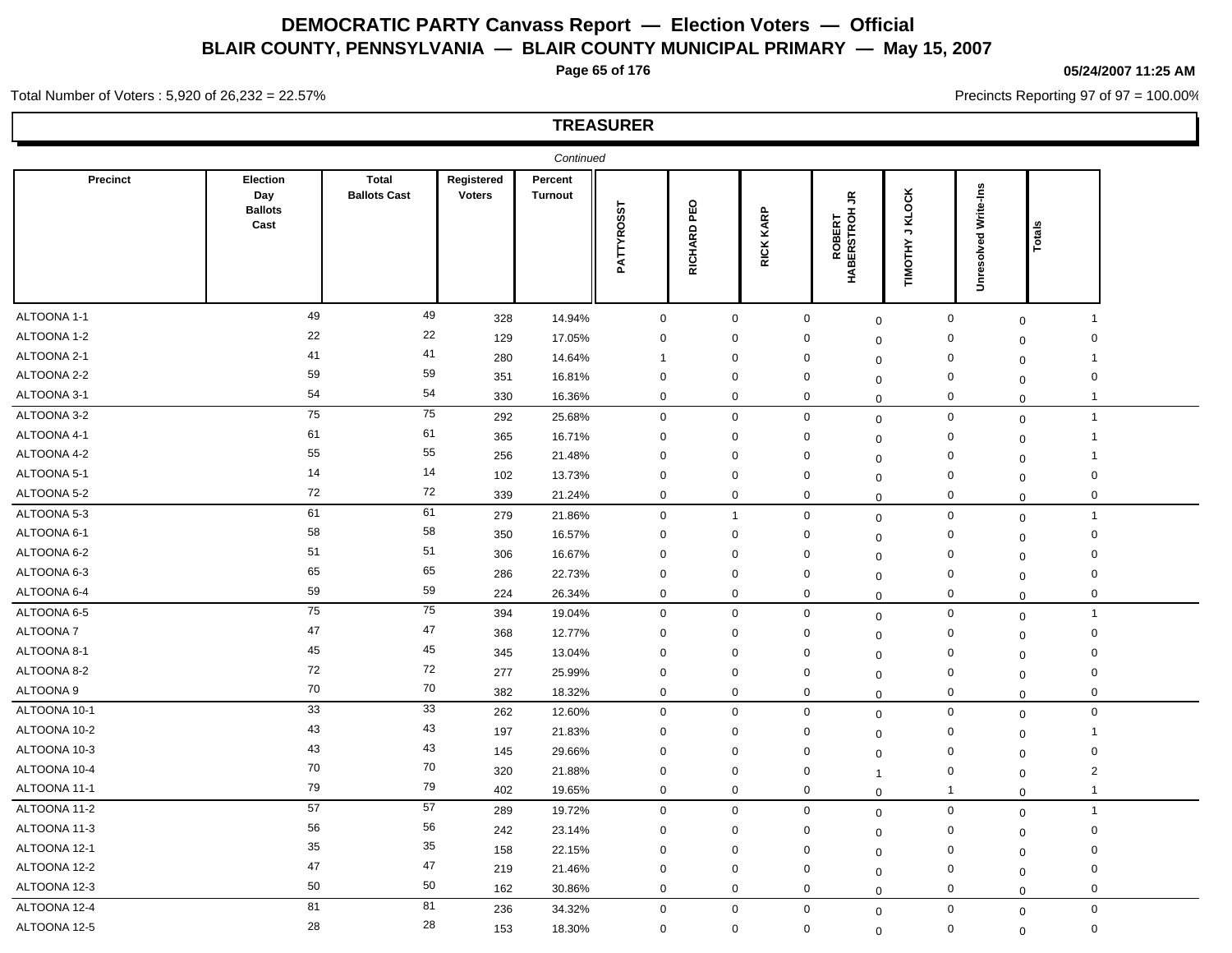**Page 66 of 176**

**05/24/2007 11:25 AM**

Precincts Reporting 97 of 97 = 100.00%

## **TREASURER**

Total Number of Voters : 5,920 of 26,232 = 22.57%

|                        |                                           |                                     |                             | Continued                 |              |                |                     |                                                       |                                                     |                         |                                        |  |
|------------------------|-------------------------------------------|-------------------------------------|-----------------------------|---------------------------|--------------|----------------|---------------------|-------------------------------------------------------|-----------------------------------------------------|-------------------------|----------------------------------------|--|
| <b>Precinct</b>        | Election<br>Day<br><b>Ballots</b><br>Cast | <b>Total</b><br><b>Ballots Cast</b> | Registered<br><b>Voters</b> | Percent<br><b>Turnout</b> | PATTYROSST   | PEO<br>RICHARD | KARP<br><b>RICK</b> | $\tilde{\vec{r}}$<br><b>ROBERT</b><br>BERSTROH<br>ЯÄН | <b>KLOCK</b><br>$\overline{\phantom{a}}$<br>TIMOTHY | Write-Ins<br>Unresolved | Total                                  |  |
| ALTOONA 13-1           | 87                                        | 87                                  | 443                         | 19.64%                    | $\mathbf 0$  | $\mathbf 0$    |                     | $\mathbf 0$                                           | $\mathbf 0$                                         | $\mathbf 0$             | 0<br>$\mathbf 0$                       |  |
| ALTOONA 13-2           | 70                                        | 70                                  | 354                         | 19.77%                    | $\mathbf 0$  | $\mathbf{0}$   |                     | $\mathbf 0$                                           | $\mathbf 0$                                         | $\mathbf 0$             | $\Omega$<br>$\mathbf 0$                |  |
| ALTOONA 13-3           | 55                                        | 55                                  | 269                         | 20.45%                    | $\mathbf 0$  | 0              |                     | 0                                                     | $\mathbf 0$                                         | $\mathbf 0$             | 0<br>$\mathbf 0$                       |  |
| ALTOONA 13-4           | 34                                        | 34                                  | 231                         | 14.72%                    | $\mathbf 0$  | $\mathbf 0$    |                     | $\mathbf 0$                                           | $\mathbf 0$                                         | $\mathbf 0$             | $\mathbf 0$<br>$\mathbf 0$             |  |
| ALTOONA 14-1           | 38                                        | 38                                  | 165                         | 23.03%                    | $\mathbf 0$  | $\mathbf 0$    |                     | $\mathbf 0$                                           | $\mathbf 0$                                         | $\mathbf 0$             | $\mathbf 0$<br>$\mathbf 0$             |  |
| ALTOONA 14-2           | 87                                        | 87                                  | 363                         | 23.97%                    | $\mathbf 0$  | $\mathbf 0$    |                     | 0                                                     | $\mathbf 0$                                         | $\mathbf 0$             | $\mathbf 0$<br>$\mathbf 0$             |  |
| ALTOONA 14-3           | 59                                        | 59                                  | 262                         | 22.52%                    | $\mathbf 0$  | 0              |                     | 0                                                     | $\mathbf 0$                                         | $\mathbf 0$             | $\mathbf 0$<br>$\mathbf 0$             |  |
| ALTOONA 14-4           | 116                                       | 116                                 | 404                         | 28.71%                    | $\mathbf 0$  | 0              |                     | 0                                                     | $\mathbf 0$                                         | $\mathbf 0$             | -1<br>$\mathbf 0$                      |  |
| ALLEGHENY 1            | 140                                       | 140                                 | 566                         | 24.73%                    | $\mathbf 0$  | $\mathbf 0$    |                     | $\mathbf 0$                                           | $\mathbf 0$                                         | $\mathbf 0$             | $\mathbf 0$<br>$\mathbf 0$             |  |
| ALLEGHENY 2            | 118                                       | 118                                 | 501                         | 23.55%                    | $\mathbf 0$  | $\mathbf 0$    |                     | 0                                                     | 0                                                   | $\mathbf 0$             | $\mathbf 0$<br>$\mathbf 0$             |  |
| ALLEGHENY 3            | 37                                        | 37                                  | 155                         | 23.87%                    | $\mathbf 0$  | $\Omega$       |                     | 0                                                     | $\mathbf 0$                                         | $\mathbf 0$             | $\mathbf 0$<br>$\mathbf 0$             |  |
| ANTIS TWP 1            | 91                                        | 91                                  | 489                         | 18.61%                    | $\mathbf 0$  | $\mathbf{0}$   |                     | 0                                                     | $\mathbf 0$                                         | $\mathbf 0$             | $\mathbf 0$<br>$\mathbf 0$             |  |
| ANTIS TWP 2            | 63                                        | 63                                  | 291                         | 21.65%                    | $\mathbf 0$  | $\mathbf 0$    |                     | $\mathbf 0$                                           | $\mathbf 0$                                         | $\mathbf 0$             | 0<br>$\mathbf 0$                       |  |
| ANTIS TWP 3            | 108                                       | 108                                 | 427                         | 25.29%                    | $\mathbf 0$  | $\mathbf 0$    |                     | $\mathbf 0$                                           | $\mathbf 0$                                         | $\mathsf 0$             | 0<br>$\mathbf 0$                       |  |
| BELLWOOD BORO          | 61                                        | 61                                  | 347                         | 17.58%                    | $\mathbf 0$  | 0              |                     | 0                                                     | $\mathbf 0$                                         | $\mathbf 0$             | 0<br>$\mathbf 0$                       |  |
| <b>BLAIR - CATFISH</b> | 68                                        | 68                                  | 301                         | 22.59%                    | $\mathbf 0$  | $\Omega$       |                     | $\mathbf{0}$                                          | $\mathbf 0$                                         | $\mathbf 0$             | $\mathbf 0$<br>$\mathbf 0$             |  |
| <b>BLAIR - E HOLBG</b> | 135                                       | 135                                 | 571                         | 23.64%                    | $\mathbf 0$  | $\mathbf 0$    |                     | $\mathbf 0$                                           | $\Omega$                                            | $\mathbf 0$             | 1<br>$\mathbf 0$                       |  |
| <b>CATHARINE TWP</b>   | 26                                        | 26                                  | 114                         | 22.81%                    | $\mathbf 0$  | $\mathbf 0$    |                     | $\mathbf 0$                                           | $\Omega$                                            | $\mathbf 0$             | 0<br>$\mathbf 0$                       |  |
| <b>DUNCANSVILLE</b>    | 75                                        | 75                                  | 277                         | 27.08%                    | $\mathbf 0$  | $\mathbf 0$    |                     | $\mathbf 0$                                           | $\mathbf 0$                                         | $\mathbf 0$             | 0<br>$\mathbf 0$                       |  |
| <b>FRANKSTOWN TWP1</b> | 24                                        | 24                                  | 94                          | 25.53%                    | $\mathbf{0}$ | $\mathbf{0}$   |                     | 0                                                     | $\mathbf 0$                                         | $\mathbf 0$             | -1<br>$\mathbf 0$                      |  |
| FRANKSTOWN TWP2        | 146                                       | 146                                 | 692                         | 21.10%                    | $\mathbf 0$  | 0              |                     | -1                                                    | $\mathbf 0$                                         | $\mathbf 0$             | -1<br>$\mathbf 0$                      |  |
| <b>FRANKSTOWN TWP3</b> | 138                                       | 138                                 | 670                         | 20.60%                    | $\mathbf 0$  | $\mathbf 0$    |                     | $\mathbf 0$                                           | $\mathbf 0$                                         | $\mathbf 0$             | $\mathbf 0$<br>$\mathbf 0$             |  |
| FREEDOM TWP 1          | 50                                        | 50                                  | 192                         | 26.04%                    | $\mathbf 0$  | 0              |                     | $\mathbf 0$                                           | $\mathbf 0$                                         | $\mathbf 0$             | 0<br>$\mathbf 0$                       |  |
| FREEDOM TWP 2          | 97                                        | 97                                  | 342                         | 28.36%                    | $\mathbf 0$  | $\mathbf 0$    |                     | $\mathbf 0$                                           | $\mathbf 0$                                         | $\mathsf 0$             | $\mathbf{2}$<br>$\mathbf 0$            |  |
| <b>GREENFIELD TWP1</b> | 57                                        | 57                                  | 296                         | 19.26%                    | $\mathbf 0$  | 0              |                     | 0                                                     | $\mathbf 0$                                         | $\mathbf 0$             | $\mathbf 0$<br>$\mathbf 0$             |  |
| <b>GREENFIELD TWP2</b> | 9                                         | 9                                   | 42                          | 21.43%                    | $\mathbf 0$  | $\mathbf 0$    |                     | $\mathbf 0$                                           | $\Omega$                                            | $\mathbf 0$             | $\mathbf 0$<br>$\mathbf 0$             |  |
| <b>GREENFIELD TWP3</b> | 78                                        | 78                                  | 383                         | 20.37%                    | $\mathbf 0$  | $\mathbf 0$    |                     | $\mathbf 0$                                           | $\mathbf 0$                                         | $\mathbf 0$             | $\mathbf 1$<br>$\mathbf 0$             |  |
| <b>HOLLIDAYSBURG 1</b> | 26                                        | 26                                  | 144                         | 18.06%                    | $\mathbf 0$  | 0              |                     | $\mathbf 0$                                           | $\mathbf 0$                                         | $\mathbf 0$             | $\overline{\mathbf{1}}$<br>$\mathbf 0$ |  |
| <b>HOLLIDAYSBURG 2</b> | 51                                        | 51                                  | 167                         | 30.54%                    | $\mathbf 0$  | $\mathbf{0}$   |                     | $\mathbf 0$                                           | $\mathbf 0$                                         | $\mathbf 0$             | $\mathbf 0$<br>$\mathbf 0$             |  |
| <b>HOLLIDAYSBURG 3</b> | 21                                        | 21                                  | 131                         | 16.03%                    | $\mathbf 0$  | $\Omega$       |                     | $\mathbf{0}$                                          | $\mathbf 0$                                         | 0                       | -1<br>$\mathbf 0$                      |  |
| <b>HOLLIDAYSBURG 4</b> | 34                                        | 34                                  | 162                         | 20.99%                    | $\mathbf 0$  | $\mathbf 0$    |                     | 0                                                     | $\Omega$                                            | $\mathbf 0$             | $\mathbf 0$<br>$\mathbf{0}$            |  |
| <b>HOLLIDAYSBURG 5</b> | 60                                        | 60                                  | 160                         | 37.50%                    | $\mathbf 0$  | $\mathbf 0$    |                     | $\Omega$                                              | $\Omega$                                            | $\mathbf 0$             | $\Omega$<br>$\mathbf 0$                |  |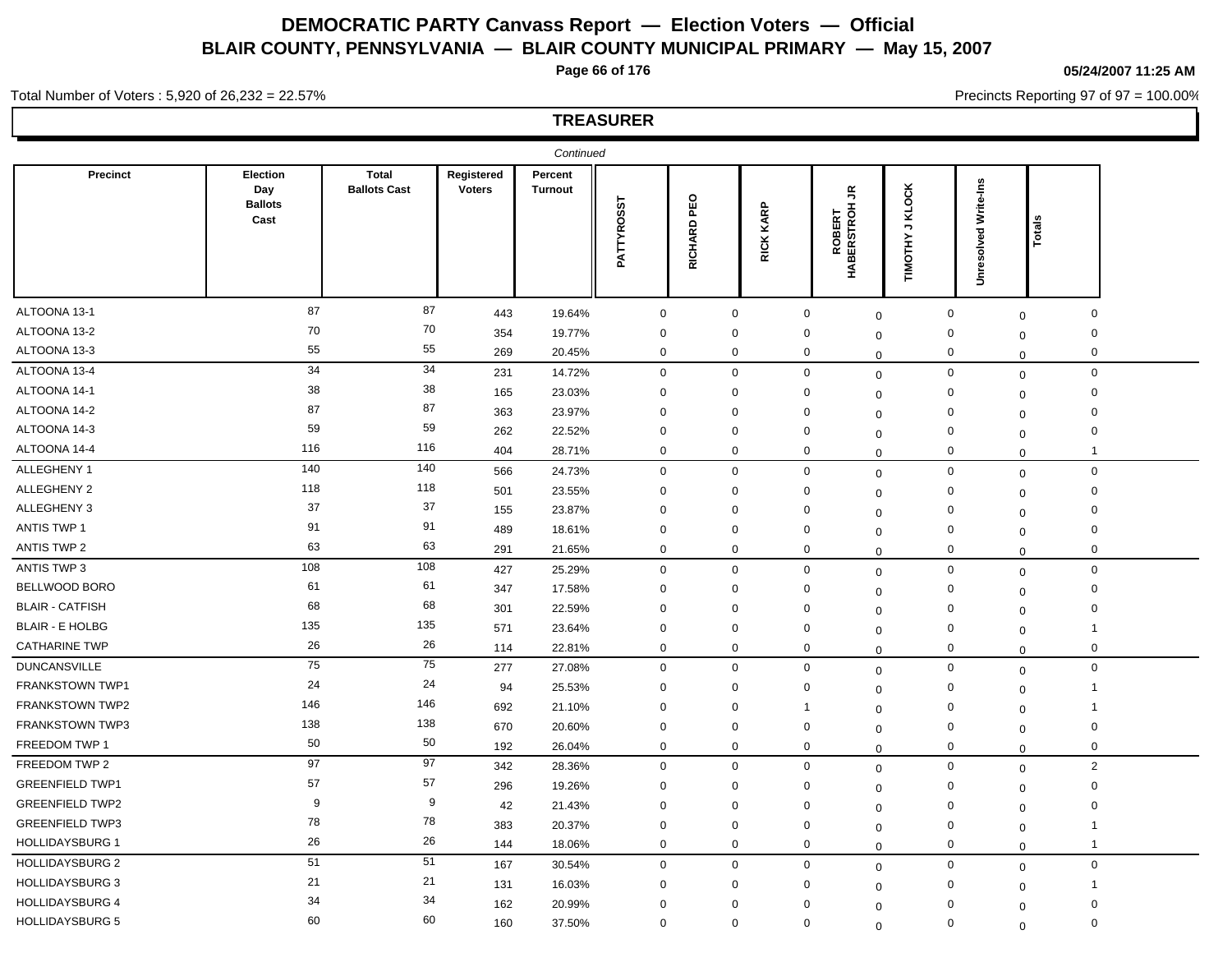**Page 67 of 176**

**05/24/2007 11:25 AM**

Precincts Reporting 97 of 97 = 100.00%

## **TREASURER**

Total Number of Voters : 5,920 of 26,232 = 22.57%

|                        |                                           |                                     |                             | Continued                 |             |                |                      |                                           |                                              |                             |                                        |  |
|------------------------|-------------------------------------------|-------------------------------------|-----------------------------|---------------------------|-------------|----------------|----------------------|-------------------------------------------|----------------------------------------------|-----------------------------|----------------------------------------|--|
| Precinct               | Election<br>Day<br><b>Ballots</b><br>Cast | <b>Total</b><br><b>Ballots Cast</b> | Registered<br><b>Voters</b> | Percent<br><b>Turnout</b> | PATTYROSST  | PEO<br>RICHARD | KARP<br><b>RICKI</b> | $\tilde{\vec{r}}$<br>ROBERT<br>HABERSTROH | KLOCK<br>$\overline{\phantom{a}}$<br>TIMOTHY | Write-Ins<br>bed<br>Unresol | <b>Total</b>                           |  |
| HOLLIDAYSBURG 6        | 64                                        | 64                                  | 221                         | 28.96%                    | $\mathbf 0$ | $\mathbf 0$    |                      | $\mathbf 0$<br>$\mathbf 0$                | 0                                            |                             | -1<br>$\mathbf 0$                      |  |
| <b>HOLLIDAYSBURG 7</b> | 32                                        | 32                                  | 129                         | 24.81%                    | $\mathbf 0$ | $\mathbf 0$    |                      | $\mathbf 0$<br>$\mathbf 0$                | $\mathbf 0$                                  |                             | $\overline{\mathbf{1}}$<br>$\mathbf 0$ |  |
| <b>HUSTON TWP</b>      | 35                                        | 35                                  | 125                         | 28.00%                    | $\mathbf 0$ | $\mathbf 0$    |                      | $\mathbf 0$<br>$\mathbf 0$                | $\mathbf 0$                                  |                             | $\mathbf 0$<br>$\mathbf 0$             |  |
| <b>JUNIATA TWP</b>     | 37                                        | 37                                  | 178                         | 20.79%                    | $\mathbf 0$ | $\mathbf 0$    |                      | $\mathbf 0$<br>$\mathbf 0$                | $\mathbf 0$                                  |                             | $\mathbf 1$<br>$\mathbf 0$             |  |
| <b>LOGAN TWP 1</b>     | 99                                        | 99                                  | 359                         | 27.58%                    | $\mathbf 0$ | $\mathbf 0$    |                      | 0<br>$\Omega$                             | $\mathbf 0$                                  |                             | $\mathbf 1$<br>$\mathbf{0}$            |  |
| <b>LOGAN TWP 2</b>     | 107                                       | 107                                 | 480                         | 22.29%                    | $\mathbf 0$ | $\mathbf 0$    |                      | $\mathbf 0$<br>$\mathbf 0$                | $\mathbf 0$                                  |                             | 0<br>$\mathbf 0$                       |  |
| LOGAN TWP 3            | 73                                        | 73                                  | 248                         | 29.44%                    | $\mathbf 0$ | $\mathbf 0$    |                      | $\mathbf 0$<br>$\mathbf 0$                | $\mathbf 0$                                  |                             | $\mathbf 0$<br>$\mathbf 0$             |  |
| <b>LOGAN TWP 4</b>     | 86                                        | 86                                  | 435                         | 19.77%                    | $\mathbf 0$ | 0              |                      | 0<br>$\mathbf 0$                          | $\mathbf 0$                                  |                             | 0<br>$\mathbf 0$                       |  |
| <b>LOGAN TWP 5</b>     | 122                                       | 122                                 | 437                         | 27.92%                    | 0           | $\Omega$       |                      | $\mathbf{0}$<br>$\Omega$                  | 0                                            |                             | 0<br>$\mathbf 0$                       |  |
| LOGAN TWP 6            | 123                                       | 123                                 | 641                         | 19.19%                    | $\mathbf 0$ | $\mathbf 0$    |                      | $\mathbf 0$<br>$\mathbf 0$                | $\mathbf 0$                                  |                             | $\mathbf 0$<br>$\mathbf 0$             |  |
| <b>LOGAN TWP 7</b>     | 70                                        | 70                                  | 237                         | 29.54%                    | $\mathbf 0$ | $\mathbf 0$    |                      | $\mathbf 0$<br>$\Omega$                   | $\mathbf 0$                                  |                             | 0<br>$\mathbf 0$                       |  |
| <b>MARTINSBURG 1</b>   | 50                                        | 50                                  | 132                         | 37.88%                    | $\mathbf 0$ | $\mathbf 0$    |                      | $\mathbf 0$<br>$\mathbf 0$                | $\mathbf 0$                                  |                             | $\mathbf 0$<br>$\mathbf 0$             |  |
| <b>MARTINSBURG 2</b>   | 53                                        | 53                                  | 147                         | 36.05%                    | $\mathbf 0$ | $\mathbf 0$    |                      | 0<br>$\Omega$                             | $\mathbf 0$                                  |                             | $\mathbf 0$<br>$\mathbf 0$             |  |
| <b>NEWRY BORO</b>      | 27                                        | 27                                  | 66                          | 40.91%                    | $\mathbf 0$ | $\mathbf 0$    |                      | $\mathbf 0$<br>$\mathbf 0$                | $\mathbf 0$                                  |                             | 0<br>$\mathbf 0$                       |  |
| NORTH WOODBURY         | 95                                        | 95                                  | 277                         | 34.30%                    | $\mathbf 0$ | $\mathbf 0$    |                      | 0<br>$\mathbf 0$                          | $\mathbf 0$                                  |                             | 1<br>$\mathbf 0$                       |  |
| <b>ROARING SPG 1</b>   | 18                                        | 18                                  | 102                         | 17.65%                    | $\mathbf 0$ | 0              |                      | 0<br>$\mathbf 0$                          | 0                                            |                             | 0<br>$\mathbf 0$                       |  |
| ROARING SPG 2          | 68                                        | 68                                  | 169                         | 40.24%                    | $\mathbf 0$ | $\mathbf 0$    |                      | $\boldsymbol{0}$<br>$\mathbf 0$           | $\mathsf 0$                                  |                             | $\mathbf 0$<br>$\mathbf 0$             |  |
| ROARING SPG 3          | 42                                        | 42                                  | 121                         | 34.71%                    | $\mathbf 0$ | 0              |                      | 0<br>$\mathbf 0$                          | 0                                            |                             | $\mathbf 0$<br>$\mathbf 0$             |  |
| SNYDER TWP 1           | 50                                        | 50                                  | 292                         | 17.12%                    | $\mathbf 0$ | $\mathbf 0$    |                      | $\mathbf 0$<br>$\mathbf 0$                | $\mathbf 0$                                  |                             | $\mathbf 0$<br>$\mathbf 0$             |  |
| SNYDER TWP 2           | 76                                        | 76                                  | 355                         | 21.41%                    | $\mathbf 0$ | $\mathbf 0$    |                      | $\mathbf 0$<br>$\Omega$                   | $\mathbf 0$                                  |                             | $\mathbf 0$<br>$\mathbf 0$             |  |
| <b>TAYLOR TWP</b>      | 120                                       | 120                                 | 368                         | 32.61%                    | $\mathbf 0$ | $\mathbf 0$    |                      | $\mathbf 0$<br>0                          | $\mathbf 0$                                  |                             | $\mathbf 1$<br>$\mathbf 0$             |  |
| <b>TYRONE TWP 1</b>    | 29                                        | 29                                  | 121                         | 23.97%                    | $\mathbf 0$ | $\mathbf 0$    |                      | $\mathbf 0$<br>$\mathbf 0$                | $\mathbf 0$                                  |                             | $\mathbf 0$<br>$\mathbf 0$             |  |
| <b>TYRONE TWP 2</b>    | 70                                        | 70                                  | 185                         | 37.84%                    | $\mathbf 0$ | $\mathbf 0$    |                      | $\mathbf 0$<br>$\mathbf 0$                | $\mathbf 0$                                  |                             | 0<br>$\mathbf 0$                       |  |
| <b>TYRONE BORO 1</b>   | 36                                        | 36                                  | 161                         | 22.36%                    | $\mathbf 0$ | $\Omega$       |                      | $\Omega$<br>$\Omega$                      | $\mathbf 0$                                  |                             | 0<br>$\mathbf 0$                       |  |
| TYRONE BORO 2          | 33                                        | 33                                  | 140                         | 23.57%                    | $\mathbf 0$ | 0              |                      | 0<br>$\mathbf 0$                          | $\mathbf 0$                                  |                             | $\mathbf 0$<br>$\mathbf 0$             |  |
| TYRONE BORO 3          | 23                                        | 23                                  | 148                         | 15.54%                    | $\mathbf 0$ | $\mathbf 0$    |                      | $\mathbf 0$<br>$\Omega$                   | $\mathbf 0$                                  |                             | $\mathbf 0$<br>$\mathbf 0$             |  |
| <b>TYRONE BORO 4</b>   | 21                                        | 21                                  | 110                         | 19.09%                    | $\mathbf 0$ | $\mathbf 0$    |                      | $\mathbf 0$<br>$\mathbf 0$                | $\mathbf 0$                                  |                             | $\mathbf 0$<br>$\mathbf 0$             |  |
| <b>TYRONE BORO 5</b>   | 20                                        | 20                                  | 100                         | 20.00%                    | $\mathbf 0$ | $\mathbf{0}$   |                      | $\mathbf 0$<br>$\mathbf 0$                | $\mathbf 0$                                  |                             | $\mathbf 0$<br>$\mathbf 0$             |  |
| <b>TYRONE BORO 6</b>   | 46                                        | 46                                  | 168                         | 27.38%                    | $\mathbf 0$ | $\mathbf 0$    |                      | $\mathbf 0$<br>$\mathbf 0$                | $\mathbf 0$                                  |                             | 0<br>$\mathbf 0$                       |  |
| <b>TYRONE BORO 7</b>   | 44                                        | 44                                  | 165                         | 26.67%                    | $\mathbf 0$ | $\mathbf 0$    |                      | $\mathbf 0$<br>$\mathbf 0$                | $\mathbf 0$                                  |                             | $\mathbf 0$<br>$\mathbf 0$             |  |
| WILLIAMSBURG           | 62                                        | 62                                  | 210                         | 29.52%                    | $\mathbf 0$ | $\mathbf 0$    |                      | 0<br>$\mathbf 0$                          | 0                                            |                             | -1<br>$\mathbf 0$                      |  |
| WOODBURY TWP           | 30                                        | 30                                  | 172                         | 17.44%                    | $\mathbf 0$ | $\mathbf{0}$   |                      | $\mathbf 0$<br>$\Omega$                   | $\mathbf 0$                                  |                             | $\mathbf 0$<br>$\mathbf 0$             |  |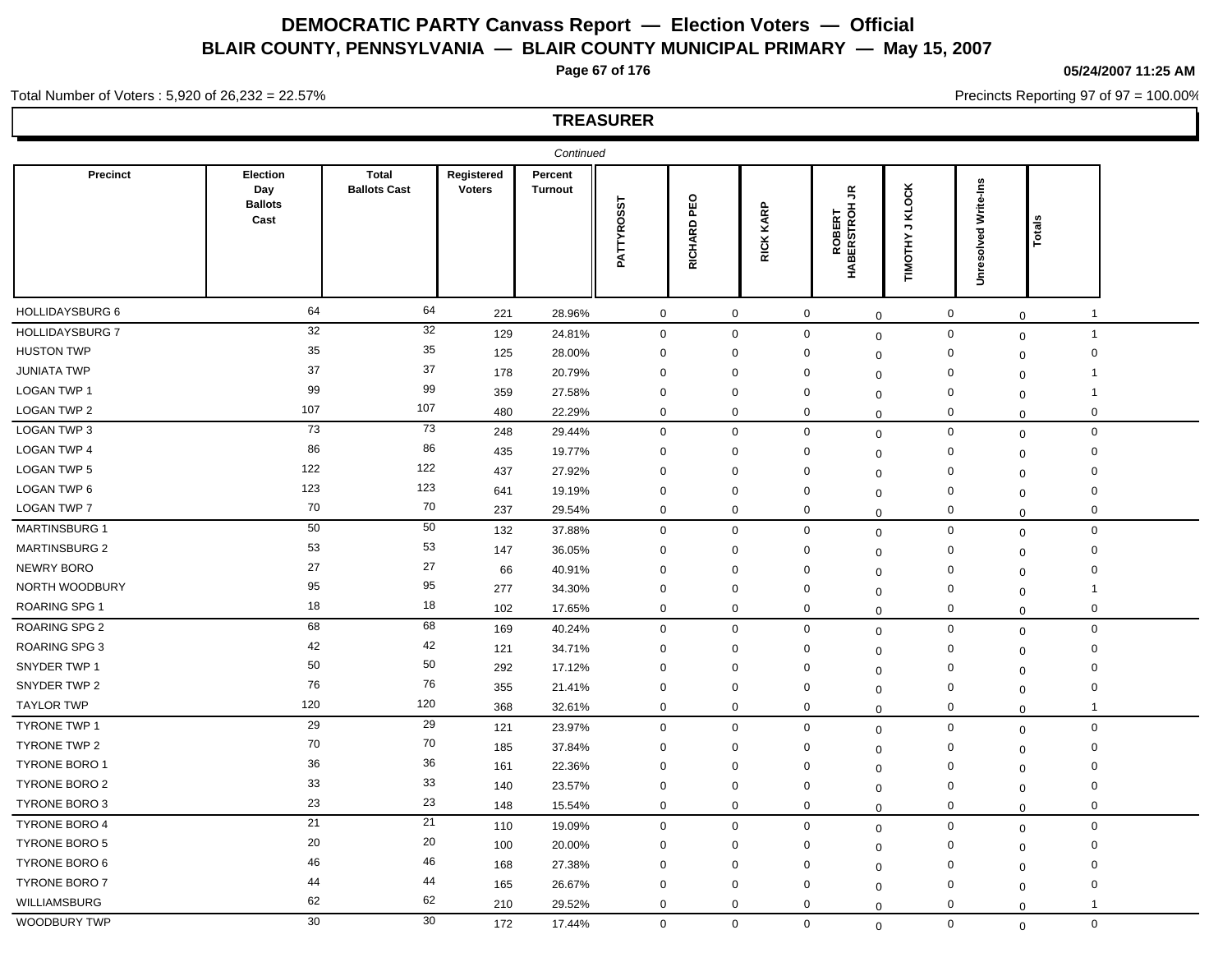**Page 68 of 176**

**05/24/2007 11:25 AM**

Precincts Reporting 97 of 97 = 100.00%

#### Total Number of Voters : 5,920 of 26,232 = 22.57%

|             |                                           |                              |                             | Continued                 |              |                                    |                                                                                                         |                                                               |             |               |  |
|-------------|-------------------------------------------|------------------------------|-----------------------------|---------------------------|--------------|------------------------------------|---------------------------------------------------------------------------------------------------------|---------------------------------------------------------------|-------------|---------------|--|
| Precinct    | Election<br>Day<br><b>Ballots</b><br>Cast | Total<br><b>Ballots Cast</b> | Registered<br><b>Voters</b> | Percent<br><b>Turnout</b> | ட            | o<br>Ŵ.<br>≏<br>$\alpha$<br>ပ<br>ᄒ | $\overline{\phantom{a}}$<br>$\ddot{\phantom{1}}$<br>$\overline{\phantom{0}}$<br><br>O<br>-<br>$\propto$ | <b>K</b><br>ہ ج<br>م<br>$\alpha$<br>ш<br>ଳ ବ<br>ᅌᄙ<br>≃面<br>m | $\sim$<br>- | l as<br>Totas |  |
| ALLEGHENY 4 | 73                                        | 73                           | 260                         | 28.08%                    | $\mathbf{0}$ | $\Omega$                           | $\mathbf{0}$                                                                                            | $\Omega$                                                      | $\Omega$    |               |  |
| Totals:     | 5,920                                     | 5,920                        | 26,232                      |                           |              |                                    |                                                                                                         |                                                               |             | 31            |  |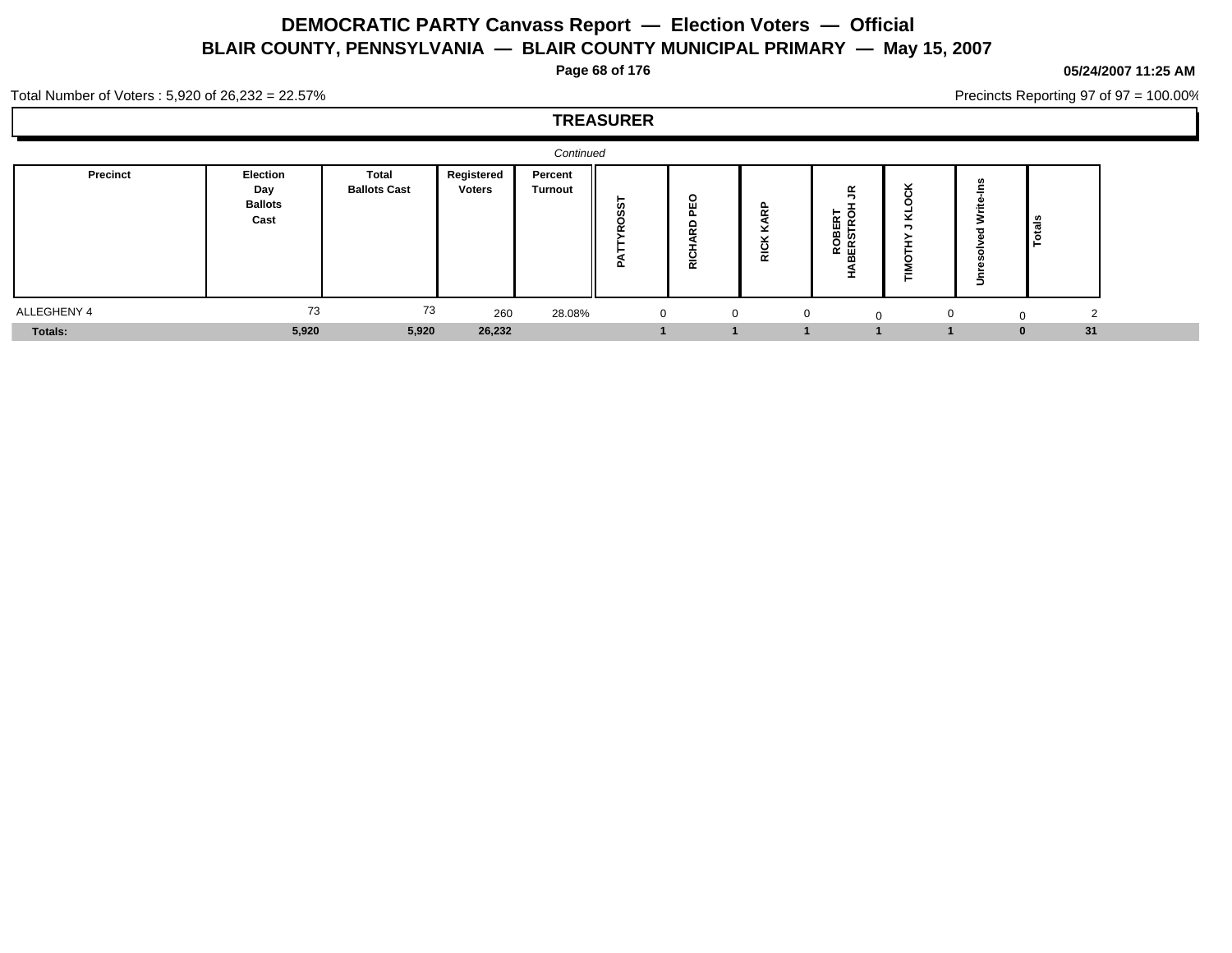**Page 69 of 176**

**05/24/2007 11:25 AM**

Total Number of Voters : 5,920 of 26,232 = 22.57%

Precincts Reporting 97 of 97 = 100.00%

## **MAGISTERIAL DISTRICT JUDGE DISTRICT 24-3-02 - DEMOCRATIC PARTY**

| Precinct            | Election<br>Day<br><b>Ballots</b><br>Cast | <b>Total</b><br><b>Ballots Cast</b> | Registered<br><b>Voters</b> | Percent<br><b>Turnout</b> | <b>AVIN B. COHEN,<br/>ATTORNEY</b><br>DEM<br><b>SHAWN</b> | STEVEN D.<br>JACKSON<br>DEM | ς.<br>DEM<br>DAVID E.<br>BURCHFIELD, | <b>DEM<br/>CHRISTOPHER<br/>COHN, POLICE<br/>COFFICER</b> | ACKSON<br>∍<br>삥<br>STE | <b>ROSS</b><br>⊧<br>Ä | Write-Ins<br>Unresolved | Totals               |  |
|---------------------|-------------------------------------------|-------------------------------------|-----------------------------|---------------------------|-----------------------------------------------------------|-----------------------------|--------------------------------------|----------------------------------------------------------|-------------------------|-----------------------|-------------------------|----------------------|--|
| ALLEGHENY 1         | 140                                       | 140                                 | 566                         | 24.73%                    | 28                                                        | 27                          | 19                                   | 59                                                       | $\mathbf 0$             | $\Omega$              |                         | 133<br>$\mathbf 0$   |  |
| ALLEGHENY 2         | 118                                       | 118                                 | 501                         | 23.55%                    | 31                                                        | 28                          | 24                                   | 25                                                       |                         | 0                     |                         | 109<br>0             |  |
| ALLEGHENY 3         | 37                                        | 37                                  | 155                         | 23.87%                    | 10                                                        | 8                           | $\overline{7}$                       | 10                                                       | $\mathbf 0$             | $\mathbf 0$           |                         | 35<br>$\mathbf 0$    |  |
| <b>DUNCANSVILLE</b> | 75                                        | 75                                  | 277                         | 27.08%                    | 26                                                        | 9                           | 13                                   | 23                                                       | $\mathbf 0$             | $\mathbf 0$           |                         | 71<br>$\mathbf 0$    |  |
| LOGAN TWP 1         | 99                                        | 99                                  | 359                         | 27.58%                    | 13                                                        | 53                          | 6                                    | 21                                                       | 0                       | $\Omega$              |                         | 93<br>$\mathbf 0$    |  |
| LOGAN TWP 2         | 107                                       | 107                                 | 480                         | 22.29%                    | 23                                                        | 55                          | 10                                   | 10                                                       | $\pmb{0}$               | $\Omega$              |                         | 0<br>98              |  |
| <b>LOGAN TWP 3</b>  | 73                                        | 73                                  | 248                         | 29.44%                    | 8                                                         | 43                          | $\overline{2}$                       | 16                                                       | $\mathbf 0$             | $\mathbf 0$           |                         | 69<br>$\mathbf 0$    |  |
| <b>LOGAN TWP 4</b>  | 86                                        | 86                                  | 435                         | 19.77%                    | 16                                                        | 48                          | 5                                    | 11                                                       | $\mathbf 0$             | $\mathbf 0$           |                         | 80<br>$\mathbf 0$    |  |
| <b>LOGAN TWP 5</b>  | 122                                       | 122                                 | 437                         | 27.92%                    | 35                                                        | 41                          | 8                                    | 26                                                       | 0                       | $\Omega$              |                         | 110<br>$\mathbf 0$   |  |
| LOGAN TWP 6         | 123                                       | 123                                 | 641                         | 19.19%                    | 23                                                        | 54                          | 6                                    | 35                                                       | 0                       | 0                     |                         | 118<br>$\mathbf 0$   |  |
| <b>LOGAN TWP 7</b>  | 70                                        | 70                                  | 237                         | 29.54%                    | 8                                                         | 33                          | $\overline{7}$                       | 15                                                       | $\mathbf 0$             |                       |                         | 0<br>64              |  |
| TYRONE TWP 2        | 70                                        | 70                                  | 185                         | 37.84%                    | 17                                                        | 24                          | $\overline{2}$                       | 17                                                       | $\mathbf 0$             | $\Omega$              |                         | $\mathbf 0$<br>60    |  |
| ALLEGHENY 4         | 73                                        | 73                                  | 260                         | 28.08%                    | 24                                                        | 15                          | 15                                   | 15                                                       | 0                       | $\mathbf 0$           |                         | 69<br>0              |  |
| Totals:             | 1,193                                     | 1,193                               | 4,781                       |                           | 262                                                       | 438                         | 124                                  | 283                                                      | $\mathbf{1}$            |                       |                         | 1,109<br>$\mathbf 0$ |  |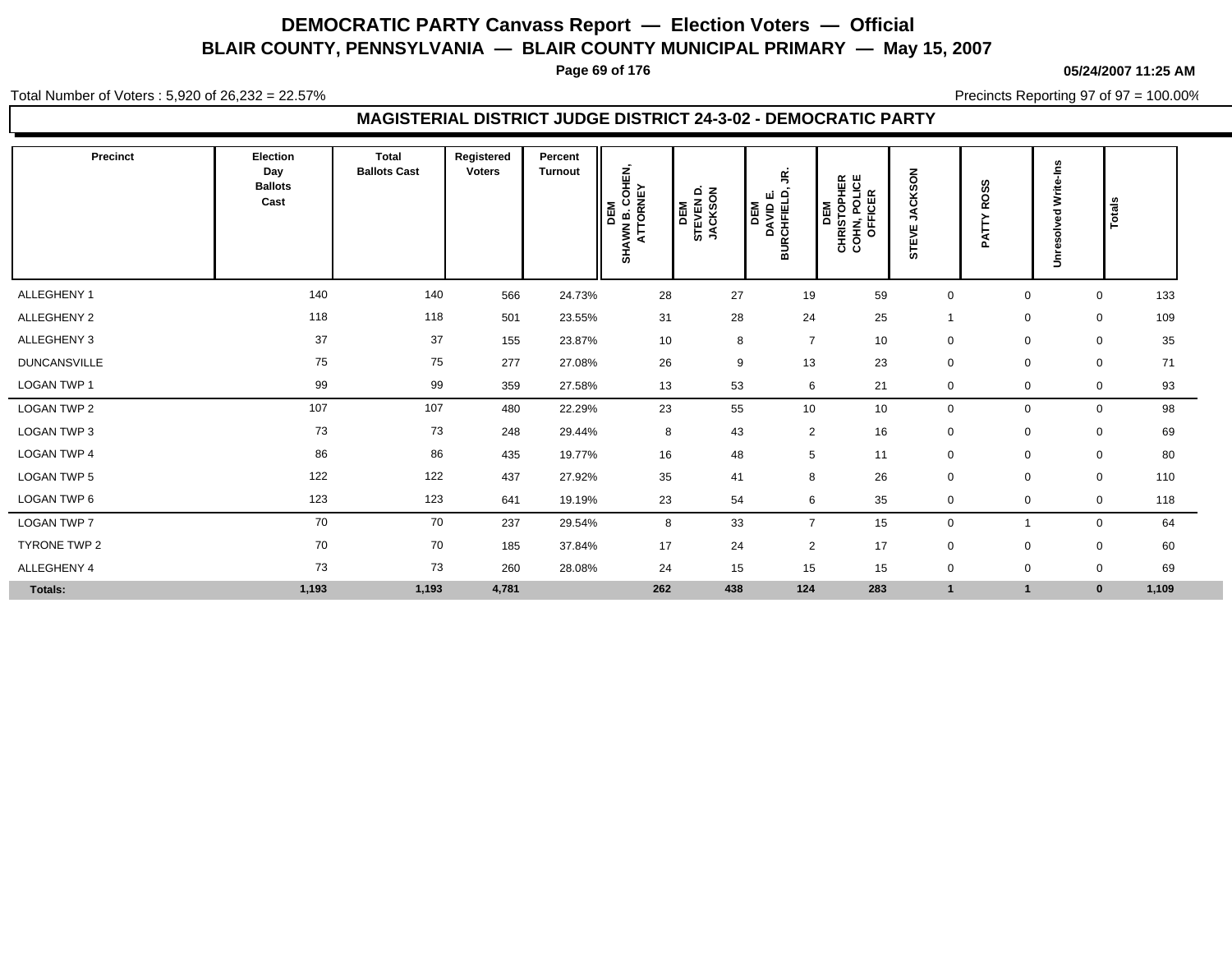**Page 70 of 176**

#### **05/24/2007 11:25 AM**

Total Number of Voters : 5,920 of 26,232 = 22.57%

Precincts Reporting 97 of 97 = 100.00%

## **ALTOONA CITY COUNCIL FOUR YEAR TERM - DEMOCRATIC PARTY**

| <b>Precinct</b>            | <b>Election</b><br>Day<br><b>Ballots</b><br>Cast | <b>Total</b><br><b>Ballots Cast</b> | Registered<br><b>Voters</b> | Percent<br><b>Turnout</b> | DEM<br>3OB HOFFMAN<br>o | <b>RUSSELL J.<br/>MONTGOMERY</b><br>DEM | BENETT<br>CARL                     | <b>BRAVIN</b><br>ᆜ<br>긂         | BRUNO<br>$\frac{2}{3}$     | CAGLE<br>ERIC                 | SANDRA KCOX                        | ERIKKCAGMEEED    | Continued |
|----------------------------|--------------------------------------------------|-------------------------------------|-----------------------------|---------------------------|-------------------------|-----------------------------------------|------------------------------------|---------------------------------|----------------------------|-------------------------------|------------------------------------|------------------|-----------|
|                            | 49                                               | 49                                  |                             |                           |                         |                                         |                                    |                                 |                            |                               |                                    |                  |           |
| ALTOONA 1-1<br>ALTOONA 1-2 | 22                                               | 22                                  | 328                         | 14.94%                    | 33                      | 35                                      | $\mathbf 0$                        | $\mathbf 0$                     | $\mathbf 0$                | $\mathbf 0$                   | $\mathbf 0$                        | $\mathbf 0$      |           |
| ALTOONA 2-1                | 41                                               | 41                                  | 129<br>280                  | 17.05%<br>14.64%          | 15<br>29                | 12<br>24                                | $\mathbf 0$<br>$\mathbf 0$         | $\mathbf 0$<br>$\boldsymbol{0}$ | $\mathbf 0$<br>$\mathbf 0$ | 0<br>$\mathbf 0$              | $\mathbf 0$<br>$\mathbf 0$         | 0<br>$\mathbf 0$ |           |
| ALTOONA 2-2                | 59                                               | 59                                  | 351                         | 16.81%                    | 43                      | 44                                      | $\mathbf 0$                        | $\mathbf 0$                     | $\mathbf 0$                | $\mathbf 0$                   | $\mathbf 0$                        | $\mathbf 0$      |           |
| ALTOONA 3-1                | 54                                               | 54                                  | 330                         | 16.36%                    | 44                      | 40                                      | $\mathsf{O}\xspace$                | $\mathbf 0$                     | $\mathbf 0$                | $\mathbf 0$                   | $\mathbf 0$                        | 0                |           |
| ALTOONA 3-2                | 75                                               | 75                                  |                             |                           |                         |                                         |                                    |                                 |                            |                               |                                    | $\mathbf 0$      |           |
| ALTOONA 4-1                | 61                                               | 61                                  | 292<br>365                  | 25.68%<br>16.71%          | 53<br>41                | 55<br>41                                | $\mathsf{O}\xspace$<br>$\mathbf 0$ | $\mathbf 0$<br>$\mathbf 0$      | $\mathbf 0$<br>$\pmb{0}$   | $\mathbf 0$<br>$\mathbf 0$    | $\mathbf 0$<br>$\mathbf 0$         | $\mathbf 0$      |           |
| ALTOONA 4-2                | 55                                               | 55                                  | 256                         | 21.48%                    | 37                      | 40                                      | $\mathbf 0$                        | $\mathbf 0$                     | $\mathbf 0$                | $\mathbf 0$                   | $\mathbf 0$                        | $\mathbf 0$      |           |
|                            | 14                                               | 14                                  |                             |                           |                         |                                         |                                    |                                 |                            |                               |                                    |                  |           |
| ALTOONA 5-1                | 72                                               | 72                                  | 102<br>339                  | 13.73%                    | 10                      | 9<br>52                                 | $\mathsf{O}\xspace$                | $\mathbf 0$<br>$\overline{1}$   | $\mathbf 0$<br>0           | $\mathbf 0$                   | $\mathbf 0$<br>$\mathsf{O}\xspace$ | $\mathbf 0$      |           |
| ALTOONA 5-2                | 61                                               | 61                                  |                             | 21.24%                    | 56                      |                                         | $\mathbf 0$                        |                                 |                            | $\overline{2}$<br>$\mathbf 0$ |                                    | 0<br>$\mathbf 0$ |           |
| ALTOONA 5-3                |                                                  |                                     | 279                         | 21.86%                    | 40                      | 39                                      | $\mathsf{O}\xspace$                | $\mathbf 0$                     | $\mathbf 0$<br>$\mathbf 0$ |                               | $\mathbf 0$                        |                  |           |
| ALTOONA 6-1                | 58                                               | 58                                  | 350                         | 16.57%                    | 41                      | 40                                      | $\mathsf{O}\xspace$                | $\mathbf 0$                     |                            | $\mathbf 0$                   | $\pmb{0}$                          | $\mathbf 0$      |           |
| ALTOONA 6-2                | 51                                               | 51<br>65                            | 306                         | 16.67%                    | 36                      | 30                                      | $\mathbf 0$                        | $\mathbf 0$                     | $\mathbf 0$                | $\mathbf 0$                   | $\mathbf 0$                        | $\mathbf 0$      |           |
| ALTOONA 6-3                | 65                                               |                                     | 286                         | 22.73%                    | 55                      | 48                                      | $\mathbf 0$                        | $\mathbf 0$                     | $\mathbf 0$                | $\mathbf 0$                   | $\mathbf 0$                        | $\mathbf 0$      |           |
| ALTOONA 6-4                | 59                                               | 59                                  | 224                         | 26.34%                    | 43                      | 41                                      | $\mathbf 0$                        | $\mathbf 0$                     | $\mathbf 0$                | 0                             | 0                                  | 0                |           |
| ALTOONA 6-5                | 75                                               | 75                                  | 394                         | 19.04%                    | 60                      | 57                                      | $\mathbf 0$                        | $\mathbf 0$                     | $\mathbf 0$                | $\mathbf 0$                   | $\mathbf 0$                        | $\mathbf 0$      |           |
| <b>ALTOONA7</b>            | 47                                               | 47                                  | 368                         | 12.77%                    | 36                      | 40                                      | -1                                 | $\mathbf 0$                     | $\mathbf 0$                | $\mathbf 0$                   | $\mathsf{O}\xspace$                | $\mathbf 0$      |           |
| ALTOONA 8-1                | 45                                               | 45                                  | 345                         | 13.04%                    | 30                      | 34                                      | $\mathsf 0$                        | $\mathbf 0$                     | $\pmb{0}$                  | $\mathbf 0$                   | $\mathbf 0$                        | $\mathbf 0$      |           |
| ALTOONA 8-2                | 72                                               | 72                                  | 277                         | 25.99%                    | 51                      | 44                                      | $\mathsf 0$                        | $\mathbf 0$                     | $\mathbf 0$                | $\mathbf 0$                   | $\mathbf 0$                        | $\mathbf 0$      |           |
| ALTOONA 9                  | 70                                               | 70                                  | 382                         | 18.32%                    | 50                      | 47                                      | $\mathbf 0$                        | $\mathbf 0$                     | 0                          | 5                             | $\mathbf 0$                        | $\mathbf 0$      |           |
| ALTOONA 10-1               | 33                                               | 33                                  | 262                         | 12.60%                    | 26                      | 28                                      | $\mathsf 0$                        | $\mathbf 0$                     | $\mathbf 0$                | $\mathbf 0$                   | $\mathbf 0$                        | $\mathsf{O}$     |           |
| ALTOONA 10-2               | 43                                               | 43                                  | 197                         | 21.83%                    | 24                      | 25                                      | $\mathsf 0$                        | $\mathbf 0$                     | $\pmb{0}$                  | $\mathbf 0$                   | $\mathbf 0$                        | $\mathbf 0$      |           |
| ALTOONA 10-3               | 43                                               | 43                                  | 145                         | 29.66%                    | 34                      | 29                                      | $\mathsf 0$                        | $\boldsymbol{0}$                | $\pmb{0}$                  | $\mathbf 0$                   | $\mathbf 0$                        | $\mathbf 0$      |           |
| ALTOONA 10-4               | 70                                               | 70                                  | 320                         | 21.88%                    | 55                      | 51                                      | $\mathsf 0$                        | $\mathbf 0$                     | $\pmb{0}$                  | $\Omega$                      | $\mathbf 0$                        | $\mathbf 0$      |           |
| ALTOONA 11-1               | 79                                               | 79                                  | 402                         | 19.65%                    | 60                      | 65                                      | 0                                  | $\mathbf 0$                     | 0                          | 11                            | $\mathbf{1}$                       | $\mathbf{1}$     |           |
| ALTOONA 11-2               | 57                                               | 57                                  | 289                         | 19.72%                    | 49                      | 45                                      | $\mathbf 0$                        | $\mathbf 0$                     | $\mathbf 0$                | 13                            | $\mathbf 0$                        | $\mathbf 0$      |           |
| ALTOONA 11-3               | 56                                               | 56                                  | 242                         | 23.14%                    | 37                      | 43                                      | $\mathbf 0$                        | $\mathbf 0$                     | $\mathbf 0$                | -1                            | $\mathbf 0$                        | $\mathbf 0$      |           |
| ALTOONA 12-1               | 35                                               | 35                                  | 158                         | 22.15%                    | 28                      | 25                                      | $\mathbf 0$                        | $\mathbf 0$                     | $\mathbf 0$                | $\mathbf 0$                   | $\mathbf 0$                        | $\mathbf 0$      |           |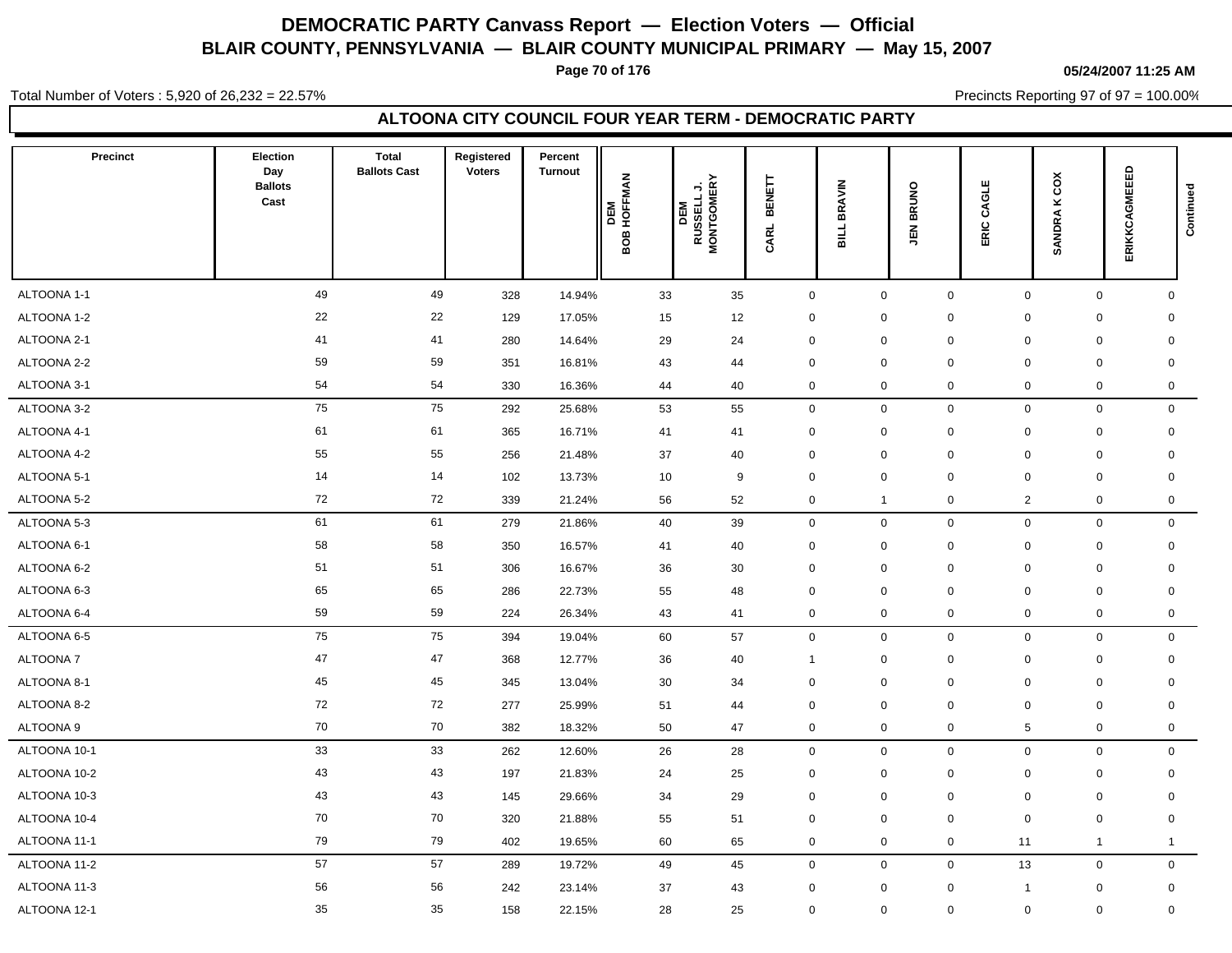**Page 71 of 176**

#### **05/24/2007 11:25 AM**

Total Number of Voters : 5,920 of 26,232 = 22.57%

Precincts Reporting 97 of 97 = 100.00%

## **ALTOONA CITY COUNCIL FOUR YEAR TERM - DEMOCRATIC PARTY**

| Precinct     | Election<br>Day<br><b>Ballots</b><br>Cast | <b>Total</b><br><b>Ballots Cast</b> | Registered<br><b>Voters</b> | Percent<br><b>Turnout</b> | ₹<br>HOFFM,<br>DEM<br>808 | <b>RUSSELL J.<br/>MONTGOMERY</b><br>DEM | BENET<br><b>ARL</b><br>ت | <b>AVIN</b><br>없<br>륿 | $\frac{8}{5}$<br>$\alpha$<br>ᆱ<br>즶<br>∍ | Ш<br>ଟ୍ର<br>ن<br>ERIC | čõ<br>×<br>SANDRA | GMEEED<br>ERIKKC | Continued |
|--------------|-------------------------------------------|-------------------------------------|-----------------------------|---------------------------|---------------------------|-----------------------------------------|--------------------------|-----------------------|------------------------------------------|-----------------------|-------------------|------------------|-----------|
| ALTOONA 12-2 | 47                                        | 47                                  | 219                         | 21.46%                    | 38                        | 39                                      | $\mathbf 0$              | $\mathbf 0$           | $\mathbf 0$                              | $\mathbf 0$           | $\mathbf 0$       | $\mathbf 0$      |           |
| ALTOONA 12-3 | 50                                        | 50                                  | 162                         | 30.86%                    | 30                        | 34                                      | $\mathbf 0$              | $\mathbf 0$           | $\mathbf 0$                              | $\mathbf 0$           | 0                 | 0                |           |
| ALTOONA 12-4 | 81                                        | 81                                  | 236                         | 34.32%                    | 59                        | 57                                      | $\mathbf 0$              | $\mathbf 0$           | $\mathbf 0$                              | $\mathbf 0$           | $\mathbf 0$       | $\mathbf 0$      |           |
| ALTOONA 12-5 | 28                                        | 28                                  | 153                         | 18.30%                    | 23                        | 22                                      | $\mathbf 0$              | $\mathbf 0$           | $\mathbf 0$                              | $\mathbf 0$           | 0                 | 0                |           |
| ALTOONA 13-1 | 87                                        | 87                                  | 443                         | 19.64%                    | 66                        | 64                                      | $\mathbf 0$              | $\mathbf 0$           | $\mathbf 0$                              | $\mathbf 0$           | 0                 | 0                |           |
| ALTOONA 13-2 | 70                                        | 70                                  | 354                         | 19.77%                    | 44                        | 44                                      | $\mathbf 0$              | $\mathbf 0$           | $\mathbf 0$                              | 0                     | 0                 | 0                |           |
| ALTOONA 13-3 | 55                                        | 55                                  | 269                         | 20.45%                    | 44                        | 36                                      | $\mathbf 0$              | $\mathbf 0$           | $\mathbf 0$                              | $\mathbf 0$           | $\mathbf 0$       | 0                |           |
| ALTOONA 13-4 | 34                                        | 34                                  | 231                         | 14.72%                    | 26                        | 23                                      | $\mathbf 0$              | $\mathbf 0$           | 0                                        | 2                     | 0                 | $\mathbf 0$      |           |
| ALTOONA 14-1 | 38                                        | 38                                  | 165                         | 23.03%                    | 29                        | 27                                      | $\mathbf 0$              | $\mathbf 0$           | $\mathbf 0$                              | $\mathbf 0$           | 0                 | 0                |           |
| ALTOONA 14-2 | 87                                        | 87                                  | 363                         | 23.97%                    | 60                        | 58                                      | $\mathbf 0$              | $\mathbf 0$           | $\mathbf 0$                              | $\overline{2}$        | 0                 | $\mathbf 0$      |           |
| ALTOONA 14-3 | 59                                        | 59                                  | 262                         | 22.52%                    | 47                        | 48                                      | $\mathbf 0$              | $\mathbf 0$           | $\mathbf 0$                              | 3                     | $\mathbf 0$       | 0                |           |
| ALTOONA 14-4 | 116                                       | 116                                 | 404                         | 28.71%                    | 87                        | 79                                      | $\mathbf 0$              | $\mathbf 0$           |                                          | $\mathbf 0$           | 0                 | 0                |           |
| Totals:      | 2,273                                     | 2,273                               | 11,259                      |                           | 1,669                     | 1,614                                   | $\overline{1}$           |                       |                                          | 39                    |                   | $\mathbf{1}$     |           |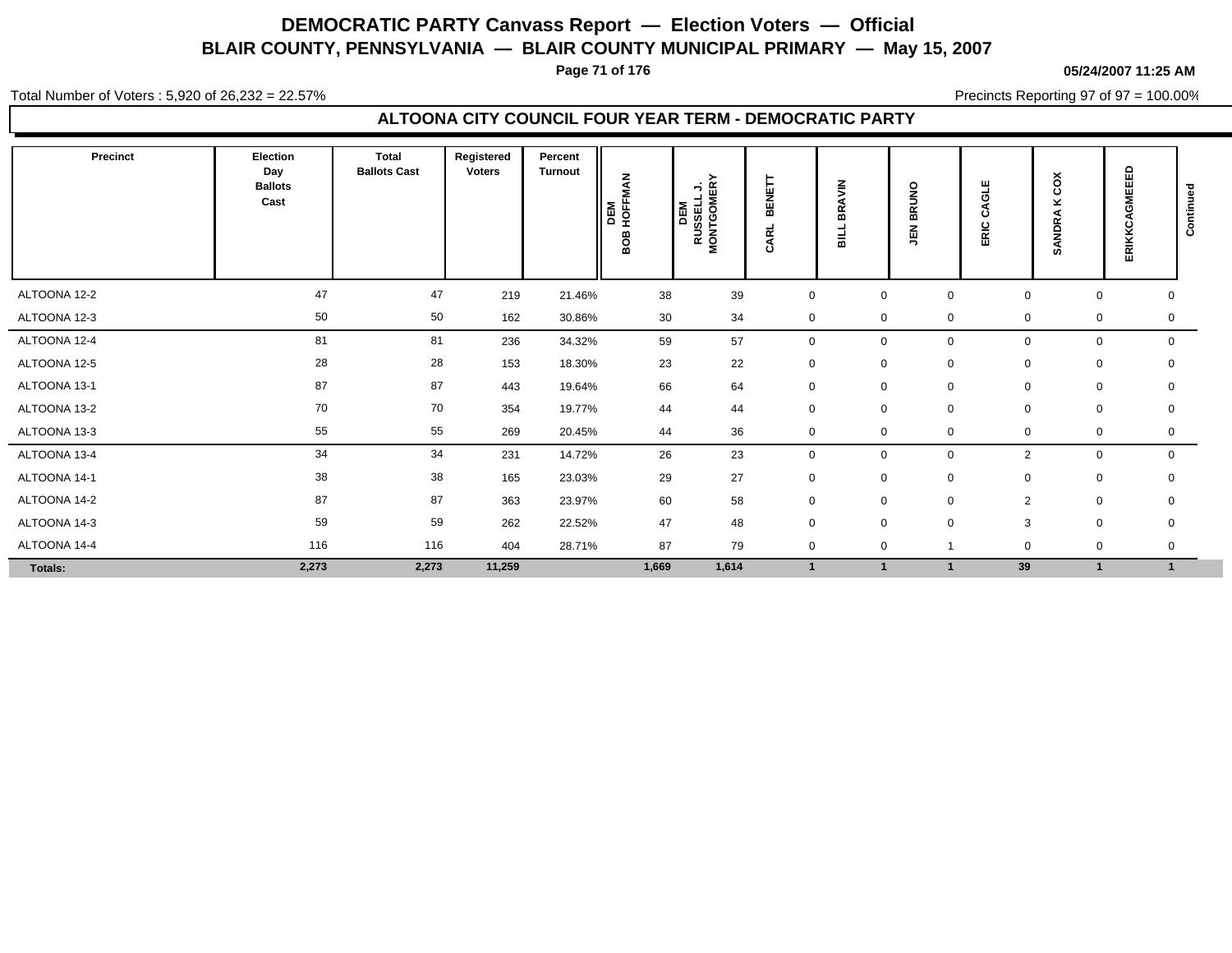**Page 72 of 176**

## **05/24/2007 11:25 AM**

Precincts Reporting 97 of 97 = 100.00%

Total Number of Voters : 5,920 of 26,232 = 22.57%

## **ALTOONA CITY COUNCIL FOUR YEAR TERM**

| Continued       |                                           |                                     |                             |                           |                     |                  |                     |                                    |                                              |                              |                                                     |                                                      |           |
|-----------------|-------------------------------------------|-------------------------------------|-----------------------------|---------------------------|---------------------|------------------|---------------------|------------------------------------|----------------------------------------------|------------------------------|-----------------------------------------------------|------------------------------------------------------|-----------|
| <b>Precinct</b> | Election<br>Day<br><b>Ballots</b><br>Cast | <b>Total</b><br><b>Ballots Cast</b> | Registered<br><b>Voters</b> | Percent<br><b>Turnout</b> | <b>GARRYCONERBY</b> | <b>MARK GEIS</b> | <b>LEE HAMMAKER</b> | <b>MARGARET</b><br>HENDRICKS       | <b>SMAN</b><br>ŠЯ<br><b>BERT</b><br><b>Q</b> | <b>JOHNS</b><br><b>JAMES</b> | $\tilde{\vec{r}}$<br><b>GERHART</b><br><b>FRANK</b> | 9S<br>CRO<br>$\underline{m}$ is<br>ΜN<br><b>NILT</b> | Continued |
| ALTOONA 1-1     | 49                                        | 49                                  | 328                         | 14.94%                    | $\mathsf 0$         | $\mathbf 0$      | $\mathbf 0$         | $\mathsf 0$                        | $\mathbf 0$                                  | $\mathsf 0$                  | $\mathsf 0$                                         | $\Omega$                                             |           |
| ALTOONA 1-2     | 22                                        | 22                                  | 129                         | 17.05%                    | $\mathbf 0$         | $\mathbf 0$      |                     | $\mathbf 0$<br>$\mathbf 0$         | 0                                            | 0                            | $\mathbf 0$                                         | 0                                                    |           |
| ALTOONA 2-1     | 41                                        | 41                                  | 280                         | 14.64%                    | $\mathbf 0$         | $\mathbf 0$      | $\mathbf 0$         | $\mathbf 0$                        | $\mathbf 0$                                  | $\mathbf 0$                  | $\mathbf 0$                                         | $\mathbf 0$                                          |           |
| ALTOONA 2-2     | 59                                        | 59                                  | 351                         | 16.81%                    | $\mathbf 0$         | $\mathbf 0$      | $\mathbf 0$         | $\mathbf 0$                        | $\mathbf 0$                                  | $\mathbf 0$                  | $\mathbf 0$                                         | $\mathbf 0$                                          |           |
| ALTOONA 3-1     | 54                                        | 54                                  | 330                         | 16.36%                    | $\mathbf 0$         | $\mathbf 0$      | -1                  | $\mathbf 0$                        | $\mathbf 0$                                  | $\mathbf 0$                  | $\mathbf 0$                                         | 0                                                    |           |
| ALTOONA 3-2     | 75                                        | 75                                  | 292                         | 25.68%                    | $\mathsf{O}\xspace$ | $\mathbf 0$      | $\mathsf 0$         | $\mathsf 0$                        | $\mathbf 0$                                  | $\mathsf 0$                  | $\mathsf{O}\xspace$                                 | $\Omega$                                             |           |
| ALTOONA 4-1     | 61                                        | 61                                  | 365                         | 16.71%                    | $\mathbf 0$         | $\mathbf 0$      | $\mathbf 0$         | $\mathbf 0$                        | 0                                            | $\mathbf 0$                  | $\mathsf{O}\xspace$                                 | $\mathbf 0$                                          |           |
| ALTOONA 4-2     | 55                                        | 55                                  | 256                         | 21.48%                    | $\mathbf 0$         | $\mathbf 0$      | $\mathbf 0$         | $\mathbf 0$                        | $\mathbf 0$                                  | $\mathbf 0$                  | $\mathbf 0$                                         | $\mathbf 0$                                          |           |
| ALTOONA 5-1     | 14                                        | 14                                  | 102                         | 13.73%                    | $\mathbf 0$         | $\mathbf 0$      |                     | $\mathbf 0$<br>$\mathbf 0$         | $\mathbf 0$                                  | $\mathbf 0$                  | $\mathbf 0$                                         | $\mathbf 0$                                          |           |
| ALTOONA 5-2     | 72                                        | 72                                  | 339                         | 21.24%                    | $\mathbf 0$         | $\mathbf 0$      |                     | $\mathbf 0$<br>$\mathbf 0$         | $\mathbf 0$                                  | $\mathbf 0$                  | $\mathbf 0$                                         | $\Omega$                                             |           |
| ALTOONA 5-3     | 61                                        | 61                                  | 279                         | 21.86%                    | $\mathsf{O}\xspace$ | $\mathbf 0$      |                     | $\mathsf{O}\xspace$<br>$\mathbf 0$ | $\mathbf 0$                                  | $\mathsf 0$                  | $\overline{1}$                                      | $\Omega$                                             |           |
| ALTOONA 6-1     | 58                                        | 58                                  | 350                         | 16.57%                    | $\Omega$            | 1                | $\Omega$            | $\Omega$                           | $\Omega$                                     | $\mathbf 0$                  | $\mathbf 0$                                         | 0                                                    |           |
| ALTOONA 6-2     | 51                                        | 51                                  | 306                         | 16.67%                    | $\mathbf 0$         | $\mathbf 0$      | $\mathbf 0$         | $\mathbf 0$                        | $\Omega$                                     | $\mathbf 0$                  | $\mathbf 0$                                         | $\mathbf 0$                                          |           |
| ALTOONA 6-3     | 65                                        | 65                                  | 286                         | 22.73%                    | $\mathbf 0$         | $\mathbf 0$      | $\Omega$            | $\mathbf 0$                        | $\mathbf 0$                                  | $\mathbf 0$                  | $\mathbf 0$                                         | 0                                                    |           |
| ALTOONA 6-4     | 59                                        | 59                                  | 224                         | 26.34%                    | $\mathbf 0$         | $\mathbf 0$      |                     | $\mathbf 0$<br>$\overline{1}$      | $\mathbf 0$                                  | $\mathbf 0$                  | $\mathbf 0$                                         | 0                                                    |           |
| ALTOONA 6-5     | 75                                        | 75                                  | 394                         | 19.04%                    | $\mathsf{O}\xspace$ | $\mathbf 0$      |                     | $\mathbf 0$<br>$\mathbf 0$         | $\mathbf 0$                                  | $\mathsf 0$                  | $\mathsf 0$                                         | $\mathbf 0$                                          |           |
| ALTOONA 7       | 47                                        | 47                                  | 368                         | 12.77%                    | $\mathbf 0$         | 0                |                     | $\mathbf 0$<br>0                   | 0                                            | 0                            | $\mathbf 0$                                         | 0                                                    |           |
| ALTOONA 8-1     | 45                                        | 45                                  | 345                         | 13.04%                    | $\mathbf 0$         | $\mathbf 0$      | $\mathbf 0$         | $\mathbf 0$                        | $\mathbf 0$                                  | $\mathbf 0$                  | $\mathbf 0$                                         | $\mathbf 0$                                          |           |
| ALTOONA 8-2     | 72                                        | 72                                  | 277                         | 25.99%                    | $\mathbf 0$         | 0                | $\mathbf 0$         | $\mathbf 0$                        | 0                                            | 0                            | $\mathbf 0$                                         | 0                                                    |           |
| ALTOONA 9       | 70                                        | 70                                  | 382                         | 18.32%                    | $\mathbf 0$         | $\mathbf 0$      |                     | $\mathbf 0$<br>$\mathbf 0$         | $\mathbf 0$                                  | $\mathbf 0$                  | $\mathbf 0$                                         | $\mathbf 0$                                          |           |
| ALTOONA 10-1    | 33                                        | 33                                  | 262                         | 12.60%                    | $\mathsf 0$         | $\mathbf 0$      |                     | $\mathbf 0$<br>$\mathbf 0$         | $\mathbf 0$                                  | $\mathbf 0$                  | $\mathsf 0$                                         | $\overline{1}$                                       |           |
| ALTOONA 10-2    | 43                                        | 43                                  | 197                         | 21.83%                    | $\boldsymbol{0}$    | $\mathbf 0$      |                     | $\mathbf 0$<br>$\mathbf 0$         | $\mathbf 0$                                  | $\mathbf 0$                  | $\mathbf 0$                                         | $\mathbf 0$                                          |           |
| ALTOONA 10-3    | 43                                        | 43                                  | 145                         | 29.66%                    | $\mathbf 0$         | 0                | $\mathbf 0$         | $\mathbf 0$                        | 0                                            | $\mathbf 0$                  | $\mathbf 0$                                         | $\mathbf 0$                                          |           |
| ALTOONA 10-4    | 70                                        | 70                                  | 320                         | 21.88%                    | $\mathbf 0$         | $\mathbf 0$      | $\mathbf 0$         | $\mathbf 0$                        | 0                                            | -1                           | $\mathbf 0$                                         | 0                                                    |           |
| ALTOONA 11-1    | 79                                        | 79                                  | 402                         | 19.65%                    | $\mathbf 0$         | $\mathbf 0$      | $\mathbf 0$         | $\mathbf 0$                        | $\mathbf 0$                                  | $\mathbf 0$                  | $\mathbf 0$                                         | $\mathbf 0$                                          |           |
| ALTOONA 11-2    | 57                                        | 57                                  | 289                         | 19.72%                    | $\mathbf 0$         | $\mathbf 0$      |                     | $\mathbf 0$<br>$\mathbf 0$         | $\mathbf 0$                                  | $\mathbf 0$                  | $\mathbf 0$                                         | $\Omega$                                             |           |
| ALTOONA 11-3    | 56                                        | 56                                  | 242                         | 23.14%                    | $\mathbf 0$         | $\Omega$         | $\Omega$            | $\mathbf 0$                        | $\mathbf 0$                                  | $\mathbf 0$                  | $\mathbf 0$                                         | $\mathbf 0$                                          |           |
| ALTOONA 12-1    | 35                                        | 35                                  | 158                         | 22.15%                    | -1                  | $\Omega$         | $\Omega$            | $\mathbf 0$                        | $\Omega$                                     | 0                            | $\mathbf 0$                                         | $\Omega$                                             |           |
| ALTOONA 12-2    | 47                                        | 47                                  | 219                         | 21.46%                    | $\mathbf 0$         | $\mathbf 0$      | $\mathbf 0$         | $\mathbf 0$                        | $\mathbf 0$                                  | $\mathbf 0$                  | $\mathsf 0$                                         | $\mathbf 0$                                          |           |
| ALTOONA 12-3    | 50                                        | 50                                  | 162                         | 30.86%                    | $\mathbf 0$         | $\mathbf 0$      | $\mathbf 0$         | $\mathbf 0$                        | $\mathbf 0$                                  | $\mathbf 0$                  | $\mathbf 0$                                         | $\mathbf 0$                                          |           |
| ALTOONA 12-4    | 81                                        | 81                                  | 236                         | 34.32%                    | $\mathbf 0$         | $\mathbf 0$      |                     | $\mathbf 0$<br>$\mathbf 0$         | $\mathbf 0$                                  | $\mathbf 0$                  | $\mathbf 0$                                         | $\mathbf 0$                                          |           |
| ALTOONA 12-5    | 28                                        | 28                                  | 153                         | 18.30%                    | $\mathbf 0$         | $\mathbf 0$      |                     | $\mathbf 0$<br>$\mathbf 0$         | $\mathbf 0$                                  | $\mathbf 0$                  | $\mathbf 0$                                         | 0                                                    |           |
| ALTOONA 13-1    | 87                                        | 87                                  | 443                         | 19.64%                    | $\Omega$            | $\Omega$         | $\Omega$            | $\mathbf 0$                        | $\Omega$                                     | $\Omega$                     | $\mathbf 0$                                         | $\overline{0}$                                       |           |
| ALTOONA 13-2    | 70                                        | 70                                  | 354                         | 19.77%                    | 0                   | 0                |                     | $\mathbf 0$<br>$\mathbf 0$         | 0                                            | $\Omega$                     | $\mathbf 0$                                         | $\mathbf 0$                                          |           |
|                 |                                           |                                     |                             |                           |                     |                  |                     |                                    |                                              |                              |                                                     |                                                      |           |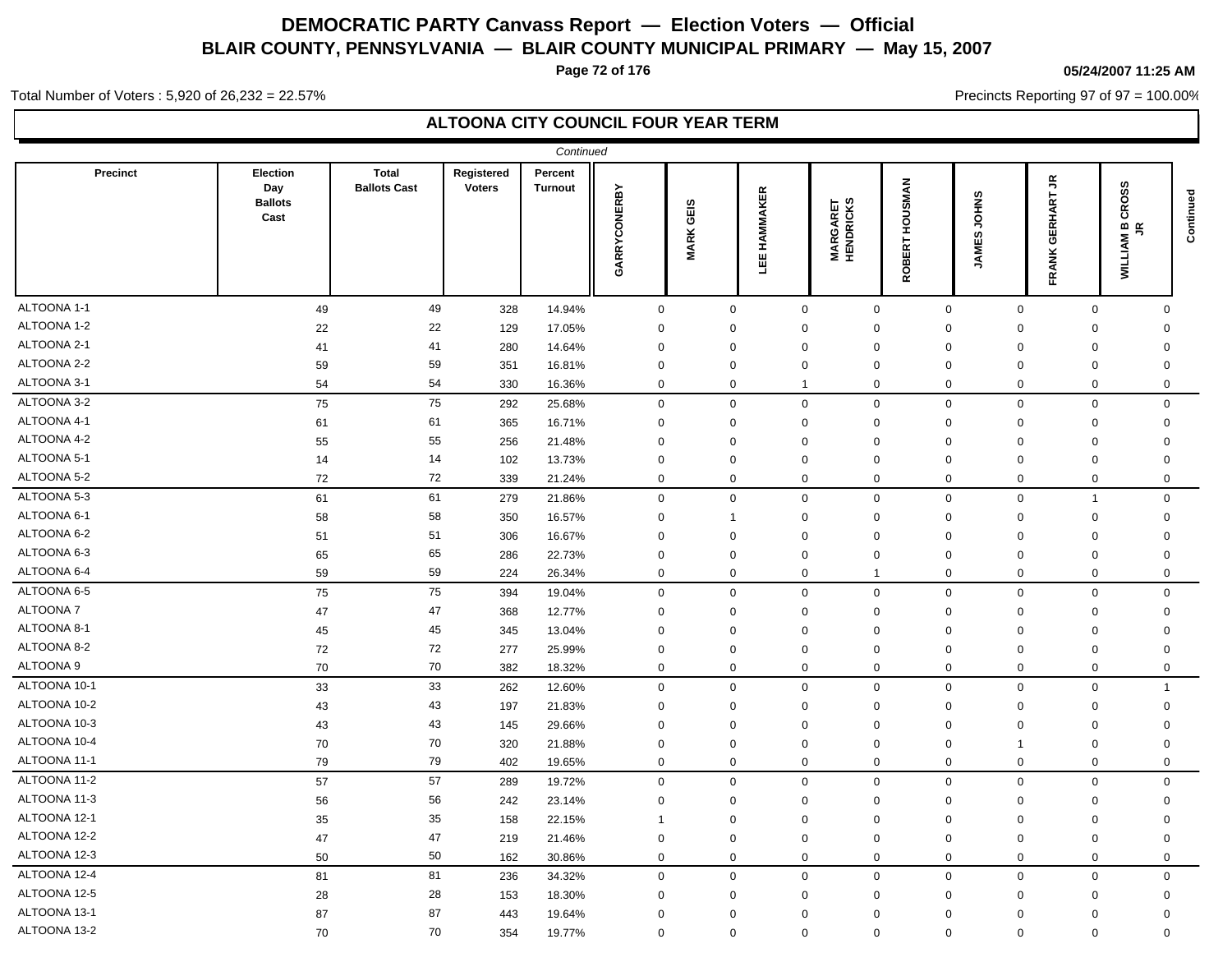**Page 73 of 176**

#### **05/24/2007 11:25 AM**

Precincts Reporting 97 of 97 = 100.00%

Total Number of Voters : 5,920 of 26,232 = 22.57%

|                |                                           |                                     |                      | Continued                 |                     |                     |                                      |                              |                             |                            |                                              |                        |   |
|----------------|-------------------------------------------|-------------------------------------|----------------------|---------------------------|---------------------|---------------------|--------------------------------------|------------------------------|-----------------------------|----------------------------|----------------------------------------------|------------------------|---|
| Precinct       | Election<br>Day<br><b>Ballots</b><br>Cast | <b>Total</b><br><b>Ballots Cast</b> | Registered<br>Voters | Percent<br><b>Turnout</b> | RBY<br>ш<br>ដ្<br>O | GEIS<br><b>MARK</b> | KER<br>뿝<br>$\overline{\phantom{0}}$ | <b>MARGARET</b><br>HENDRICKS | U.<br>œ<br>ш<br>m<br>o<br>œ | ഇ<br>∠<br>o<br>ഗ<br>ш<br>∍ | $\alpha$<br>$\sim$<br>面<br>O<br>$\sim$<br>п. | $\mathbf{a} \in$<br>s. | ω |
| ALTOONA 13-3   | 55                                        | 55                                  | 269                  | 20.45%                    |                     | $\Omega$            |                                      |                              | $\Omega$                    | $\Omega$                   |                                              |                        |   |
| ALTOONA 13-4   | 34                                        | 34                                  | 231                  | 14.72%                    |                     | $\Omega$            |                                      | $\Omega$                     | $\mathbf{0}$                | $\Omega$                   | $\Omega$                                     | $\Omega$               |   |
| ALTOONA 14-1   | 38                                        | 38                                  | 165                  | 23.03%                    |                     | $\Omega$            |                                      |                              | $\Omega$                    | $\Omega$                   | $\Omega$                                     |                        |   |
| ALTOONA 14-2   | 87                                        | 87                                  | 363                  | 23.97%                    |                     | $\Omega$            | $\Omega$                             | $\Omega$                     |                             | $\Omega$                   | $\Omega$                                     | $\Omega$               |   |
| ALTOONA 14-3   | 59                                        | 59                                  | 262                  | 22.52%                    |                     | $\Omega$            | $\Omega$                             | $\Omega$                     | $\Omega$                    | $\Omega$                   | $\Omega$                                     | $\Omega$               |   |
| ALTOONA 14-4   | 116                                       | 116                                 | 404                  | 28.71%                    |                     | $\Omega$            |                                      | $\Omega$                     | $\mathbf{0}$                |                            |                                              |                        |   |
| <b>Totals:</b> | 2,273                                     | 2,273                               | 11,259               |                           |                     |                     |                                      |                              |                             |                            |                                              |                        |   |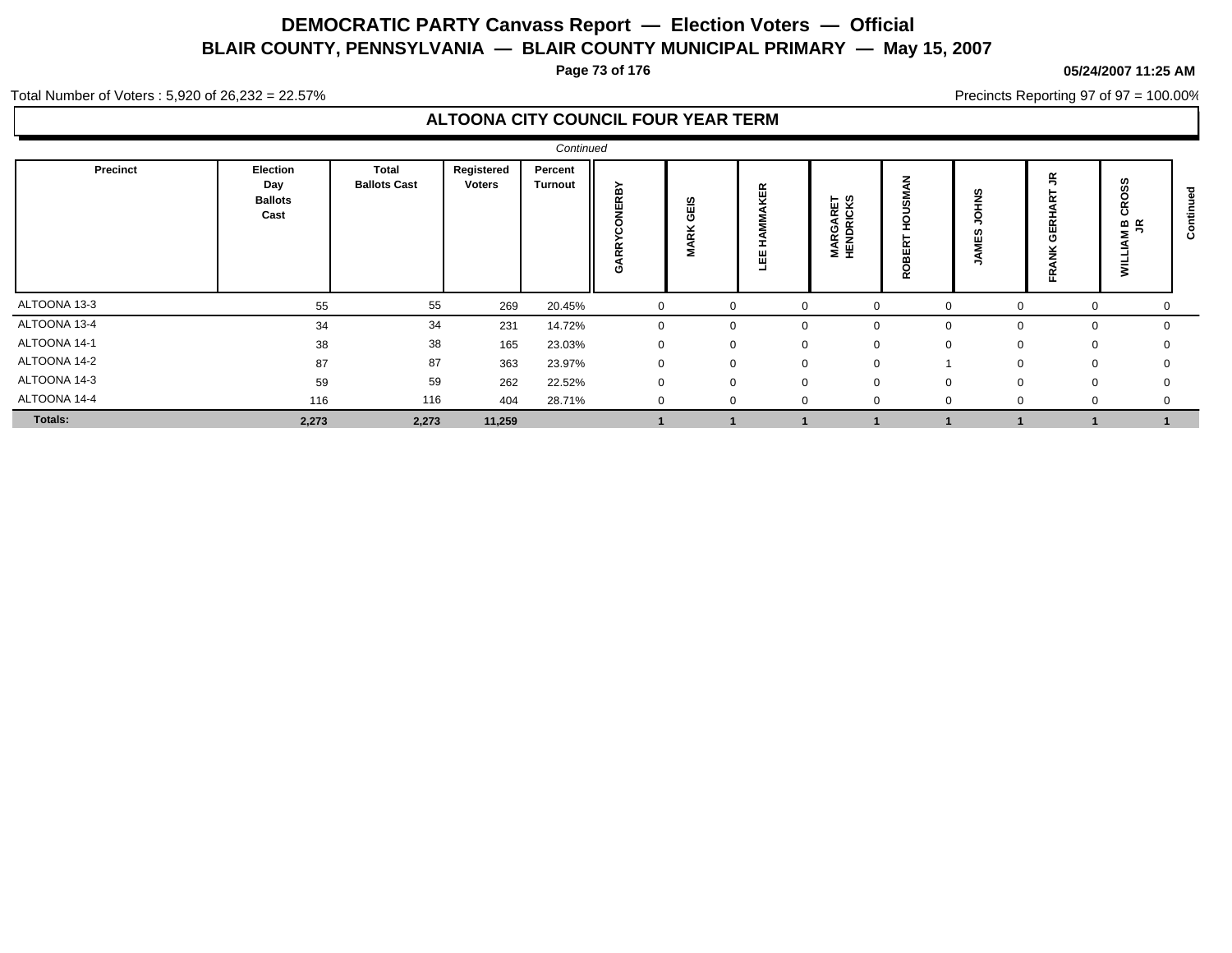**Page 74 of 176**

#### **05/24/2007 11:25 AM**

Precincts Reporting 97 of 97 = 100.00%

Total Number of Voters : 5,920 of 26,232 = 22.57%

|                  |                                           |                                     |                             | Continued                 |                        |                                           |                        |                          |                       |                    |                                |                     |             |
|------------------|-------------------------------------------|-------------------------------------|-----------------------------|---------------------------|------------------------|-------------------------------------------|------------------------|--------------------------|-----------------------|--------------------|--------------------------------|---------------------|-------------|
| <b>Precinct</b>  | Election<br>Day<br><b>Ballots</b><br>Cast | <b>Total</b><br><b>Ballots Cast</b> | Registered<br><b>Voters</b> | Percent<br><b>Turnout</b> | KELLER<br><b>BRUCE</b> | ⋖<br>급<br><b>MOSCHE</b><br>KELLER<br>LORI | KELLEY<br><b>BRUCE</b> | <b>MACKABEN</b><br>SCOTT | PAGE<br><b>DENNIS</b> | <b>REIKER</b><br>ă | SETTI<br>TOMA:<br><b>TERRY</b> | TOMMSTOUT           | Continued   |
| ALTOONA 1-1      | 49                                        | 49                                  | 328                         | 14.94%                    | $\mathbf 0$            | $\mathsf 0$                               |                        | $\mathsf{O}\xspace$      | $\mathbf 0$           | $\mathbf 0$        | $\mathbf 0$                    | $\mathsf{O}\xspace$ | $\Omega$    |
| ALTOONA 1-2      | 22                                        | 22                                  | 129                         | 17.05%                    | $\mathbf 0$            | 0                                         |                        | 0                        | $\mathbf 0$           | 0                  | $\mathbf 0$<br>$\mathbf 0$     |                     | $\Omega$    |
| ALTOONA 2-1      | 41                                        | 41                                  | 280                         | 14.64%                    | $\mathbf 0$            | $\mathbf 0$                               |                        | $\mathbf 0$              | $\mathbf 0$           | $\mathbf 0$        | $\mathbf 0$<br>$\mathbf 0$     |                     | $\mathbf 0$ |
| ALTOONA 2-2      | 59                                        | 59                                  | 351                         | 16.81%                    | $\mathbf 0$            | $\mathbf 0$                               |                        | $\mathbf 0$              | $\mathbf 0$           | $\mathbf 0$        | $\Omega$<br>$\mathbf 0$        |                     | $\Omega$    |
| ALTOONA 3-1      | 54                                        | 54                                  | 330                         | 16.36%                    | 0                      | $\overline{0}$                            |                        | 0                        | $\mathbf 0$           | $\mathbf 0$        | $\mathbf 0$<br>$\mathbf 0$     |                     | 0           |
| ALTOONA 3-2      | 75                                        | ${\bf 75}$                          | 292                         | 25.68%                    | $\mathbf 0$            | $\mathbf 0$                               |                        | $\mathbf 0$              | $\mathbf 0$           | $\mathbf 0$        | $\mathbf 0$                    | 0                   | $\mathbf 0$ |
| ALTOONA 4-1      | 61                                        | 61                                  | 365                         | 16.71%                    | 0                      | -1                                        |                        | 0                        | $\Omega$              | 0                  | $\mathbf 0$<br>$\mathbf 0$     |                     | $\Omega$    |
| ALTOONA 4-2      | 55                                        | 55                                  | 256                         | 21.48%                    | $\mathbf 0$            | $\overline{0}$                            |                        | $\mathbf 0$              | $\mathbf 0$           | $\mathbf 0$        | $\mathbf 0$<br>$\overline{1}$  |                     | $\Omega$    |
| ALTOONA 5-1      | 14                                        | 14                                  | 102                         | 13.73%                    | $\mathbf 0$            | 0                                         |                        | 0                        | $\mathbf 0$           | $\mathbf 0$        | $\mathbf 0$<br>$\mathbf 0$     |                     | 0           |
| ALTOONA 5-2      | 72                                        | 72                                  | 339                         | 21.24%                    | $\mathbf 0$            | $\mathbf 0$                               |                        | $\overline{1}$           | $\Omega$              | $\mathbf 0$        | $\mathbf 0$<br>$\mathbf 0$     |                     | -1          |
| ALTOONA 5-3      | 61                                        | 61                                  | 279                         | 21.86%                    | $\mathbf 0$            | $\mathbf 0$                               |                        | $\mathbf 0$              | $\mathbf 0$           | $\mathbf 0$        | $\mathbf 0$                    | $\mathbf 0$         | 0           |
| ALTOONA 6-1      | 58                                        | 58                                  | 350                         | 16.57%                    | $\mathbf 0$            | $\mathbf 0$                               |                        | 0                        | $\mathbf 0$           | $\mathbf 0$        | -1<br>$\mathbf 0$              |                     | $\Omega$    |
| ALTOONA 6-2      | 51                                        | 51                                  | 306                         | 16.67%                    | $\mathbf 0$            | $\mathbf 0$                               |                        | $\mathbf 0$              | $\mathbf 0$           | $\mathbf 0$        | $\mathbf 0$<br>$\mathbf 0$     |                     | 0           |
| ALTOONA 6-3      | 65                                        | 65                                  | 286                         | 22.73%                    | 0                      | 0                                         |                        | 0                        | $\Omega$              | $\mathbf 0$        | 0<br>$\mathbf 0$               |                     | $\Omega$    |
| ALTOONA 6-4      | 59                                        | 59                                  | 224                         | 26.34%                    | $\mathbf 0$            | $\mathbf 0$                               |                        | 0                        | $\mathbf 0$           | $\mathbf 0$        | $\Omega$<br>$\mathbf 0$        |                     | $\mathbf 0$ |
| ALTOONA 6-5      | 75                                        | 75                                  | 394                         | 19.04%                    | $\pmb{0}$              | $\mathbf 0$                               |                        | $\mathbf 0$              | $\mathbf 0$           | 0                  | $\mathbf 0$<br>$\mathbf 0$     |                     | $\Omega$    |
| <b>ALTOONA 7</b> | 47                                        | 47                                  | 368                         | 12.77%                    | $\mathbf 0$            | $\mathbf 0$                               |                        | 0                        | $\mathbf 0$           | $\mathbf 0$        | $\mathbf 0$<br>$\mathbf 0$     |                     | $\mathbf 0$ |
| ALTOONA 8-1      | 45                                        | 45                                  | 345                         | 13.04%                    | $\mathbf 0$            | $\mathbf 0$                               |                        | 0                        | $\Omega$              | 0                  | $\Omega$<br>$\Omega$           |                     | 0           |
| ALTOONA 8-2      | 72                                        | 72                                  | 277                         | 25.99%                    | $\mathbf 0$            | $\mathbf 0$                               |                        | $\mathbf 0$              | $\mathbf 0$           | $\mathbf 0$        | $\mathbf 0$<br>$\mathbf 0$     |                     | $\Omega$    |
| ALTOONA 9        | 70                                        | 70                                  | 382                         | 18.32%                    | $\mathbf 0$            | $\mathbf 0$                               |                        | $\mathbf 0$              | $\mathbf 0$           | $\mathbf 0$        | $\Omega$<br>$\mathbf 0$        |                     | $\mathbf 0$ |
| ALTOONA 10-1     | 33                                        | 33                                  | 262                         | 12.60%                    | $\mathbf 0$            | $\mathbf 0$                               |                        | $\mathbf 0$              | $\mathbf 0$           | $\mathbf 0$        | $\mathbf 0$<br>$\mathbf 0$     |                     | $\mathbf 0$ |
| ALTOONA 10-2     | 43                                        | 43                                  | 197                         | 21.83%                    | $\mathbf 0$            | 0                                         |                        | $\mathbf 1$              | $\mathbf 0$           | 0                  | $\mathbf 0$<br>$\mathbf 0$     |                     | $\mathbf 0$ |
| ALTOONA 10-3     | 43                                        | 43                                  | 145                         | 29.66%                    | $\Omega$               | $\mathbf 0$                               |                        | 0                        | $\Omega$              | $\Omega$           | $\Omega$<br>$\mathbf 0$        |                     | $\Omega$    |
| ALTOONA 10-4     | 70                                        | 70                                  | 320                         | 21.88%                    | $\mathbf 0$            | $\mathbf 0$                               |                        | $\mathbf 0$              | $\mathbf 0$           | $\mathbf 0$        | $\mathbf 0$<br>$\mathbf 0$     |                     | $\mathbf 0$ |
| ALTOONA 11-1     | 79                                        | 79                                  | 402                         | 19.65%                    | $\mathbf 0$            | $\mathbf 0$                               |                        | $\mathbf 0$              | $\Omega$              | $\mathbf 0$        | $\mathbf 0$                    | $\mathbf 0$         | $\mathbf 0$ |
| ALTOONA 11-2     | 57                                        | 57                                  | 289                         | 19.72%                    | $\mathbf 0$            | $\mathbf 0$                               |                        | $\mathbf 0$              | $\mathbf 0$           | $\mathbf 0$        | $\mathbf 0$                    | $\mathbf 0$         | $\mathbf 0$ |
| ALTOONA 11-3     | 56                                        | 56                                  | 242                         | 23.14%                    | $\mathbf 0$            | 0                                         |                        | 0                        | $\mathbf 0$           | $\mathbf 0$        | $\mathbf 0$<br>$\mathbf 0$     |                     | 0           |
| ALTOONA 12-1     | 35                                        | 35                                  | 158                         | 22.15%                    | $\mathbf 0$            | $\mathbf 0$                               |                        | 0                        | $\Omega$              | $\mathbf 0$        | $\mathbf 0$<br>$\mathbf 0$     |                     | $\mathbf 0$ |
| ALTOONA 12-2     | 47                                        | 47                                  | 219                         | 21.46%                    | 0                      | $\mathbf 0$                               |                        | 0                        | $\mathbf 0$           | $\mathbf 0$        | 0<br>$\mathbf 0$               |                     | $\Omega$    |
| ALTOONA 12-3     | 50                                        | 50                                  | 162                         | 30.86%                    | $\mathbf 0$            | $\mathbf 0$                               |                        | $\mathbf 0$              | $\mathbf 0$           | $\mathbf 0$        | $\mathbf 0$<br>$\mathbf 0$     |                     | $\mathbf 0$ |
| ALTOONA 12-4     | 81                                        | 81                                  | 236                         | 34.32%                    | $\mathbf 0$            | $\mathbf 0$                               |                        | $\mathbf 0$              | $\mathbf 0$           | $\mathbf 0$        | $\mathbf 0$<br>$\mathbf 0$     |                     | $\mathbf 0$ |
| ALTOONA 12-5     | 28                                        | 28                                  | 153                         | 18.30%                    | $\mathbf 0$            | $\mathbf 0$                               |                        | $\mathbf 0$              | $\Omega$              | $\mathbf 0$        | $\mathbf 0$<br>$\mathbf 0$     |                     | $\mathbf 0$ |
|                  |                                           |                                     |                             |                           |                        |                                           |                        |                          |                       |                    |                                |                     |             |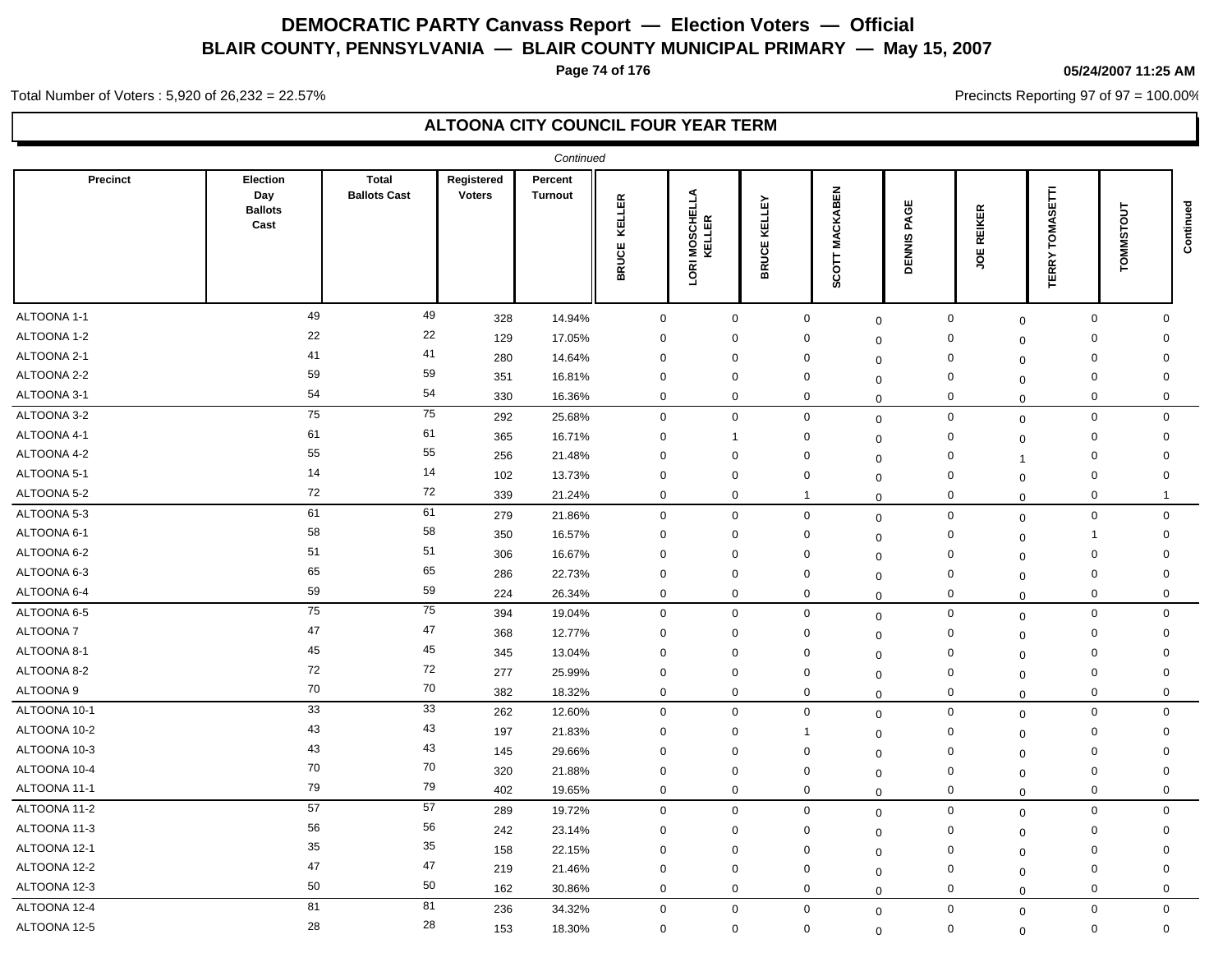**Page 75 of 176**

#### **05/24/2007 11:25 AM**

Precincts Reporting 97 of 97 = 100.00%

Total Number of Voters : 5,920 of 26,232 = 22.57%

|              |                                           |                              |                      | Continued          |                    |                                   |                       |                                                    |                                         |                  |             |   |         |
|--------------|-------------------------------------------|------------------------------|----------------------|--------------------|--------------------|-----------------------------------|-----------------------|----------------------------------------------------|-----------------------------------------|------------------|-------------|---|---------|
| Precinct     | Election<br>Day<br><b>Ballots</b><br>Cast | Total<br><b>Ballots Cast</b> | Registered<br>Voters | Percent<br>Turnout | 띥<br>린<br>ଞ<br>BRU | ш<br>m<br>N<br>S<br>S<br>$\alpha$ | ш<br>Æ<br>෪<br>∍<br>쭒 | <b>MBB</b><br>$\ddot{\phantom{1}}$<br>റ<br>٥<br>ဖာ | 쁑<br>$\overline{a}$<br>,<br>-<br>ш<br>◠ | 띥<br>$\sim$<br>٥ | $\sim$<br>쁜 | ဥ | $\circ$ |
| ALTOONA 13-1 | 87                                        | 87                           | 443                  | 19.64%             | $\mathbf 0$        | 0                                 | $\mathbf 0$           |                                                    | $\mathbf 0$<br>$\Omega$                 | $\mathbf 0$      | 0           | 0 |         |
| ALTOONA 13-2 | 70                                        | 70                           | 354                  | 19.77%             | $\mathbf 0$        | 0                                 |                       |                                                    | 0<br>$\Omega$                           | $\Omega$         | 0           |   |         |
| ALTOONA 13-3 | 55                                        | 55                           | 269                  | 20.45%             | $\mathbf 0$        | 0                                 | $\mathbf 0$           |                                                    | $\mathbf 0$                             | $\Omega$         | 0           | 0 |         |
| ALTOONA 13-4 | 34                                        | 34                           | 231                  | 14.72%             | $\mathbf 0$        | $\Omega$                          | 0                     |                                                    |                                         | $\Omega$         | 0           | 0 |         |
| ALTOONA 14-1 | 38                                        | 38                           | 165                  | 23.03%             | $\mathbf 0$        | 0                                 | 0                     |                                                    | 0                                       | $\Omega$         | 0           |   |         |
| ALTOONA 14-2 | 87                                        | 87                           | 363                  | 23.97%             |                    | $\mathbf 0$                       | $\mathbf 0$           |                                                    | $\mathbf{0}$<br>$\Omega$                |                  | 0           | 0 |         |
| ALTOONA 14-3 | 59                                        | 59                           | 262                  | 22.52%             | $\mathbf 0$        | $\mathbf 0$                       | $\mathbf 0$           |                                                    | $\mathbf 0$<br>$\Omega$                 | $\Omega$         | 0           |   |         |
| ALTOONA 14-4 | 116                                       | 116                          | 404                  | 28.71%             | $\mathbf 0$        | 0                                 |                       |                                                    | $\Omega$                                | $\Omega$         | 0           |   |         |
| Totals:      | 2,273                                     | 2,273                        | 11,259               |                    |                    |                                   |                       |                                                    |                                         | $\overline{2}$   |             |   |         |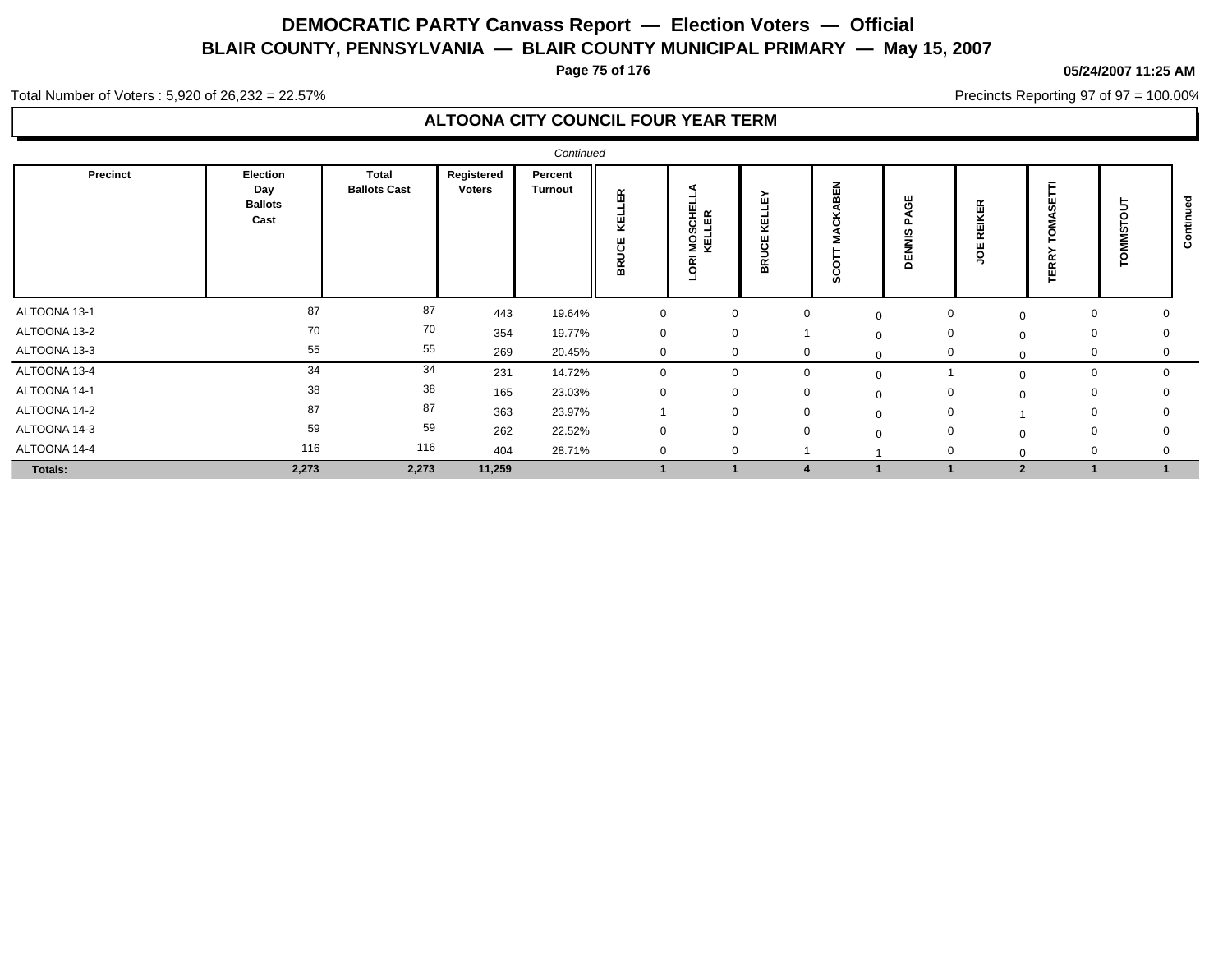**Page 76 of 176**

#### **05/24/2007 11:25 AM**

Precincts Reporting 97 of 97 = 100.00%

Total Number of Voters : 5,920 of 26,232 = 22.57%

|              |                                           |                                     |                             |                           | Continued            |                     |                             |                         |  |
|--------------|-------------------------------------------|-------------------------------------|-----------------------------|---------------------------|----------------------|---------------------|-----------------------------|-------------------------|--|
| Precinct     | Election<br>Day<br><b>Ballots</b><br>Cast | <b>Total</b><br><b>Ballots Cast</b> | Registered<br><b>Voters</b> | Percent<br><b>Turnout</b> | KENNETH<br>WILKINSON | <b>BARRY WRIGHT</b> | <b>Unresolved Write-Ins</b> | Totals                  |  |
| ALTOONA 1-1  | 49                                        | 49                                  | 328                         | 14.94%                    | $\mathbf 0$          | $\mathbf 0$         |                             | 68<br>$\mathbf 0$       |  |
| ALTOONA 1-2  | 22                                        | 22                                  | 129                         | 17.05%                    | $\mathsf 0$          | $\mathbf 0$         |                             | $\Omega$<br>27          |  |
| ALTOONA 2-1  | 41                                        | 41                                  | 280                         | 14.64%                    | $\pmb{0}$            | $\mathbf 0$         |                             | 53<br>$\mathbf 0$       |  |
| ALTOONA 2-2  | 59                                        | 59                                  | 351                         | 16.81%                    | 0                    | $\mathbf 0$         |                             | $\mathbf 0$<br>87       |  |
| ALTOONA 3-1  | 54                                        | 54                                  | 330                         | 16.36%                    | 0                    | $\mathbf 0$         |                             | $\mathbf 0$<br>85       |  |
| ALTOONA 3-2  | 75                                        | 75                                  | 292                         | 25.68%                    | $\mathsf{O}\xspace$  | $\mathsf{O}\xspace$ |                             | $\mathsf 0$<br>108      |  |
| ALTOONA 4-1  | 61                                        | 61                                  | 365                         | 16.71%                    | $\pmb{0}$            | $\mathbf 0$         |                             | $\mathbf 0$<br>83       |  |
| ALTOONA 4-2  | 55                                        | 55                                  | 256                         | 21.48%                    | 0                    | $\mathbf 0$         |                             | 78<br>$\mathbf{0}$      |  |
| ALTOONA 5-1  | 14                                        | 14                                  | 102                         | 13.73%                    | $\mathsf 0$          | $\mathbf 0$         |                             | $\mathbf 0$<br>19       |  |
| ALTOONA 5-2  | 72                                        | 72                                  | 339                         | 21.24%                    | 0                    | $\mathbf 0$         |                             | $\mathbf 0$<br>113      |  |
| ALTOONA 5-3  | 61                                        | 61                                  | 279                         | 21.86%                    | $\mathbf 0$          | $\mathbf 0$         |                             | $\mathbf 0$<br>80       |  |
| ALTOONA 6-1  | 58                                        | 58                                  | 350                         | 16.57%                    | $\pmb{0}$            | $\mathbf 0$         |                             | $\pmb{0}$<br>83         |  |
| ALTOONA 6-2  | 51                                        | 51                                  | 306                         | 16.67%                    | $\mathsf 0$          | $\mathbf 0$         |                             | $\mathbf 0$<br>66       |  |
| ALTOONA 6-3  | 65                                        | 65                                  | 286                         | 22.73%                    | $\pmb{0}$            | $\mathbf 0$         |                             | $\mathbf 0$<br>103      |  |
| ALTOONA 6-4  | 59                                        | 59                                  | 224                         | 26.34%                    | 0                    | $\mathbf 0$         |                             | $\mathbf 0$<br>85       |  |
| ALTOONA 6-5  | 75                                        | $\overline{75}$                     | 394                         | 19.04%                    | $\pmb{0}$            | $\mathbf 0$         |                             | $\boldsymbol{0}$<br>117 |  |
| ALTOONA 7    | 47                                        | 47                                  | 368                         | 12.77%                    | $\mathsf 0$          | $\mathbf 0$         |                             | 77<br>$\mathbf 0$       |  |
| ALTOONA 8-1  | 45                                        | 45                                  | 345                         | 13.04%                    | $\pmb{0}$            | $\mathbf 0$         |                             | $\mathbf 0$<br>64       |  |
| ALTOONA 8-2  | 72                                        | 72                                  | 277                         | 25.99%                    | $\mathsf 0$          | $\mathbf 0$         |                             | $\mathbf 0$<br>95       |  |
| ALTOONA 9    | 70                                        | 70                                  | 382                         | 18.32%                    | 0                    | $\mathbf 0$         |                             | $\boldsymbol{0}$<br>102 |  |
| ALTOONA 10-1 | 33                                        | 33                                  | 262                         | 12.60%                    | $\mathbf{0}$         | $\mathbf 0$         |                             | $\mathbf 0$<br>55       |  |
| ALTOONA 10-2 | 43                                        | 43                                  | 197                         | 21.83%                    | $\pmb{0}$            | $\mathbf 0$         |                             | $\mathbf 0$<br>50       |  |
| ALTOONA 10-3 | 43                                        | $43\,$                              | 145                         | 29.66%                    | $\pmb{0}$            | $\mathbf 0$         |                             | $\mathbf 0$<br>63       |  |
| ALTOONA 10-4 | 70                                        | 70                                  | 320                         | 21.88%                    | $\mathsf 0$          | $\mathbf 0$         |                             | $\mathbf 0$<br>107      |  |
| ALTOONA 11-1 | 79                                        | 79                                  | 402                         | 19.65%                    | $\mathbf{0}$         | $\mathbf 0$         |                             | $\mathbf 0$<br>138      |  |
| ALTOONA 11-2 | 57                                        | 57                                  | 289                         | 19.72%                    | $\pmb{0}$            | $\mathbf 0$         |                             | $\mathbf 0$<br>107      |  |
| ALTOONA 11-3 | 56                                        | 56                                  | 242                         | 23.14%                    | 0                    | $\mathbf 0$         |                             | $\mathbf 0$<br>81       |  |
| ALTOONA 12-1 | 35                                        | 35                                  | 158                         | 22.15%                    | $\mathsf 0$          | $\mathbf 0$         |                             | $\mathbf 0$<br>54       |  |
| ALTOONA 12-2 | 47                                        | 47                                  | 219                         | 21.46%                    | $\pmb{0}$            | $\mathbf 0$         |                             | $\mathbf 0$<br>77       |  |
| ALTOONA 12-3 | 50                                        | 50                                  | 162                         | 30.86%                    | $\mathbf 0$          | $\mathbf 0$         |                             | $\mathbf 0$<br>64       |  |
| ALTOONA 12-4 | 81                                        | 81                                  | 236                         | 34.32%                    | $\mathbf{1}$         | $\mathbf 0$         |                             | $\mathbf 0$<br>117      |  |
| ALTOONA 12-5 | 28                                        | 28                                  | 153                         | 18.30%                    | $\mathsf 0$          | $\mathbf 0$         |                             | $\mathbf 0$<br>45       |  |
| ALTOONA 13-1 | 87                                        | 87                                  | 443                         | 19.64%                    | $\pmb{0}$            | $\mathbf 0$         |                             | $\mathbf 0$<br>130      |  |
| ALTOONA 13-2 | $70\,$                                    | 70                                  | 354                         | 19.77%                    | $\pmb{0}$            | $\mathsf 0$         |                             | $\mathbf 0$<br>89       |  |
| ALTOONA 13-3 | 55                                        | 55                                  | 269                         | 20.45%                    | $\mathsf 0$          | $\mathbf 0$         |                             | $\mathbf 0$<br>80       |  |
| ALTOONA 13-4 | 34                                        | 34                                  | 231                         | 14.72%                    | 0                    | $\mathsf{O}\xspace$ |                             | 52<br>$\pmb{0}$         |  |
| ALTOONA 14-1 | 38                                        | 38                                  | 165                         | 23.03%                    | $\mathbf 0$          | $\mathbf 0$         |                             | $\mathbf 0$<br>56       |  |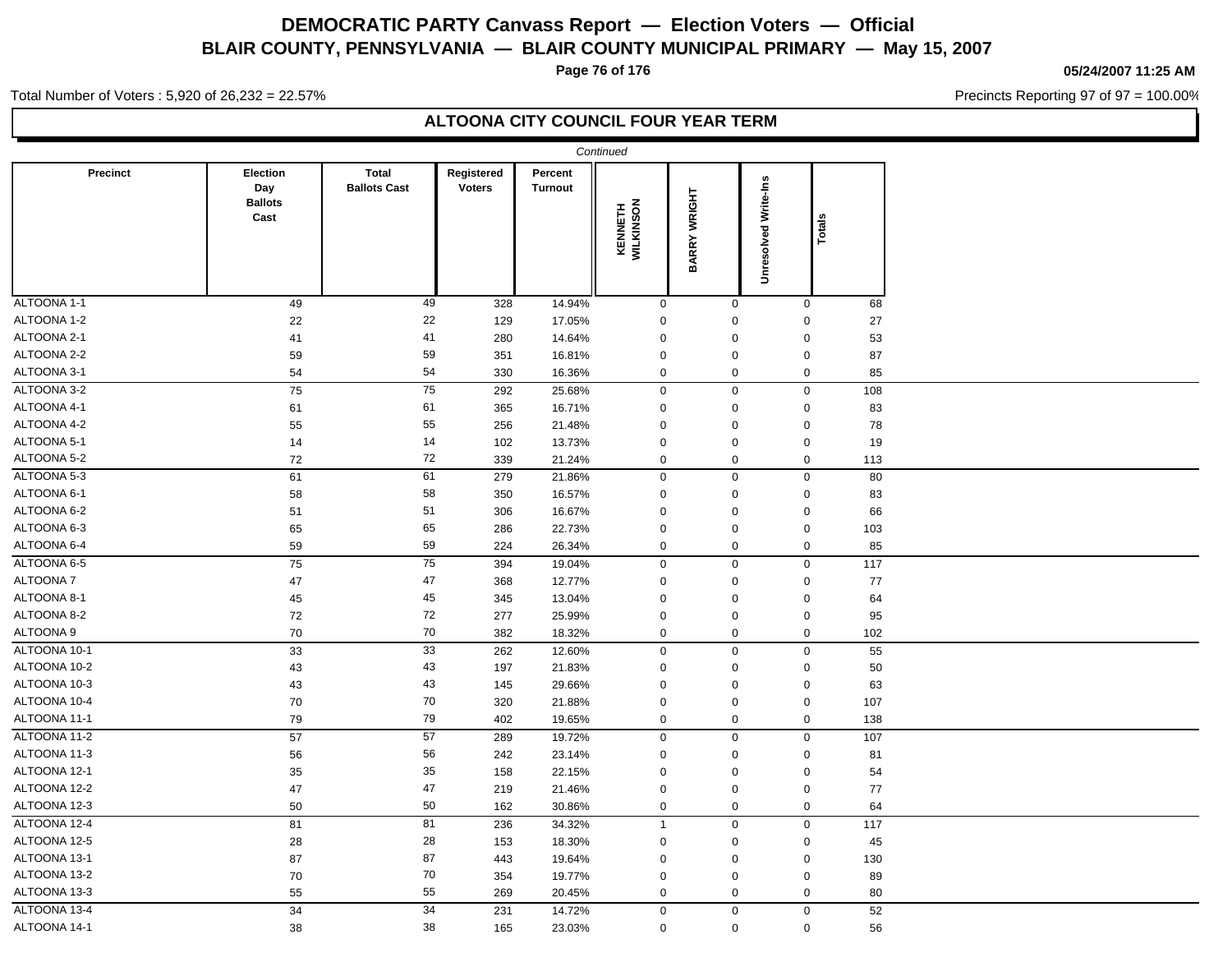**Page 77 of 176**

#### **05/24/2007 11:25 AM**

Precincts Reporting 97 of 97 = 100.00%

Total Number of Voters : 5,920 of 26,232 = 22.57%

|              |                                           |                              |                             |                           | Continued                |                           |             |                   |  |
|--------------|-------------------------------------------|------------------------------|-----------------------------|---------------------------|--------------------------|---------------------------|-------------|-------------------|--|
| Precinct     | Election<br>Day<br><b>Ballots</b><br>Cast | Total<br><b>Ballots Cast</b> | Registered<br><b>Voters</b> | Percent<br><b>Turnout</b> | ٥<br>KENNETI<br>WILKINSO | ⊏<br>VRIGI<br>œ<br>œ<br>≃ | Ĕ<br>Š<br>≛ | ౨<br>otal         |  |
| ALTOONA 14-2 | 87                                        | 87                           | 363                         | 23.97%                    | $\Omega$                 |                           | $\Omega$    | 124               |  |
| ALTOONA 14-3 | 59                                        | 59                           | 262                         | 22.52%                    | $\mathbf{0}$             | $\mathbf 0$               |             | 98<br>$\mathbf 0$ |  |
| ALTOONA 14-4 | 116                                       | 116                          | 404                         | 28.71%                    | $\mathbf{0}$             | $\Omega$                  | $\mathbf 0$ | 169               |  |
| Totals:      | 2,273                                     | 2,273                        | 11,259                      |                           |                          |                           |             | 3,349<br>$\bf{0}$ |  |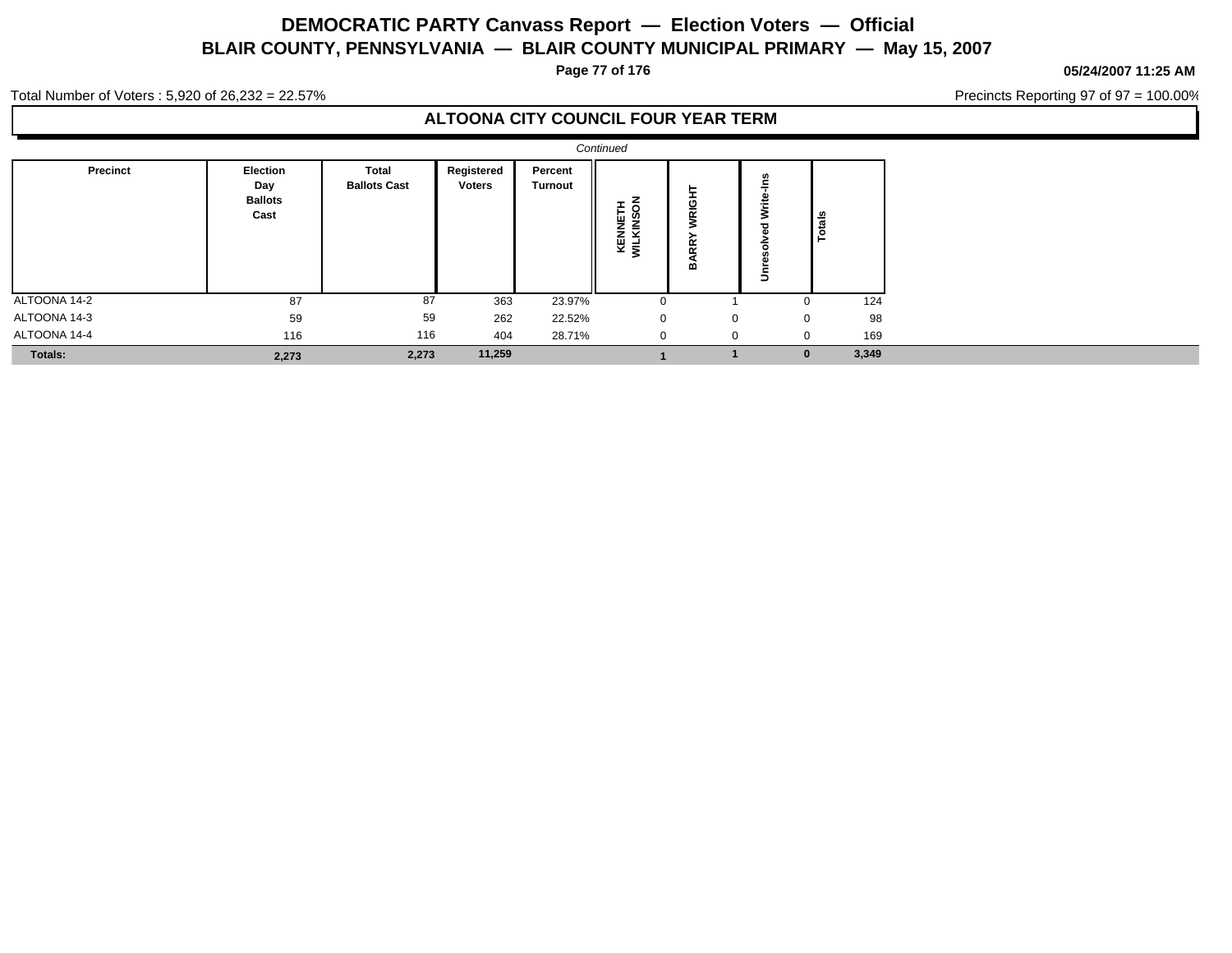**Page 78 of 176**

**05/24/2007 11:25 AM**

Total Number of Voters : 5,920 of 26,232 = 22.57%

Precincts Reporting 97 of 97 = 100.00%

### **ALLEGHENY TOWNSHIP SUPERVISOR SIX YEAR TERM - DEMOCRATIC PARTY**

| <b>Precinct</b> | Election<br>Day<br><b>Ballots</b><br>Cast | Total<br><b>Ballots Cast</b> | Registered<br><b>Voters</b> | Percent<br><b>Turnout</b> | ᠊ᠣ<br>$\omega$<br>≂ | 풍<br>ō<br><br>≝<br>٥ | <u> 않</u><br>- 54<br>◠ | $=$<br>띥<br>۵<br>ш<br>≃<br>щ. | ഗ           | š<br>∍       | Totals      |  |
|-----------------|-------------------------------------------|------------------------------|-----------------------------|---------------------------|---------------------|----------------------|------------------------|-------------------------------|-------------|--------------|-------------|--|
| ALLEGHENY 1     | 140                                       | 140                          | 566                         | 24.73%                    | $\mathbf 0$         |                      |                        | $\mathbf{0}$                  | 4           | 0            | 6           |  |
| ALLEGHENY 2     | 118                                       | 118                          | 501                         | 23.55%                    | $\overline{0}$      | $\mathbf 0$          | 0                      | 2                             | 6           | 0            | 8           |  |
| ALLEGHENY 3     | 37                                        | 37                           | 155                         | 23.87%                    | $\mathbf{0}$        | $\mathbf 0$          | $\mathbf 0$            | $\mathbf{0}$                  | $\mathbf 0$ | $\mathbf 0$  | $\mathbf 0$ |  |
| ALLEGHENY 4     | 62                                        | 62                           | 260                         | 23.85%                    | $\mathbf 0$         | 0                    | 0                      |                               | 5           | $\mathbf 0$  | 6           |  |
| Totals:         | 357                                       | 357                          | 1,482                       |                           | $\bf{0}$            |                      |                        | $\mathbf{3}$                  | 15          | $\mathbf{0}$ | 20          |  |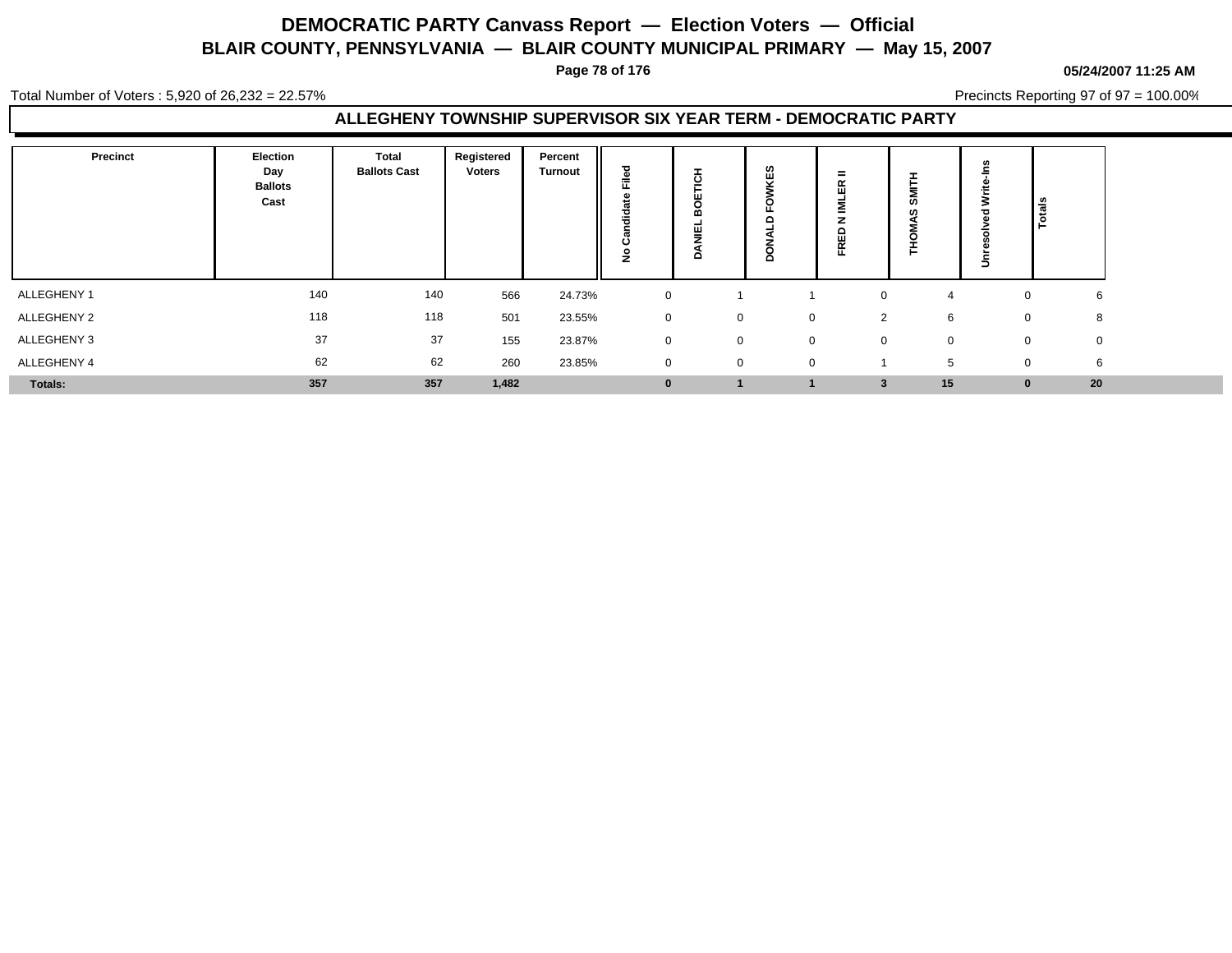**Page 79 of 176**

**05/24/2007 11:25 AM**

Total Number of Voters : 5,920 of 26,232 = 22.57%

Precincts Reporting 97 of 97 = 100.00%

### **ALLEGHENY TOWNSHIP AUDITOR SIX YEAR TERM - DEMOCRATIC PARTY**

| <b>Precinct</b> | Election<br>Day<br><b>Ballots</b><br>Cast | <b>Total</b><br><b>Ballots Cast</b> | Registered<br>Voters | Percent<br><b>Turnout</b> | ਠ<br>Ě<br>dia<br>ن<br>£ | 핑<br>뿦<br>$\mathbf{u}$<br>C | 3<br>$\Rightarrow$ | <b>Total</b> |
|-----------------|-------------------------------------------|-------------------------------------|----------------------|---------------------------|-------------------------|-----------------------------|--------------------|--------------|
| ALLEGHENY 1     | 140                                       | 140                                 | 566                  | 24.73%                    | $\mathbf 0$             | 0                           | $\mathbf 0$        |              |
| ALLEGHENY 2     | 118                                       | 118                                 | 501                  | 23.55%                    | $\mathbf 0$             | $\mathbf 0$                 | $\mathbf 0$        |              |
| ALLEGHENY 3     | 37                                        | 37                                  | 155                  | 23.87%                    | $\mathbf 0$             | 0                           | $\mathbf 0$        |              |
| ALLEGHENY 4     | 62                                        | 62                                  | 260                  | 23.85%                    | $\mathbf 0$             |                             | $\Omega$           |              |
| Totals:         | 357                                       | 357                                 | 1,482                |                           | $\mathbf 0$             |                             | $\mathbf{0}$       |              |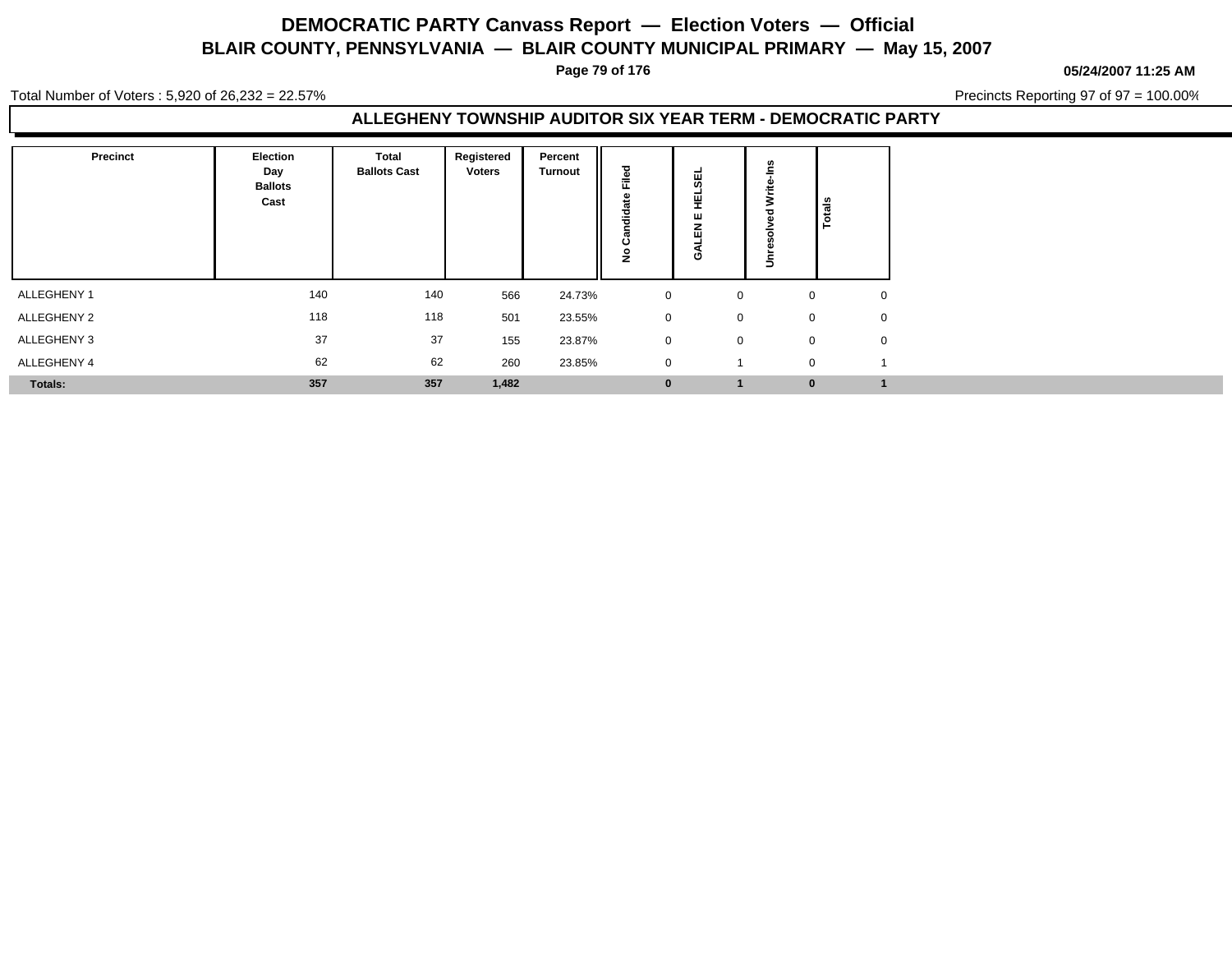**Page 80 of 176**

#### **05/24/2007 11:25 AM**

Total Number of Voters : 5,920 of 26,232 = 22.57%

Precincts Reporting 97 of 97 = 100.00%

### **ANTIS TOWNSHIP SUPERVISOR SIX YEAR TERM - DEMOCRATIC PARTY**

| Precinct    | Election<br>Day<br><b>Ballots</b><br>Cast | Total<br><b>Ballots Cast</b> | Registered<br><b>Voters</b> | Percent<br><b>Turnout</b> | --           | ட<br>- -<br>$\circ$ | ອີຼ∝<br><b>in</b><br>►<br>ö<br>발효<br><b>IARL</b><br>KEN<br>ō | $\alpha$<br>$\mathbf{H}$<br>U.<br>핑 | z<br>α<br>Ø  | z<br>≖<br>x | $\circ$<br>ш<br>۵<br>ш<br>o<br>∍ | 岛<br>C<br>5        | $\mathbf c$ |
|-------------|-------------------------------------------|------------------------------|-----------------------------|---------------------------|--------------|---------------------|--------------------------------------------------------------|-------------------------------------|--------------|-------------|----------------------------------|--------------------|-------------|
| ANTIS TWP 1 | 91                                        | 91                           | 489                         | 18.61%                    | 0            |                     | $\mathbf 0$                                                  | $\Omega$                            |              |             |                                  |                    |             |
| ANTIS TWP 2 | 63                                        | 63                           | 291                         | 21.65%                    | $\mathbf{0}$ | 2                   |                                                              | $\overline{2}$                      | $\Omega$     | $\Omega$    | 0                                | $\mathcal{D}$<br>▵ |             |
| ANTIS TWP 3 | 108                                       | 108                          | 427                         | 25.29%                    | $\mathbf{0}$ | $\mathbf{0}$        | 0                                                            | $\overline{0}$                      | $\mathbf{0}$ | $\Omega$    |                                  | $\mathbf{0}$       |             |
| Totals:     | 262                                       | 262                          | 1,207                       |                           | $\bf{0}$     |                     |                                                              | $\bullet$                           |              |             |                                  | $\cdot$            |             |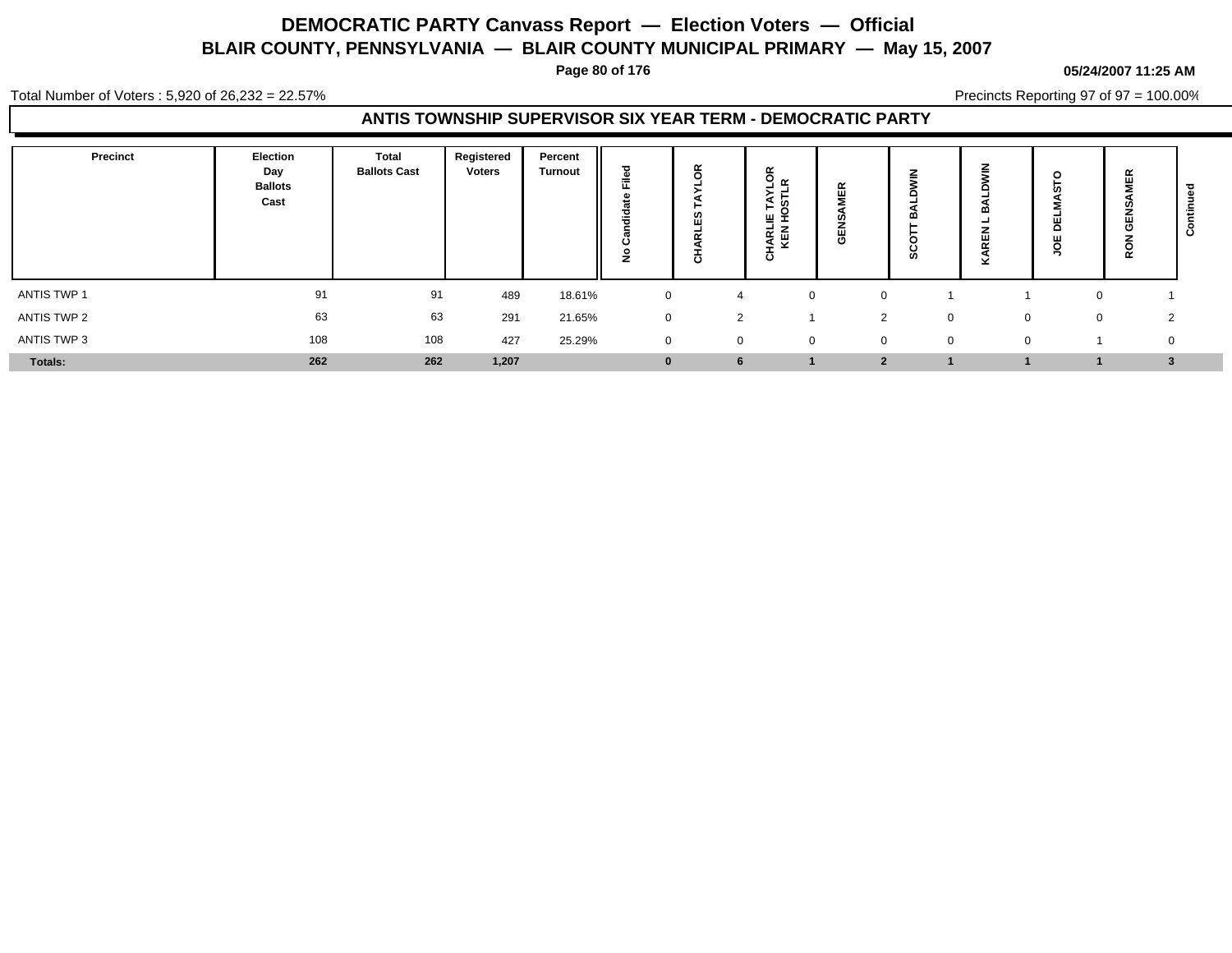**Page 81 of 176**

#### **05/24/2007 11:25 AM**

Precincts Reporting 97 of 97 = 100.00%

Total Number of Voters : 5,920 of 26,232 = 22.57%

### **ANTIS TOWNSHIP SUPERVISOR SIX YEAR TERM**

|                    |                                           |                              |                             | Continued                 |                              |                         |                     |             |                  |
|--------------------|-------------------------------------------|------------------------------|-----------------------------|---------------------------|------------------------------|-------------------------|---------------------|-------------|------------------|
| Precinct           | Election<br>Day<br><b>Ballots</b><br>Cast | Total<br><b>Ballots Cast</b> | Registered<br><b>Voters</b> | Percent<br><b>Turnout</b> | GER<br>௨<br>ORNBER<br>≃<br>Ì | <b>SLER</b><br>ĝ<br>KEN | 띥<br>를<br><b>SO</b> | ÷<br>3<br>∍ | Totals           |
| <b>ANTIS TWP 1</b> | 91                                        | 91                           | 489                         | 18.61%                    |                              | 2                       | $\mathbf 0$         | $\Omega$    | 16               |
| <b>ANTIS TWP 2</b> | 63                                        | 63                           | 291                         | 21.65%                    | 0                            |                         | $\mathbf 0$         | $\mathbf 0$ | 8                |
| ANTIS TWP 3        | 108                                       | 108                          | 427                         | 25.29%                    | 3                            | $\mathbf 0$             | 2                   |             | 6<br>$\mathbf 0$ |
| Totals:            | 262                                       | 262                          | 1,207                       |                           | 10                           | 3                       | $\overline{2}$      | $\bf{0}$    | 30 <sup>°</sup>  |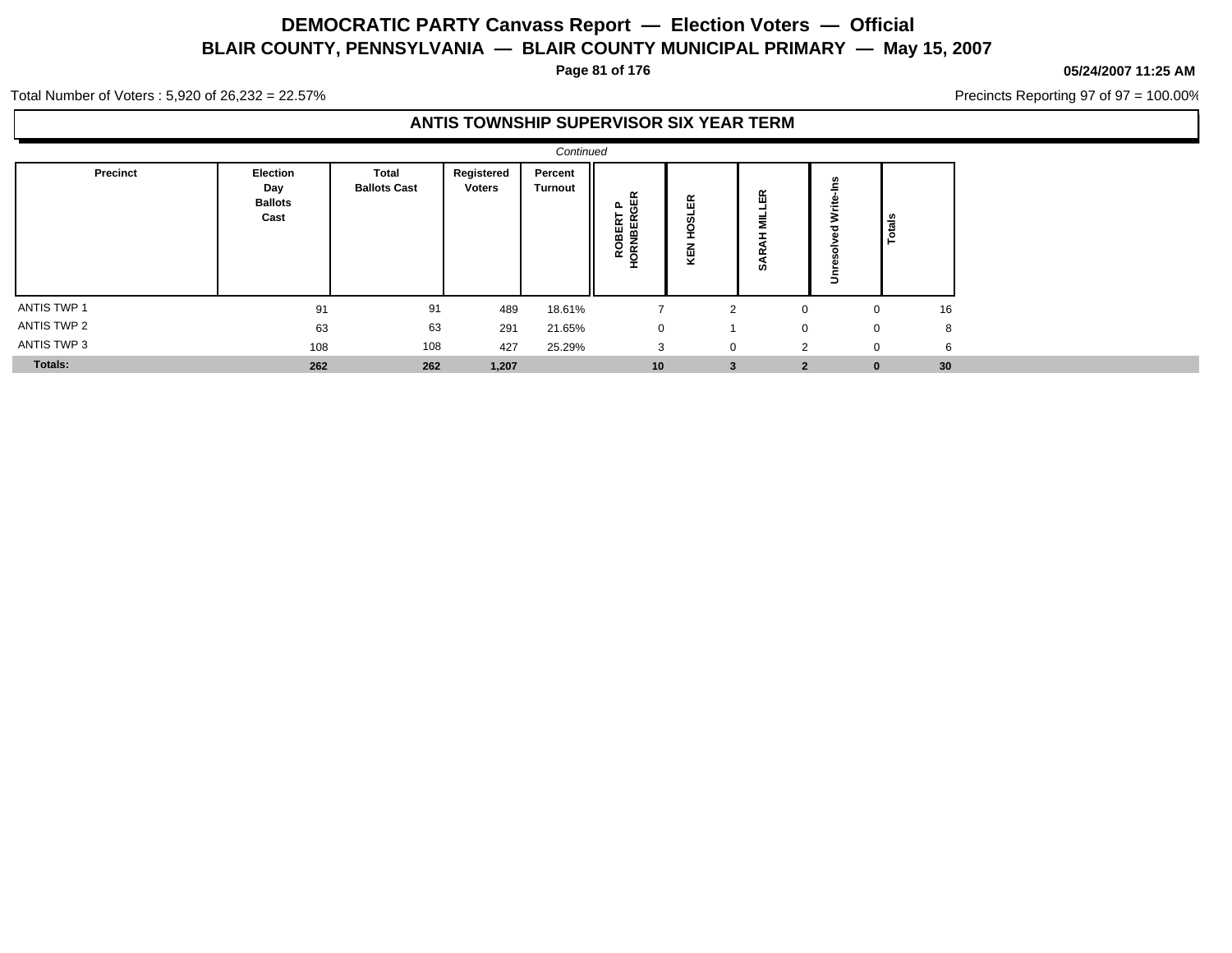**Page 82 of 176**

Total Number of Voters : 5,920 of 26,232 = 22.57%

Precincts Reporting 97 of 97 = 100.00%

### **ANTIS TOWNSHIP SUPERVISOR TWO YEAR TERM - DEMOCRATIC PARTY**

| Precinct    | Election<br>Day<br><b>Ballots</b><br>Cast | Total<br><b>Ballots Cast</b> | Registered<br><b>Voters</b> | Percent<br><b>Turnout</b> | ▿<br>Ō.<br>≂ | Ζ           | ≞<br>-<br><b>n</b><br>- | $\alpha$<br>ш<br>C<br>ROBER <sup>-</sup><br>RNBER<br>x. | $\alpha$<br>ш<br>ш<br>⊻ | ≃<br>-<br>c  | œ<br>-<br>ш<br>- -<br>ပ | ∍ | $\mathbf c$  |
|-------------|-------------------------------------------|------------------------------|-----------------------------|---------------------------|--------------|-------------|-------------------------|---------------------------------------------------------|-------------------------|--------------|-------------------------|---|--------------|
| ANTIS TWP 1 | 91                                        | 91                           | 489                         | 18.61%                    | 0            |             | $\mathbf 0$             |                                                         |                         |              |                         |   | 0            |
| ANTIS TWP 2 | 63                                        | 63                           | 291                         | 21.65%                    | $\mathbf{0}$ | $\Omega$    | $\mathbf{0}$            | $\Omega$                                                | $\Omega$                | $\Omega$     | 0                       |   | 0            |
| ANTIS TWP 3 | 108                                       | 108                          | 427                         | 25.29%                    | $\mathbf{0}$ | $\mathbf 0$ |                         |                                                         | $\mathbf{0}$            | $\mathbf{0}$ | 0                       |   | $\mathbf{0}$ |
| Totals:     | 262                                       | 262                          | 1,207                       |                           | $\bf{0}$     |             |                         | $\bullet$                                               |                         |              |                         |   | $\bf{0}$     |

#### **05/24/2007 11:25 AM**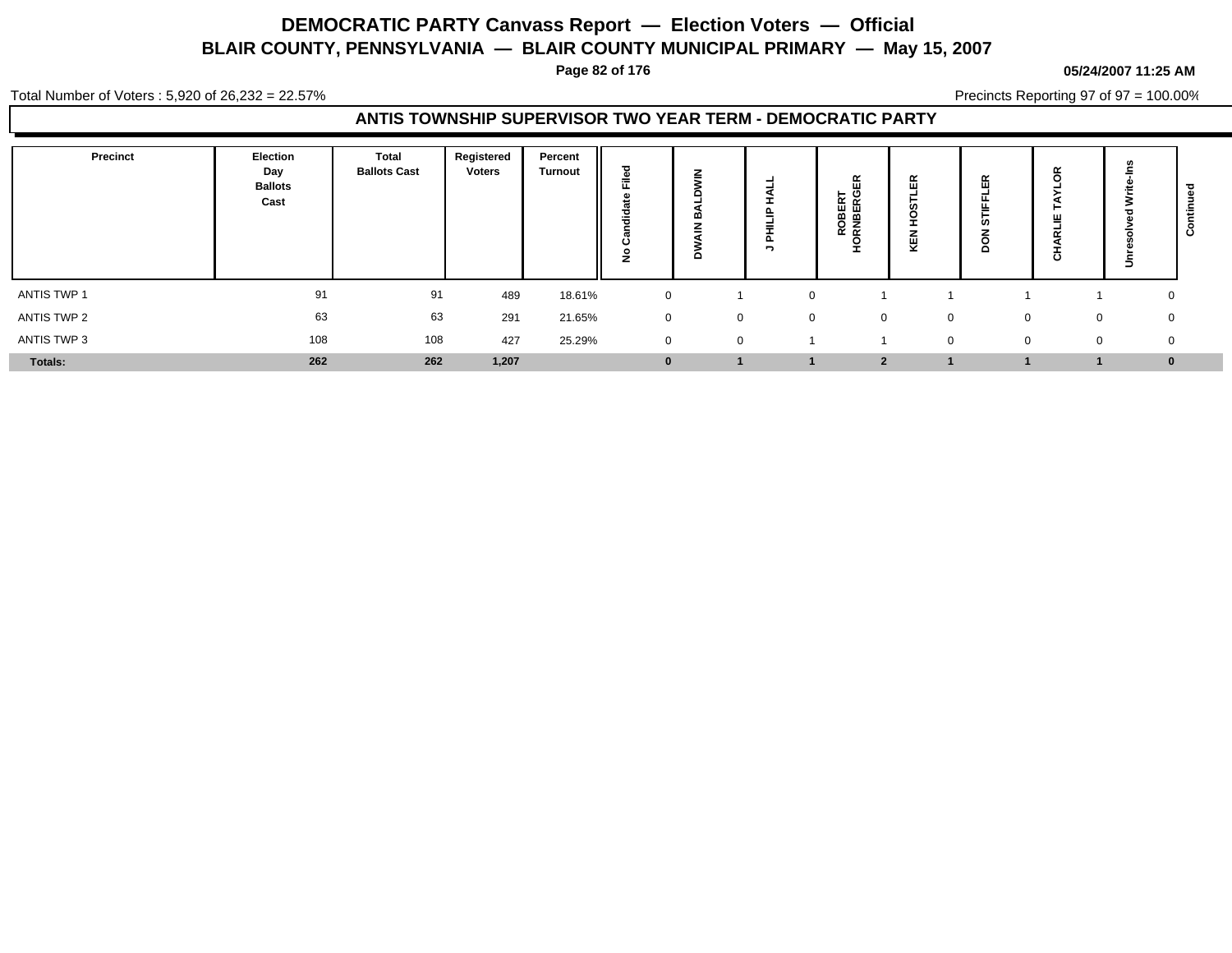**Page 83 of 176**

#### **05/24/2007 11:25 AM**

Precincts Reporting 97 of 97 = 100.00%

Total Number of Voters : 5,920 of 26,232 = 22.57%

### **ANTIS TOWNSHIP SUPERVISOR TWO YEAR TERM**

|                    |                                           |                              |                             | Continued          |             |
|--------------------|-------------------------------------------|------------------------------|-----------------------------|--------------------|-------------|
| Precinct           | Election<br>Day<br><b>Ballots</b><br>Cast | Total<br><b>Ballots Cast</b> | Registered<br><b>Voters</b> | Percent<br>Turnout | Totals      |
| <b>ANTIS TWP 1</b> | 91                                        | 91                           | 489                         | 18.61%             | 5           |
| ANTIS TWP 2        | 63                                        | 63                           | 291                         | 21.65%             | $\mathbf 0$ |
| ANTIS TWP 3        | 108                                       | 108                          | 427                         | 25.29%             | 2           |
| <b>Totals:</b>     | 262                                       | 262                          | 1,207                       |                    | 7           |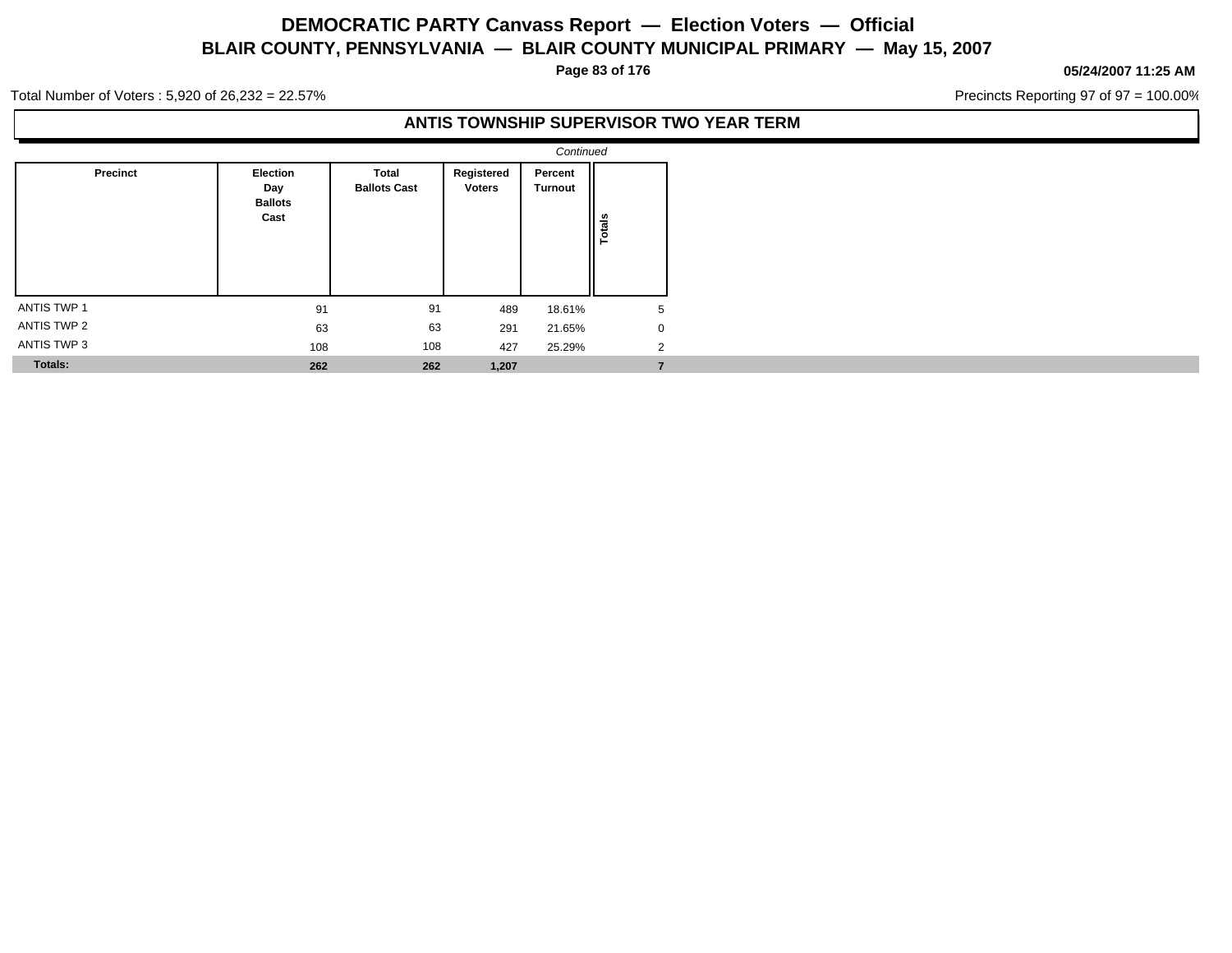**Page 84 of 176**

#### **05/24/2007 11:25 AM**

Total Number of Voters : 5,920 of 26,232 = 22.57%

Precincts Reporting 97 of 97 = 100.00%

### **ANTIS TOWNSHIP AUDITOR SIX YEAR TERM - DEMOCRATIC PARTY**

| Precinct    | Election<br>Day<br><b>Ballots</b><br>Cast | Total<br><b>Ballots Cast</b> | Registered<br><b>Voters</b> | Percent<br><b>Turnout</b> | ᅙ<br>$=$<br>÷<br> | ŝκ<br>ROBERT<br>NBERGER<br>₽ | $\alpha$<br>画<br>ဖာ<br>画<br>O<br>5s |              | Totals       |             |
|-------------|-------------------------------------------|------------------------------|-----------------------------|---------------------------|-------------------|------------------------------|-------------------------------------|--------------|--------------|-------------|
| ANTIS TWP 1 | 91                                        | 91                           | 489                         | 18.61%                    | 0                 |                              | 2                                   |              | $\mathbf{0}$ | 3           |
| ANTIS TWP 2 | 63                                        | 63                           | 291                         | 21.65%                    | $\mathbf 0$       | 0                            | $\mathbf 0$                         |              | $\mathbf{0}$ | 0           |
| ANTIS TWP 3 | 108                                       | 108                          | 427                         | 25.29%                    | $\overline{0}$    | 0                            |                                     | $\mathbf{0}$ | $\mathbf{0}$ | $\mathbf 0$ |
| Totals:     | 262                                       | 262                          | 1,207                       |                           | $\bf{0}$          |                              | $\overline{2}$                      |              | $\bf{0}$     | 3           |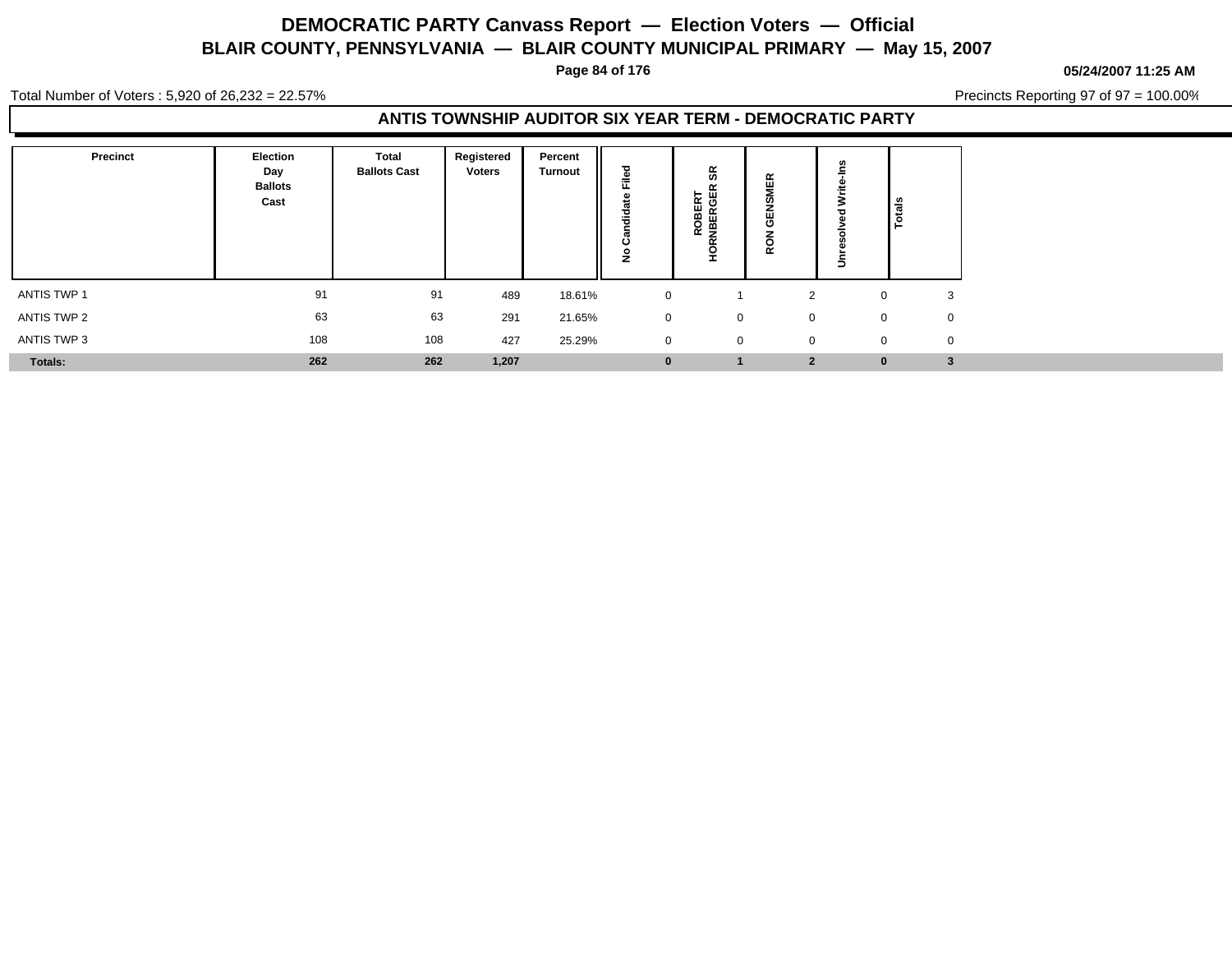**Page 85 of 176**

#### **05/24/2007 11:25 AM**

Total Number of Voters : 5,920 of 26,232 = 22.57%

Precincts Reporting 97 of 97 = 100.00%

### **ANTIS TOWNSHIP AUDITOR FOUR YEAR TERM - DEMOCRATIC PARTY**

| <b>Precinct</b> | Election<br>Day<br><b>Ballots</b><br>Cast | <b>Total</b><br><b>Ballots Cast</b> | Registered<br><b>Voters</b> | Percent<br><b>Turnout</b> | iled<br>ட<br>œ<br>ಕ<br>--<br>Ω<br>٠º | 띥<br>O<br>-<br>m<br>O<br>-<br>$\alpha$ | $\alpha$<br>ō<br>ш<br>$\overline{\phantom{a}}$ | ∍ | Totals                      |
|-----------------|-------------------------------------------|-------------------------------------|-----------------------------|---------------------------|--------------------------------------|----------------------------------------|------------------------------------------------|---|-----------------------------|
| ANTIS TWP 1     | 91                                        | 91                                  | 489                         | 18.61%                    | $\mathbf 0$                          |                                        |                                                |   | 2<br>0                      |
| ANTIS TWP 2     | 63                                        | 63                                  | 291                         | 21.65%                    | $\mathbf 0$                          | $\mathbf 0$                            | $\mathbf 0$                                    |   | $\mathbf{0}$<br>$\mathbf 0$ |
| ANTIS TWP 3     | 108                                       | 108                                 | 427                         | 25.29%                    | $\mathbf 0$                          | $\mathbf 0$                            | $\mathbf 0$                                    |   | $\mathbf 0$<br>$\mathbf{0}$ |
| Totals:         | 262                                       | 262                                 | 1,207                       |                           | $\mathbf{0}$                         |                                        |                                                |   | $\overline{2}$<br>$\bf{0}$  |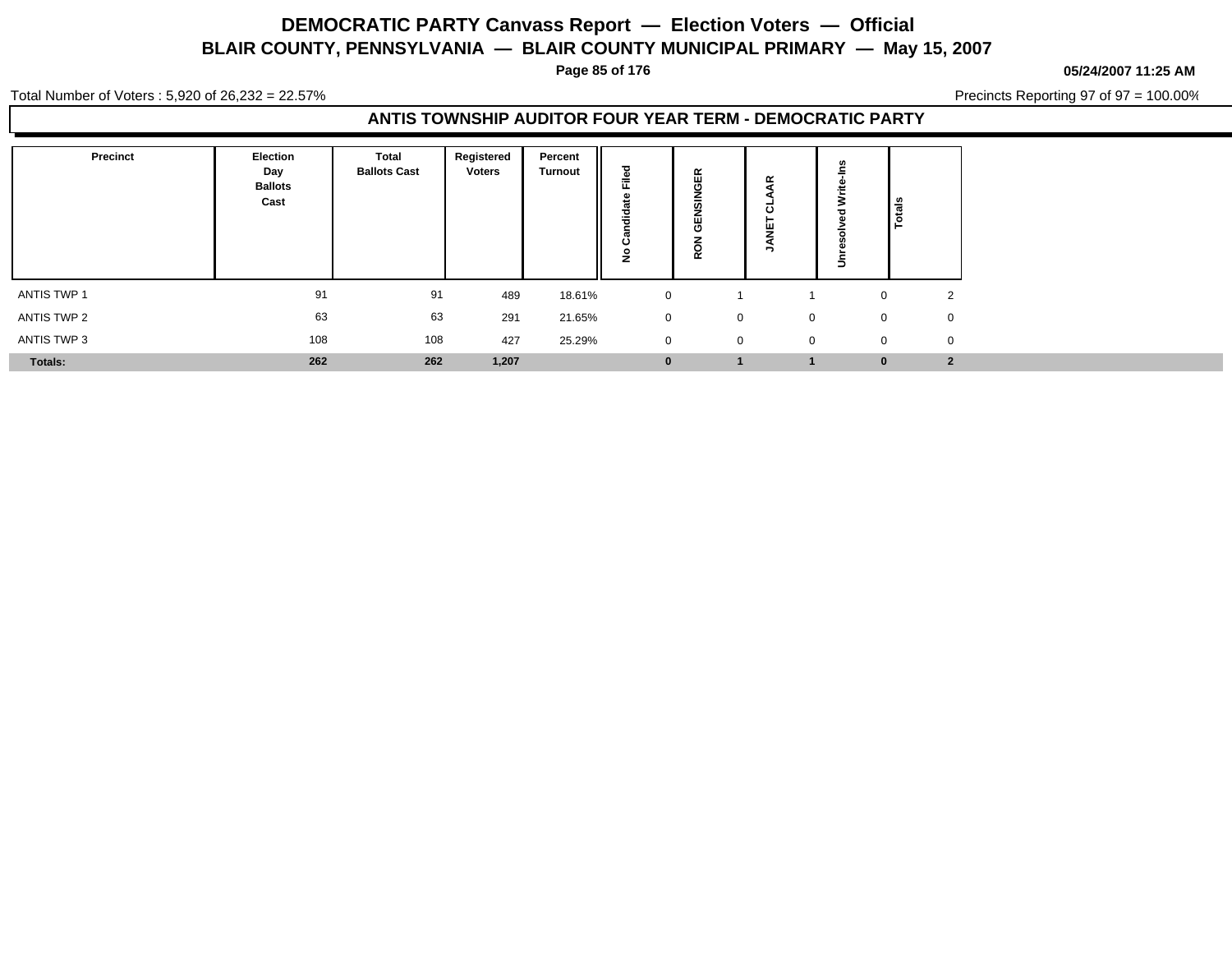**Page 86 of 176**

#### **05/24/2007 11:25 AM**

Precincts Reporting 97 of 97 = 100.00%

Total Number of Voters : 5,920 of 26,232 = 22.57%

### **BELLWOOD BOROUGH COUNCIL FOUR YEAR TERM - DEMOCRATIC PARTY**

| <b>Precinct</b> | Election<br>Day<br><b>Ballots</b><br>Cast | Total<br><b>Ballots Cast</b> | Registered<br><b>Voters</b> | Percent<br><b>Turnout</b> | ਹ<br>=<br>щ.<br>ಕ<br>æ<br>Ο<br>o | $\alpha$<br>$\overline{a}$ | ш<br>$\alpha$<br>ш<br>-<br>준호<br>ه ه<br>ច ៩<br>ō | <br>U)<br>- -<br>$\circ$ | $\alpha$<br>- -<br>ш<br>ш<br>ш<br>ш<br>Ξ. | - -<br>$\overline{\cdots}$ | ш<br>ທ |  |
|-----------------|-------------------------------------------|------------------------------|-----------------------------|---------------------------|----------------------------------|----------------------------|--------------------------------------------------|--------------------------|-------------------------------------------|----------------------------|--------|--|
| BELLWOOD BORO   | 61                                        | 61                           | 347                         | 17.58%                    | $\overline{0}$                   | ົ                          |                                                  |                          | 11                                        |                            |        |  |
| Totals:         | 61                                        | 61                           | 347                         |                           | n                                | n                          |                                                  |                          | 11                                        |                            |        |  |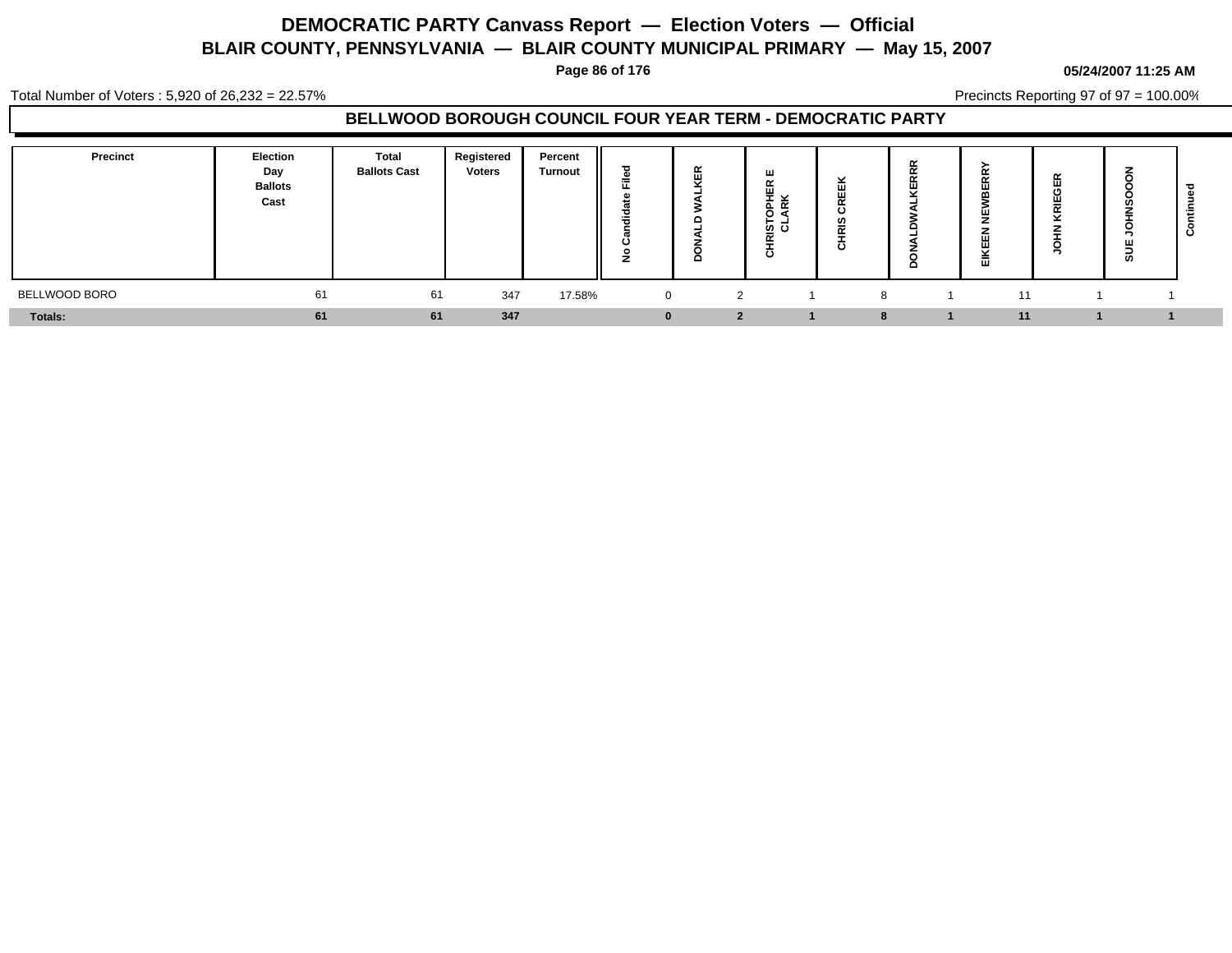**Page 87 of 176**

#### **05/24/2007 11:25 AM**

Precincts Reporting 97 of 97 = 100.00%

Total Number of Voters : 5,920 of 26,232 = 22.57%

### **BELLWOOD BOROUGH COUNCIL FOUR YEAR TERM**

|                |                                           |                              |                             | Continued          |               |                                               |               |  |
|----------------|-------------------------------------------|------------------------------|-----------------------------|--------------------|---------------|-----------------------------------------------|---------------|--|
| Precinct       | Election<br>Day<br><b>Ballots</b><br>Cast | Total<br><b>Ballots Cast</b> | Registered<br><b>Voters</b> | Percent<br>Turnout | 풍<br>ш<br>STE | ٠i<br>Write <sub>:</sub><br>ಕ<br>ᄒ<br>ğ,<br>š | <b>Totals</b> |  |
| BELLWOOD BORO  | 61                                        | 61                           | 347                         | 17.58%             | 8             | 0                                             | 33            |  |
| <b>Totals:</b> | 61                                        | 61                           | 347                         |                    | 8             | $\bf{0}$                                      | 33            |  |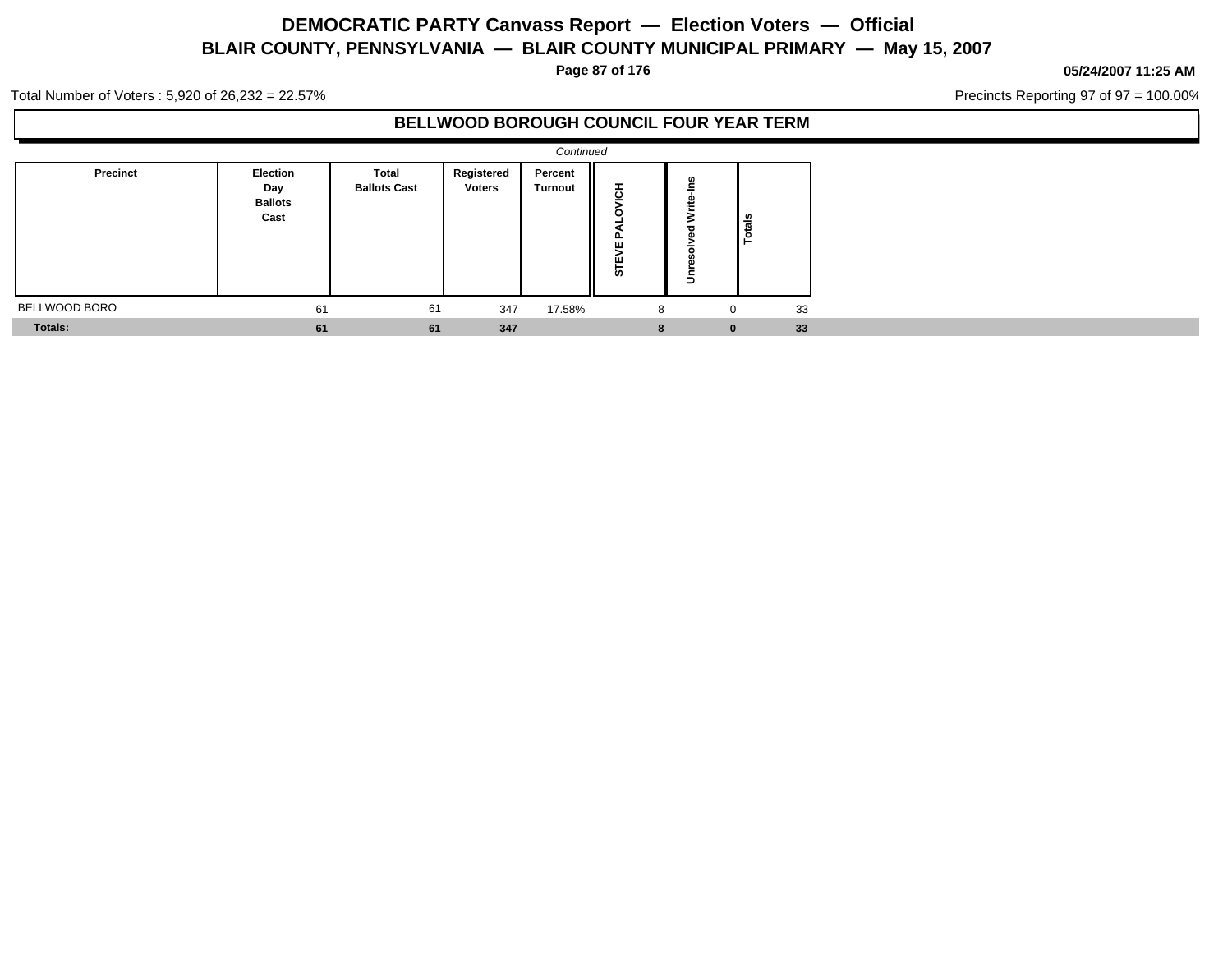**Page 88 of 176**

#### **05/24/2007 11:25 AM**

Total Number of Voters : 5,920 of 26,232 = 22.57%

Precincts Reporting 97 of 97 = 100.00%

### **BELLWOOD BOROUGH COUNCIL TWO YEAR TERM - DEMOCRATIC PARTY**

| Precinct       | Election<br>Day<br><b>Ballots</b><br>Cast | Total<br><b>Ballots Cast</b> | Registered<br><b>Voters</b> | Percent<br><b>Turnout</b> | ≂              | $\sim$<br>-<br>ш | с<br>ш<br>ш<br><b>in</b> |                  | ಿಕೆ<br>- 23 |
|----------------|-------------------------------------------|------------------------------|-----------------------------|---------------------------|----------------|------------------|--------------------------|------------------|-------------|
| BELLWOOD BORO  | 61                                        | 61                           | 347                         | 17.58%                    | $\overline{0}$ |                  |                          | 6<br>$\mathbf 0$ | 8           |
| <b>Totals:</b> | 61                                        | 61                           | 347                         |                           | $\bf{0}$       |                  |                          | $\bf{0}$<br>6    |             |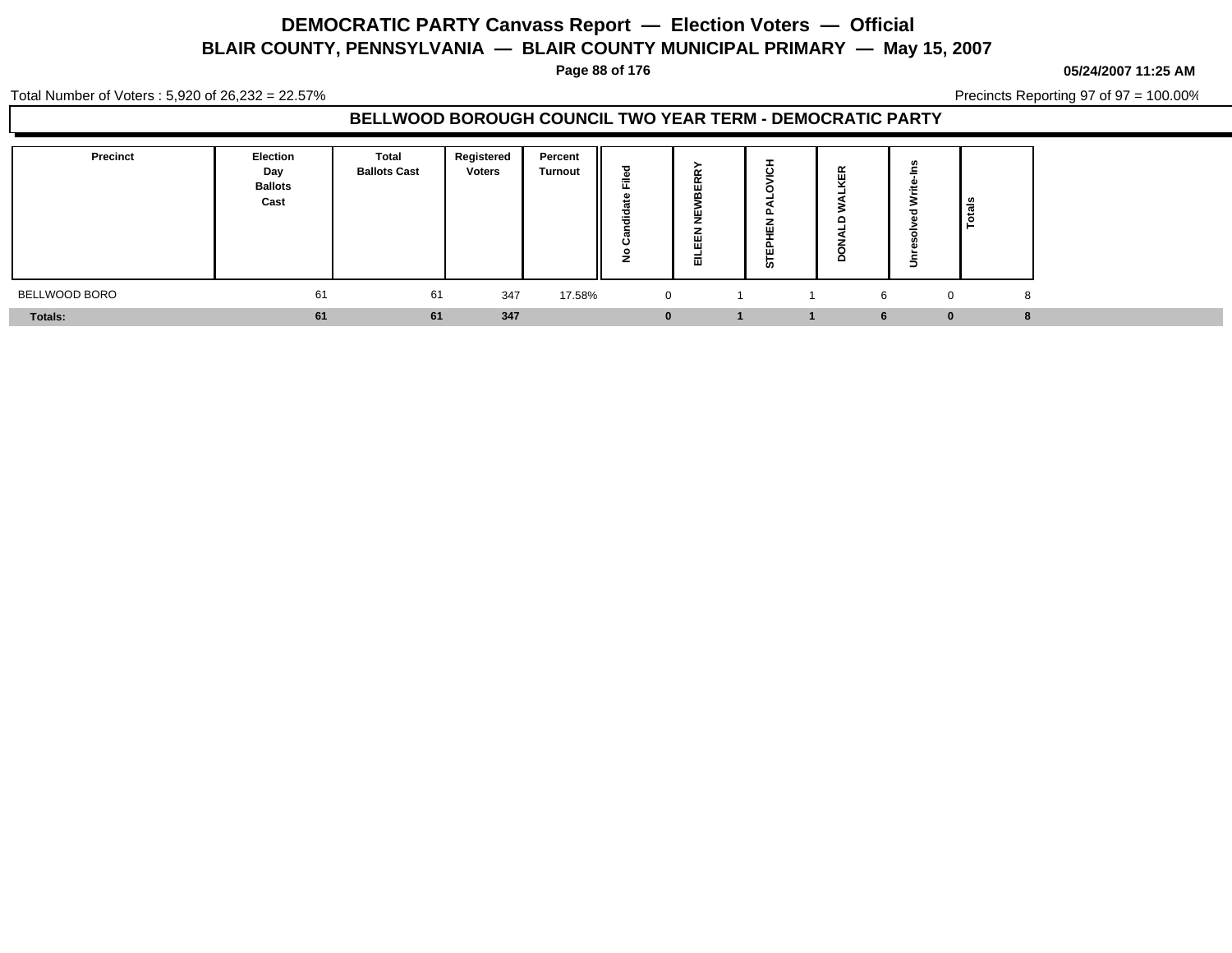**Page 89 of 176**

#### **05/24/2007 11:25 AM**

Total Number of Voters : 5,920 of 26,232 = 22.57%

Precincts Reporting 97 of 97 = 100.00%

### **BELLWOOD ANTIS SCHOOL DIRECTOR FOUR YEAR TERM - DEMOCRATIC PARTY**

| Precinct      | <b>Election</b><br>Day<br><b>Ballots</b><br>Cast | <b>Total</b><br><b>Ballots Cast</b> | Registered<br><b>Voters</b> | Percent<br><b>Turnout</b> | ដ្ឋ ខ្<br>DEM<br>z.<br>포 학<br>∽ | с<br>$\sim$<br>DEM<br>NOI<br>≘<br>o | $\epsilon$<br>▌<br>≏<br>ᇎ | ∝<br>ш<br><b>DEM</b><br>PLUM<br>쁙 | $\alpha$<br>-111<br><b>BEM</b><br>NATY<br>◠ | o<br>о<br>DEM<br>S B. | 띥<br>o      | N<br>-<br>ш<br>홑 | $\circ$ |
|---------------|--------------------------------------------------|-------------------------------------|-----------------------------|---------------------------|---------------------------------|-------------------------------------|---------------------------|-----------------------------------|---------------------------------------------|-----------------------|-------------|------------------|---------|
| ANTIS TWP 1   | 91                                               | 91                                  | 489                         | 18.61%                    | 50                              | 50                                  | 41                        | 57                                | 51                                          | 41                    |             | 0                |         |
| ANTIS TWP 2   | 63                                               | 63                                  | 291                         | 21.65%                    | 39                              | 42                                  | 39                        | 35                                | 44                                          | 31                    | 0           | 0                |         |
| ANTIS TWP 3   | 108                                              | 108                                 | 427                         | 25.29%                    | 68                              | 68                                  | 61                        | 65                                | 63                                          | 55                    | $\mathbf 0$ |                  |         |
| BELLWOOD BORO | 61                                               | 61                                  | 347                         | 17.58%                    | 35                              | 37                                  | 35                        | 32                                | 31                                          | 36                    | 0           | 0                |         |
| Totals:       | 323                                              | 323                                 | 1,554                       |                           | 192                             | 197                                 | 176                       | 189                               | 189                                         | 163                   |             |                  |         |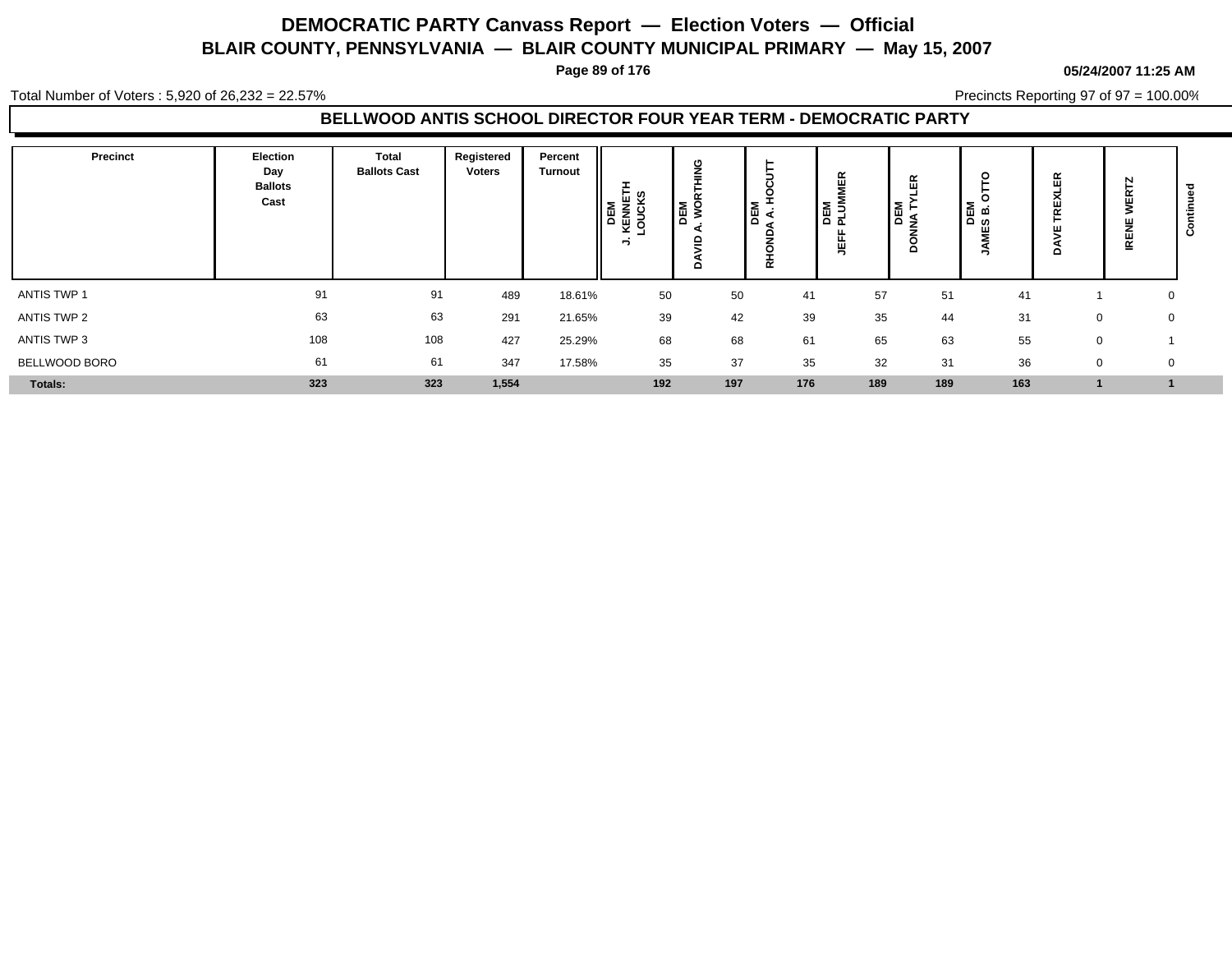**Page 90 of 176**

#### **05/24/2007 11:25 AM**

Precincts Reporting 97 of 97 = 100.00%

Total Number of Voters : 5,920 of 26,232 = 22.57%

### **BELLWOOD ANTIS SCHOOL DIRECTOR FOUR YEAR TERM**

|                    |                                                  |                              |                             | Continued                 |                            |               |
|--------------------|--------------------------------------------------|------------------------------|-----------------------------|---------------------------|----------------------------|---------------|
| Precinct           | <b>Election</b><br>Day<br><b>Ballots</b><br>Cast | Total<br><b>Ballots Cast</b> | Registered<br><b>Voters</b> | Percent<br><b>Turnout</b> | Write-Ins<br>g<br>Unresolv | <b>Totals</b> |
| <b>ANTIS TWP 1</b> | 91                                               | 91                           | 489                         | 18.61%                    | 0                          | 291           |
| ANTIS TWP 2        | 63                                               | 63                           | 291                         | 21.65%                    | 0                          | 230           |
| ANTIS TWP 3        | 108                                              | 108                          | 427                         | 25.29%                    | 0                          | 381           |
| BELLWOOD BORO      | 61                                               | 61                           | 347                         | 17.58%                    | 0                          | 206           |
| <b>Totals:</b>     | 323                                              | 323                          | 1,554                       |                           | $\bf{0}$                   | 1,108         |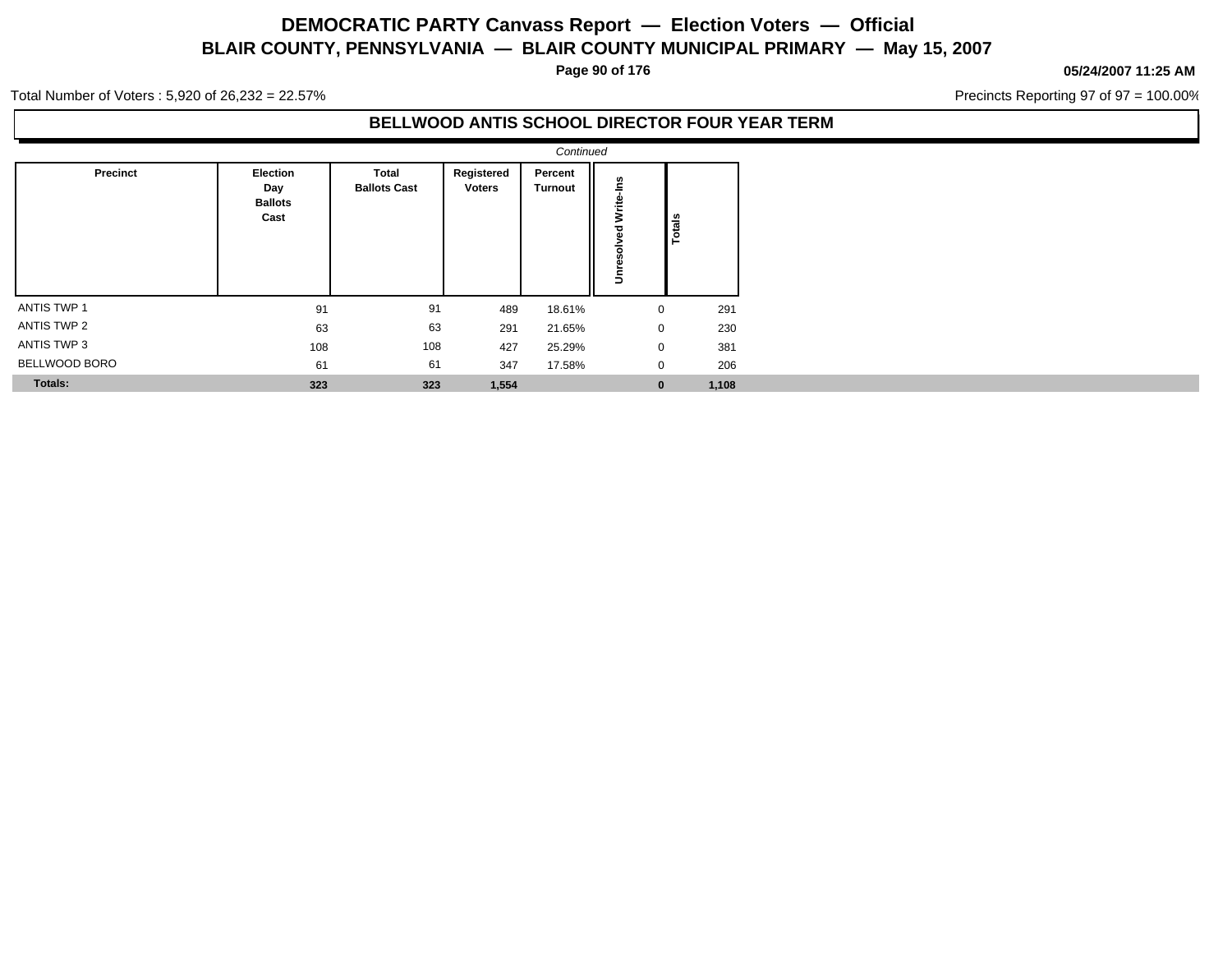**Page 91 of 176**

#### **05/24/2007 11:25 AM**

Total Number of Voters : 5,920 of 26,232 = 22.57%

Precincts Reporting 97 of 97 = 100.00%

### **BLAIR TOWNSHIP SUPERVISOR SIX YEAR TERM - DEMOCRATIC PARTY**

| Precinct               | Election<br>Day<br><b>Ballots</b><br>Cast | <b>Total</b><br><b>Ballots Cast</b> | Registered<br>Voters | Percent<br><b>Turnout</b> | ъ<br>=<br>щ.<br>ಕ<br>--<br>Ω | . | -<br>≏<br>ັ<br>$\alpha$<br>-<br>× | 壶 | п.       | <u>ទ្រ</u>         |
|------------------------|-------------------------------------------|-------------------------------------|----------------------|---------------------------|------------------------------|---|-----------------------------------|---|----------|--------------------|
| <b>BLAIR - CATFISH</b> | 68                                        | 68                                  | 301                  | 22.59%                    | $\mathbf 0$                  | 5 |                                   |   | $\Omega$ | 6<br>$\Omega$      |
| <b>BLAIR - E HOLBG</b> | 135                                       | 135                                 | 571                  | 23.64%                    | $\mathbf 0$                  | 2 |                                   | 8 |          | 12<br>$\mathbf{0}$ |
| <b>Totals:</b>         | 203                                       | 203                                 | 872                  |                           | $\bf{0}$                     |   |                                   | 9 |          | 18<br>$\bf{0}$     |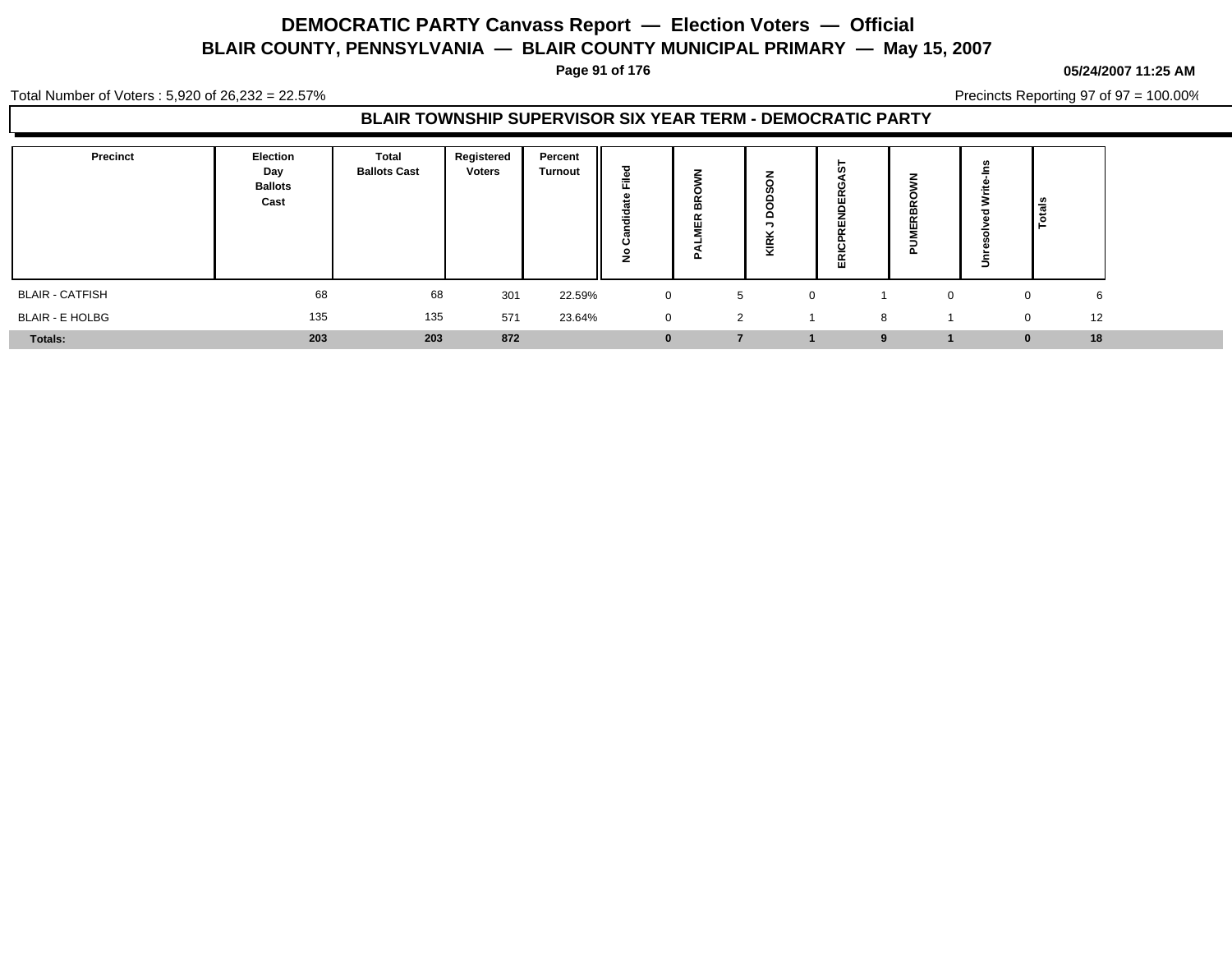**Page 92 of 176**

#### **05/24/2007 11:25 AM**

Total Number of Voters : 5,920 of 26,232 = 22.57%

Precincts Reporting 97 of 97 = 100.00%

### **BLAIR TOWNSHIP AUDITOR SIX YEAR TERM - DEMOCRATIC PARTY**

| <b>Precinct</b>        | Election<br>Day<br><b>Ballots</b><br>Cast | <b>Total</b><br><b>Ballots Cast</b> | Registered<br><b>Voters</b> | Percent<br><b>Turnout</b> | ъ<br>Ē<br>꽁<br>÷<br>7<br>ن<br>۰<br>Ž | $\alpha$<br><br>--<br>n<br>$\Omega$ | Ξ           | Total <sub>s</sub> |
|------------------------|-------------------------------------------|-------------------------------------|-----------------------------|---------------------------|--------------------------------------|-------------------------------------|-------------|--------------------|
| <b>BLAIR - CATFISH</b> | 68                                        | 68                                  | 301                         | 22.59%                    | $\mathbf 0$                          | 5                                   | $\mathbf 0$ | 5                  |
| <b>BLAIR - E HOLBG</b> | 135                                       | 135                                 | 571                         | 23.64%                    | $\mathbf 0$                          | 4                                   | $\Omega$    |                    |
| <b>Totals:</b>         | 203                                       | 203                                 | 872                         |                           | $\bf{0}$                             | 9                                   | $\bf{0}$    | -9                 |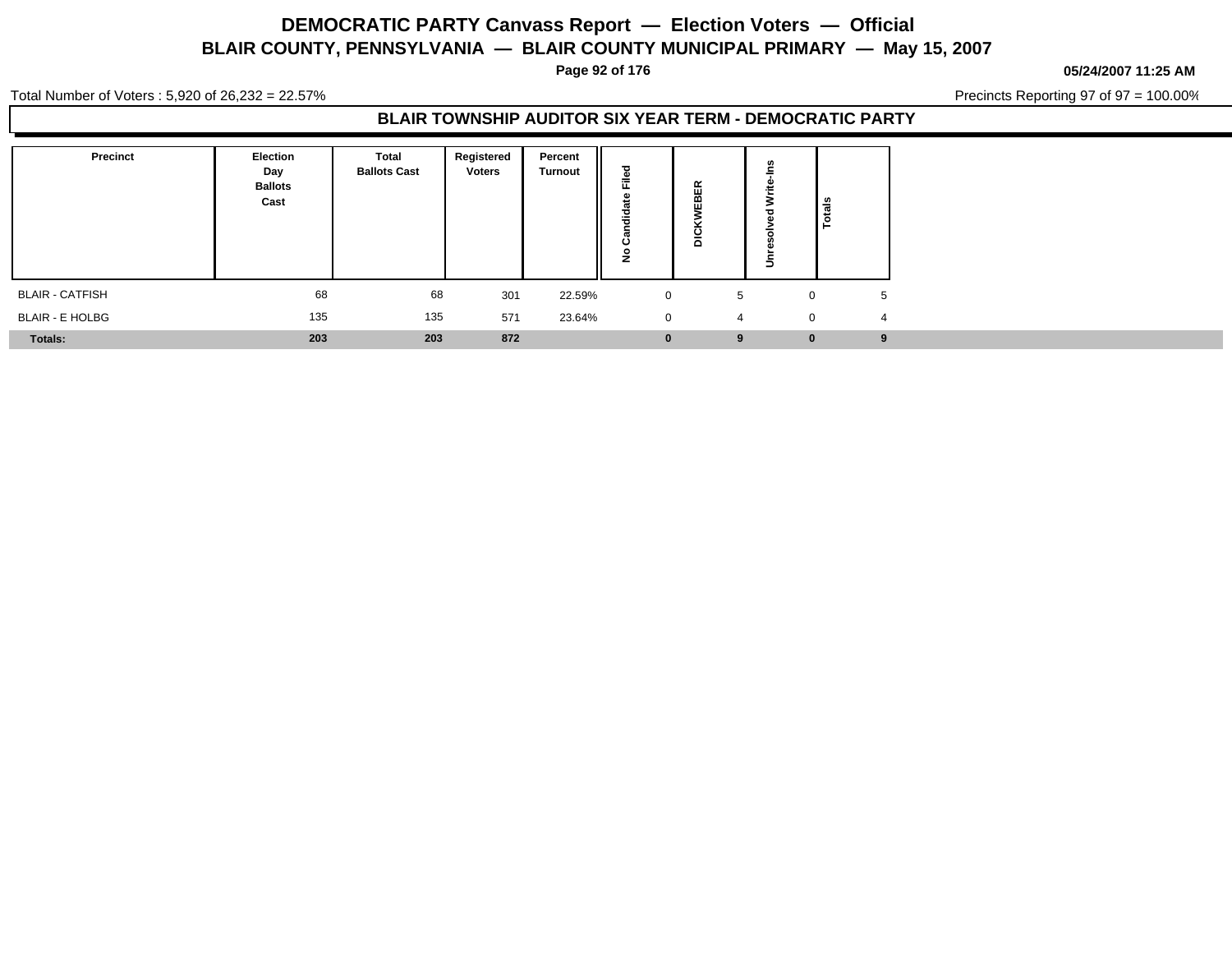**Page 93 of 176**

**05/24/2007 11:25 AM**

Total Number of Voters : 5,920 of 26,232 = 22.57%

Precincts Reporting 97 of 97 = 100.00%

### **CATHARINE TOWNSHIP SUPERVISOR SIX YEAR TERM - DEMOCRATIC PARTY**

| <b>Precinct</b>      | <b>Election</b><br>Day<br><b>Ballots</b><br>Cast | Total<br><b>Ballots Cast</b> | Registered<br><b>Voters</b> | Percent<br><b>Turnout</b> | $=$<br><br>ن<br>- | ທ<br>ш<br><br>$\alpha$<br>m | $\overline{\phantom{0}}$ | <b>also</b><br><u>۔</u> |
|----------------------|--------------------------------------------------|------------------------------|-----------------------------|---------------------------|-------------------|-----------------------------|--------------------------|-------------------------|
| <b>CATHARINE TWP</b> | 26                                               | 26                           | 114                         | 22.81%                    | $\mathbf{0}$      |                             |                          |                         |
| Totals:              | 26                                               | 26                           | 114                         |                           |                   |                             | $\bf{0}$                 |                         |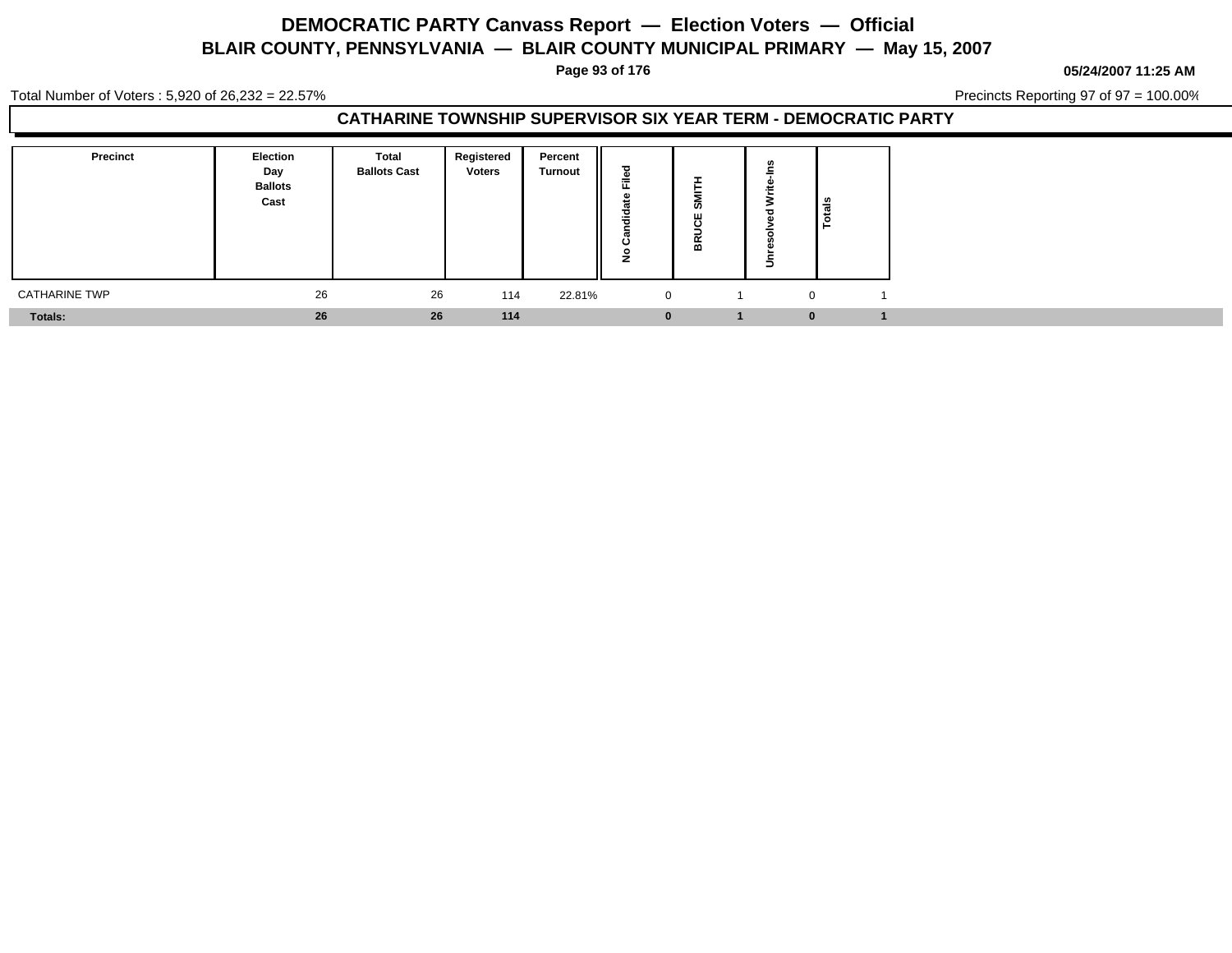**Page 94 of 176**

**05/24/2007 11:25 AM**

Total Number of Voters : 5,920 of 26,232 = 22.57%

Precincts Reporting 97 of 97 = 100.00%

### **CATHARINE TOWNSHIP AUDITOR SIX YEAR TERM - DEMOCRATIC PARTY**

| <b>Precinct</b>      | <b>Election</b><br>Day<br><b>Ballots</b><br>Cast | Total<br><b>Ballots Cast</b> | Registered<br><b>Voters</b> | Percent<br><b>Turnout</b> | $\sim$<br><br>ن<br>- | $\mathbf c$<br>.<br>ທ<br>ш | $\overline{\phantom{0}}$ | <b>also</b><br><u>. на п</u> |
|----------------------|--------------------------------------------------|------------------------------|-----------------------------|---------------------------|----------------------|----------------------------|--------------------------|------------------------------|
| <b>CATHARINE TWP</b> | 26                                               | 26                           | 114                         | 22.81%                    | $\mathbf{0}$         |                            |                          |                              |
| Totals:              | 26                                               | 26                           | 114                         |                           |                      |                            | $\bf{0}$                 |                              |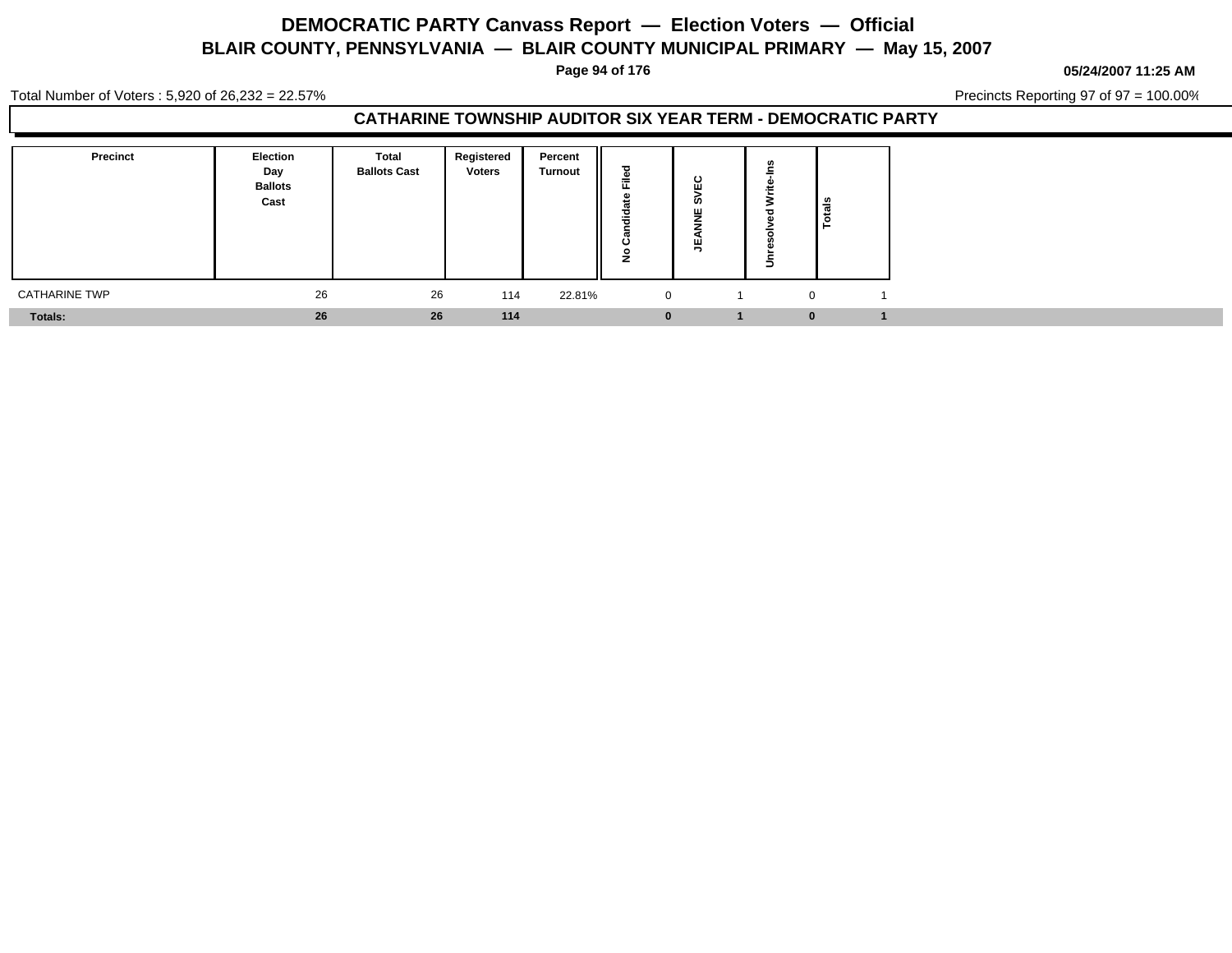**Page 95 of 176**

**05/24/2007 11:25 AM**

Total Number of Voters : 5,920 of 26,232 = 22.57%

Precincts Reporting 97 of 97 = 100.00%

### **CATHARINE TOWNSHIP AUDITOR FOUR YEAR TERM - DEMOCRATIC PARTY**

| Precinct             | Election<br>Day<br><b>Ballots</b><br>Cast | Total<br><b>Ballots Cast</b> | Registered<br><b>Voters</b> | Percent<br><b>Turnout</b> | ਠ<br>n,<br>÷<br>щ.<br>-01<br>-<br>ಕ<br>÷<br>ပ<br>$\circ$<br>-<br>◢ | -            |
|----------------------|-------------------------------------------|------------------------------|-----------------------------|---------------------------|--------------------------------------------------------------------|--------------|
| <b>CATHARINE TWP</b> | 26                                        | 26                           | 114                         | 22.81%                    | $\overline{0}$                                                     | $\mathbf 0$  |
| <b>Totals:</b>       | 26                                        | 26                           | 114                         |                           | $\bf{0}$                                                           | $\mathbf{0}$ |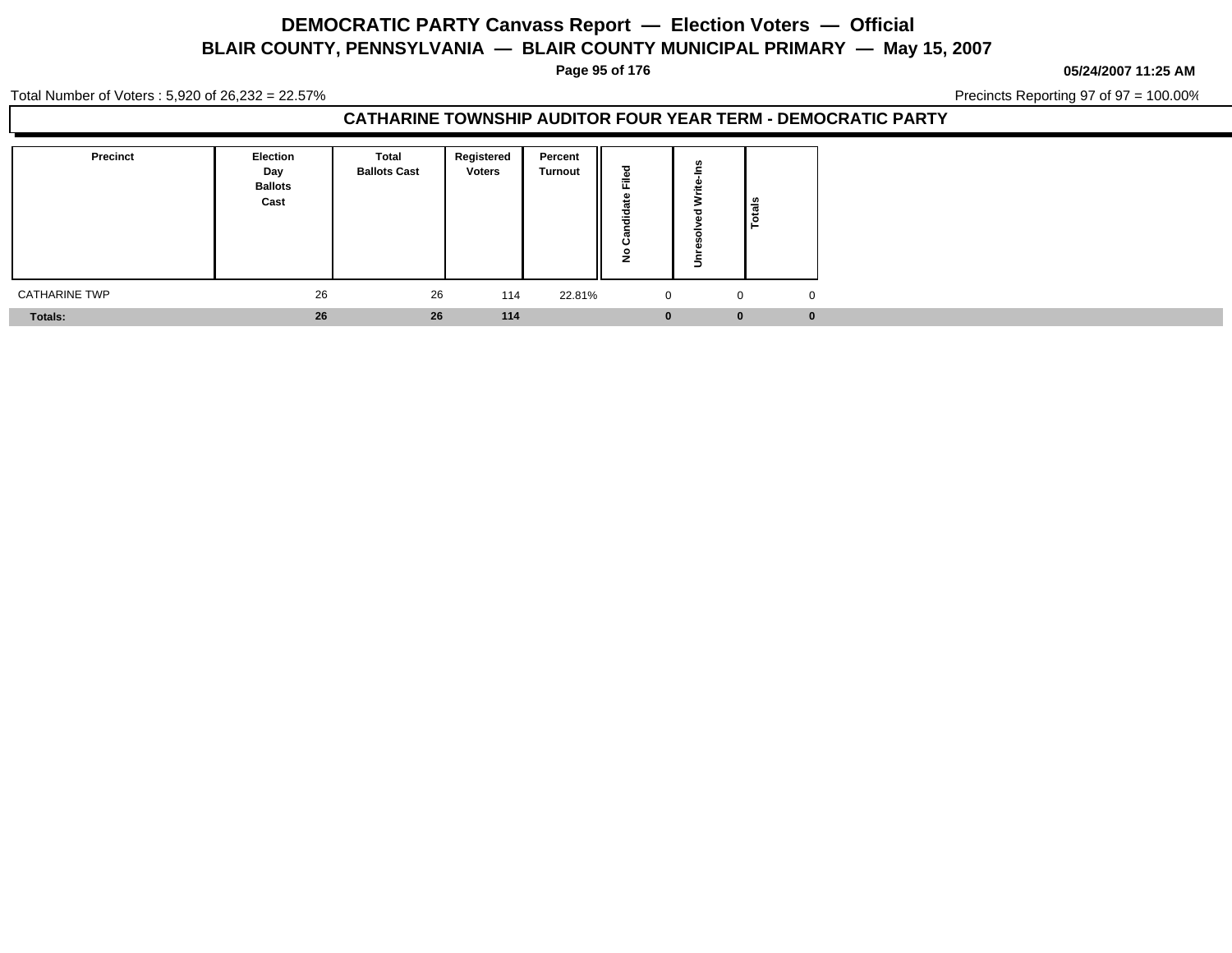**Page 96 of 176**

**05/24/2007 11:25 AM**

Total Number of Voters : 5,920 of 26,232 = 22.57%

Precincts Reporting 97 of 97 = 100.00%

### **WILLIAMSBURG COMMUNITY SCHOOL DIRECTOR FOUR YEAR TERM - DEMOCRATIC PARTY**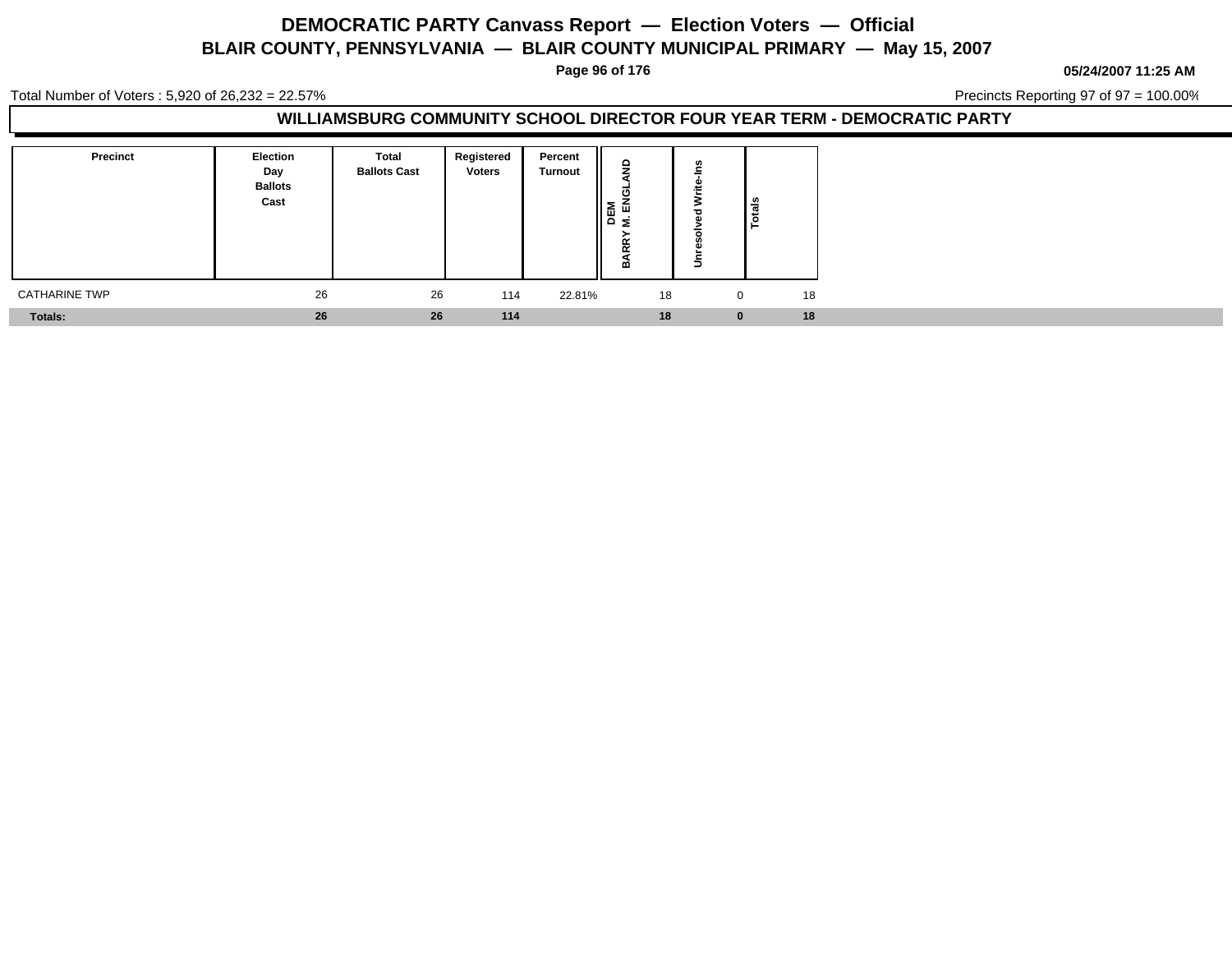**Page 97 of 176**

**05/24/2007 11:25 AM**

Total Number of Voters : 5,920 of 26,232 = 22.57%

Precincts Reporting 97 of 97 = 100.00%

### **WILLIAMSBURG COMMUNITY SCHOOL DIRECTOR TWO YEAR TERM - DEMOCRATIC PARTY**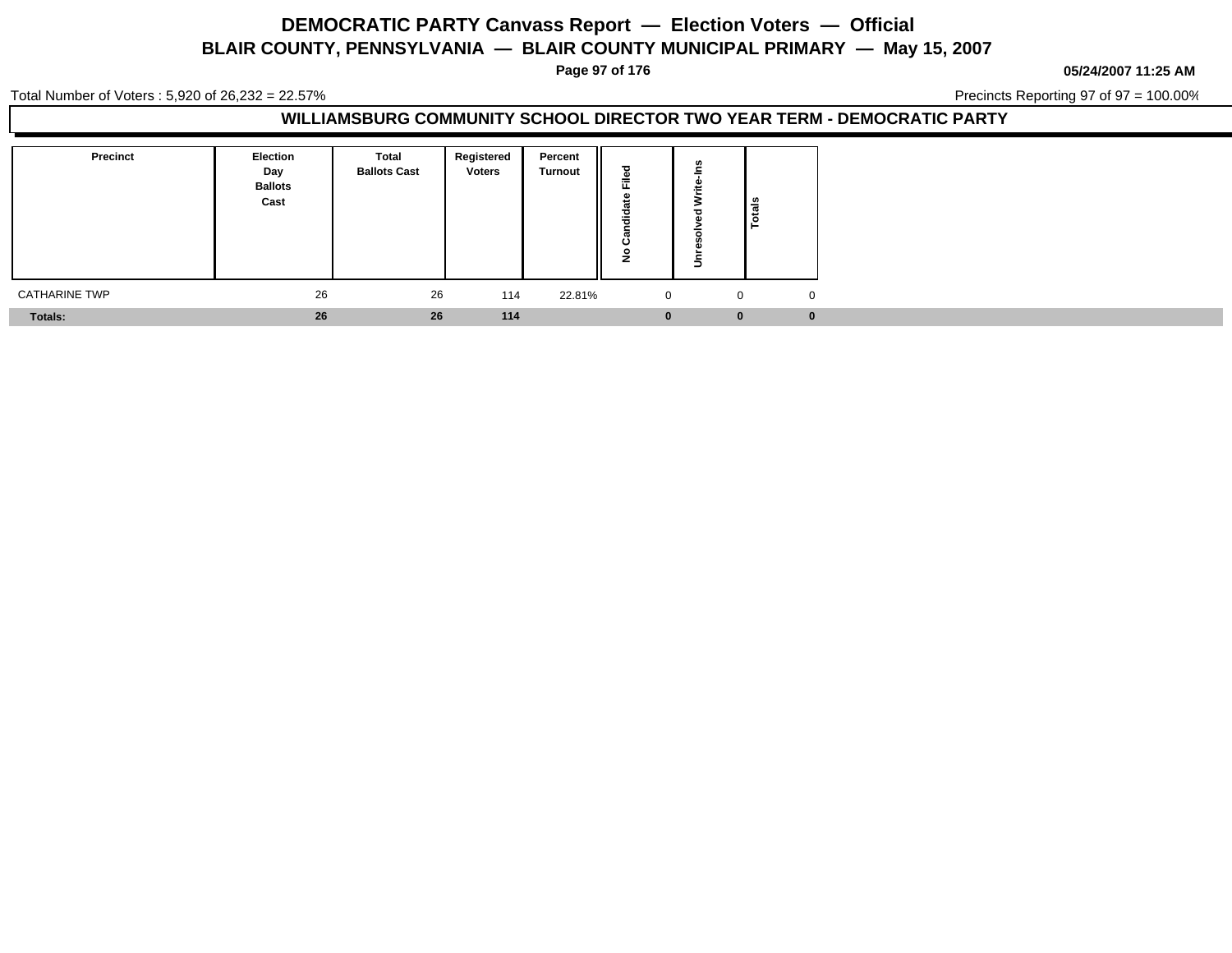**Page 98 of 176**

**05/24/2007 11:25 AM**

Total Number of Voters : 5,920 of 26,232 = 22.57%

Precincts Reporting 97 of 97 = 100.00%

### **DUNCANSVILLE BOROUGH MAYOR FOUR YEAR TERM - DEMOCRATIC PARTY**

| Precinct            | <b>Election</b><br>Day<br><b>Ballots</b><br>Cast | <b>Total</b><br><b>Ballots Cast</b> | Registered<br><b>Voters</b> | Percent<br><b>Turnout</b><br>║ | 70<br>--<br>7<br>- 1 | ທ<br>o<br>ш<br>≂<br>- | $\overline{\phantom{a}}$<br>SKO<br>SR<br>٠<br>o | $\overline{\phantom{0}}$ | ≝ا                |
|---------------------|--------------------------------------------------|-------------------------------------|-----------------------------|--------------------------------|----------------------|-----------------------|-------------------------------------------------|--------------------------|-------------------|
| <b>DUNCANSVILLE</b> | 75                                               | 75                                  | 277                         | 27.08%                         | $\mathbf{0}$         | 2                     |                                                 |                          | 3<br>$\mathbf{0}$ |
| Totals:             | 75                                               | 75                                  | 277                         |                                | 0                    |                       |                                                 |                          | ш                 |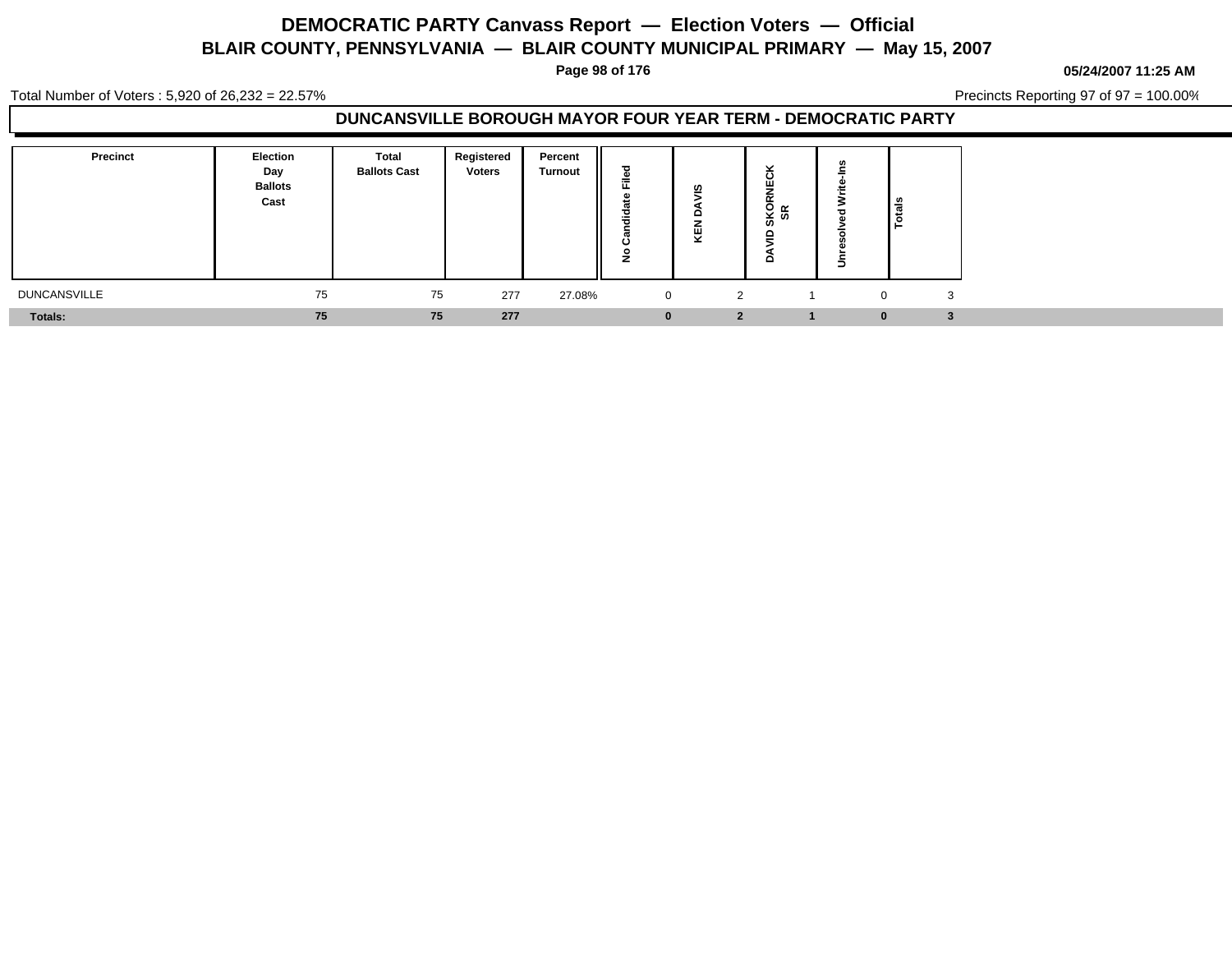**Page 99 of 176**

**05/24/2007 11:25 AM**

Total Number of Voters : 5,920 of 26,232 = 22.57%

Precincts Reporting 97 of 97 = 100.00%

## **DUNCANSVILLE BOROUGH COUNCIL FOUR YEAR TERM - DEMOCRATIC PARTY**

| Precinct            | <b>Election</b><br>Day<br><b>Ballots</b><br>Cast | Total<br><b>Ballots Cast</b> | Registered<br><b>Voters</b> | Percent<br><b>Turnout</b> | ≂<br> | $\propto$<br>ш<br>ш<br>m<br>$\sim$<br>- | ທ<br>o<br>ш<br>≂ | -<br>-<br>$\mathbf{H}$<br>ш<br>$\tilde{\phantom{a}}$<br>≏ |              | ဦ<br>Iē |
|---------------------|--------------------------------------------------|------------------------------|-----------------------------|---------------------------|-------|-----------------------------------------|------------------|-----------------------------------------------------------|--------------|---------|
| <b>DUNCANSVILLE</b> | 75                                               | 75                           | 277                         | 27.08%                    |       | $\overline{0}$                          |                  |                                                           | $\mathbf{0}$ |         |
| <b>Totals:</b>      | 75                                               | 75                           | 277                         |                           |       |                                         |                  |                                                           | 0            |         |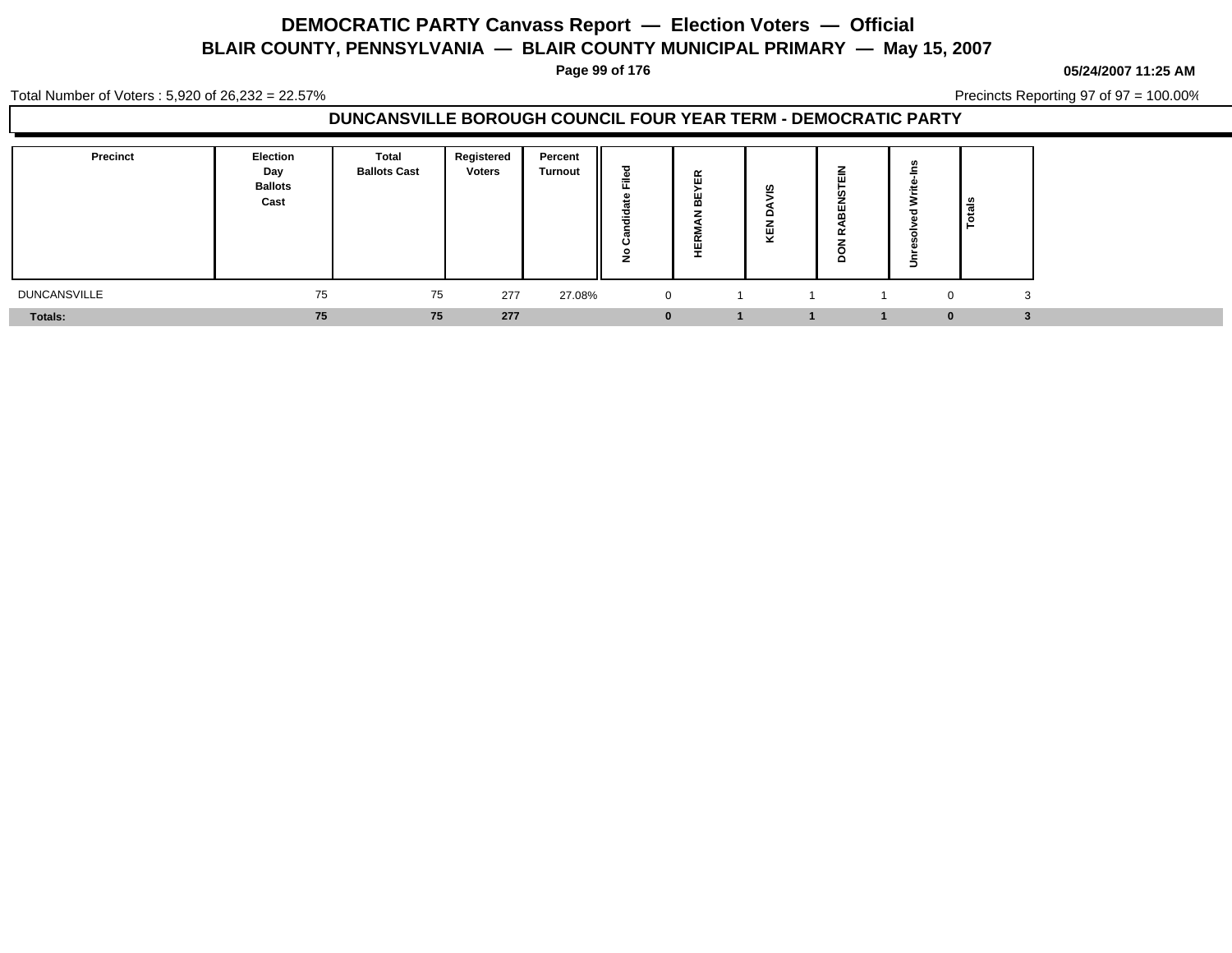**Page 100 of 176**

#### **05/24/2007 11:25 AM**

Total Number of Voters : 5,920 of 26,232 = 22.57%

Precincts Reporting 97 of 97 = 100.00%

### **FRANKSTOWN TOWNSHIP SUPERVISOR SIX YEAR TERM - DEMOCRATIC PARTY**

| Precinct               | Election<br>Day<br><b>Ballots</b><br>Cast | Total<br><b>Ballots Cast</b> | Registered<br><b>Voters</b> | Percent<br>Turnout | ဖာ<br>DEM<br>ROBEI<br>≏ | =           | -           | $\sim$<br>ш<br>Ŵ<br>O | ≊ ≊<br>ш<br>₩ | <b>S</b><br>∽ | w<br>œ<br>ഗ<br>ш<br>- | ш<br>g       |  |
|------------------------|-------------------------------------------|------------------------------|-----------------------------|--------------------|-------------------------|-------------|-------------|-----------------------|---------------|---------------|-----------------------|--------------|--|
| FRANKSTOWN TWP1        | 24                                        | 24                           | 94                          | 25.53%             | 16                      |             |             |                       |               |               |                       | $\mathbf{0}$ |  |
| FRANKSTOWN TWP2        | 146                                       | 146                          | 692                         | 21.10%             | 96                      |             | 11          | -3                    |               | $\Omega$      |                       | 3            |  |
| <b>FRANKSTOWN TWP3</b> | 138                                       | 138                          | 670                         | 20.60%             | 104                     | $\mathbf 0$ | $\mathbf 0$ | $\overline{2}$        | ◠<br>∠        | $\Omega$      | 0                     | $\sim$       |  |
| Totals:                | 308                                       | 308                          | 1,456                       |                    | 216                     |             | 12          | 6                     |               |               |                       |              |  |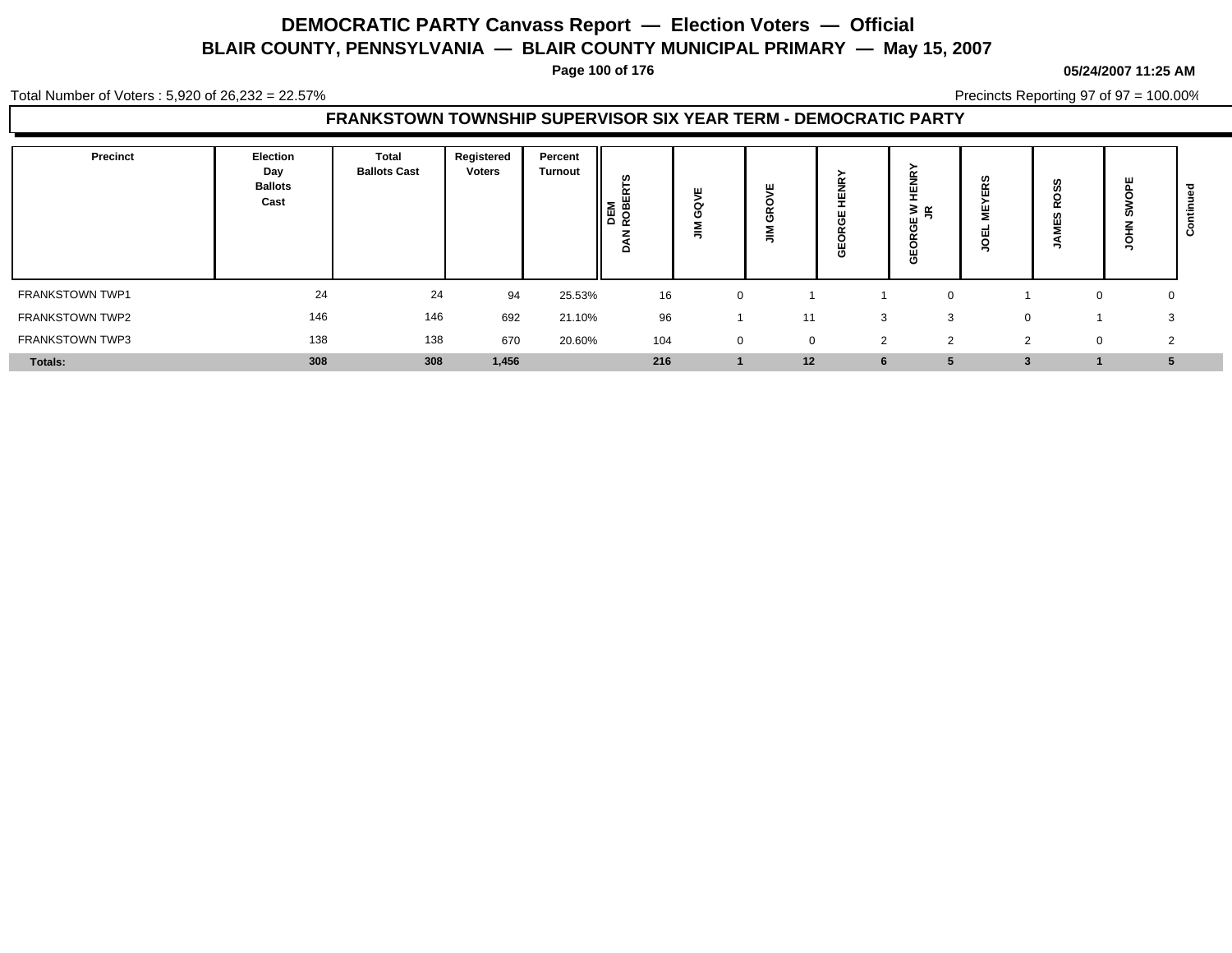**Page 101 of 176**

#### **05/24/2007 11:25 AM**

Precincts Reporting 97 of 97 = 100.00%

Total Number of Voters : 5,920 of 26,232 = 22.57%

### **FRANKSTOWN TOWNSHIP SUPERVISOR SIX YEAR TERM**

|                        |                                                  |                                     |                             | Continued          |                            |               |
|------------------------|--------------------------------------------------|-------------------------------------|-----------------------------|--------------------|----------------------------|---------------|
| Precinct               | <b>Election</b><br>Day<br><b>Ballots</b><br>Cast | <b>Total</b><br><b>Ballots Cast</b> | Registered<br><b>Voters</b> | Percent<br>Turnout | Write-Ins<br>요<br>Unresolv | <b>Totals</b> |
| <b>FRANKSTOWN TWP1</b> | 24                                               | 24                                  | 94                          | 25.53%             | $\mathbf 0$                | 19            |
| <b>FRANKSTOWN TWP2</b> | 146                                              | 146                                 | 692                         | 21.10%             | $\mathbf 0$                | 118           |
| <b>FRANKSTOWN TWP3</b> | 138                                              | 138                                 | 670                         | 20.60%             | 0                          | 112           |
| <b>Totals:</b>         | 308                                              | 308                                 | 1,456                       |                    | $\bf{0}$                   | 249           |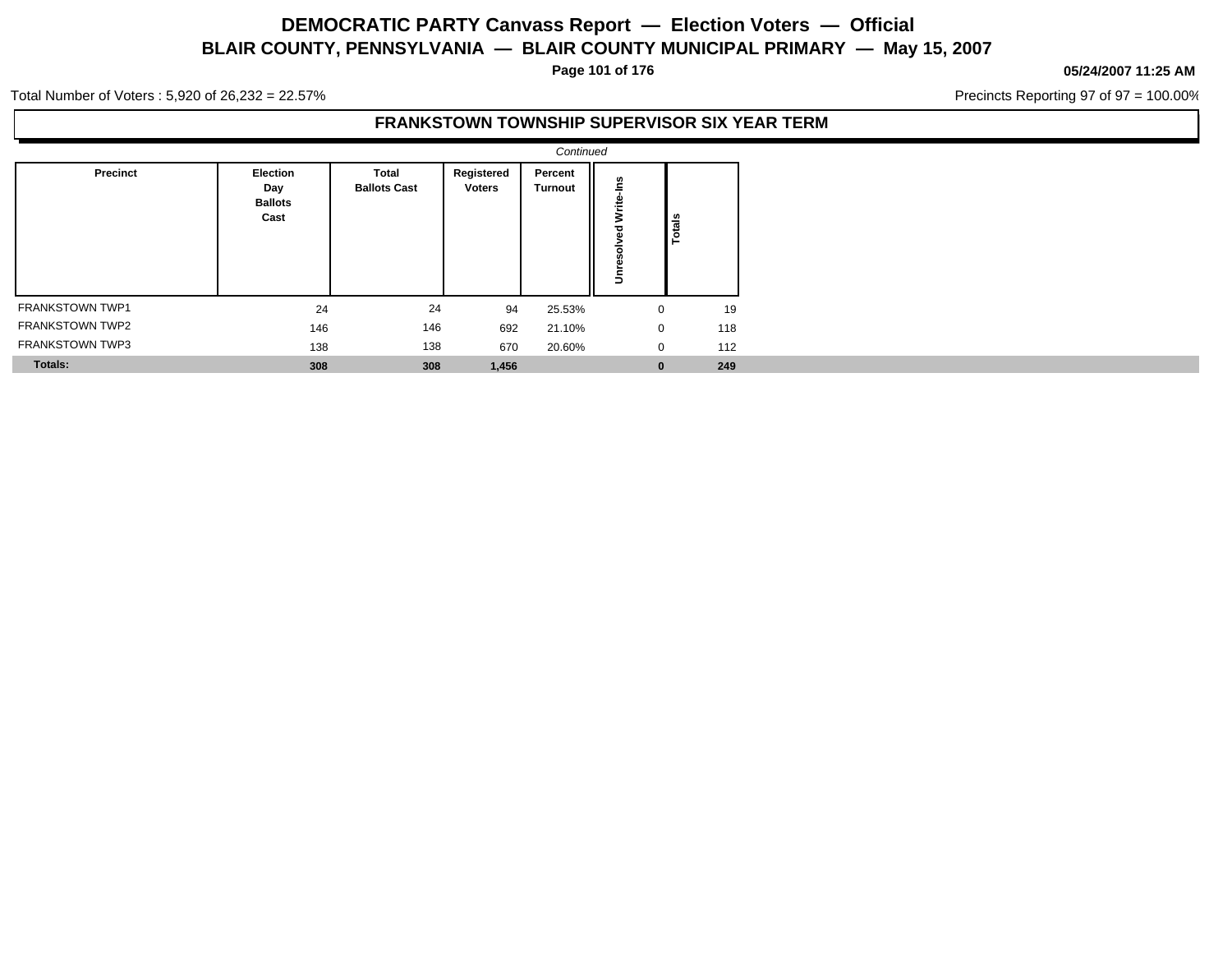**Page 102 of 176**

**05/24/2007 11:25 AM**

Total Number of Voters : 5,920 of 26,232 = 22.57%

Precincts Reporting 97 of 97 = 100.00%

#### **FRANKSTOWN TOWNSHIP AUDITOR SIX YEAR TERM - DEMOCRATIC PARTY**

| <b>Precinct</b>        | Election<br>Day<br><b>Ballots</b><br>Cast | Total<br><b>Ballots Cast</b> | Registered<br><b>Voters</b> | Percent<br><b>Turnout</b> | ≂<br>÷<br>د، | ω<br>œ<br>로 양<br>່ທ | $\alpha$<br>ш<br>≏<br>画<br>$\sim$ | œ<br>쁮<br>Φ | u.<br>∍      | $\frac{1}{2}$ |
|------------------------|-------------------------------------------|------------------------------|-----------------------------|---------------------------|--------------|---------------------|-----------------------------------|-------------|--------------|---------------|
| FRANKSTOWN TWP1        | 24                                        | 24                           | 94                          | 25.53%                    | $\mathbf{0}$ | 0                   |                                   |             |              | 0             |
| FRANKSTOWN TWP2        | 146                                       | 146                          | 692                         | 21.10%                    | $\mathbf{0}$ |                     | $\Omega$                          |             | $\mathbf{0}$ | 0             |
| <b>FRANKSTOWN TWP3</b> | 138                                       | 138                          | 670                         | 20.60%                    | $\mathbf{0}$ | 0                   | $\Omega$                          |             |              | $\mathbf{0}$  |
| Totals:                | 308                                       | 308                          | 1,456                       |                           | 0            |                     |                                   |             |              | 0             |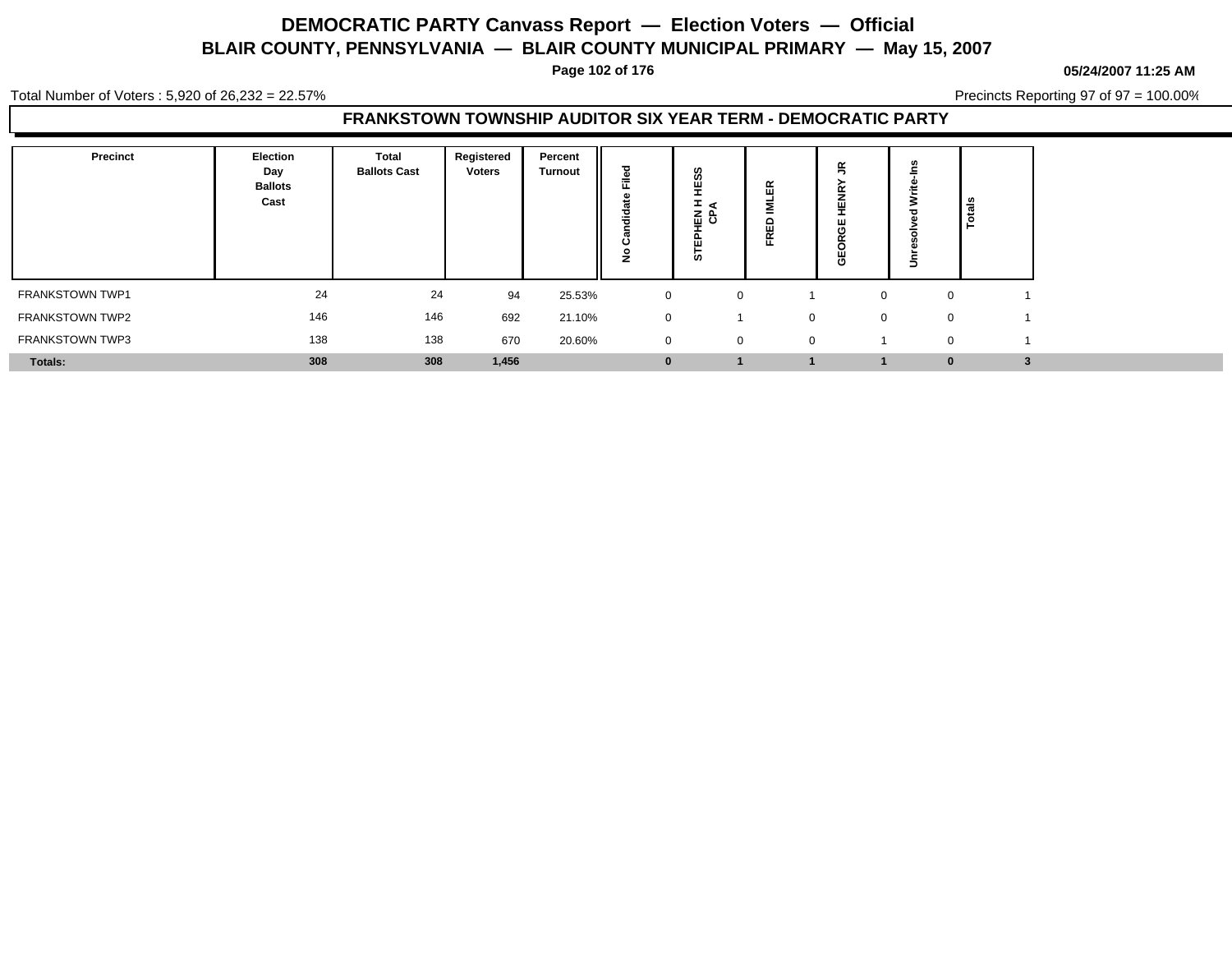**Page 103 of 176**

**05/24/2007 11:25 AM**

Total Number of Voters : 5,920 of 26,232 = 22.57%

Precincts Reporting 97 of 97 = 100.00%

### **FREEDOM TOWNSHIP SUPERVISOR SIX YEAR TERM - DEMOCRATIC PARTY**

| Precinct      | Election<br>Day<br><b>Ballots</b><br>Cast | Total<br><b>Ballots Cast</b> | Registered<br><b>Voters</b> | Percent<br><b>Turnout</b> | ᆘᇣᄛ<br>≂<br>$\cdot$ | G<br>ш<br>$\sim$ | $\alpha$<br>O<br>⊞<br>$\sim$ | m<br>유일<br>. u.<br>Ž<br>요 집 |   | Totals             |
|---------------|-------------------------------------------|------------------------------|-----------------------------|---------------------------|---------------------|------------------|------------------------------|-----------------------------|---|--------------------|
| FREEDOM TWP 1 | 50                                        | 50                           | 192                         | 26.04%                    | 24                  | $\mathbf{0}$     | 17                           | $\Omega$                    |   | 41<br>$\mathbf{0}$ |
| FREEDOM TWP 2 | 97                                        | 97                           | 342                         | 28.36%                    | 66                  |                  | 11                           |                             |   | 79<br>$\mathbf{0}$ |
| Totals:       | 147                                       | 147                          | 534                         |                           | 90                  |                  | 28                           |                             | 0 | 120                |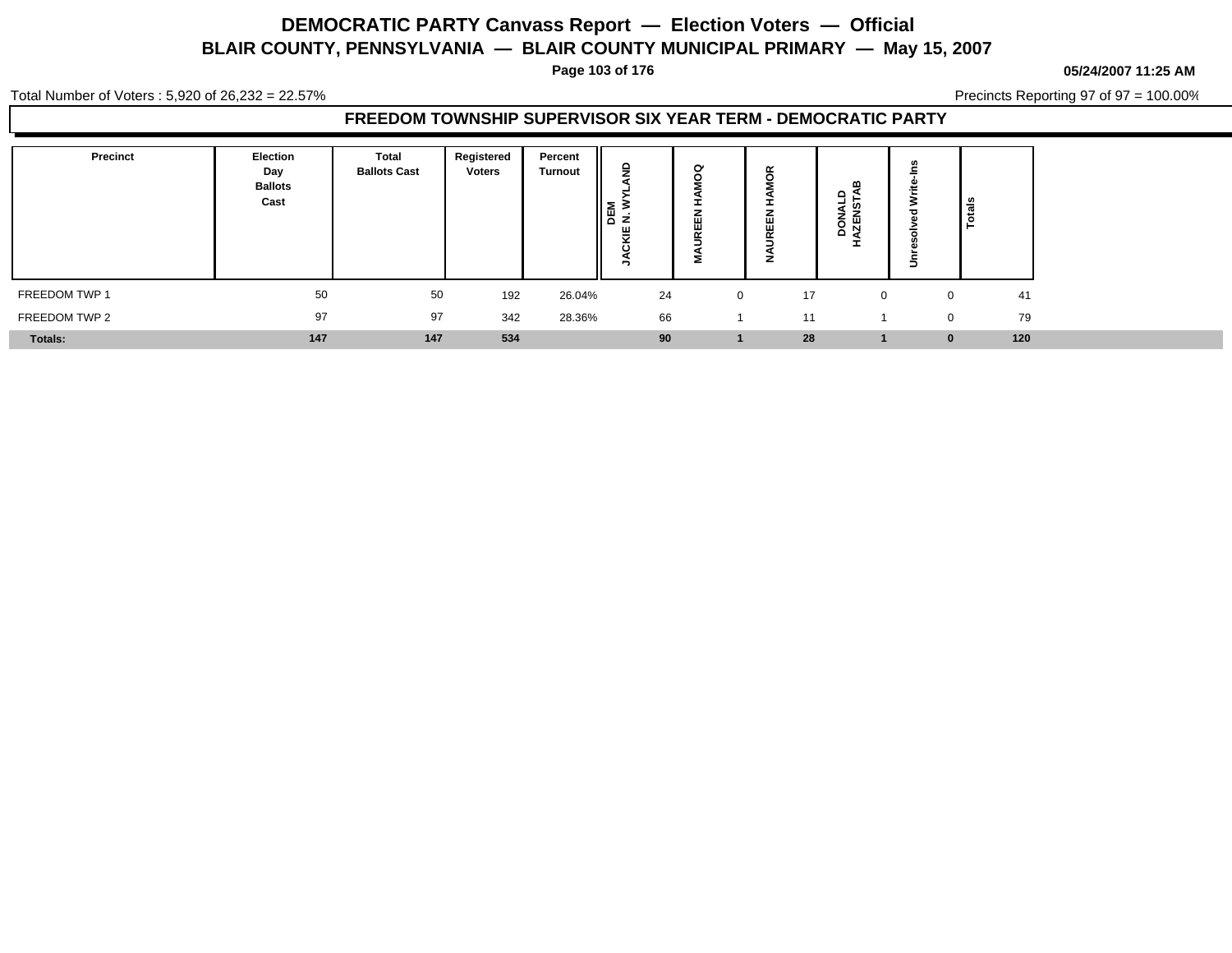**Page 104 of 176**

#### **05/24/2007 11:25 AM**

Total Number of Voters : 5,920 of 26,232 = 22.57%

Precincts Reporting 97 of 97 = 100.00%

### **FREEDOM TOWNSHIP AUDITOR SIX YEAR TERM - DEMOCRATIC PARTY**

| <b>Precinct</b> | Election<br>Day<br><b>Ballots</b><br>Cast | Total<br><b>Ballots Cast</b> | Registered<br>Voters | Percent<br><b>Turnout</b> | --           | <b>.</b><br>ט<br>U.<br>-<br>c | ш<br>c<br>α | $\alpha$<br>ш |                                | Total <sub>s</sub> |  |
|-----------------|-------------------------------------------|------------------------------|----------------------|---------------------------|--------------|-------------------------------|-------------|---------------|--------------------------------|--------------------|--|
| FREEDOM TWP 1   | 50                                        | 50                           | 192                  | 26.04%                    | $\mathbf 0$  | $\mathcal{D}$                 | $\Omega$    |               | $\overline{0}$<br>$\mathbf{0}$ | $\sim$<br>∼        |  |
| FREEDOM TWP 2   | 97                                        | 97                           | 342                  | 28.36%                    | $\mathbf{0}$ | $\Omega$                      |             |               | $\mathbf 0$                    | $\Omega$           |  |
| <b>Totals:</b>  | 147                                       | 147                          | 534                  |                           | u            | $\overline{2}$                |             |               | $\bf{0}$                       |                    |  |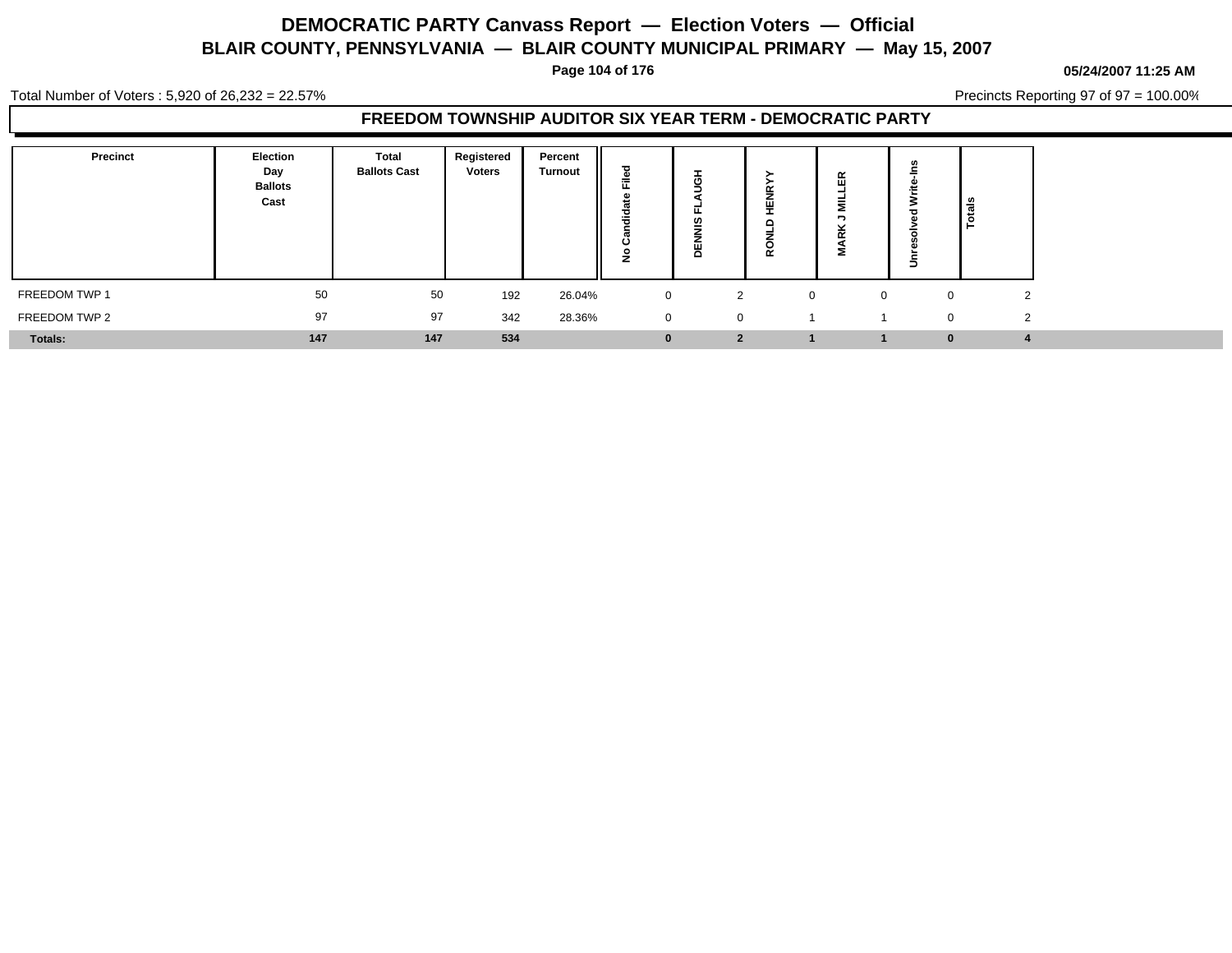**Page 105 of 176**

Total Number of Voters : 5,920 of 26,232 = 22.57%

Precincts Reporting 97 of 97 = 100.00%

### **GREENFIELD TOWNSHIP SUPERVISOR SIX YEAR TERM - DEMOCRATIC PARTY**

| Precinct               | Election<br>Day<br><b>Ballots</b><br>Cast | Total<br><b>Ballots Cast</b> | Registered<br><b>Voters</b> | Percent<br><b>Turnout</b> | ᅙ<br>$\mathbf{a}$<br>≂<br>τ<br>-- | ≃<br>$\overline{\phantom{a}}$ | $\sim$<br>$\mathbf c$ | ш<br>ш<br>ທ |   | Ŵ.<br>2  | 띥  | ∍                 | Ω |
|------------------------|-------------------------------------------|------------------------------|-----------------------------|---------------------------|-----------------------------------|-------------------------------|-----------------------|-------------|---|----------|----|-------------------|---|
| <b>GREENFIELD TWP1</b> | 57                                        | 57                           | 296                         | 19.26%                    | $\mathbf 0$                       |                               |                       |             |   |          |    | 0                 |   |
| <b>GREENFIELD TWP2</b> | 9                                         | 9                            | 42                          | 21.43%                    | $\mathbf 0$                       | $\mathbf{0}$                  | $\Omega$              | $\Omega$    | 0 | $\Omega$ |    | $\mathbf{0}$<br>0 |   |
| <b>GREENFIELD TWP3</b> | 78                                        | 78                           | 383                         | 20.37%                    | $\overline{0}$                    |                               | $\mathbf 0$           | $\Omega$    |   |          | O. | $\mathbf 0$       |   |
| Totals:                | 144                                       | 144                          | 721                         |                           | $\bf{0}$                          |                               |                       |             |   |          |    | $\bf{0}$          |   |

**05/24/2007 11:25 AM**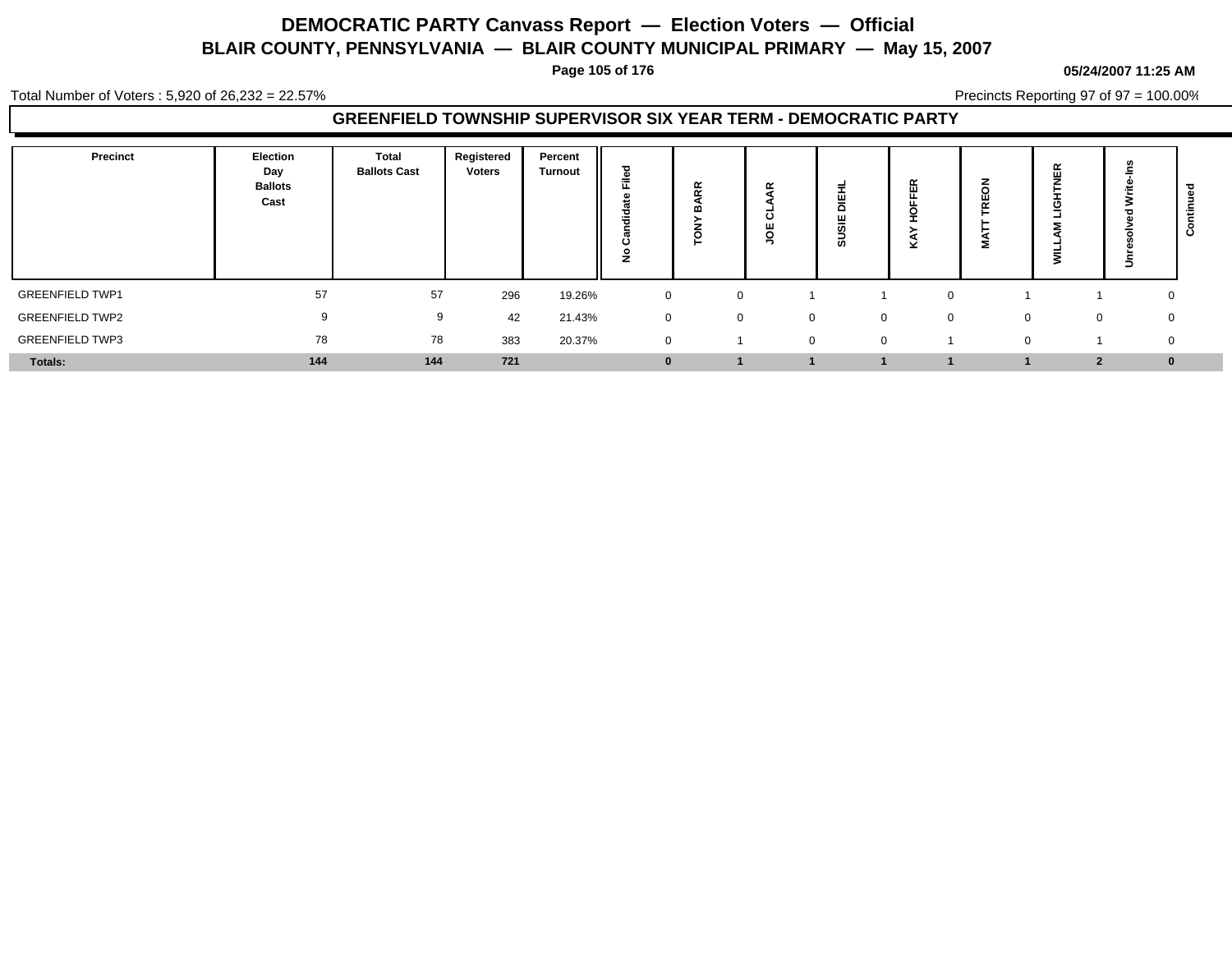**Page 106 of 176**

#### **05/24/2007 11:25 AM**

Precincts Reporting 97 of 97 = 100.00%

Total Number of Voters : 5,920 of 26,232 = 22.57%

### **GREENFIELD TOWNSHIP SUPERVISOR SIX YEAR TERM**

|                        |                                           |                                     |                             | Continued                 |        |
|------------------------|-------------------------------------------|-------------------------------------|-----------------------------|---------------------------|--------|
| <b>Precinct</b>        | Election<br>Day<br><b>Ballots</b><br>Cast | <b>Total</b><br><b>Ballots Cast</b> | Registered<br><b>Voters</b> | Percent<br><b>Turnout</b> | Totals |
| <b>GREENFIELD TWP1</b> | 57                                        | 57                                  | 296                         | 19.26%                    | 4      |
| <b>GREENFIELD TWP2</b> | 9                                         | 9                                   | 42                          | 21.43%                    | 0      |
| <b>GREENFIELD TWP3</b> | 78                                        | 78                                  | 383                         | 20.37%                    | 3      |
| <b>Totals:</b>         | 144                                       | 144                                 | 721                         |                           |        |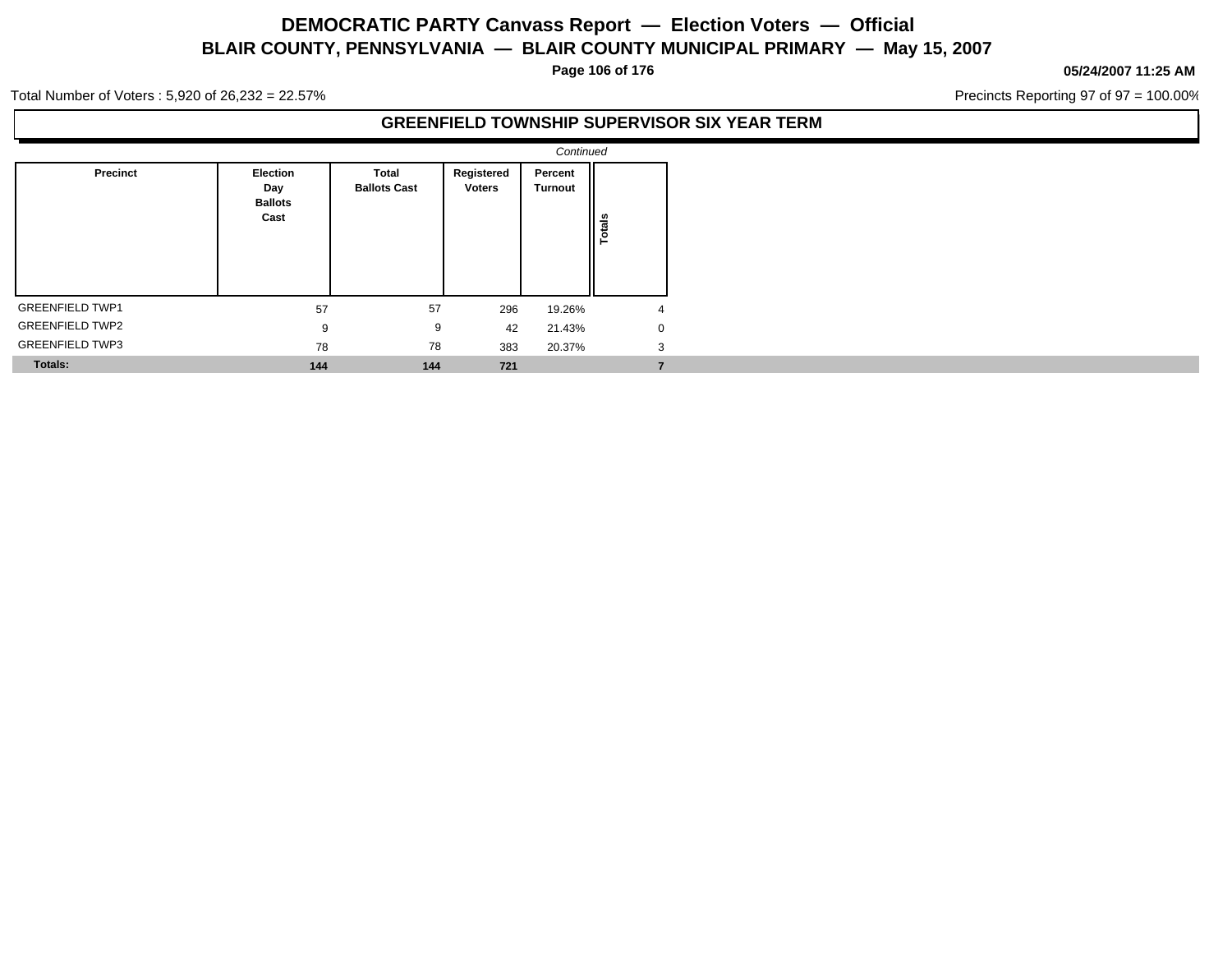**Page 107 of 176**

**05/24/2007 11:25 AM**

Total Number of Voters : 5,920 of 26,232 = 22.57%

Precincts Reporting 97 of 97 = 100.00%

### **GREENFIELD TOWNSHIP AUDITOR SIX YEAR TERM - DEMOCRATIC PARTY**

| Precinct               | Election<br>Day<br><b>Ballots</b><br>Cast | Total<br><b>Ballots Cast</b> | Registered<br><b>Voters</b> | Percent<br><b>Turnout</b> | ъ<br>≂         | <b>in</b><br>-<br>$\alpha$<br>$\overline{c}$<br>$\epsilon$ | 로 픽<br>ᄀᄙ<br>≤Ī | ∎∎<br><u>ه</u> .             |
|------------------------|-------------------------------------------|------------------------------|-----------------------------|---------------------------|----------------|------------------------------------------------------------|-----------------|------------------------------|
| <b>GREENFIELD TWP1</b> | 57                                        | 57                           | 296                         | 19.26%                    | $\mathbf 0$    | 0                                                          | $\Omega$        | 0                            |
| <b>GREENFIELD TWP2</b> | 9                                         | 9                            | 42                          | 21.43%                    | $\overline{0}$ | 0                                                          | $\Omega$        | $\mathbf{0}$<br>$\mathbf{0}$ |
| <b>GREENFIELD TWP3</b> | 78                                        | 78                           | 383                         | 20.37%                    | $\overline{0}$ |                                                            |                 | $\overline{2}$<br>$\Omega$   |
| Totals:                | 144                                       | 144                          | 721                         |                           | $\bf{0}$       |                                                            |                 | $\overline{2}$<br>$\bf{0}$   |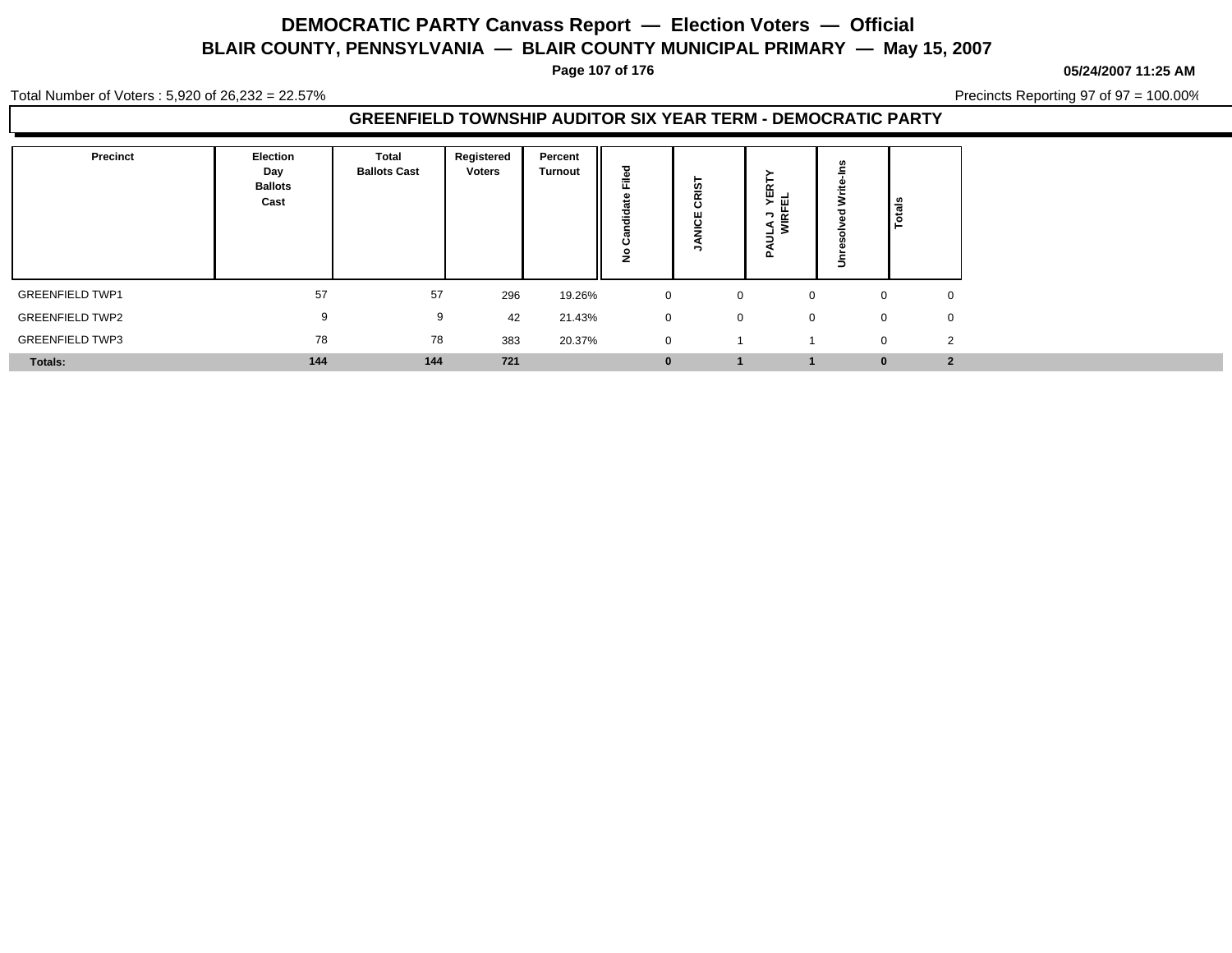**Page 108 of 176**

**05/24/2007 11:25 AM**

Total Number of Voters : 5,920 of 26,232 = 22.57%

Precincts Reporting 97 of 97 = 100.00%

### **GREENFIELD TOWNSHIP AUDITOR FOUR YEAR TERM - DEMOCRATIC PARTY**

| <b>Precinct</b>        | Election<br>Day<br><b>Ballots</b><br>Cast | <b>Total</b><br><b>Ballots Cast</b> | Registered<br><b>Voters</b> | Percent<br><b>Turnout</b> | ъ<br>--<br>ಕ<br><br>c<br>c | $\overline{u}$<br><br>$\overline{\phantom{a}}$<br>- | ∍           | Totals |
|------------------------|-------------------------------------------|-------------------------------------|-----------------------------|---------------------------|----------------------------|-----------------------------------------------------|-------------|--------|
| <b>GREENFIELD TWP1</b> | 57                                        | 57                                  | 296                         | 19.26%                    | $\mathbf 0$                | 0                                                   | $\Omega$    |        |
| <b>GREENFIELD TWP2</b> | 9                                         | 9                                   | 42                          | 21.43%                    | $\overline{0}$             | $\mathbf{0}$                                        | $\mathbf 0$ |        |
| <b>GREENFIELD TWP3</b> | 78                                        | 78                                  | 383                         | 20.37%                    | $\overline{0}$             |                                                     | $\mathbf 0$ |        |
| Totals:                | 144                                       | 144                                 | 721                         |                           | $\mathbf{0}$               |                                                     | $\bf{0}$    |        |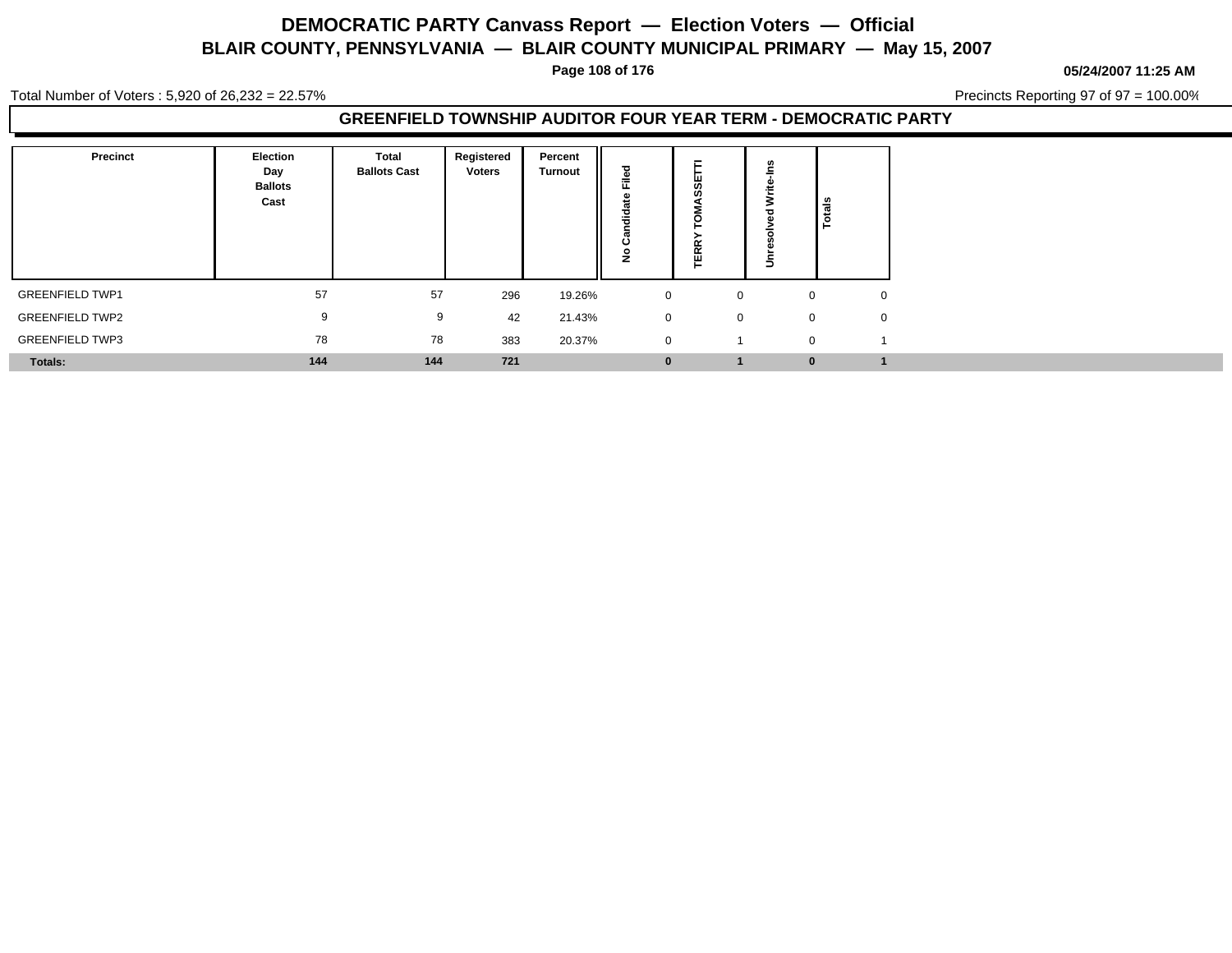**Page 109 of 176**

#### **05/24/2007 11:25 AM**

Total Number of Voters : 5,920 of 26,232 = 22.57%

Precincts Reporting 97 of 97 = 100.00%

### **CLAYSBURG KIMMEL SCHOOL DIRECTOR FOUR YEAR TERM - DEMOCRATIC PARTY**

| <b>Precinct</b>        | <b>Election</b><br>Day<br><b>Ballots</b><br>Cast | <b>Total</b><br><b>Ballots Cast</b> | Registered<br><b>Voters</b> | Percent<br><b>Turnout</b> | ≂<br>÷ | Щ<br><b>__</b><br>-<br>$\sim$<br><br>$\circ$ | $\tilde{\phantom{a}}$<br>$\cdots$<br>× ₪<br>⊾ ن<br>홌<br>-<br>۵<br>- | ≏<br>ø | $\alpha$<br>ш<br>ا د∩<br>ᅂᇚ<br>-<br>--<br>유 명<br>O<br>=<br>- | $\simeq$<br>画<br>-<br>준 핀<br>ѿz<br>ᄐᅖ<br>ᅴ | -<br>-<br>S | 띥<br>色<br>图 | ల |
|------------------------|--------------------------------------------------|-------------------------------------|-----------------------------|---------------------------|--------|----------------------------------------------|---------------------------------------------------------------------|--------|--------------------------------------------------------------|--------------------------------------------|-------------|-------------|---|
| <b>GREENFIELD TWP1</b> | 57                                               | 57                                  | 296                         | 19.26%                    |        |                                              | 8                                                                   | 39     | ົ                                                            |                                            |             |             |   |
| <b>Totals:</b>         | 57                                               | 57                                  | 296                         |                           |        |                                              | -8                                                                  | 39     |                                                              |                                            |             |             |   |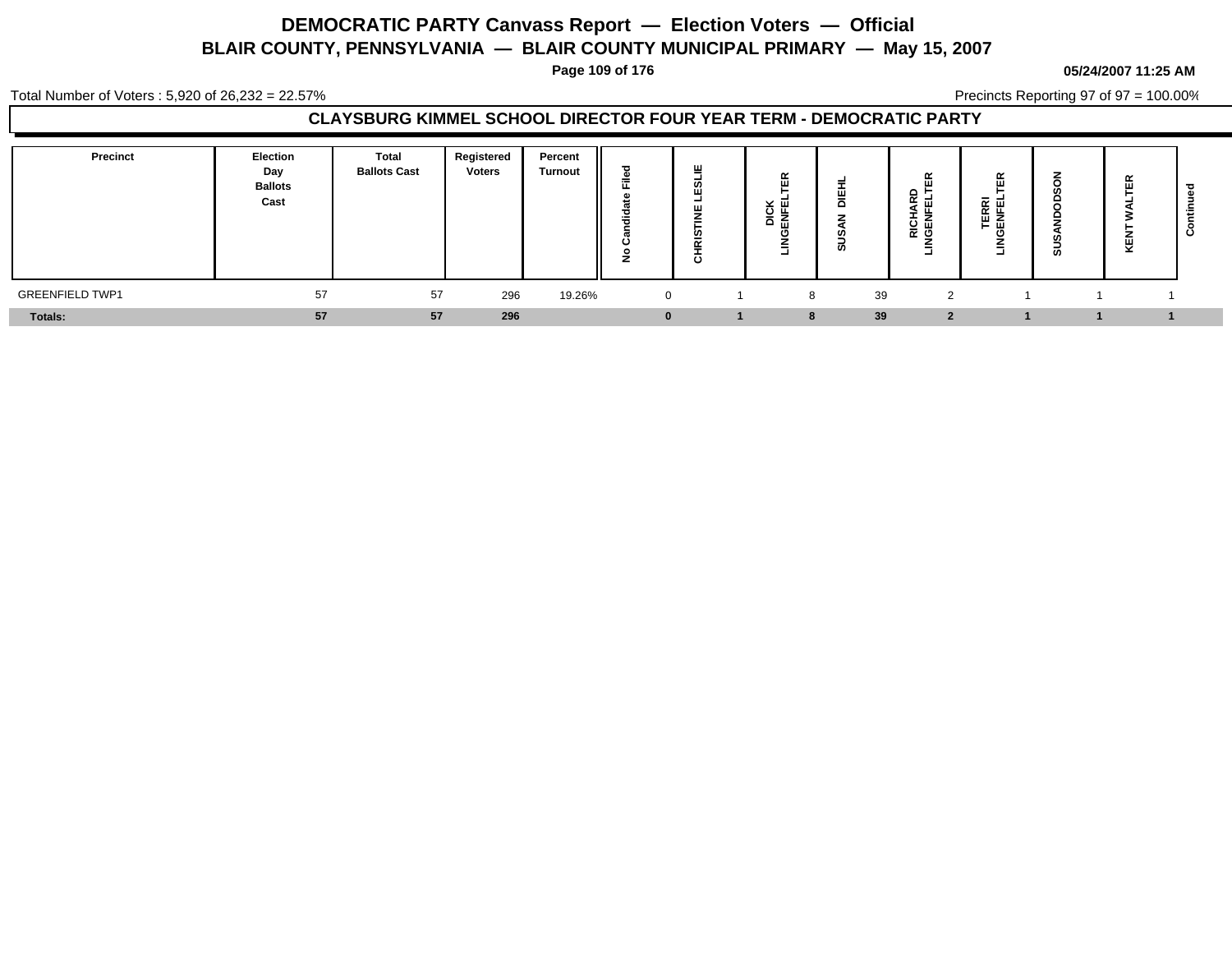**Page 110 of 176**

#### **05/24/2007 11:25 AM**

Precincts Reporting 97 of 97 = 100.00%

Total Number of Voters : 5,920 of 26,232 = 22.57%

### **CLAYSBURG KIMMEL SCHOOL DIRECTOR FOUR YEAR TERM**

|                        |                                           |                              |                             | Continued          |                           |              |  |
|------------------------|-------------------------------------------|------------------------------|-----------------------------|--------------------|---------------------------|--------------|--|
| Precinct               | Election<br>Day<br><b>Ballots</b><br>Cast | Total<br><b>Ballots Cast</b> | Registered<br><b>Voters</b> | Percent<br>Turnout | š<br>Write<br>ರ<br>ā<br>š | ទឹ<br>۰<br>⊢ |  |
| <b>GREENFIELD TWP1</b> | 57                                        | 57                           | 296                         | 19.26%             | $\mathbf 0$               | 53           |  |
| <b>Totals:</b>         | 57                                        | 57                           | 296                         |                    | $\bf{0}$                  | 53           |  |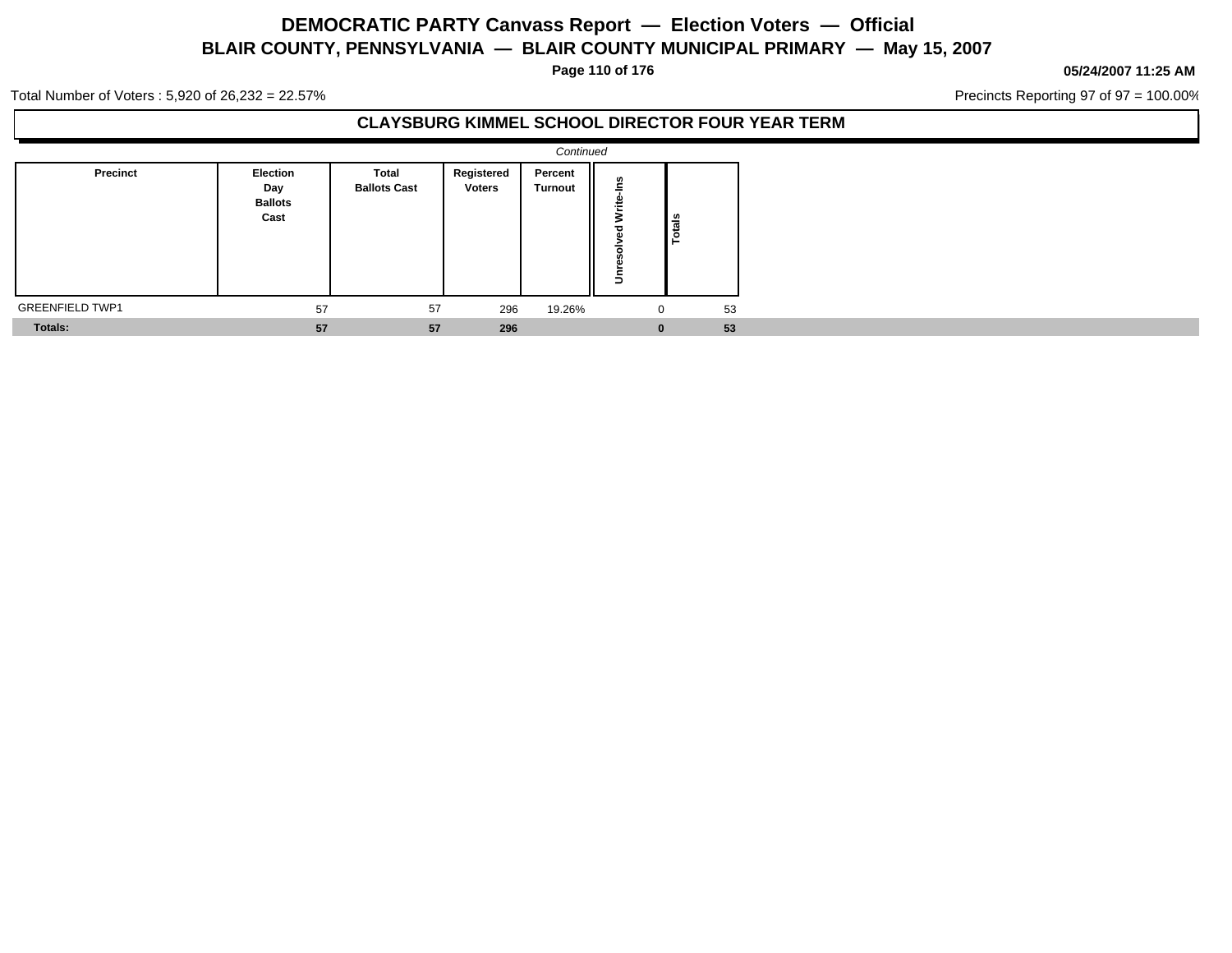**Page 111 of 176**

**05/24/2007 11:25 AM**

Total Number of Voters : 5,920 of 26,232 = 22.57%

Precincts Reporting 97 of 97 = 100.00%

### **CLAYSBURG KIMMEL SCHOOL DIRECTOR FOUR YEAR TERM - DEMOCRATIC PARTY**

| <b>Precinct</b>        | Election<br>Day<br><b>Ballots</b><br>Cast | Total<br><b>Ballots Cast</b> | Registered<br><b>Voters</b> | Percent<br><b>Turnout</b> | -<br>ш<br>$\overline{\phantom{a}}$<br>`ੜ ਡੋ<br>ŏ<br>ဖာ | -<br>$\epsilon$<br><b>SC</b> | )<br>현대<br>≂<br>$\overline{\phantom{a}}$<br>><br>– ≥<br>u | Totals            |
|------------------------|-------------------------------------------|------------------------------|-----------------------------|---------------------------|--------------------------------------------------------|------------------------------|-----------------------------------------------------------|-------------------|
| <b>GREENFIELD TWP2</b> |                                           | 9                            | 42                          | 21.43%                    | 6                                                      | 0                            | $\Omega$                                                  | 6<br>$\mathbf{0}$ |
| <b>GREENFIELD TWP3</b> | 78                                        | 78                           | 383                         | 20.37%                    | 60                                                     | 3                            | 4                                                         | 67<br>$\Omega$    |
| <b>Totals:</b>         | 87                                        | 87                           | 425                         |                           | 66                                                     | 3                            | 4                                                         | 73<br>$\bf{0}$    |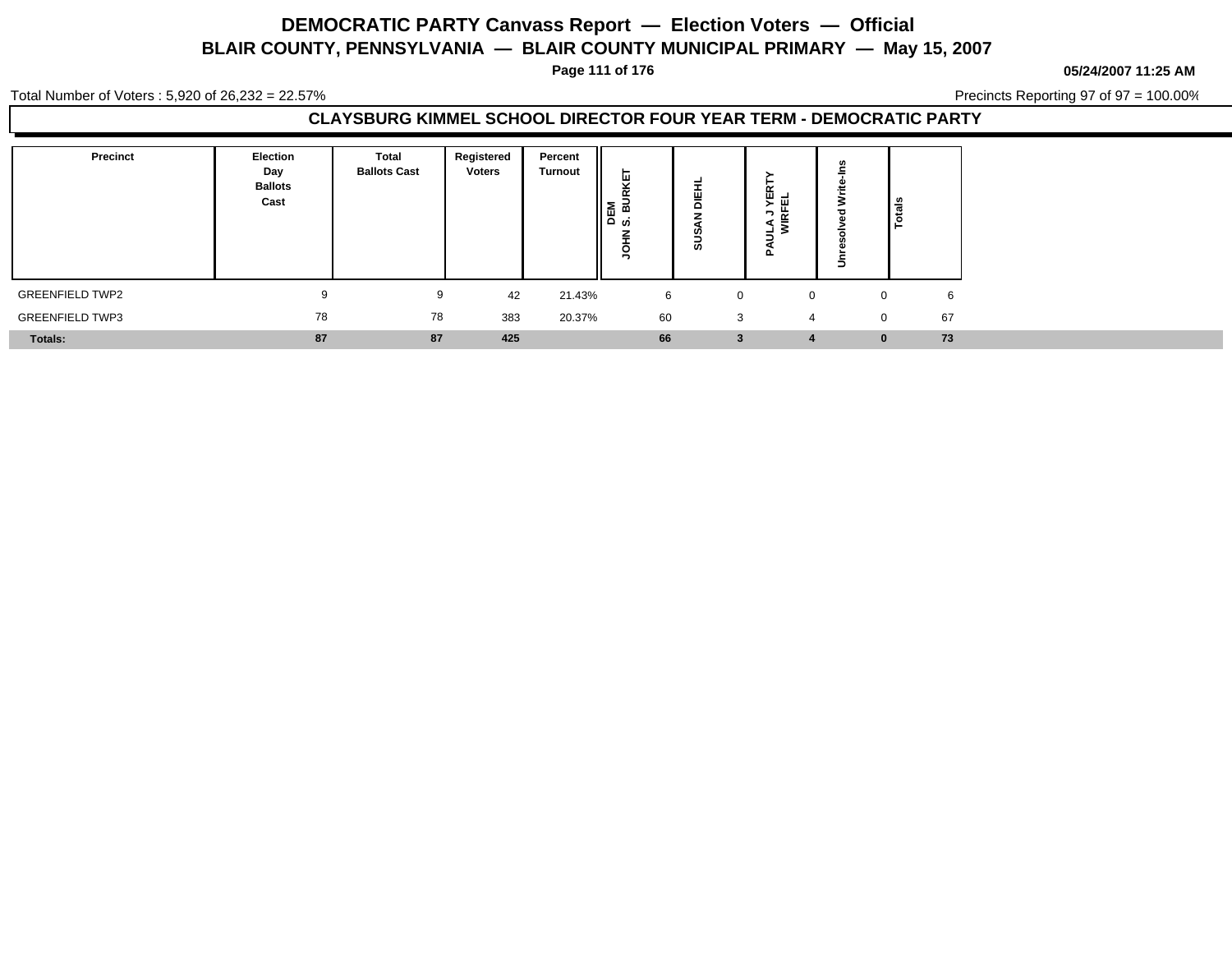**Page 112 of 176**

**05/24/2007 11:25 AM**

Total Number of Voters : 5,920 of 26,232 = 22.57%

Precincts Reporting 97 of 97 = 100.00%

| Precinct               | Election<br>Day<br><b>Ballots</b><br>Cast | Total<br><b>Ballots Cast</b> | Registered<br><b>Voters</b> | Percent<br><b>Turnout</b> | ᇰ<br>-<br>≂<br>÷<br>÷<br>∼<br>г | ı<br>້ທ ເງ<br>-<br>붑<br>- | -<br>ဖာ<br>ш<br>. | œ<br>ш<br>ш<br>ທ<br>ш<br>ഗ | ីត |  |
|------------------------|-------------------------------------------|------------------------------|-----------------------------|---------------------------|---------------------------------|---------------------------|-------------------|----------------------------|----|--|
| <b>HOLLIDAYSBURG 1</b> | 26                                        | 26                           | 144                         | 18.06%                    | $\overline{0}$                  | $\overline{2}$            |                   |                            |    |  |
| Totals:                | 26                                        | 26                           | 144                         |                           | $\bf{0}$                        | n                         |                   |                            |    |  |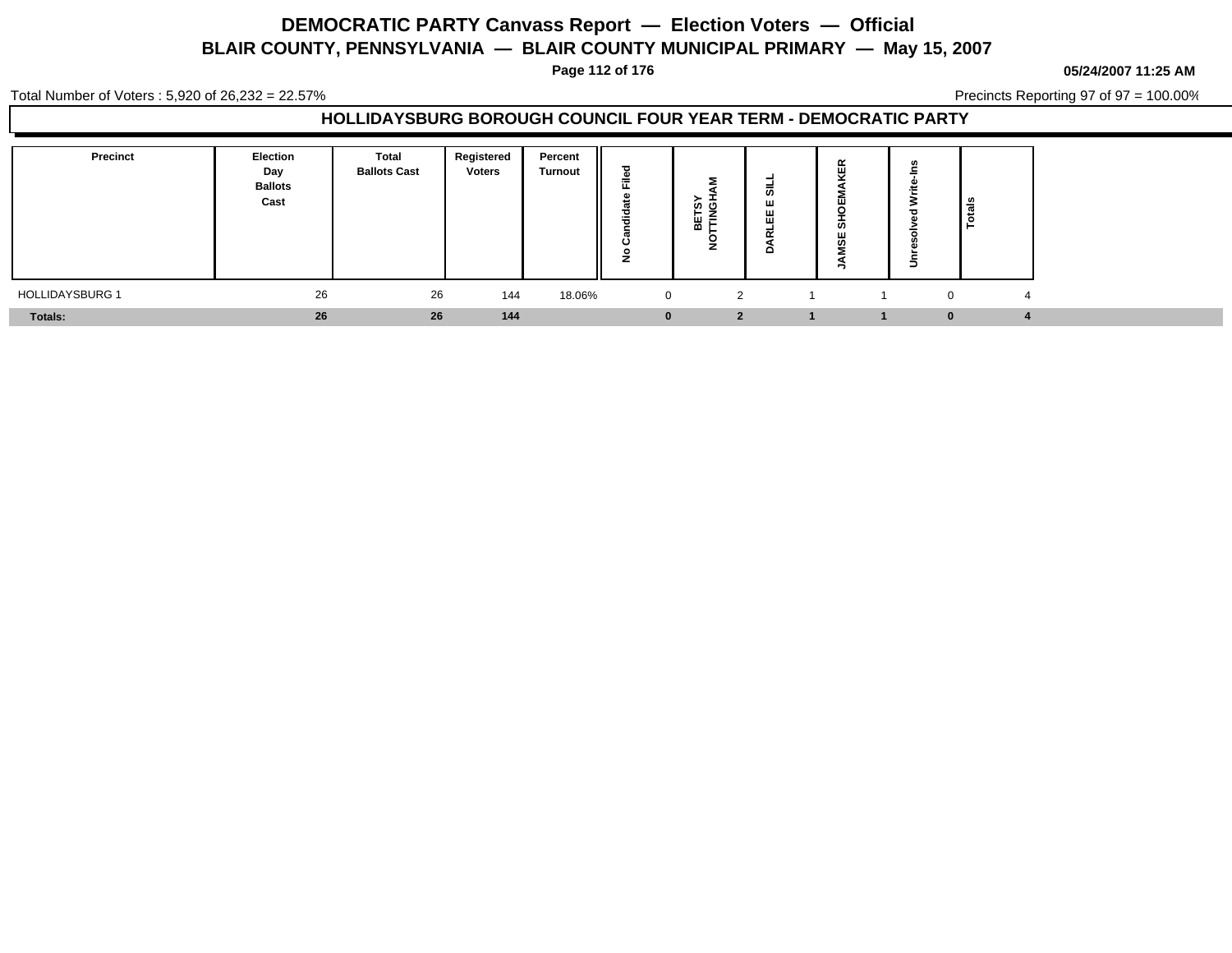**Page 113 of 176**

**05/24/2007 11:25 AM**

Total Number of Voters : 5,920 of 26,232 = 22.57%

Precincts Reporting 97 of 97 = 100.00%

| Precinct               | <b>Election</b><br>Day<br><b>Ballots</b><br>Cast | <b>Total</b><br><b>Ballots Cast</b> | Registered<br><b>Voters</b> | Percent<br><b>Turnout</b> | ≂<br><br>ں<br>∸ | ທ |          | Totals |
|------------------------|--------------------------------------------------|-------------------------------------|-----------------------------|---------------------------|-----------------|---|----------|--------|
| <b>HOLLIDAYSBURG 3</b> | 21                                               | 21                                  | 131                         | 16.03%                    | $\mathbf{0}$    |   |          |        |
| Totals:                | 21                                               | 21                                  | 131                         |                           |                 |   | $\bf{0}$ |        |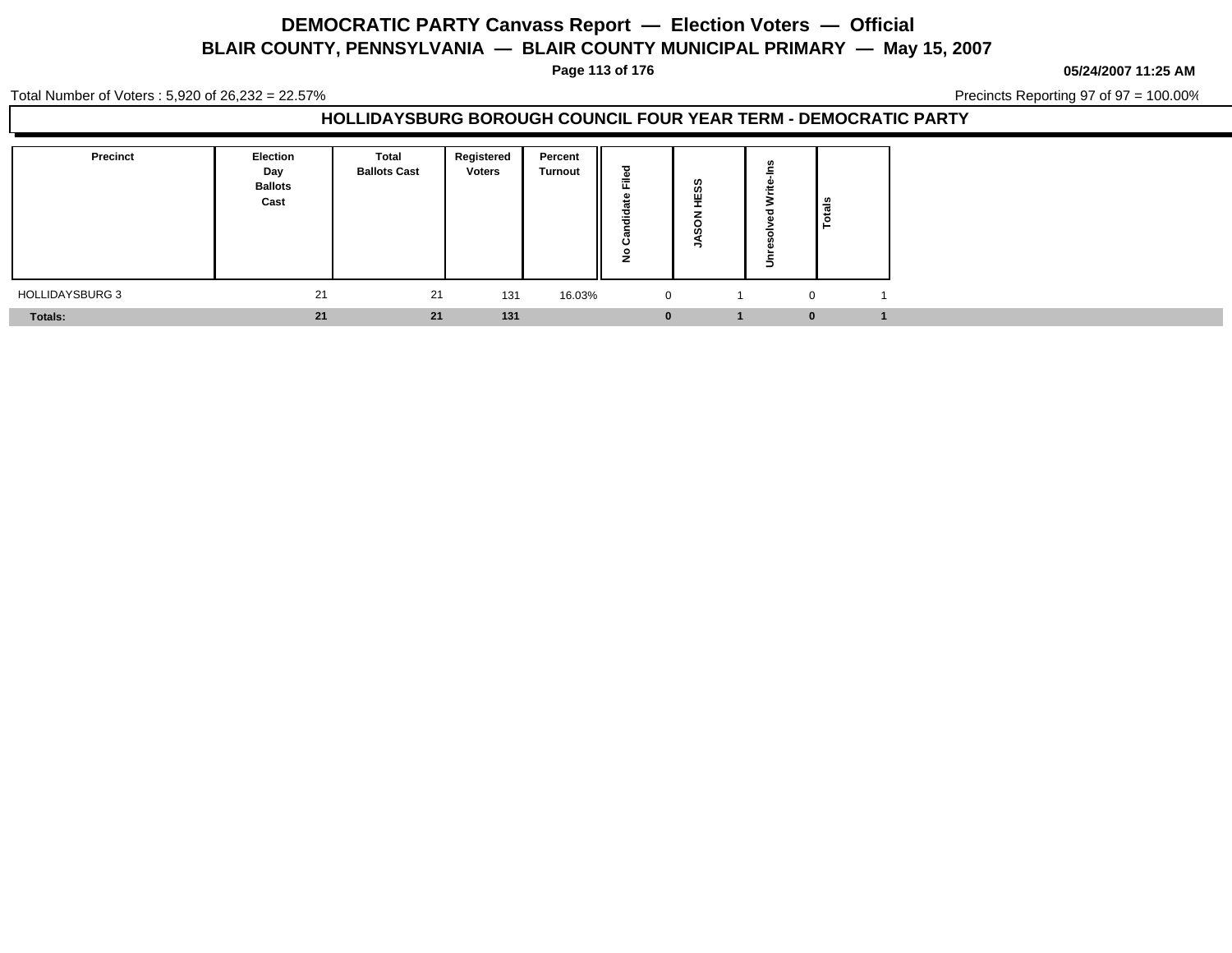**Page 114 of 176**

#### **05/24/2007 11:25 AM**

Total Number of Voters : 5,920 of 26,232 = 22.57%

Precincts Reporting 97 of 97 = 100.00%

| <b>Precinct</b>        | <b>Election</b><br>Day<br><b>Ballots</b><br>Cast | Total<br><b>Ballots Cast</b> | Registered<br><b>Voters</b> | Percent<br><b>Turnout</b> | ъ<br>÷<br>щ.<br>ᄒ<br><br>ပ<br>o | -<br>. . | ш.<br>읎 | œ<br>쁹<br>-<br>ឌ ≩<br>יה ≤<br>≤ ō<br>ဖာ |               | ∍ | ۱÷ |  |
|------------------------|--------------------------------------------------|------------------------------|-----------------------------|---------------------------|---------------------------------|----------|---------|-----------------------------------------|---------------|---|----|--|
| <b>HOLLIDAYSBURG 5</b> | 60                                               | 60                           | 160                         | 37.50%                    | $\mathbf{0}$                    |          |         |                                         | $\Omega$<br>∼ |   |    |  |
| Totals:                | 60                                               | 60                           | 160                         |                           | $\Omega$                        |          |         |                                         | $\bullet$     |   | Λ  |  |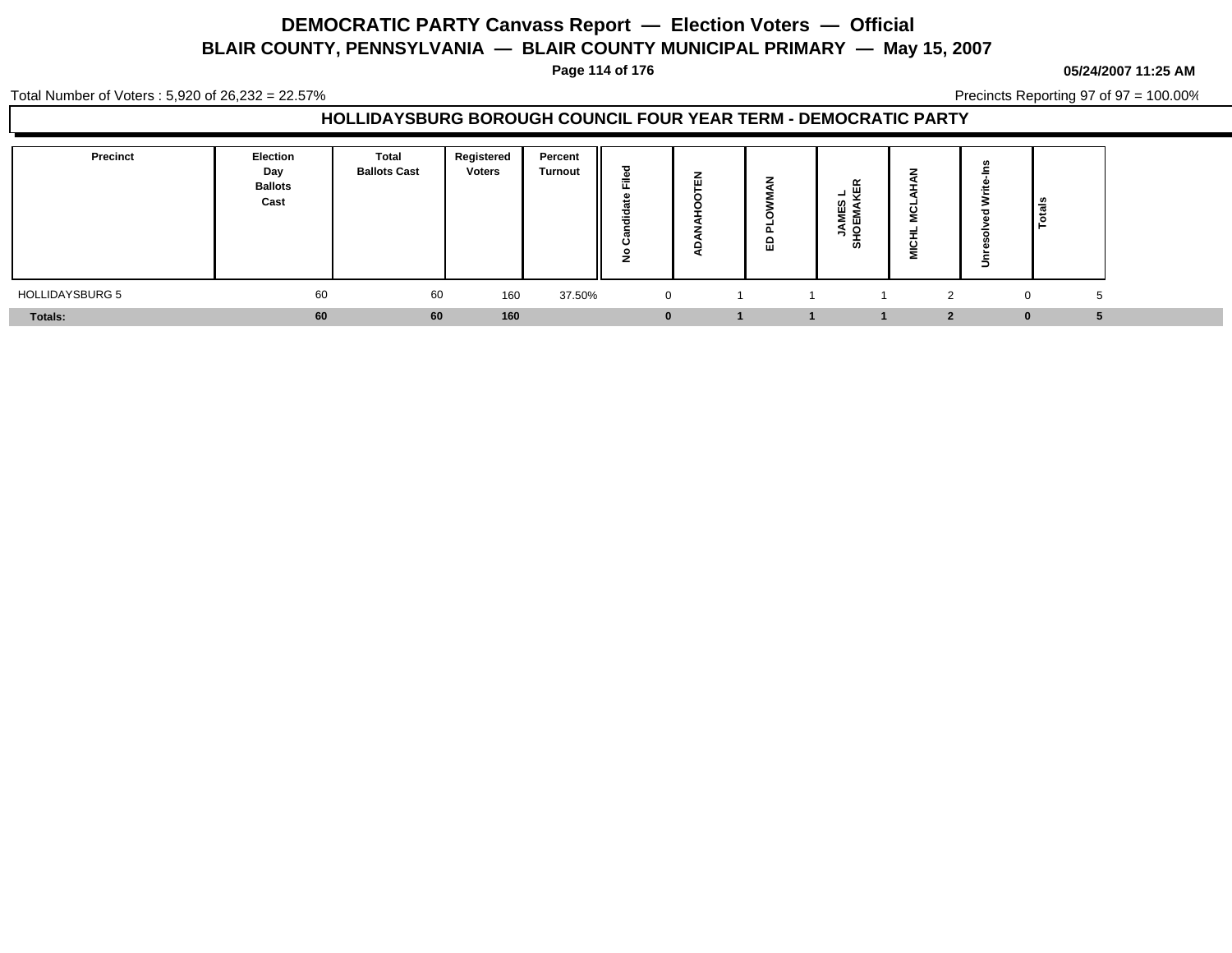**Page 115 of 176**

**05/24/2007 11:25 AM**

Total Number of Voters : 5,920 of 26,232 = 22.57%

Precincts Reporting 97 of 97 = 100.00%

| <b>Precinct</b>        | <b>Election</b><br>Day<br><b>Ballots</b><br>Cast | Total<br><b>Ballots Cast</b> | Registered<br><b>Voters</b> | Percent<br><b>Turnout</b> | ъ<br>=<br>щ.<br>ಕ<br><br>ပ<br>$\circ$ | U. | $\overline{\phantom{a}}$<br>MES<br>MAKI<br>ろと<br>÷<br>ທ | - - |   | ਫ਼ੰ |  |
|------------------------|--------------------------------------------------|------------------------------|-----------------------------|---------------------------|---------------------------------------|----|---------------------------------------------------------|-----|---|-----|--|
| <b>HOLLIDAYSBURG 7</b> | 32                                               | 32                           | 129                         | 24.81%                    | $\overline{0}$                        |    | 4                                                       |     | 0 | 6   |  |
| Totals:                | 32                                               | 32                           | 129                         |                           | $\bf{0}$                              |    | $\mathbf{A}$                                            |     |   |     |  |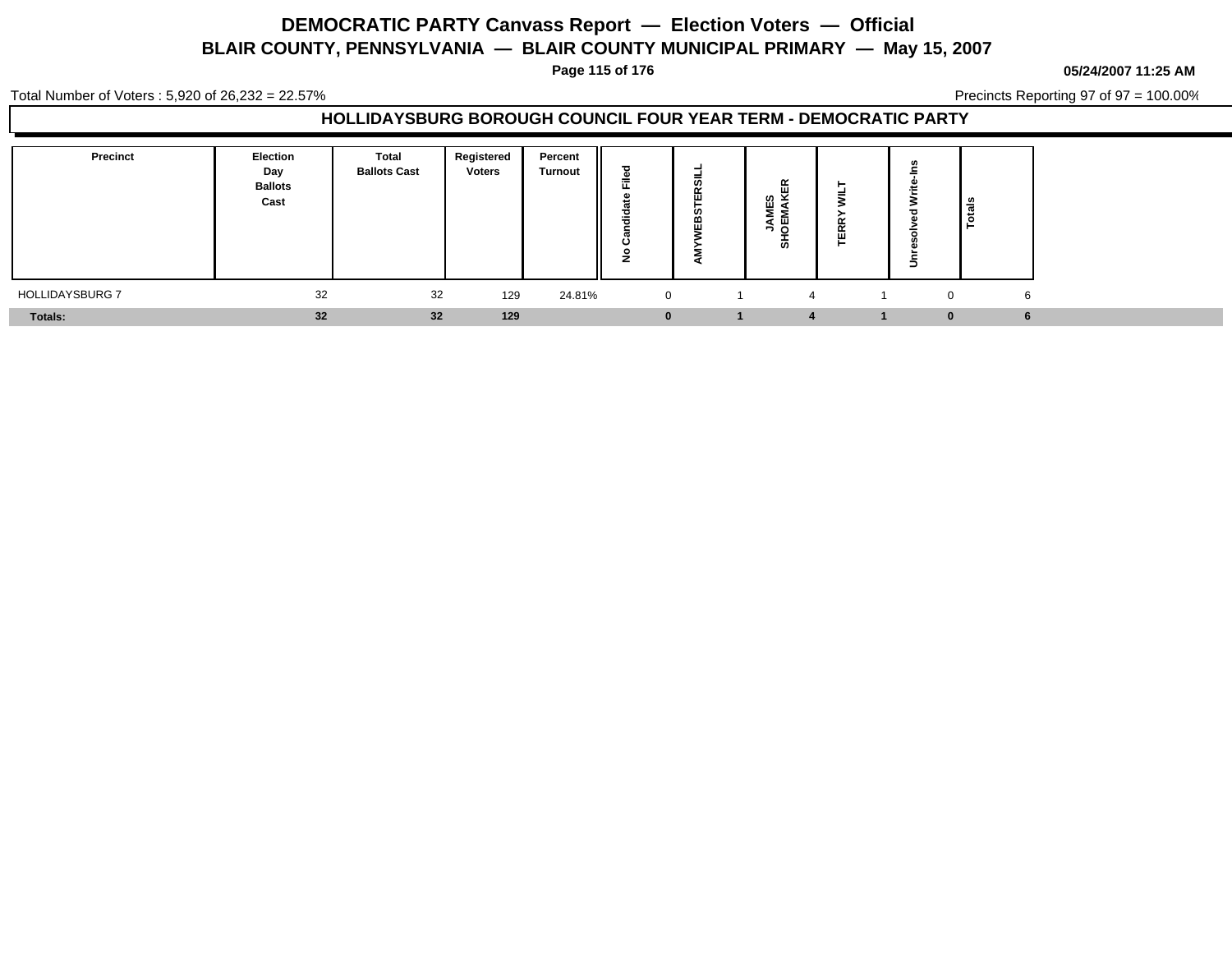**Page 116 of 176**

**05/24/2007 11:25 AM**

Total Number of Voters : 5,920 of 26,232 = 22.57%

Precincts Reporting 97 of 97 = 100.00%

### **HUSTON TOWNSHIP SUPERVISOR SIX YEAR TERM - DEMOCRATIC PARTY**

| Precinct          | Election<br>Day<br><b>Ballots</b><br>Cast | Total<br><b>Ballots Cast</b> | Registered<br>Voters | Percent<br><b>Turnout</b> | --          | ш<br>$\ddot{\phantom{1}}$<br>-<br>m<br>c<br>ш<br>C | ≃<br>$\cdots$<br>$\cdot$<br>ັ<br>ဖာ |   | <u>"</u>     |
|-------------------|-------------------------------------------|------------------------------|----------------------|---------------------------|-------------|----------------------------------------------------|-------------------------------------|---|--------------|
| <b>HUSTON TWP</b> | 35                                        | 35                           | 125                  | 28.00%                    | $\mathbf 0$ |                                                    |                                     | 6 | $\mathbf{0}$ |
| <b>Totals:</b>    | 35                                        | 35                           | 125                  |                           | $\bf{0}$    |                                                    |                                     |   | $\bf{0}$     |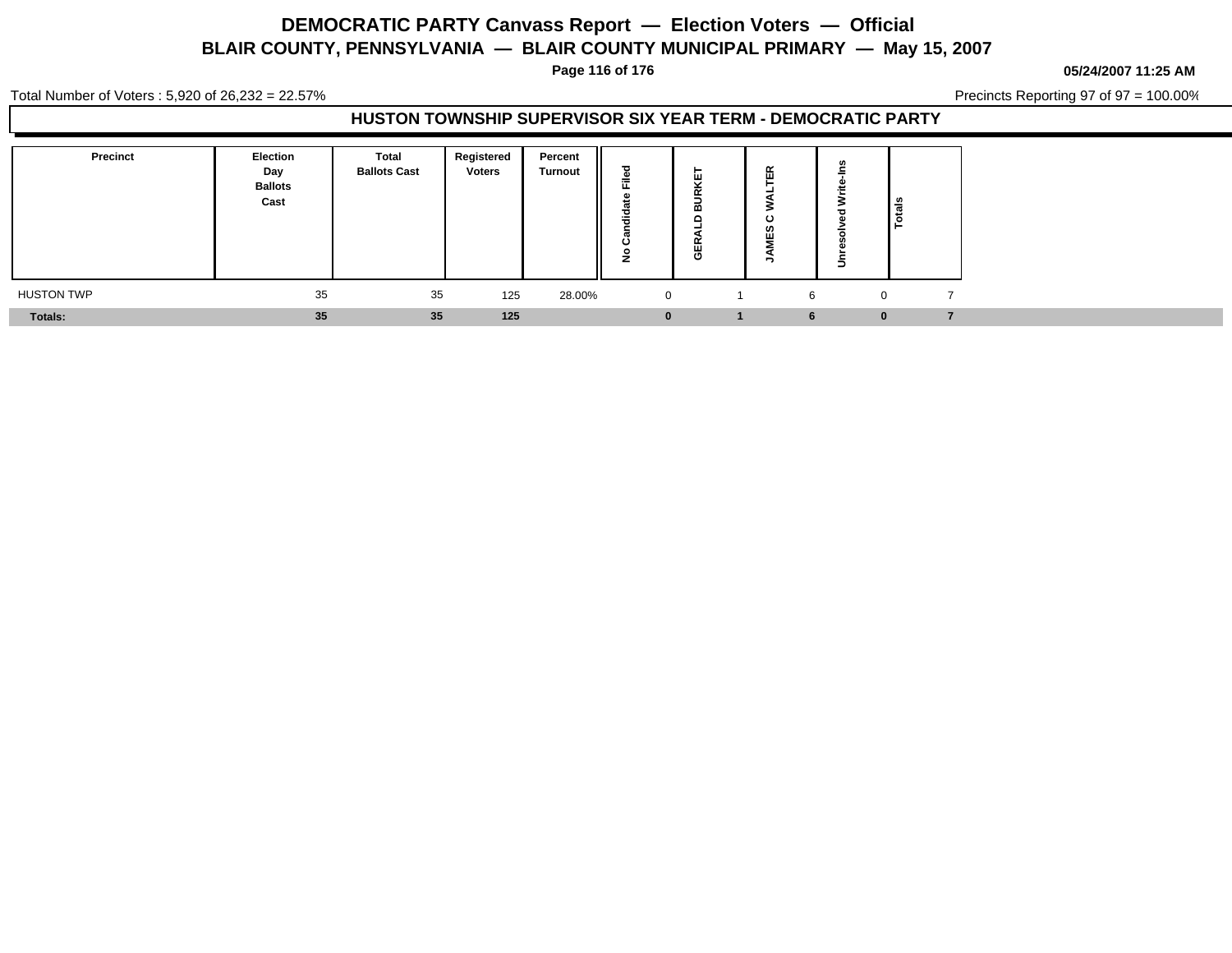**Page 117 of 176**

**05/24/2007 11:25 AM**

Total Number of Voters : 5,920 of 26,232 = 22.57%

Precincts Reporting 97 of 97 = 100.00%

### **HUSTON TOWNSHIP AUDITOR SIX YEAR TERM - DEMOCRATIC PARTY**

| <b>Precinct</b>   | <b>Election</b><br>Day<br><b>Ballots</b><br>Cast | <b>Total</b><br><b>Ballots Cast</b> | Registered<br><b>Voters</b> | Percent<br><b>Turnout</b> | --          | $\propto$<br>ш<br>œ<br>U.<br>ທ | ۰        | l ៖<br>تت<br><u>م</u> |
|-------------------|--------------------------------------------------|-------------------------------------|-----------------------------|---------------------------|-------------|--------------------------------|----------|-----------------------|
| <b>HUSTON TWP</b> | 35                                               | 35                                  | 125                         | 28.00%                    | $\mathbf 0$ |                                | $\Omega$ |                       |
| Totals:           | 35                                               | 35                                  | 125                         |                           |             |                                | $\bf{0}$ |                       |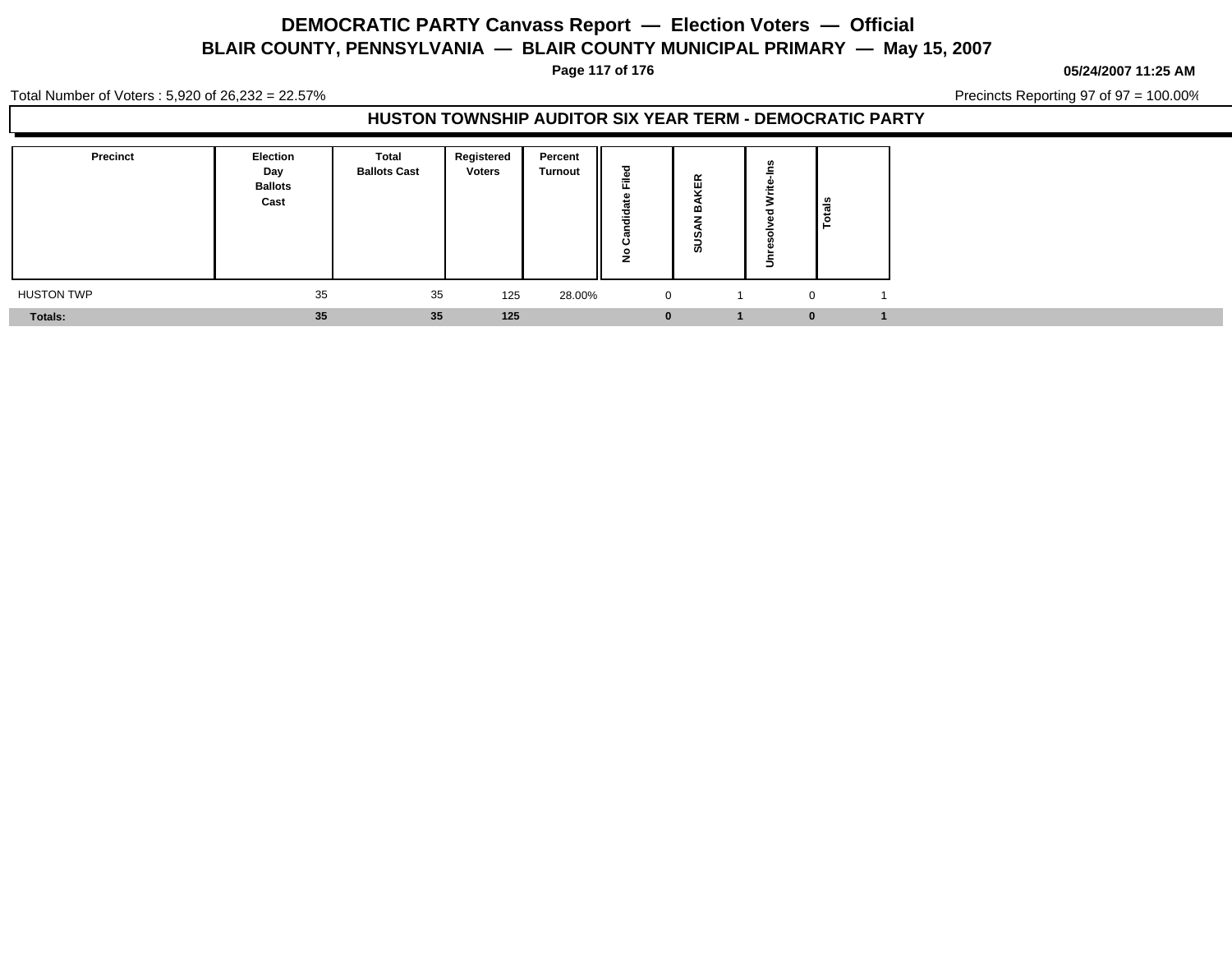**Page 118 of 176**

**05/24/2007 11:25 AM**

Total Number of Voters : 5,920 of 26,232 = 22.57%

Precincts Reporting 97 of 97 = 100.00%

### **JUNIATA TOWNSHIP SUPERVISOR SIX YEAR TERM - DEMOCRATIC PARTY**

| <b>Precinct</b>    | <b>Election</b><br>Day<br><b>Ballots</b><br>Cast | <b>Total</b><br><b>Ballots Cast</b> | Registered<br>Voters | Percent<br><b>Turnout</b><br>║ | ъ<br>--<br>÷<br>- 1<br>≂<br>-0 | ш<br>-<br>-<br>≏ | <b>lais</b><br>인. |  |
|--------------------|--------------------------------------------------|-------------------------------------|----------------------|--------------------------------|--------------------------------|------------------|-------------------|--|
| <b>JUNIATA TWP</b> | 37                                               | 37                                  | 178                  | 20.79%                         | 0                              |                  | $\Omega$          |  |
| Totals:            | 37                                               | 37                                  | 178                  |                                | $\bf{0}$                       |                  | 0                 |  |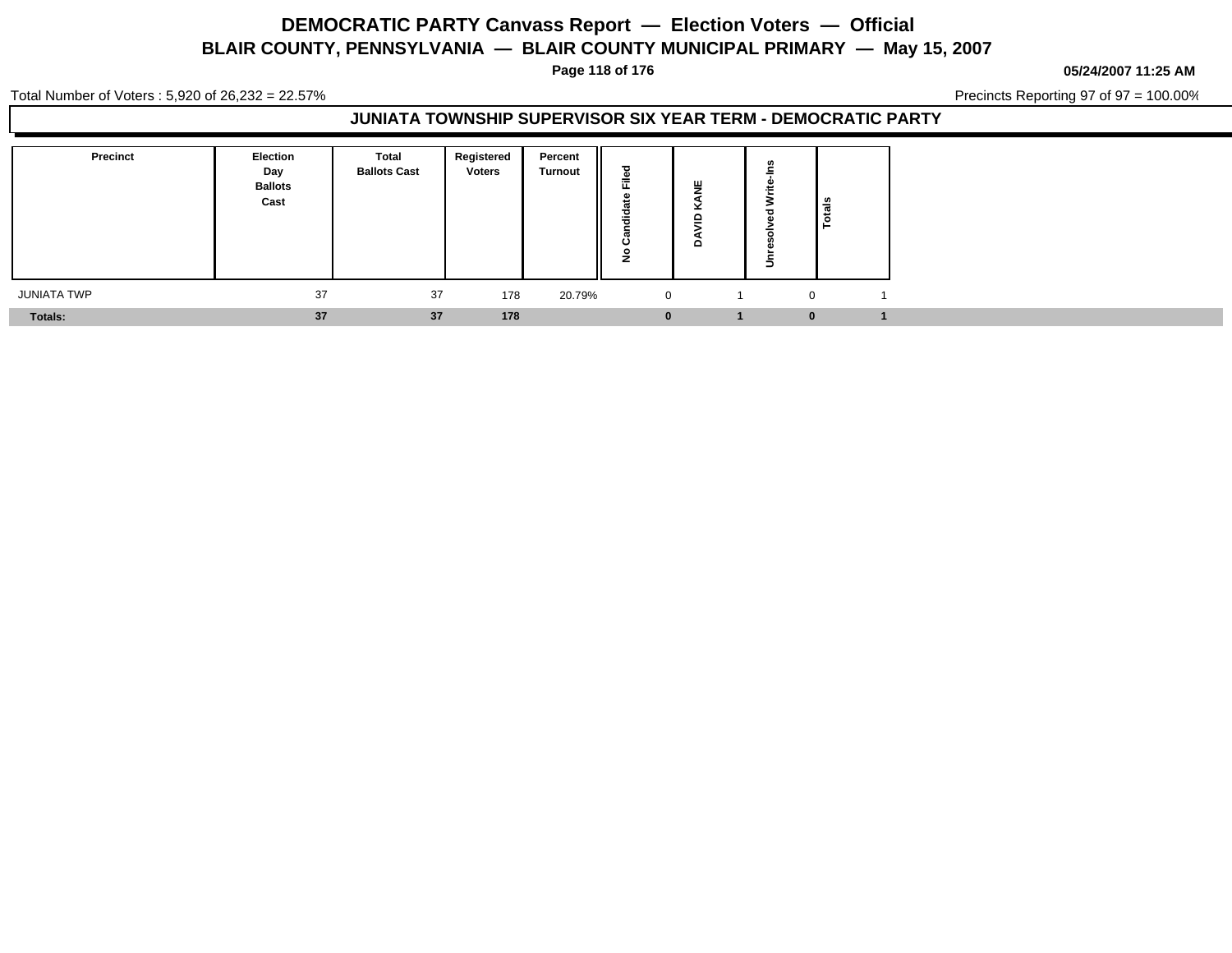**Page 119 of 176**

**05/24/2007 11:25 AM**

Total Number of Voters : 5,920 of 26,232 = 22.57%

Precincts Reporting 97 of 97 = 100.00%

### **JUNIATA TOWNSHIP AUDITOR SIX YEAR TERM - DEMOCRATIC PARTY**

| <b>Precinct</b>    | <b>Election</b><br>Day<br><b>Ballots</b><br>Cast | <b>Total</b><br><b>Ballots Cast</b> | Registered<br><b>Voters</b> | Percent<br><b>Turnout</b> | $\sim$       | $\propto$<br>$\cdots$<br>œ<br>$\qquad \qquad$<br>- nd<br>$\propto$<br>$\sim$ | ۰        | ا چّ<br>تت<br><u>ه</u> ۱ |  |
|--------------------|--------------------------------------------------|-------------------------------------|-----------------------------|---------------------------|--------------|------------------------------------------------------------------------------|----------|--------------------------|--|
| <b>JUNIATA TWP</b> | 37                                               | 37                                  | 178                         | 20.79%                    | $\mathbf{0}$ |                                                                              | $\Omega$ |                          |  |
| Totals:            | 37                                               | 37                                  | 178                         |                           |              |                                                                              |          | $\bf{0}$                 |  |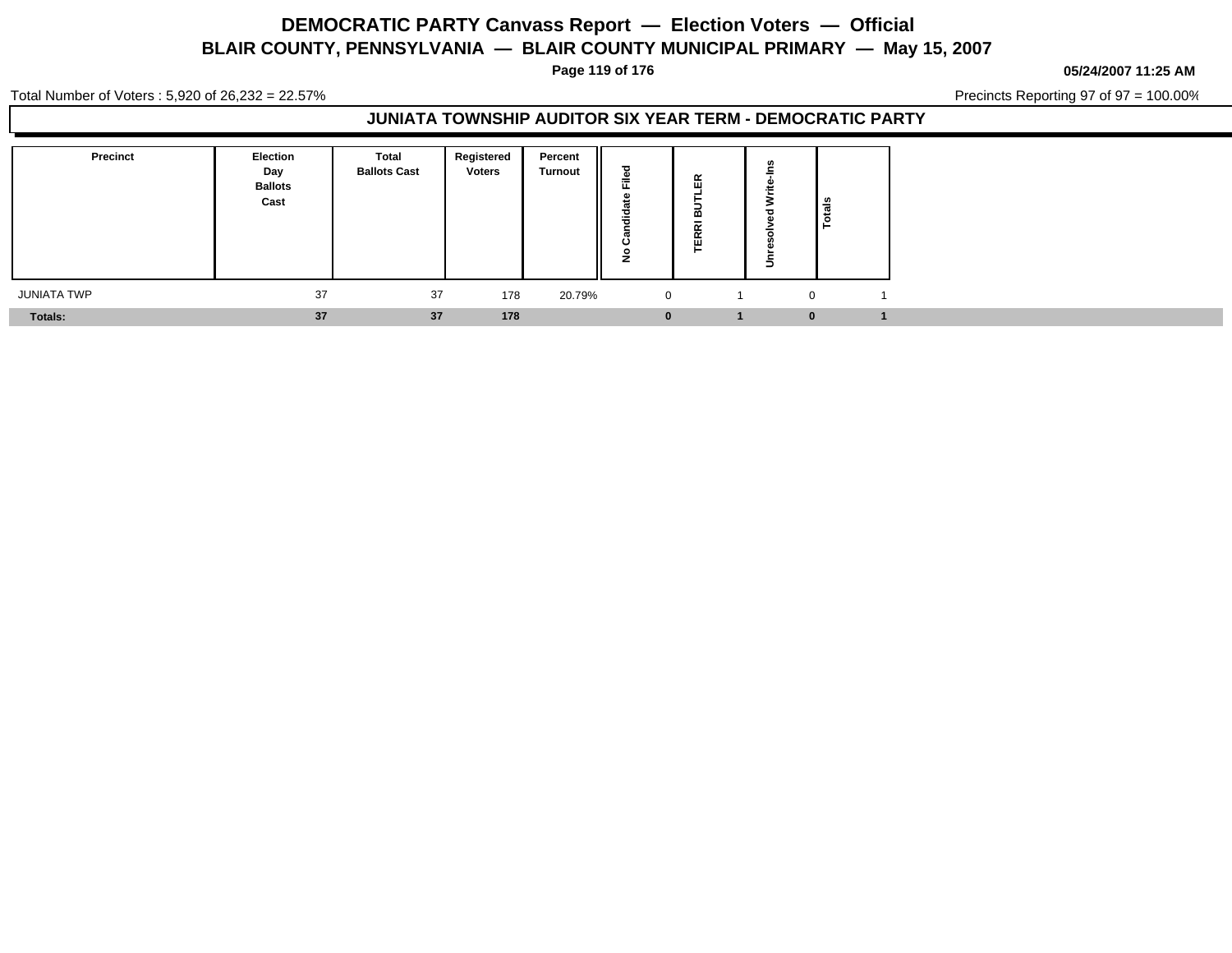**Page 120 of 176**

**05/24/2007 11:25 AM**

Total Number of Voters : 5,920 of 26,232 = 22.57%

Precincts Reporting 97 of 97 = 100.00%

### **JUNIATA TOWNSHIP AUDITOR FOUR YEAR TERM - DEMOCRATIC PARTY**

| Precinct    | <b>Election</b><br>Day<br><b>Ballots</b><br>Cast | <b>Total</b><br><b>Ballots Cast</b> | Registered<br>Voters | Percent<br><b>Turnout</b> | $\overline{\phantom{a}}$<br>╼<br>║<br>$\overline{\phantom{a}}$<br>-2<br>≂<br>c | $\propto$<br>ш<br>⋒<br>-<br>$\tilde{\phantom{a}}$<br>$\propto$<br>画<br>╾ |          | ∎∎<br>l e |
|-------------|--------------------------------------------------|-------------------------------------|----------------------|---------------------------|--------------------------------------------------------------------------------|--------------------------------------------------------------------------|----------|-----------|
| JUNIATA TWP | 37                                               | 37                                  | 178                  | 20.79%                    | 0                                                                              | ຳ                                                                        | $\Omega$ | - 2       |
| Totals:     | 37                                               | 37                                  | 178                  |                           | $\bf{0}$                                                                       | $\overline{2}$                                                           | $\Omega$ |           |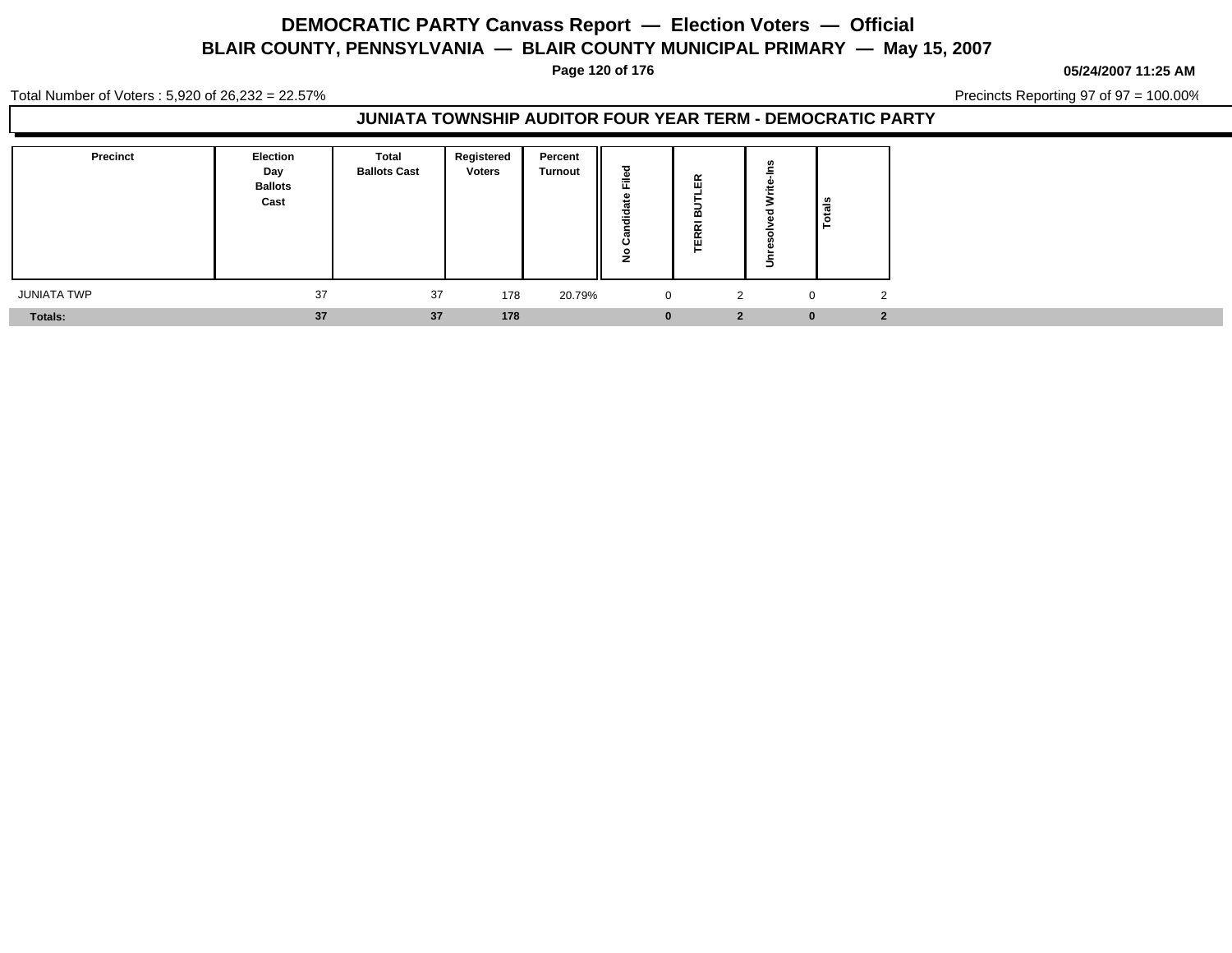**Page 121 of 176**

#### **05/24/2007 11:25 AM**

Total Number of Voters : 5,920 of 26,232 = 22.57%

Precincts Reporting 97 of 97 = 100.00%

### **JUNIATA TOWNSHIP AUDITOR TWO YEAR TERM - DEMOCRATIC PARTY**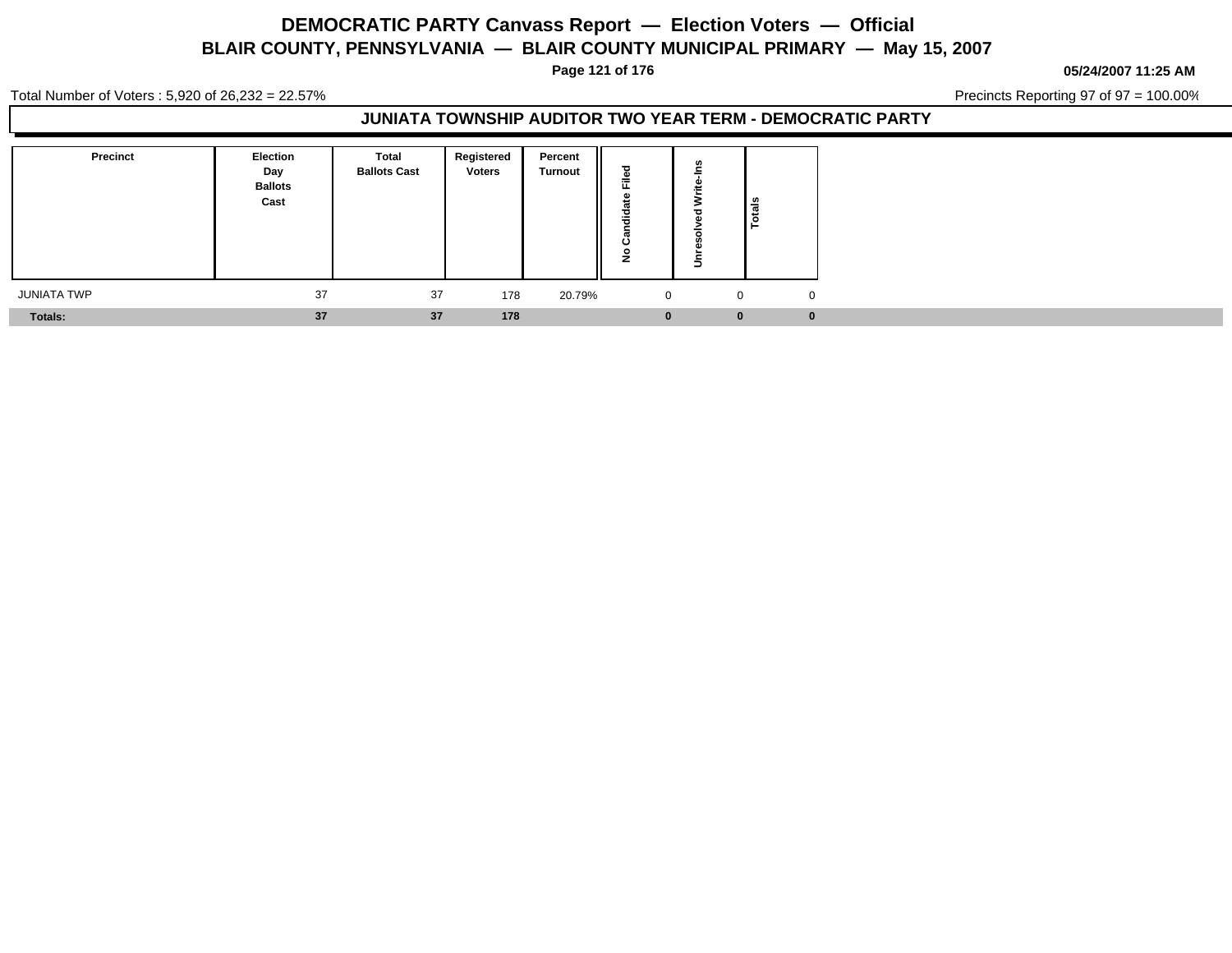**Page 122 of 176**

#### **05/24/2007 11:25 AM**

Total Number of Voters : 5,920 of 26,232 = 22.57%

Precincts Reporting 97 of 97 = 100.00%

### **LOGAN TOWNSHIP SUPERVISOR SIX YEAR TERM - DEMOCRATIC PARTY**

| Precinct           | Election<br>Day<br><b>Ballots</b><br>Cast | <b>Total</b><br><b>Ballots Cast</b> | Registered<br>Voters | Percent<br><b>Turnout</b> | ΛĘΚ<br>٥<br>오<br>$\begin{array}{c} \n\overline{AB} \\ \overline{BC} \\ \overline{BC} \\ \overline{BC} \\ \overline{BC} \\ \overline{BC} \\ \overline{BC} \\ \overline{BC} \\ \overline{BC} \\ \overline{BC} \\ \overline{BC} \\ \overline{BC} \\ \overline{BC} \\ \overline{BC} \\ \overline{BC} \\ \overline{BC} \\ \overline{BC} \\ \overline{BC} \\ \overline{BC} \\ \overline{BC} \\ \overline{BC} \\ \overline{BC} \\ \overline{BC} \\ \overline{BC} \\ \overline{BC} \\ \overline{BC} \\ \overline{BC} \\ \overline{BC} \\ \overline{BC} \\ \overline{BC} \\ \$<br>ξ<br>۵ | $\frac{8}{1}$<br>$\circ$<br>œ<br>щ<br>읎 | Ζ<br>с<br>Δ<br>$\tilde{\phantom{a}}$<br>٥<br>ш | റ<br>-<br>Æ    | ≏<br>ш<br>O<br>ш. | £<br>≝<br>ğΕ   | ≃<br>$\sigma$<br>O<br>Ñ<br>ᇃ<br>ğ | $rac{c}{\epsilon}$<br><b>VOHIJ</b> | $\sim$<br>سد<br>$\circ$<br>ပ |
|--------------------|-------------------------------------------|-------------------------------------|----------------------|---------------------------|---------------------------------------------------------------------------------------------------------------------------------------------------------------------------------------------------------------------------------------------------------------------------------------------------------------------------------------------------------------------------------------------------------------------------------------------------------------------------------------------------------------------------------------------------------------------------------|-----------------------------------------|------------------------------------------------|----------------|-------------------|----------------|-----------------------------------|------------------------------------|------------------------------|
| <b>LOGAN TWP 1</b> | 99                                        | 99                                  | 359                  | 27.58%                    | 65                                                                                                                                                                                                                                                                                                                                                                                                                                                                                                                                                                              |                                         |                                                | $\mathbf 0$    | $\mathbf 0$       | $\Omega$       | 2                                 | 0                                  |                              |
| LOGAN TWP 2        | 107                                       | 107                                 | 480                  | 22.29%                    | 70                                                                                                                                                                                                                                                                                                                                                                                                                                                                                                                                                                              |                                         | 0                                              | $\overline{4}$ | $\mathbf 0$       |                | $\overline{2}$                    |                                    |                              |
| LOGAN TWP 3        | 73                                        | 73                                  | 248                  | 29.44%                    | 45                                                                                                                                                                                                                                                                                                                                                                                                                                                                                                                                                                              | 2                                       | $\mathbf 0$                                    |                | $\mathbf 0$       | 0              | 3                                 | 0                                  |                              |
| LOGAN TWP 4        | 86                                        | 86                                  | 435                  | 19.77%                    | 62                                                                                                                                                                                                                                                                                                                                                                                                                                                                                                                                                                              | 0                                       | $\mathbf 0$                                    | 3              | $\mathbf 0$       |                | 4                                 | 0                                  |                              |
| LOGAN TWP 5        | 122                                       | 122                                 | 437                  | 27.92%                    | 78                                                                                                                                                                                                                                                                                                                                                                                                                                                                                                                                                                              | $\mathbf 0$                             | $\Omega$                                       | $\overline{2}$ | 0                 | 2              |                                   | 0                                  |                              |
| LOGAN TWP 6        | 123                                       | 123                                 | 641                  | 19.19%                    | 91                                                                                                                                                                                                                                                                                                                                                                                                                                                                                                                                                                              | 0                                       | $\mathbf 0$                                    | 5              | 0                 |                | $\overline{2}$                    | $\mathbf 0$                        |                              |
| <b>LOGAN TWP 7</b> | 70                                        | 70                                  | 237                  | 29.54%                    | 35                                                                                                                                                                                                                                                                                                                                                                                                                                                                                                                                                                              | 2                                       | $\mathbf 0$                                    | $\overline{2}$ |                   | $\Omega$       | 0                                 | 0                                  |                              |
| Totals:            | 680                                       | 680                                 | 2,837                |                           | 446                                                                                                                                                                                                                                                                                                                                                                                                                                                                                                                                                                             | 6                                       |                                                | 17             |                   | $\overline{4}$ | 14                                | $\mathbf{1}$                       |                              |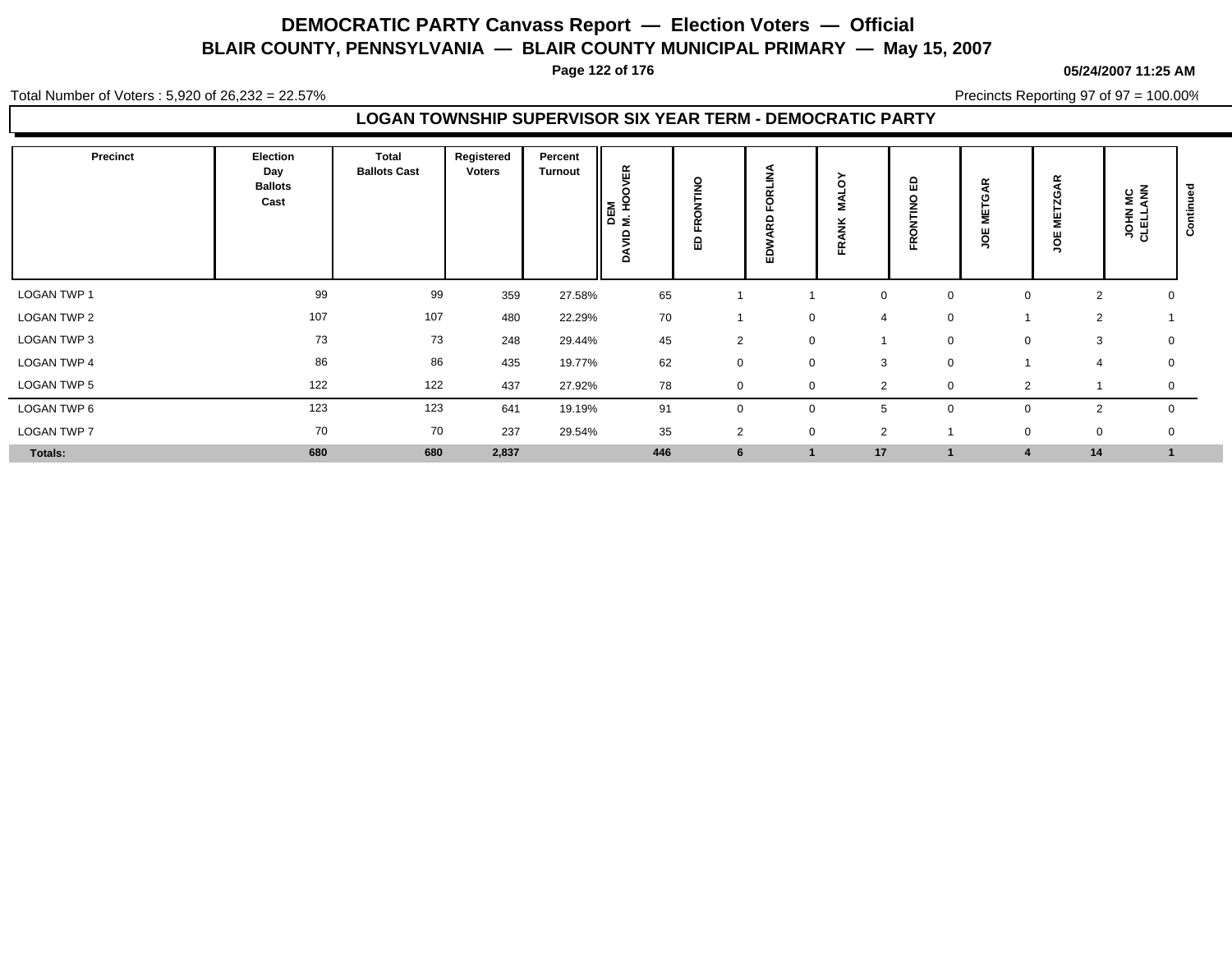**Page 123 of 176**

#### **05/24/2007 11:25 AM**

Precincts Reporting 97 of 97 = 100.00%

Total Number of Voters : 5,920 of 26,232 = 22.57%

### **LOGAN TOWNSHIP SUPERVISOR SIX YEAR TERM**

|                    |                                           |                                     |                      | Continued                 |             |                                           |                                   |                                                 |                                  |                                         |                                         |                   |
|--------------------|-------------------------------------------|-------------------------------------|----------------------|---------------------------|-------------|-------------------------------------------|-----------------------------------|-------------------------------------------------|----------------------------------|-----------------------------------------|-----------------------------------------|-------------------|
| <b>Precinct</b>    | Election<br>Day<br><b>Ballots</b><br>Cast | <b>Total</b><br><b>Ballots Cast</b> | Registered<br>Voters | Percent<br><b>Turnout</b> | 5<br>UND.   | <b>I</b><br>g<br>⋖<br>$\propto$<br>◀<br>൨ | 当<br>C<br>ROME<br>ARTEL<br>മ<br>쁌 | š<br>₩<br>$\Omega$<br>$\circ$<br>Ě<br><b>RO</b> | o<br><b>ROMEO</b><br>ARTARL<br>품 | 군<br>DEM.<br>MS<br>$\circ$<br>Ŵ<br>ROMI | ÷<br>≳<br>$\overline{\phantom{a}}$<br>∍ | 효                 |
| <b>LOGAN TWP 1</b> | 99                                        | 99                                  | 359                  | 27.58%                    |             | $\mathbf 0$                               | 0                                 | $\Omega$                                        |                                  | $\Omega$                                | 0                                       | 70                |
| LOGAN TWP 2        | 107                                       | 107                                 | 480                  | 22.29%                    | 0           | 0                                         |                                   |                                                 |                                  |                                         | $\mathbf 0$                             | 82                |
| LOGAN TWP 3        | 73                                        | 73                                  | 248                  | 29.44%                    | $\mathbf 0$ | $\overline{2}$                            | $\mathbf 0$                       | $\mathbf 0$                                     |                                  | $\Omega$                                |                                         | 53<br>0           |
| <b>LOGAN TWP 4</b> | 86                                        | 86                                  | 435                  | 19.77%                    | 0           | 0                                         | $\overline{4}$                    | $\mathbf 0$                                     | $\Omega$                         |                                         |                                         | 75<br>0           |
| LOGAN TWP 5        | 122                                       | 122                                 | 437                  | 27.92%                    | 0           | 0                                         | $\mathbf 0$                       |                                                 |                                  | $\Omega$                                |                                         | 83<br>0           |
| LOGAN TWP 6        | 123                                       | 123                                 | 641                  | 19.19%                    | 0           | $\overline{4}$                            | 0                                 | $\Omega$                                        | $\Omega$                         | $\mathbf{0}$                            |                                         | 102<br>0          |
| <b>LOGAN TWP 7</b> | 70                                        | 70                                  | 237                  | 29.54%                    | 0           |                                           | $\Omega$                          | $\Omega$                                        | O                                | $\Omega$                                |                                         | 41<br>$\mathbf 0$ |
| Totals:            | 680                                       | 680                                 | 2,837                |                           |             | $\overline{7}$                            | 5                                 |                                                 |                                  |                                         |                                         | 506<br>$\bf{0}$   |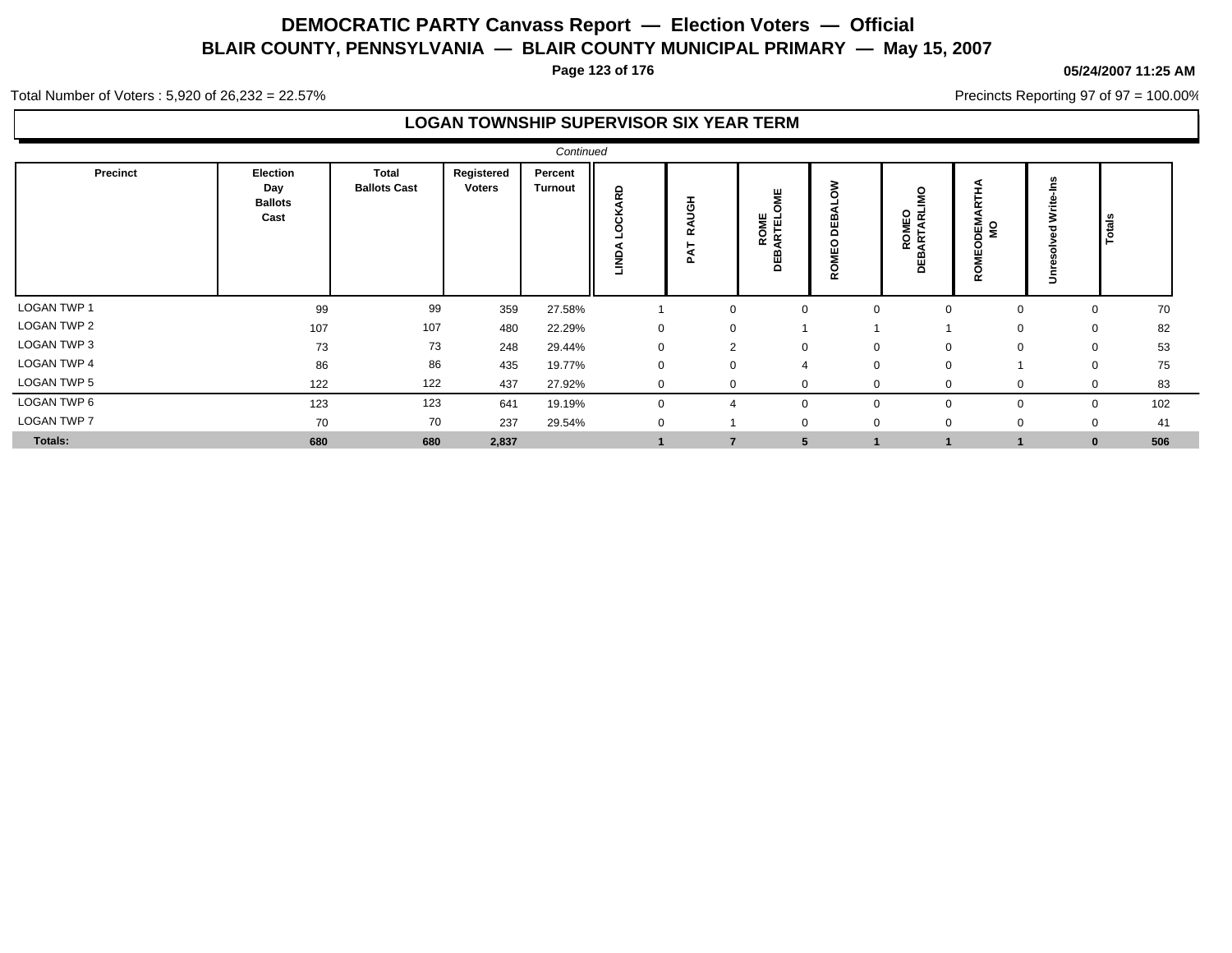**Page 124 of 176**

**05/24/2007 11:25 AM**

Total Number of Voters : 5,920 of 26,232 = 22.57%

Precincts Reporting 97 of 97 = 100.00%

### **LOGAN TOWNSHIP SUPERVISOR FOUR YEAR TERM - DEMOCRATIC PARTY**

| <b>Precinct</b>    | Election<br>Day<br><b>Ballots</b><br>Cast | Total<br><b>Ballots Cast</b> | Registered<br><b>Voters</b> | Percent<br><b>Turnout</b> | VER<br>$\circ$<br>DEM<br>M.HO<br>ξ<br>₫<br>۵ | $\overline{\mathbf{z}}$<br>$\circ$<br>$\alpha$<br>ш<br>읎 | ò<br>픻<br>ž<br>Œ | $\propto$<br>O<br>ш<br>O<br>- | $\alpha$       | Ξ<br><b>RICI</b><br>$\mathbf{a}$ | ഗ<br>€<br>₹<br>$\sim$<br>š | Totals            |  |
|--------------------|-------------------------------------------|------------------------------|-----------------------------|---------------------------|----------------------------------------------|----------------------------------------------------------|------------------|-------------------------------|----------------|----------------------------------|----------------------------|-------------------|--|
| LOGAN TWP 1        | 99                                        | 99                           | 359                         | 27.58%                    | 65                                           | $\overline{2}$                                           | $\mathbf 0$      | $\mathbf 0$                   | $\mathbf 0$    | $\mathbf 0$                      |                            | 67<br>$\mathbf 0$ |  |
| LOGAN TWP 2        | 107                                       | 107                          | 480                         | 22.29%                    | 71                                           | $\mathbf 0$                                              |                  |                               | $\pmb{0}$      | 0                                |                            | 73<br>$\mathbf 0$ |  |
| LOGAN TWP 3        | 73                                        | 73                           | 248                         | 29.44%                    | 41                                           | 2                                                        | $\mathbf 0$      | $\mathbf 0$                   | $\overline{2}$ | $\mathbf 0$                      |                            | 45<br>$\mathbf 0$ |  |
| LOGAN TWP 4        | 86                                        | 86                           | 435                         | 19.77%                    | 57                                           | 0                                                        | 3                | $\mathbf 0$                   | $\overline{2}$ | $\mathbf 0$                      |                            | 62<br>0           |  |
| <b>LOGAN TWP 5</b> | 122                                       | 122                          | 437                         | 27.92%                    | 82                                           | 0                                                        |                  | $\mathbf 0$                   |                | $\mathbf 0$                      |                            | 84<br>$\mathbf 0$ |  |
| LOGAN TWP 6        | 123                                       | 123                          | 641                         | 19.19%                    | 87                                           | $\mathbf 0$                                              |                  |                               |                | 2                                |                            | 92<br>$\mathbf 0$ |  |
| LOGAN TWP 7        | 70                                        | 70                           | 237                         | 29.54%                    | 38                                           |                                                          | $\mathbf 0$      |                               | 0              | 0                                |                            | 40<br>$\mathbf 0$ |  |
| Totals:            | 680                                       | 680                          | 2,837                       |                           | 441                                          | $5\phantom{.0}$                                          | 6                | $\overline{\mathbf{3}}$       | 6              | $\overline{2}$                   |                            | 463<br>$\bf{0}$   |  |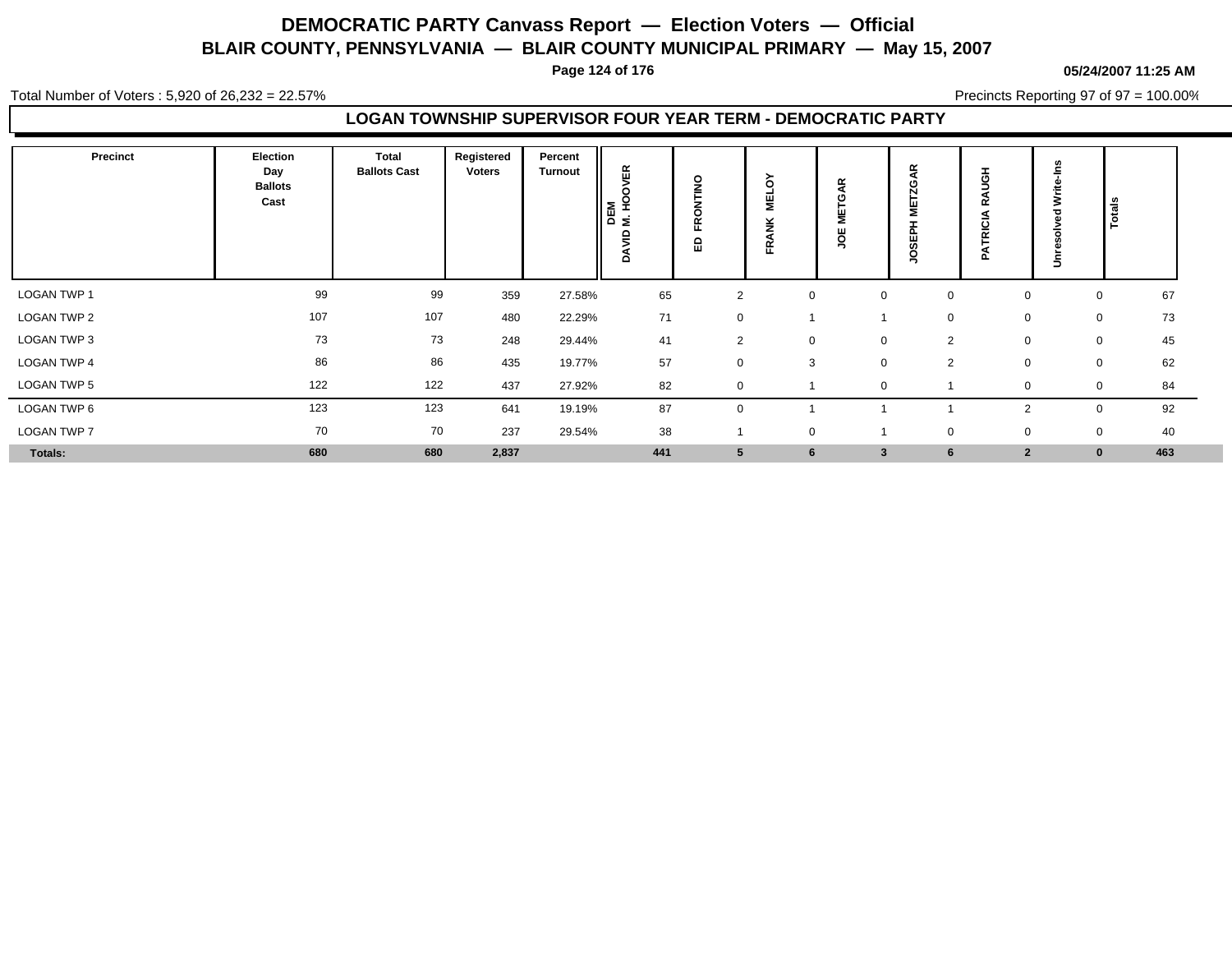**Page 125 of 176**

#### **05/24/2007 11:25 AM**

Total Number of Voters : 5,920 of 26,232 = 22.57%

Precincts Reporting 97 of 97 = 100.00%

### **LOGAN TOWNSHIP AUDITOR SIX YEAR TERM - DEMOCRATIC PARTY**

| <b>Precinct</b>    | Election<br>Day<br><b>Ballots</b><br>Cast | Total<br><b>Ballots Cast</b> | Registered<br>Voters | Percent<br><b>Turnout</b> | <b>Dell</b><br>щ<br>흥<br>ပ<br>£ | る<br><b>SC</b><br>g<br>o | $\circ$<br>Ż<br>o<br>品 | 뚠                          | $\alpha$<br>-11<br>ō<br>∍ | $\bar{5}$<br>œ<br>◀<br>௨ | ≩<br>C<br>5 | Totals           |  |
|--------------------|-------------------------------------------|------------------------------|----------------------|---------------------------|---------------------------------|--------------------------|------------------------|----------------------------|---------------------------|--------------------------|-------------|------------------|--|
| <b>LOGAN TWP 1</b> | 99                                        | 99                           | 359                  | 27.58%                    | $\mathbf 0$                     |                          |                        | $\mathbf 0$<br>$\mathbf 0$ | 0                         | $\mathbf 0$              |             | $\mathbf 0$      |  |
| LOGAN TWP 2        | 107                                       | 107                          | 480                  | 22.29%                    | $\mathbf 0$                     | 0                        |                        | $\overline{2}$             | $\mathbf 0$               | 0                        |             | 0<br>3           |  |
| LOGAN TWP 3        | 73                                        | 73                           | 248                  | 29.44%                    | $\pmb{0}$                       | 0                        |                        | $\mathbf 0$<br>0           | $\mathbf 0$               |                          | 0           | $\mathbf 0$<br>0 |  |
| LOGAN TWP 4        | 86                                        | 86                           | 435                  | 19.77%                    | $\mathbf 0$                     | 0                        |                        | $\mathbf 0$<br>$\mathbf 0$ |                           |                          | $\mathbf 0$ | $\mathbf 0$      |  |
| <b>LOGAN TWP 5</b> | 122                                       | 122                          | 437                  | 27.92%                    | $\mathbf 0$                     | $\Omega$                 |                        | $\Omega$                   |                           |                          | ∩           | 0                |  |
| LOGAN TWP 6        | 123                                       | 123                          | 641                  | 19.19%                    | $\mathbf 0$                     | 0                        |                        | $\mathbf 0$                | 0                         | $\Omega$                 |             | $\mathbf 0$      |  |
| <b>LOGAN TWP 7</b> | 70                                        | 70                           | 237                  | 29.54%                    | $\overline{0}$                  | 0                        |                        | $\mathbf 0$<br>0           | $\mathbf 0$               |                          |             | 0                |  |
| Totals:            | 680                                       | 680                          | 2,837                |                           | $\mathbf{0}$                    |                          |                        |                            |                           |                          |             | 8<br>$\bf{0}$    |  |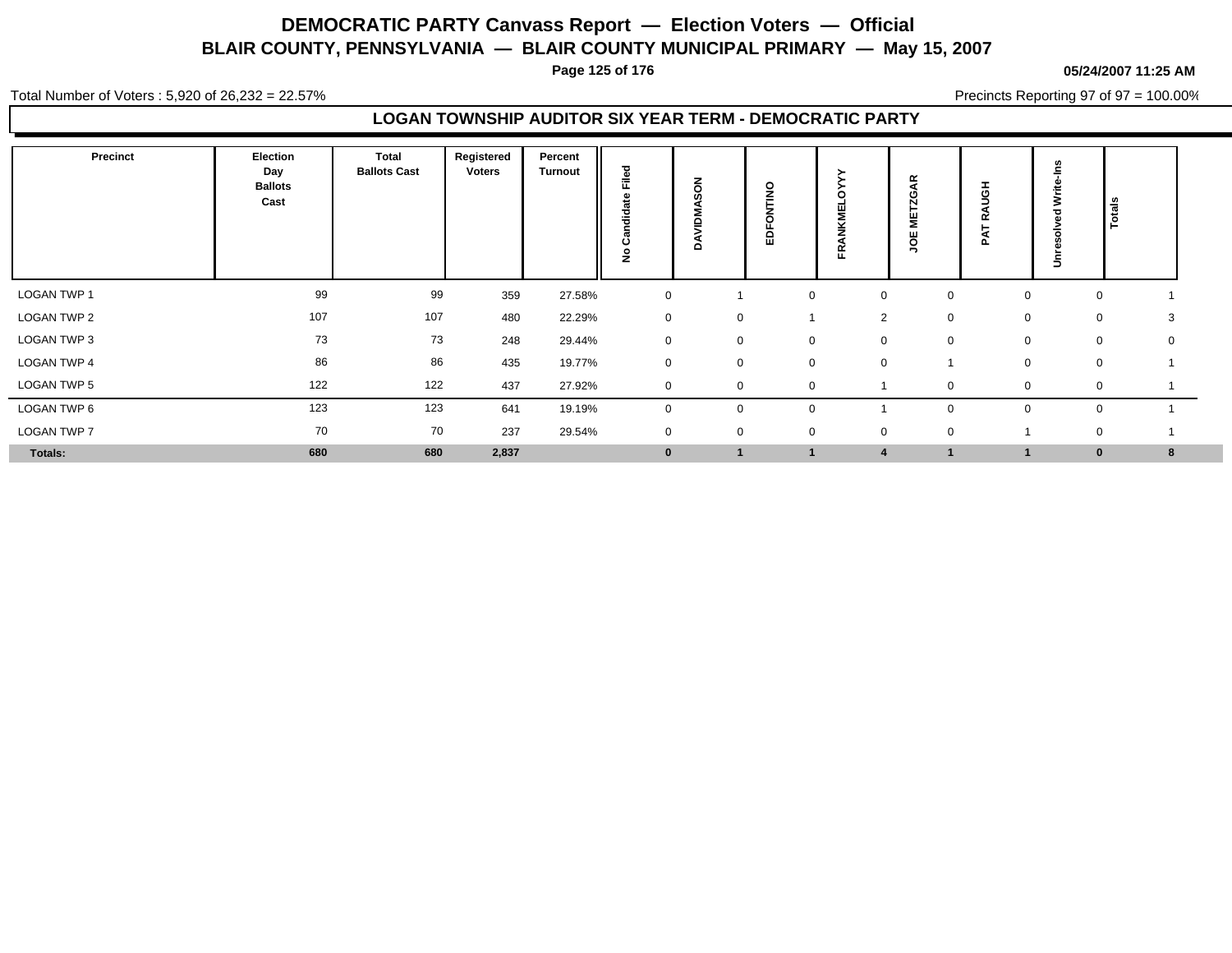**Page 126 of 176**

**05/24/2007 11:25 AM**

Total Number of Voters : 5,920 of 26,232 = 22.57%

Precincts Reporting 97 of 97 = 100.00%

### **LOGAN TOWNSHIP AUDITOR FOUR YEAR TERM - DEMOCRATIC PARTY**

| Precinct       | <b>Election</b><br>Day<br><b>Ballots</b><br>Cast | Total<br><b>Ballots Cast</b> | Registered<br>Voters | Percent<br><b>Turnout</b> | Filed<br>ää<br>$\mathbf{a}$<br>ن<br>$\circ$<br>Ž | $\propto$<br>◢<br>O<br>$\overline{ }$<br>ш<br>5<br>ш<br>ğ | 3<br>Ξ | Totals      |             |
|----------------|--------------------------------------------------|------------------------------|----------------------|---------------------------|--------------------------------------------------|-----------------------------------------------------------|--------|-------------|-------------|
| LOGAN TWP 1    | 99                                               | 99                           | 359                  | 27.58%                    | $\mathbf{0}$                                     | 0                                                         |        | $\mathbf 0$ | $\mathbf 0$ |
| LOGAN TWP 2    | 107                                              | 107                          | 480                  | 22.29%                    | $\mathbf 0$                                      | 0                                                         |        | $\mathbf 0$ | $\mathbf 0$ |
| LOGAN TWP 3    | 73                                               | 73                           | 248                  | 29.44%                    | $\mathbf{0}$                                     | $\mathbf 0$                                               |        | $\mathbf 0$ | $\mathbf 0$ |
| LOGAN TWP 4    | 86                                               | 86                           | 435                  | 19.77%                    | $\mathbf 0$                                      | $\overline{\phantom{a}}$                                  |        | $\pmb{0}$   |             |
| LOGAN TWP 5    | 122                                              | 122                          | 437                  | 27.92%                    | $\mathbf 0$                                      | 0                                                         |        | $\mathbf 0$ | $\mathbf 0$ |
| LOGAN TWP 6    | 123                                              | 123                          | 641                  | 19.19%                    | $\mathbf 0$                                      | 0                                                         |        | $\mathbf 0$ | $\mathbf 0$ |
| LOGAN TWP 7    | 70                                               | 70                           | 237                  | 29.54%                    | $\mathbf 0$                                      | $\mathbf 0$                                               |        | $\mathbf 0$ | $\mathbf 0$ |
| <b>Totals:</b> | 680                                              | 680                          | 2,837                |                           | $\mathbf{0}$                                     | $\mathbf{1}$                                              |        | $\bf{0}$    |             |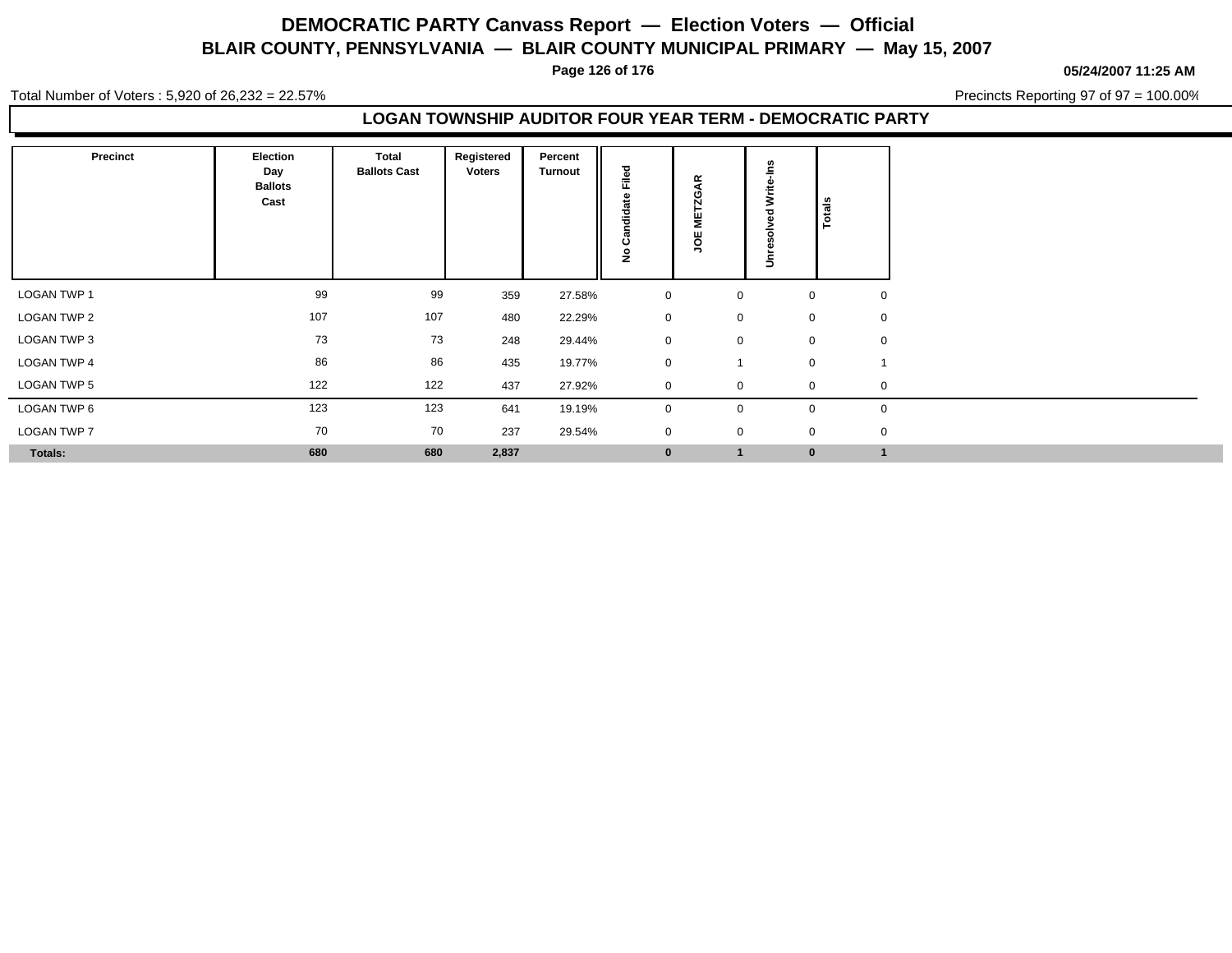**Page 127 of 176**

**05/24/2007 11:25 AM**

Total Number of Voters : 5,920 of 26,232 = 22.57%

Precincts Reporting 97 of 97 = 100.00%

### **LOGAN TOWNSHIP AUDITOR TWO YEAR TERM - DEMOCRATIC PARTY**

| Precinct           | Election<br>Day<br><b>Ballots</b><br>Cast | Total<br><b>Ballots Cast</b> | Registered<br><b>Voters</b> | Percent<br><b>Turnout</b> | Filed<br>흥<br>ن<br>$\circ$<br>Ž | ><br>$\circ$<br>팋<br>,<br>$\alpha$<br>ш. | <b>TROH</b><br><b>in</b><br>ᇳ<br>ပ<br>z | ∍           | Totals       |                |
|--------------------|-------------------------------------------|------------------------------|-----------------------------|---------------------------|---------------------------------|------------------------------------------|-----------------------------------------|-------------|--------------|----------------|
| <b>LOGAN TWP 1</b> | 99                                        | 99                           | 359                         | 27.58%                    | 0                               | $\mathbf 0$                              |                                         | $\mathbf 0$ | 0            | 0              |
| <b>LOGAN TWP 2</b> | 107                                       | 107                          | 480                         | 22.29%                    | $\mathbf{0}$                    |                                          |                                         | $\mathbf 0$ | $\mathbf 0$  |                |
| LOGAN TWP 3        | 73                                        | 73                           | 248                         | 29.44%                    | $\mathbf 0$                     | $\mathbf 0$                              |                                         | $\mathbf 0$ | $\mathbf 0$  | $\overline{0}$ |
| <b>LOGAN TWP 4</b> | 86                                        | 86                           | 435                         | 19.77%                    | $\mathbf 0$                     | $\mathbf 0$                              |                                         | $\mathbf 0$ | $\mathbf 0$  | $\mathbf 0$    |
| <b>LOGAN TWP 5</b> | 122                                       | 122                          | 437                         | 27.92%                    | $\mathbf 0$                     | $\mathbf 0$                              |                                         |             | $\mathbf 0$  |                |
| LOGAN TWP 6        | 123                                       | 123                          | 641                         | 19.19%                    | 0                               | $\mathbf 0$                              |                                         | 0           | $\mathbf{0}$ | $\mathbf 0$    |
| <b>LOGAN TWP 7</b> | 70                                        | 70                           | 237                         | 29.54%                    | $\mathbf 0$                     | $\mathbf 0$                              |                                         | $\mathbf 0$ | $\mathbf 0$  | $\mathbf 0$    |
| Totals:            | 680                                       | 680                          | 2,837                       |                           | $\bf{0}$                        | $\overline{1}$                           | $\overline{1}$                          |             | $\bf{0}$     | $\overline{2}$ |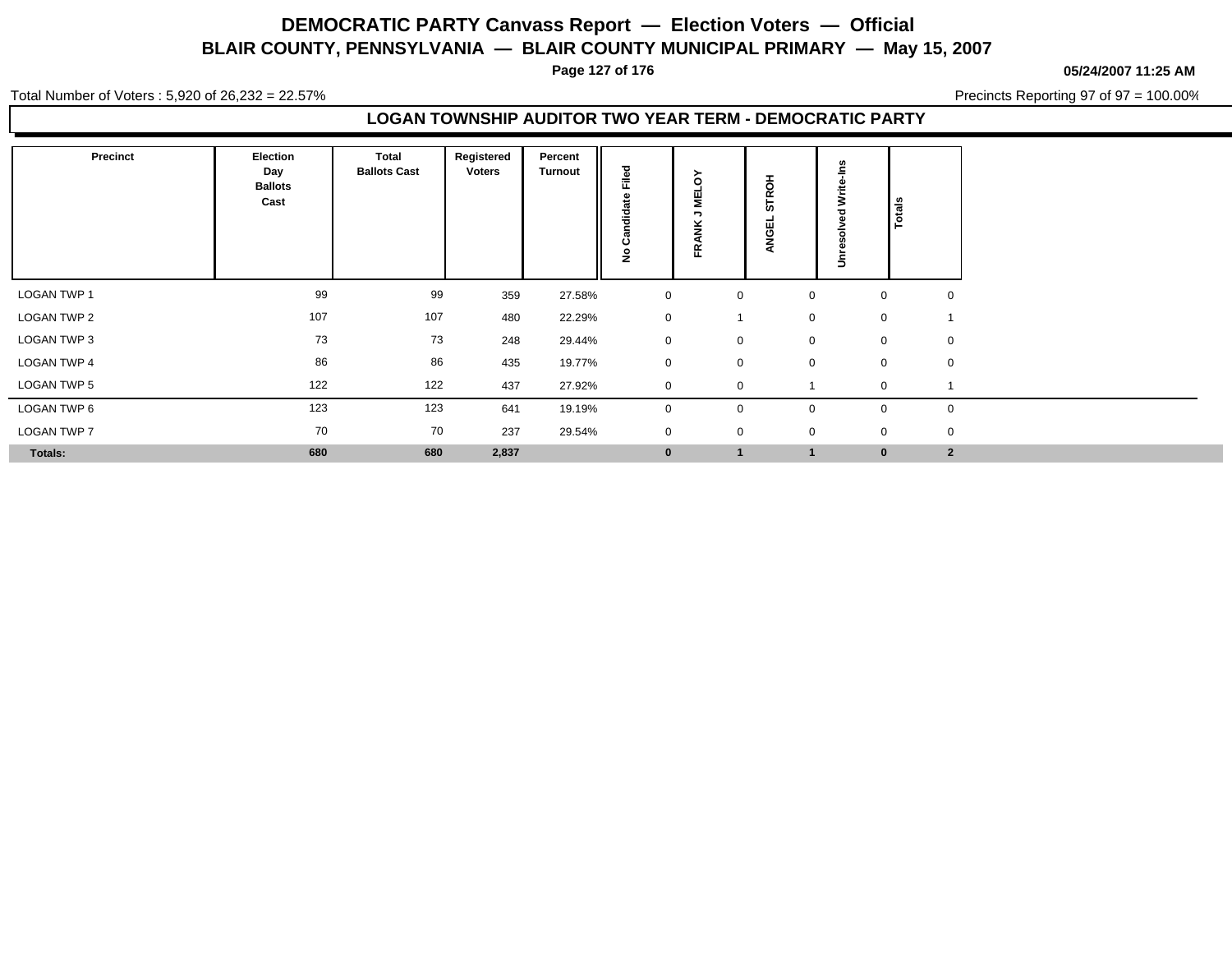**Page 128 of 176**

#### **05/24/2007 11:25 AM**

Total Number of Voters : 5,920 of 26,232 = 22.57%

Precincts Reporting 97 of 97 = 100.00%

| <b>Precinct</b>      | Election<br>Day<br><b>Ballots</b><br>Cast | Total<br><b>Ballots Cast</b> | Registered<br><b>Voters</b> | Percent<br><b>Turnout</b> | ≏ മ<br>3 S<br><b>ທ</b> | - -         | -<br>$\sim$        | ∸<br>$\sim$<br>ഗ | α | ∍ | ڇّ ا           |  |
|----------------------|-------------------------------------------|------------------------------|-----------------------------|---------------------------|------------------------|-------------|--------------------|------------------|---|---|----------------|--|
| <b>MARTINSBURG 1</b> | 50                                        | 50                           | 132                         | 37.88%                    | 40                     | $\mathbf 0$ | 0                  | $\Omega$         |   |   | 40             |  |
| <b>MARTINSBURG 2</b> | 53                                        | 53                           | 147                         | 36.05%                    | 48                     | 0           | 3                  |                  |   |   | 53<br>$\Omega$ |  |
| Totals:              | 103                                       | 103                          | 279                         |                           | 88                     | 0           | $\cdot$<br>$\cdot$ |                  |   |   | 93<br>$\bf{0}$ |  |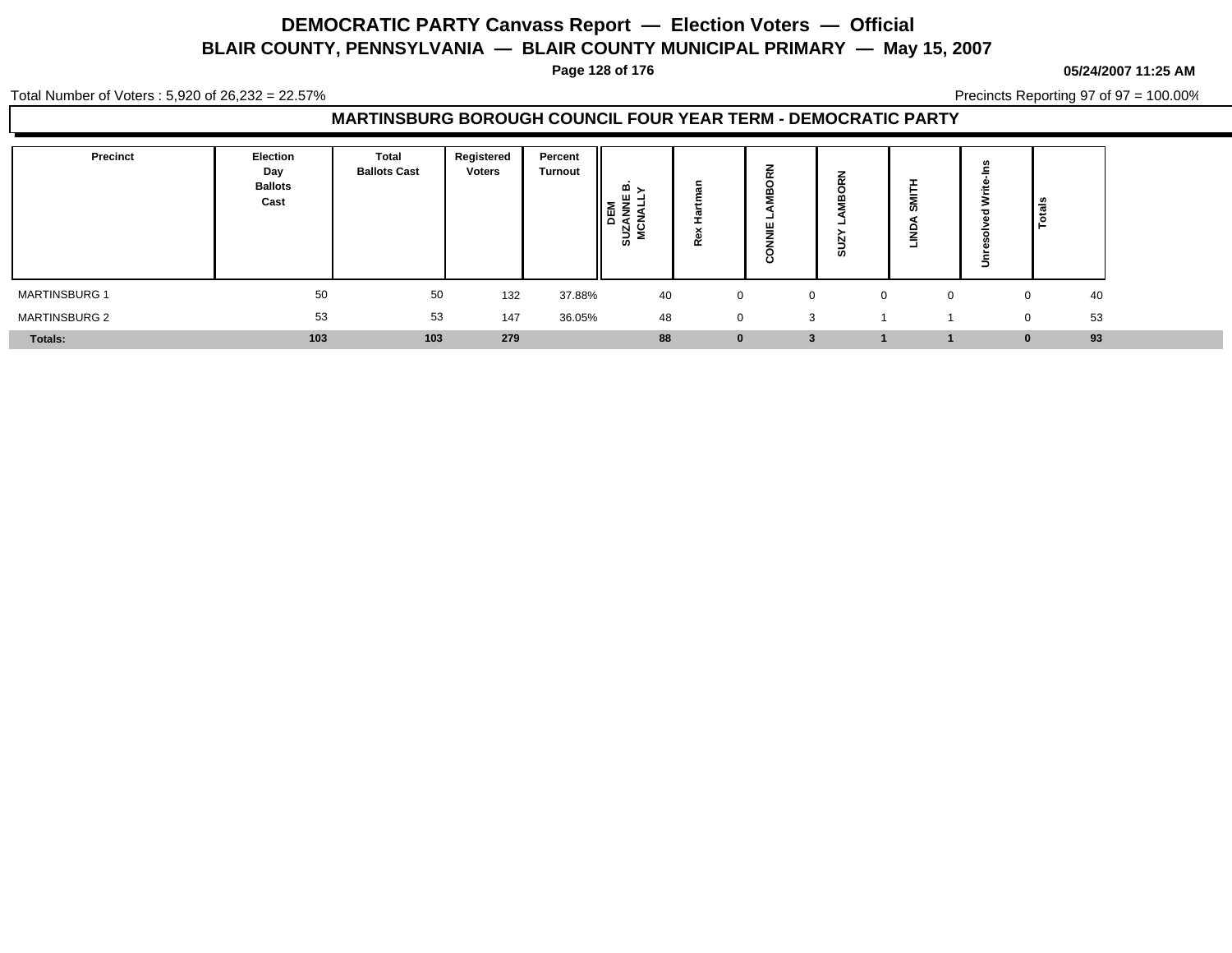**Page 129 of 176**

**05/24/2007 11:25 AM**

Total Number of Voters : 5,920 of 26,232 = 22.57%

Precincts Reporting 97 of 97 = 100.00%

### **MARTINSBURG BOROUGH AUDITOR SIX YEAR TERM - DEMOCRATIC PARTY**

| Precinct             | Election<br>Day<br><b>Ballots</b><br>Cast | <b>Total</b><br><b>Ballots Cast</b> | Registered<br><b>Voters</b> | Percent<br><b>Turnout</b> | ਠ<br>≗<br>щ.<br>ಕ<br>--<br>Ŧ<br>ပ<br>$\circ$<br>Ž | --           | Ξ           | Totals |
|----------------------|-------------------------------------------|-------------------------------------|-----------------------------|---------------------------|---------------------------------------------------|--------------|-------------|--------|
| <b>MARTINSBURG 1</b> | 50                                        | 50                                  | 132                         | 37.88%                    | $\mathbf 0$                                       | $\mathbf{0}$ |             | 0      |
| <b>MARTINSBURG 2</b> | 53                                        | 53                                  | 147                         | 36.05%                    | $\mathbf 0$                                       | $\mathbf{0}$ | $\mathbf 0$ |        |
| Totals:              | 103                                       | 103                                 | 279                         |                           | $\bf{0}$                                          | $\bf{0}$     | $\bf{0}$    |        |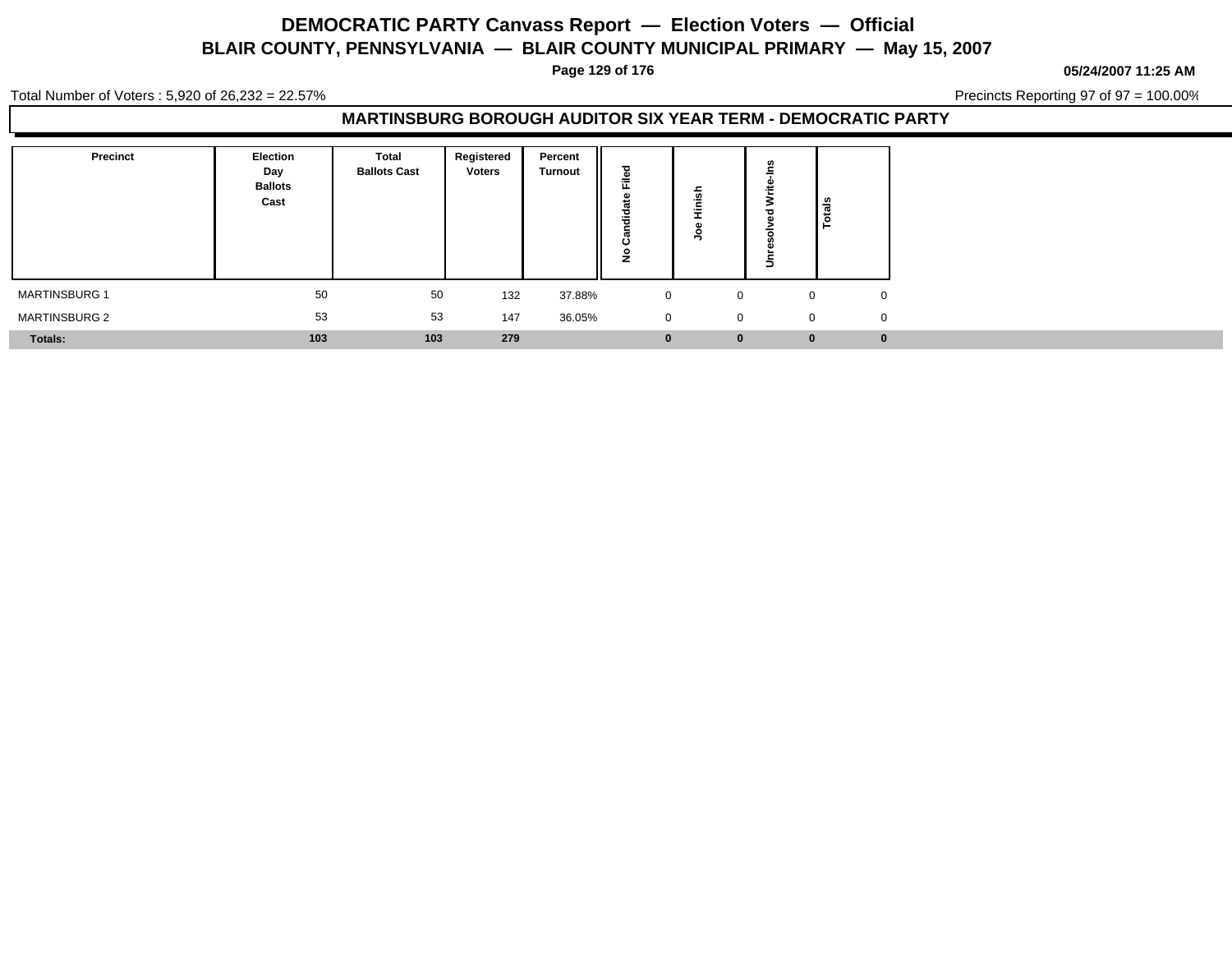**Page 130 of 176**

#### **05/24/2007 11:25 AM**

Total Number of Voters : 5,920 of 26,232 = 22.57%

Precincts Reporting 97 of 97 = 100.00%

### **NEWRY BOROUGH COUNCIL FOUR YEAR TERM - DEMOCRATIC PARTY**

| Precinct   | <b>Election</b><br>Day<br><b>Ballots</b><br>Cast | <b>Total</b><br><b>Ballots Cast</b> | Registered<br><b>Voters</b> | Percent<br><b>Turnout</b> | ш<br>≥ ∾<br>မှု လွ<br>ш | ≏<br>I۳<br>Σ. | - -<br>$\tilde{\phantom{a}}$<br>ட | ౨                  |
|------------|--------------------------------------------------|-------------------------------------|-----------------------------|---------------------------|-------------------------|---------------|-----------------------------------|--------------------|
| NEWRY BORO | 27                                               | 27                                  | 66                          | 40.91%                    | 17                      | 20            | 3                                 | 40<br>$\Omega$     |
| Totals:    | 27                                               | 27                                  | 66                          |                           | 17                      | 20            | 3 <sup>7</sup>                    | 40<br>$\mathbf{0}$ |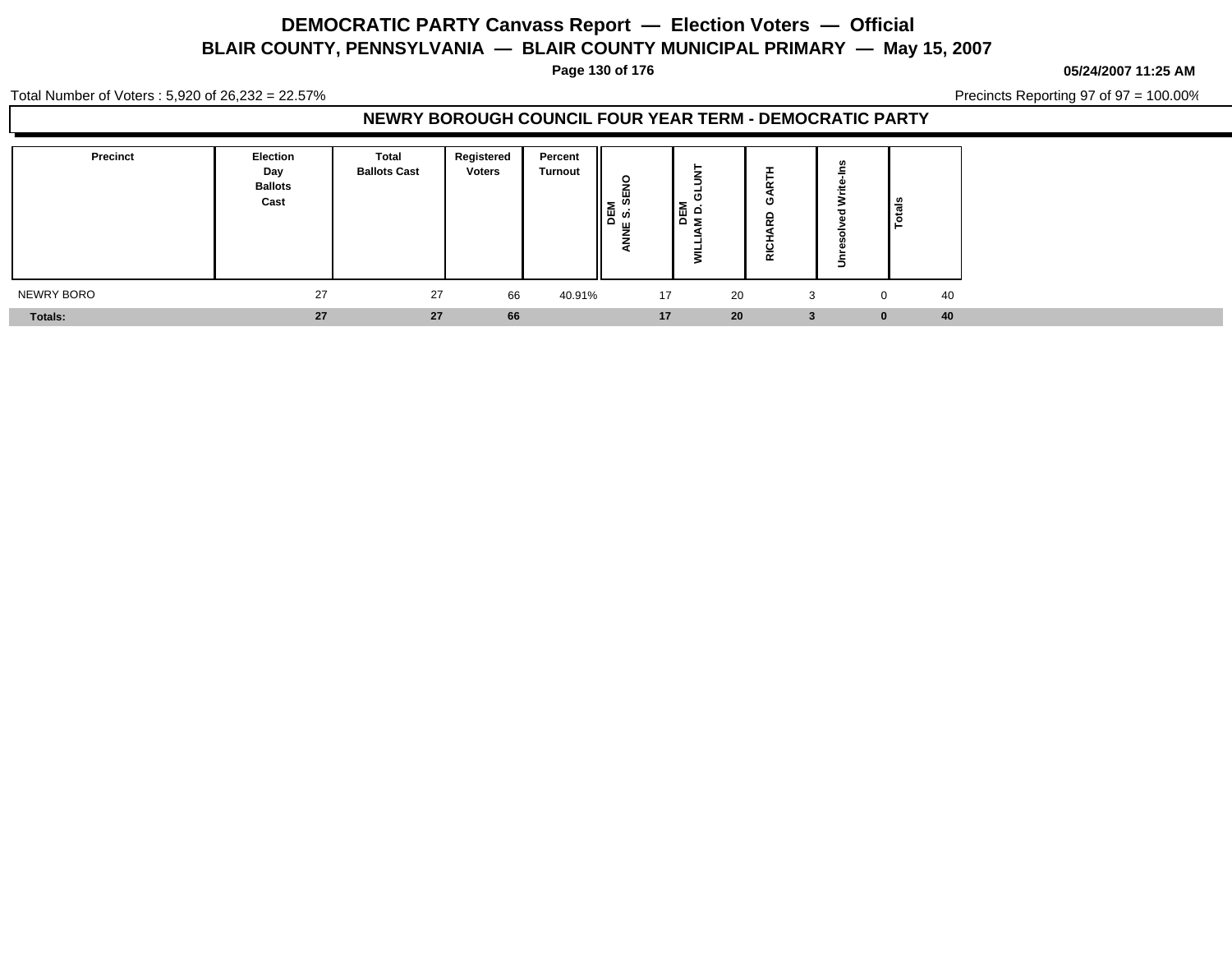**Page 131 of 176**

**05/24/2007 11:25 AM**

Total Number of Voters : 5,920 of 26,232 = 22.57%

Precincts Reporting 97 of 97 = 100.00%

### **NORTH WOODBURY TOWNSHIP SUPERVISOR SIX YEAR TERM - DEMOCRATIC PARTY**

| Precinct       | Election<br>Day<br><b>Ballots</b><br>Cast | Total<br><b>Ballots Cast</b> | Registered<br><b>Voters</b> | Percent<br><b>Turnout</b> | ≈            | - 67<br>ــ<br>o<br>- -<br>മ<br>÷<br><u>요 돌</u><br>m | 띥<br>ш<br>$\circ$<br>Ο |              |          | ۱ඝ        |  |
|----------------|-------------------------------------------|------------------------------|-----------------------------|---------------------------|--------------|-----------------------------------------------------|------------------------|--------------|----------|-----------|--|
| NORTH WOODBURY | 95                                        | 95                           | 277                         | 34.30%                    | $\mathbf{0}$ |                                                     |                        |              | $\Omega$ |           |  |
| <b>Totals:</b> | 95                                        | 95                           | 277                         |                           |              |                                                     |                        | $\mathbf{0}$ |          | $\bullet$ |  |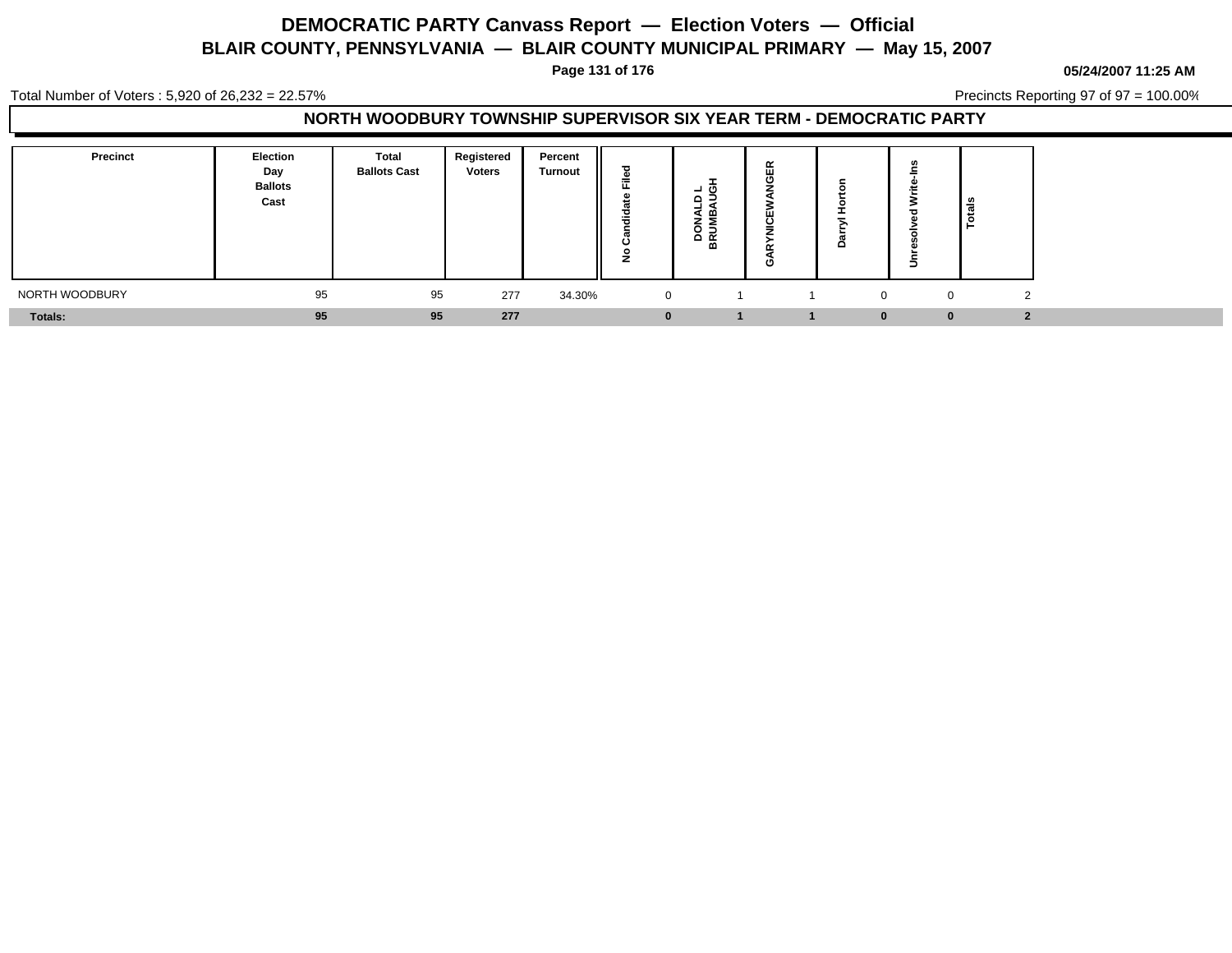**Page 132 of 176**

**05/24/2007 11:25 AM**

Total Number of Voters : 5,920 of 26,232 = 22.57%

Precincts Reporting 97 of 97 = 100.00%

### **NORTH WOODBURY TOWNSHIP AUDITOR SIX YEAR TERM - DEMOCRATIC PARTY**

| <b>Precinct</b> | <b>Election</b><br>Day<br><b>Ballots</b><br>Cast | Total<br><b>Ballots Cast</b> | Registered<br><b>Voters</b> | Percent<br><b>Turnout</b> | ъ<br>÷<br>ட<br>ಕ<br>瑞<br>ပ<br>$\circ$<br>∼ | ੌ<br>- -<br>മ<br>≅<br>훖<br>o<br>≃ |          | <b>l</b> as |
|-----------------|--------------------------------------------------|------------------------------|-----------------------------|---------------------------|--------------------------------------------|-----------------------------------|----------|-------------|
| NORTH WOODBURY  | 95                                               | 95                           | 277                         | 34.30%                    | $\mathbf{0}$                               | 3                                 |          | 3           |
| <b>Totals:</b>  | 95                                               | 95                           | 277                         |                           | $\bf{0}$                                   | -2<br>Ð                           | $\bf{0}$ |             |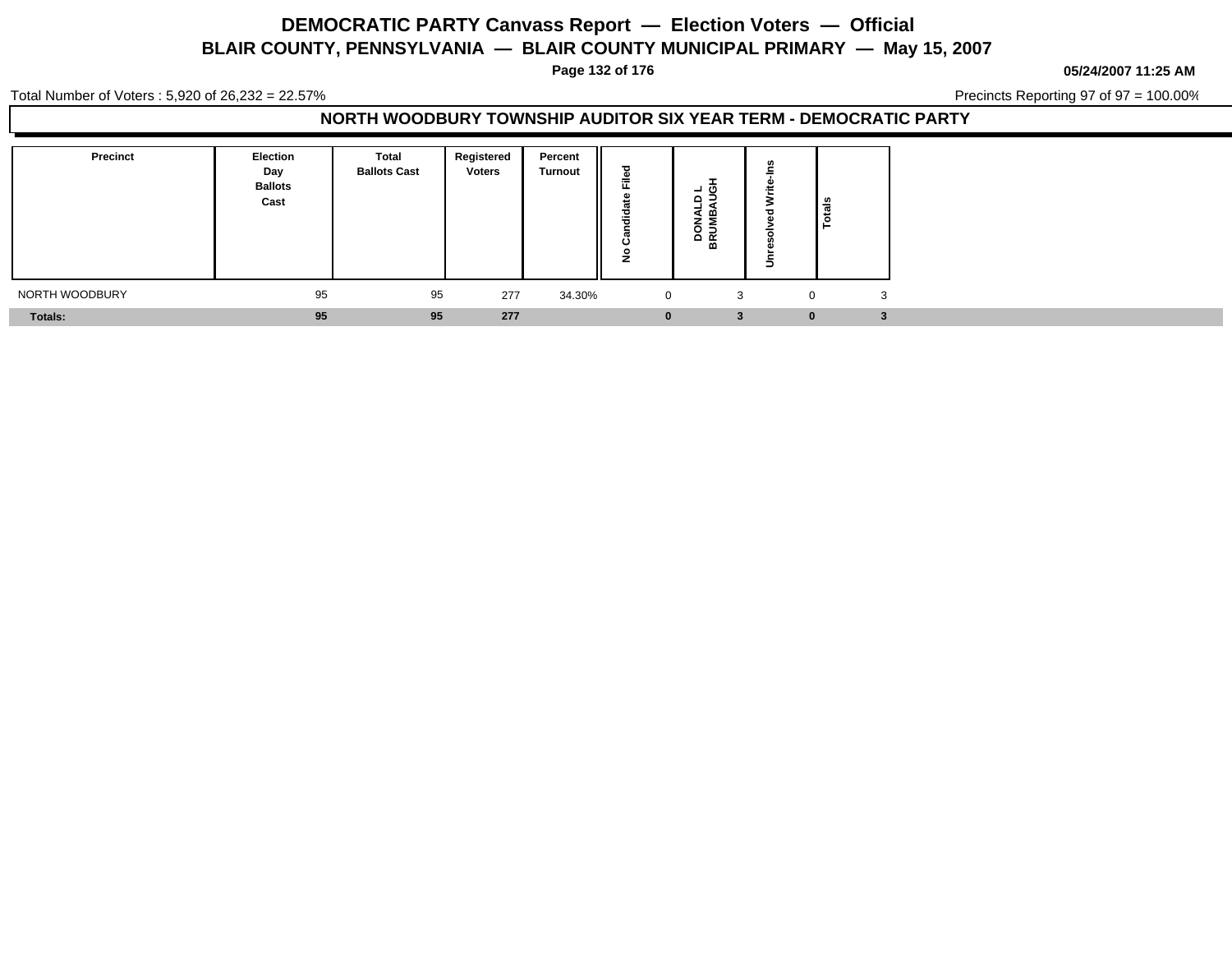**Page 133 of 176**

**05/24/2007 11:25 AM**

Total Number of Voters : 5,920 of 26,232 = 22.57%

Precincts Reporting 97 of 97 = 100.00%

### **NORTH WOODBURY TOWNSHIP AUDITOR FOUR YEAR TERM - DEMOCRATIC PARTY**

| <b>Precinct</b> | Election<br>Day<br><b>Ballots</b><br>Cast | Total<br><b>Ballots Cast</b> | Registered<br><b>Voters</b> | Percent<br><b>Turnout</b> | $=$<br><br>ີ | - CD<br>= a<br>മ<br>$\mathbf{z}$<br>음<br>m |   | $\frac{2}{3}$<br>⊢ |
|-----------------|-------------------------------------------|------------------------------|-----------------------------|---------------------------|--------------|--------------------------------------------|---|--------------------|
| NORTH WOODBURY  | 95                                        | 95                           | 277                         | 34.30%                    | $\mathbf{0}$ |                                            |   |                    |
| Totals:         | 95                                        | 95                           | 277                         |                           | 0            |                                            | U |                    |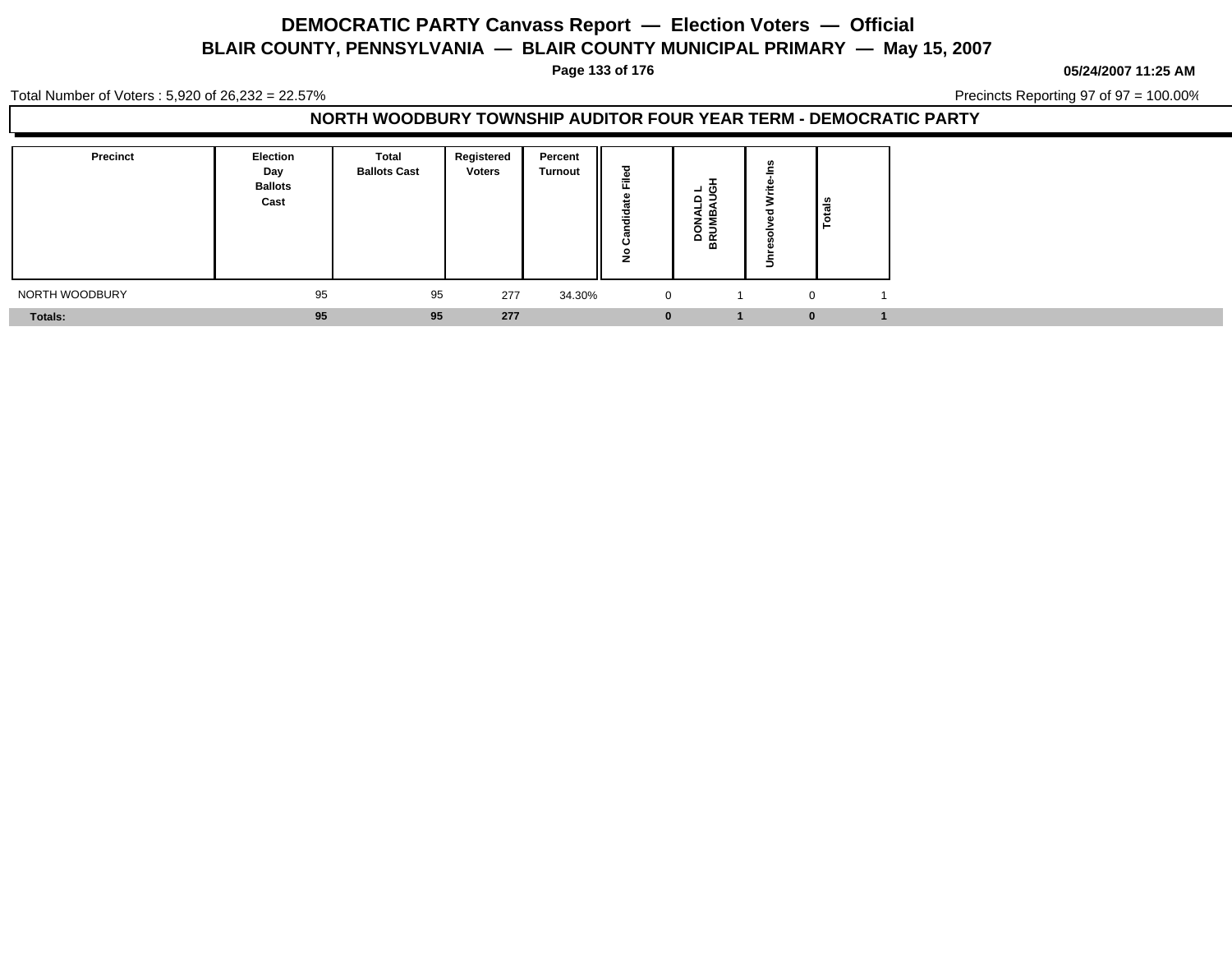**Page 134 of 176**

#### **05/24/2007 11:25 AM**

Total Number of Voters : 5,920 of 26,232 = 22.57%

Precincts Reporting 97 of 97 = 100.00%

### **ROARING SPRING BOROUGH COUNCIL FOUR YEAR TERM - DEMOCRATIC PARTY**

| <b>Precinct</b> | Election<br>Day<br><b>Ballots</b><br>Cast | Total<br><b>Ballots Cast</b> | Registered<br><b>Voters</b> | Percent<br><b>Turnout</b> | ъ<br>≗<br>∠    | 監<br>. .    | ш<br>≏<br>ᄒ    | $\propto$<br>画<br>⋒<br>ທ<br>шı | $\propto$<br>ш<br>∞ | ⋍        | <u> ¦ទី</u>       |  |
|-----------------|-------------------------------------------|------------------------------|-----------------------------|---------------------------|----------------|-------------|----------------|--------------------------------|---------------------|----------|-------------------|--|
| ROARING SPG 1   | 18                                        | 18                           | 102                         | 17.65%                    | $\mathbf{0}$   | $\Omega$    | $\mathbf 0$    | $\Omega$                       | $\Omega$            | $\Omega$ | 0                 |  |
| ROARING SPG 2   | 68                                        | 68                           | 169                         | 40.24%                    | $\mathbf{0}$   |             | 2              |                                |                     |          | 5<br>$\mathbf{0}$ |  |
| ROARING SPG 3   | 42                                        | 42                           | 121                         | 34.71%                    | $\overline{0}$ | $\mathbf 0$ | $\mathbf{0}$   | $\mathbf 0$                    | $\mathbf 0$         | 0        | $\mathbf 0$       |  |
| Totals:         | 128                                       | 128                          | 392                         |                           | $\bf{0}$       |             | $\overline{2}$ |                                |                     | $\bf{0}$ |                   |  |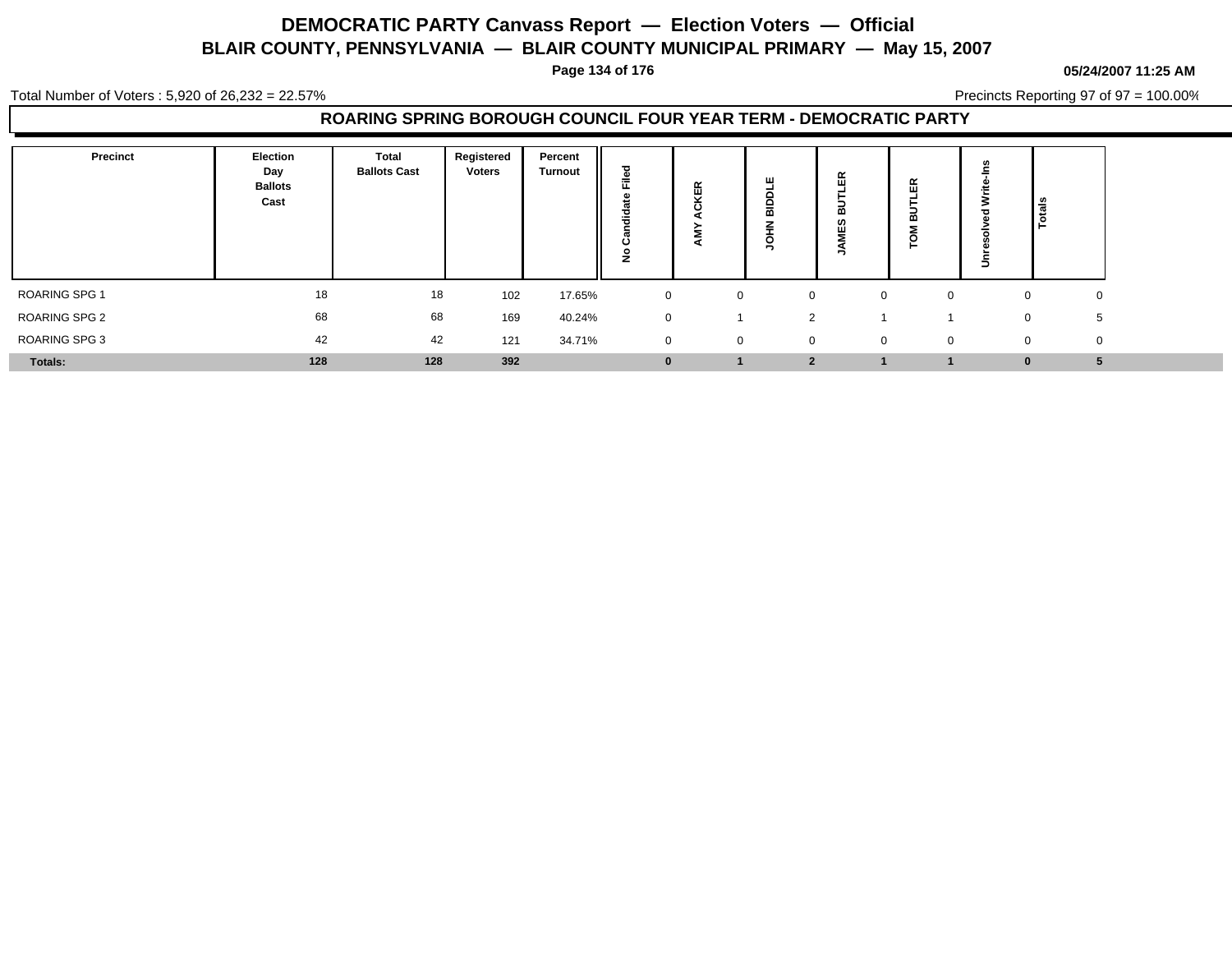**Page 135 of 176**

**05/24/2007 11:25 AM**

Total Number of Voters : 5,920 of 26,232 = 22.57%

Precincts Reporting 97 of 97 = 100.00%

#### **ROARING SPRING BOROUGH COUNCIL TWO YEAR TERM - DEMOCRATIC PARTY**

| Precinct       | <b>Election</b><br>Day<br><b>Ballots</b><br>Cast | <b>Total</b><br><b>Ballots Cast</b> | Registered<br><b>Voters</b> | Percent<br><b>Turnout</b> | ъ<br>÷<br>ᄔ    |          | <b>elgio</b>                  |
|----------------|--------------------------------------------------|-------------------------------------|-----------------------------|---------------------------|----------------|----------|-------------------------------|
| ROARING SPG 1  | 18                                               | 18                                  | 102                         | 17.65%                    | $\mathbf 0$    |          | $\mathbf{0}$<br>0             |
| ROARING SPG 2  | 68                                               | 68                                  | 169                         | 40.24%                    | $\mathbf 0$    |          | $\mathbf 0$<br>$\mathbf 0$    |
| ROARING SPG 3  | 42                                               | 42                                  | 121                         | 34.71%                    | $\overline{0}$ |          | $\mathbf 0$<br>$\overline{0}$ |
| <b>Totals:</b> | 128                                              | 128                                 | 392                         |                           | $\mathbf{0}$   | $\bf{0}$ | $\bf{0}$                      |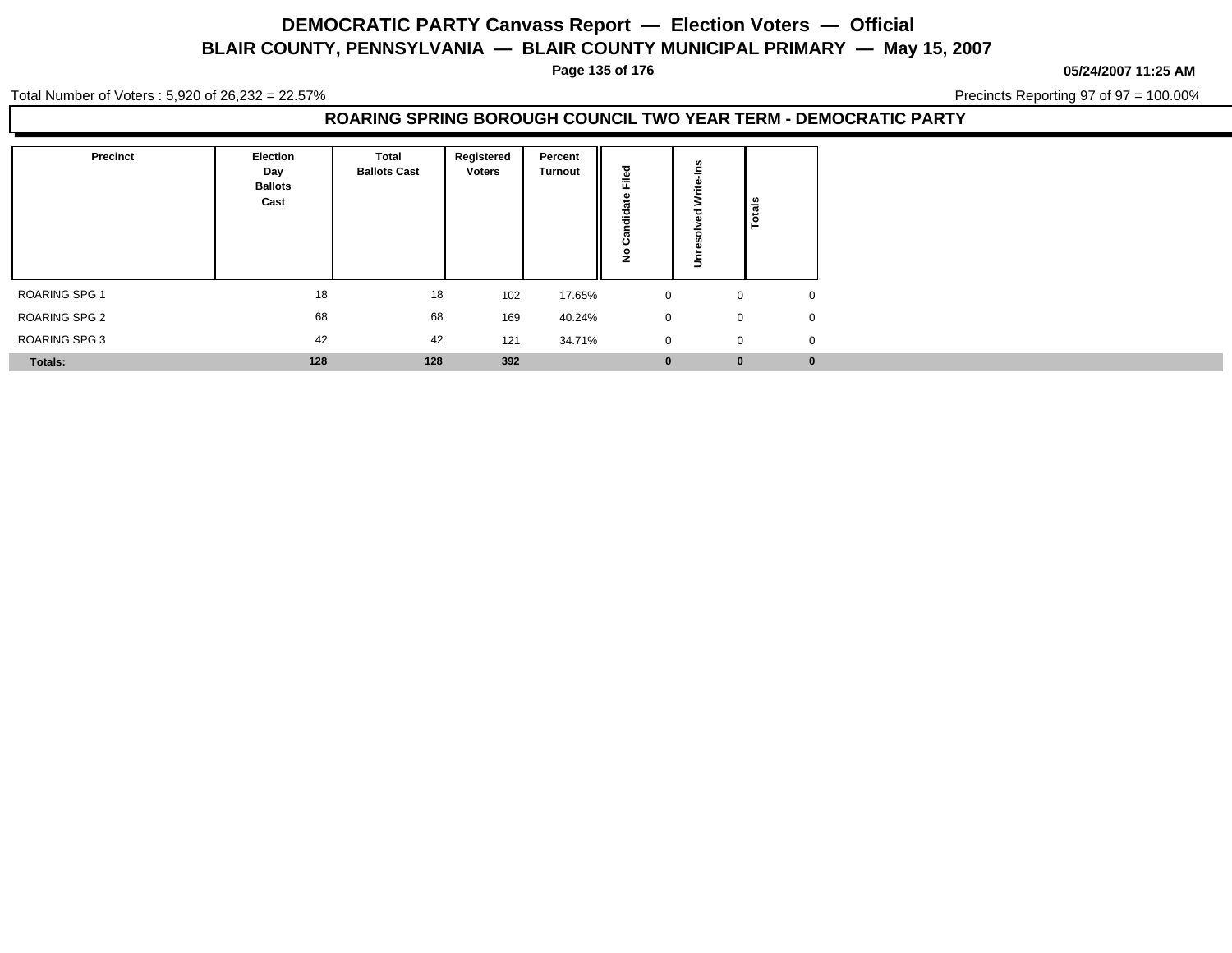**Page 136 of 176**

**05/24/2007 11:25 AM**

Total Number of Voters : 5,920 of 26,232 = 22.57%

Precincts Reporting 97 of 97 = 100.00%

### **ROARING SPRING BOROUGH AUDITOR SIX YEAR TERM - DEMOCRATIC PARTY**

| Precinct      | Election<br>Day<br><b>Ballots</b><br>Cast | Total<br><b>Ballots Cast</b> | Registered<br><b>Voters</b> | Percent<br><b>Turnout</b> | ≗<br>ய<br>ت<br>ಕ<br><br>د، |              | မ္မ         |
|---------------|-------------------------------------------|------------------------------|-----------------------------|---------------------------|----------------------------|--------------|-------------|
| ROARING SPG 1 | 18                                        | 18                           | 102                         | 17.65%                    | $\mathbf{0}$               | 0            |             |
| ROARING SPG 2 | 68                                        | 68                           | 169                         | 40.24%                    | $\mathbf{0}$               | $\mathbf{0}$ | $\mathbf 0$ |
| ROARING SPG 3 | 42                                        | 42                           | 121                         | 34.71%                    | $\overline{0}$             | $\mathbf{0}$ | $\mathbf 0$ |
| Totals:       | 128                                       | 128                          | 392                         |                           | $\bf{0}$                   | $\bf{0}$     | $\bf{0}$    |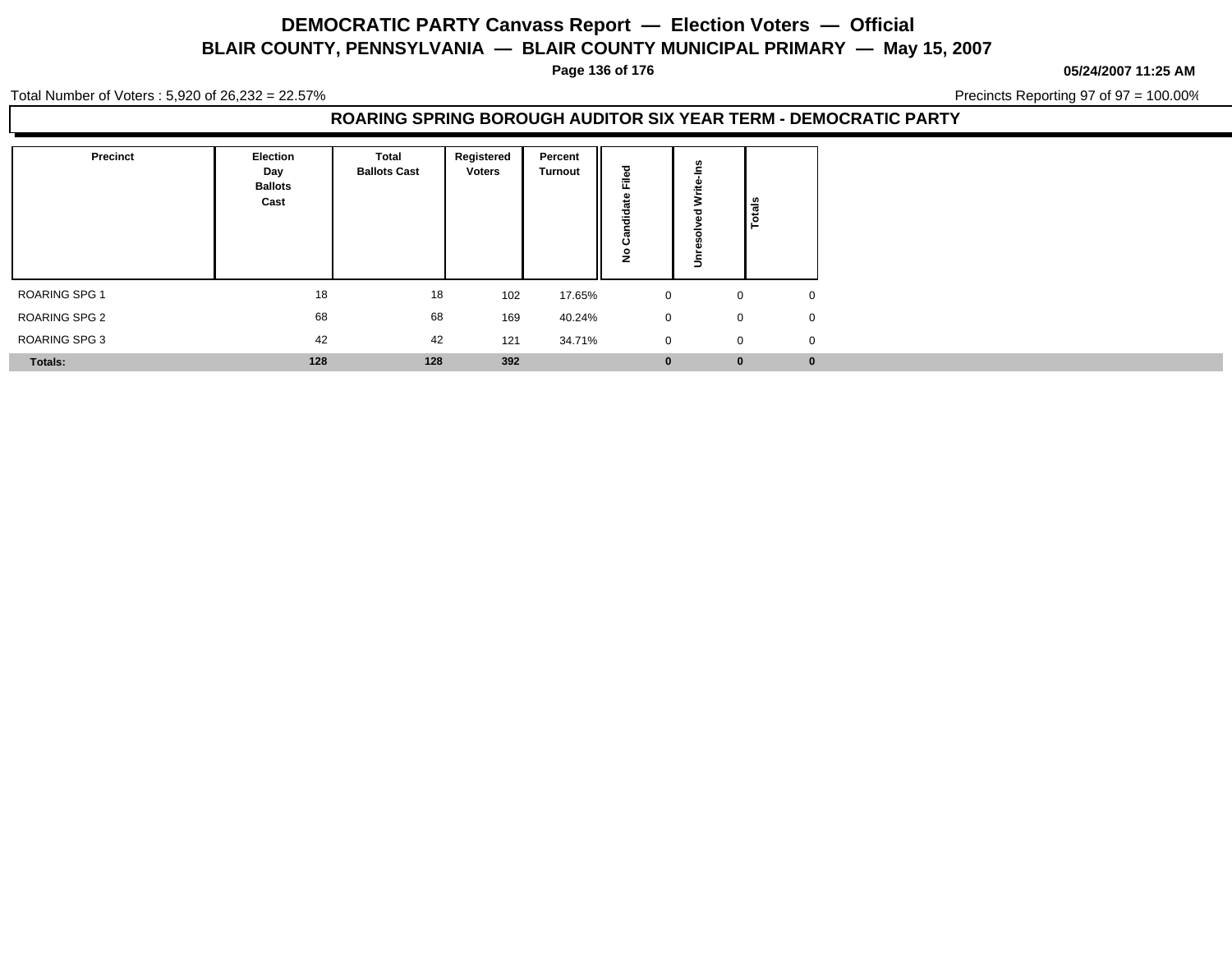**Page 137 of 176**

#### **05/24/2007 11:25 AM**

Total Number of Voters : 5,920 of 26,232 = 22.57%

Precincts Reporting 97 of 97 = 100.00%

### **SNYDER TOWNSHIP SUPERVISOR SIX YEAR TERM - DEMOCRATIC PARTY**

| Precinct     | Election<br>Day<br><b>Ballots</b><br>Cast | Total<br><b>Ballots Cast</b> | Registered<br><b>Voters</b> | Percent<br><b>Turnout</b> | ဖာ<br>α<br>画<br>DEM<br>RODC<br>α | Ш<br><br>$\overline{\mathbf{r}}$ | -<br>с | ш<br>$\cdots$<br>~ | œ | ≖<br>ш<br>ຑ<br>ш<br>- -<br>ш<br>m | ∍ | ≅ ا                |  |
|--------------|-------------------------------------------|------------------------------|-----------------------------|---------------------------|----------------------------------|----------------------------------|--------|--------------------|---|-----------------------------------|---|--------------------|--|
| SNYDER TWP 1 | 50                                        | 50                           | 292                         | 17.12%                    | 31                               | $\mathbf{0}$                     |        |                    |   |                                   |   | 33<br>$\mathbf{0}$ |  |
| SNYDER TWP 2 | 76                                        | 76                           | 355                         | 21.41%                    | 39                               |                                  |        | $\mathbf b$        |   |                                   | 6 | 53<br>$\Omega$     |  |
| Totals:      | 126                                       | 126                          | 647                         |                           | 70                               |                                  |        | 6                  |   |                                   |   | 86<br>0            |  |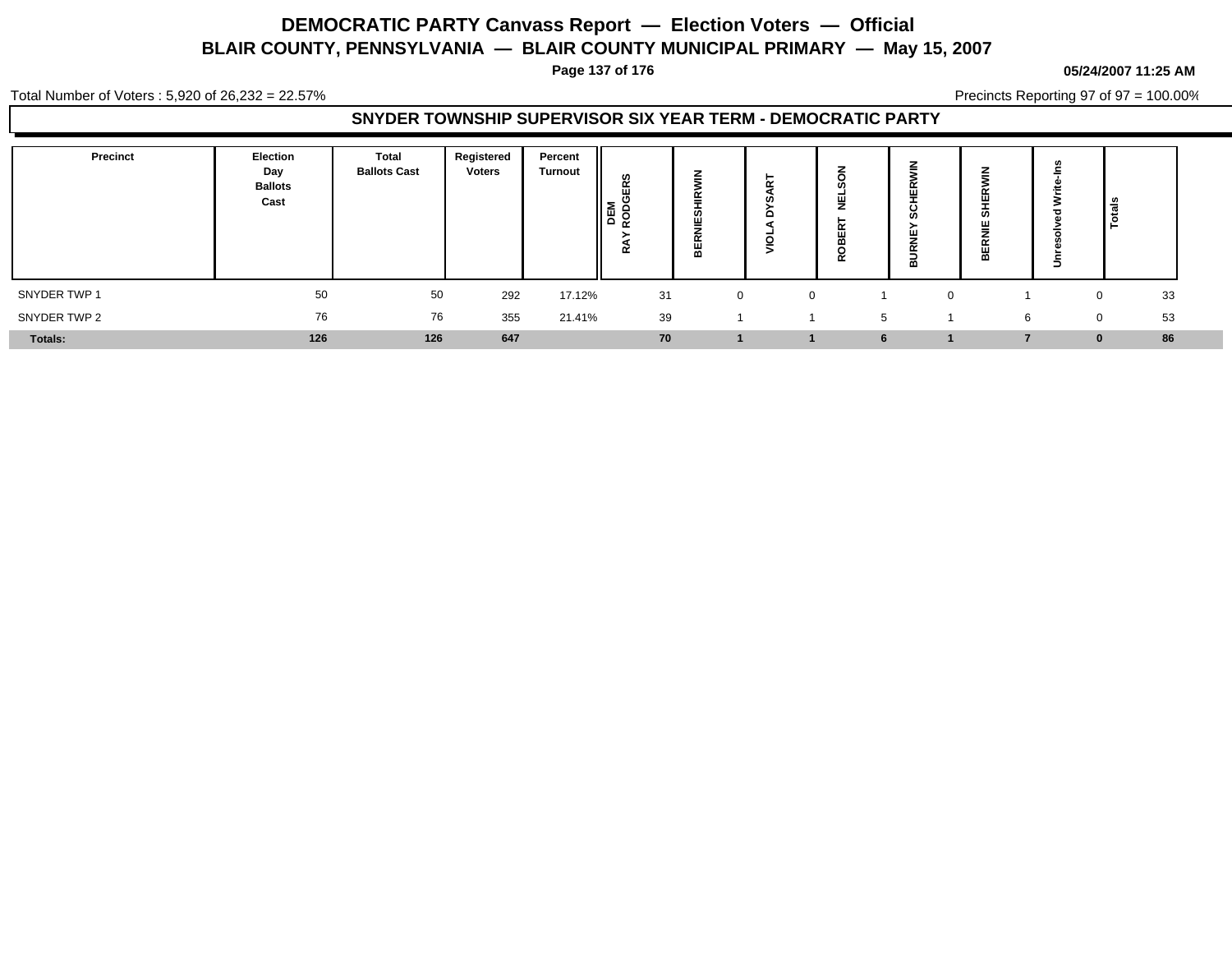**Page 138 of 176**

#### **05/24/2007 11:25 AM**

Total Number of Voters : 5,920 of 26,232 = 22.57%

Precincts Reporting 97 of 97 = 100.00%

### **SNYDER TOWNSHIP AUDITOR SIX YEAR TERM - DEMOCRATIC PARTY**

| Precinct     | Election<br>Day<br><b>Ballots</b><br>Cast | <b>Total</b><br><b>Ballots Cast</b> | Registered<br><b>Voters</b> | Percent<br><b>Turnout</b> | ਠ<br>Φ<br>=<br>ட<br>-61<br>-23<br>ಕ<br><br>┯<br>ပ<br>$\circ$<br>Ž | ≃            |          |
|--------------|-------------------------------------------|-------------------------------------|-----------------------------|---------------------------|-------------------------------------------------------------------|--------------|----------|
| SNYDER TWP 1 | 50                                        | 50                                  | 292                         | 17.12%                    | $\mathbf 0$                                                       | $\mathbf{0}$ | $\Omega$ |
| SNYDER TWP 2 | 76                                        | 76                                  | 355                         | 21.41%                    | $\mathbf 0$                                                       | 0            | $\Omega$ |
| Totals:      | 126                                       | 126                                 | 647                         |                           | $\bf{0}$                                                          | $\bf{0}$     | $\bf{0}$ |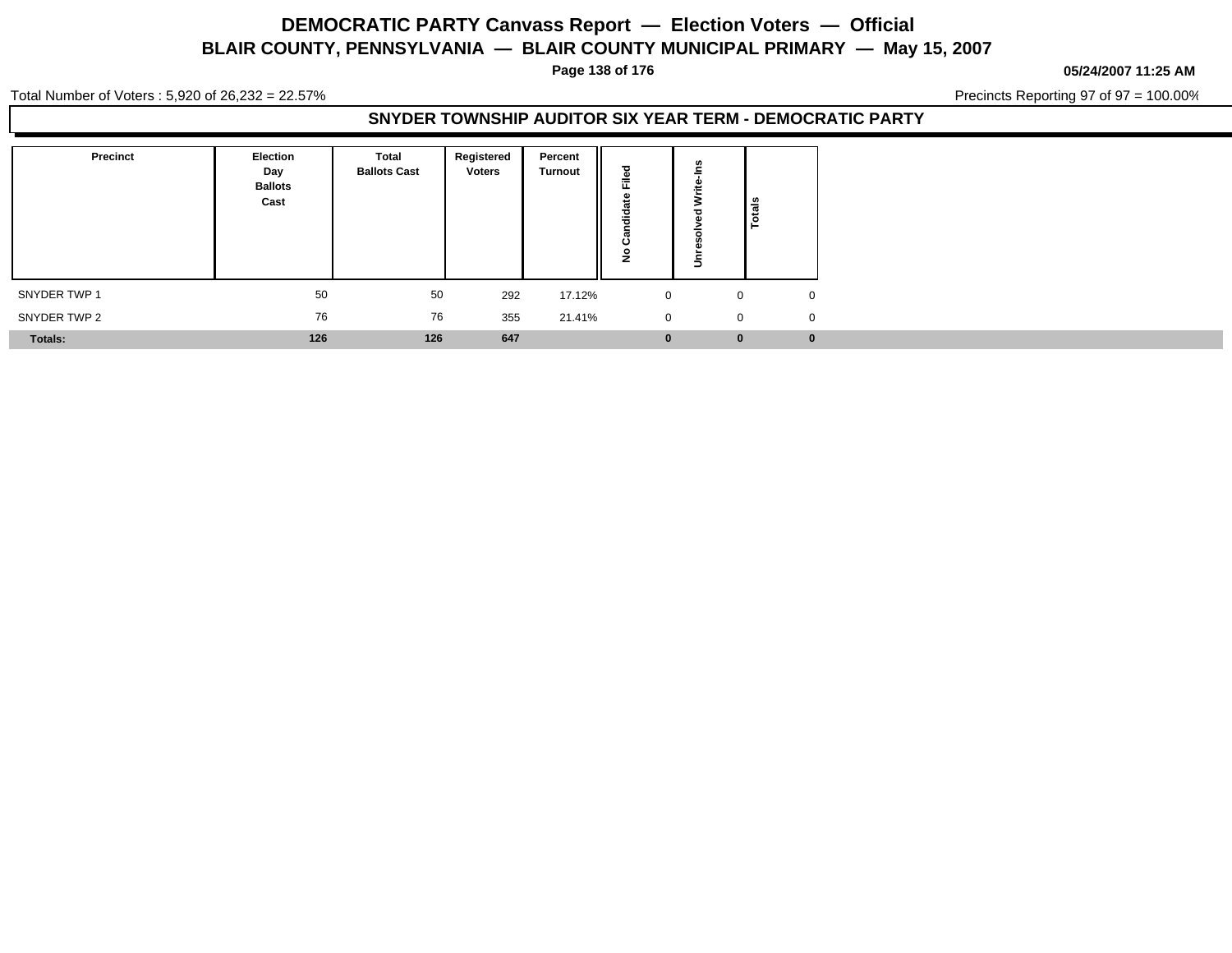**Page 139 of 176**

**05/24/2007 11:25 AM**

Total Number of Voters : 5,920 of 26,232 = 22.57%

Precincts Reporting 97 of 97 = 100.00%

### **SNYDER TOWNSHIP AUDITOR FOUR YEAR TERM - DEMOCRATIC PARTY**

| Precinct     | Election<br>Day<br><b>Ballots</b><br>Cast | <b>Total</b><br><b>Ballots Cast</b> | Registered<br><b>Voters</b> | Percent<br><b>Turnout</b> | ਠ<br>ω<br>÷<br>щ.<br>- 20<br>흫<br>ပ<br>$\circ$<br>Ż | z<br>ш<br><br>- -<br>$\alpha$ | Ξ        | Totals   |              |
|--------------|-------------------------------------------|-------------------------------------|-----------------------------|---------------------------|-----------------------------------------------------|-------------------------------|----------|----------|--------------|
| SNYDER TWP 1 | 50                                        | 50                                  | 292                         | 17.12%                    | $\mathbf 0$                                         | $\mathbf{0}$                  |          | $\Omega$ | $\mathbf{0}$ |
| SNYDER TWP 2 | 76                                        | 76                                  | 355                         | 21.41%                    | $\mathbf 0$                                         |                               | $\Omega$ |          |              |
| Totals:      | 126                                       | 126                                 | 647                         |                           | $\bf{0}$                                            |                               |          | $\bf{0}$ |              |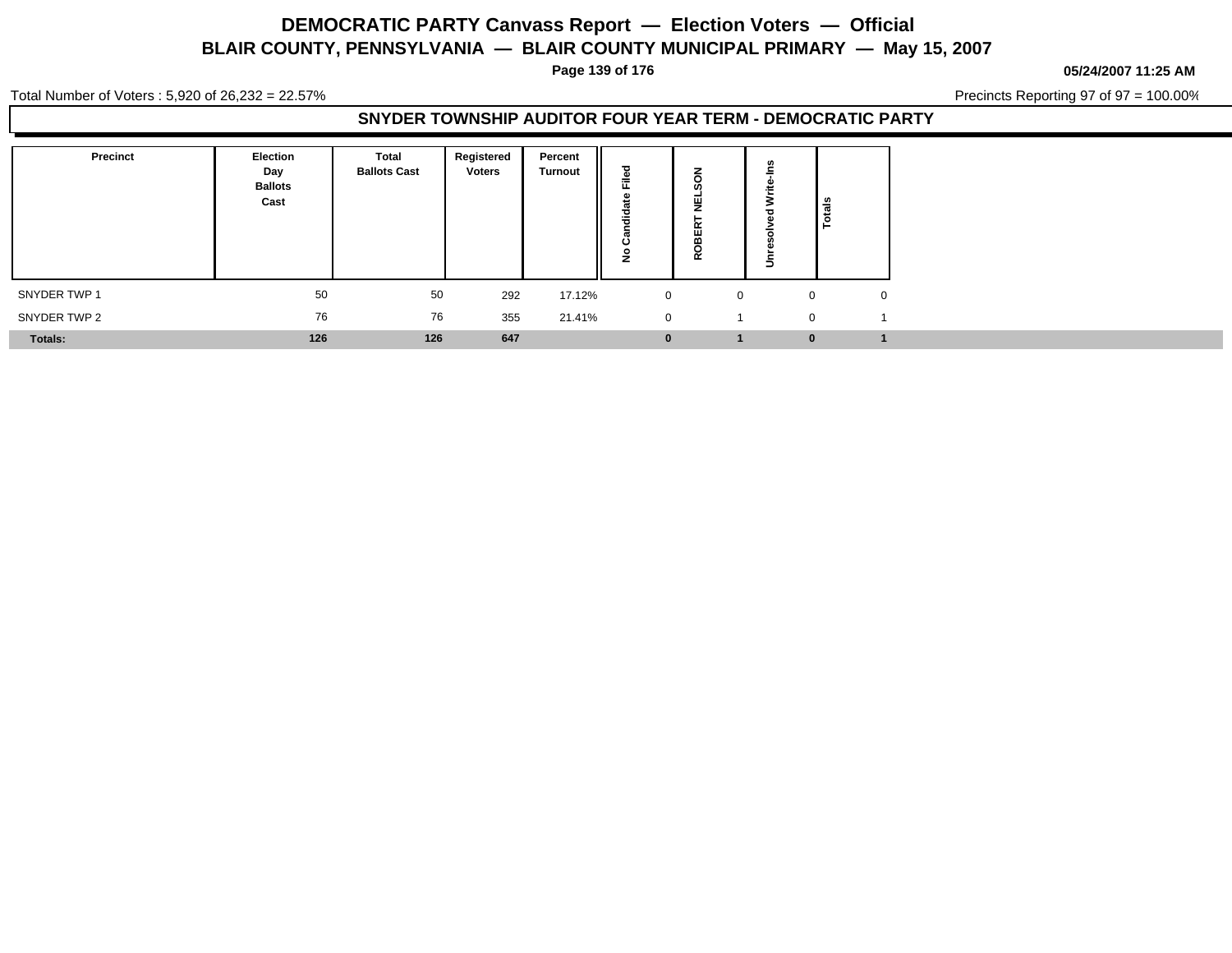**Page 140 of 176**

#### **05/24/2007 11:25 AM**

Total Number of Voters : 5,920 of 26,232 = 22.57%

Precincts Reporting 97 of 97 = 100.00%

### **SNYDER TOWNSHIP AUDITOR TWO YEAR TERM - DEMOCRATIC PARTY**

| <b>Precinct</b> | Election<br>Day<br><b>Ballots</b><br>Cast | <b>Total</b><br><b>Ballots Cast</b> | Registered<br><b>Voters</b> | Percent<br><b>Turnout</b> | ъ<br>Ē<br>Õ<br>垢<br>ن<br>o | 쓺            |          |
|-----------------|-------------------------------------------|-------------------------------------|-----------------------------|---------------------------|----------------------------|--------------|----------|
| SNYDER TWP 1    | 50                                        | 50                                  | 292                         | 17.12%                    | $\mathbf 0$                | $\mathbf{0}$ | $\Omega$ |
| SNYDER TWP 2    | 76                                        | 76                                  | 355                         | 21.41%                    | $\mathbf 0$                | 0            | $\Omega$ |
| <b>Totals:</b>  | 126                                       | 126                                 | 647                         |                           | $\mathbf{0}$               | $\bf{0}$     | $\bf{0}$ |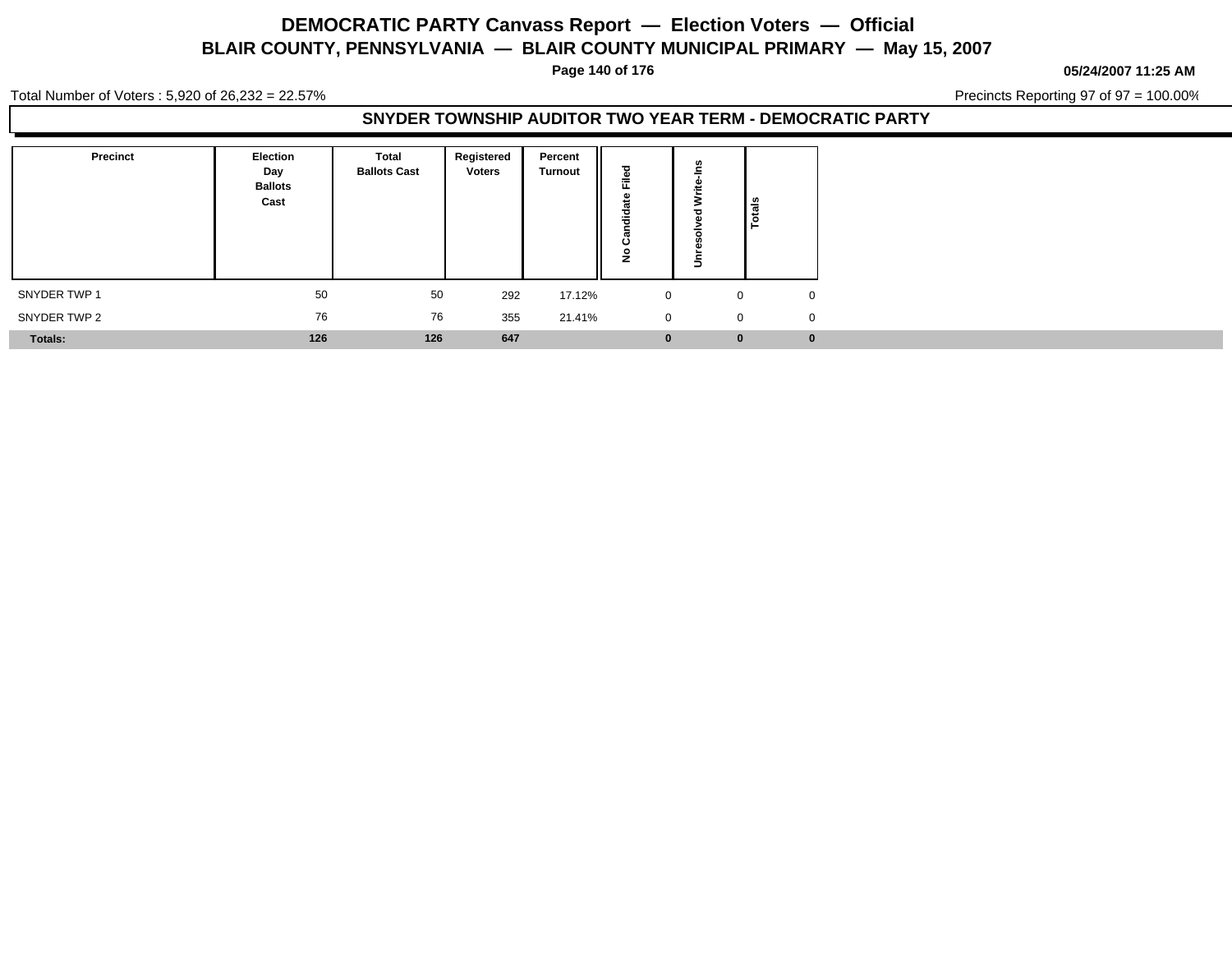**Page 141 of 176**

#### **05/24/2007 11:25 AM**

Total Number of Voters : 5,920 of 26,232 = 22.57%

Precincts Reporting 97 of 97 = 100.00%

### **TAYLOR TOWNSHIP SUPERVISOR SIX YEAR TERM - DEMOCRATIC PARTY**

| <b>Precinct</b> | <b>Election</b><br>Day<br><b>Ballots</b><br>Cast | Total<br><b>Ballots Cast</b> | Registered<br><b>Voters</b> | Percent<br><b>Turnout</b> | ъ<br>÷<br>щ.<br>ಕ<br>÷<br>ပ<br>$\circ$<br>∼ | $\circ$ | o<br><b>CO</b><br>m<br>ರ<br>ட | ဖာ<br>$\mathbf C$ |          | ್ಣೆ<br>تت |  |
|-----------------|--------------------------------------------------|------------------------------|-----------------------------|---------------------------|---------------------------------------------|---------|-------------------------------|-------------------|----------|-----------|--|
| 120             |                                                  | 120                          | 368                         | 32.61%                    | $\overline{0}$                              |         | 4                             |                   | $\Omega$ | 6         |  |
|                 | 120                                              | 120                          | 368                         |                           | $\bf{0}$                                    |         |                               |                   |          |           |  |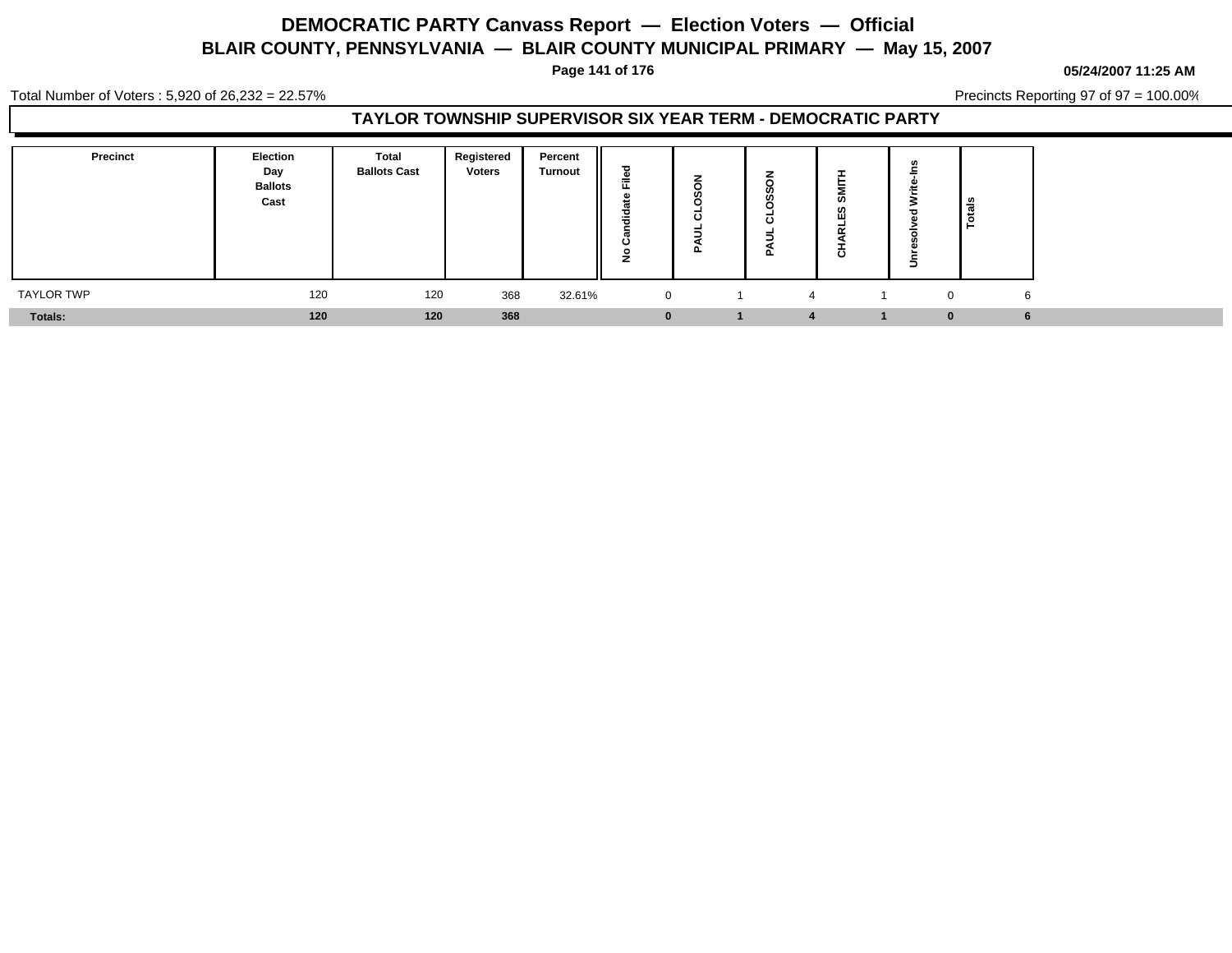**Page 142 of 176**

**05/24/2007 11:25 AM**

Total Number of Voters : 5,920 of 26,232 = 22.57%

Precincts Reporting 97 of 97 = 100.00%

### **TAYLOR TOWNSHIP AUDITOR SIX YEAR TERM - DEMOCRATIC PARTY**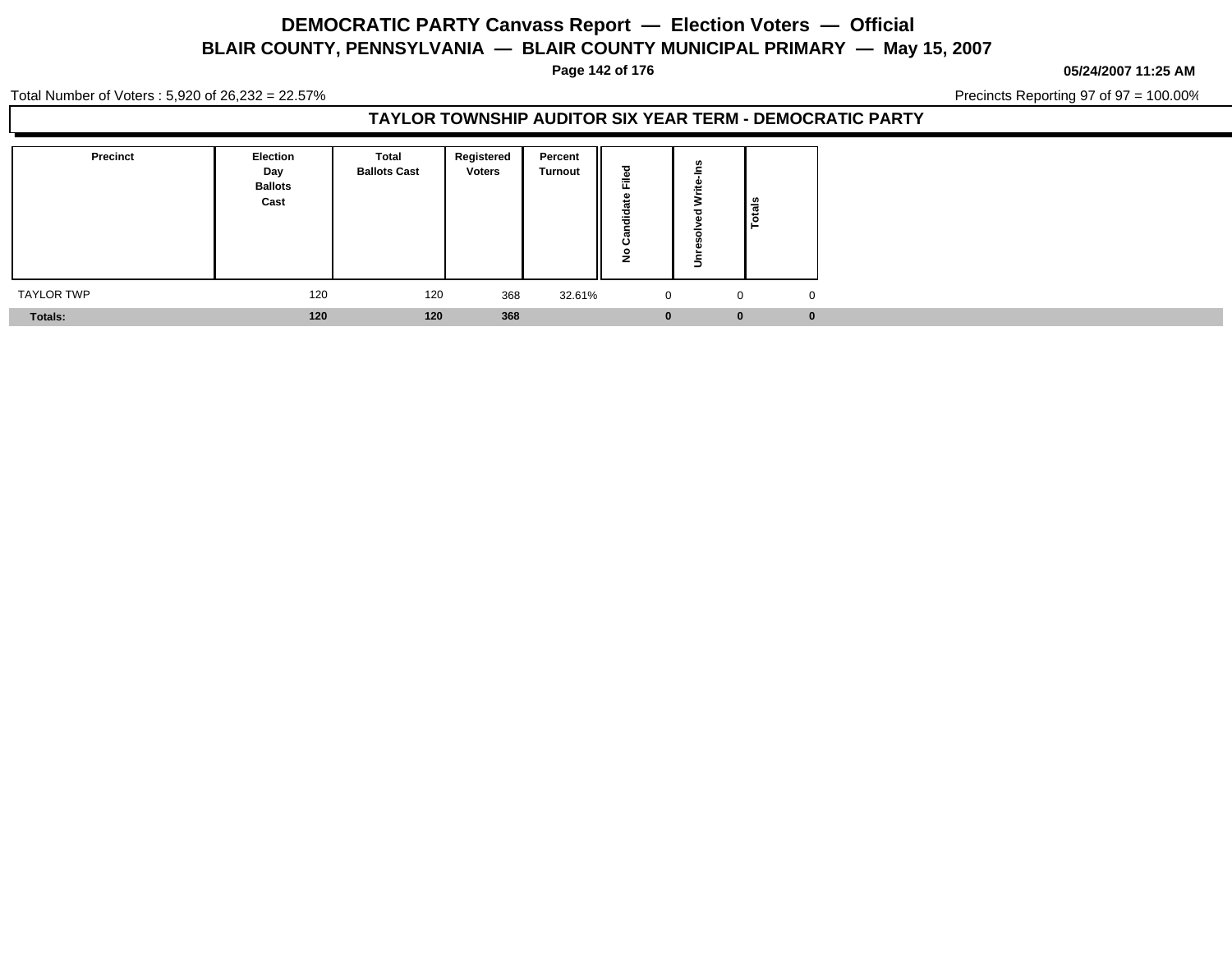**Page 143 of 176**

#### **05/24/2007 11:25 AM**

Total Number of Voters : 5,920 of 26,232 = 22.57%

Precincts Reporting 97 of 97 = 100.00%

### **TYRONE TOWNSHIP SUPERVISOR SIX YEAR TERM - DEMOCRATIC PARTY**

| <b>Precinct</b> | Election<br>Day<br><b>Ballots</b><br>Cast | <b>Total</b><br><b>Ballots Cast</b> | Registered<br><b>Voters</b> | Percent<br><b>Turnout</b> | ਹ<br>=<br>ъ<br><br>c | ທ<br>ť    | $\sim$<br>--<br>m<br>o | ပ<br>ш   | $\alpha$ | n<br>œ | ∍ | ا ≋<br>تتدا<br>1은 |  |
|-----------------|-------------------------------------------|-------------------------------------|-----------------------------|---------------------------|----------------------|-----------|------------------------|----------|----------|--------|---|-------------------|--|
| TYRONE TWP 1    | 29                                        | 29                                  | 121                         | 23.97%                    | $\mathbf{0}$         |           |                        |          |          |        |   | ◠<br>0            |  |
| TYRONE TWP 2    | 70                                        | 70                                  | 185                         | 37.84%                    | $\mathbf 0$          | 2         | $\mathbf 0$            | $\Omega$ |          |        |   | $\Omega$          |  |
| Totals:         | 99                                        | 99                                  | 306                         |                           | $\bf{0}$             | $\bullet$ |                        |          |          |        |   | 6<br>0            |  |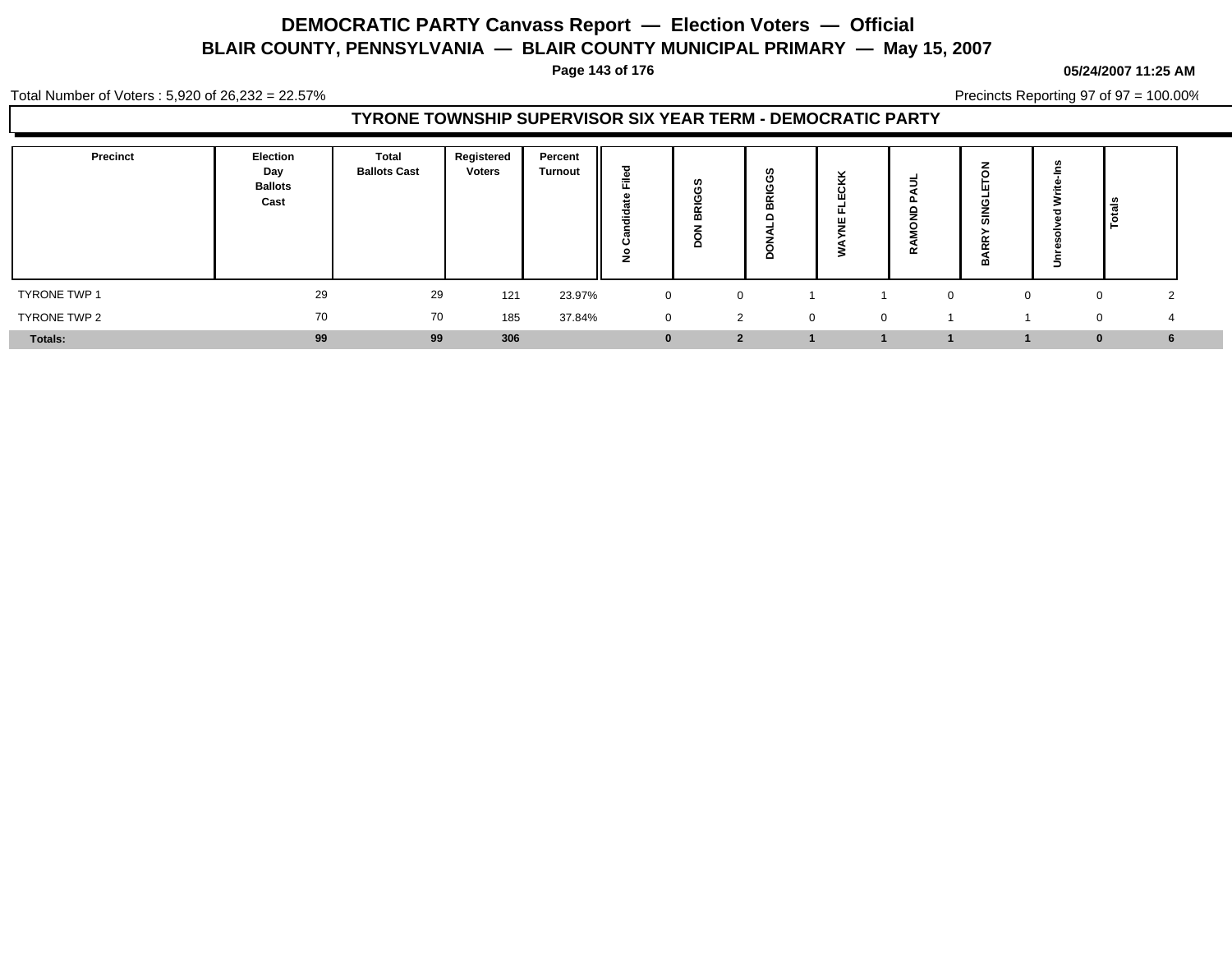**Page 144 of 176**

**05/24/2007 11:25 AM**

Total Number of Voters : 5,920 of 26,232 = 22.57%

Precincts Reporting 97 of 97 = 100.00%

### **TYRONE TOWNSHIP AUDITOR SIX YEAR TERM - DEMOCRATIC PARTY**

| Precinct     | Election<br>Day<br><b>Ballots</b><br>Cast | <b>Total</b><br><b>Ballots Cast</b> | Registered<br><b>Voters</b> | Percent<br><b>Turnout</b> | ਹ<br>⋍<br>ಕ<br>÷<br>T<br>◡<br>o | $\sim$       |              | Totals |
|--------------|-------------------------------------------|-------------------------------------|-----------------------------|---------------------------|---------------------------------|--------------|--------------|--------|
| TYRONE TWP 1 | 29                                        | 29                                  | 121                         | 23.97%                    | $\mathbf 0$                     | $\mathbf{0}$ | $\Omega$     |        |
| TYRONE TWP 2 | 70                                        | 70                                  | 185                         | 37.84%                    | $\mathbf 0$                     |              | $\Omega$     |        |
| Totals:      | 99                                        | 99                                  | 306                         |                           | $\bf{0}$                        |              | $\mathbf{0}$ |        |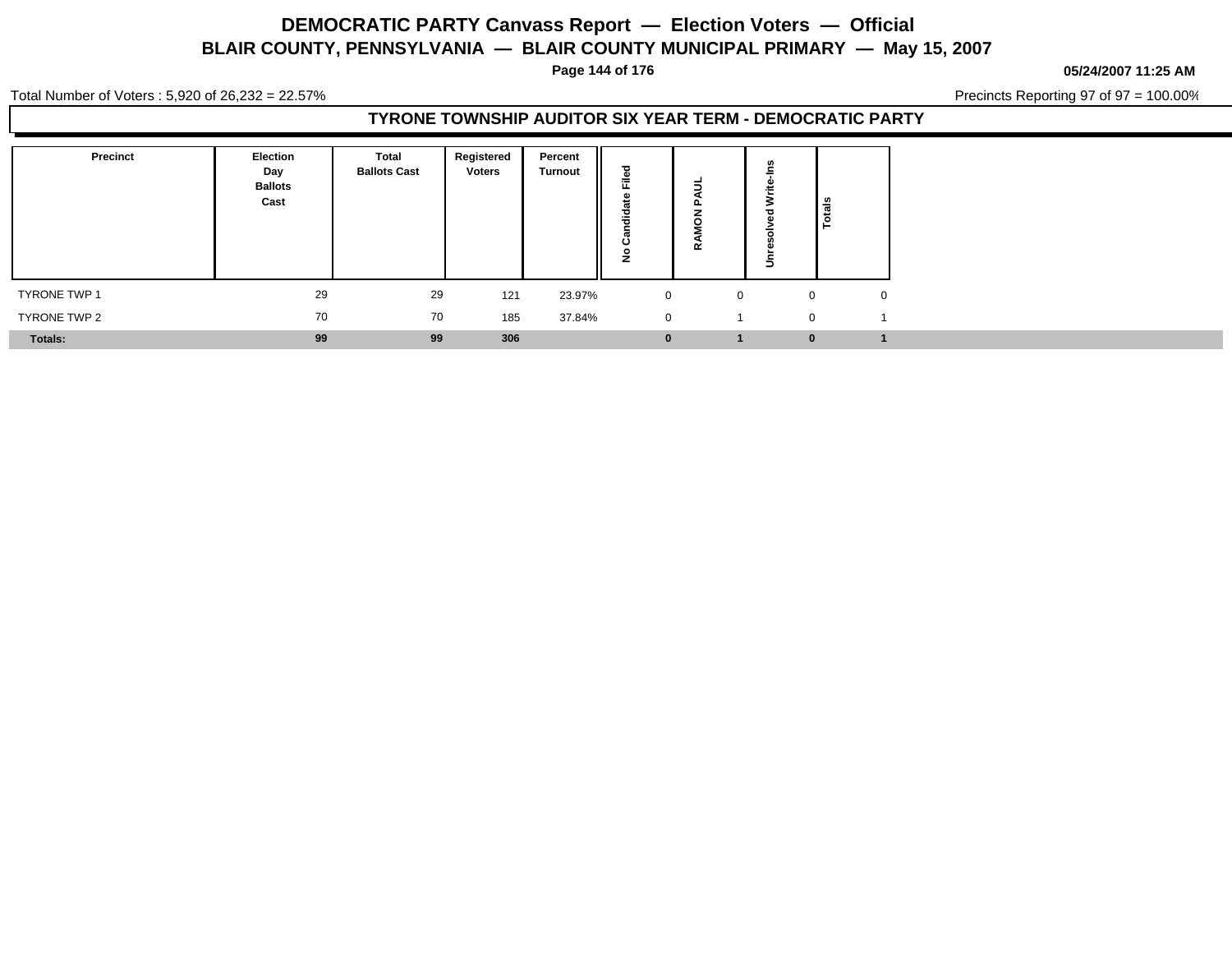**Page 145 of 176**

**05/24/2007 11:25 AM**

Total Number of Voters : 5,920 of 26,232 = 22.57%

Precincts Reporting 97 of 97 = 100.00%

### **ALTOONA AREA SCHOOL DIRECTOR FOUR YEAR TERM - DEMOCRATIC PARTY**

| <b>Precinct</b> | <b>Election</b><br>Day<br><b>Ballots</b><br>Cast | <b>Total</b><br><b>Ballots Cast</b> | Registered<br><b>Voters</b> | Percent<br><b>Turnout</b> | DEM<br>LIANG R.<br>BARTKOWIAK | DEM<br>' J. KIMMEL<br>'<br><b>MARY</b> | <b>MARYANN JOYCE<br/>BISTLINE</b><br>DEM | <b>DEM<br/>MARGARET<br/>HENDRICKS</b> | LUCAS<br>DEM<br>TIMOTHY A. I | <b>ANTHONY</b><br>BARTKOWIAK | <b>MARYANN<br/>BISELINEE</b> | PAT CONDRIN | Continued    |
|-----------------|--------------------------------------------------|-------------------------------------|-----------------------------|---------------------------|-------------------------------|----------------------------------------|------------------------------------------|---------------------------------------|------------------------------|------------------------------|------------------------------|-------------|--------------|
| ALTOONA 1-1     | 49                                               | 49                                  | 328                         | 14.94%                    | 19                            | 33                                     | 34                                       | 33                                    | 26                           | $\mathbf 0$                  | $\mathbf 0$                  | $\mathbf 0$ |              |
| ALTOONA 1-2     | 22                                               | 22                                  | 129                         | 17.05%                    | 11                            | 8                                      | 10                                       | $\overline{7}$                        | 9                            | $\Omega$                     | $\mathbf 0$                  | $\mathbf 0$ |              |
| ALTOONA 2-1     | 41                                               | 41                                  | 280                         | 14.64%                    | 16                            | 20                                     | 24                                       | 15                                    | 19                           | $\mathbf 0$                  | $\mathbf 0$                  | $\mathbf 0$ |              |
| ALTOONA 2-2     | 59                                               | 59                                  | 351                         | 16.81%                    | 36                            | 36                                     | 45                                       | 36                                    | 41                           | $\mathbf 0$                  | $\mathbf 0$                  | $\mathbf 0$ |              |
| ALTOONA 3-1     | 54                                               | 54                                  | 330                         | 16.36%                    | 33                            | 37                                     | 44                                       | 30                                    | 30                           | $\mathbf 0$                  | $\pmb{0}$                    |             | 0            |
| ALTOONA 3-2     | 75                                               | 75                                  | 292                         | 25.68%                    | 30                            | 37                                     | 52                                       | 41                                    | 40                           | $\mathbf 0$                  | $\mathbf 0$                  |             | $\mathbf 0$  |
| ALTOONA 4-1     | 61                                               | 61                                  | 365                         | 16.71%                    | 34                            | 41                                     | 46                                       | 35                                    | 33                           | $\Omega$                     | $\mathbf 0$                  | $\mathbf 0$ |              |
| ALTOONA 4-2     | 55                                               | 55                                  | 256                         | 21.48%                    | 29                            | 29                                     | 39                                       | 29                                    | 32                           | $\mathbf 0$                  | $\mathbf 0$                  | $\mathbf 0$ |              |
| ALTOONA 5-1     | 14                                               | 14                                  | 102                         | 13.73%                    | $\overline{7}$                | 9                                      | 9                                        | $\overline{7}$                        | 5                            | $\mathbf 0$                  | $\mathbf 0$                  | $\mathbf 0$ |              |
| ALTOONA 5-2     | 72                                               | 72                                  | 339                         | 21.24%                    | 34                            | 35                                     | 49                                       | 38                                    | 43                           | $\mathbf 0$                  | $\mathsf{O}\xspace$          |             | 0            |
| ALTOONA 5-3     | 61                                               | 61                                  | 279                         | 21.86%                    | 32                            | 34                                     | 47                                       | 29                                    | 32                           | $\mathbf 0$                  | $\mathbf 0$                  |             | $\mathbf 0$  |
| ALTOONA 6-1     | 58                                               | 58                                  | 350                         | 16.57%                    | 33                            | 31                                     | 44                                       | 32                                    | 37                           | $\mathbf 0$                  | $\pmb{0}$                    | $\mathbf 0$ |              |
| ALTOONA 6-2     | 51                                               | 51                                  | 306                         | 16.67%                    | 25                            | 24                                     | 31                                       | 26                                    | 31                           | $\mathbf 0$                  | $\mathbf 0$                  | $\mathbf 0$ |              |
| ALTOONA 6-3     | 65                                               | 65                                  | 286                         | 22.73%                    | 30                            | 42                                     | 47                                       | 39                                    | 37                           | $\mathbf 0$                  | $\mathbf 0$                  | $\mathbf 0$ |              |
| ALTOONA 6-4     | 59                                               | 59                                  | 224                         | 26.34%                    | 31                            | 27                                     | 41                                       | 27                                    | 32                           | $\mathbf 0$                  | $\mathbf 0$                  |             | 0            |
| ALTOONA 6-5     | 75                                               | 75                                  | 394                         | 19.04%                    | 45                            | 46                                     | 57                                       | 44                                    | 45                           | $\mathbf 0$                  | $\mathbf 0$                  |             | $\mathsf{O}$ |
| <b>ALTOONA7</b> | 47                                               | 47                                  | 368                         | 12.77%                    | 30                            | 30                                     | 36                                       | 27                                    | 35                           | $\Omega$                     | $\pmb{0}$                    | 0           |              |
| ALTOONA 8-1     | 45                                               | 45                                  | 345                         | 13.04%                    | 20                            | 27                                     | 36                                       | 26                                    | 25                           | $\mathbf 0$                  | $\mathbf 0$                  | $\mathbf 0$ |              |
| ALTOONA 8-2     | 72                                               | 72                                  | 277                         | 25.99%                    | 27                            | 42                                     | 42                                       | 35                                    | 36                           | $\mathbf 0$                  | $\mathbf 0$                  | $\mathbf 0$ |              |
| ALTOONA 9       | 70                                               | $70\,$                              | 382                         | 18.32%                    | 36                            | 31                                     | 49                                       | 34                                    | 38                           | $\mathbf 0$                  | $\mathbf 0$                  |             | 0            |
| ALTOONA 10-1    | 33                                               | 33                                  | 262                         | 12.60%                    | 16                            | 19                                     | 24                                       | 21                                    | 20                           | $\mathbf 0$                  | $\mathbf 0$                  |             | $\mathbf 0$  |
| ALTOONA 10-2    | 43                                               | 43                                  | 197                         | 21.83%                    | 23                            | 26                                     | 29                                       | 22                                    | 23                           | $\mathbf 0$                  | $\pmb{0}$                    | $\mathbf 0$ |              |
| ALTOONA 10-3    | 43                                               | 43                                  | 145                         | 29.66%                    | 23                            | 24                                     | 33                                       | 27                                    | 26                           | $\mathbf 0$                  | $\mathbf 0$                  | $\mathbf 0$ |              |
| ALTOONA 10-4    | 70                                               | 70                                  | 320                         | 21.88%                    | 38                            | 37                                     | 45                                       | 34                                    | 43                           | $\Omega$                     | $\mathbf 0$                  | $\mathbf 0$ |              |
| ALTOONA 11-1    | 79                                               | 79                                  | 402                         | 19.65%                    | 52                            | 54                                     | 63                                       | 57                                    | 54                           | $\mathbf 0$                  | $\mathbf 0$                  |             | 0            |
| ALTOONA 11-2    | 57                                               | 57                                  | 289                         | 19.72%                    | 31                            | 39                                     | 46                                       | 39                                    | 37                           | $\mathbf 0$                  | $\mathbf 0$                  |             | $\mathsf{O}$ |
| ALTOONA 11-3    | 56                                               | 56                                  | 242                         | 23.14%                    | 33                            | 31                                     | 39                                       | 28                                    | 32                           | 0                            | $\mathbf 0$                  | $\mathbf 0$ |              |
| ALTOONA 12-1    | 35                                               | 35                                  | 158                         | 22.15%                    | 19                            | 20                                     | 26                                       | 17                                    | 23                           | $\mathbf 0$                  | $\mathbf 0$                  | $\mathbf 0$ |              |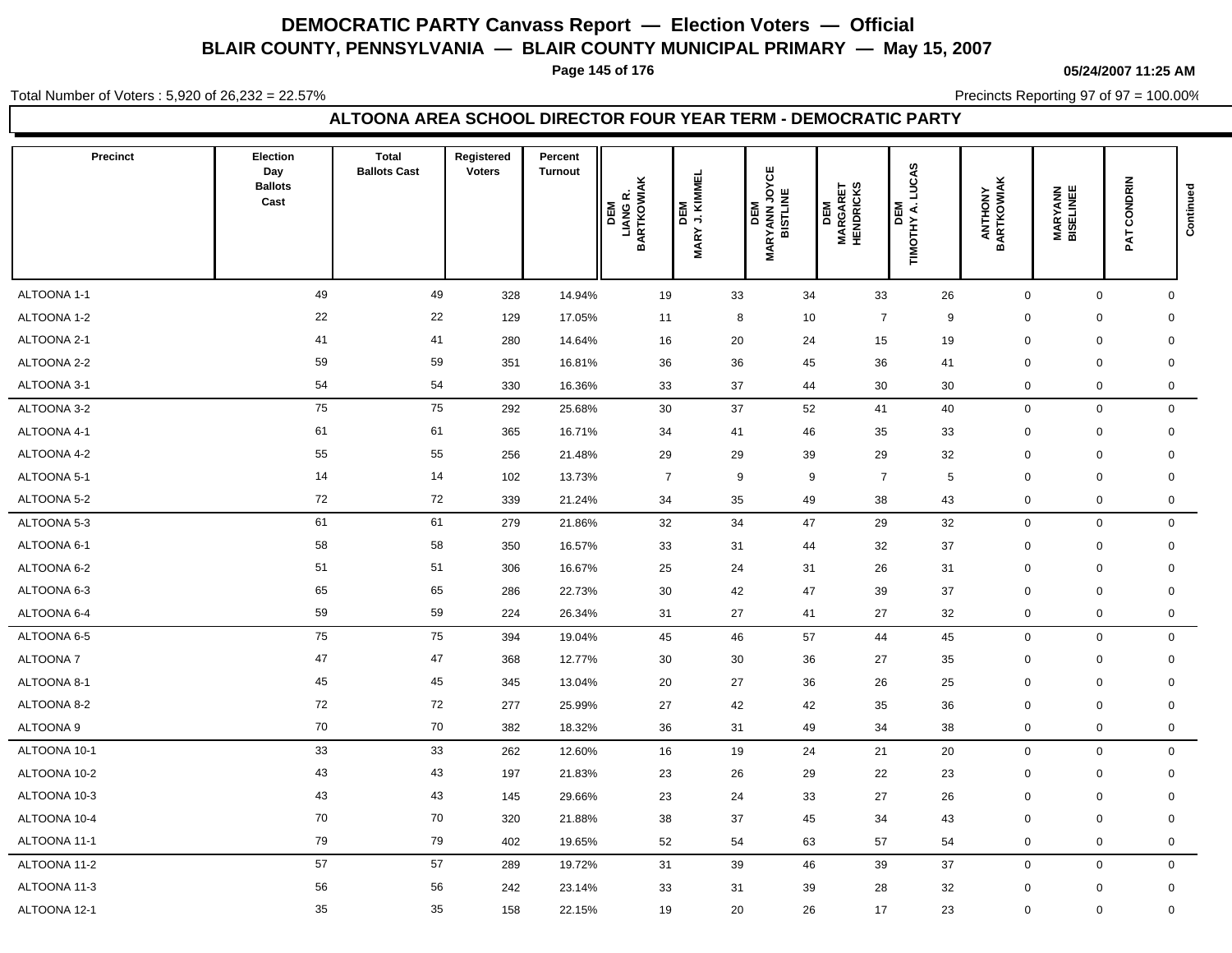**Page 146 of 176**

**05/24/2007 11:25 AM**

Total Number of Voters : 5,920 of 26,232 = 22.57%

Precincts Reporting 97 of 97 = 100.00%

### **ALTOONA AREA SCHOOL DIRECTOR FOUR YEAR TERM - DEMOCRATIC PARTY**

| Precinct           | Election<br>Day<br><b>Ballots</b><br>Cast | <b>Total</b><br><b>Ballots Cast</b> | Registered<br><b>Voters</b> | Percent<br><b>Turnout</b> | <b>LIANG R.<br/>BARTKOWIAK</b><br>DEM | DEM<br>J. KIMMEL<br><b>MARY</b> | <b><i>IARYANN JOYCE</i></b><br>BISTLINE<br>DEM<br>Σ | <b>MARGARET</b><br>HENDRICKS<br><b>INE</b> | CAS<br>Ě<br>DEM<br>TIMOTHY A. I | <b>ANTHONY</b><br>BARTKOWIAK | <b>MARYANN</b><br>BISELINEE | CONDRIN<br>PAT | Continued |
|--------------------|-------------------------------------------|-------------------------------------|-----------------------------|---------------------------|---------------------------------------|---------------------------------|-----------------------------------------------------|--------------------------------------------|---------------------------------|------------------------------|-----------------------------|----------------|-----------|
| ALTOONA 12-2       | 47                                        | 47                                  | 219                         | 21.46%                    | 32                                    | 26                              | 35                                                  | 28                                         | 32                              | $\mathbf 0$                  | $\mathbf 0$                 | $\mathbf 0$    |           |
| ALTOONA 12-3       | 50                                        | 50                                  | 162                         | 30.86%                    | 25                                    | 22                              | 26                                                  | 19                                         | 22                              | $\mathbf 0$                  | 0                           | 0              |           |
| ALTOONA 12-4       | 81                                        | 81                                  | 236                         | 34.32%                    | 34                                    | 43                              | 60                                                  | 49                                         | 50                              | $\mathbf 0$                  | 0                           | $\mathbf 0$    |           |
| ALTOONA 12-5       | 28                                        | 28                                  | 153                         | 18.30%                    | 20                                    | 17                              | 19                                                  | 20                                         | 18                              | $\mathbf 0$                  | $\mathbf 0$                 | 0              |           |
| ALTOONA 13-1       | 87                                        | 87                                  | 443                         | 19.64%                    | 51                                    | 54                              | 65                                                  | 50                                         | 54                              | $\mathbf 0$                  | $\mathbf 0$                 | 0              |           |
| ALTOONA 13-2       | 70                                        | 70                                  | 354                         | 19.77%                    | 29                                    | 40                              | 47                                                  | 36                                         | 37                              | $\mathbf 0$                  | $\mathbf 0$                 | $\mathbf 0$    |           |
| ALTOONA 13-3       | 55                                        | 55                                  | 269                         | 20.45%                    | 29                                    | 31                              | 37                                                  | 30                                         | 30                              | $\mathbf 0$                  | 0                           | $\mathbf 0$    |           |
| ALTOONA 13-4       | 34                                        | 34                                  | 231                         | 14.72%                    | 28                                    | 24                              | 24                                                  | 20                                         | 22                              | $\mathbf 0$                  | $\mathsf{O}\xspace$         | $\mathbf 0$    |           |
| ALTOONA 14-1       | 38                                        | 38                                  | 165                         | 23.03%                    | 15                                    | 22                              | 24                                                  | 20                                         | 22                              | $\mathbf 0$                  | $\pmb{0}$                   | 0              |           |
| ALTOONA 14-2       | 87                                        | 87                                  | 363                         | 23.97%                    | 50                                    | 41                              | 61                                                  | 38                                         | 50                              | 0                            | $\mathbf 0$                 | $\mathbf 0$    |           |
| ALTOONA 14-3       | 59                                        | 59                                  | 262                         | 22.52%                    | 38                                    | 43                              | 46                                                  | 38                                         | 39                              | $\mathbf 0$                  | $\mathbf 0$                 | $\mathbf 0$    |           |
| ALTOONA 14-4       | 116                                       | 116                                 | 404                         | 28.71%                    | 63                                    | 60                              | 78                                                  | 50                                         | 69                              | $\mathbf 0$                  | 0                           | 0              |           |
| LOGAN TWP 1        | 99                                        | 99                                  | 359                         | 27.58%                    | 61                                    | 54                              | 71                                                  | 53                                         | 61                              | -1                           | $\mathbf 0$                 | $\mathbf 0$    |           |
| LOGAN TWP 2        | 107                                       | 107                                 | 480                         | 22.29%                    | 53                                    | 64                              | 73                                                  | 59                                         | 60                              | $\mathbf 0$                  | $\mathbf 0$                 | $\mathbf 0$    |           |
| LOGAN TWP 3        | 73                                        | 73                                  | 248                         | 29.44%                    | 35                                    | 39                              | 46                                                  | 39                                         | 35                              | $\Omega$                     | $\mathbf 0$                 | 0              |           |
| <b>LOGAN TWP 4</b> | 86                                        | 86                                  | 435                         | 19.77%                    | 46                                    | 53                              | 59                                                  | 44                                         | 53                              | $\mathbf 0$                  | $\mathbf 0$                 | $\mathbf{1}$   |           |
| LOGAN TWP 5        | 122                                       | 122                                 | 437                         | 27.92%                    | 68                                    | 68                              | 82                                                  | 75                                         | 73                              | $\mathbf 0$                  | 0                           | 0              |           |
| LOGAN TWP 6        | 123                                       | 123                                 | 641                         | 19.19%                    | 72                                    | 70                              | 82                                                  | 71                                         | 75                              | $\mathbf 0$                  | 1                           | $\mathbf 0$    |           |
| LOGAN TWP 7        | 70                                        | 70                                  | 237                         | 29.54%                    | 37                                    | 39                              | 52                                                  | 40                                         | 41                              | $\mathbf 0$                  | $\mathbf 0$                 | 0              |           |
| TYRONE TWP 2       | 70                                        | 70                                  | 185                         | 37.84%                    | 41                                    | 45                              | 47                                                  | 36                                         | 40                              | $\mathbf 0$                  | $\mathbf 0$                 | 0              |           |
| Totals:            | 3,023                                     | 3,023                               | 14,281                      |                           | 1,620                                 | 1,724                           | 2,121                                               | 1,650                                      | 1,767                           | $\overline{1}$               | $\mathbf{1}$                | $\mathbf{1}$   |           |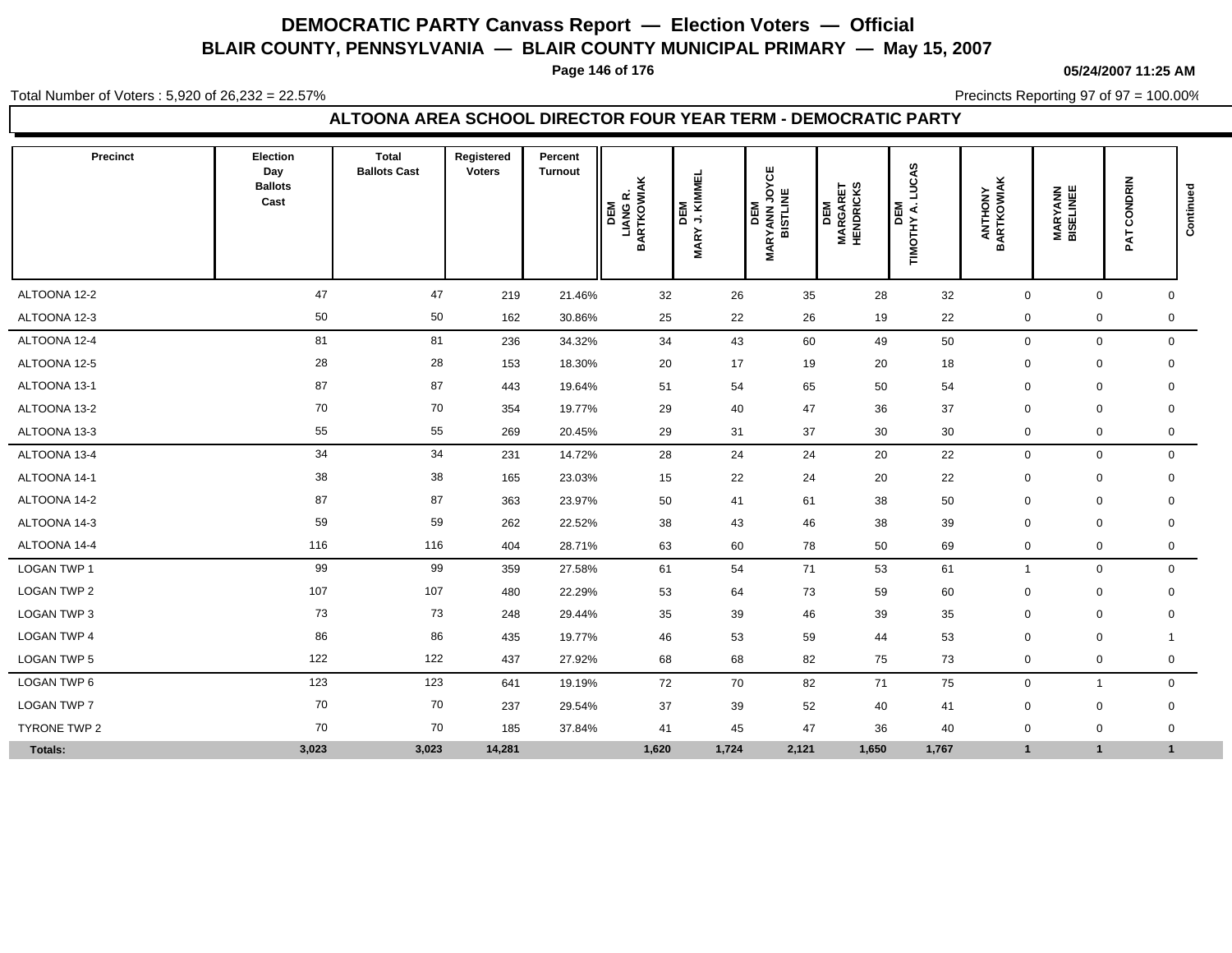**Page 147 of 176**

### **05/24/2007 11:25 AM**

Precincts Reporting 97 of 97 = 100.00%

Total Number of Voters : 5,920 of 26,232 = 22.57%

|                 |                                                  |                                     |                             | Continued          |               |                      |                                                        |                 |                                  |                        |                          |                            |           |
|-----------------|--------------------------------------------------|-------------------------------------|-----------------------------|--------------------|---------------|----------------------|--------------------------------------------------------|-----------------|----------------------------------|------------------------|--------------------------|----------------------------|-----------|
| <b>Precinct</b> | <b>Election</b><br>Day<br><b>Ballots</b><br>Cast | <b>Total</b><br><b>Ballots Cast</b> | Registered<br><b>Voters</b> | Percent<br>Turnout | DAVID FRANCIS | <b>JAMESWALSTROM</b> | PELLEGRINE<br>$\widetilde{\mathbb{R}}$<br><b>HARRY</b> | PAPPAL<br>SCOTT | 띥<br><b>GUNN</b><br>MITH<br>PAUL | WAGNER<br><b>TERRY</b> | WALSTROM<br><b>JAMES</b> | Write-Ins<br>g<br>Unresolv | Continued |
| ALTOONA 1-1     | 49                                               | 49                                  | 328                         | 14.94%             | $\mathbf 0$   | 0                    | $\mathbf 0$                                            | $\mathbf 0$     | $\mathbf 0$                      | $\mathbf 0$            | $\mathbf 0$              | $\Omega$                   |           |
| ALTOONA 1-2     | 22                                               | 22                                  | 129                         | 17.05%             | 0             | $\mathbf 0$          | 0                                                      | $\mathbf 0$     | $\Omega$                         | 0                      | $\mathbf 0$              | 0                          |           |
| ALTOONA 2-1     | 41                                               | 41                                  | 280                         | 14.64%             | $\mathbf 0$   | $\mathbf 0$          | $\mathbf 0$                                            | $\mathbf 0$     | $\mathbf 0$                      | $\mathbf 0$            | $\mathbf 0$              | $\mathbf 0$                |           |
| ALTOONA 2-2     | 59                                               | 59                                  | 351                         | 16.81%             | 0             | $\mathbf 0$          | $\mathbf 0$                                            | $\mathbf 0$     | $\mathbf 0$                      | 0                      | $\mathbf 0$              | 0                          |           |
| ALTOONA 3-1     | 54                                               | 54                                  | 330                         | 16.36%             | $\mathbf 0$   | 0                    | $\mathbf 0$                                            | $\mathbf 0$     | $\mathbf 0$                      | $\mathbf 0$            | $\mathbf 0$              | 0                          |           |
| ALTOONA 3-2     | 75                                               | 75                                  | 292                         | 25.68%             | $\mathbf 0$   | 0                    | $\mathbf 0$                                            | $\mathbf 0$     | $\mathbf 0$                      | $\mathbf 0$            | $\overline{1}$           | $\mathbf 0$                |           |
| ALTOONA 4-1     | 61                                               | 61                                  | 365                         | 16.71%             | $\mathbf 0$   | $\mathbf 0$          | $\mathbf 0$                                            | $\mathbf 0$     | $\mathbf 0$                      | $\mathbf 0$            | $\mathbf 0$              | $\mathbf 0$                |           |
| ALTOONA 4-2     | 55                                               | 55                                  | 256                         | 21.48%             | $\mathbf 0$   | $\mathbf 0$          | $\mathbf 0$                                            | $\mathbf 0$     | $\mathbf 0$                      | $\mathbf 0$            | $\mathbf 0$              | $\mathbf 0$                |           |
| ALTOONA 5-1     | 14                                               | 14                                  | 102                         | 13.73%             | $\mathbf 0$   | $\mathbf 0$          | $\mathbf 0$                                            | $\mathbf 0$     | $\mathbf 0$                      | $\mathbf 0$            | $\mathbf 0$              | $\mathbf 0$                |           |
| ALTOONA 5-2     | 72                                               | 72                                  | 339                         | 21.24%             | $\mathbf 0$   | 0                    | $\mathbf 0$                                            | $\mathbf 0$     | $\mathbf 0$                      | $\mathbf 0$            | -1                       | $\mathbf 0$                |           |
| ALTOONA 5-3     | 61                                               | 61                                  | 279                         | 21.86%             | $\mathbf 0$   | $\mathbf 0$          | $\mathbf{1}$                                           | $\mathbf 0$     | $\overline{1}$                   | $\mathbf 0$            | $\mathbf{0}$             | $\Omega$                   |           |
| ALTOONA 6-1     | 58                                               | 58                                  | 350                         | 16.57%             | $\mathbf 0$   | $\Omega$             | $\mathbf 0$                                            | $\Omega$        | $\Omega$                         | $\Omega$               | $\overline{1}$           | $\mathbf 0$                |           |
| ALTOONA 6-2     | 51                                               | 51                                  | 306                         | 16.67%             | $\mathbf 0$   | $\Omega$             | $\mathbf 0$                                            | $\Omega$        | $\Omega$                         | $\mathbf 0$            | $\mathbf 0$              | $\mathbf 0$                |           |
| ALTOONA 6-3     | 65                                               | 65                                  | 286                         | 22.73%             | $\mathbf 0$   | $\Omega$             | $\mathbf 0$                                            | $\Omega$        | $\Omega$                         | $\mathbf 0$            | $\mathbf 0$              | $\Omega$                   |           |
| ALTOONA 6-4     | 59                                               | 59                                  | 224                         | 26.34%             | $\mathbf 0$   | $\Omega$             | $\mathbf 0$                                            | $\mathbf 0$     | $\mathbf 0$                      | $\mathbf 0$            | $\mathbf 0$              | $\mathbf 0$                |           |
| ALTOONA 6-5     | 75                                               | 75                                  | 394                         | 19.04%             | $\mathsf 0$   | $\Omega$             | $\mathbf 0$                                            | $\Omega$        | $\mathbf 0$                      | $\mathbf 0$            | $\mathbf 0$              | $\mathbf 0$                |           |
| ALTOONA 7       | 47                                               | 47                                  | 368                         | 12.77%             | $\mathbf 0$   | $\mathbf 0$          | 0                                                      | $\mathbf 0$     | $\mathbf 0$                      | $\mathbf 0$            | $\mathbf 0$              | $\mathbf 0$                |           |
| ALTOONA 8-1     | 45                                               | 45                                  | 345                         | 13.04%             | $\mathbf 0$   | $\Omega$             | $\mathbf 0$                                            | $\Omega$        | $\mathbf 0$                      | $\mathbf 0$            | $\mathbf 0$              | 0                          |           |
| ALTOONA 8-2     | 72                                               | 72                                  | 277                         | 25.99%             | 0             | $\mathbf 0$          | $\mathbf 0$                                            | $\mathbf 0$     | 0                                | 0                      | $\mathbf 0$              | 0                          |           |
| ALTOONA 9       | 70                                               | 70                                  | 382                         | 18.32%             | $\mathbf 0$   | 0                    | $\mathbf 0$                                            | $\Omega$        | $\mathbf 0$                      | $\mathbf 0$            | $\mathbf 0$              | $\Omega$                   |           |
| ALTOONA 10-1    | 33                                               | 33                                  | 262                         | 12.60%             | $\mathsf 0$   | $\mathbf 0$          | $\mathbf 0$                                            | $\Omega$        | $\mathbf 0$                      | $\overline{1}$         | $\mathsf 0$              | $\Omega$                   |           |
| ALTOONA 10-2    | 43                                               | 43                                  | 197                         | 21.83%             | $\mathbf 0$   | $\Omega$             | $\mathbf 0$                                            | $\Omega$        | $\Omega$                         | $\mathbf 0$            | $\mathbf 0$              | $\Omega$                   |           |
| ALTOONA 10-3    | 43                                               | 43                                  | 145                         | 29.66%             | $\mathbf 0$   | $\Omega$             | $\mathbf 0$                                            | $\Omega$        | $\Omega$                         | $\mathbf 0$            | $\mathsf 0$              | $\Omega$                   |           |
| ALTOONA 10-4    | 70                                               | 70                                  | 320                         | 21.88%             | 0             | $\Omega$             | $\mathbf 0$                                            | $\Omega$        | $\Omega$                         | 0                      | $\mathbf 0$              | $\Omega$                   |           |
| ALTOONA 11-1    | 79                                               | 79                                  | 402                         | 19.65%             | $\mathbf 0$   | $\mathbf 0$          | $\mathbf 0$                                            | $\mathbf 0$     | $\mathbf{0}$                     | $\mathbf 0$            | $\mathbf 0$              | $\mathbf 0$                |           |
| ALTOONA 11-2    | 57                                               | 57                                  | 289                         | 19.72%             | $\mathbf 0$   | $\mathbf 0$          | $\mathbf 0$                                            | $\mathbf 0$     | $\mathbf{0}$                     | $\mathbf 0$            | $\mathbf 0$              | $\mathbf 0$                |           |
| ALTOONA 11-3    | 56                                               | 56                                  | 242                         | 23.14%             | $\mathbf 0$   | $\mathbf 0$          | $\mathbf 0$                                            | $\mathbf 0$     | 0                                | $\mathbf 0$            | $\mathbf 0$              | 0                          |           |
| ALTOONA 12-1    | 35                                               | 35                                  | 158                         | 22.15%             | 0             | $\mathbf 0$          | $\mathbf 0$                                            | $\mathbf 0$     | $\mathbf 0$                      | 0                      | $\mathbf 0$              | 0                          |           |
| ALTOONA 12-2    | 47                                               | 47                                  | 219                         | 21.46%             | $\mathbf 0$   | $\Omega$             | $\mathbf 0$                                            | $\mathbf 0$     | $\mathbf 0$                      | $\mathbf 0$            | $\overline{1}$           | $\mathbf 0$                |           |
| ALTOONA 12-3    | 50                                               | 50                                  | 162                         | 30.86%             | $\mathbf 0$   | 0                    | $\mathbf 0$                                            | $\mathbf 0$     | $\mathbf 0$                      | $\mathbf 0$            | $\mathbf 0$              | $\mathbf 0$                |           |
| ALTOONA 12-4    | 81                                               | 81                                  | 236                         | 34.32%             | $\mathbf 0$   | $\mathbf 0$          | $\mathbf 0$                                            | $\mathbf 0$     | $\mathbf 0$                      | $\mathbf 0$            | $\mathbf 0$              | $\mathbf 0$                |           |
| ALTOONA 12-5    | 28                                               | 28                                  | 153                         | 18.30%             | $\mathbf 0$   | $\mathbf 0$          | $\mathbf 0$                                            | $\mathbf 0$     | 0                                | $\mathbf 0$            | $\mathbf 0$              | $\mathbf 0$                |           |
| ALTOONA 13-1    | 87                                               | 87                                  | 443                         | 19.64%             | $\Omega$      | $\Omega$             | $\mathbf 0$                                            | $\mathbf 0$     | $\mathbf 0$                      | $\mathbf 0$            | $\mathbf 0$              | $\mathbf 0$                |           |
| ALTOONA 13-2    | 70                                               | 70                                  | 354                         | 19.77%             | $\mathbf 1$   | 0                    | $\mathbf 0$                                            | $\mathbf 0$     | $\mathbf 0$                      | $\mathbf 0$            | $\mathbf 0$              | $\mathbf 0$                |           |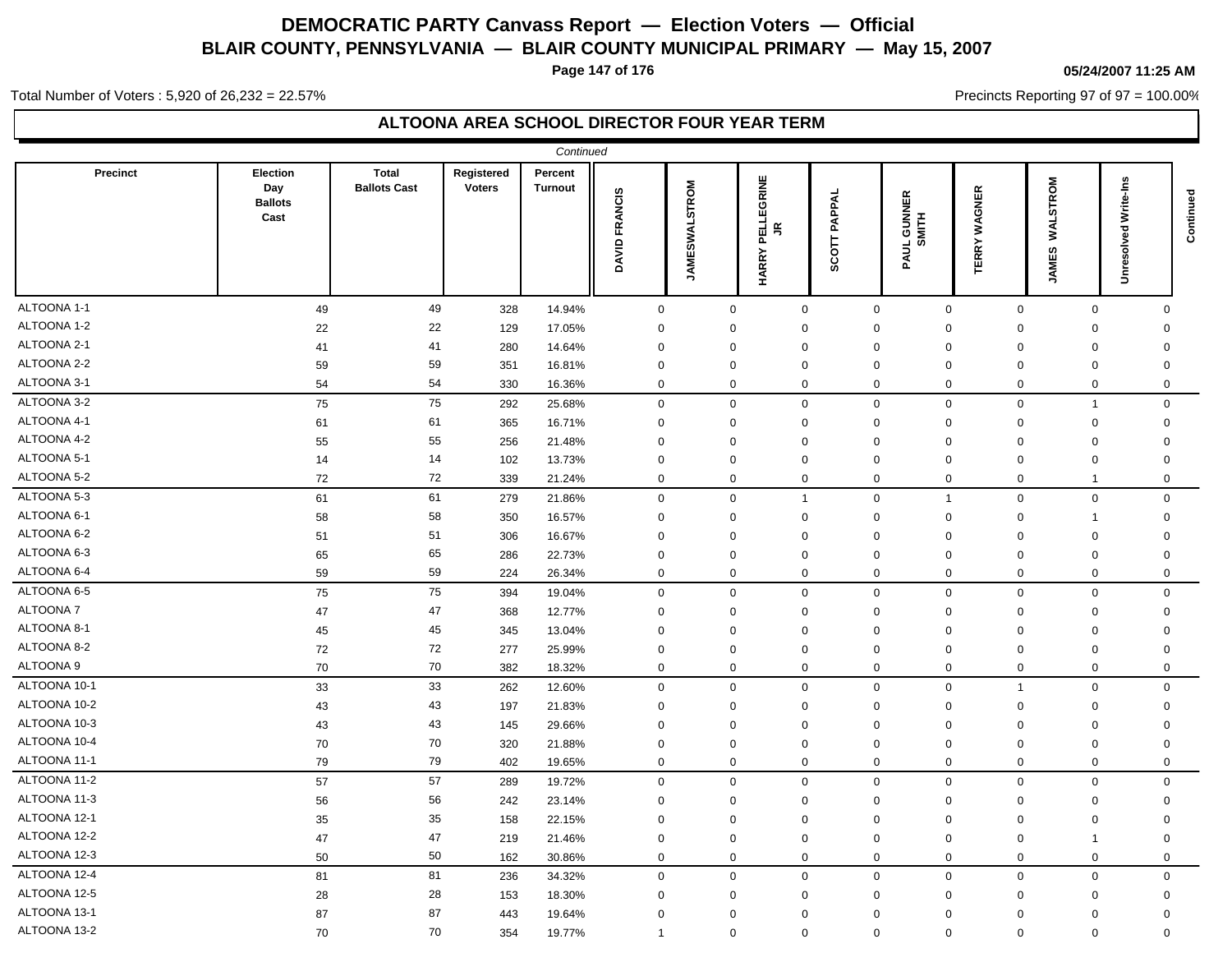**Page 148 of 176**

#### **05/24/2007 11:25 AM**

Precincts Reporting 97 of 97 = 100.00%

Total Number of Voters : 5,920 of 26,232 = 22.57%

|                    |                                           |                                     |                             | Continued                 |                  |                                            |                                             |                                    |                                                           |                              |                                               |                               |             |
|--------------------|-------------------------------------------|-------------------------------------|-----------------------------|---------------------------|------------------|--------------------------------------------|---------------------------------------------|------------------------------------|-----------------------------------------------------------|------------------------------|-----------------------------------------------|-------------------------------|-------------|
| <b>Precinct</b>    | Election<br>Day<br><b>Ballots</b><br>Cast | <b>Total</b><br><b>Ballots Cast</b> | Registered<br><b>Voters</b> | Percent<br><b>Turnout</b> | FRANCIS<br>DAVID | <b>STROM</b><br>នី<br>ស<br><b>ANE</b><br>∍ | <b>GRINE</b><br>모<br>내<br>목<br><b>HARRY</b> | ⋖<br>۵.<br>ᡶ<br>$\circ$<br>Ō<br>ō, | 띥<br>$\bar{z}$ =<br>공 등<br>$\equiv \frac{1}{2}$<br>⋖<br>൨ | <b>GNER</b><br>℥<br>RRY<br>ш | Σ<br>$\circ$<br>$\alpha$<br>cr<br>ഗ<br>ш<br>− | $\Rightarrow$                 | ಕ<br>ō<br>ت |
| ALTOONA 13-3       | 55                                        | 55                                  | 269                         | 20.45%                    | $\overline{0}$   | $\mathbf 0$                                | $\mathbf 0$                                 | $\mathbf{0}$                       | $\mathbf 0$                                               | $\mathbf 0$                  |                                               | $\mathbf{0}$<br>$\mathbf 0$   |             |
| ALTOONA 13-4       | 34                                        | 34                                  | 231                         | 14.72%                    | 0                | $\mathbf{0}$                               | $\Omega$                                    | $\mathbf 0$                        | 0                                                         | 0                            |                                               | $\mathbf 0$<br>0              |             |
| ALTOONA 14-1       | 38                                        | 38                                  | 165                         | 23.03%                    | 0                | $\Omega$                                   | $\Omega$                                    | $\Omega$                           | $\Omega$                                                  | $\mathbf 0$                  |                                               | $\mathbf 0$                   |             |
| ALTOONA 14-2       | 87                                        | 87                                  | 363                         | 23.97%                    | $\Omega$         | $\Omega$                                   |                                             |                                    | $\Omega$                                                  | 0                            |                                               |                               |             |
| ALTOONA 14-3       | 59                                        | 59                                  | 262                         | 22.52%                    | $\Omega$         | $\Omega$                                   | $\Omega$                                    | $\Omega$                           | $\Omega$                                                  | $\Omega$                     |                                               | $\mathbf 0$<br>0              |             |
| ALTOONA 14-4       | 116                                       | 116                                 | 404                         | 28.71%                    | $\mathbf 0$      |                                            | $\mathbf 0$                                 | $\mathbf 0$                        | $\mathbf{0}$                                              | $\mathbf 0$                  |                                               | $\overline{2}$<br>$\mathbf 0$ |             |
| LOGAN TWP 1        | 99                                        | 99                                  | 359                         | 27.58%                    | $\mathbf 0$      | $\mathbf 0$                                | $\Omega$                                    | $\mathbf{0}$                       | $\mathbf 0$                                               | $\mathbf 0$                  |                                               | $\mathbf 0$                   |             |
| LOGAN TWP 2        | 107                                       | 107                                 | 480                         | 22.29%                    | $\Omega$         | $\Omega$                                   | $\Omega$                                    | $\Omega$                           | $\Omega$                                                  | $\Omega$                     |                                               | $\Omega$                      |             |
| LOGAN TWP 3        | 73                                        | 73                                  | 248                         | 29.44%                    | $\mathbf{0}$     | $\Omega$                                   | $\Omega$                                    | 0                                  | $\Omega$                                                  | 0                            |                                               |                               |             |
| <b>LOGAN TWP 4</b> | 86                                        | 86                                  | 435                         | 19.77%                    | 0                | $\Omega$                                   |                                             |                                    | $\Omega$                                                  | $\Omega$                     |                                               | $\overline{2}$<br>0           |             |
| LOGAN TWP 5        | 122                                       | 122                                 | 437                         | 27.92%                    | $\mathbf 0$      | $\mathbf{0}$                               | $\mathbf 0$                                 | 0                                  | 0                                                         | 0                            |                                               | $\mathbf 0$<br>0              |             |
| LOGAN TWP 6        | 123                                       | 123                                 | 641                         | 19.19%                    | $\mathbf 0$      | $\mathbf 0$                                | $\Omega$                                    | $\mathbf 0$                        | $\mathbf 0$                                               | $\mathbf 0$                  |                                               | $\overline{2}$<br>$\mathbf 0$ |             |
| <b>LOGAN TWP 7</b> | 70                                        | 70                                  | 237                         | 29.54%                    | $\Omega$         | $\Omega$                                   | $\Omega$                                    | 0                                  | $\Omega$                                                  | $\Omega$                     |                                               |                               |             |
| TYRONE TWP 2       | 70                                        | 70                                  | 185                         | 37.84%                    | 0                | $\mathbf 0$                                |                                             | 0                                  | $\mathbf 0$                                               | $\mathbf 0$                  |                                               | $\overline{0}$                |             |
| Totals:            | 3,023                                     | 3,023                               | 14,281                      |                           |                  |                                            | $\mathbf{1}$                                |                                    | $\blacktriangleleft$                                      |                              | 14                                            | $\bf{0}$                      |             |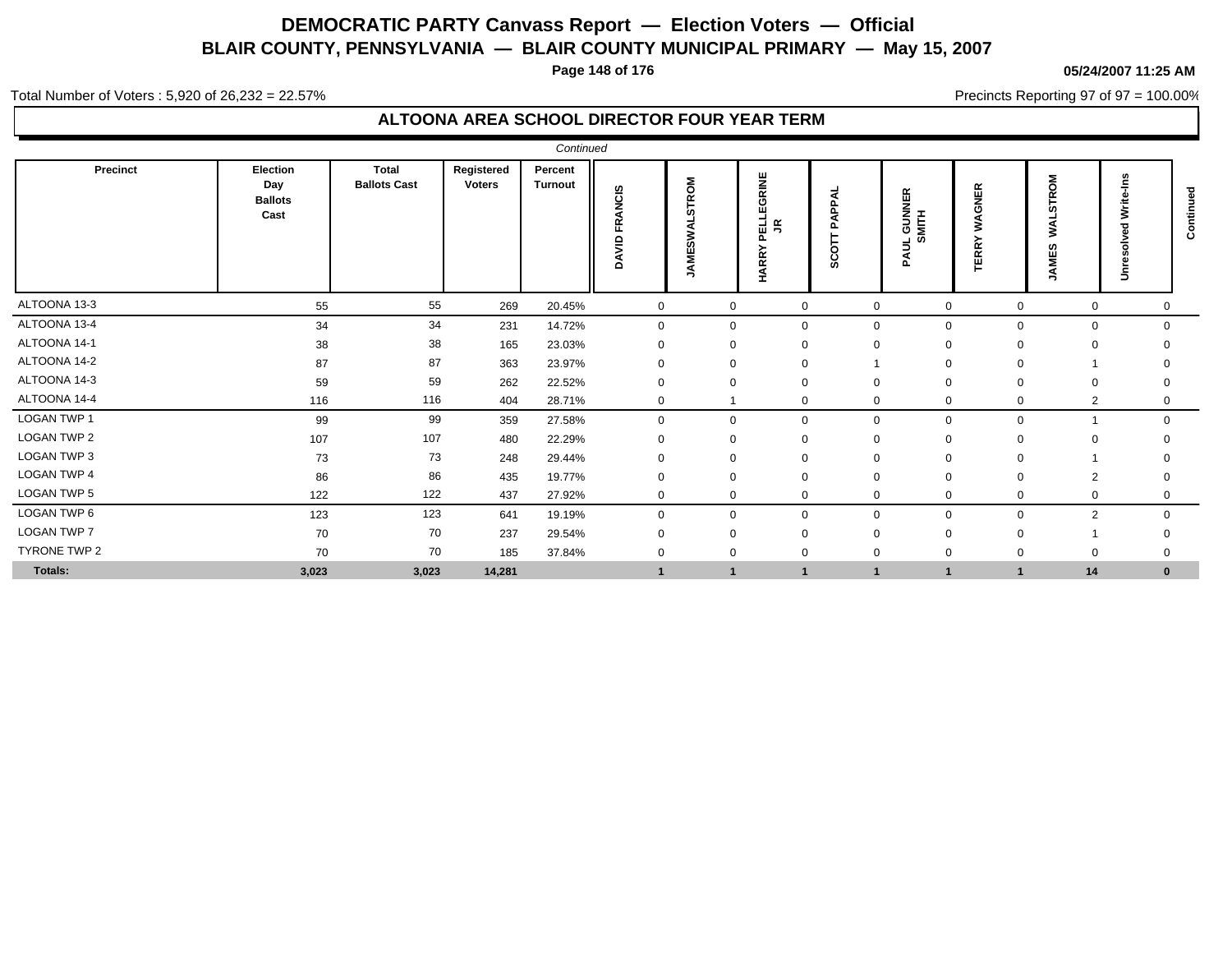**Page 149 of 176**

#### **05/24/2007 11:25 AM**

Precincts Reporting 97 of 97 = 100.00%

Total Number of Voters : 5,920 of 26,232 = 22.57%

|                 |                                           |                                     |                             | Continued                 |            |
|-----------------|-------------------------------------------|-------------------------------------|-----------------------------|---------------------------|------------|
| <b>Precinct</b> | Election<br>Day<br><b>Ballots</b><br>Cast | <b>Total</b><br><b>Ballots Cast</b> | Registered<br><b>Voters</b> | Percent<br><b>Turnout</b> |            |
|                 |                                           |                                     |                             |                           | Totals     |
| ALTOONA 1-1     | 49                                        | 49                                  | 328                         | 14.94%                    | 145        |
| ALTOONA 1-2     | $22\,$                                    | 22                                  | 129                         | 17.05%                    | 45         |
| ALTOONA 2-1     | 41                                        | 41                                  | 280                         | 14.64%                    | 94         |
| ALTOONA 2-2     | 59                                        | 59                                  | 351                         | 16.81%                    | 194        |
| ALTOONA 3-1     | 54                                        | 54                                  | 330                         | 16.36%                    | 174        |
| ALTOONA 3-2     | 75                                        | $\overline{75}$                     | 292                         | 25.68%                    | 201        |
| ALTOONA 4-1     | 61                                        | 61                                  |                             |                           |            |
| ALTOONA 4-2     | 55                                        | 55                                  | 365                         | 16.71%                    | 189        |
| ALTOONA 5-1     | 14                                        | 14                                  | 256                         | 21.48%                    | 158        |
| ALTOONA 5-2     | 72                                        | 72                                  | 102<br>339                  | 13.73%<br>21.24%          | 37<br>200  |
| ALTOONA 5-3     | 61                                        | 61                                  | 279                         | 21.86%                    | 176        |
| ALTOONA 6-1     | 58                                        | 58                                  |                             |                           | 178        |
| ALTOONA 6-2     | 51                                        | 51                                  | 350<br>306                  | 16.57%<br>16.67%          | 137        |
| ALTOONA 6-3     | 65                                        | 65                                  |                             |                           |            |
| ALTOONA 6-4     | 59                                        | 59                                  | 286                         | 22.73%                    | 195        |
| ALTOONA 6-5     | 75                                        | 75                                  | 224<br>394                  | 26.34%<br>19.04%          | 158<br>237 |
| ALTOONA 7       | 47                                        | $47\,$                              |                             | 12.77%                    | 158        |
| ALTOONA 8-1     | 45                                        | 45                                  | 368                         |                           |            |
| ALTOONA 8-2     | 72                                        | 72                                  | 345                         | 13.04%                    | 134        |
| ALTOONA 9       | 70                                        | $70\,$                              | 277                         | 25.99%                    | 182        |
|                 | 33                                        | 33                                  | 382                         | 18.32%                    | 188        |
| ALTOONA 10-1    |                                           | 43                                  | 262                         | 12.60%                    | 101        |
| ALTOONA 10-2    | 43<br>43                                  | 43                                  | 197                         | 21.83%                    | 123        |
| ALTOONA 10-3    | 70                                        | 70                                  | 145                         | 29.66%                    | 133        |
| ALTOONA 10-4    | 79                                        | 79                                  | 320                         | 21.88%                    | 197        |
| ALTOONA 11-1    |                                           | 57                                  | 402                         | 19.65%                    | 280        |
| ALTOONA 11-2    | 57                                        |                                     | 289                         | 19.72%                    | 192        |
| ALTOONA 11-3    | 56                                        | 56                                  | 242                         | 23.14%                    | 163        |
| ALTOONA 12-1    | 35                                        | 35                                  | 158                         | 22.15%                    | 105        |
| ALTOONA 12-2    | 47                                        | $47\,$                              | 219                         | 21.46%                    | 154        |
| ALTOONA 12-3    | 50                                        | 50                                  | 162                         | 30.86%                    | 114        |
| ALTOONA 12-4    | 81                                        | 81                                  | 236                         | 34.32%                    | 236        |
| ALTOONA 12-5    | 28                                        | 28                                  | 153                         | 18.30%                    | 94         |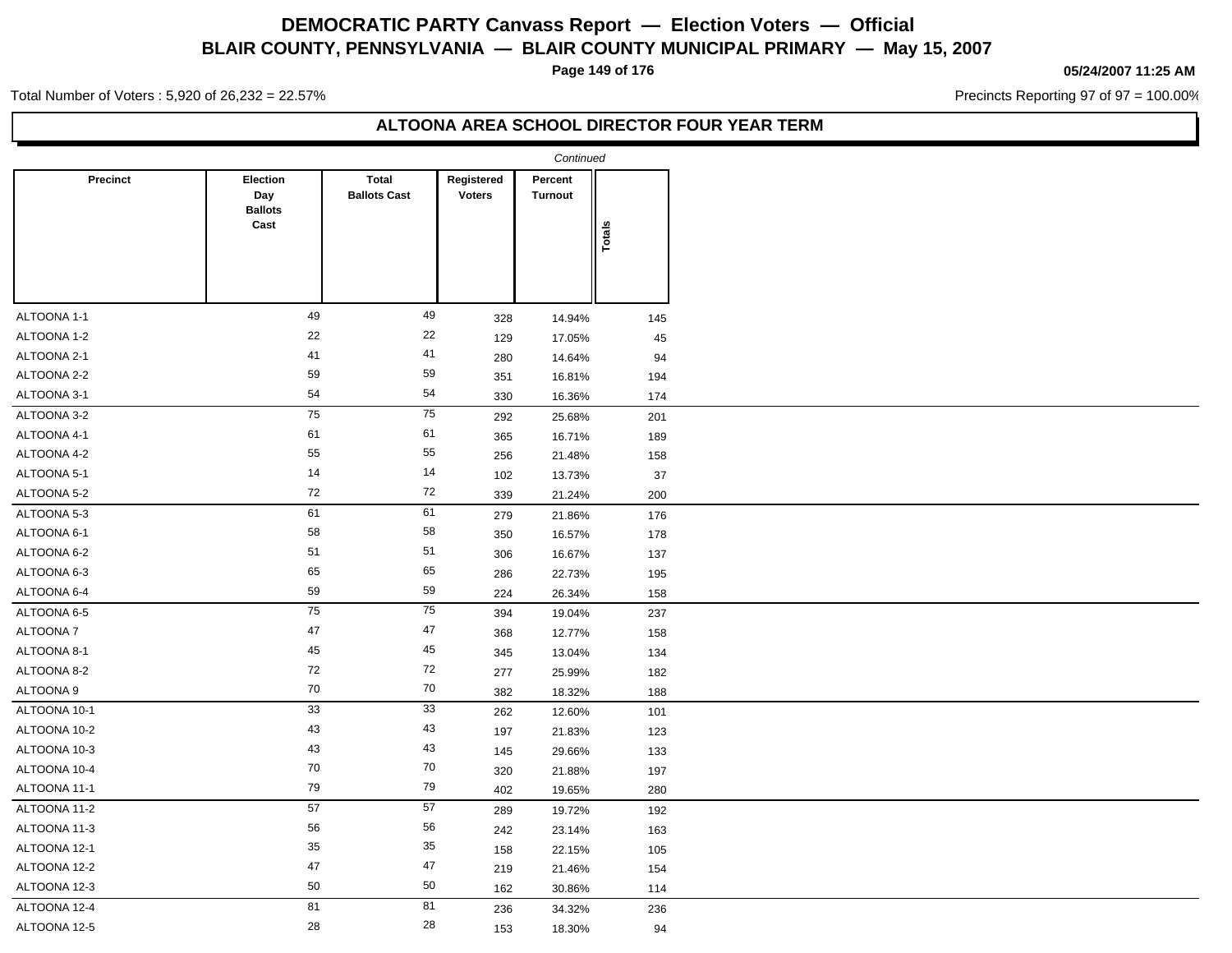**Page 150 of 176**

### **05/24/2007 11:25 AM**

Precincts Reporting 97 of 97 = 100.00%

Total Number of Voters : 5,920 of 26,232 = 22.57%

|                 |                                           |                                     |                             | Continued                 |        |
|-----------------|-------------------------------------------|-------------------------------------|-----------------------------|---------------------------|--------|
| <b>Precinct</b> | Election<br>Day<br><b>Ballots</b><br>Cast | <b>Total</b><br><b>Ballots Cast</b> | Registered<br><b>Voters</b> | Percent<br><b>Turnout</b> | Totals |
| ALTOONA 13-1    | 87                                        | 87                                  | 443                         | 19.64%                    | 274    |
| ALTOONA 13-2    | 70                                        | 70                                  | 354                         | 19.77%                    | 190    |
| ALTOONA 13-3    | 55                                        | 55                                  | 269                         | 20.45%                    | 157    |
| ALTOONA 13-4    | 34                                        | 34                                  | 231                         | 14.72%                    | 118    |
| ALTOONA 14-1    | 38                                        | 38                                  | 165                         | 23.03%                    | 103    |
| ALTOONA 14-2    | 87                                        | 87                                  | 363                         | 23.97%                    | 242    |
| ALTOONA 14-3    | 59                                        | 59                                  | 262                         | 22.52%                    | 204    |
| ALTOONA 14-4    | 116                                       | 116                                 | 404                         | 28.71%                    | 323    |
| LOGAN TWP 1     | 99                                        | 99                                  | 359                         | 27.58%                    | 302    |
| LOGAN TWP 2     | 107                                       | 107                                 | 480                         | 22.29%                    | 309    |
| LOGAN TWP 3     | 73                                        | 73                                  | 248                         | 29.44%                    | 195    |
| LOGAN TWP 4     | 86                                        | 86                                  | 435                         | 19.77%                    | 258    |
| LOGAN TWP 5     | 122                                       | 122                                 | 437                         | 27.92%                    | 366    |
| LOGAN TWP 6     | 123                                       | 123                                 | 641                         | 19.19%                    | 373    |
| LOGAN TWP 7     | 70                                        | 70                                  | 237                         | 29.54%                    | 210    |
| TYRONE TWP 2    | 70                                        | 70                                  | 185                         | 37.84%                    | 209    |
| Totals:         | 3,023                                     | 3,023                               | 14,281                      |                           | 8,905  |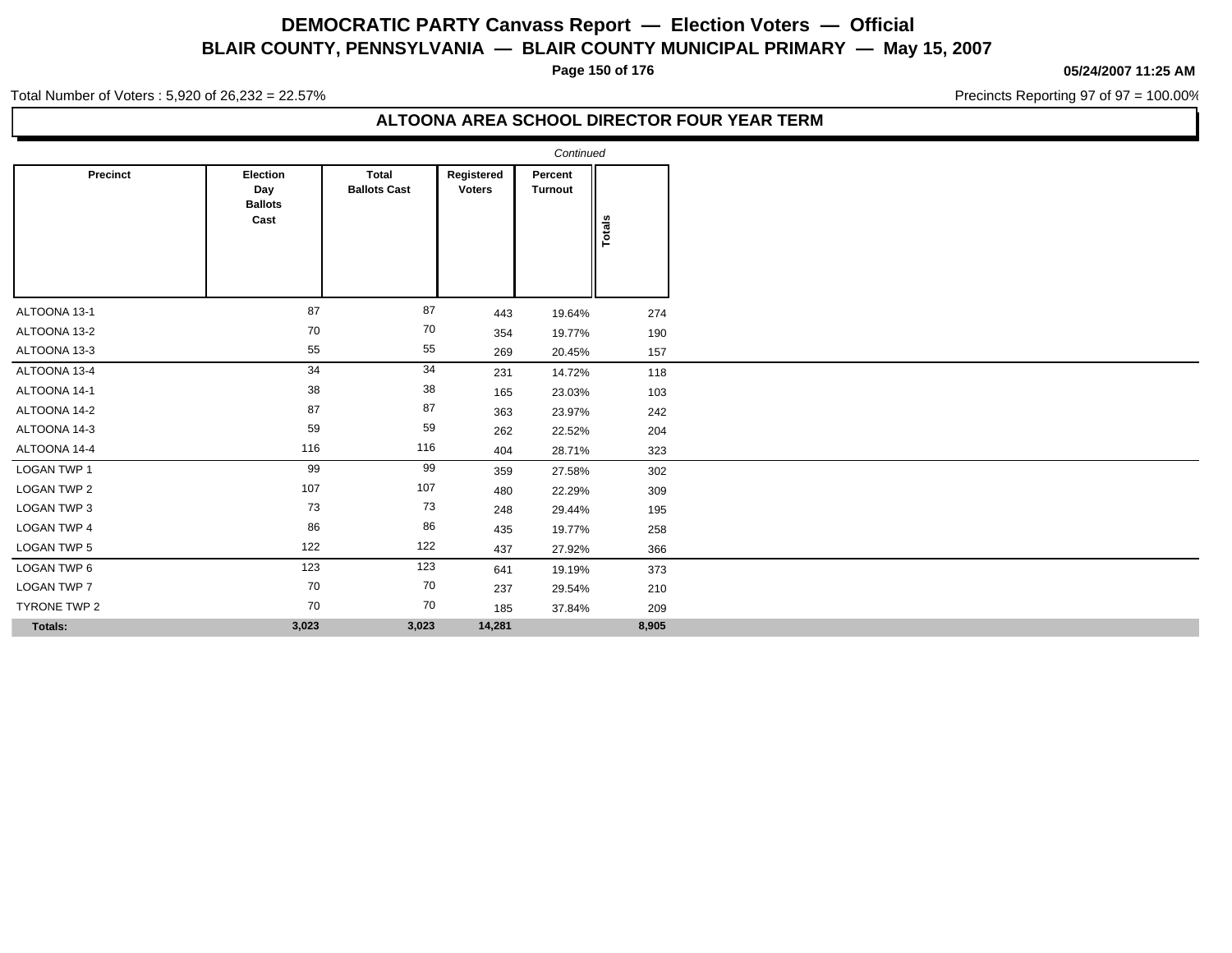**Page 151 of 176**

**05/24/2007 11:25 AM**

Total Number of Voters : 5,920 of 26,232 = 22.57%

Precincts Reporting 97 of 97 = 100.00%

### **TYRONE BOROUGH COUNCIL FOUR YEAR TERM - DEMOCRATIC PARTY**

| <b>Precinct</b>      | Election<br>Day<br><b>Ballots</b><br>Cast | Total<br><b>Ballots Cast</b> | Registered<br>Voters | Percent<br><b>Turnout</b> | ₹<br>≻<br>ã<br><b>DEM</b><br>JENNIFER L. | NEK<br>K<br>C<br>U.<br>IŦ.<br><b>RICIA</b><br>$\Omega$ | Ň<br>ш<br>$\overline{\phantom{0}}$<br>붊 | ш<br>ш               | ≏<br>$\sim$ | ۴Ë<br>≳<br>∍ | Totals              |  |
|----------------------|-------------------------------------------|------------------------------|----------------------|---------------------------|------------------------------------------|--------------------------------------------------------|-----------------------------------------|----------------------|-------------|--------------|---------------------|--|
| TYRONE BORO 1        | 36                                        | 36                           | 161                  | 22.36%                    | 27                                       | 22                                                     | $\mathbf 0$                             | $\mathbf 0$          | 0           |              | 49<br>0             |  |
| TYRONE BORO 2        | 33                                        | 33                           | 140                  | 23.57%                    | 19                                       | 12                                                     |                                         | $\mathbf 0$          | $\mathbf 0$ | $\mathbf 0$  | 32                  |  |
| TYRONE BORO 3        | 23                                        | 23                           | 148                  | 15.54%                    | 22                                       | 17                                                     | 0                                       | $\mathbf 0$          | 0           | $\mathbf 0$  | 39                  |  |
| TYRONE BORO 4        | 21                                        | 21                           | 110                  | 19.09%                    | 13                                       | 11                                                     | $\mathbf 0$                             | $\mathbf 0$          | $\mathbf 0$ | $\mathbf 0$  | 24                  |  |
| <b>TYRONE BORO 5</b> | 20                                        | 20                           | 100                  | 20.00%                    | 17                                       | 12                                                     | $\mathbf 0$                             | $\overline{0}$       | $\mathbf 0$ | $\Omega$     | 29                  |  |
| TYRONE BORO 6        | 46                                        | 46                           | 168                  | 27.38%                    | 37                                       | 30                                                     | $\mathbf 0$                             | $\mathbf 0$          | $\mathbf 0$ |              | 67                  |  |
| TYRONE BORO 7        | 44                                        | 44                           | 165                  | 26.67%                    | 31                                       | 23                                                     | 0                                       |                      |             | 0            | 56                  |  |
| Totals:              | 223                                       | 223                          | 992                  |                           | 166                                      | 127                                                    |                                         | $\blacktriangleleft$ |             |              | 296<br>$\mathbf{0}$ |  |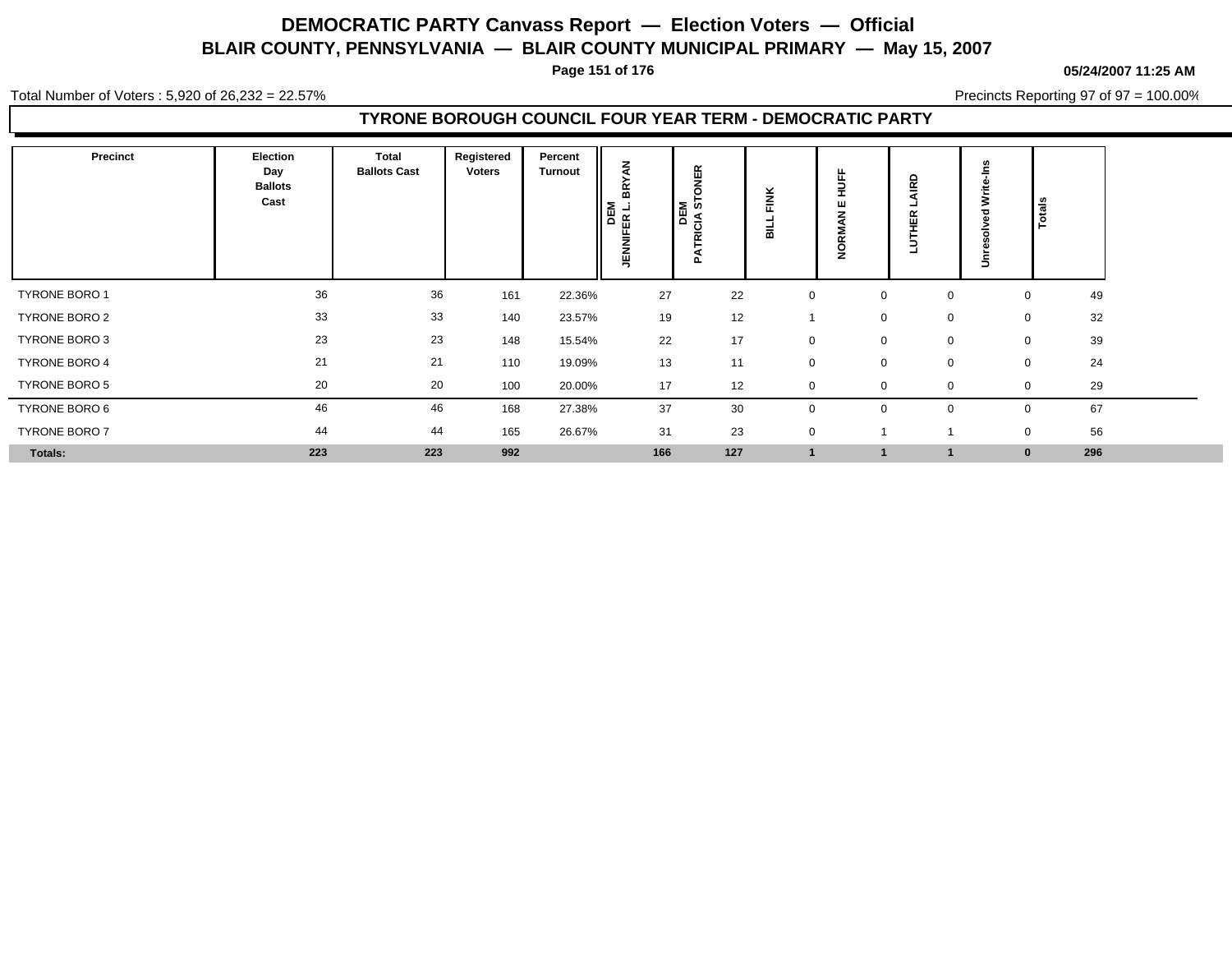**Page 152 of 176**

#### **05/24/2007 11:25 AM**

Total Number of Voters : 5,920 of 26,232 = 22.57%

Precincts Reporting 97 of 97 = 100.00%

### **WILLIAMSBURG BOROUGH MAYOR FOUR YEAR TERM - DEMOCRATIC PARTY**

| <b>Precinct</b> | <b>Election</b><br>Day<br><b>Ballots</b><br>Cast | <b>Total</b><br><b>Ballots Cast</b> | Registered<br><b>Voters</b> | Percent<br><b>Turnout</b> | -<br>=<br>÷<br>ັ | $\mathbf c$<br>-<br>$\sim$<br>$\alpha$<br>o | ທ<br>Ŵ<br>ш<br>ш<br>ທ | 岊 | Ţ, | ш<br>- | -<br>÷ |  |
|-----------------|--------------------------------------------------|-------------------------------------|-----------------------------|---------------------------|------------------|---------------------------------------------|-----------------------|---|----|--------|--------|--|
| WILLIAMSBURG    | 62                                               | 62                                  | 210                         | 29.52%                    |                  |                                             |                       |   |    |        |        |  |
| Totals:         | 62                                               | 62                                  | 210                         |                           |                  |                                             |                       |   |    |        |        |  |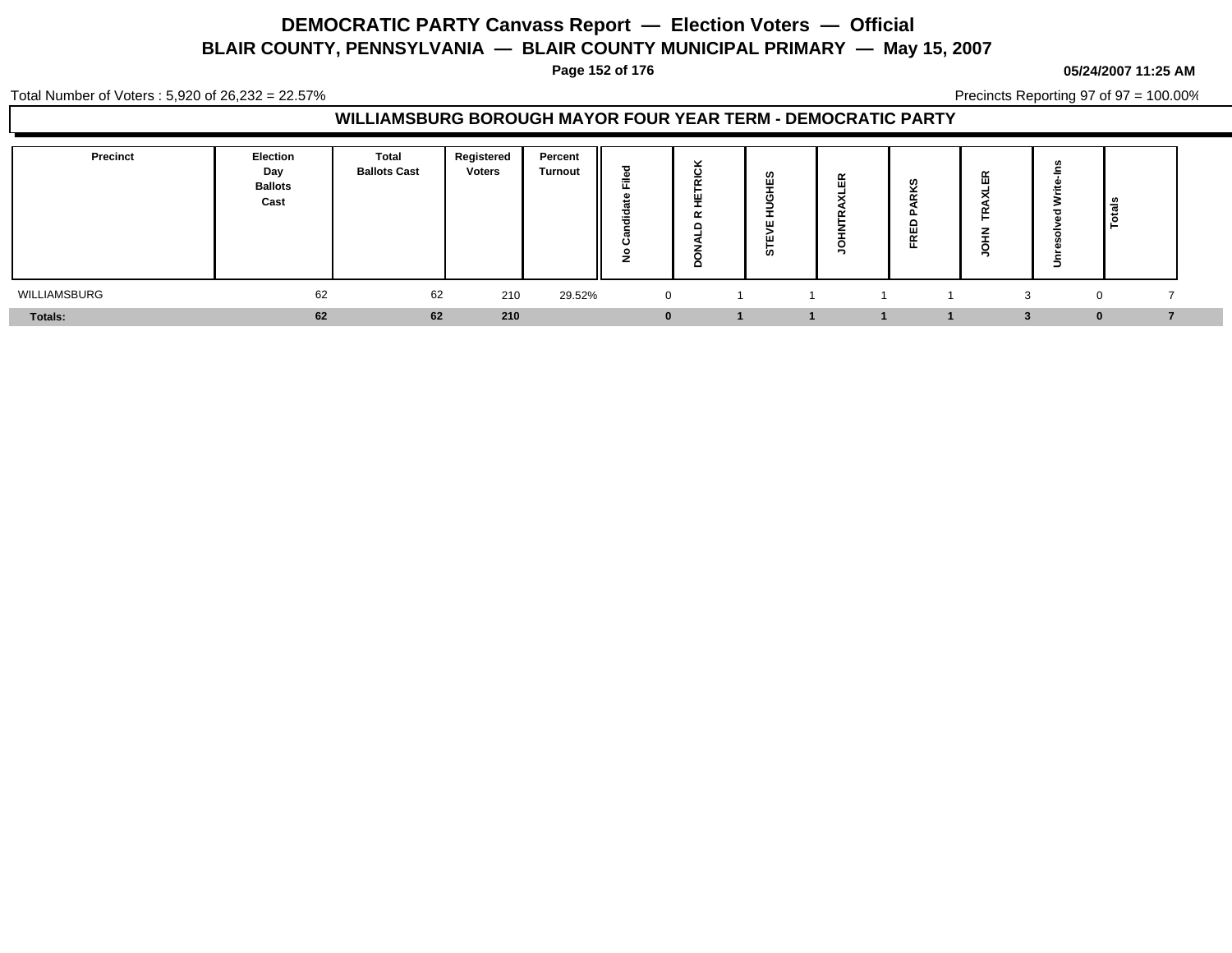**Page 153 of 176**

#### **05/24/2007 11:25 AM**

Total Number of Voters : 5,920 of 26,232 = 22.57%

Precincts Reporting 97 of 97 = 100.00%

### **WILLIAMSBURG BOROUGH COUNCIL FOUR YEAR TERM - DEMOCRATIC PARTY**

| <b>Precinct</b> | <b>Election</b><br>Day<br><b>Ballots</b><br>Cast | Total<br><b>Ballots Cast</b> | Registered<br><b>Voters</b> | Percent<br><b>Turnout</b> | ш<br>$=$<br>≤ ≥<br>ី កី<br>ω<br>ш<br>REB | ັ<br>-<br>ပ<br>ш<br>-<br>$\alpha$<br>o | ц | _<br>ш<br>⋍ | سد | . .            |  |
|-----------------|--------------------------------------------------|------------------------------|-----------------------------|---------------------------|------------------------------------------|----------------------------------------|---|-------------|----|----------------|--|
| WILLIAMSBURG    | 62                                               | 62                           | 210                         | 29.52%                    | 52                                       |                                        |   |             |    | 57<br>$\Omega$ |  |
| Totals:         | 62                                               | 62                           | 210                         |                           | 52                                       |                                        |   |             |    | 57<br>n        |  |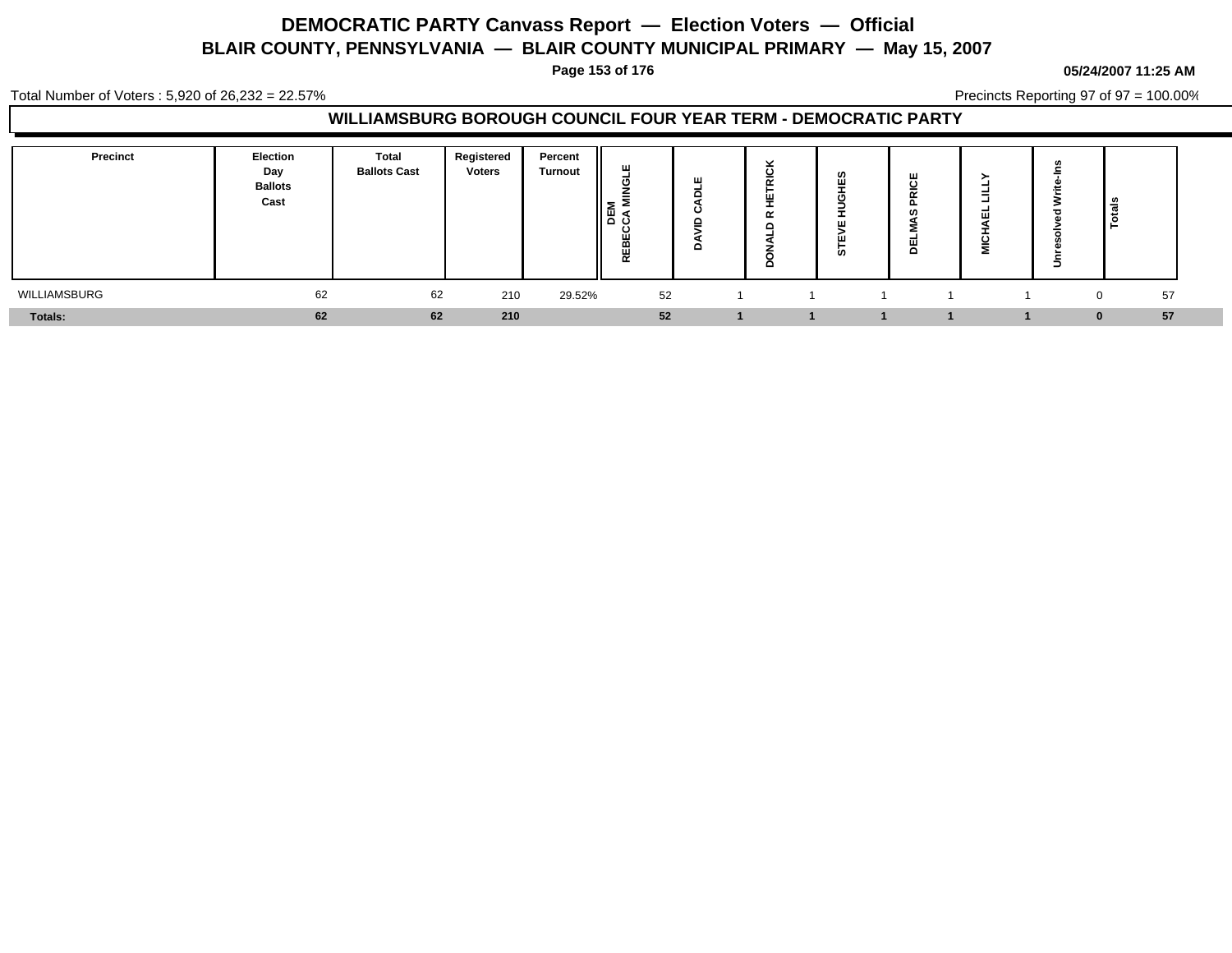**Page 154 of 176**

**05/24/2007 11:25 AM**

Total Number of Voters : 5,920 of 26,232 = 22.57%

Precincts Reporting 97 of 97 = 100.00%

### **WILLIAMSBURG BOROUGH AUDITOR SIX YEAR TERM - DEMOCRATIC PARTY**

| <b>Precinct</b> | <b>Election</b><br>Day<br><b>Ballots</b><br>Cast | Total<br><b>Ballots Cast</b> | Registered<br><b>Voters</b> | Percent<br><b>Turnout</b> | $=$<br>- -<br>ن<br>∠ | -<br>∽<br><b>__</b><br>Ω | $\overline{\phantom{0}}$ | Totals |
|-----------------|--------------------------------------------------|------------------------------|-----------------------------|---------------------------|----------------------|--------------------------|--------------------------|--------|
| WILLIAMSBURG    | 62                                               | 62                           | 210                         | 29.52%                    | $\mathbf{0}$         |                          |                          |        |
| Totals:         | 62                                               | 62                           | 210                         |                           |                      |                          | $\bf{0}$                 |        |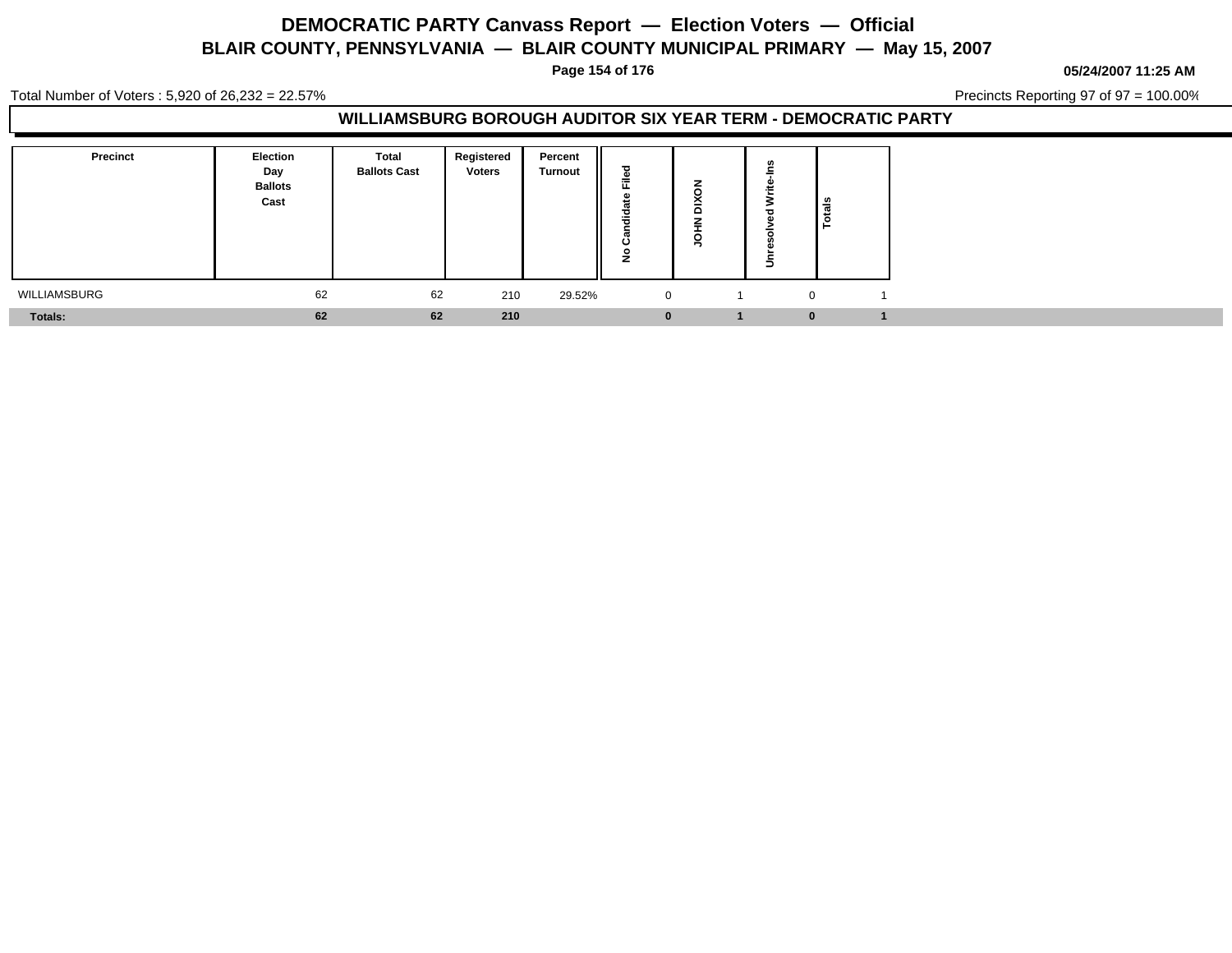**Page 155 of 176**

**05/24/2007 11:25 AM**

Total Number of Voters : 5,920 of 26,232 = 22.57%

Precincts Reporting 97 of 97 = 100.00%

### **WILLIAMSBURG BOROUGH AUDITOR FOUR YEAR TERM - DEMOCRATIC PARTY**

| Precinct     | <b>Election</b><br>Day<br><b>Ballots</b><br>Cast | Total<br><b>Ballots Cast</b> | Registered<br><b>Voters</b> | Percent<br><b>Turnout</b> | ᅙ<br>ക<br>$\sim$<br>ъ<br>- 1<br>₹<br>o | ທ |          | _உ                       |
|--------------|--------------------------------------------------|------------------------------|-----------------------------|---------------------------|----------------------------------------|---|----------|--------------------------|
| WILLIAMSBURG | 62                                               | 62                           | 210                         | 29.52%                    | 0                                      |   |          | $\sim$<br>$\overline{0}$ |
| Totals:      | 62                                               | 62                           | 210                         |                           | $\bf{0}$                               |   | $\bf{0}$ | $\overline{2}$           |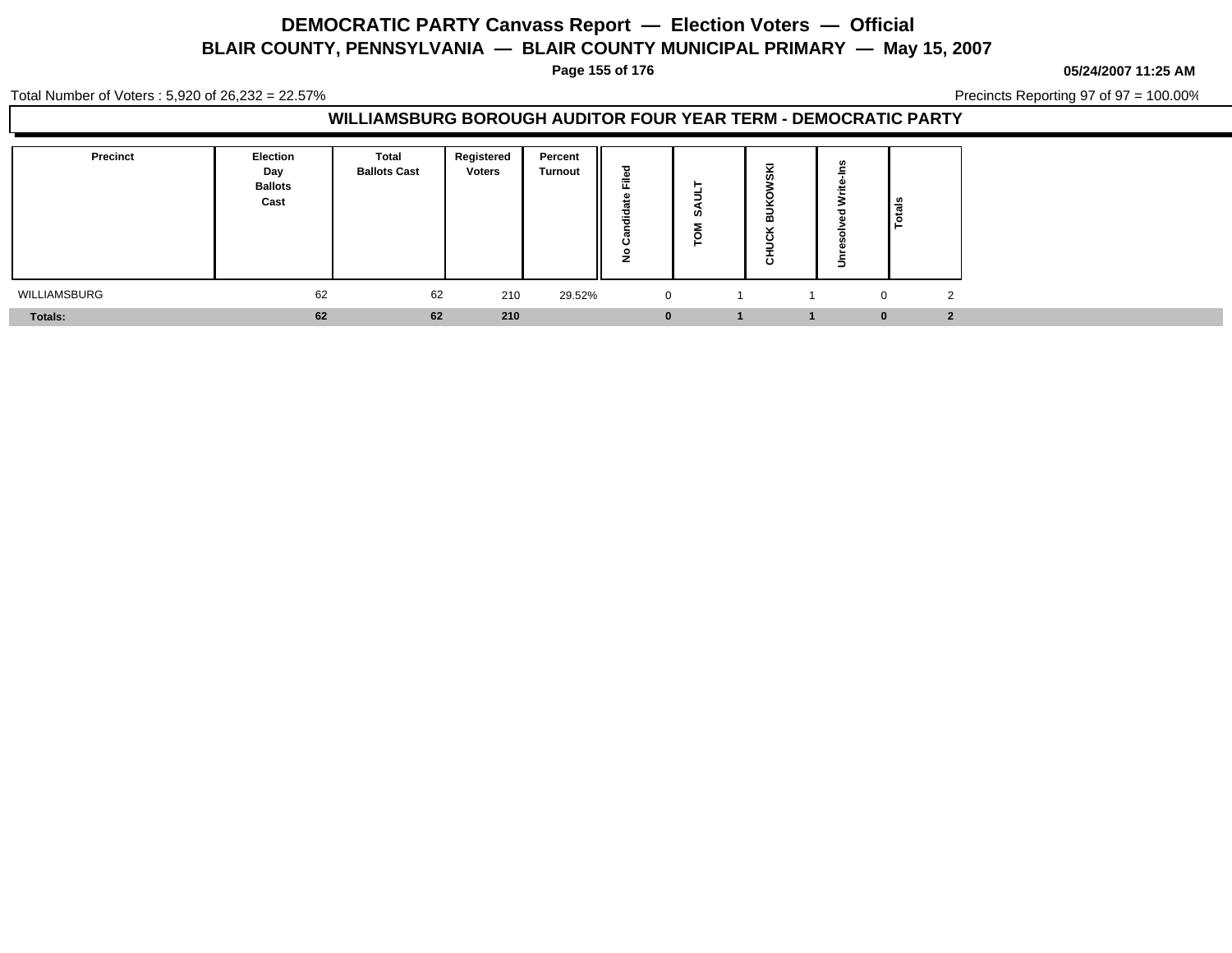**Page 156 of 176**

**05/24/2007 11:25 AM**

Total Number of Voters : 5,920 of 26,232 = 22.57%

Precincts Reporting 97 of 97 = 100.00%

### **WILLIAMSBURG BOROUGH AUDITOR TWO YEAR TERM - DEMOCRATIC PARTY**

| <b>Precinct</b> | <b>Election</b><br>Day<br><b>Ballots</b><br>Cast | <b>Total</b><br><b>Ballots Cast</b> | Registered<br><b>Voters</b> | Percent<br><b>Turnout</b> | ≔<br>ں       | ≃<br>-111<br>m | $\overline{\phantom{0}}$ | <sup>d</sup><br><u>ە</u> |  |
|-----------------|--------------------------------------------------|-------------------------------------|-----------------------------|---------------------------|--------------|----------------|--------------------------|--------------------------|--|
| WILLIAMSBURG    | 62                                               | 62                                  | 210                         | 29.52%                    | $\mathbf{0}$ |                |                          |                          |  |
| Totals:         | 62                                               | 62                                  | 210                         |                           |              |                |                          | $\bf{0}$                 |  |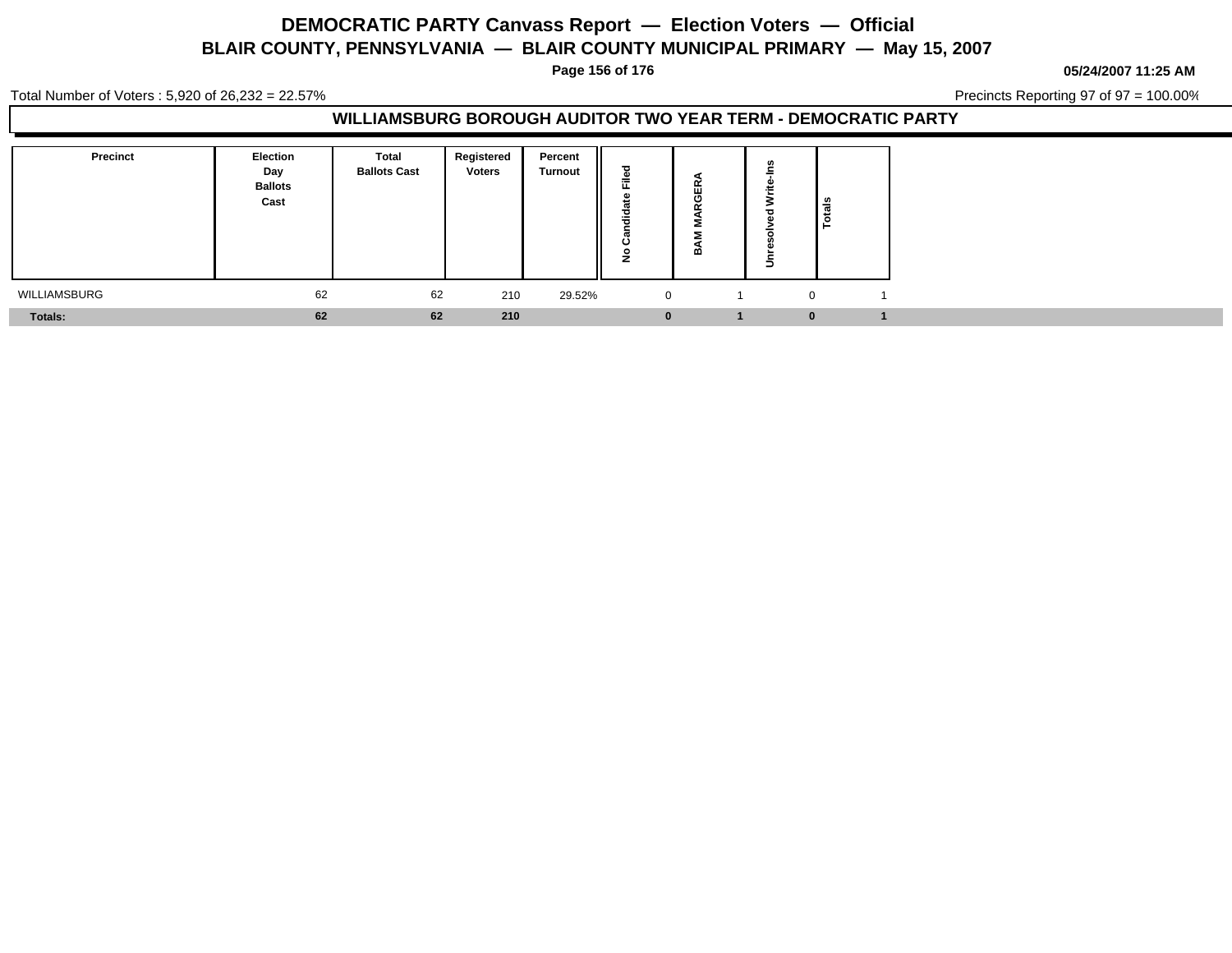**Page 157 of 176**

#### **05/24/2007 11:25 AM**

Total Number of Voters : 5,920 of 26,232 = 22.57%

Precincts Reporting 97 of 97 = 100.00%

### **WILLIAMSBURG COMMUNITY SCHOOL DIRECTOR FOUR YEAR TERM - DEMOCRATIC PARTY**

| <b>Precinct</b> | Election<br>Day<br><b>Ballots</b><br>Cast | <b>Total</b><br><b>Ballots Cast</b> | Registered<br><b>Voters</b> | Percent<br><b>Turnout</b> | ш<br>ပ<br>-<br>$\sim$<br>-<br>팀<br><b>Q</b><br>ဖာ<br>ш<br>- | Щ<br>$\cdot$<br>$\overline{\phantom{a}}$<br>$\sim$ | -<br>ш<br>c<br>Ξ | ш<br>ய | Ξ | ≅ ا                |  |
|-----------------|-------------------------------------------|-------------------------------------|-----------------------------|---------------------------|-------------------------------------------------------------|----------------------------------------------------|------------------|--------|---|--------------------|--|
| WILLIAMSBURG    | 62                                        | 62                                  | 210                         | 29.52%                    | 45                                                          |                                                    |                  |        |   | 49<br>$\Omega$     |  |
| <b>Totals:</b>  | 62                                        | 62                                  | 210                         |                           | 45                                                          |                                                    |                  |        |   | 49<br>$\mathbf{0}$ |  |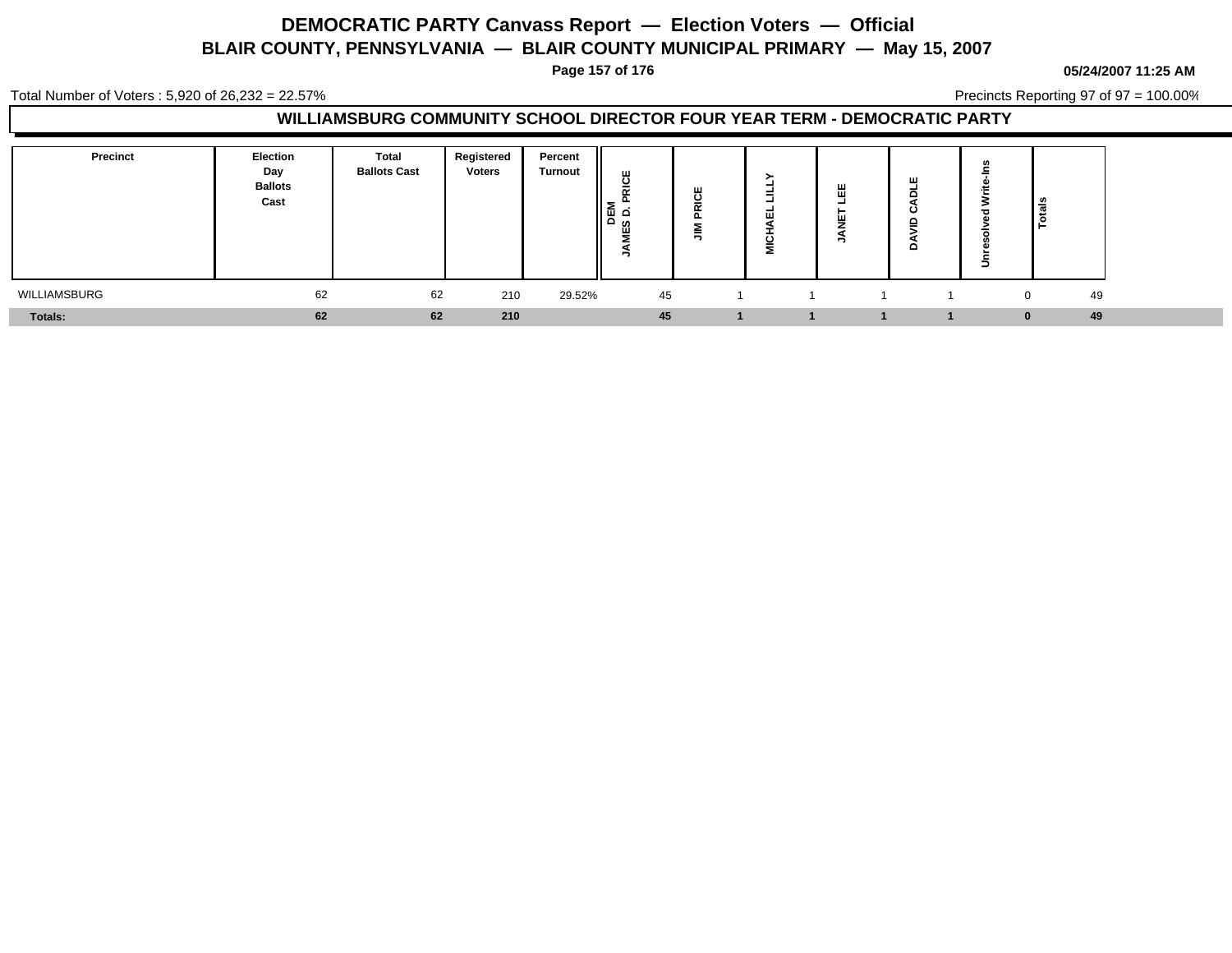**Page 158 of 176**

**05/24/2007 11:25 AM**

Total Number of Voters : 5,920 of 26,232 = 22.57%

Precincts Reporting 97 of 97 = 100.00%

### **WOODBURY TOWNSHIP SUPERVISOR SIX YEAR TERM - DEMOCRATIC PARTY**

| Precinct     | Election<br>Day<br><b>Ballots</b><br>Cast | <b>Total</b><br><b>Ballots Cast</b> | Registered<br><b>Voters</b> | Percent<br><b>Turnout</b> | --          | ш<br>-<br>œ<br>Ø<br>$\tilde{\phantom{a}}$<br>ㅎ | ÷<br>Ξ   | l es<br>تت<br>인 |
|--------------|-------------------------------------------|-------------------------------------|-----------------------------|---------------------------|-------------|------------------------------------------------|----------|-----------------|
| WOODBURY TWP | 30                                        | 30                                  | 172                         | 17.44%                    | $\mathbf 0$ | $\mathcal{L}$                                  | $\Omega$ | 0               |
| Totals:      | 30                                        | 30                                  | 172                         |                           | υ           | $\mathbf{2}$                                   | $\bf{0}$ |                 |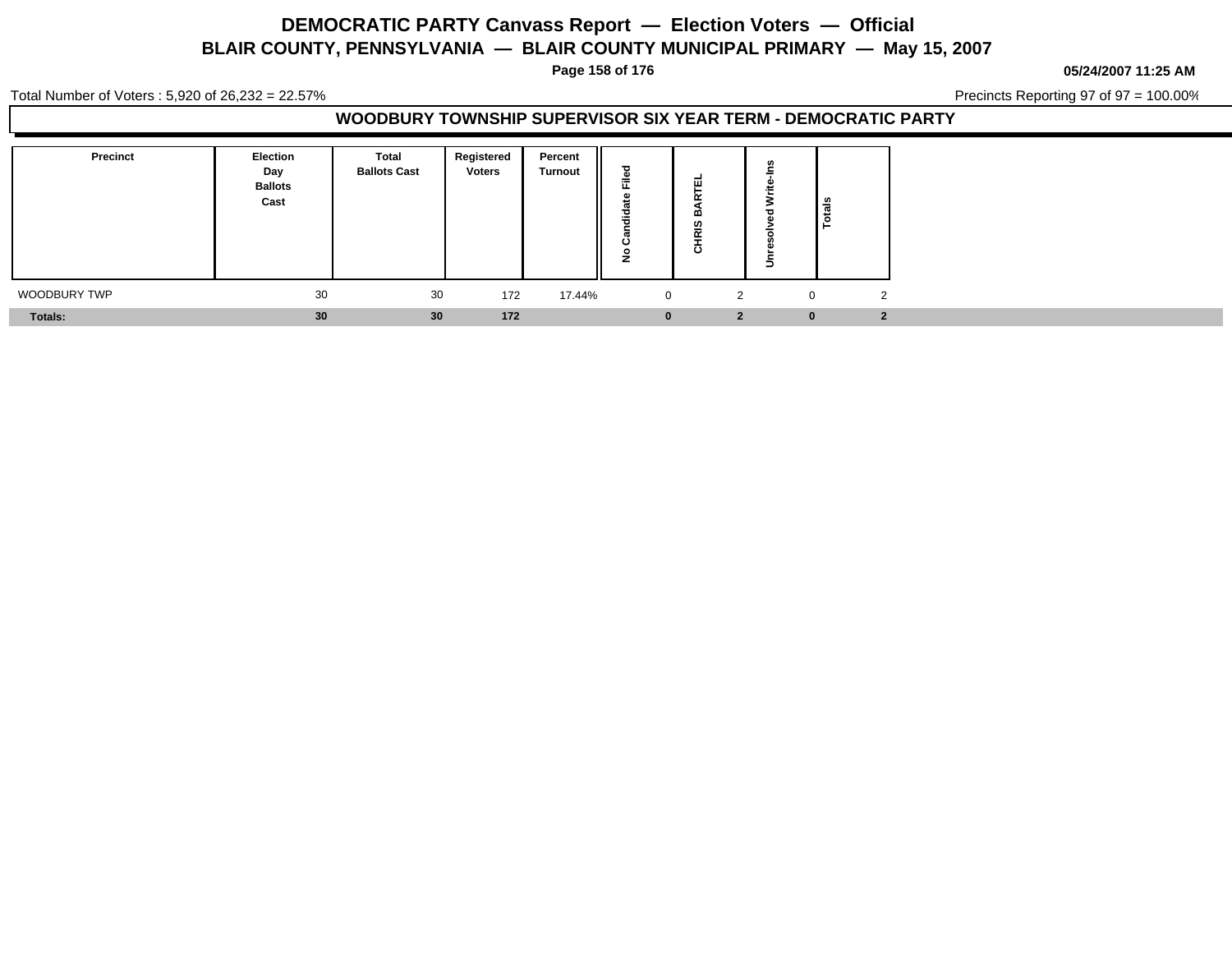**Page 159 of 176**

**05/24/2007 11:25 AM**

Total Number of Voters : 5,920 of 26,232 = 22.57%

Precincts Reporting 97 of 97 = 100.00%

### **WOODBURY TOWNSHIP AUDITOR SIX YEAR TERM - DEMOCRATIC PARTY**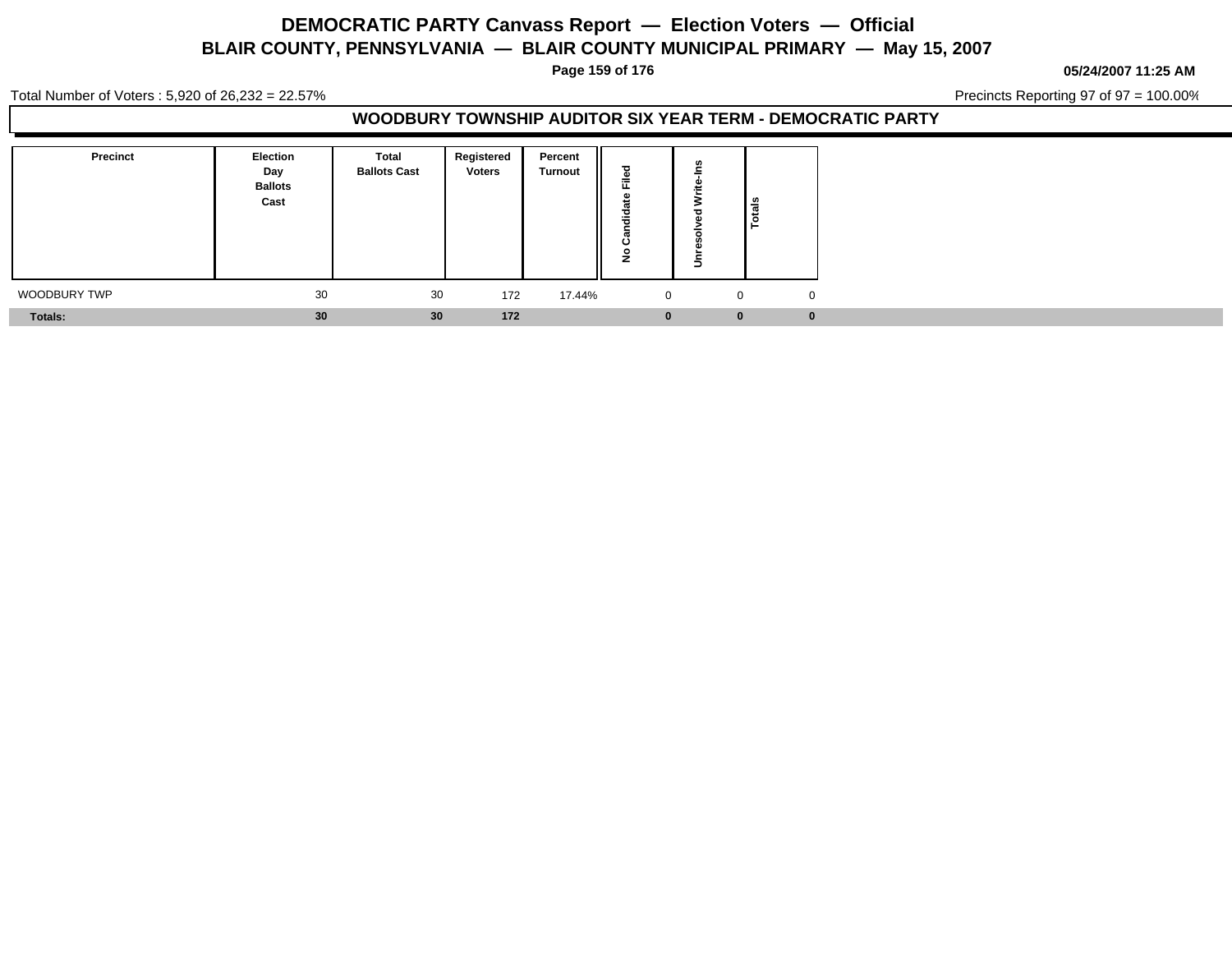**Page 160 of 176**

**05/24/2007 11:25 AM**

Total Number of Voters : 5,920 of 26,232 = 22.57%

Precincts Reporting 97 of 97 = 100.00%

### **WOODBURY TOWNSHIP AUDITOR FOUR YEAR TERM - DEMOCRATIC PARTY**

| Precinct       | Election<br>Day<br><b>Ballots</b><br>Cast | Total<br><b>Ballots Cast</b> | Registered<br><b>Voters</b> | Percent<br><b>Turnout</b> | ≈              | ÷              |
|----------------|-------------------------------------------|------------------------------|-----------------------------|---------------------------|----------------|----------------|
| WOODBURY TWP   | 30                                        | 30                           | 172                         | 17.44%                    | $\overline{0}$ | $\overline{0}$ |
| <b>Totals:</b> | 30 <sup>°</sup>                           | 30                           | 172                         |                           | $\bf{0}$       | $\bf{0}$       |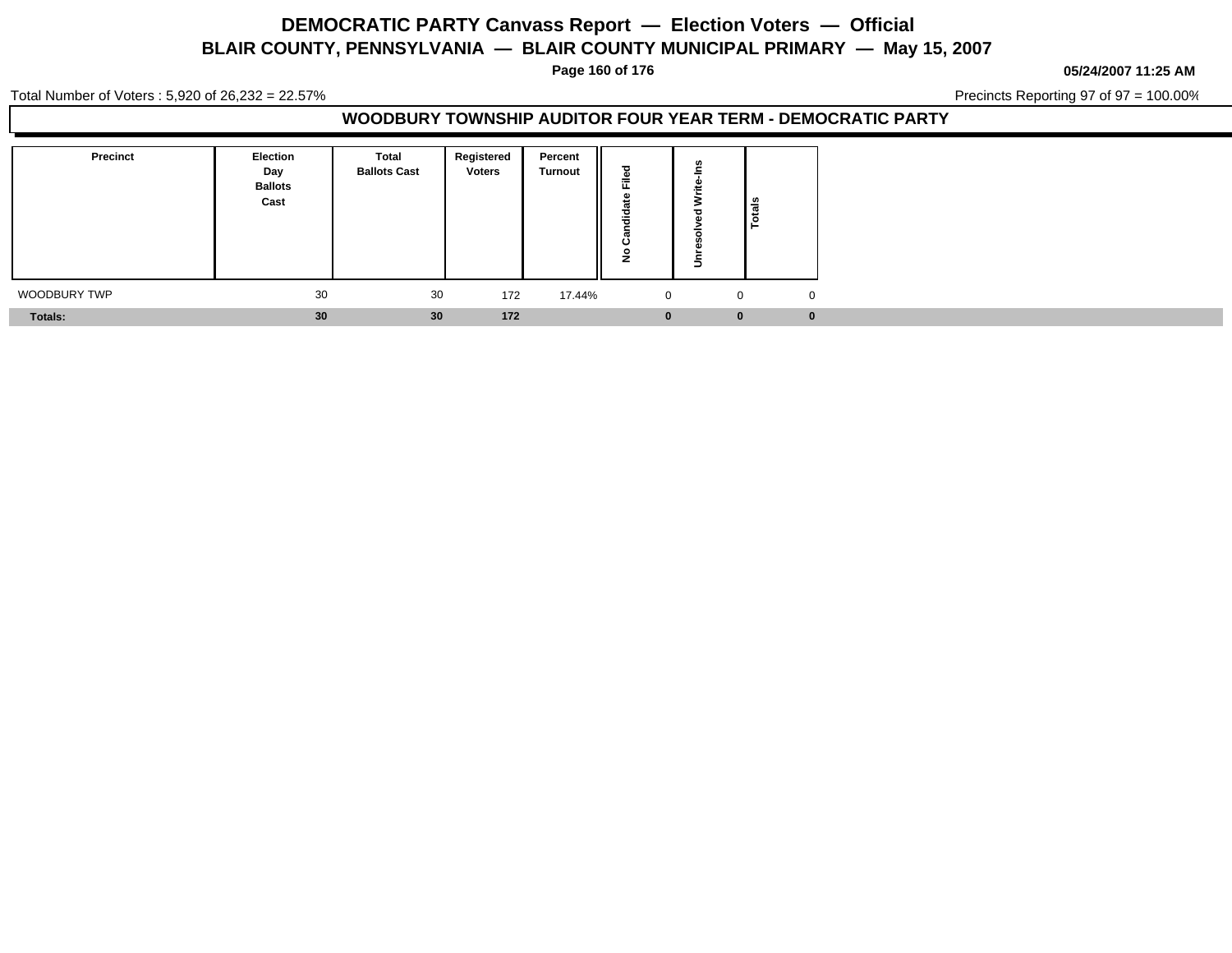**Page 161 of 176**

**05/24/2007 11:25 AM**

Total Number of Voters : 5,920 of 26,232 = 22.57%

Precincts Reporting 97 of 97 = 100.00%

### **WILLIAMSBURG COMMUNITY SCHOOL DIRECTOR FOUR YEAR TERM - DEMOCRATIC PARTY**

| <b>Precinct</b> | Election<br>Day<br><b>Ballots</b><br>Cast | Total<br><b>Ballots Cast</b> | Registered<br><b>Voters</b> | Percent<br><b>Turnout</b> | --          | ш | $\alpha$<br>画<br>O<br>≃<br>$\sim$<br>$\overline{\phantom{0}}$ | ¦∄                              |
|-----------------|-------------------------------------------|------------------------------|-----------------------------|---------------------------|-------------|---|---------------------------------------------------------------|---------------------------------|
| WOODBURY TWP    | 30                                        | 30                           | 172                         | 17.44%                    | $\mathbf 0$ |   |                                                               | $\mathcal{P}$<br>$\overline{0}$ |
| Totals:         | 30                                        | 30 <sup>°</sup>              | 172                         |                           |             |   |                                                               | $\cdot$<br>$\bf{0}$             |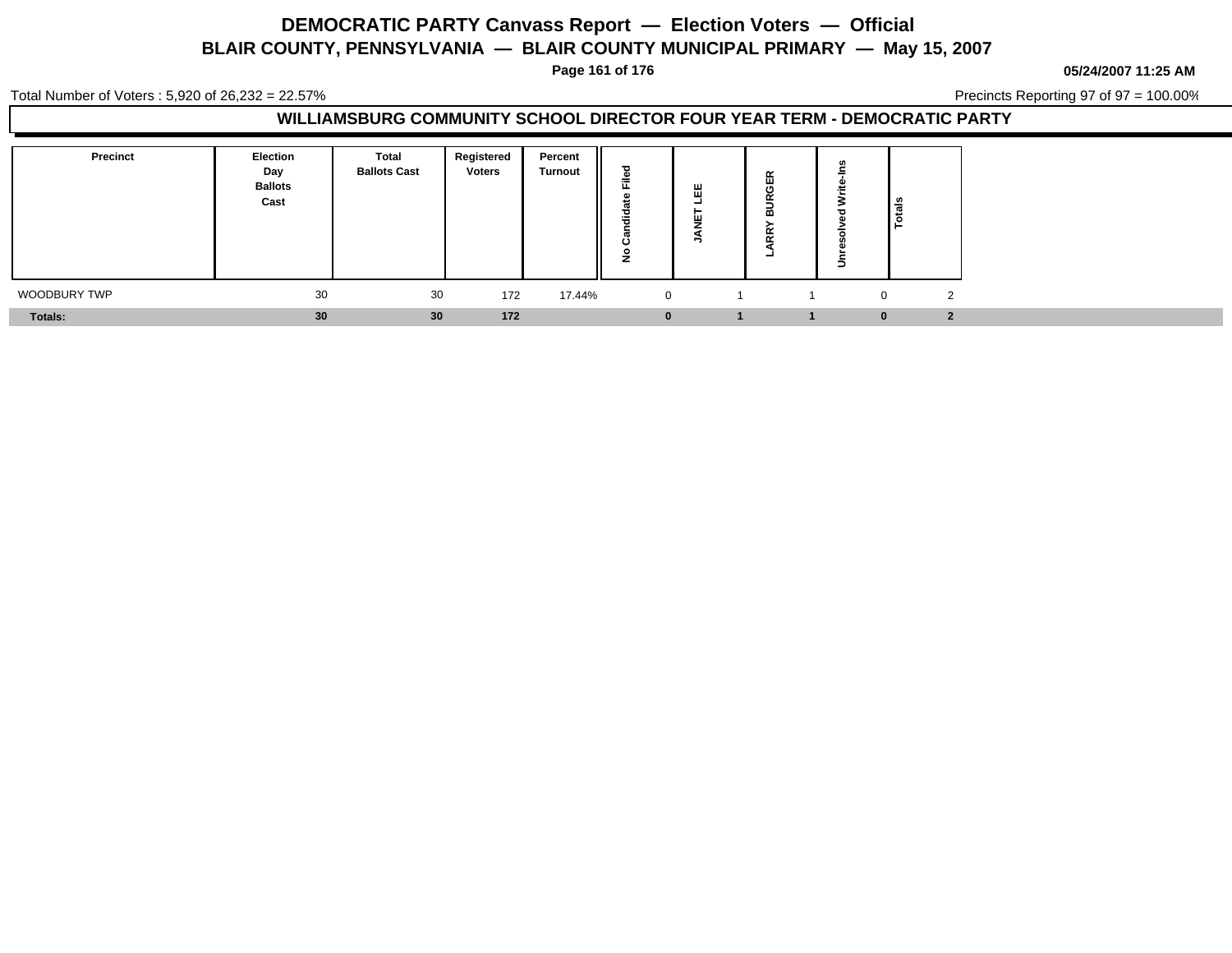**Page 162 of 176**

#### **05/24/2007 11:25 AM**

Total Number of Voters : 5,920 of 26,232 = 22.57%

Precincts Reporting 97 of 97 = 100.00%

### **TYRONE AREA SCHOOL DIRECTOR FOUR YEAR TERM - DEMOCRATIC PARTY**

| Precinct             | <b>Election</b><br>Day<br><b>Ballots</b><br>Cast | Total<br><b>Ballots Cast</b> | Registered<br><b>Voters</b> | Percent<br>Turnout | HUFF<br>DEM<br>IMANE.<br>ЙQК | <b>DEM</b><br>RAYMOND<br>DETWILER | DEM<br>R. STOVER<br>삠 | <b>RD</b><br>DEM<br>THER L | š<br>턟<br>ш<br>ш<br>ក | DES<br><b>DHO</b><br>띥<br>m<br>ខ្លួ | ×<br>ARTSOC<br>I.<br>Σ<br>₹<br>š | ANTHONY<br>EDMONDSON | ಕ<br>Continue |
|----------------------|--------------------------------------------------|------------------------------|-----------------------------|--------------------|------------------------------|-----------------------------------|-----------------------|----------------------------|-----------------------|-------------------------------------|----------------------------------|----------------------|---------------|
| SNYDER TWP 1         | 50                                               | 50                           | 292                         | 17.12%             | 41                           | 34                                | 28                    | 29                         | 36                    |                                     | 0                                | 0                    |               |
| SNYDER TWP 2         | 76                                               | 76                           | 355                         | 21.41%             | 54                           | 52                                | 51                    | 49                         | 52                    | 0                                   |                                  |                      | 0             |
| TYRONE TWP 1         | 29                                               | 29                           | 121                         | 23.97%             | 23                           | 22                                | 20                    | 19                         | 22                    | 0                                   | 0                                | 0                    |               |
| TYRONE BORO 1        | 36                                               | 36                           | 161                         | 22.36%             | 24                           | 25                                | 17                    | 26                         | 21                    | $\mathbf 0$                         | $\mathbf 0$                      | 0                    |               |
| TYRONE BORO 2        | 33                                               | 33                           | 140                         | 23.57%             | 24                           | 15                                | 19                    | 18                         | 26                    | $\mathbf 0$                         | 0                                | 0                    |               |
| TYRONE BORO 3        | 23                                               | 23                           | 148                         | 15.54%             | 18                           | 16                                | 20                    | 18                         | 19                    | $\mathbf 0$                         | 0                                |                      |               |
| TYRONE BORO 4        | 21                                               | 21                           | 110                         | 19.09%             | 13                           | 12                                | 12                    | 13                         | 14                    | 0                                   | 0                                | 0                    |               |
| TYRONE BORO 5        | 20                                               | 20                           | 100                         | 20.00%             | 16                           | 13                                | 11                    | 13                         | 13                    | $\mathbf 0$                         | 0                                | 0                    |               |
| TYRONE BORO 6        | 46                                               | 46                           | 168                         | 27.38%             | 36                           | 30                                | 22                    | 27                         | 35                    | $\mathbf 0$                         | $\mathbf 0$                      | 0                    |               |
| <b>TYRONE BORO 7</b> | 44                                               | 44                           | 165                         | 26.67%             | 27                           | 21                                | 17                    | 22                         | 25                    | $\mathbf 0$                         | 0                                | $\mathbf 0$          |               |
| Totals:              | 378                                              | 378                          | 1,760                       |                    | 276                          | 240                               | 217                   | 234                        | 263                   |                                     |                                  |                      |               |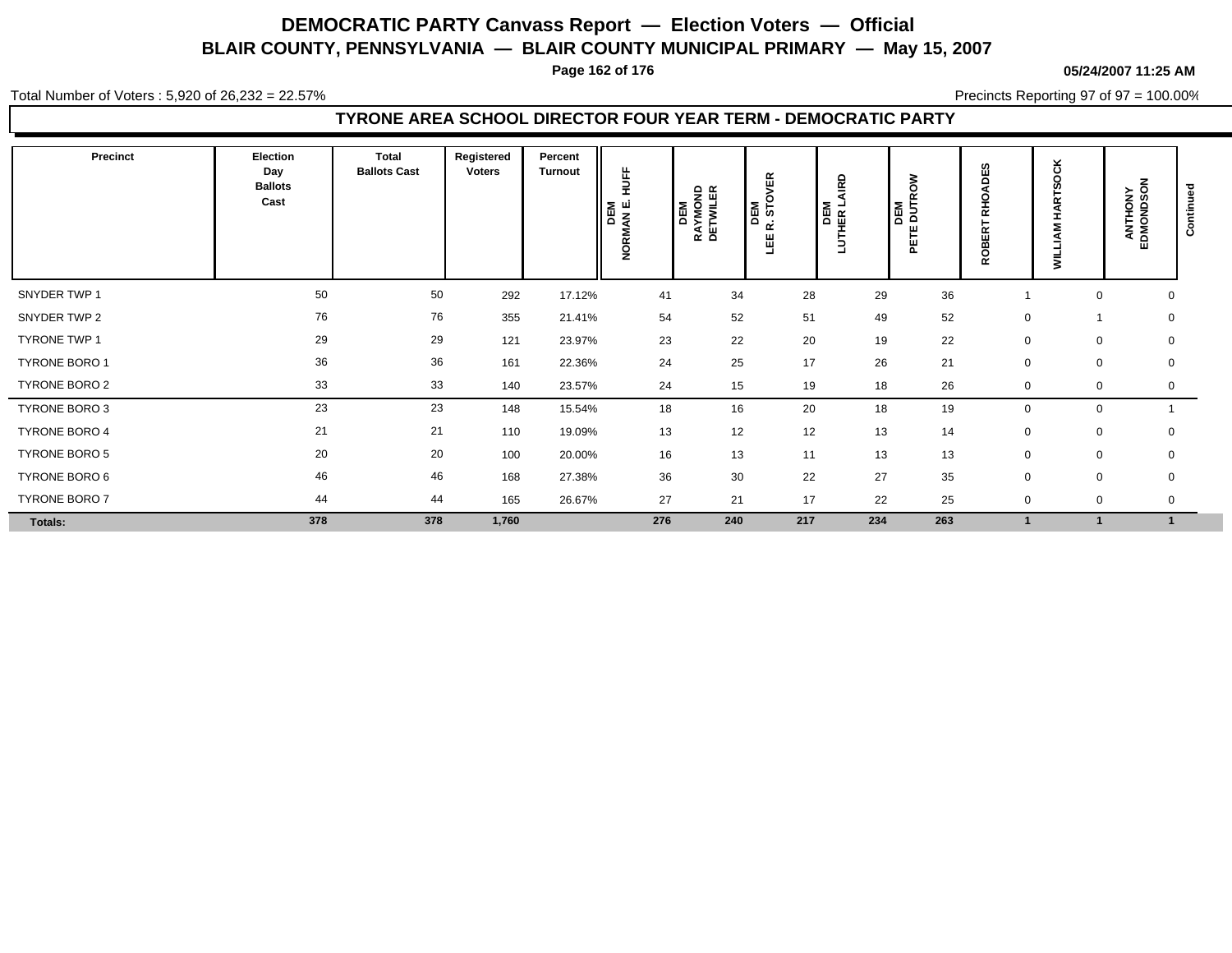**Page 163 of 176**

#### **05/24/2007 11:25 AM**

Precincts Reporting 97 of 97 = 100.00%

Total Number of Voters : 5,920 of 26,232 = 22.57%

| Precinct             | Election<br>Day | <b>Total</b><br><b>Ballots Cast</b> | Registered<br><b>Voters</b> | Percent<br>Turnout |                |              |        |
|----------------------|-----------------|-------------------------------------|-----------------------------|--------------------|----------------|--------------|--------|
|                      | <b>Ballots</b>  |                                     |                             |                    |                | Write-Ins    |        |
|                      | Cast            |                                     |                             |                    | LFINK          |              | Totals |
|                      |                 |                                     |                             |                    | 륿              |              |        |
|                      |                 |                                     |                             |                    |                | Unresolved   |        |
|                      |                 |                                     |                             |                    |                |              |        |
| SNYDER TWP 1         | 50              | 50                                  | 292                         | 17.12%             | $\mathbf 0$    | $\mathbf 0$  | 169    |
| SNYDER TWP 2         | 76              | 76                                  | 355                         | 21.41%             | 0              | $\mathbf 0$  | 259    |
| <b>TYRONE TWP 1</b>  | 29              | 29                                  | 121                         | 23.97%             | $\mathbf 0$    | $\Omega$     | 106    |
| <b>TYRONE BORO 1</b> | 36              | 36                                  | 161                         | 22.36%             | $\mathbf 0$    | $\Omega$     | 113    |
| TYRONE BORO 2        | 33              | 33                                  | 140                         | 23.57%             | $\mathbf 0$    | $\Omega$     | 102    |
| TYRONE BORO 3        | 23              | 23                                  | 148                         | 15.54%             | $\mathbf 0$    | $\Omega$     | 92     |
| <b>TYRONE BORO 4</b> | 21              | 21                                  | 110                         | 19.09%             | $\mathbf 0$    | $\mathbf 0$  | 64     |
| TYRONE BORO 5        | 20              | 20                                  | 100                         | 20.00%             | $\mathbf 0$    | $\mathbf 0$  | 66     |
| TYRONE BORO 6        | 46              | 46                                  | 168                         | 27.38%             | $\mathbf 0$    | $\mathbf 0$  | 150    |
| TYRONE BORO 7        | 44              | 44                                  | 165                         | 26.67%             |                | $\Omega$     | 113    |
| Totals:              | 378             | 378                                 | 1,760                       |                    | $\overline{1}$ | $\mathbf{0}$ | 1,234  |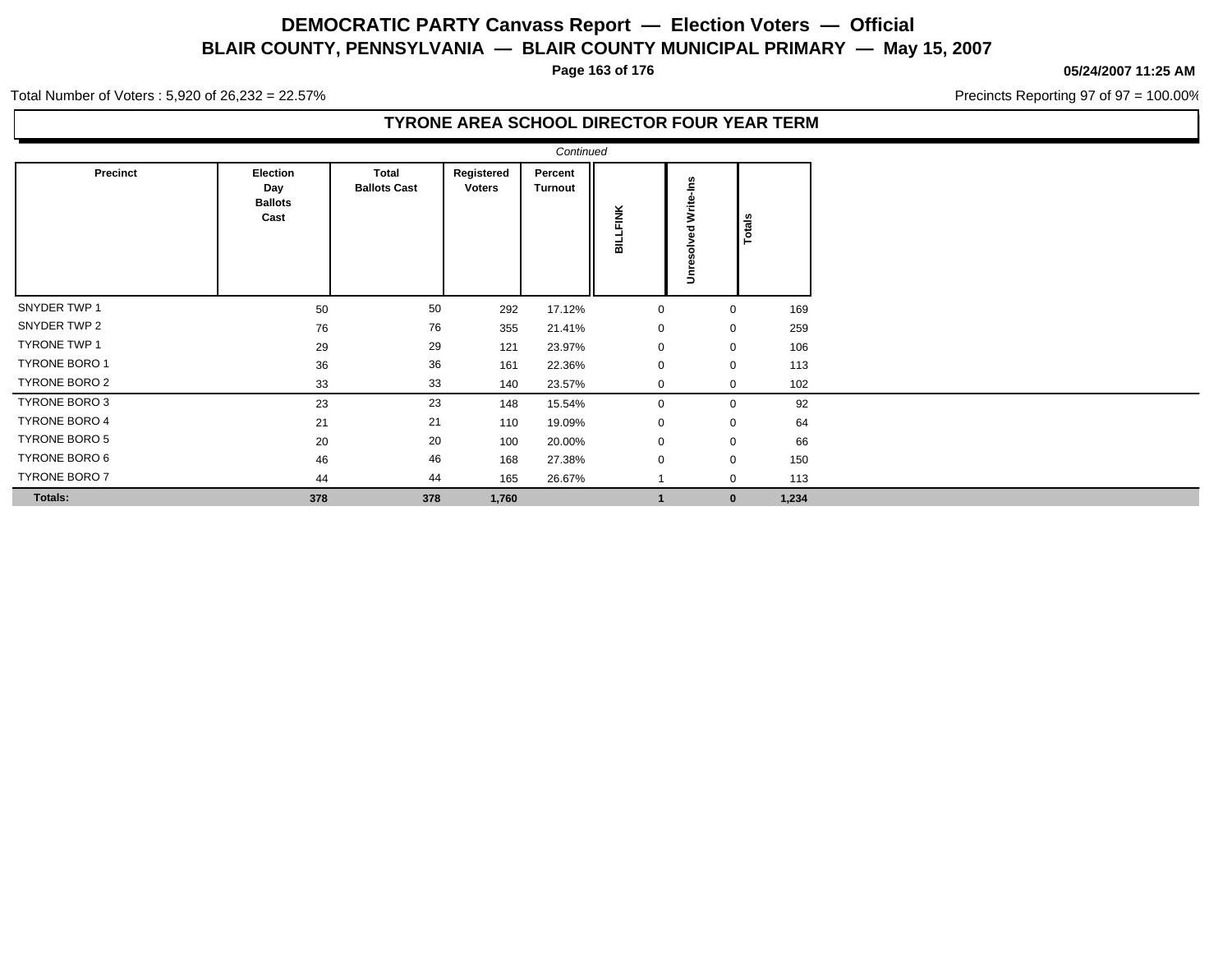**Page 164 of 176**

#### **05/24/2007 11:25 AM**

Total Number of Voters : 5,920 of 26,232 = 22.57%

Precincts Reporting 97 of 97 = 100.00%

### **SPRING COVE SCHOOL DIRECTOR FOUR YEAR TERM - DEMOCRATIC PARTY**

| Precinct             | Election<br>Day<br><b>Ballots</b><br>Cast | <b>Total</b><br><b>Ballots Cast</b> | Registered<br><b>Voters</b> | Percent<br>Turnout | 国巴<br><b>WILLIAM</b><br>REPLOGI<br>DEM | ဖာ<br>쯦<br>DEM<br>ARRY AYI<br>m | <b>DEM</b><br>GENE HENRY | <b>SELY</b><br>DEM<br>AMY<br>ACKER-KNIS | δ<br>粤<br><b>DEM</b><br>KENN<br>$\circ$ | 띥<br>O<br><b>JANET E<br/>TTENBER</b><br>DEM<br>ᆱ | 쁮<br>⊞ פֿ<br><b>DEM<br/>JENNIFE<br/>JENNIFE</b><br>NYACK-<br>ᄛ | $\tilde{5}$<br>$\circ$<br><b>DEM</b><br>SEYI<br>ap | ontin<br>Ö |
|----------------------|-------------------------------------------|-------------------------------------|-----------------------------|--------------------|----------------------------------------|---------------------------------|--------------------------|-----------------------------------------|-----------------------------------------|--------------------------------------------------|----------------------------------------------------------------|----------------------------------------------------|------------|
| FREEDOM TWP 1        | 50                                        | 50                                  | 192                         | 26.04%             | 21                                     | 19                              | 21                       | 27                                      | 25                                      | 21                                               | 22                                                             | 9                                                  |            |
| FREEDOM TWP 2        | 97                                        | 97                                  | 342                         | 28.36%             | 64                                     | 66                              | 56                       | 34                                      | 22                                      | 62                                               | 25                                                             | 12                                                 |            |
| <b>HUSTON TWP</b>    | 35                                        | 35                                  | 125                         | 28.00%             | 14                                     | 12                              | 12                       | 15                                      | 17                                      | 12                                               | 21                                                             | 12                                                 |            |
| <b>MARTINSBURG 1</b> | 50                                        | 50                                  | 132                         | 37.88%             | 21                                     | 19                              | 22                       | 24                                      | 21                                      | 17                                               | 26                                                             | 10                                                 |            |
| <b>MARTINSBURG 2</b> | 53                                        | 53                                  | 147                         | 36.05%             | 24                                     | 23                              | 26                       | 28                                      | 27                                      | 22                                               | 27                                                             | $\overline{7}$                                     |            |
| NORTH WOODBURY       | 95                                        | 95                                  | 277                         | 34.30%             | 50                                     | 36                              | 49                       | 39                                      | 35                                      | 44                                               | 47                                                             | 23                                                 |            |
| <b>ROARING SPG 1</b> | 18                                        | 18                                  | 102                         | 17.65%             | 3                                      | 6                               | 5                        | 10                                      | 10                                      | 9                                                | 10                                                             | 3                                                  |            |
| ROARING SPG 2        | 68                                        | 68                                  | 169                         | 40.24%             | 11                                     | 14                              | 16                       | 49                                      | 48                                      | 12                                               | 52                                                             | 18                                                 |            |
| ROARING SPG 3        | 42                                        | 42                                  | 121                         | 34.71%             | 12                                     | 6                               | 10                       | 29                                      | 27                                      | 12                                               | 26                                                             | 11                                                 |            |
| <b>TAYLOR TWP</b>    | 120                                       | 120                                 | 368                         | 32.61%             | 65                                     | 59                              | 61                       | 50                                      | 47                                      | 59                                               | 44                                                             | 16                                                 |            |
| <b>Totals:</b>       | 628                                       | 628                                 | 1,975                       |                    | 285                                    | 260                             | 278                      | 305                                     | 279                                     | 270                                              | 300                                                            | 121                                                |            |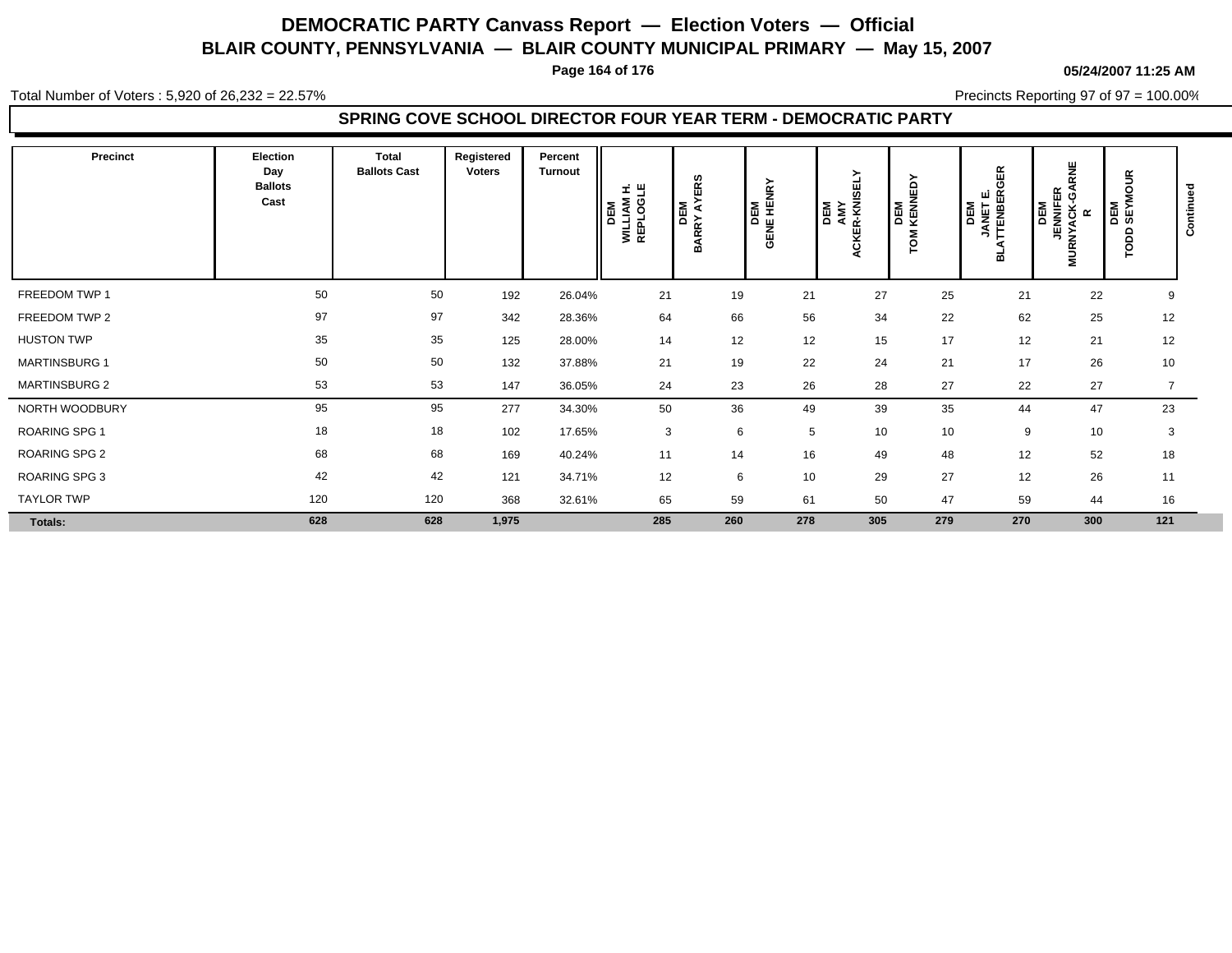**Page 165 of 176**

#### **05/24/2007 11:25 AM**

Precincts Reporting 97 of 97 = 100.00%

Total Number of Voters : 5,920 of 26,232 = 22.57%

### **SPRING COVE SCHOOL DIRECTOR FOUR YEAR TERM**

|                      |                                                  |                                     |                             | Continued          |                                 |                                          |                                                   |                                 |                      |
|----------------------|--------------------------------------------------|-------------------------------------|-----------------------------|--------------------|---------------------------------|------------------------------------------|---------------------------------------------------|---------------------------------|----------------------|
| Precinct             | <b>Election</b><br>Day<br><b>Ballots</b><br>Cast | <b>Total</b><br><b>Ballots Cast</b> | Registered<br><b>Voters</b> | Percent<br>Turnout | DEM<br>R. BIDDLE<br><b>NHOL</b> | ĒR<br>DEM<br>H. BU'<br>ဖာ<br><b>JAME</b> | 픃<br><b>DEM<br/>LORIA.<br/>LLEY-FL.</b><br>능<br>뿦 | <b>Nrite</b><br>ᇾ<br>ㅎ<br>Unres | Totals               |
| FREEDOM TWP 1        | 50                                               | 50                                  | 192                         | 26.04%             | 21                              | 20                                       | 11                                                |                                 | 217<br>0             |
| FREEDOM TWP 2        | 97                                               | 97                                  | 342                         | 28.36%             | 28                              | 19                                       | 54                                                |                                 | 442<br>0             |
| <b>HUSTON TWP</b>    | 35                                               | 35                                  | 125                         | 28.00%             | 23                              | 17                                       | 10                                                |                                 | 165<br>0             |
| <b>MARTINSBURG 1</b> | 50                                               | 50                                  | 132                         | 37.88%             | 20                              | 18                                       | 13                                                |                                 | 211<br>0             |
| <b>MARTINSBURG 2</b> | 53                                               | 53                                  | 147                         | 36.05%             | 24                              | 23                                       | 12                                                |                                 | 0<br>243             |
| NORTH WOODBURY       | 95                                               | 95                                  | 277                         | 34.30%             | 37                              | 37                                       | 34                                                |                                 | 431<br>0             |
| <b>ROARING SPG 1</b> | 18                                               | 18                                  | 102                         | 17.65%             | 8                               | 10                                       | 6                                                 |                                 | 80<br>0              |
| <b>ROARING SPG 2</b> | 68                                               | 68                                  | 169                         | 40.24%             | 44                              | 39                                       | 6                                                 |                                 | 309<br>0             |
| <b>ROARING SPG 3</b> | 42                                               | 42                                  | 121                         | 34.71%             | 19                              | 29                                       | 6                                                 |                                 | 0<br>187             |
| <b>TAYLOR TWP</b>    | 120                                              | 120                                 | 368                         | 32.61%             | 40                              | 29                                       | 47                                                |                                 | 517<br>0             |
| Totals:              | 628                                              | 628                                 | 1,975                       |                    | 264                             | 241                                      | 199                                               |                                 | 2,802<br>$\mathbf 0$ |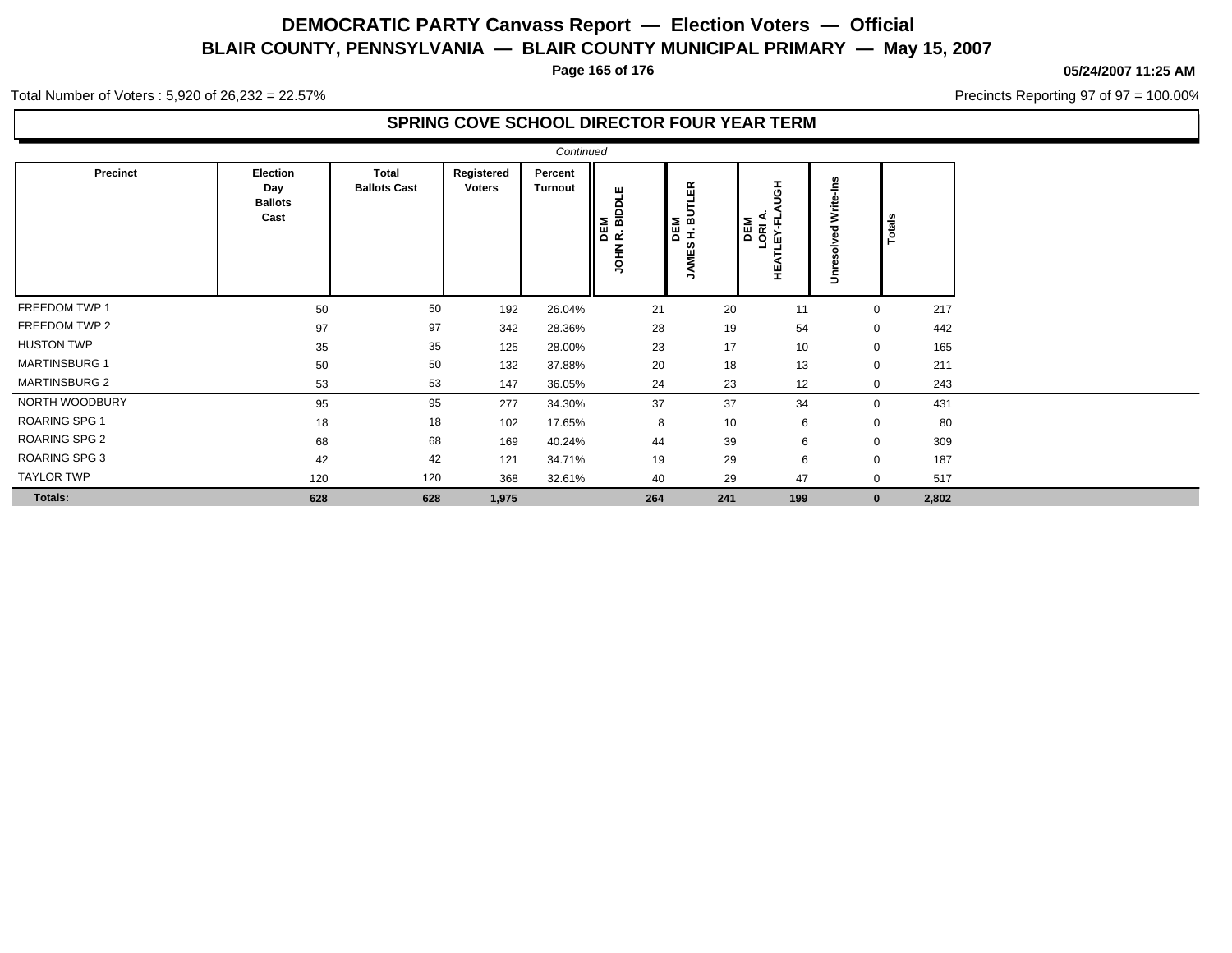**Page 166 of 176**

**05/24/2007 11:25 AM**

Total Number of Voters : 5,920 of 26,232 = 22.57%

Precincts Reporting 97 of 97 = 100.00%

### **SPRING COVE SCHOOL DIRECTOR TWO YEAR TERM - DEMOCRATIC PARTY**

| Precinct             | Election<br>Day<br><b>Ballots</b><br>Cast | Total<br><b>Ballots Cast</b> | Registered<br><b>Voters</b> | Percent<br><b>Turnout</b> | a۳<br><b>DEM<br/>REPLO</b><br>STEVE | Σ<br>CHARLENE I<br>DODSON<br>DEM | ےّ<br>Write<br>$\overline{a}$<br>m<br>><br>ā<br>$\Rightarrow$ | Totals |     |
|----------------------|-------------------------------------------|------------------------------|-----------------------------|---------------------------|-------------------------------------|----------------------------------|---------------------------------------------------------------|--------|-----|
| FREEDOM TWP 1        | 50                                        | 50                           | 192                         | 26.04%                    | 16                                  | 30                               | $\mathbf 0$                                                   |        | 46  |
| FREEDOM TWP 2        | 97                                        | 97                           | 342                         | 28.36%                    | 62                                  | 25                               | $\mathbf 0$                                                   |        | 87  |
| <b>HUSTON TWP</b>    | 35                                        | 35                           | 125                         | 28.00%                    | 14                                  | 20                               | $\mathbf 0$                                                   |        | 34  |
| <b>MARTINSBURG 1</b> | 50                                        | 50                           | 132                         | 37.88%                    | 18                                  | 26                               | $\mathbf 0$                                                   |        | 44  |
| <b>MARTINSBURG 2</b> | 53                                        | 53                           | 147                         | 36.05%                    | 20                                  | 27                               | $\mathbf 0$                                                   |        | 47  |
| NORTH WOODBURY       | 95                                        | 95                           | 277                         | 34.30%                    | 42                                  | 45                               | $\mathbf 0$                                                   |        | 87  |
| ROARING SPG 1        | 18                                        | 18                           | 102                         | 17.65%                    | $\overline{4}$                      | 11                               | $\mathbf 0$                                                   |        | 15  |
| ROARING SPG 2        | 68                                        | 68                           | 169                         | 40.24%                    | 11                                  | 52                               | $\mathbf 0$                                                   |        | 63  |
| ROARING SPG 3        | 42                                        | 42                           | 121                         | 34.71%                    | $\overline{7}$                      | 30                               | $\mathbf 0$                                                   |        | 37  |
| <b>TAYLOR TWP</b>    | 120                                       | 120                          | 368                         | 32.61%                    | 62                                  | 42                               | $\mathbf 0$                                                   |        | 104 |
| Totals:              | 628                                       | 628                          | 1,975                       |                           | 256                                 | 308                              | $\mathbf 0$                                                   |        | 564 |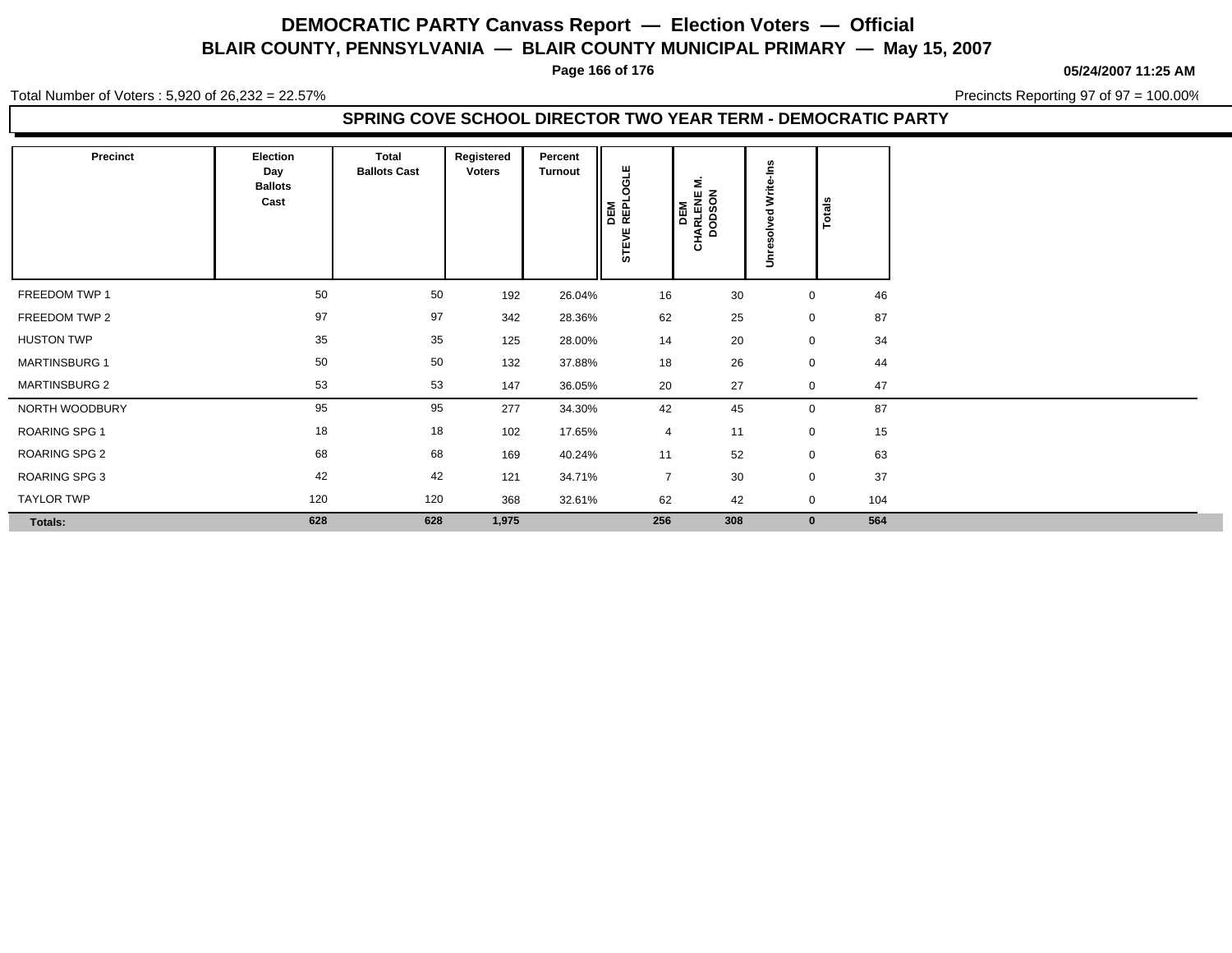**Page 167 of 176**

**05/24/2007 11:25 AM**

Total Number of Voters : 5,920 of 26,232 = 22.57%

Precincts Reporting 97 of 97 = 100.00%

### **HOLLIDAYSBURG AREA SCHOOL DIRECTOR FOUR YEAR TERM - DEMOCRATIC PARTY**

| Precinct               | Election<br>Day<br><b>Ballots</b><br>Cast | <b>Total</b><br><b>Ballots Cast</b> | Registered<br><b>Voters</b> | Percent<br><b>Turnout</b> | DEM<br>ERIC MCCOY | $\equiv$<br>DEM<br>IR. BEYER, I<br><b>NHOL</b> | $\frac{1}{2}$<br>DEM<br>DARLEE E. | <b>KIMMEL</b><br>STEPHEN P. K | <b>DEM<br/>LAURIE A.<br/>LAFFERTY</b> | <b>DICK WEBBER</b> | RUPP<br>$\blacksquare$<br>DANIEL | OTTAWAY<br>Σ<br>BRENT | Continued |
|------------------------|-------------------------------------------|-------------------------------------|-----------------------------|---------------------------|-------------------|------------------------------------------------|-----------------------------------|-------------------------------|---------------------------------------|--------------------|----------------------------------|-----------------------|-----------|
| ALLEGHENY 1            | 140                                       | 140                                 | 566                         | 24.73%                    | 93                | 77                                             | 90                                | 80                            | 91                                    | $\mathbf 0$        | $\mathbf 0$                      | $\mathbf{0}$          |           |
| ALLEGHENY 2            | 118                                       | 118                                 | 501                         | 23.55%                    | 75                | 63                                             | 73                                | 70                            | 66                                    | $\Omega$           | $\mathbf 0$                      | $\mathbf 0$           |           |
| ALLEGHENY 3            | 37                                        | 37                                  | 155                         | 23.87%                    | 25                | 27                                             | 29                                | 26                            | 27                                    | $\mathbf 0$        | $\mathbf 0$                      | $\mathbf 0$           |           |
| <b>BLAIR - CATFISH</b> | 68                                        | 68                                  | 301                         | 22.59%                    | 50                | 34                                             | 42                                | 40                            | 32                                    |                    | $\mathbf 0$                      | $\mathbf 0$           |           |
| <b>BLAIR - E HOLBG</b> | 135                                       | 135                                 | 571                         | 23.64%                    | 85                | 82                                             | 86                                | 93                            | 88                                    | $\mathbf 0$        | 0                                | $\mathbf 0$           |           |
| <b>DUNCANSVILLE</b>    | 75                                        | 75                                  | 277                         | 27.08%                    | 46                | 46                                             | 55                                | 48                            | 55                                    | $\mathbf 0$        | $\mathbf 0$                      | $\mathbf 0$           |           |
| FRANKSTOWN TWP1        | 24                                        | 24                                  | 94                          | 25.53%                    | 13                | 13                                             | 14                                | 12                            | 13                                    | $\mathbf 0$        | $\pmb{0}$                        | 0                     |           |
| <b>FRANKSTOWN TWP2</b> | 146                                       | 146                                 | 692                         | 21.10%                    | 92                | 79                                             | 90                                | 84                            | 86                                    | $\mathbf 0$        | $\mathbf 0$                      | $\mathbf 0$           |           |
| FRANKSTOWN TWP3        | 138                                       | 138                                 | 670                         | 20.60%                    | 82                | 86                                             | 87                                | 87                            | 86                                    | $\mathbf 0$        | $\mathbf 0$                      | $\mathbf 1$           |           |
| <b>HOLLIDAYSBURG 1</b> | 26                                        | 26                                  | 144                         | 18.06%                    | 13                | 15                                             | 12                                | 12                            | 20                                    | $\mathbf 0$        | 0                                | $\mathbf 0$           |           |
| <b>HOLLIDAYSBURG 2</b> | 51                                        | 51                                  | 167                         | 30.54%                    | 24                | 29                                             | 31                                | 33                            | 35                                    | $\mathbf 0$        | $\mathbf 0$                      | $\mathbf 0$           |           |
| <b>HOLLIDAYSBURG 3</b> | 21                                        | 21                                  | 131                         | 16.03%                    | 11                | 12                                             | 10                                | 13                            | 14                                    | $\mathbf 0$        | $\pmb{0}$                        | $\mathbf 0$           |           |
| <b>HOLLIDAYSBURG 4</b> | 34                                        | 34                                  | 162                         | 20.99%                    | 25                | 22                                             | 22                                | 25                            | 26                                    | $\mathbf 0$        | $\pmb{0}$                        | $\mathbf 0$           |           |
| <b>HOLLIDAYSBURG 5</b> | 60                                        | 60                                  | 160                         | 37.50%                    | 42                | 38                                             | 45                                | 43                            | 38                                    | $\mathbf 0$        | $\mathbf 0$                      | $\mathbf 0$           |           |
| HOLLIDAYSBURG 6        | 64                                        | 64                                  | 221                         | 28.96%                    | 42                | 41                                             | 50                                | 42                            | 47                                    | $\mathbf 0$        | $\mathbf 0$                      | $\mathbf 0$           |           |
| <b>HOLLIDAYSBURG 7</b> | 32                                        | 32                                  | 129                         | 24.81%                    | 14                | 13                                             | 24                                | 17                            | 19                                    | $\mathbf{0}$       | $\mathbf 0$                      | $\mathbf 0$           |           |
| <b>JUNIATA TWP</b>     | 37                                        | 37                                  | 178                         | 20.79%                    | 25                | 22                                             | 19                                | 19                            | 22                                    | $\mathbf 0$        | $\mathbf 0$                      | $\mathbf 0$           |           |
| NEWRY BORO             | 27                                        | 27                                  | 66                          | 40.91%                    | 13                | 11                                             | 15                                | 15                            | 15                                    | $\mathbf 0$        | $\mathbf 0$                      | 0                     |           |
| ALLEGHENY 4            | 62                                        | 62                                  | 260                         | 23.85%                    | 40                | 37                                             | 41                                | 41                            | 43                                    | $\mathbf 0$        | 1                                | 0                     |           |
| Totals:                | 1,295                                     | 1,295                               | 5,445                       |                           | 810               | 747                                            | 835                               | 800                           | 823                                   | 1                  | $\mathbf{1}$                     | $\mathbf{1}$          |           |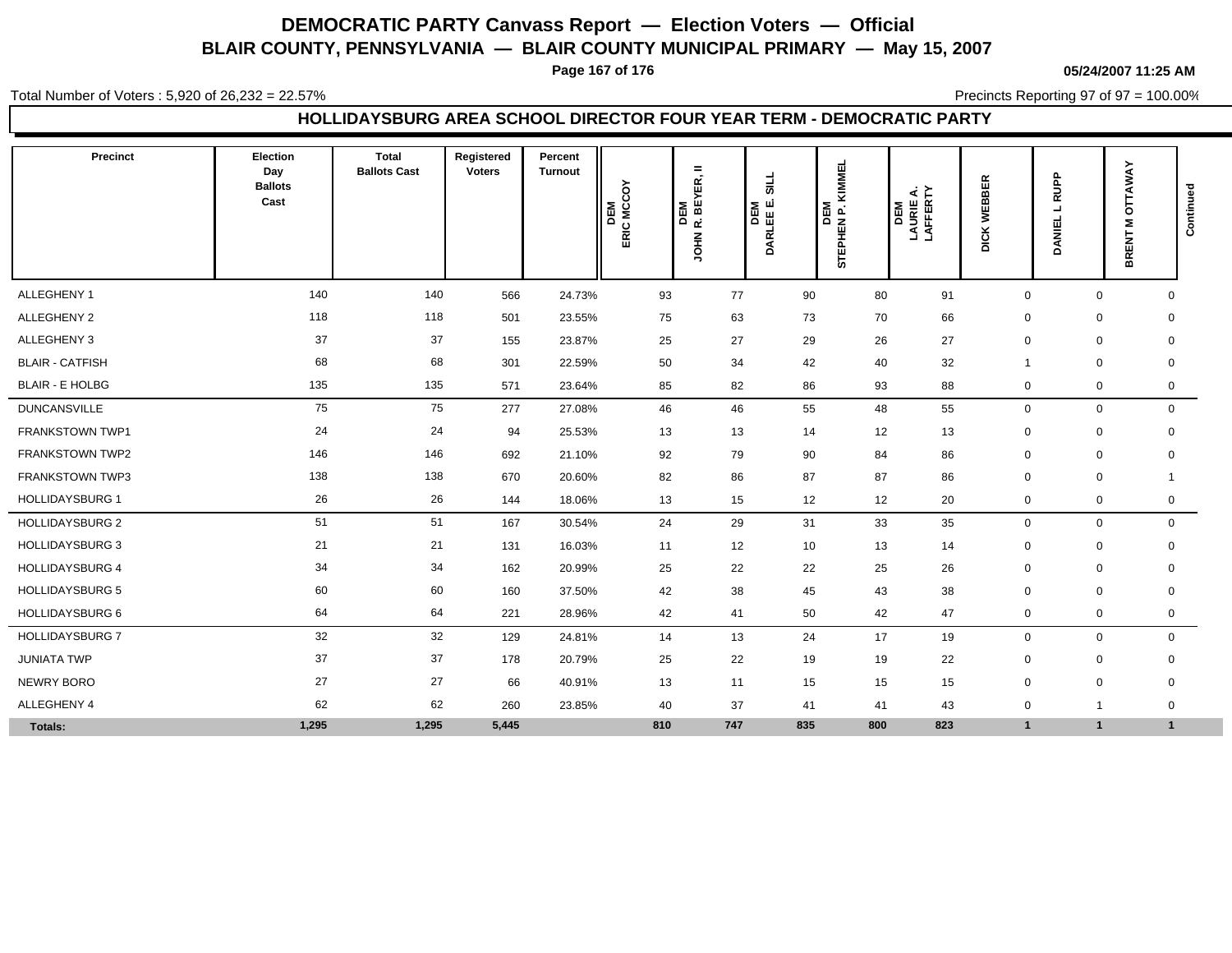**Page 168 of 176**

### **05/24/2007 11:25 AM**

Total Number of Voters : 5,920 of 26,232 = 22.57%

### **HOLLIDAYSBURG AREA SCHOOL DIRECTOR FOUR YEAR TERM**

|                        |                                           |                                     |                             | Continued                 |                       |                                |               |                                 |                                |                            |                                    |                   |           |
|------------------------|-------------------------------------------|-------------------------------------|-----------------------------|---------------------------|-----------------------|--------------------------------|---------------|---------------------------------|--------------------------------|----------------------------|------------------------------------|-------------------|-----------|
| Precinct               | Election<br>Day<br><b>Ballots</b><br>Cast | <b>Total</b><br><b>Ballots Cast</b> | Registered<br><b>Voters</b> | Percent<br><b>Turnout</b> | RUPP<br><b>TESLIE</b> | <b>OTTAWAY</b><br><b>BRENT</b> | <b>MILLER</b> | <b>HUMPHRY</b><br><b>MICHIA</b> | 팉<br>8<br>I.<br><b>AN</b><br>⋖ | HOLL                       | 띥<br>Σ<br>₫<br>≃<br>ပ<br>ш<br>ROSI | ш<br>m<br>줄<br>÷. | Continued |
| ALLEGHENY 1            | 140                                       | 140                                 | 566                         | 24.73%                    | $\mathbf 0$           | $\Omega$                       | $\Omega$      |                                 | $\mathbf 0$<br>$\mathbf 0$     | $\mathbf 0$                | $\mathbf 0$                        |                   |           |
| ALLEGHENY 2            | 118                                       | 118                                 | 501                         | 23.55%                    | $\Omega$              |                                |               |                                 | $\Omega$                       |                            |                                    |                   |           |
| ALLEGHENY 3            | 37                                        | 37                                  | 155                         | 23.87%                    | $\Omega$              | $\Omega$                       |               |                                 | $\Omega$                       | $\Omega$                   |                                    |                   |           |
| <b>BLAIR - CATFISH</b> | 68                                        | 68                                  | 301                         | 22.59%                    | $\mathbf 0$           | $\Omega$                       |               | $\mathbf 0$                     | $\Omega$                       | 0                          | $\Omega$                           |                   |           |
| <b>BLAIR - E HOLBG</b> | 135                                       | 135                                 | 571                         | 23.64%                    | $\mathbf 0$           | $\mathbf{0}$                   | $\Omega$      |                                 | $\mathbf 0$<br>$\mathbf 0$     | $\mathbf 0$                |                                    |                   |           |
| <b>DUNCANSVILLE</b>    | 75                                        | 75                                  | 277                         | 27.08%                    | $\mathbf 0$           | $\mathbf{0}$                   | $\Omega$      |                                 | $\mathbf{0}$<br>$\mathbf 0$    | $\mathbf 0$                | $\mathbf 0$                        | $\Omega$          |           |
| <b>FRANKSTOWN TWP1</b> | 24                                        | 24                                  | 94                          | 25.53%                    | 0                     | 0                              |               |                                 | $\Omega$                       | $\Omega$                   | $\Omega$                           |                   |           |
| FRANKSTOWN TWP2        | 146                                       | 146                                 | 692                         | 21.10%                    | $\Omega$              |                                |               |                                 | $\Omega$                       | $\Omega$                   | $\Omega$                           |                   |           |
| <b>FRANKSTOWN TWP3</b> | 138                                       | 138                                 | 670                         | 20.60%                    | $\Omega$              | $\Omega$                       |               |                                 | $\Omega$                       | $\Omega$                   | $\Omega$                           | $\Omega$          |           |
| <b>HOLLIDAYSBURG 1</b> | 26                                        | 26                                  | 144                         | 18.06%                    | 0                     | 0                              | 0             |                                 | $\mathbf 0$<br>0               | $\mathbf 0$                | 0                                  | 0                 |           |
| <b>HOLLIDAYSBURG 2</b> | 51                                        | 51                                  | 167                         | 30.54%                    | $\Omega$              | $\Omega$                       | $\Omega$      |                                 | $\Omega$                       | $\mathbf 0$                | $\mathbf 0$                        | $\Omega$          |           |
| <b>HOLLIDAYSBURG 3</b> | 21                                        | 21                                  | 131                         | 16.03%                    | $\Omega$              | $\Omega$                       |               | $\Omega$                        | $\Omega$                       | $\Omega$                   | $\Omega$                           |                   |           |
| <b>HOLLIDAYSBURG 4</b> | 34                                        | 34                                  | 162                         | 20.99%                    | $\Omega$              |                                |               | $\Omega$                        | $\Omega$                       | 0                          | $\Omega$                           |                   |           |
| <b>HOLLIDAYSBURG 5</b> | 60                                        | 60                                  | 160                         | 37.50%                    | $\Omega$              | $\Omega$                       |               | $\Omega$                        |                                | $\Omega$                   | $\Omega$                           | $\Omega$          |           |
| HOLLIDAYSBURG 6        | 64                                        | 64                                  | 221                         | 28.96%                    | $\mathbf 0$           | $\mathbf 0$                    | $\Omega$      |                                 | $\mathbf 0$                    | $\mathbf 0$<br>$\mathbf 0$ | $\mathbf 0$                        | $\mathbf 0$       |           |
| <b>HOLLIDAYSBURG 7</b> | 32                                        | 32                                  | 129                         | 24.81%                    | $\mathbf 0$           | $\mathbf{0}$                   | $\Omega$      |                                 | $\mathbf 0$<br>$\mathbf 0$     | $\mathbf 0$                | $\mathbf 0$                        | $\mathbf{0}$      |           |
| <b>JUNIATA TWP</b>     | 37                                        | 37                                  | 178                         | 20.79%                    | $\Omega$              | $\Omega$                       |               | $\Omega$                        | $\Omega$                       | $\Omega$                   | $\Omega$                           |                   |           |
| <b>NEWRY BORO</b>      | 27                                        | 27                                  | 66                          | 40.91%                    | U                     | 0                              |               | $\Omega$                        | $\Omega$                       | $\Omega$                   | $\Omega$                           |                   |           |
| ALLEGHENY 4            | 62                                        | 62                                  | 260                         | 23.85%                    |                       | $\Omega$                       | $\Omega$      | $\mathbf 0$                     | $\mathbf 0$                    | 0                          | $\mathbf 0$                        | 0                 |           |
| Totals:                | 1,295                                     | 1,295                               | 5,445                       |                           |                       | $\mathbf{2}$                   | $\mathbf{1}$  | $\overline{4}$                  | $\blacktriangleleft$           | $\overline{1}$             | $\mathbf{1}$                       | $\mathbf{1}$      |           |

Precincts Reporting 97 of 97 = 100.00%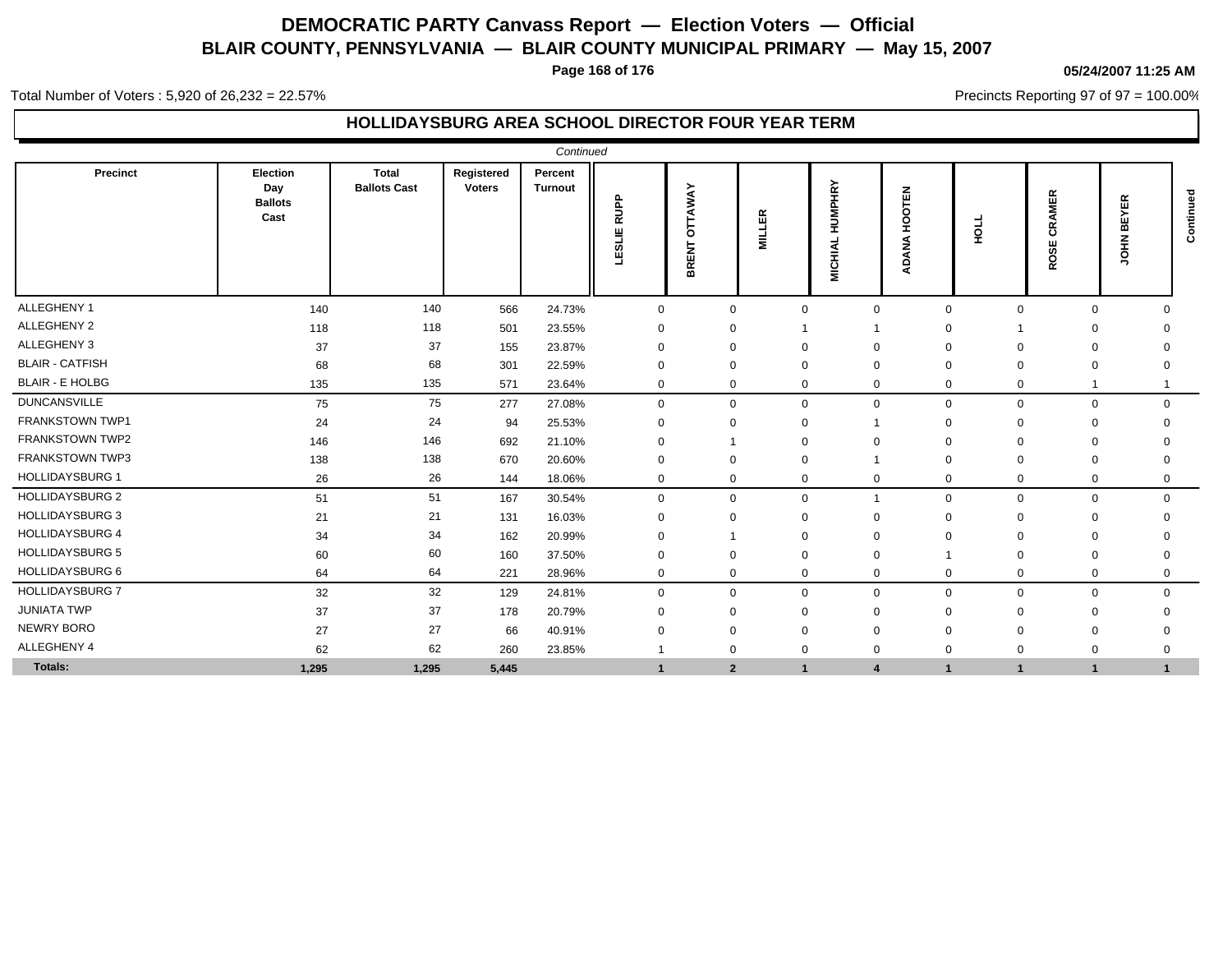**Page 169 of 176**

### **05/24/2007 11:25 AM**

Precincts Reporting 97 of 97 = 100.00%

Total Number of Voters : 5,920 of 26,232 = 22.57%

### **HOLLIDAYSBURG AREA SCHOOL DIRECTOR FOUR YEAR TERM**

|                        |                                           |                                     |                             | Continued                 |                             |        |
|------------------------|-------------------------------------------|-------------------------------------|-----------------------------|---------------------------|-----------------------------|--------|
| Precinct               | Election<br>Day<br><b>Ballots</b><br>Cast | <b>Total</b><br><b>Ballots Cast</b> | Registered<br><b>Voters</b> | Percent<br><b>Turnout</b> | <b>Unresolved Write-Ins</b> | Totals |
| ALLEGHENY 1            | 140                                       | 140                                 | 566                         | 24.73%                    | $\mathbf 0$                 | 431    |
| ALLEGHENY 2            | 118                                       | 118                                 | 501                         | 23.55%                    | $\mathbf 0$                 | 350    |
| ALLEGHENY 3            | 37                                        | $37\,$                              | 155                         | 23.87%                    | $\mathbf 0$                 | 134    |
| <b>BLAIR - CATFISH</b> | 68                                        | 68                                  | 301                         | 22.59%                    | $\mathbf 0$                 | 199    |
| <b>BLAIR - E HOLBG</b> | 135                                       | 135                                 | 571                         | 23.64%                    | $\mathbf 0$                 | 436    |
| <b>DUNCANSVILLE</b>    | 75                                        | 75                                  | 277                         | 27.08%                    | $\mathbf 0$                 | 250    |
| <b>FRANKSTOWN TWP1</b> | 24                                        | 24                                  | 94                          | 25.53%                    | $\mathbf 0$                 | 66     |
| <b>FRANKSTOWN TWP2</b> | 146                                       | 146                                 | 692                         | 21.10%                    | $\mathbf 0$                 | 432    |
| <b>FRANKSTOWN TWP3</b> | 138                                       | 138                                 | 670                         | 20.60%                    | $\mathbf 0$                 | 430    |
| <b>HOLLIDAYSBURG 1</b> | 26                                        | 26                                  | 144                         | 18.06%                    | $\mathbf 0$                 | 72     |
| <b>HOLLIDAYSBURG 2</b> | 51                                        | 51                                  | 167                         | 30.54%                    | $\mathbf 0$                 | 153    |
| <b>HOLLIDAYSBURG 3</b> | 21                                        | 21                                  | 131                         | 16.03%                    | $\mathbf 0$                 | 60     |
| <b>HOLLIDAYSBURG 4</b> | 34                                        | 34                                  | 162                         | 20.99%                    | $\mathbf 0$                 | 121    |
| <b>HOLLIDAYSBURG 5</b> | 60                                        | 60                                  | 160                         | 37.50%                    | $\mathbf 0$                 | 207    |
| HOLLIDAYSBURG 6        | 64                                        | 64                                  | 221                         | 28.96%                    | $\mathbf 0$                 | 222    |
| <b>HOLLIDAYSBURG 7</b> | 32                                        | 32                                  | 129                         | 24.81%                    | $\mathbf 0$                 | 87     |
| <b>JUNIATA TWP</b>     | 37                                        | 37                                  | 178                         | 20.79%                    | $\mathbf 0$                 | 107    |
| NEWRY BORO             | 27                                        | 27                                  | 66                          | 40.91%                    | $\mathbf 0$                 | 69     |
| ALLEGHENY 4            | 62                                        | 62                                  | 260                         | 23.85%                    | 0                           | 204    |
| Totals:                | 1,295                                     | 1,295                               | 5,445                       |                           | $\mathbf{0}$                | 4,030  |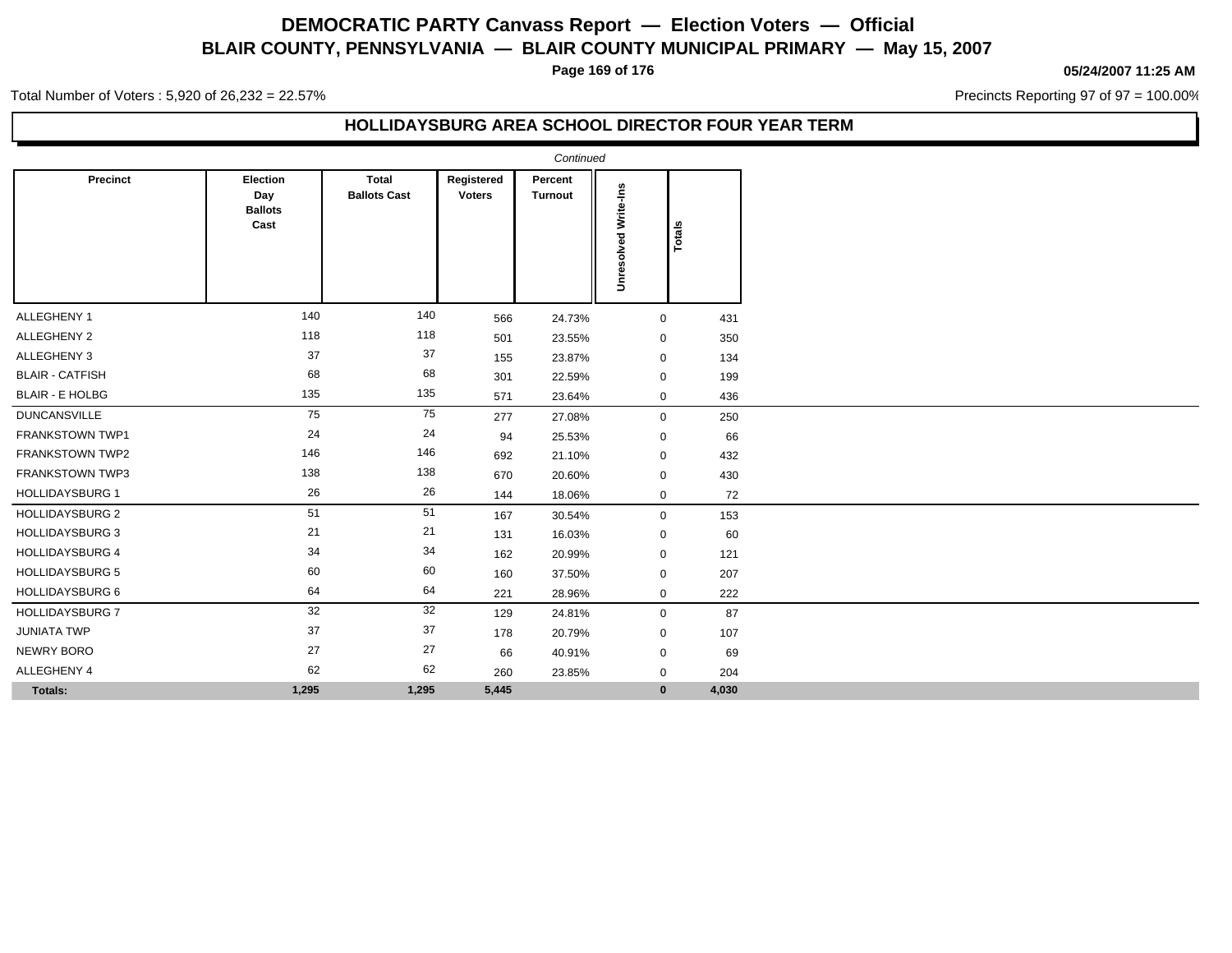**Page 170 of 176**

**05/24/2007 11:25 AM**

Total Number of Voters : 5,920 of 26,232 = 22.57%

Precincts Reporting 97 of 97 = 100.00%

### **HOLLIDAYSBURG AREA SCHOOL DIRECTOR TWO YEAR TERM - DEMOCRATIC PARTY**

| Precinct               | Election<br>Day<br><b>Ballots</b><br>Cast | <b>Total</b><br><b>Ballots Cast</b> | Registered<br><b>Voters</b> | Percent<br><b>Turnout</b> | <b>DEM</b><br>ROBERT VONADA | ERIC MCCOYY  | <b>RICK KARP</b> | Write-Ins<br>73<br>흥<br>ဖို့ | Totals       |     |
|------------------------|-------------------------------------------|-------------------------------------|-----------------------------|---------------------------|-----------------------------|--------------|------------------|------------------------------|--------------|-----|
|                        |                                           |                                     |                             |                           |                             |              |                  | š                            |              |     |
| ALLEGHENY 1            | 140                                       | 140                                 | 566                         | 24.73%                    | 90                          | $\mathbf 0$  | $\mathbf 0$      |                              | $\mathbf 0$  | 90  |
| ALLEGHENY 2            | 118                                       | 118                                 | 501                         | 23.55%                    | 91                          | $\mathbf 0$  | $\mathbf 0$      |                              | $\mathbf 0$  | 91  |
| ALLEGHENY 3            | 37                                        | 37                                  | 155                         | 23.87%                    | 29                          | $\mathbf 0$  | $\mathbf 0$      |                              | $\mathbf 0$  | 29  |
| <b>BLAIR - CATFISH</b> | 68                                        | 68                                  | 301                         | 22.59%                    | 53                          | $\mathbf 0$  | $\mathbf 0$      |                              | $\mathbf 0$  | 53  |
| <b>BLAIR - E HOLBG</b> | 135                                       | 135                                 | 571                         | 23.64%                    | 95                          | $\mathbf{1}$ | $\mathbf 0$      |                              | $\mathbf 0$  | 96  |
| <b>DUNCANSVILLE</b>    | 75                                        | 75                                  | 277                         | 27.08%                    | 58                          | $\mathbf 0$  | $\mathsf 0$      |                              | $\mathbf 0$  | 58  |
| <b>FRANKSTOWN TWP1</b> | 24                                        | 24                                  | 94                          | 25.53%                    | 14                          | $\mathbf 0$  | $\mathbf 0$      |                              | $\mathbf 0$  | 14  |
| <b>FRANKSTOWN TWP2</b> | 146                                       | 146                                 | 692                         | 21.10%                    | 105                         | $\mathbf 0$  | $\overline{1}$   |                              | $\mathbf 0$  | 106 |
| <b>FRANKSTOWN TWP3</b> | 138                                       | 138                                 | 670                         | 20.60%                    | 111                         | $\mathbf 0$  | $\mathbf 0$      |                              | $\mathbf 0$  | 111 |
| <b>HOLLIDAYSBURG 1</b> | 26                                        | 26                                  | 144                         | 18.06%                    | 19                          | 0            | $\mathbf 0$      |                              | $\mathbf{0}$ | 19  |
| <b>HOLLIDAYSBURG 2</b> | 51                                        | 51                                  | 167                         | 30.54%                    | 32                          | $\mathbf 0$  | $\boldsymbol{0}$ |                              | $\mathbf 0$  | 32  |
| <b>HOLLIDAYSBURG 3</b> | 21                                        | 21                                  | 131                         | 16.03%                    | 17                          | $\mathbf 0$  | $\mathbf 0$      |                              | $\mathbf 0$  | 17  |
| <b>HOLLIDAYSBURG 4</b> | 34                                        | 34                                  | 162                         | 20.99%                    | 29                          | $\mathbf 0$  | $\mathbf 0$      |                              | $\mathbf 0$  | 29  |
| <b>HOLLIDAYSBURG 5</b> | 60                                        | 60                                  | 160                         | 37.50%                    | 49                          | $\mathbf 0$  | $\mathbf 0$      |                              | $\mathbf 0$  | 49  |
| <b>HOLLIDAYSBURG 6</b> | 64                                        | 64                                  | 221                         | 28.96%                    | 52                          | $\mathbf 0$  | $\mathbf 0$      |                              | $\mathbf 0$  | 52  |
| <b>HOLLIDAYSBURG 7</b> | 32                                        | 32                                  | 129                         | 24.81%                    | 21                          | $\mathbf 0$  | $\mathbf 0$      |                              | $\mathbf 0$  | 21  |
| <b>JUNIATA TWP</b>     | 37                                        | 37                                  | 178                         | 20.79%                    | 25                          | $\mathbf 0$  | $\mathbf 0$      |                              | $\mathbf 0$  | 25  |
| <b>NEWRY BORO</b>      | 27                                        | 27                                  | 66                          | 40.91%                    | 17                          | $\mathbf 0$  | $\mathbf 0$      |                              | $\mathbf 0$  | 17  |
| ALLEGHENY 4            | 62                                        | 62                                  | 260                         | 23.85%                    | 51                          | $\mathbf 0$  | $\mathbf 0$      |                              | $\pmb{0}$    | 51  |
| Totals:                | 1,295                                     | 1,295                               | 5,445                       |                           | 958                         | $\mathbf{1}$ | $\mathbf{1}$     |                              | $\bf{0}$     | 960 |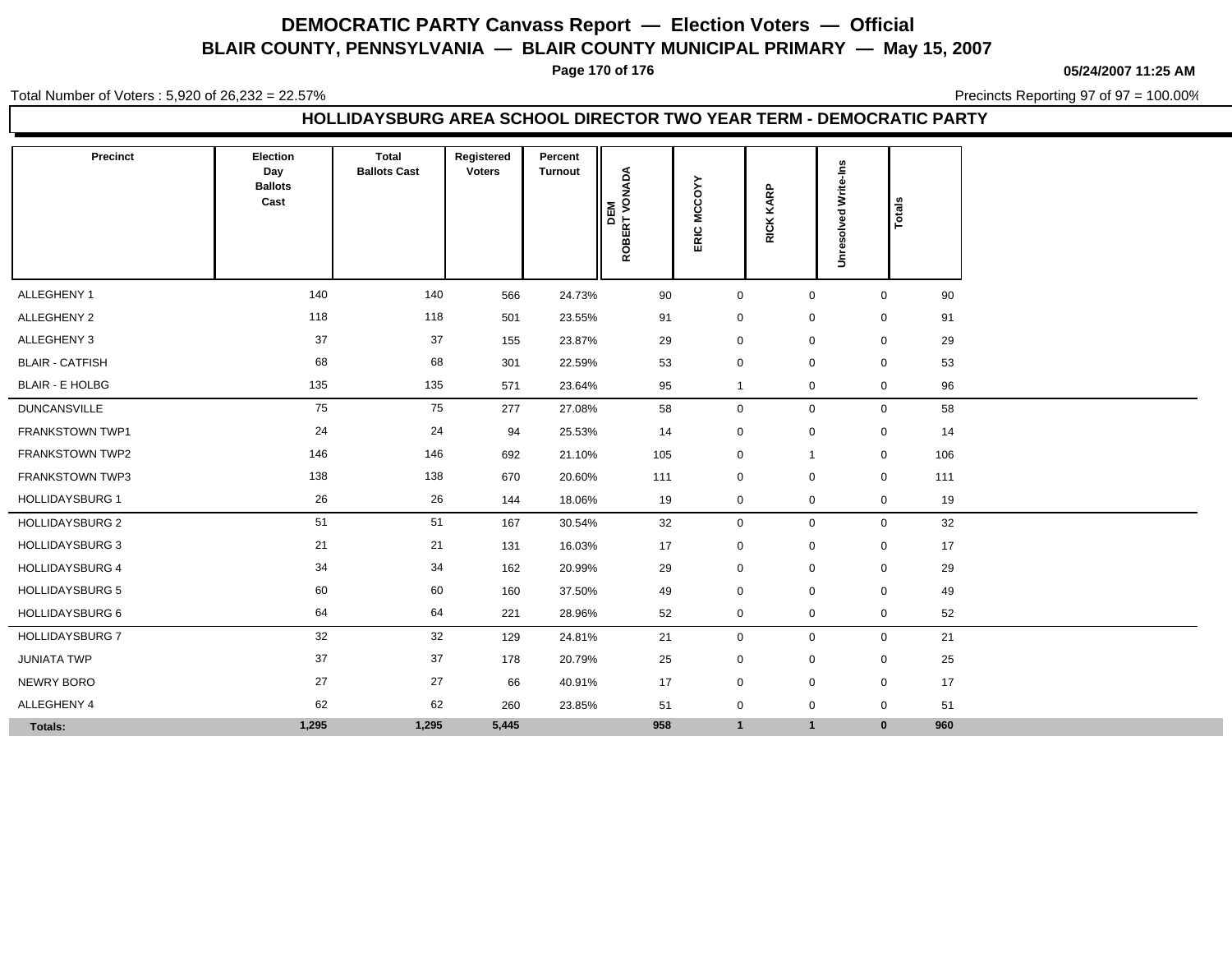**Page 171 of 176**

#### **05/24/2007 11:25 AM**

Total Number of Voters : 5,920 of 26,232 = 22.57%

Precincts Reporting 97 of 97 = 100.00%

### **TUNNELHILL BOROUGH COUNCIL FOUR YEAR TERM - DEMOCRATIC PARTY**

| Precinct       | <b>Election</b><br>Day<br><b>Ballots</b><br>Cast | Total<br><b>Ballots Cast</b> | Registered<br><b>Voters</b> | Percent<br><b>Turnout</b> | 靣<br>$\begin{array}{c} \n\mathbb{E} \downarrow \\ \n\mathbb{E} \downarrow \\ \n\mathbb{E} \downarrow \n\end{array}$<br>-<br>≂ | IЖ<br>준 胎<br>ш<br>ഗ | ш<br>$\blacksquare$ |          | ீ              |
|----------------|--------------------------------------------------|------------------------------|-----------------------------|---------------------------|-------------------------------------------------------------------------------------------------------------------------------|---------------------|---------------------|----------|----------------|
| ALLEGHENY 4    | 11                                               | 11                           | $\Omega$                    | $0.00\%$                  | 9                                                                                                                             | 11                  |                     |          | 21<br>$\Omega$ |
| <b>Totals:</b> | 11                                               | 11                           |                             |                           | 9                                                                                                                             | 11                  |                     | $\bf{0}$ | 21             |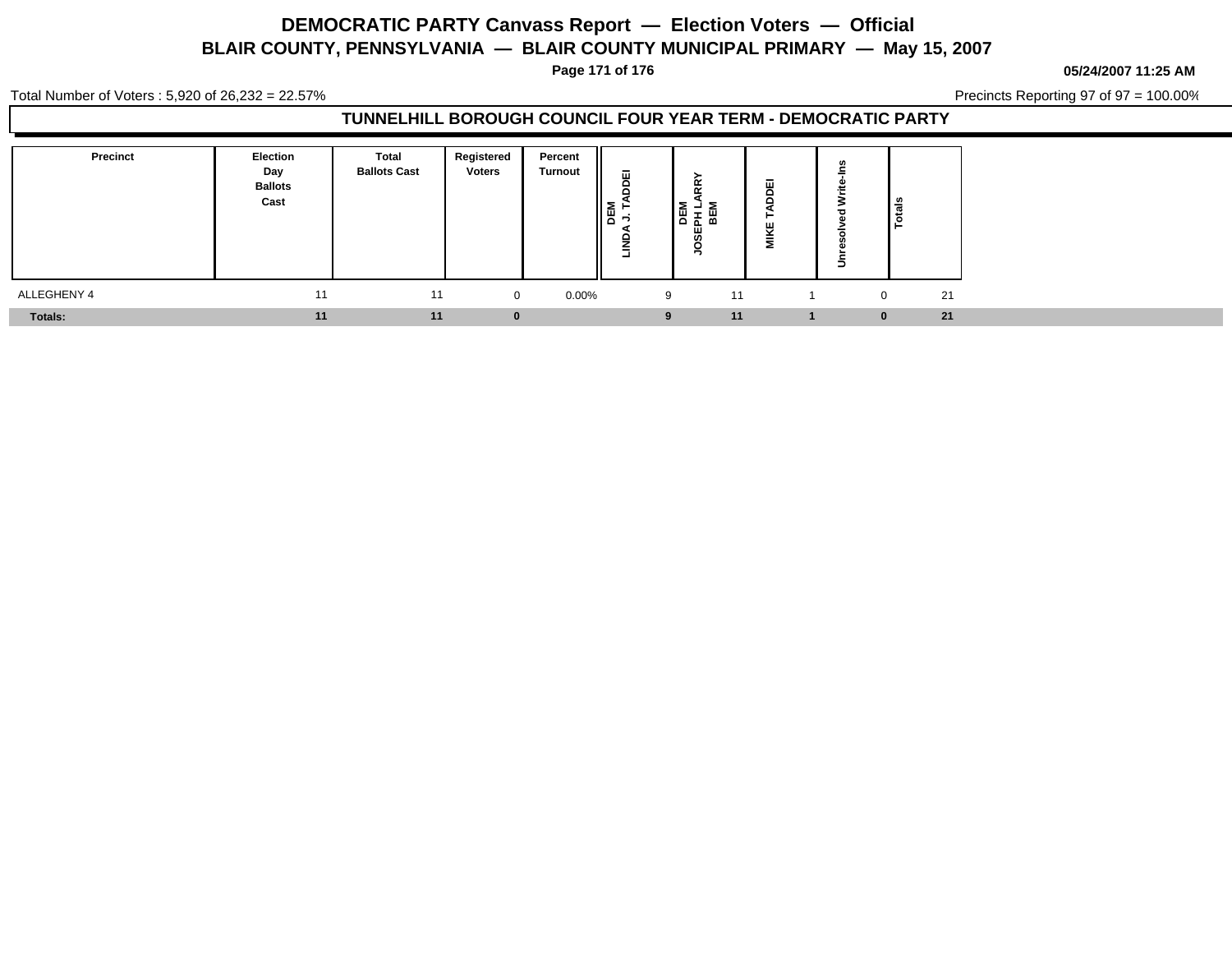**Page 172 of 176**

**05/24/2007 11:25 AM**

Total Number of Voters : 5,920 of 26,232 = 22.57%

Precincts Reporting 97 of 97 = 100.00%

### **TUNNELHILL BOROUGH COUNCIL TWO YEAR TERM - DEMOCRATIC PARTY**

| <b>Precinct</b> | Election<br>Day<br><b>Ballots</b><br>Cast | <b>Total</b><br><b>Ballots Cast</b> | Registered<br><b>Voters</b> | Percent<br><b>Turnout</b> | ш<br>*<br>r.<br>ــ<br>$\sim$<br>o |          | Totals             |  |
|-----------------|-------------------------------------------|-------------------------------------|-----------------------------|---------------------------|-----------------------------------|----------|--------------------|--|
| ALLEGHENY 4     | 11                                        | 11                                  | $\overline{0}$              | $0.00\%$                  | 11                                |          | 11<br>$\mathbf{0}$ |  |
| <b>Totals:</b>  | 11                                        | 11                                  |                             |                           | 11                                | $\bf{0}$ | 11                 |  |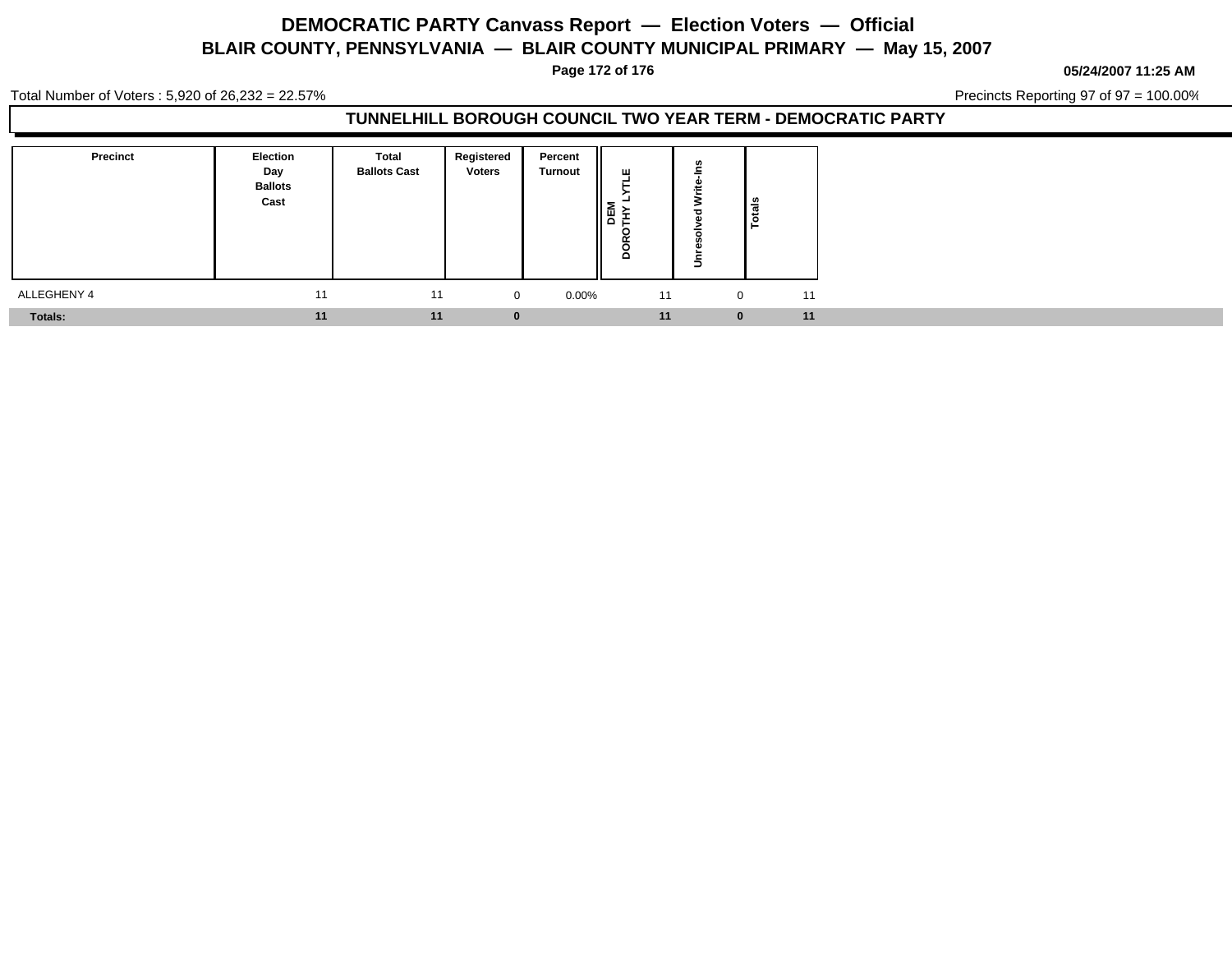**Page 173 of 176**

**05/24/2007 11:25 AM**

Total Number of Voters : 5,920 of 26,232 = 22.57%

Precincts Reporting 97 of 97 = 100.00%

### **TUNNELHILL BOROUGH ASSESSOR FOUR YEAR TERM - DEMOCRATIC PARTY**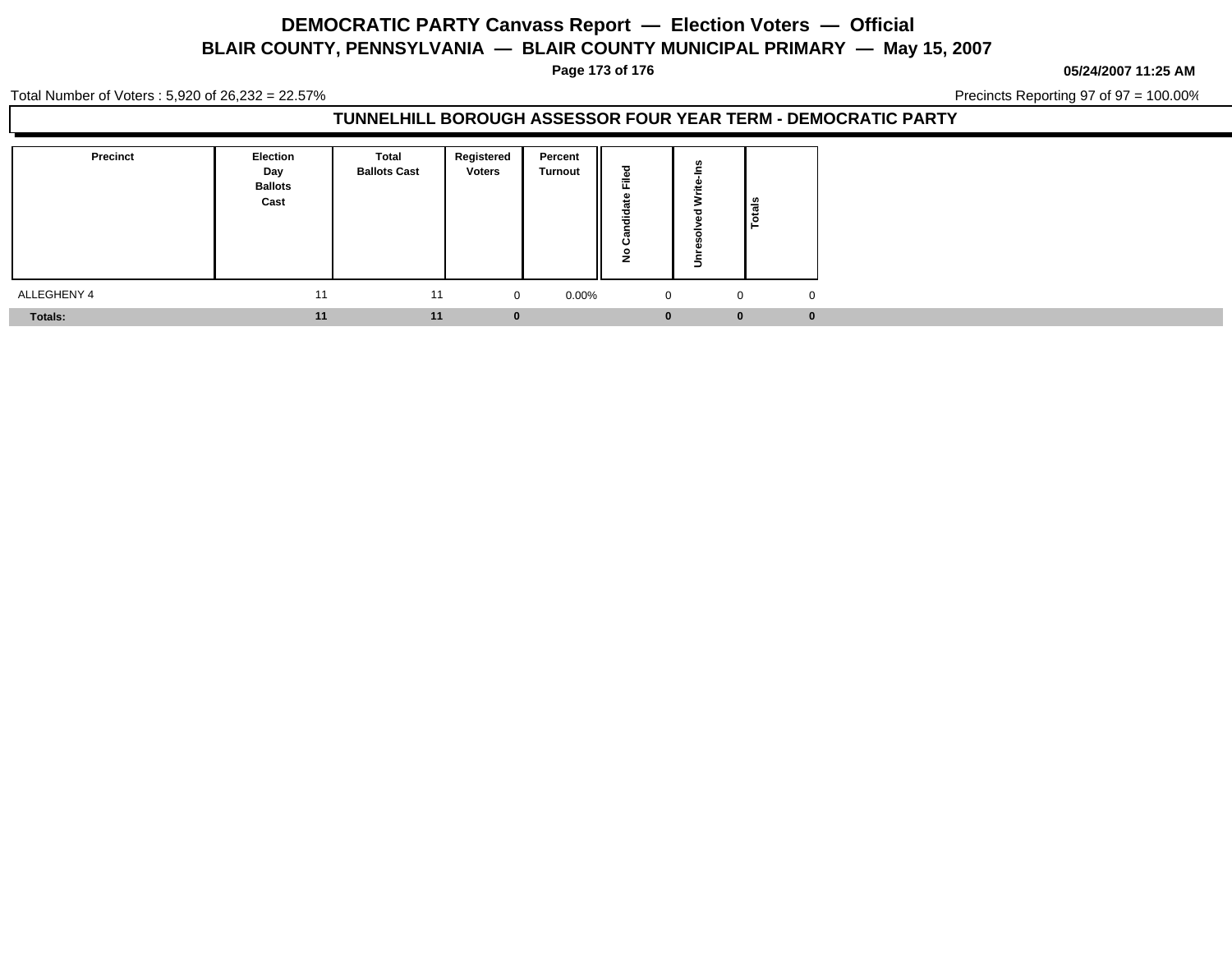**Page 174 of 176**

#### **05/24/2007 11:25 AM**

Precincts Reporting 97 of 97 = 100.00%

Total Number of Voters : 5,920 of 26,232 = 22.57%

### **PENN CAMBRIA SCHOOL DIRECTOR FOUR YEAR TERM - DEMOCRATIC PARTY**

| Precinct    | Election<br>Day<br><b>Ballots</b><br>Cast | Total<br><b>Ballots Cast</b> | Registered<br><b>Voters</b> | Percent<br><b>Turnout</b> | Ο<br>Σ.<br><b>BRGE</b><br>щ<br>ၑ | ∄້ ∾ | ш<br>யெ<br>面些<br>۱ŏ<br>로 또<br>ŏ | <b>DEM</b><br>L.RO | ల<br>١ª<br>롱 | ഗ<br>≂<br>le<br>1<br>- | $\tilde{\phantom{a}}$<br>│≋<br>⊟<br>ပ | ≃<br>ھ ∡ت<br>- | ౿ |
|-------------|-------------------------------------------|------------------------------|-----------------------------|---------------------------|----------------------------------|------|---------------------------------|--------------------|--------------|------------------------|---------------------------------------|----------------|---|
| ALLEGHENY 4 | 11                                        | 11                           | $\overline{0}$              | 0.00%                     | 8                                | 9    |                                 |                    | 6            |                        | 6                                     |                |   |
| Totals:     | 11                                        | 11                           | $\bf{0}$                    |                           |                                  | -9   | -5                              |                    | 6            |                        | 6                                     |                |   |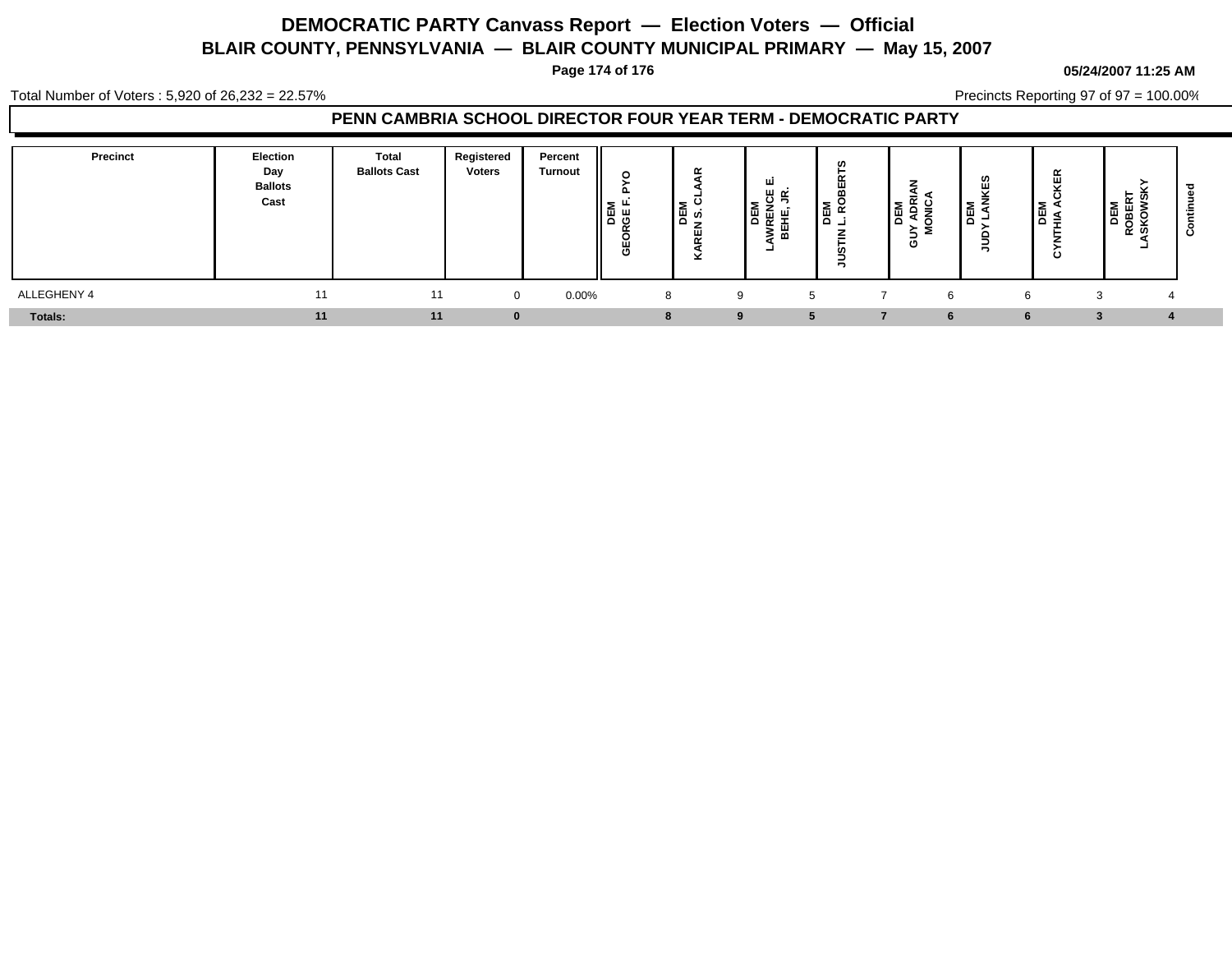**Page 175 of 176**

#### **05/24/2007 11:25 AM**

Precincts Reporting 97 of 97 = 100.00%

Total Number of Voters : 5,920 of 26,232 = 22.57%

### **PENN CAMBRIA SCHOOL DIRECTOR FOUR YEAR TERM**

|                | Continued                                 |                              |                             |                    |                                 |                                      |               |  |  |  |  |  |
|----------------|-------------------------------------------|------------------------------|-----------------------------|--------------------|---------------------------------|--------------------------------------|---------------|--|--|--|--|--|
| Precinct       | Election<br>Day<br><b>Ballots</b><br>Cast | Total<br><b>Ballots Cast</b> | Registered<br><b>Voters</b> | Percent<br>Turnout | z<br>п<br>DEM<br>CREE<br>ం<br>힡 | ۴å<br>₽<br><b>DEM</b><br>ᇃ<br>c<br>š | <b>Totals</b> |  |  |  |  |  |
| ALLEGHENY 4    | 11                                        | 11                           | $\Omega$                    | 0.00%              | 3                               | 0                                    | 51            |  |  |  |  |  |
| <b>Totals:</b> | 11                                        | 11                           | $\mathbf{0}$                |                    |                                 | $\bf{0}$                             | 51            |  |  |  |  |  |